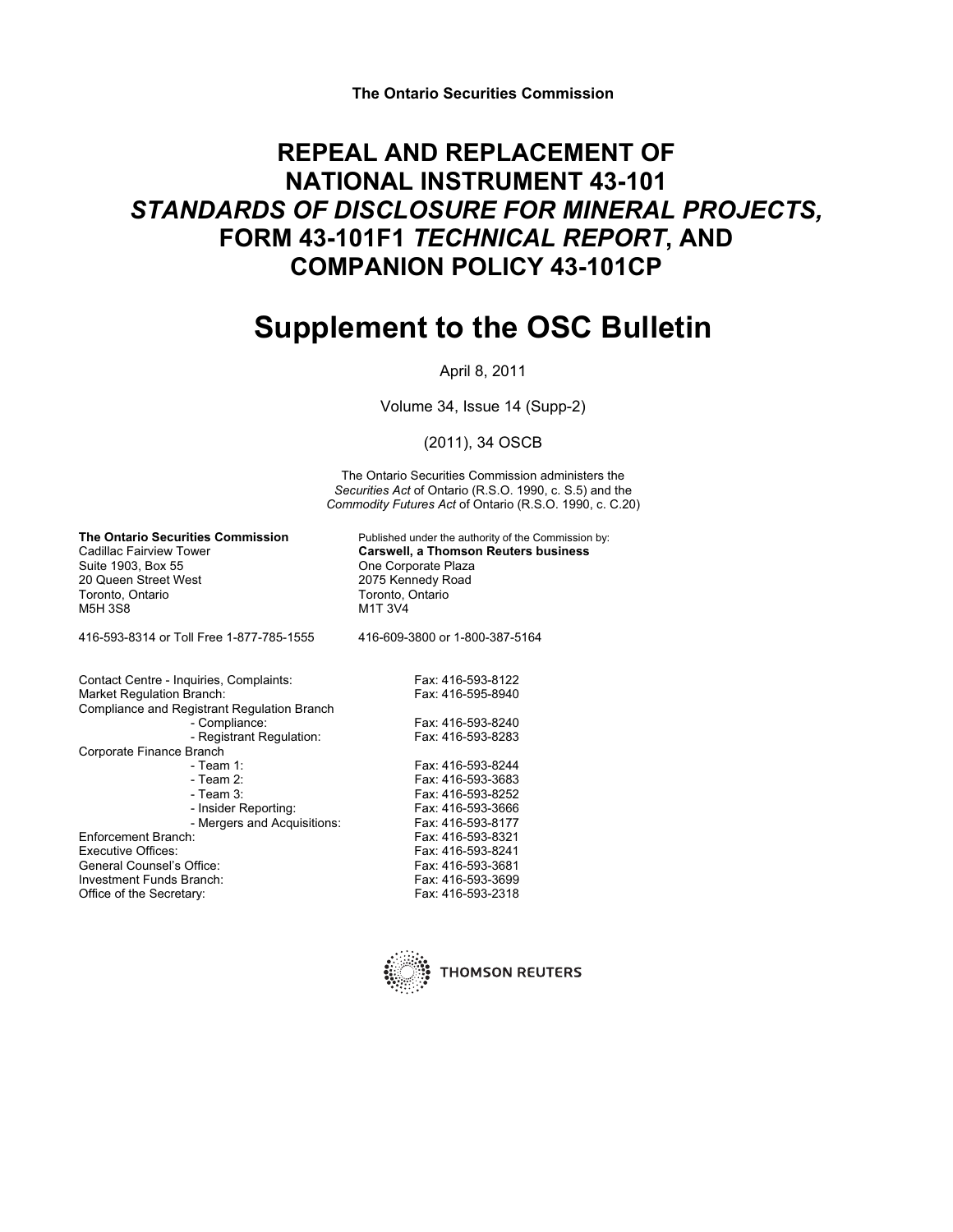The OSC Bulletin is published weekly by Carswell, a Thomson Reuters business, under the authority of the Ontario Securities Commission.

Subscriptions are available from Carswell at the price of \$649 per year.

Subscription prices include first class postage to Canadian addresses. Outside Canada, these airmail postage charges apply on a current subscription:

| U.S.                         | \$175 |
|------------------------------|-------|
| <b>Outside North America</b> | \$400 |

Single issues of the printed Bulletin are available at \$20 per copy as long as supplies are available.

Carswell also offers every issue of the Bulletin, from 1994 onwards, fully searchable on S*ecuritiesSource*™, Canada's pre-eminent web-based securities resource. *SecuritiesSource*™ also features comprehensive securities legislation, expert analysis, precedents and a weekly Newsletter. For more information on *SecuritiesSource*™, as well as ordering information, please go to:

http://www.westlawecarswell.com/SecuritiesSource/News/default.htm

or call Carswell Customer Relations at 1-800-387-5164 (416-609-3800 Toronto & Outside of Canada).

Claims from *bona fide* subscribers for missing issues will be honoured by Carswell up to one month from publication date.

Space is available in the Ontario Securities Commission Bulletin for advertisements. The publisher will accept advertising aimed at the securities industry or financial community in Canada. Advertisements are limited to tombstone announcements and professional business card announcements by members of, and suppliers to, the financial services industry.

All rights reserved. No part of this publication may be reproduced, stored in a retrieval system, or transmitted in any form or by any means, electronic, mechanical, photocopying, recording, or otherwise without the prior written permission of the publisher.

The publisher is not engaged in rendering legal, accounting or other professional advice. If legal advice or other expert assistance is required, the services of a competent professional should be sought.

© Copyright 2011 Ontario Securities Commission ISSN 0226-9325 Except Chapter 7 ©CDS INC.



One Corporate Plaza 2075 Kennedy Road Toronto, Ontario M1T 3V4

Customer Relations Toronto 1-416-609-3800 Elsewhere in Canada/U.S. 1-800-387-5164 Fax 1-416-298-5082 www.carswell.com Email www.carswell.com/email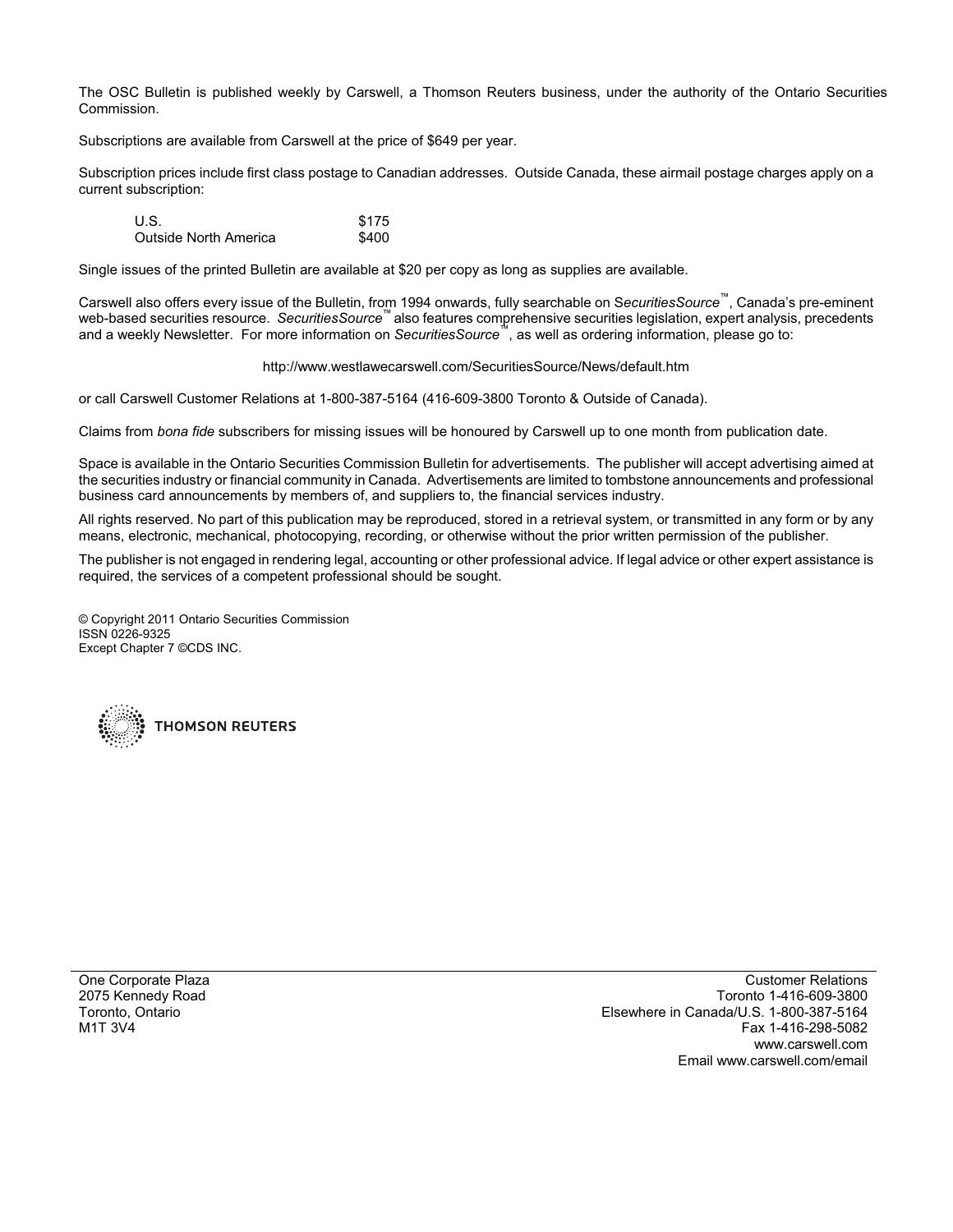# **REPEAL AND REPLACEMENT OF NATIONAL INSTRUMENT 43-101**  *STANDARDS OF DISCLOSURE FOR MINERAL PROJECTS,* **FORM 43-101F1** *TECHNICAL REPORT***, AND COMPANION POLICY 43-101CP**

## **TABLE OF CONTENTS**

|                                                                      |                                                                                         | CSA Notice of Repeal and Replacement of National Instrument 43-101                                               |  |  |
|----------------------------------------------------------------------|-----------------------------------------------------------------------------------------|------------------------------------------------------------------------------------------------------------------|--|--|
|                                                                      |                                                                                         | Standards of Disclosure for Mineral Projects, Form 43-101F1 Technical Report,                                    |  |  |
|                                                                      | <b>APPENDIX A:</b>                                                                      |                                                                                                                  |  |  |
|                                                                      | <b>APPENDIX B:</b>                                                                      |                                                                                                                  |  |  |
|                                                                      | <b>APPENDIX C:</b>                                                                      |                                                                                                                  |  |  |
|                                                                      | <b>APPENDIX D:</b>                                                                      | Amendments to National Instrument 44-101                                                                         |  |  |
|                                                                      | <b>APPENDIX E:</b>                                                                      | Amendments to Form 51-102F1 Management's Discussion<br>and Analysis and Form 51-102F2 Annual Information Form 57 |  |  |
|                                                                      | <b>APPENDIX F:</b>                                                                      | Amendments to National Instrument 45-106 Prospectus                                                              |  |  |
|                                                                      | <b>APPENDIX G:</b>                                                                      | Amendments to National Instrument 45-101 Rights Offerings 59                                                     |  |  |
|                                                                      | <b>APPENDIX H:</b>                                                                      |                                                                                                                  |  |  |
|                                                                      |                                                                                         |                                                                                                                  |  |  |
|                                                                      |                                                                                         |                                                                                                                  |  |  |
| Companion Policy 43-101CP to National Instrument 43-101 Standards of |                                                                                         |                                                                                                                  |  |  |
|                                                                      | National Instrument 43-101 Standards of Disclosure for Mineral Projects (blacklined) 99 |                                                                                                                  |  |  |
|                                                                      |                                                                                         |                                                                                                                  |  |  |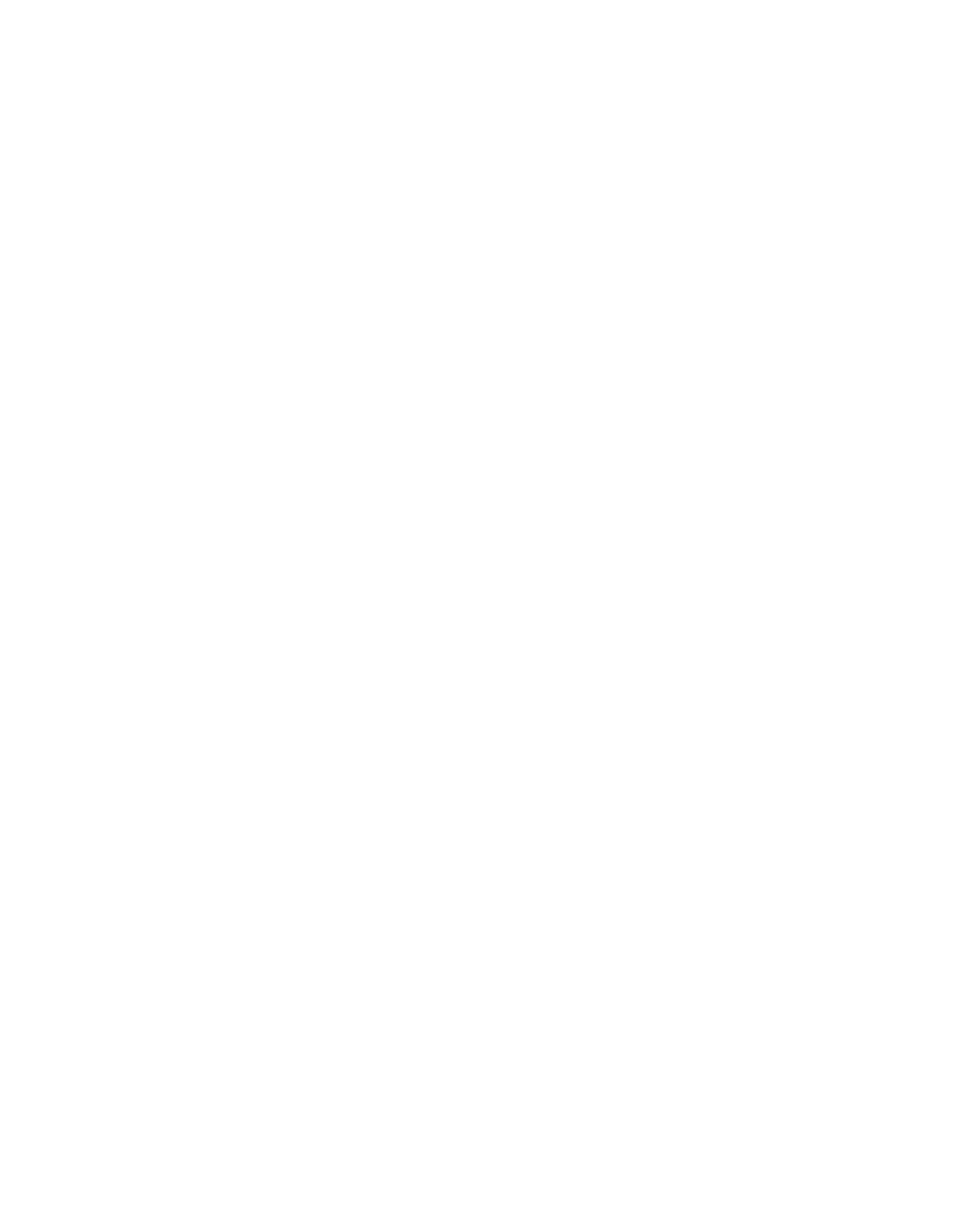# **REPEAL AND REPLACEMENT OF NATIONAL INSTRUMENT 43-101**  *STANDARDS OF DISCLOSURE FOR MINERAL PROJECTS,* **FORM 43-101F1** *TECHNICAL REPORT***, AND COMPANION POLICY 43-101CP**

## **NOTICE**

## **REPEAL AND REPLACEMENT OF NATIONAL INSTRUMENT 43-101**  *STANDARDS OF DISCLOSURE FOR MINERAL PROJECTS,* **FORM 43-101F1** *TECHNICAL REPORT***, AND COMPANION POLICY 43-101CP**

#### **Introduction**

We, the Canadian Securities Administrators (CSA), are adopting new versions of National Instrument 43-101 *Standards of Disclosure for Mineral Projects* (the New Instrument), Form 43-101F1 *Technical Report* (the New Form), and Companion Policy 43-101CP (the New Companion Policy) (together, the New Mining Rule).

The New Mining Rule will replace the previous versions of these documents (the Previous Mining Rule), which came into effect in all CSA jurisdictions on December 30, 2005.

Concurrently with this Notice, we are publishing the New Mining Rule, the Consequential Amendments (see below), and blacklines of the New Instrument and the New Form showing all changes from the versions of these documents currently in force. These documents are also available on the websites of CSA members, including the following:

- www.bcsc.bc.ca
- www.albertasecurities.com
- www.sfsc.gov.sk.ca
- www.osc.gov.on.ca
- www.lautorite.qc.ca
- www.nbsc-cvmnb.ca

In some jurisdictions, Ministerial approvals are required for these changes. Subject to obtaining all necessary approvals, the New Mining Rule and the Consequential Amendments will come into force on **June 30, 2011.** 

#### **Substance and Purpose of the New Mining Rule**

The changes in the New Mining Rule

- eliminate or reduce the scope of certain requirements
- provide more flexibility to mining issuers and qualified persons in certain areas
- provide more flexibility to accept new foreign professional associations, professional designations, and reporting codes as they arise or evolve
- reflect changes that have occurred in the mining industry, and
- clarify or correct areas where the Previous Mining Rule was not having the effect we intended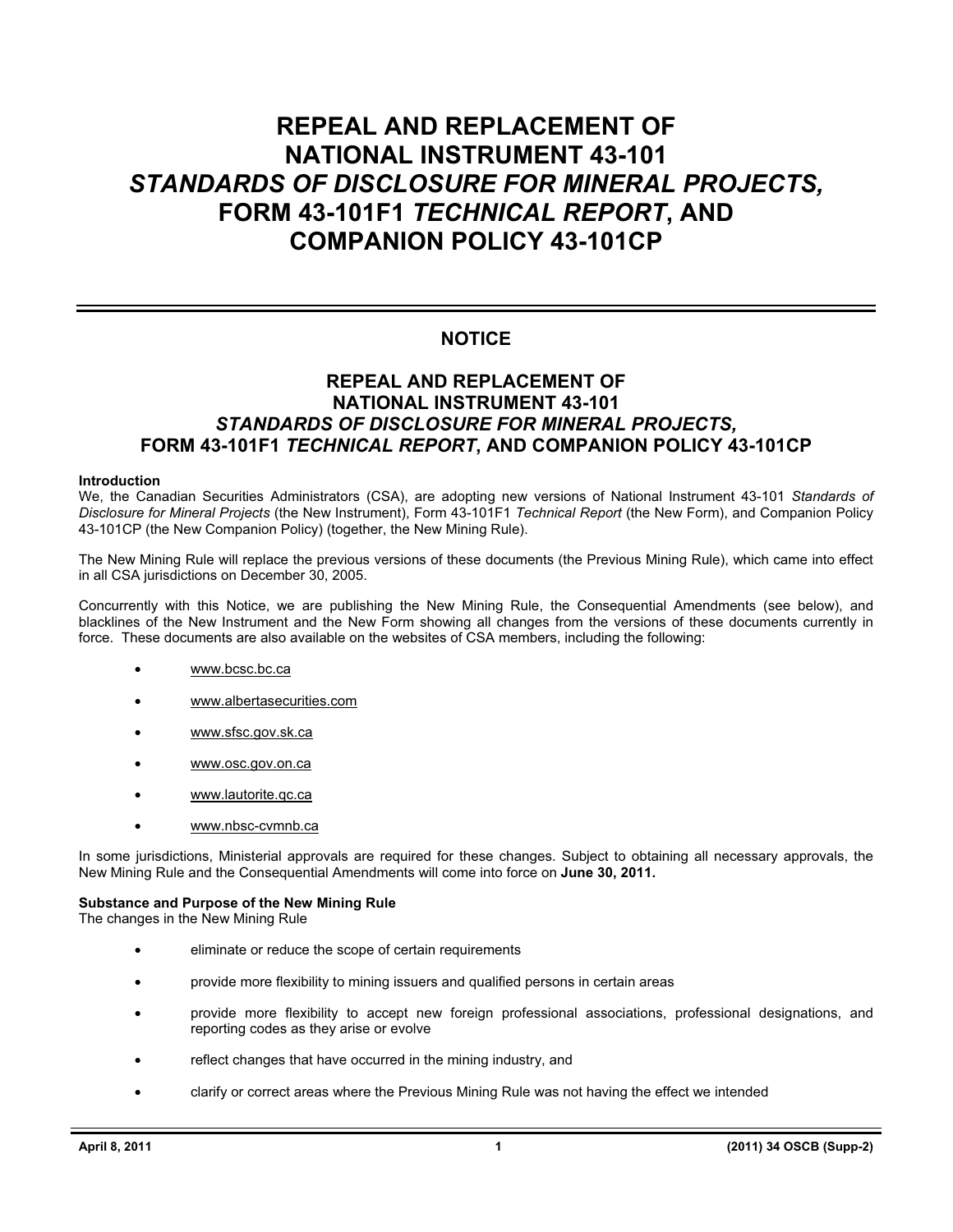## **Background**

We have been monitoring the Previous Mining Rule since its adoption. In the spring of 2009, CSA members carried out focus group discussions with market participants from various sectors, consulted with their advisory committees, and solicited written comments concerning a range of issues related to the Previous Mining Rule. We developed proposed changes to the Previous Mining Rule and published them for a 90-day comment period on April 23, 2010 (the April 2010 Materials).

The New Mining Rule reflects our further consideration of these proposed changes in light of the comments we received, the results of a survey we conducted of the costs of filing technical reports in connection with short form prospectuses, and other developments during the comment period.

## **Written Comments**

The comment period expired on July 23, 2010. During the comment period, we received submissions from 50 commenters. We have considered these comments and we thank all the commenters. A list of the 50 commenters and a summary of their comments, together with our responses, are contained in Appendices B and C.

## **Summary of Changes to the April 2010 Materials**

We have made some revisions to the April 2010 Materials, including changes of a minor nature or made only for the purposes of clarification or further streamlining. Appendix A describes the key changes made to the April 2010 Materials. As the changes are not material, we are not republishing the New Mining Rule for a further comment period.

### **Consequential Amendments**

We are also adopting consequential amendments to

- National Instrument 44-101 *Short Form Prospectus Distributions*
- Form 51-102F1 *Management's Discussion and Analysis*
- Form 51-102F2 *Annual Information Form*
- National Instrument 45-106 *Prospectus and Registration Exemptions*
- National Instrument 45-101 *Rights Offerings*

(together, the Consequential Amendments).

The Consequential Amendments are contained in Appendices D through G.

#### **Local Notices**

Certain jurisdictions are publishing other information required by local securities legislation in Appendix H.

#### **Questions**

If you have any questions, please refer them to any of the following:

*British Columbia Securities Commission*  Robert Holland Sheryl Thomson Chief Mining Advisor, Corporate Finance **Acting Manager, Legal Services**<br>Tel: (604) 899-6719 **Corporate Finance** Tel: (604) 899-6719 Corporate Finance E-mail: rholland@bcsc.bc.ca

*Alberta Securities Commission*  Legal CounselSecurities Analyst Tel: (403) 355-3884Tel: (403) 297-7907

*Saskatchewan Financial Services Commission*  Ian McIntosh Deputy Director – Corporate Finance Tel: (306) 787-5867 E-mail: ian.mcintosh@gov.sk.ca

E-mail: sthomson@bcsc.bc.ca

Anne Marie Landry E-mail: annemarie.landry@asc.ca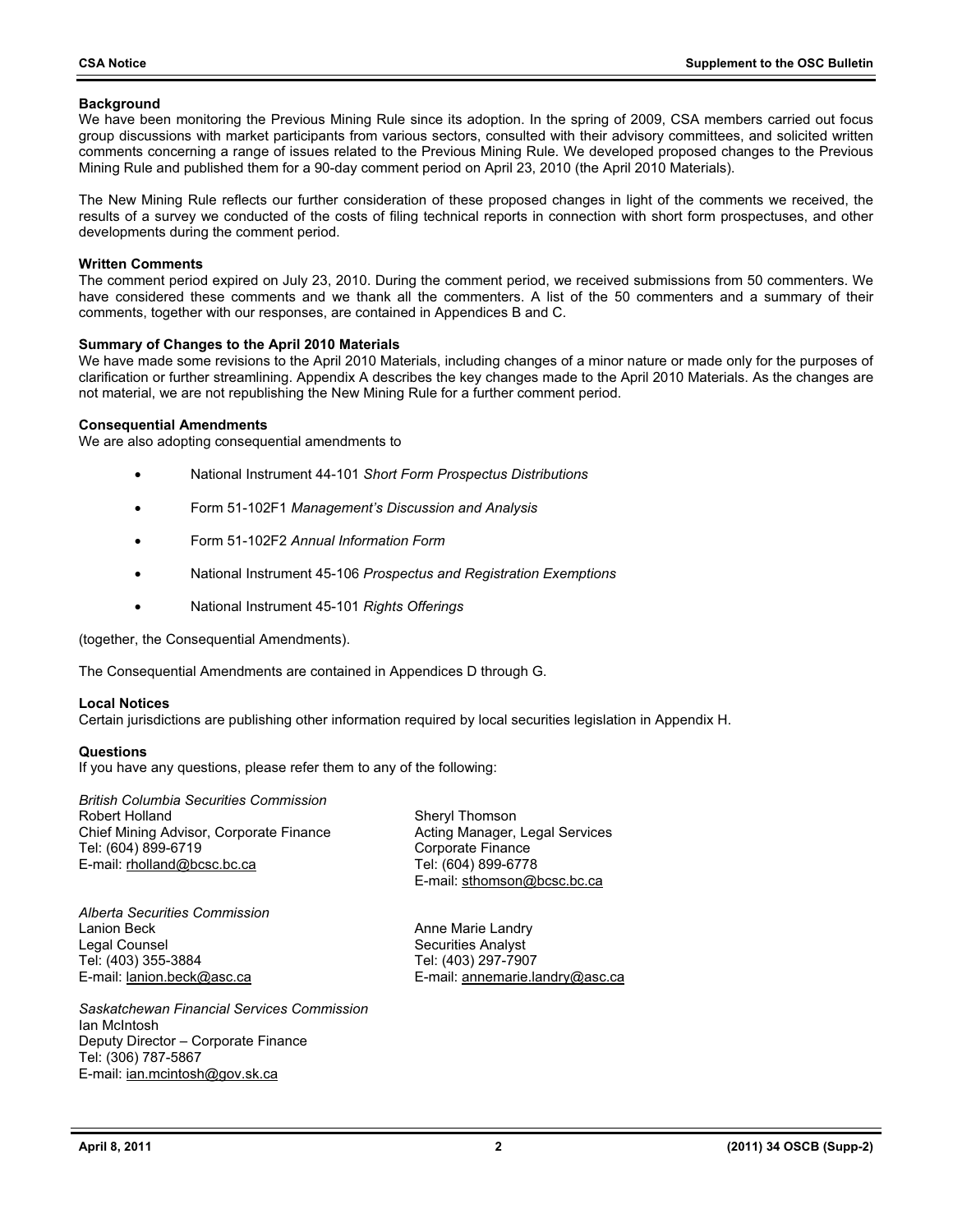*Ontario Securities Commission*  Senior Geologist, Corporate Finance<br>Tel: (416) 593-8308 E-mail: cwaldie@osc.gov.on.ca E-mail: mtang@osc.gov.on.ca

James Whyte Senior Geologist, Corporate Finance Tel: (416) 593-2168 E-mail: jwhyte@osc.gov.on.ca

*Autorité des marchés financiers*  Luc Arsenault **Alexandra Lee Ceologist**<br>Geologist Alexandra Lee Geologist Alexandra Lee Geologist Alexandra Lee Geologist Alexandra Lee Geologist Alex Geologist Geologist Senior Policy Advisor<br>Tel: (514) 395-0337, ext: 4373 Policy and Regulation E-mail: luc.arsenault@lautorite.qc.ca Tel: (514) 395-0337, ext: 4465

*New Brunswick Securities Commission* Pierre Thibodeau Senior Securities Analyst Tel: (506) 643-7751 E-mail: pierre.thibodeau@nbsc-cvmnb.ca

**April 8, 2011**

Michael Tang<br>Senior Legal Counsel Tel: (416) 593-2330

Policy and Regulations Department E-mail: alexandra.lee@lautorite.qc.ca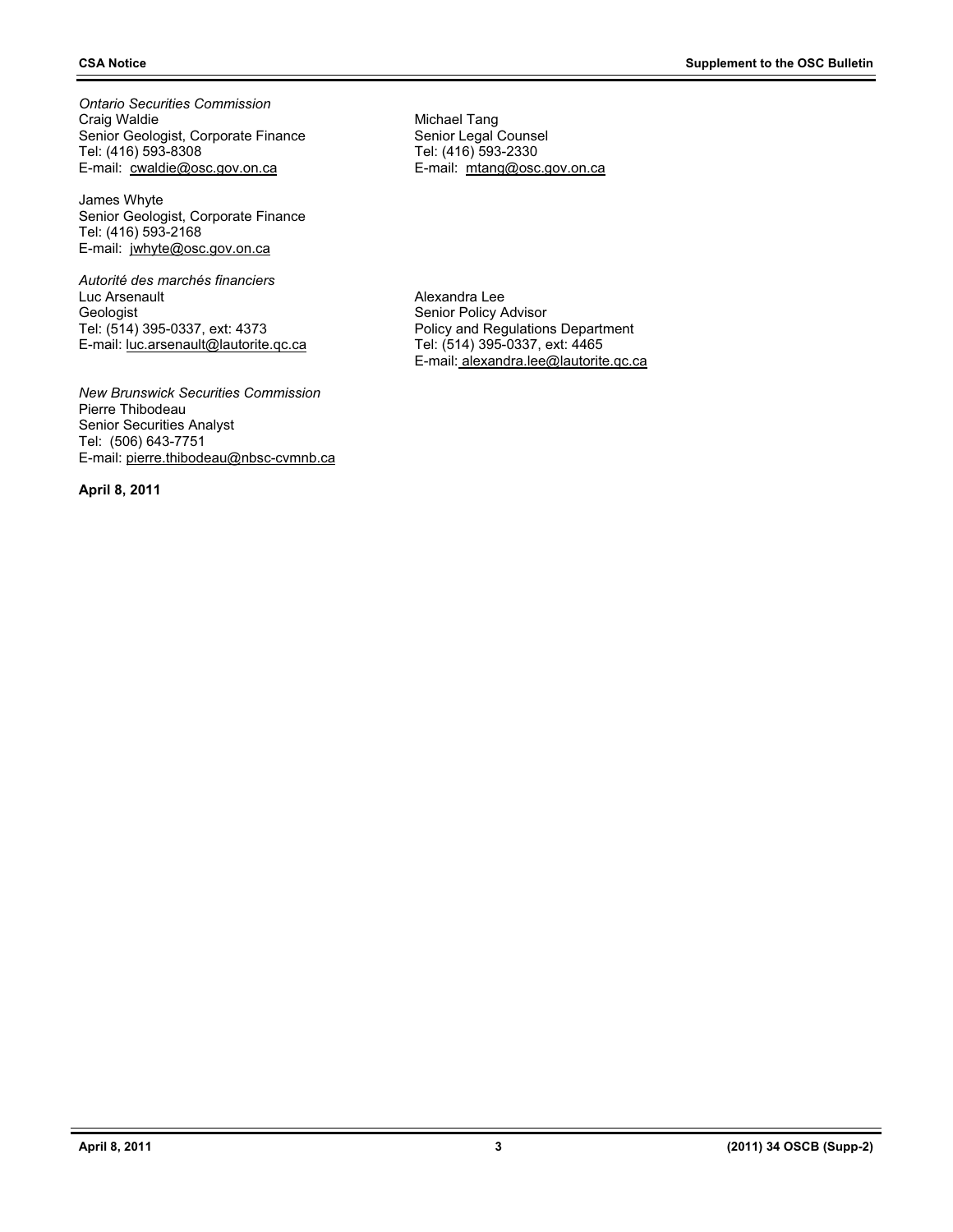# **APPENDIX A**

# **SUMMARY OF KEY CHANGES TO THE APRIL 2010 MATERIALS**

#### **The New Instrument**

*Part 1 Definitions and Interpretation* 

- Instead of defining the terms "preliminary feasibility study", "pre-feasibility study" and "feasibility study" in the Instrument, we incorporated by reference, in new section 1.4, the definitions of those terms under the CIM Definition Standards, as amended.
- In the definition of "mineral project", we added the words "a similar interest" to capture metals streaming agreements that are similar to royalty interests.
- We revised the proposed definition of "qualified person" as follows:
	- o We applied the requirement for a university degree or equivalent accreditation to the qualified person, rather than to the membership designation in a foreign professional association.
	- o We applied the requirement for continuing professional development to the professional association, rather than to the membership designation in a foreign professional association.
	- o With respect to membership designations in a foreign professional association that do not require a favourable confidential peer evaluation, we changed the alternative criteria from "at least ten years of post-degree practical experience" to "demonstrated expertise". We also reduced the minimum peer recommendations from three to two.

#### *Part 2 Requirements Applicable to All Disclosure*

• We clarified in paragraph 2.3(1)(c) that the restriction applies to the disclosure of gross value, not quantity, of metal or mineral in a deposit.

#### *Part 4 Obligation to File a Technical Report*

- In paragraph 4.2(1)(b), we restricted application of the technical report trigger for a preliminary short form prospectus to situations where the preliminary short form prospectus discloses for the first time mineral resources, mineral reserves, or the results of a preliminary economic assessment that constitute a material change in relation to the issuer, or a change in this information, if the change constitutes a material change in relation to the issuer. This is Case 3 as described in the April 2010 Materials.
- We revised the 45-day exemption in subsection 4.2(5) to clarify that, if the disclosure is also included in a preliminary short form prospectus, the technical report must be filed by the earlier of the date of filing the preliminary short form prospectus and 45 days after the first time disclosure.
- We revised the new six-month exemption in subsection 4.2(7) to clarify that, if the disclosure is also contained in a preliminary short form prospectus, the technical report must be filed by the earlier of the date of filing the preliminary short form prospectus and 180 days after the first time disclosure.

#### *Part 7 Use of Foreign Code*

• In subsection 7.1(2), we re-instated a modified version of the reconciliation requirement in the Previous Mining Rule. An issuer must provide a reconciliation of any material differences between the mineral resource and mineral reserve categories used and the categories under the CIM Definition Standards.

#### *Part 9 Exemptions*

- In section 9.2, we added the words "or similar interest" to capture metals streaming agreements.
- We amended subparagraph  $9.2(1)(a)(i)$  to include the requirement that the owner or operator be a reporting issuer, as reporting issuers are subject to more rigorous disclosure requirements.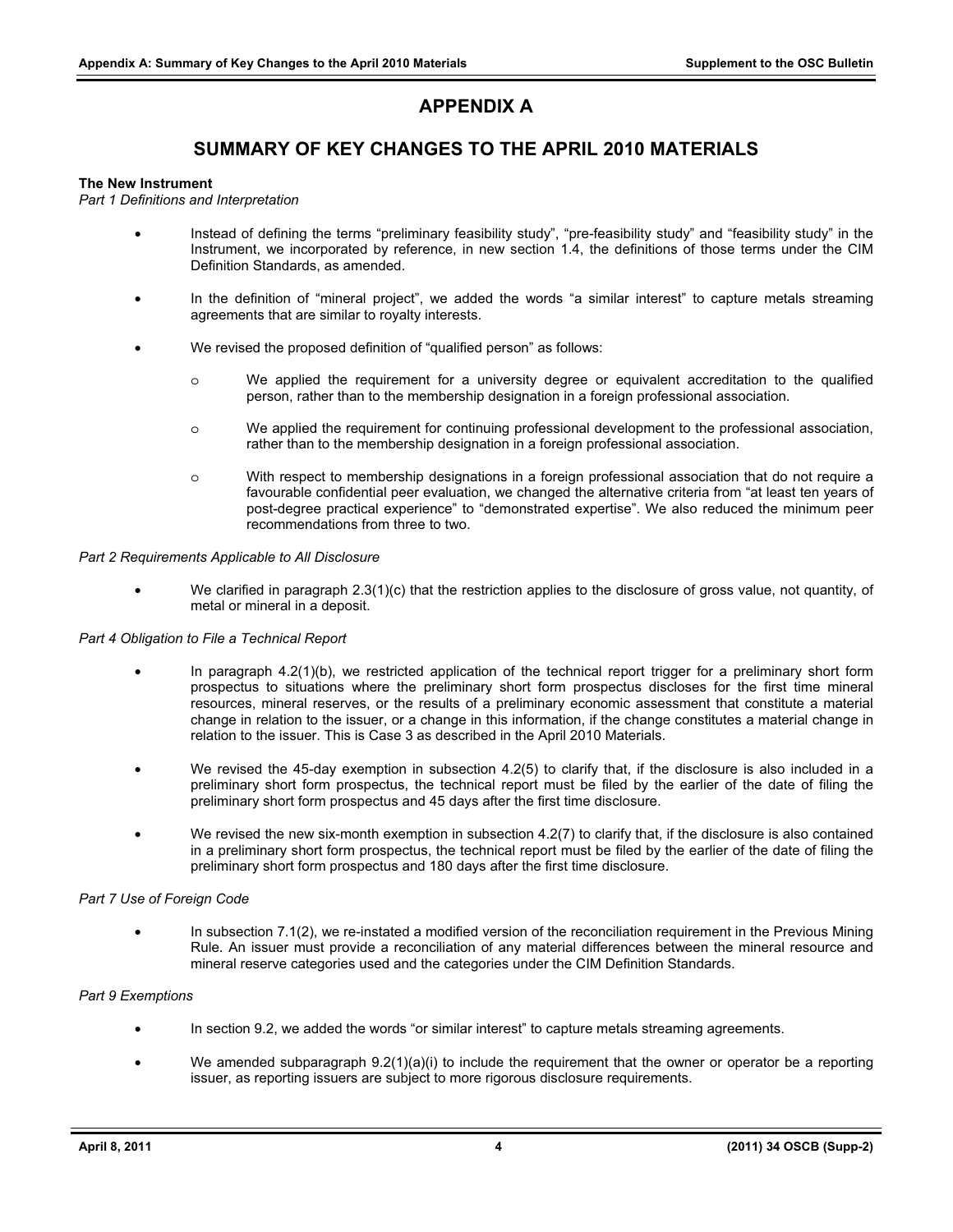#### **The New Form**

- We added an instruction to Item 6: History indicating the need to distinguish work done outside the current property boundaries, from work done within the boundaries.
- We added a similar instruction to Item 10: Drilling regarding drilling conducted by previous operators.
- In Item 15: Mineral Reserve Estimates, paragraph (a), we removed references to the preliminary feasibility study or feasibility study.
- In Item 19: Market Studies and Contracts, paragraph (a), we eliminated the requirement to disclose the results of relevant market studies and similar analyses. We substituted a requirement for the qualified person to discuss the general nature of the studies done, and to confirm that they have reviewed the studies and that the results support the assumptions in the technical report.

### **The New Companion Policy**

- We added general guidance on our expectations regarding updating the lists of "acceptable foreign codes" and "professional associations" in Appendix A.
- We added new guidance on
	- o our interpretation of the good standing requirement for "qualified persons" and the meaning of "demonstrated expertise"
	- o the restriction against disclosing gross value of contained metal or mineral
	- o triggers with permitted filing delays, and
	- o the exemptions for royalty or similar interests in section 9.2 of the New Instrument
- We removed the last paragraph of the guidance on section 2.4 of the New Instrument. We had intended this guidance to merely repeat the tests in paragraph 4.2(1)(j) of the New Instrument but concluded that it was unnecessary and confusing.
- We replaced the proposed guidance on the preliminary short form prospectus trigger because the trigger still applies in certain circumstances.
- We made some additions and clarifications to Appendix A to reflect the changes to the definition of "qualified person"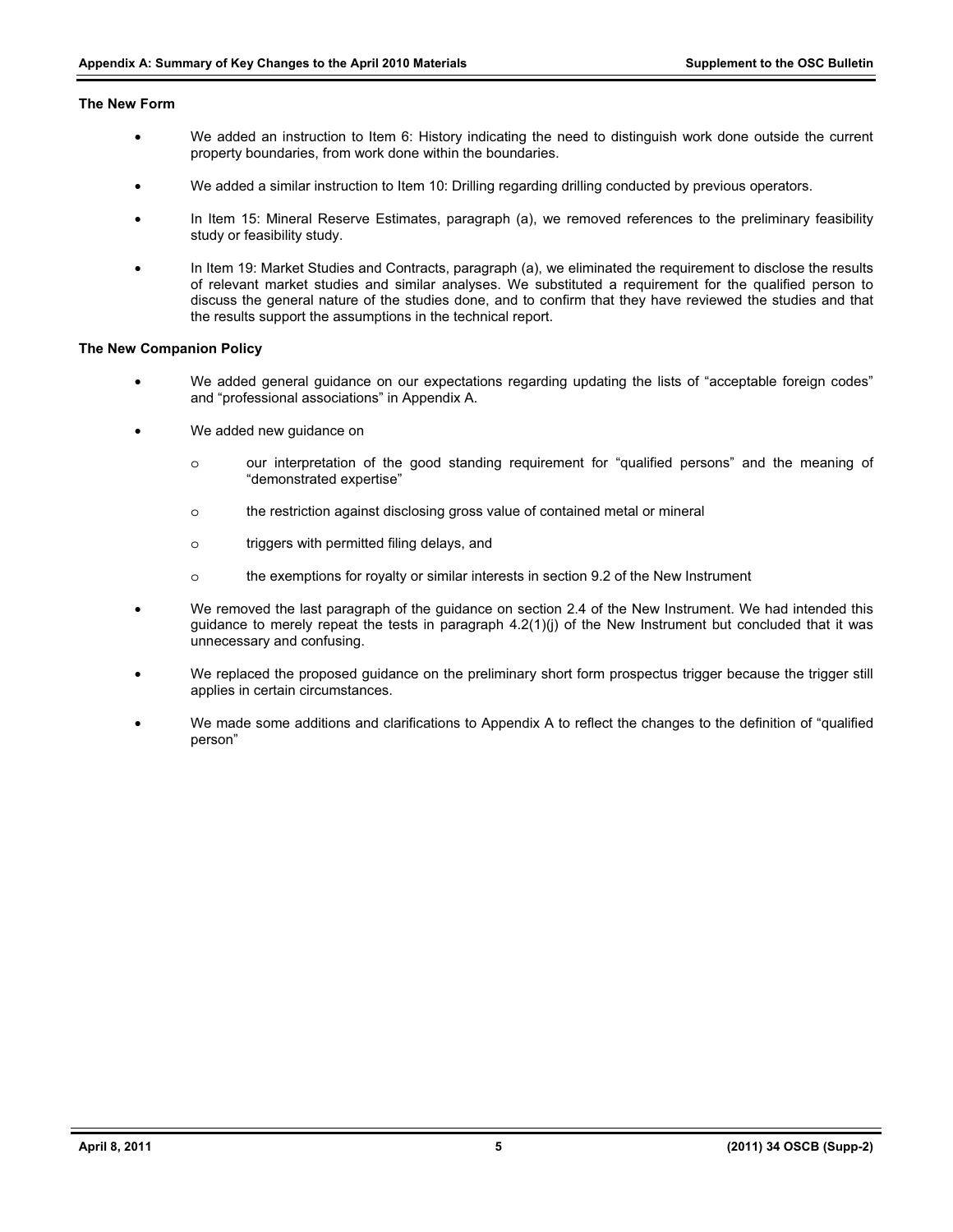# **APPENDIX B**

# **LIST OF COMMENTERS**

| 1.  | April 29, 2009         | <b>Canadian Council of Professional Geoscientists</b>                                                          |
|-----|------------------------|----------------------------------------------------------------------------------------------------------------|
| 2.  | May 10, 2010           | Wardrop                                                                                                        |
| 3.  | May 19, 2010           | Canadian Institute of Mining, Metallurgy and Petroleum Special Committee on<br>Valuation of Mineral Properties |
| 4.  | June 2, 2010           | SRK Consulting (UK) Limited                                                                                    |
| 5.  | June 10, 2010          | Loewen, Ondaatje, McCutcheon Limited                                                                           |
| 6.  | June 28, 2010          | Stantec                                                                                                        |
| 7.  | June 29, 2010          | <b>APEGM</b>                                                                                                   |
| 8.  | July 6, 2010           | John T. Postle                                                                                                 |
| 9.  | July 8, 2010           | Scott Wilson                                                                                                   |
| 10. | July 9, 2010           | Fonds de solidarité FTQ and translation                                                                        |
| 11. | July 9, 2010           | Northwest Territories and Nunavut Association of Professional Engineers and<br>Geoscientists                   |
| 12. | July 12, 2010          | Neil Gow                                                                                                       |
| 13. | July 15, 2010          | Geoscientists Nova Scotia                                                                                      |
| 14. | July 16, 2010          | <b>Ted Eggleston</b>                                                                                           |
| 15. | July 16, 2010          | Micon International Limited                                                                                    |
| 16. | July 16, 2010          | Canadian Institute of Mining, Metallurgy and Petroleum                                                         |
| 17. | July 19, 2010          | <b>Capstone Mining Corp</b>                                                                                    |
| 18. | July 19, 2010          | Goldcorp                                                                                                       |
| 19. | July 19, 2010 and      | <b>Fasken Martineau</b>                                                                                        |
|     | July 23, 2010 addendum |                                                                                                                |
| 20. | July 20, 2010          | <b>Engineers Geoscientists New Brunswick</b>                                                                   |
| 21. | July 20, 2010          | Ordre des geologues du Quebec and translation                                                                  |
| 22. | July 20, 2010          | Geoscientists Canada                                                                                           |
| 23. | July 21, 2010          | Fred Barnard                                                                                                   |
| 24. | July 21, 2010          | Association of Professional Geoscientists of Ontario                                                           |
| 25. | July 22, 2010          | <b>Coffey Mining</b>                                                                                           |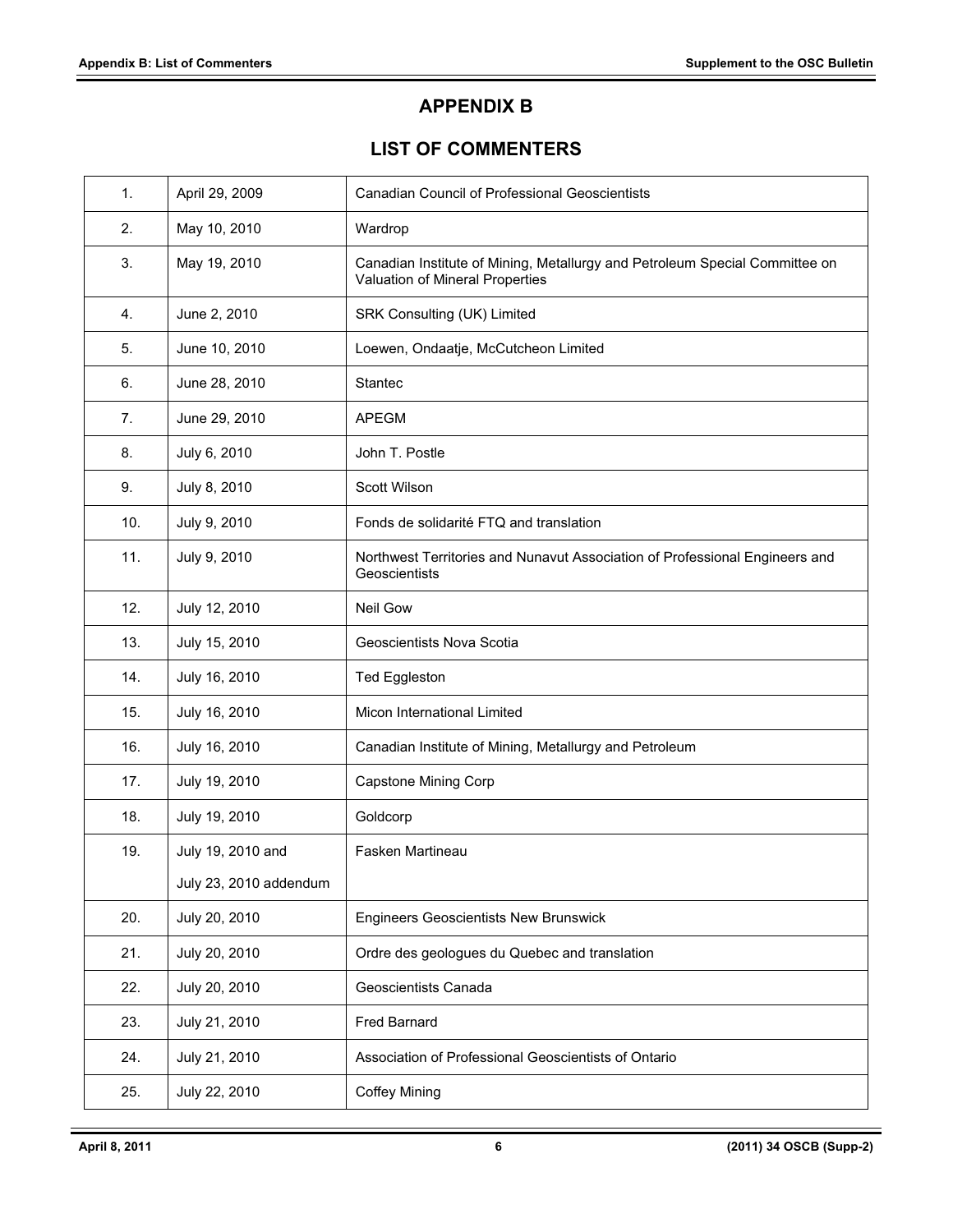| 26. | July 22, 2010  | Khalid Elhaj                                                          |
|-----|----------------|-----------------------------------------------------------------------|
| 27. | July 22, 2010  | TD Asset Management Inc.                                              |
| 28. | July 22, 2010  | Silver Wheaton                                                        |
| 29. | July 22, 2010  | Stephen Semeniuk                                                      |
| 30. | July 23, 2010  | Prospectors & Developers Association of Canada                        |
| 31. | July 23, 2010  | TMX Group Inc.                                                        |
| 32. | July 23, 2010  | <b>VENMYN</b>                                                         |
| 33. | July 23, 2010  | <b>Bennett Jones</b>                                                  |
| 34. | July 23, 2010  | Ausenco Minerals & Metals                                             |
| 35. | July 23, 2010  | Cameco Corporation                                                    |
| 36. | July 23, 2010  | <b>AMEC Americas Limited</b>                                          |
| 37. | July 23, 2010  | Cassels Brock                                                         |
| 38. | July 23, 2010  | Osler Hoskin & Harcourt LLP                                           |
| 39. | July 23, 2010  | <b>Golder Associates</b>                                              |
| 40. | July 23, 2010  | <b>Canadian Coalition for Good Governance</b>                         |
| 41. | July 23, 2010  | De Beers Canada Inc.                                                  |
| 42. | July 23, 2010  | <b>Endeavour Financial</b>                                            |
| 43. | July 23, 2010  | Borden Ladner Gervais LLP                                             |
| 44. | July 23, 2010  | Hunter Dickinson                                                      |
| 45. | July 23, 2010  | New Gold                                                              |
| 46. | July 23, 2010  | Sandstorm Resources Ltd.                                              |
| 47. | July 23, 2010  | Association of Professional Engineers & Geoscientists of Saskatchewan |
| 48. | July 26, 2010  | Pincock Allen & Holt                                                  |
| 49. | July 30, 2010  | Davies, Ward, Phillips and Vineberg                                   |
| 50. | August 8, 2010 | Australian Joint Ore Reserves Committee (JORC)                        |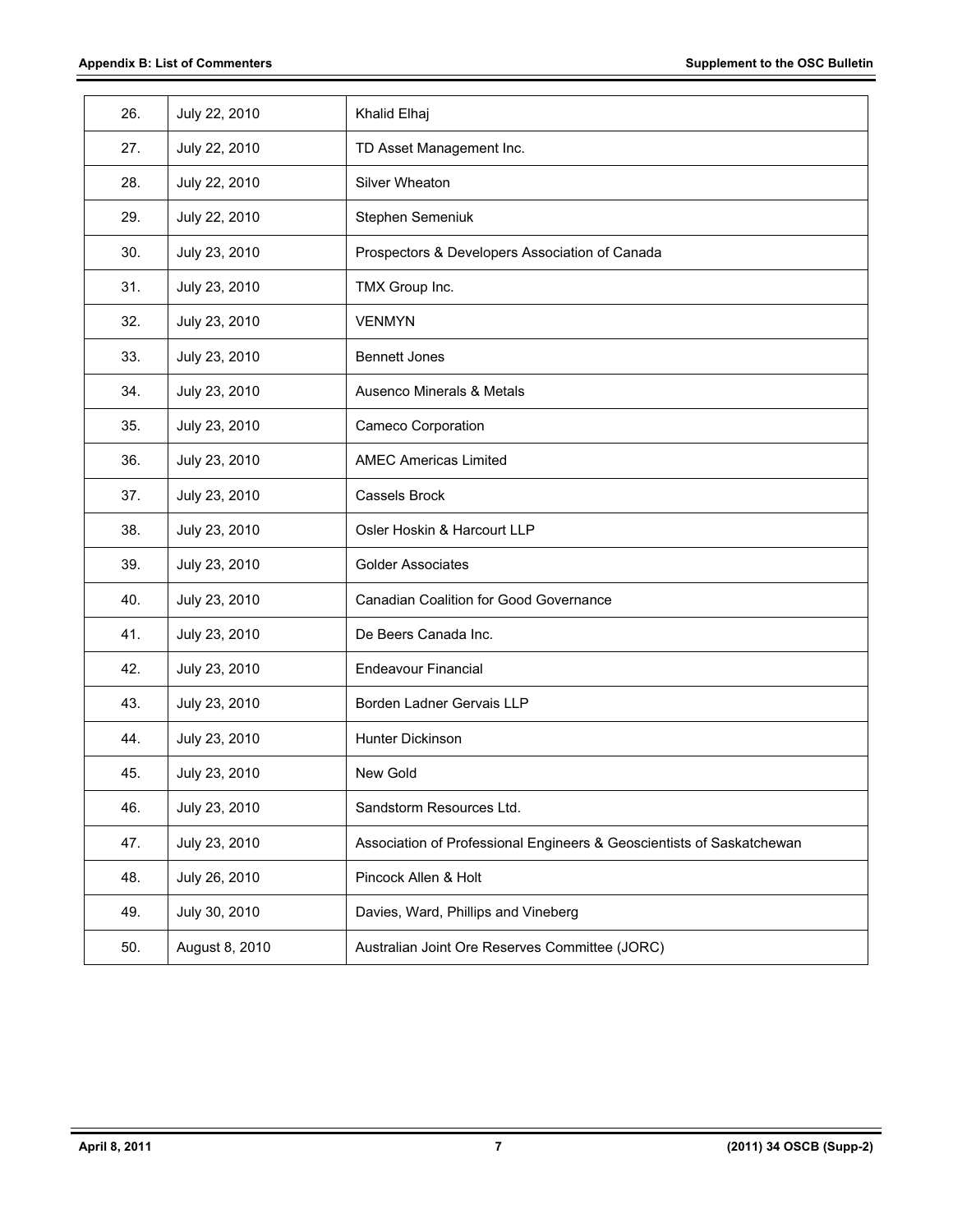# **APPENDIX C**

## **SUMMARY OF COMMENTS AND CSA RESPONSES**

#### **Proposed National Instrument 43-101** *Standards of Disclosure for Mineral Projects,*  **Form 43-101F1** *Technical Report* **and Companion Policy 43-101CP (together, NI 43-101) and related consequential amendments**

## **Table of Contents**

### **A. General Comments**

1. General support for the proposed amendments to NI 43-101

## **B. Proposed National Instrument 43-101 (Instrument)**

- 1. Part 1 Definitions and Interpretation
- 2. Part 2 Requirements Applicable to All Disclosure<br>3. Part 3 Additional Requirements for Written Disclo
- 3. Part 3 Additional Requirements for Written Disclosure<br>4. Part 4 Obligation to File a Technical Report
- 4. Part 4 Obligation to File a Technical Report
- 5. Part 5 Author of Technical Report
- 6. Part 6 Preparation of Technical Report
- 7. Part 7 Use of Foreign Code<br>8. Part 8 Certificates and Cons
- 8. Part 8 Certificates and Consents of Qualified Persons for Technical Reports<br>9. Part 9 Exemptions
- Part 9 Exemptions
- 10. Other general comments

### **C. Proposed Form 43-101F1 (Form)**

- 1. General comments regarding the Form<br>2. Specific comments regarding the Form
- Specific comments regarding the Form

### **D. Proposed Companion Policy 43-101CP (Companion Policy)**

- 1. General comments regarding the Companion Policy<br>2 Specific comments regarding the Companion Policy
- Specific comments regarding the Companion Policy

### **E. Proposed Consequential Amendments**

- 1. Amendment to National Instrument 44-101 *Short Form Prospectus Distributions* (NI 44-101)
- 2. Amendment to Form 51-102F1 Management's Discussion and Analysis (MD&A)

## **F. Specific Questions – Short Form Prospectus Trigger**

- 1. General responses to questions on short form prospectus trigger
- 2. Responses to specific questions
	- (a) Question #1<br>(b) Question #2
	- Question #2
	- (c) Question #3
	- (d) Question #4

#### **G. Specific Questions – New Exemption for Property Acquisition with Current Technical Report**  1. Question #5

**H. Specific Questions – Existing Exemption from Site Visit Requirement**  1. Question #6

## **I. General Comments Not Specifically Related to Proposals**

- 1. Disclosure requirements
- 2. Technical report review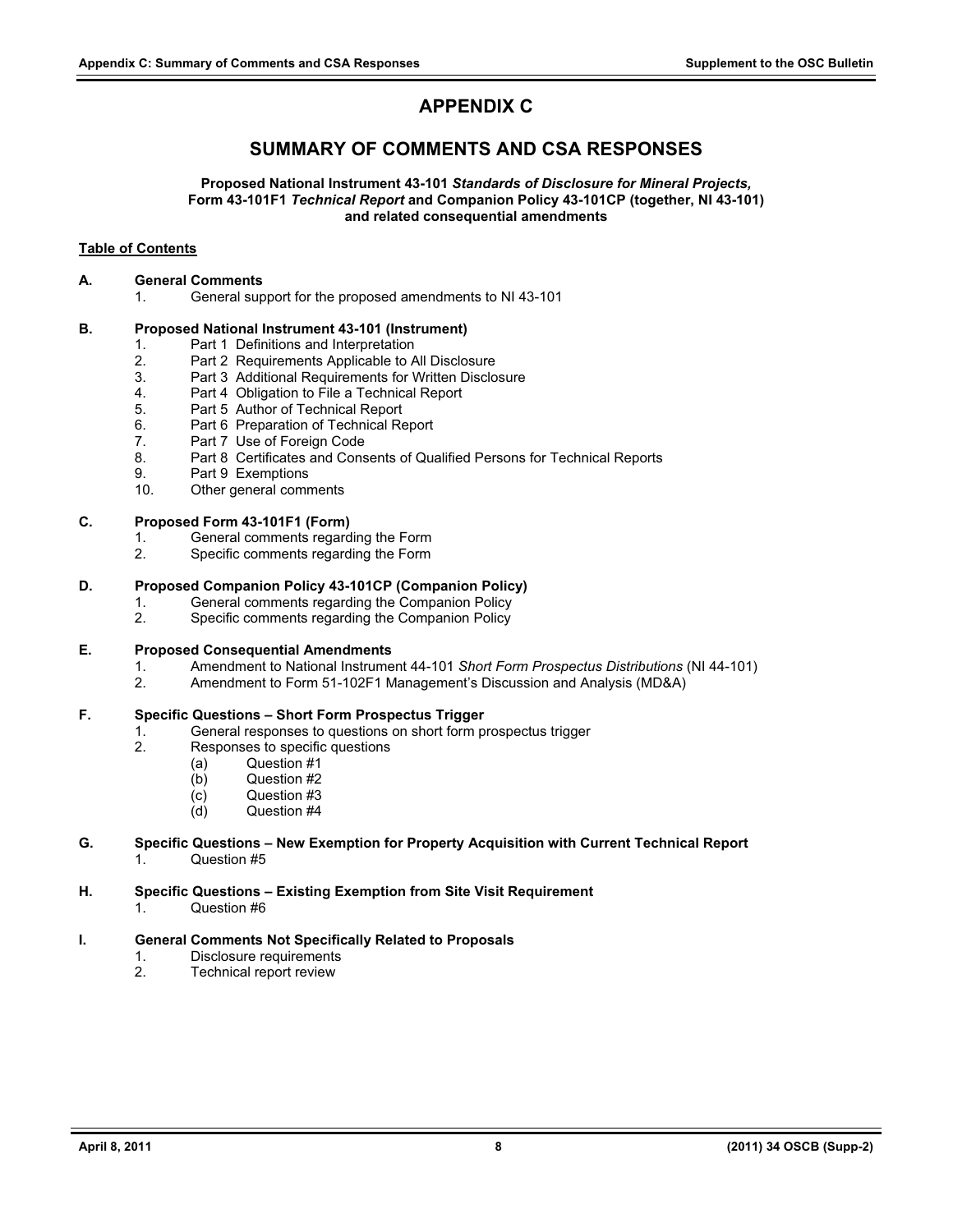| #  | <b>Theme</b>                                                      | <b>Comment</b>                                                                                                                                                                                                                                                                                                                                         | <b>Responses</b>                                                                                                                                                                                                                                                              |
|----|-------------------------------------------------------------------|--------------------------------------------------------------------------------------------------------------------------------------------------------------------------------------------------------------------------------------------------------------------------------------------------------------------------------------------------------|-------------------------------------------------------------------------------------------------------------------------------------------------------------------------------------------------------------------------------------------------------------------------------|
|    | <b>A. GENERAL COMMENTS</b>                                        |                                                                                                                                                                                                                                                                                                                                                        |                                                                                                                                                                                                                                                                               |
| 1. | General support<br>for the proposed<br>amendments to NI<br>43-101 | 26 commenters express general support<br>for the proposed amendments to NI 43-<br>101.                                                                                                                                                                                                                                                                 | We thank the commenters for their support.                                                                                                                                                                                                                                    |
|    |                                                                   | Several commenters thanked CSA for the<br>opportunity to participate in focus group<br>discussions and for CSA's efforts to<br>undertake a broad consultation process in<br>developing the proposed amendments.                                                                                                                                        | We found the feedback very useful in identifying<br>key industry issues and thank all the contributors for<br>their time and input.                                                                                                                                           |
|    |                                                                   |                                                                                                                                                                                                                                                                                                                                                        |                                                                                                                                                                                                                                                                               |
|    |                                                                   | B. PROPOSED NATIONAL INSTRUMENT 43-101 (INSTRUMENT)                                                                                                                                                                                                                                                                                                    |                                                                                                                                                                                                                                                                               |
|    |                                                                   | General comments regarding the Instrument                                                                                                                                                                                                                                                                                                              |                                                                                                                                                                                                                                                                               |
|    | Drafting comment                                                  | One commenter suggests that the<br>introductory phrases in the current<br>Instrument, such as "subject to", "except<br>for", etc., should be retained as they make<br>the Instrument easier to read and<br>understand for the many users of the<br>Instrument that are not legal professionals.                                                        | While we do not disagree with the commenter, the<br>inclusion of these phrases is contrary to legislative<br>drafting conventions in some jurisdictions.                                                                                                                      |
|    | Cautionary<br>language                                            | A commenter strongly supports the various<br>new requirements in the Instrument for<br>cautionary language, including the<br>requirements for prominence and proximity.<br>The commenter would further support<br>cautionary language being bolded or<br>otherwise brought to the attention of<br>readers.                                             | We acknowledge the comment but think that the<br>proposed requirement to give cautionary language<br>equal prominence will provide sufficient notice to<br>readers.                                                                                                           |
|    | Scope of<br>Instrument                                            | A commenter thinks the 43-101 process is<br>designed to regulate disclosure of mineral<br>resources, but is used to disclose mineral<br>reserves, which is beyond the realm of<br>geology and geostatistics. A parallel<br>process is needed to regulate disclosure of<br>mineral reserves where the onus is not on<br>geologists and geostatisicians. | We disagree. NI 43-101 applies to all disclosure of<br>scientific and technical information, including<br>mineral reserves. Qualified persons, as defined in<br>the Instrument, include engineers who are<br>customarily involved in the preparation of reserve<br>estimates. |
|    |                                                                   | Specific comments regarding the Instrument                                                                                                                                                                                                                                                                                                             |                                                                                                                                                                                                                                                                               |
| 1. | Part 1 Definitions and Interpretation                             |                                                                                                                                                                                                                                                                                                                                                        |                                                                                                                                                                                                                                                                               |
|    | Definition of<br>"acceptable<br>foreign code"                     | Two commenters expressly support the<br>proposed changes to this definition and<br>moving to an objective test.                                                                                                                                                                                                                                        |                                                                                                                                                                                                                                                                               |
|    |                                                                   | A commenter generally supports the<br>proposed broader definition, but would                                                                                                                                                                                                                                                                           | We do not think the proposed definition of<br>acceptable foreign code would include Russian-                                                                                                                                                                                  |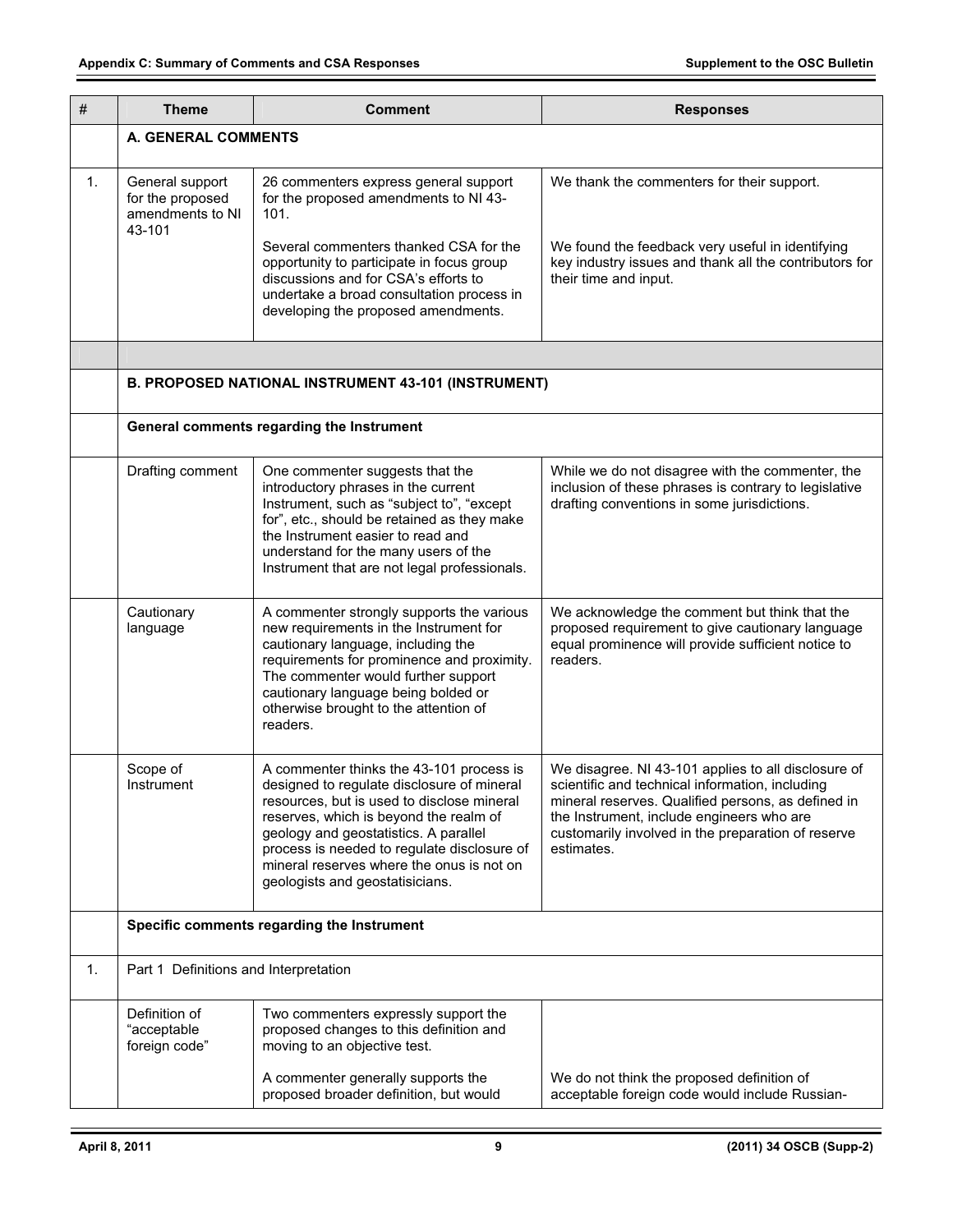| # | <b>Theme</b>                            | <b>Comment</b>                                                                                                                                                                                                                                                                                                                                                                                                                                                                                          | <b>Responses</b>                                                                                                                                                                                                                                                                                                                                                                                                                          |
|---|-----------------------------------------|---------------------------------------------------------------------------------------------------------------------------------------------------------------------------------------------------------------------------------------------------------------------------------------------------------------------------------------------------------------------------------------------------------------------------------------------------------------------------------------------------------|-------------------------------------------------------------------------------------------------------------------------------------------------------------------------------------------------------------------------------------------------------------------------------------------------------------------------------------------------------------------------------------------------------------------------------------------|
|   |                                         | have concerns if the phrase "generally<br>accepted in a foreign jurisdiction" includes<br>Russian-based codes. In the commenter's<br>experience, these codes are seriously at<br>odds with CIM standards and are<br>misleading to investors.                                                                                                                                                                                                                                                            | based codes because they are not consistent with<br>CIM standards, and therefore would not satisfy the<br>test in the definition.                                                                                                                                                                                                                                                                                                         |
|   |                                         | A commenter notes that the definition<br>includes SEC Industry Guide 7 but this is<br>missing from the related section in the<br>Companion Policy.                                                                                                                                                                                                                                                                                                                                                      | We included SEC Industry Guide 7 as an<br>acceptable foreign code because of the large<br>number of cross-border issuers in Canada. We did<br>not refer to it in the guidance because it does not<br>use mineral resource and reserve categories<br>consistent with other acceptable foreign codes.                                                                                                                                       |
|   |                                         | One commenter that is an exchange says it<br>will only accept foreign codes expressly<br>accepted by CSA, and suggests that CSA<br>maintain a list of currently acceptable<br>foreign codes.                                                                                                                                                                                                                                                                                                            | The codes specifically identified in the definition are<br>the codes that staff think currently satisfy the<br>definition. We plan to publish CSA Staff Notices on<br>a timely basis identifying the additional codes that<br>we think satisfy the definition of "acceptable foreign<br>code", based on our own research or submissions<br>from market participants made in accordance with<br>subsection 1.1(1) of the Companion Policy. |
|   |                                         | A commenter recommends that CSA<br>include in this definition "The SME Guide<br>for Reporting Exploration Results, Mineral<br>Resources, and Mineral Reserves", which<br>is being used by major mining companies<br>in the USA and SME is lobbying the SEC to<br>adopt. The SME code should be<br>recognized because SME members<br>participate on CRIRSCO and have worked<br>to improve technical disclosure standards<br>and to develop a code in the USA that is<br>consistent with CIM definitions. | We understand that mining companies in the USA<br>that elect to use the SME code are still required to<br>comply with SEC Industry Guide 7. As a result, we<br>do not think the SME code currently satisfies the<br>test that the foreign code must be "generally<br>accepted in a foreign jurisdiction". We will continue<br>to monitor the situation.                                                                                   |
|   | Definition of<br>"advanced<br>property" | Two commenters express concerns about<br>including a property that has been the<br>subject of only a preliminary economic<br>assessment because these early stage<br>assessments are unreliable and it is not<br>appropriate to describe the property as<br>"advanced".                                                                                                                                                                                                                                 | We do not share these concerns. The term<br>"advanced property" is intentionally broad as its<br>sole use under the Instrument is to identify a<br>general category of properties (those with an<br>economic analysis) that are subject to additional<br>disclosure requirements under the Form.                                                                                                                                          |
|   |                                         | A commenter notes that not all pre-<br>feasibility or feasibility studies result in the<br>declaration of mineral reserves, and<br>therefore these properties would not qualify<br>as "advanced properties".                                                                                                                                                                                                                                                                                            | We agree, and have amended the definition to<br>include this scenario.                                                                                                                                                                                                                                                                                                                                                                    |
|   |                                         | A commenter thinks the paragraph relating<br>to reserves should simply require the<br>property to have reserves, because<br>reserves by definition must be<br>economically mineable as demonstrated by<br>at least a preliminary feasibility study.                                                                                                                                                                                                                                                     | We agree, and have amended the definition<br>accordingly.                                                                                                                                                                                                                                                                                                                                                                                 |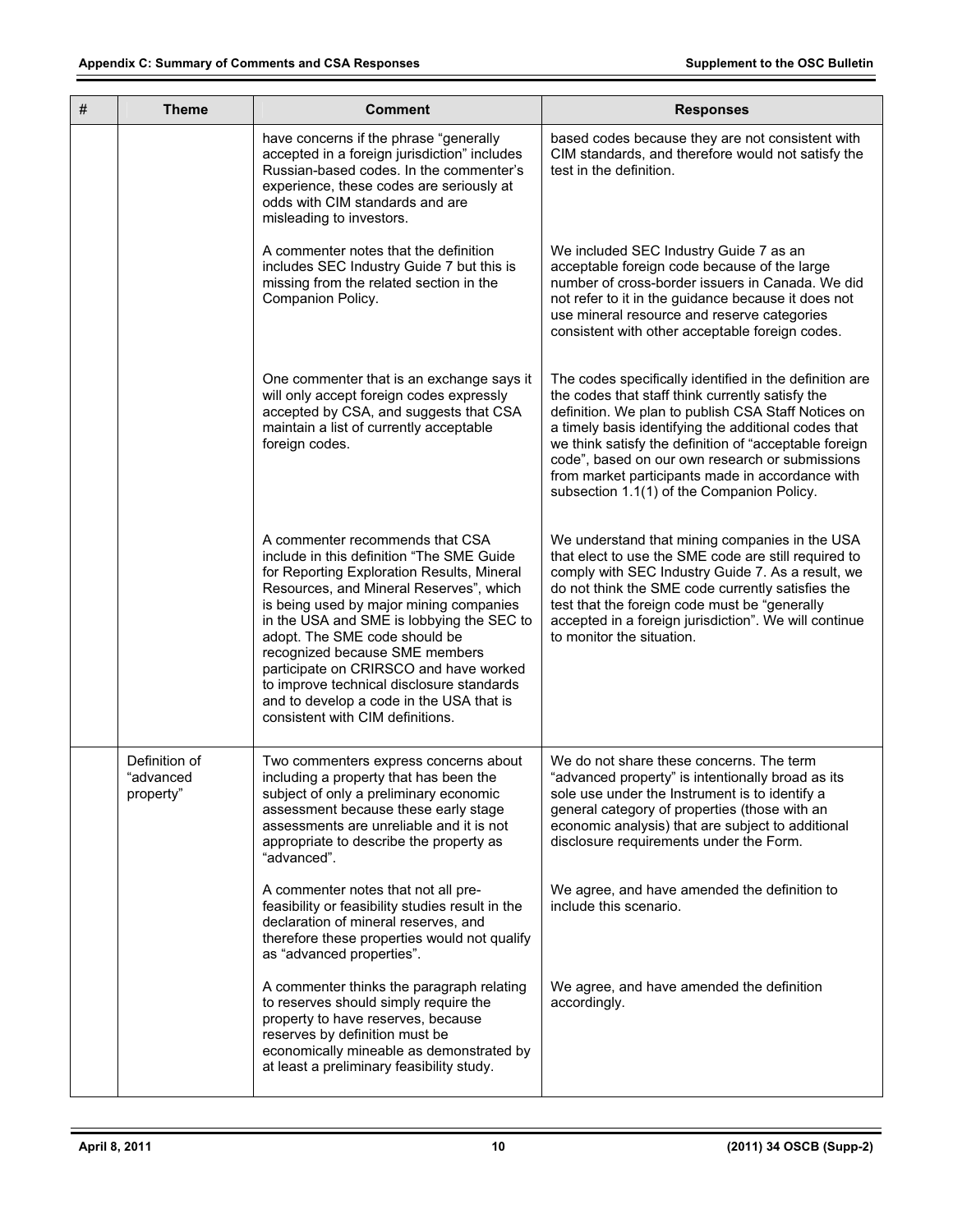| $\#$ | <b>Theme</b>                                                                | <b>Comment</b>                                                                                                                                                                                                                                                                                                                                                                                                                                                               | <b>Responses</b>                                                                                                                                                                                                                                                                                                   |
|------|-----------------------------------------------------------------------------|------------------------------------------------------------------------------------------------------------------------------------------------------------------------------------------------------------------------------------------------------------------------------------------------------------------------------------------------------------------------------------------------------------------------------------------------------------------------------|--------------------------------------------------------------------------------------------------------------------------------------------------------------------------------------------------------------------------------------------------------------------------------------------------------------------|
|      | Definition of<br>"advanced<br>property" and<br>other property<br>categories | A commenter notes the proposed definition<br>of "advanced property" does not specifically<br>include "development property" or<br>"producing issuer", so technical reports for<br>development and producing properties<br>would include unnecessary disclosure of<br>drill results in Item 10 (c) of the Form.                                                                                                                                                               | We think that "advanced property" is sufficiently<br>broad to capture development and producing<br>properties. The proposed amended definition,<br>together with the proposed elimination of the<br>definition of "development property", should clarify<br>this.                                                  |
|      |                                                                             | The commenter suggests defining a new<br>category of mineral project possibly called<br>"Deposit Delineation Property" to capture<br>properties where drilling is proposed or<br>which have mineral resources but no<br>economic analysis. This commenter also<br>thinks it is not clear which term to use to<br>describe small scale producing properties<br>that do not meet the "producing issuer"<br>definition, such as projects deriving<br>revenue from pilot plants. | We have not adopted these suggestions, as it is not<br>necessary for purposes of the Instrument or Form<br>to provide definitions for all stages of a mineral<br>project. We only include those definitions that are<br>necessary to differentiate properties for purposes of<br>application of the rule.          |
|      | Definition of<br>"Certification<br>Code"                                    | A commenter expressly supports the<br>recognition of Chile's Certification Code in<br>the Instrument.                                                                                                                                                                                                                                                                                                                                                                        |                                                                                                                                                                                                                                                                                                                    |
|      | Definition of<br>"development<br>property"                                  | A commenter suggests this definition is not<br>necessary as it is used only once, in the<br>Instruction to Item 26 of Form 43-101F1,<br>where it arguably does not need a precise<br>definition.                                                                                                                                                                                                                                                                             | We agree, and have deleted this definition. We note<br>though that the definition is also used in paragraphs<br>(b) and (c) of the Instructions to Illustrations, and<br>have amended the wording of these references<br>accordingly.                                                                              |
|      | Definition of<br>"effective date"                                           | A commenter expressly supports this new<br>definition and distinguishing it from the date<br>of signature.                                                                                                                                                                                                                                                                                                                                                                   |                                                                                                                                                                                                                                                                                                                    |
|      |                                                                             | Another commenter finds the current<br>wording confusing as it is unclear how the<br>date would be selected, who would select<br>it, and where it would be stated. They<br>propose amending the definition to the date<br>of the technical report or the date specified<br>in the report by the qualified person.                                                                                                                                                            | We do not think it is necessary to amend the<br>definition because paragraph 8.1(2)(c) of the<br>Instrument and the Date and Signature Page<br>section of the Form specify these details. However,<br>we have added guidance to the Companion Policy<br>to clarify the meaning and purpose of "effective<br>date". |
|      | Definition of<br>"feasibility study"                                        | A commenter proposes that issuers should<br>not be permitted to add descriptions to the<br>defined term such as "bankable", which are<br>potentially misleading. Consider providing<br>guidance in the Companion Policy.                                                                                                                                                                                                                                                     | We do not think such descriptions are necessarily<br>misleading because the definition of feasibility study<br>refers to a study acceptable to a financial institution.                                                                                                                                            |
|      | Definition of<br>"historical<br>estimate"                                   | Seven commenters expressly support the<br>proposed changes to this definition                                                                                                                                                                                                                                                                                                                                                                                                |                                                                                                                                                                                                                                                                                                                    |
|      |                                                                             | One of these commenters notes however<br>that very old and recent estimates will be<br>accorded equal status.                                                                                                                                                                                                                                                                                                                                                                | Our decision to treat all historical estimates<br>consistently is based on industry feedback. We<br>think the requirements of section 2.4 of the<br>Instrument should mitigate any potential concerns.                                                                                                             |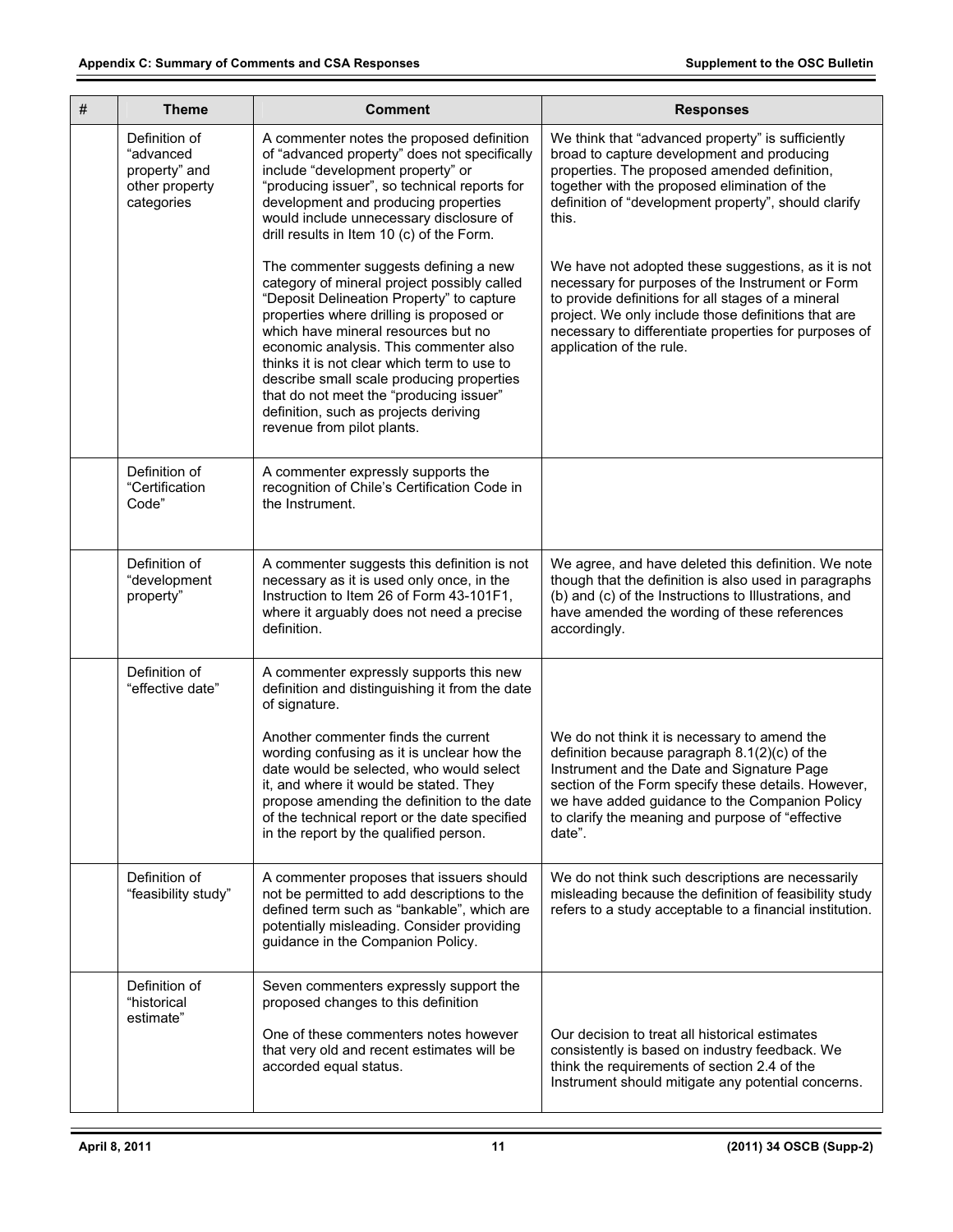| # | <b>Theme</b>                                             | <b>Comment</b>                                                                                                                                                                                                                                                                  | <b>Responses</b>                                                                                                                                                                                                                                                                                                                                                                                         |
|---|----------------------------------------------------------|---------------------------------------------------------------------------------------------------------------------------------------------------------------------------------------------------------------------------------------------------------------------------------|----------------------------------------------------------------------------------------------------------------------------------------------------------------------------------------------------------------------------------------------------------------------------------------------------------------------------------------------------------------------------------------------------------|
|   |                                                          | Another suggests that, if the historical<br>estimate is post-2001, the issuer should<br>name the qualified person responsible for<br>the estimate as well as the system they<br>used for classifying the resources.                                                             | We think the requirement in section 3.1 of the<br>Instrument for the issuer to name a qualified person<br>is sufficient in this case. We agree that the<br>classifying system would be useful information. We<br>have added guidance in the Companion Policy that<br>the issuer can comply with paragraph 2.4(d) of the<br>Instrument by identifying the acceptable foreign<br>code used, if applicable. |
|   |                                                          | A commenter proposes revising this<br>definition to include estimates previously<br>made by the issuer itself. Sometimes a<br>property is in inventory but dormant and<br>historical estimates, although not current,<br>are important information.                             | We have not adopted this suggestion. This situation<br>would only arise for estimates that have been<br>dormant since at least 2001, which we think would<br>be relatively rare. In most cases, the issuer will<br>have all the data necessary to upgrade the estimate<br>to current mineral resources or reserves.                                                                                      |
|   | Definition of<br>"preliminary<br>economic<br>assessment" | Change to permit preliminary assessment<br>after completion of a pre-feasibility or<br>feasibility study<br>Ten commenters expressly support this                                                                                                                               |                                                                                                                                                                                                                                                                                                                                                                                                          |
|   |                                                          | change.                                                                                                                                                                                                                                                                         |                                                                                                                                                                                                                                                                                                                                                                                                          |
|   |                                                          | A commenter thinks this change is<br>potentially confusing as assessments done<br>after a feasibility study are based on much<br>more accurate information concerning the<br>deposit, metallurgy and costs of the project<br>than an early stage study.                         | We do not see this as a significant concern<br>because these assessments include inferred<br>mineral resources that have a low confidence level<br>and any economic analysis should be considered<br>preliminary.                                                                                                                                                                                        |
|   |                                                          | Another commenter supports allowing an<br>issuer to disclose some form of<br>"assessment" when new material<br>information becomes available after a pre-<br>feasibility or feasibility study, but does not<br>think these assessments should be<br>described as "preliminary". | See our response to the comment above.                                                                                                                                                                                                                                                                                                                                                                   |
|   |                                                          | Addition of word "economic"<br>Four commenters disagree with the<br>proposed change in the defined term from<br>"preliminary assessment" to "preliminary<br>economic assessment".                                                                                               | We think the word "economic" adds accuracy to the<br>definition because these studies include an<br>economic analysis and their purpose is to assess<br>the potential economic viability of the deposit.<br>Disclosure of the results of these studies must<br>include required cautionary language to ensure the                                                                                        |
|   |                                                          | Their reasons include:<br>It could imply a level of analysis<br>$\bullet$<br>that is not supported by an early<br>stage study.<br>The change shifts the focus from<br>$\bullet$<br>"preliminary" where it should be,<br>to "economic".                                          | disclosure is not misleading.                                                                                                                                                                                                                                                                                                                                                                            |
|   |                                                          | Other<br>A commenter finds the proposed changes<br>in this definition confusing because the<br>related guidance says preliminary<br>economic assessments are commonly<br>referred to as "scoping studies" - this term                                                           | We understand that 'scoping study' is an informal<br>industry term that has essentially the same<br>meaning as a preliminary economic assessment.<br>However, we are not aware of any industry-<br>accepted published standard for scoping studies<br>and acknowledge there might be some confusion                                                                                                      |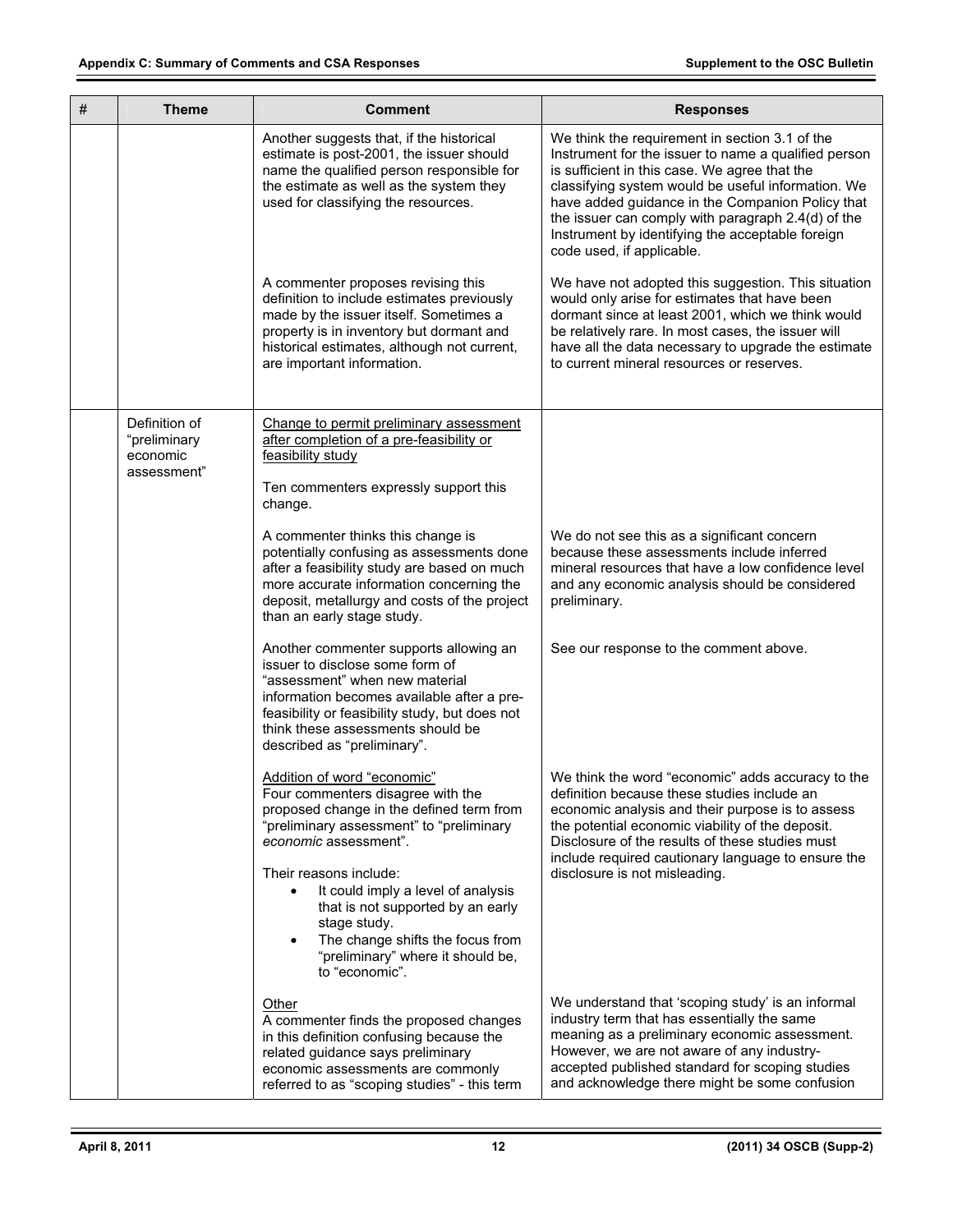| # | <b>Theme</b>                                   | <b>Comment</b>                                                                                                                                                                                                                                                                                                                                                                                                                                                   | <b>Responses</b>                                                                                                                                                                                                                                                                                                                                                                   |
|---|------------------------------------------------|------------------------------------------------------------------------------------------------------------------------------------------------------------------------------------------------------------------------------------------------------------------------------------------------------------------------------------------------------------------------------------------------------------------------------------------------------------------|------------------------------------------------------------------------------------------------------------------------------------------------------------------------------------------------------------------------------------------------------------------------------------------------------------------------------------------------------------------------------------|
|   |                                                | implicitly means a study done before a pre-<br>feasibility or feasibility study. The<br>commenter also suggested that use of<br>inferred resources in preliminary economic<br>assessments over-rides the CIM<br>definitions, which exclude inferred<br>resources from "feasibility or other<br>economic studies".                                                                                                                                                | around the use of the two terms. We have amended<br>the guidance in the Companion Policy to clarify that<br>preliminary economic assessments could include<br>scoping studies but do not necessarily have the<br>same meaning.                                                                                                                                                     |
|   |                                                | The commenter suggests splitting this<br>definition into two: (i) a preliminary<br>economic assessment/scoping study; and<br>(ii) an economic assessment of inferred<br>resources that may be included in a life of<br>mine plan but not in a pre-feasibility or<br>feasibility study.                                                                                                                                                                           | See our response to the comment above. The<br>definition of "preliminary economic assessment" is<br>not meant to capture life of mine plans as they are<br>typically used to update mineral reserves for mining<br>purposes. We do not think a life of mine plan is an<br>economic analysis of the potential viability of<br>mineral resources.                                    |
|   |                                                | Another commenter thinks the proposed<br>definition is too broad because it would<br>include a lesser study than a scoping<br>study. Leaving the definition as proposed<br>would permit most issuers to call their<br>properties "advanced properties" and rely<br>on the exemptions for "advanced<br>properties" under NI 43-101. The definition<br>should require that the study achieve at<br>least the standard for a scoping study.                         | See our response to the comment above. We also<br>note that the only exemption for advanced<br>properties is in Item 10(c) of the Form and they are<br>otherwise subject to additional disclosure<br>requirements under Items 15 to 22.                                                                                                                                            |
|   | Definition of<br>"producing issuer"            | Two commenters think there is a loophole<br>in the definition because it only specifies a<br>revenue test and not a production test. This<br>means a company could cease production,<br>but still be exempt from the requirement to<br>provide an independent technical report.<br>The only issuers that should be able to rely<br>on this exemption are issuers that are<br>currently producing.                                                                | The revenue test, while not perfect, provides a<br>simple and verifiable test that captures most<br>production situations. Moving to a production test<br>would be difficult and complex due to problems with<br>defining "production". Although we acknowledge the<br>concern, we do not think it is significant enough to<br>justify a more complicated and untested definition. |
|   |                                                | A commenter suggests including in part (b)<br>of the definition gross revenues derived<br>from mining operations on properties<br>acquired by the issuer in the last three<br>years. An issuer should be able to include<br>in its calculations revenues of an acquired<br>property. Employees of a producing mine<br>customarily become employees of the new<br>owner so the new owner will have the<br>internal expertise to prepare the technical<br>reports. | We have not adopted this suggestion. We think we<br>should consider these situations on a case by case<br>basis. Also, in our experience, these situations do<br>not occur frequently.                                                                                                                                                                                             |
|   | Definition of<br>"professional<br>association" | Three commenters expressly support the<br>proposed changes to this definition and<br>moving to an objective test. One<br>commenter thinks the broader definition will<br>provide issuers with more flexibility, and<br>encourages CSA to maintain an updated                                                                                                                                                                                                     |                                                                                                                                                                                                                                                                                                                                                                                    |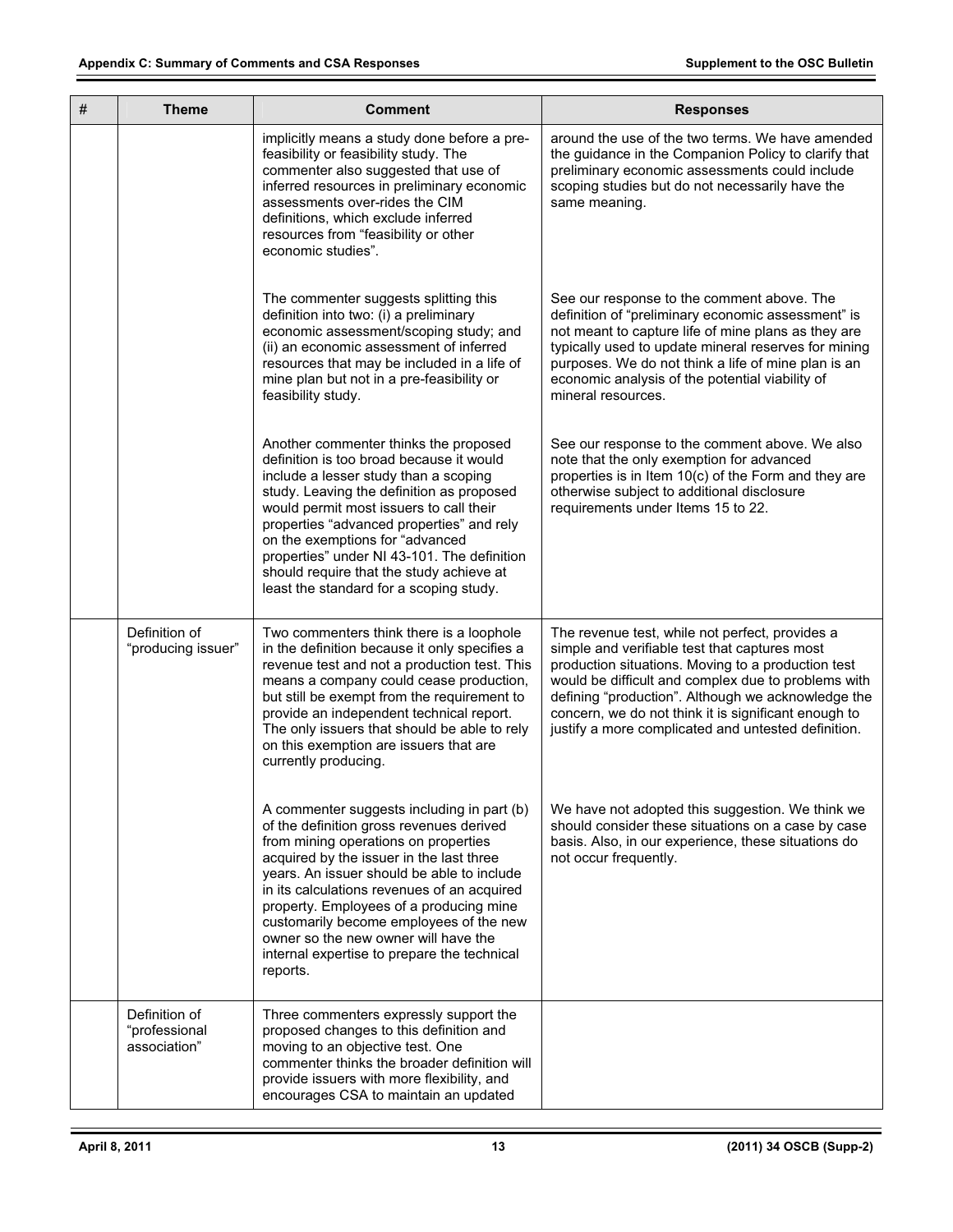| # | <b>Theme</b> | <b>Comment</b>                                                                                                                                                                                                                                                                                                                                                                                                                                                                                                                                           | <b>Responses</b>                                                                                                                                                                                                                                                                                                                                                                                                                                                                                                                                                |
|---|--------------|----------------------------------------------------------------------------------------------------------------------------------------------------------------------------------------------------------------------------------------------------------------------------------------------------------------------------------------------------------------------------------------------------------------------------------------------------------------------------------------------------------------------------------------------------------|-----------------------------------------------------------------------------------------------------------------------------------------------------------------------------------------------------------------------------------------------------------------------------------------------------------------------------------------------------------------------------------------------------------------------------------------------------------------------------------------------------------------------------------------------------------------|
|   |              | list of acceptable foreign associations in<br>Appendix A to the Companion Policy.                                                                                                                                                                                                                                                                                                                                                                                                                                                                        |                                                                                                                                                                                                                                                                                                                                                                                                                                                                                                                                                                 |
|   |              | A commenter generally supports the<br>proposed broader definition, but would<br>have concerns about weaker jurisdictions<br>opening the potential for unqualified<br>persons to act as qualified persons under<br>the Instrument.                                                                                                                                                                                                                                                                                                                        | We do not think the new objective test lowers the<br>current standard. Applying the new test results in a<br>list of associations that is substantially similar to the<br>list under the current rule. The new test simply<br>provides flexibility so that we can more easily<br>update the list in Appendix A, when appropriate.                                                                                                                                                                                                                               |
|   |              | One commenter believes that NJ 43-101<br>should provide a mechanism for a person<br>to apply for "qualified person" status based<br>on their qualifications, experience, and<br>peer recommendations, even though the<br>person is not a member of a professional<br>association.                                                                                                                                                                                                                                                                        | Qualified person is not a professional designation or<br>a license to practice. The securities regulatory<br>authorities do not have the mandate or resources to<br>determine if an individual is qualified in a given<br>situation. Professional associations are best<br>equipped to provide ongoing registration, oversight<br>and discipline of qualified persons.                                                                                                                                                                                          |
|   |              | Subparagraph (a)(ii) - foreign association<br>One commenter that is an exchange says<br>they will assume the only acceptable<br>foreign qualified persons are those that are<br>members of an association listed in<br>Appendix A to the Companion Policy. The<br>commenter has concerns about CSA's<br>ability to update the list readily and<br>suggests maintaining a link to a current<br>approved list of foreign associations. CSA<br>should also consider how it will notify the<br>public and other regulators of updates to<br>the list.        | The test for determining whether a foreign<br>association qualifies for purposes of the Instrument<br>is contained in the definition in the rule. Appendix A<br>represents our views regarding which associations<br>currently satisfy the test in the definition. We plan to<br>update Appendix A periodically to identify additional<br>associations that we think satisfy the definition of<br>"professional association", based on our own<br>research or submissions from issuers made in<br>accordance with subsection 1.1(5) of the<br>Companion Policy. |
|   |              | Paragraph (e) - disciplinary powers<br>A commenter that is a Canadian<br>professional association proposes<br>removing paragraph (e) of the definition<br>because the association does not have<br>legal authority to apply disciplinary powers<br>outside the geographic limits of the<br>province.                                                                                                                                                                                                                                                     | We understand that other Canadian professional<br>associations are not subject to a similar restriction.<br>We think it is essential that a professional<br>association be able to apply disciplinary powers to<br>members that reside or practice in foreign<br>jurisdictions because of the international nature of<br>the mining industry.                                                                                                                                                                                                                   |
|   |              | A commenter notes the US professional<br>engineering bodies are not included in the<br>list of approved foreign associations of the<br>Australian Stock Exchange. The<br>commenter understands the US state<br>boards did not apply because it is unlikely<br>they would have the power to discipline<br>members for failure to comply with the<br>JORC Code. The commenter imagines the<br>same issue would arise under NI 43-101<br>and questions the inclusion of the US<br>professional engineering bodies in<br>Appendix A of the Companion Policy. | We do not have any information indicating this is an<br>issue. However, we question whether most<br>professional associations generally would consider<br>it within their mandates to discipline a member for<br>failure to comply with a reporting code in a foreign<br>jurisdiction.                                                                                                                                                                                                                                                                          |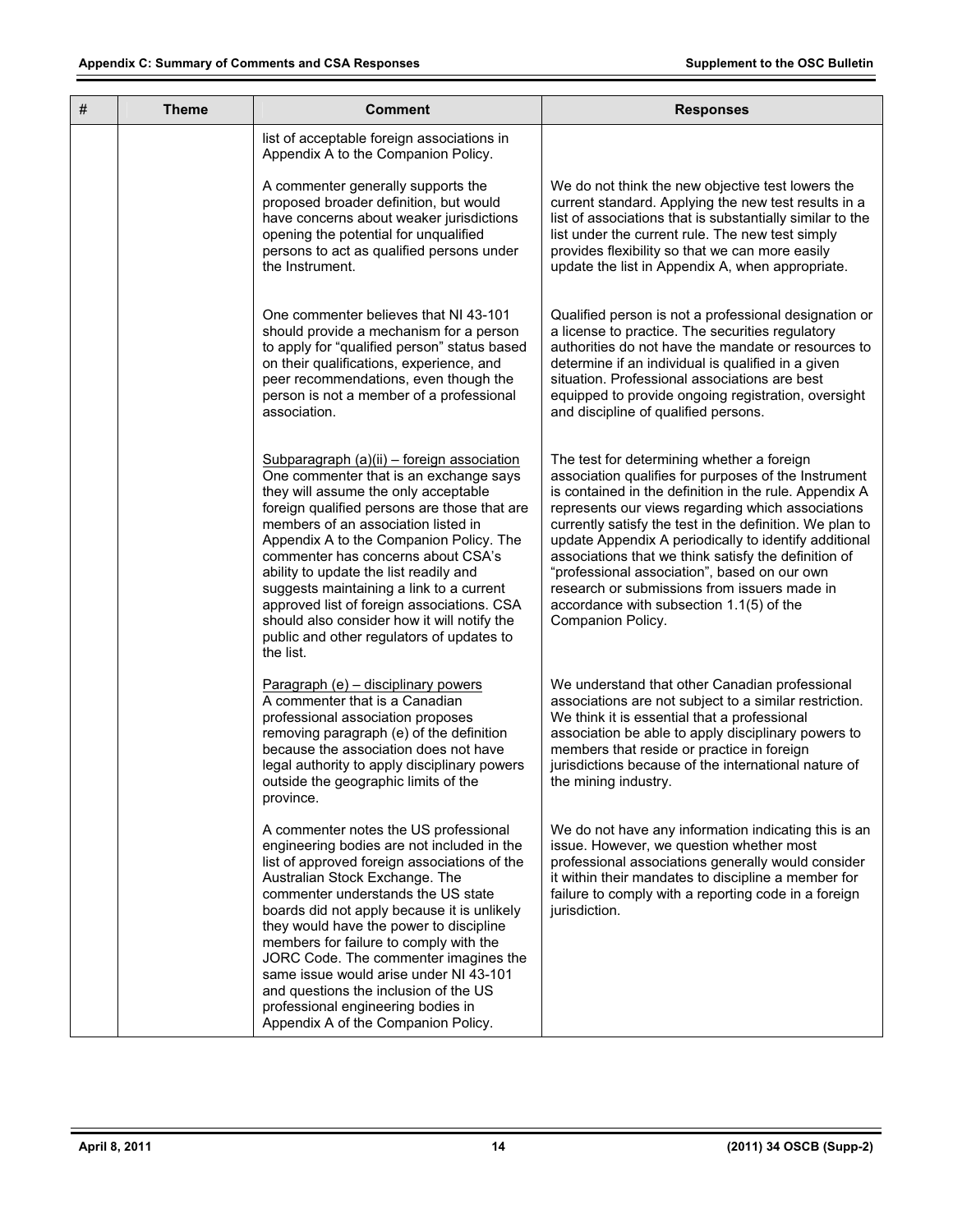| $\#$ | <b>Theme</b>                        | <b>Comment</b>                                                                                                                                                                                                                                                                                                                                                                                                                                                                                                                                     | <b>Responses</b>                                                                                                                                                                                                                                                                                                                                                                                                                                                                                                                                                                                                                                                                                                                                                                                                                                                                |
|------|-------------------------------------|----------------------------------------------------------------------------------------------------------------------------------------------------------------------------------------------------------------------------------------------------------------------------------------------------------------------------------------------------------------------------------------------------------------------------------------------------------------------------------------------------------------------------------------------------|---------------------------------------------------------------------------------------------------------------------------------------------------------------------------------------------------------------------------------------------------------------------------------------------------------------------------------------------------------------------------------------------------------------------------------------------------------------------------------------------------------------------------------------------------------------------------------------------------------------------------------------------------------------------------------------------------------------------------------------------------------------------------------------------------------------------------------------------------------------------------------|
|      | Definition of<br>"qualified person" | Three commenters expressly support the<br>proposed changes to this definition and<br>moving to an objective test.                                                                                                                                                                                                                                                                                                                                                                                                                                  |                                                                                                                                                                                                                                                                                                                                                                                                                                                                                                                                                                                                                                                                                                                                                                                                                                                                                 |
|      |                                     | Paragraphs (a), (b) and (c) $-$ experience<br>requirements<br>A commenter notes these paragraphs<br>impose a different experience requirement<br>than for all other foreign jurisdictions<br>reporting under the various CRIRSCO<br>standards. The CRIRSCO standards<br>require at least five years experience<br>relevant to the situation under<br>consideration, while the Canadian definition<br>requires only five years of general<br>experience. The commenter recommends<br>that CSA align its definition with<br>international standards. | We have not experienced any problems with this<br>component of the definition and therefore do not<br>propose to amend it. We acknowledge that<br>paragraphs (a), (b) and (c) taken together are<br>somewhat broader than the Competent Person<br>definition for certain foreign codes. However, we<br>think paragraph (c) is narrower in scope than the<br>corresponding part of the Competent Person<br>definition because it requires experience relevant to<br>the specific mineral project and specific technical<br>report under consideration.                                                                                                                                                                                                                                                                                                                           |
|      |                                     | Paragraph (d) - good standing with<br>professional association<br>Eight commenters that are Canadian<br>professional associations think the<br>Instrument should require any qualified<br>person acting for an issuer in Canada to be<br>registered, as well as in good standing,<br>with a Canadian professional association.<br>Such a requirement would align the<br>Instrument with provincial/territorial laws<br>regarding registration of geoscientists.                                                                                    | We think that the requirement to be in good<br>standing with a professional association necessarily<br>includes satisfying any applicable registration or<br>licensing requirements. That is how we have always<br>interpreted the "good standing" requirement. We<br>therefore do not think it is necessary to refer<br>specifically to registration in the definition. We have<br>however added guidance to the Companion Policy<br>to clarify our interpretation of the "good standing"<br>requirement. Another factor influencing our decision<br>is that specifically referring to registration in the<br>definition of "qualified person" would necessitate<br>other amendments to the definition as some foreign<br>associations do not have a registration requirement,<br>and other foreign associations might have a similar<br>requirement but label it differently. |
|      |                                     | These commenters also think the<br>Instrument should require a qualified<br>person evaluating a property in Canada to<br>be licensed in the jurisdiction where that<br>property is located. One of these<br>commenters believes that current<br>registration processes across Canada and<br>mutual recognition agreements under<br>negotiation would reduce the regulatory<br>onus for foreign qualified persons acting for<br>Canadian issuers.                                                                                                   | The requirement for a Canadian qualified person to<br>be licensed in the jurisdiction where the property is<br>located is already required under other Canadian<br>legislation. Adding such a requirement to NI 43-101<br>would be duplicative and also, in our view, beyond<br>our mandate. We think it is the responsibility of the<br>qualified person and the relevant professional<br>association to ensure that all relevant licensing<br>requirements are met.                                                                                                                                                                                                                                                                                                                                                                                                           |
|      |                                     | Three of these commenters recognize the<br>complexities of imposing a registration<br>requirement on foreign qualified persons<br>who are reporting on properties located<br>outside Canada, and feel that the proposed<br>changes to NI 43-101 go part way to<br>addressing the risks and concerns to the<br>investing public. However, these<br>commenters believe imposing a registration<br>requirement is still desirable for investor<br>protection as legal process and disciplinary<br>action would be easier to pursue.                   | Please see our responses to the comments above.                                                                                                                                                                                                                                                                                                                                                                                                                                                                                                                                                                                                                                                                                                                                                                                                                                 |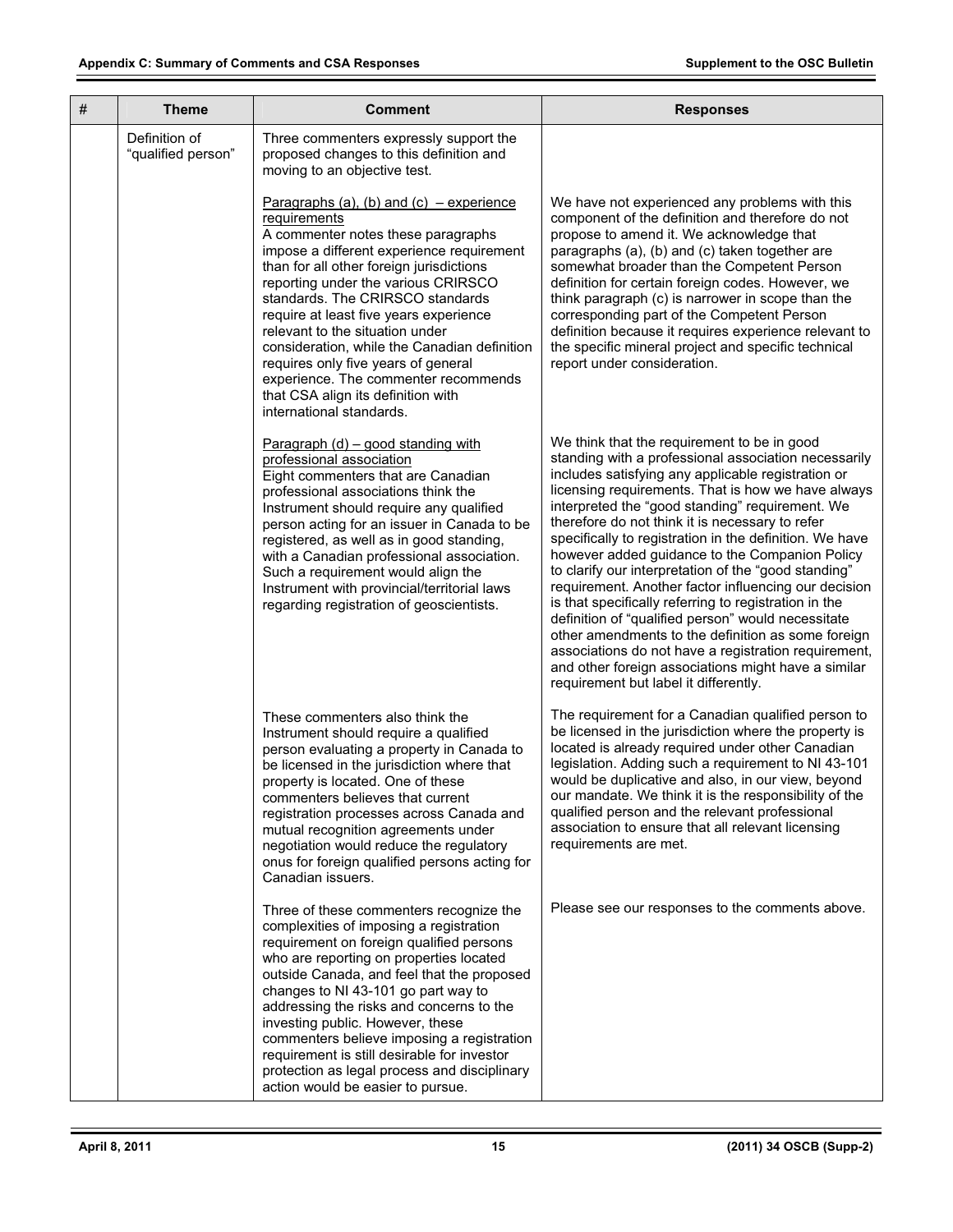| # | <b>Theme</b> | <b>Comment</b>                                                                                                                                                                                                                                                                                                                                                                                                                                                                                                                                                                                                                                                                                                                                                                                                                                              | <b>Responses</b>                                                                                                                                                                                                                                                                                                                                                                                                                                                                                                                                                                                                                                                                                                                                |
|---|--------------|-------------------------------------------------------------------------------------------------------------------------------------------------------------------------------------------------------------------------------------------------------------------------------------------------------------------------------------------------------------------------------------------------------------------------------------------------------------------------------------------------------------------------------------------------------------------------------------------------------------------------------------------------------------------------------------------------------------------------------------------------------------------------------------------------------------------------------------------------------------|-------------------------------------------------------------------------------------------------------------------------------------------------------------------------------------------------------------------------------------------------------------------------------------------------------------------------------------------------------------------------------------------------------------------------------------------------------------------------------------------------------------------------------------------------------------------------------------------------------------------------------------------------------------------------------------------------------------------------------------------------|
|   |              | Subparagraph (e)(ii)A - peer evaluation<br>A commenter requests that CSA specify<br>how many persons constitute a "peer<br>evaluation".                                                                                                                                                                                                                                                                                                                                                                                                                                                                                                                                                                                                                                                                                                                     | This is a description of criteria applicable to a<br>membership designation in a foreign professional<br>association. As such, we do not think it is<br>appropriate for us to specify the number of persons<br>required for a peer evaluation. This will vary<br>depending on the association.                                                                                                                                                                                                                                                                                                                                                                                                                                                  |
|   |              | Subparagraph (e)(ii)B - post-degree<br>experience<br>Eight commenters do not support the<br>requirement that a foreign qualified person<br>have at least ten years experience.<br>Their reasons include:<br>A Canadian qualified person is only<br>$\bullet$<br>required to have five years experience.<br>NI 43-101 should not require higher<br>$\bullet$<br>experience levels than specified by the<br>foreign codes it recognizes.<br>It is unnecessary and inconsistent with<br>$\bullet$<br>the experience requirements in<br>paragraphs (b) and (c) of the definition.                                                                                                                                                                                                                                                                               | This provision was not meant to require a foreign<br>qualified person to have at least ten years<br>experience. This provision merely describes a<br>feature of a membership designation that is an<br>alternative to the confidential peer evaluation in<br>what is now subparagraph (e)(ii)(A). We provided<br>the alternative test to include certain professional<br>designations that may not require a confidential<br>peer review but compensate for this by having more<br>stringent experience requirements. To clarify our<br>intention and allow more flexibility, we have<br>replaced the ten years experience threshold with<br>the concept of "demonstrated expertise", and<br>provided guidance on this in the Companion Policy. |
|   |              | Australian professional associations<br>Three commenters have concerns about<br>the impact of the proposed changes to this<br>definition on Members of the Australian<br>professional associations, AusIMM and<br>AIG.<br>One of these commenters is concerned<br>that the proposed changes to the definition<br>will disenfranchise a large group of<br>engineers and geoscientists who have<br>been Members (Fellows are not affected)<br>of the AusIMM and AIG for many years,<br>who have acted or are currently acting as<br>qualified persons. The commenter is<br>particularly concerned about the<br>requirements in (e)(i) [position of<br>responsibility] and (e)(ii)(B) [at least ten<br>years post-degree experience in the field of<br>mineral exploration or mining], which are<br>not requirements of Canadian professional<br>associations. | As mentioned above, we have replaced the ten<br>years experience threshold with a test of<br>"demonstrated expertise". We have provided<br>guidance in the Companion Policy regarding this<br>test. We have added AIG Members to Appendix A<br>based on this test. We think that those Members of<br>AusIMM who satisfy the "demonstrated expertise"<br>test and other aspects of the definition of "qualified<br>person" in most cases should be able to upgrade<br>their membership designation in AusIMM to Fellow,<br>or obtain the Chartered Professional (CP) title.                                                                                                                                                                      |
|   |              | Another commenter notes that Members of<br>AusIMM will no longer qualify even though<br>AusIMM satisfies all the criteria for a<br>professional association except that it does<br>not require ten years post-graduate<br>experience, while a Registered Member of<br>SME will qualify even though SME only<br>requires five years of post-graduate<br>experience. The commenter proposes<br>applying the ten-year experience<br>requirement to "qualified person" rather<br>than "professional association", which                                                                                                                                                                                                                                                                                                                                         | See our response to the comment above.                                                                                                                                                                                                                                                                                                                                                                                                                                                                                                                                                                                                                                                                                                          |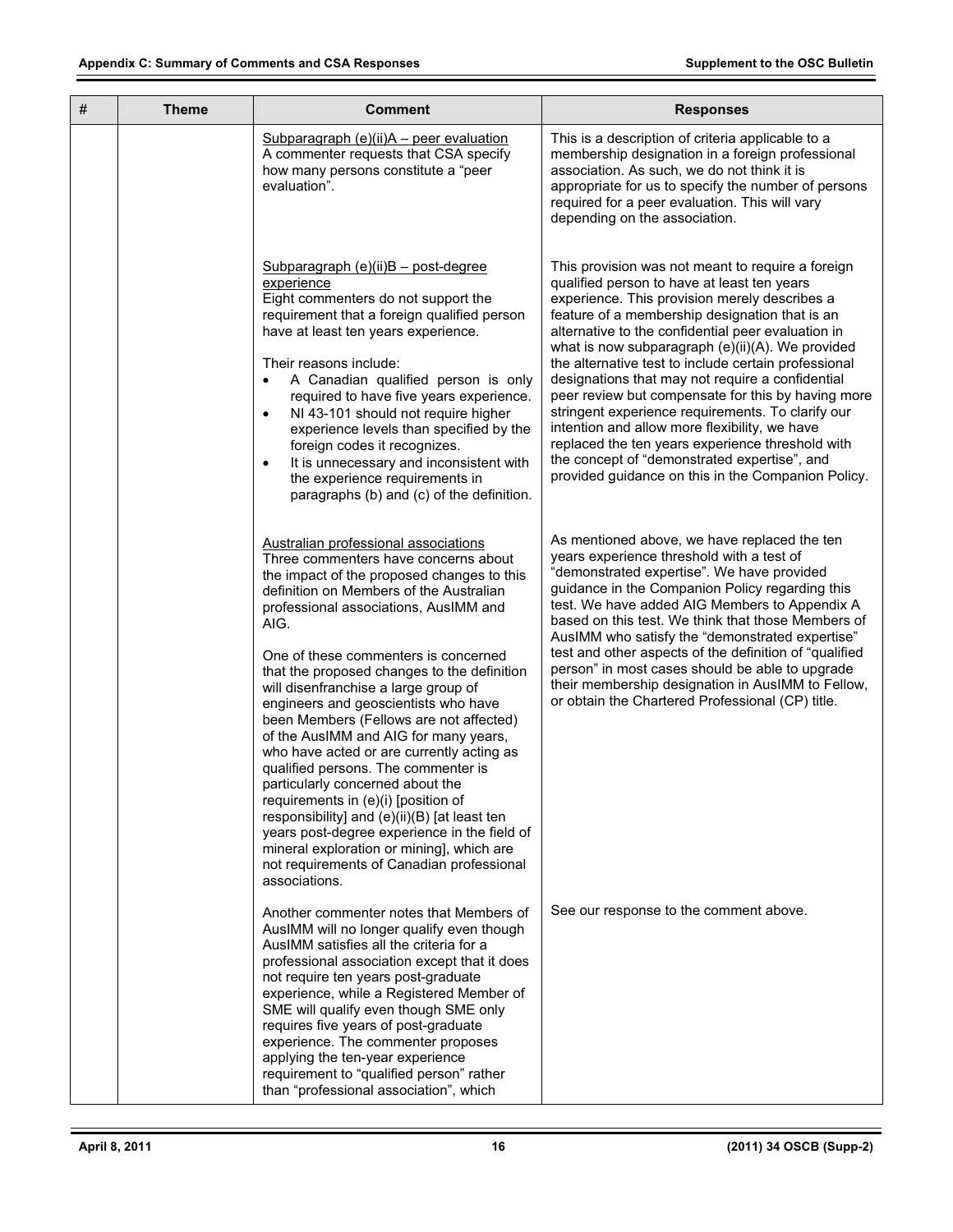| # | <b>Theme</b>                             | <b>Comment</b>                                                                                                                                                                                                                                                                                                                                                                                                                                                                                                                                        | <b>Responses</b>                                                                                                                                                                                                                                                                                                                                                                                                                                                                                                                                                                                                                                                                                                                                                                                                                                                                                                    |
|---|------------------------------------------|-------------------------------------------------------------------------------------------------------------------------------------------------------------------------------------------------------------------------------------------------------------------------------------------------------------------------------------------------------------------------------------------------------------------------------------------------------------------------------------------------------------------------------------------------------|---------------------------------------------------------------------------------------------------------------------------------------------------------------------------------------------------------------------------------------------------------------------------------------------------------------------------------------------------------------------------------------------------------------------------------------------------------------------------------------------------------------------------------------------------------------------------------------------------------------------------------------------------------------------------------------------------------------------------------------------------------------------------------------------------------------------------------------------------------------------------------------------------------------------|
|   |                                          | would allow individuals with an appropriate<br>level of experience to act as qualified<br>persons.                                                                                                                                                                                                                                                                                                                                                                                                                                                    |                                                                                                                                                                                                                                                                                                                                                                                                                                                                                                                                                                                                                                                                                                                                                                                                                                                                                                                     |
|   |                                          | Another commenter notes that the<br>exclusion of Members is not consistent with<br>the Competent Person definition in the<br>JORC Code. That definition excludes<br>Associates, Graduates, and Students, but<br>does not exclude Members. Only 16% of<br>the AusIMM membership are Fellows,<br>while over 62% are Members. Many of the<br>Members otherwise would meet the NI 43-<br>101 definition but have not upgraded their<br>membership to Fellow. The requirements<br>for Fellow in AIG go far beyond the stated<br>requirements in NI 43-101. | See our response to the comment above.                                                                                                                                                                                                                                                                                                                                                                                                                                                                                                                                                                                                                                                                                                                                                                                                                                                                              |
|   |                                          | This commenter also notes that the<br>AusIMM designation of "Chartered<br>Professional (CP)" in Appendix A is not a<br>membership class as such.                                                                                                                                                                                                                                                                                                                                                                                                      | We have amended Appendix A accordingly.                                                                                                                                                                                                                                                                                                                                                                                                                                                                                                                                                                                                                                                                                                                                                                                                                                                                             |
|   |                                          | Other<br>A commenter believes that, to serve<br>investors' and clients' interests, an<br>individual acting as a qualified person for a<br>company should not be an insider, director,<br>or promoter of other mining companies as it<br>compromises the qualified person's<br>independence and diverts the qualified<br>person's time and attention.                                                                                                                                                                                                  | Section 1.5 of the Instrument sets out the test for<br>independence, which we think is sufficiently broad<br>to protect investors and clients in cases where an<br>independent technical report is required. We think<br>to go further than this would be unduly restrictive.                                                                                                                                                                                                                                                                                                                                                                                                                                                                                                                                                                                                                                       |
|   | Definition of<br>"specified<br>exchange" | Three commenters suggest moving the list<br>of specified exchanges to the Companion<br>Policy or including generic language that<br>would permit other foreign exchanges to be<br>specified, as international markets develop<br>over time. One commenter suggests that<br>CSA consider adding the Mexican,<br>Santiago, and Lima exchanges to the list.<br>Another commenter asks CSA to consider<br>providing a link to a current list of specified<br>exchanges.                                                                                   | We do not think it would be appropriate to include<br>generic language in this particular definition. The<br>exemptions for producing issuers that trade on a<br>specified exchange are intentionally restricted to<br>situations where the exchange, as well as requiring<br>mining issuers to disclose under an acceptable<br>foreign code, also provides satisfactory oversight<br>and enforcement of the disclosure standards. This<br>aspect can only be determined on a case by case<br>review. With respect to the exchanges currently<br>specified, we were able to obtain sufficient<br>information indicating that they satisfy these criteria.<br>We also note that these exemptions extend to<br>cross-listings, as well as primary listings, on a<br>specified exchange. We expect that many<br>producing issuers would have at least a secondary<br>listing on one of the exchanges currently listed. |
|   | Proposed new<br>definition - "filed"     | A commenter suggests adding a definition<br>of "filed" to mean filing on SEDAR.                                                                                                                                                                                                                                                                                                                                                                                                                                                                       | CSA instruments generally do not include a<br>definition of "filed" because the definition and filing<br>requirements are set out in the SEDAR rule,<br>National Instrument 13-101. That rule also includes<br>certain exemptions and as a result, not all issuers<br>are required to file on SEDAR.                                                                                                                                                                                                                                                                                                                                                                                                                                                                                                                                                                                                                |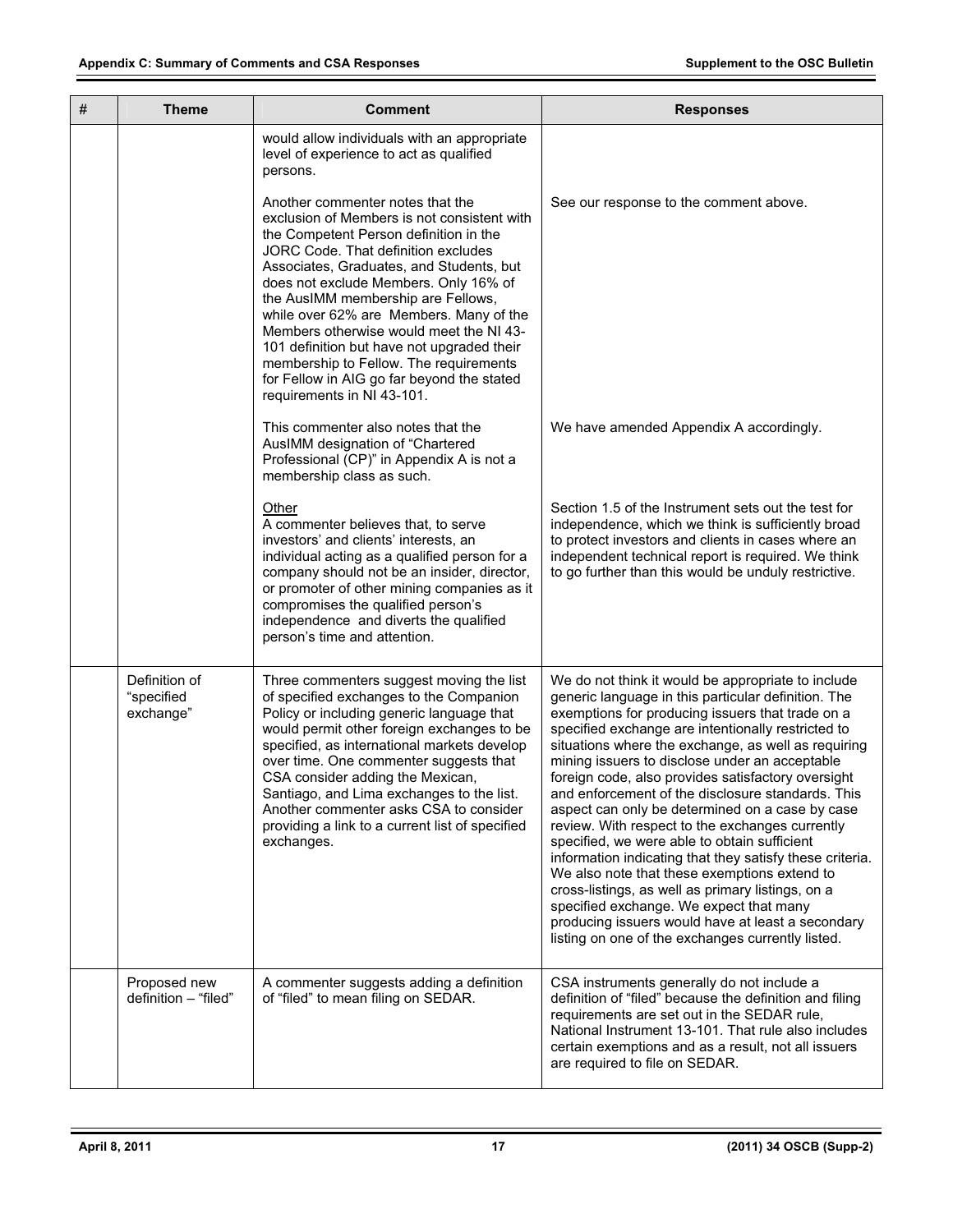| $\#$ | <b>Theme</b>                                                                    | <b>Comment</b>                                                                                                                                                                                                                                                                                                                                                                                                                                                                                                                  | <b>Responses</b>                                                                                                                                                                                                                                                                                                                                                                                                                                                     |
|------|---------------------------------------------------------------------------------|---------------------------------------------------------------------------------------------------------------------------------------------------------------------------------------------------------------------------------------------------------------------------------------------------------------------------------------------------------------------------------------------------------------------------------------------------------------------------------------------------------------------------------|----------------------------------------------------------------------------------------------------------------------------------------------------------------------------------------------------------------------------------------------------------------------------------------------------------------------------------------------------------------------------------------------------------------------------------------------------------------------|
|      | Proposed new<br>$definition -$<br>"economic<br>analysis"                        | A commenter recommends adding a<br>definition of "economic analysis" as there<br>appear to be inconsistencies between<br>Form 43-101F1 and the Companion Policy.<br>Form 43-101F1 separates Item 21 Capital<br>and Operating Costs, from Item 22<br>Economic Analysis, thereby suggesting<br>that capital and operating costs do not<br>constitute an economic analysis. However,<br>the guidance on the meaning of<br>"preliminary economic assessment" says<br>that economic analyses include capital and<br>operating costs. | We do not agree that there is an inconsistency<br>between the Form and the Companion Policy. Item<br>21 focuses specifically on capital and operating<br>costs, while Item 22 is a much broader item that<br>specifies the content of an economic analysis<br>included in a technical report. Item 22 Economic<br>Analysis includes capital and operating costs as a<br>component in paragraph (e). This is consistent with<br>the guidance in the Companion Policy. |
|      |                                                                                 | Alternatively, the commenter suggests<br>reconciling these inconsistencies through<br>additional guidance in the Companion<br>Policy.                                                                                                                                                                                                                                                                                                                                                                                           | We do not think additional guidance is necessary.                                                                                                                                                                                                                                                                                                                                                                                                                    |
|      | 1.2 and $1.3 -$<br>definitions of<br>mineral resource<br>and mineral<br>reserve | A commenter prefers the current wording of<br>these sections to the proposed wording, as<br>it will allow CIM to amend these definitions<br>without impacting NI 43-101.                                                                                                                                                                                                                                                                                                                                                        | We do not think the changed wording affects CIM's<br>ability to amend the definitions. The words "as<br>amended" preserve this ability.                                                                                                                                                                                                                                                                                                                              |
|      |                                                                                 | Another commenter does not think the<br>proposed additional wording improves the<br>clarity of the sections.                                                                                                                                                                                                                                                                                                                                                                                                                    | We have removed references to the adoption date<br>of the original CIM definitions.                                                                                                                                                                                                                                                                                                                                                                                  |
|      |                                                                                 | A commenter has concerns about the CIM<br>Definition Standards for mineral resources<br>becoming too restrictive, in particular CIM's<br>latest recommendation to show resources<br>at only one cut-off grade. It is appropriate<br>to recommend a single cut-off grade but to<br>understand a deposit's potential it is also<br>necessary to know the effect of changes in<br>price on a range of grades.                                                                                                                      | While NI 43-101 requires the issuer to identify the<br>base case mineral resource, it does not prohibit<br>disclosing a range of estimates using different cut-<br>off grades to show grade or price sensitivity.                                                                                                                                                                                                                                                    |
| 2.   |                                                                                 | Part 2 Requirements Applicable to All Disclosure                                                                                                                                                                                                                                                                                                                                                                                                                                                                                |                                                                                                                                                                                                                                                                                                                                                                                                                                                                      |
|      | $2.1(b)$ – approved<br>by a qualified<br>person                                 | Five commenters expressly support<br>allowing scientific and technical information<br>to be approved by a qualified person, as an<br>alternative to prepared by or under the<br>supervision of a qualified person.<br>One commenter that is an exchange                                                                                                                                                                                                                                                                         | The current Instrument does not require a qualified                                                                                                                                                                                                                                                                                                                                                                                                                  |
|      |                                                                                 | suggests reconciling the option that<br>information may be prepared by or under<br>the supervision of a qualified person with<br>the more stringent exchange requirement,<br>which requires the qualified person to have<br>read and approved the disclosure.                                                                                                                                                                                                                                                                   | person to approve the issuer's disclosure in all<br>cases and we do not think it would be appropriate<br>to impose this requirement. We provided the option<br>for the qualified person to approve the disclosure to<br>cover situations where the issuer might not know or<br>have access to the qualified person who prepared<br>the information.                                                                                                                  |
|      | $2.2(c)$ – inferred<br>mineral resources                                        | Two commenters recommend that CSA<br>remove the restriction against adding                                                                                                                                                                                                                                                                                                                                                                                                                                                      | While we did consider this option, we received<br>feedback from industry organizations, other                                                                                                                                                                                                                                                                                                                                                                        |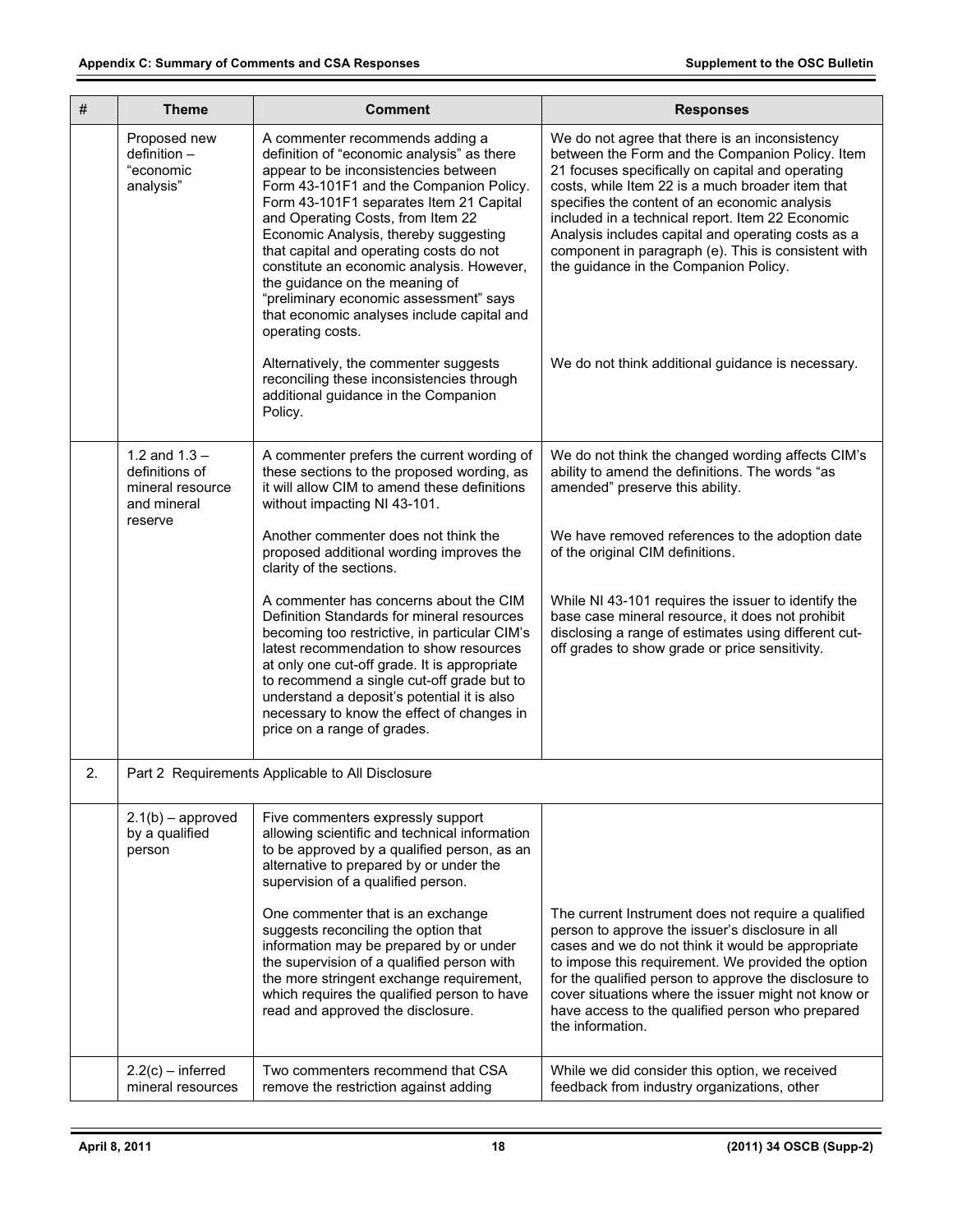| # | <b>Theme</b>                        | <b>Comment</b>                                                                                                                                                                                                                                                                                                                                                                                                                                                                                                                                                                                                                                                                                                                                                                                                                                                                                                                                                                                                       | <b>Responses</b>                                                                                                                                                                                                                                                                                                                                                                                                                                                                                                                                                                                                                                                                                                                                                                                                                                                                           |
|---|-------------------------------------|----------------------------------------------------------------------------------------------------------------------------------------------------------------------------------------------------------------------------------------------------------------------------------------------------------------------------------------------------------------------------------------------------------------------------------------------------------------------------------------------------------------------------------------------------------------------------------------------------------------------------------------------------------------------------------------------------------------------------------------------------------------------------------------------------------------------------------------------------------------------------------------------------------------------------------------------------------------------------------------------------------------------|--------------------------------------------------------------------------------------------------------------------------------------------------------------------------------------------------------------------------------------------------------------------------------------------------------------------------------------------------------------------------------------------------------------------------------------------------------------------------------------------------------------------------------------------------------------------------------------------------------------------------------------------------------------------------------------------------------------------------------------------------------------------------------------------------------------------------------------------------------------------------------------------|
|   |                                     | inferred mineral resources to other<br>categories of resources.<br>Their reasons include:<br>This particular rule is impractical<br>$\bullet$<br>to apply, generally ignored by<br>industry, and does not add<br>credibility to the Canadian capital<br>markets.<br>Other major mining jurisdictions<br>٠<br>do not have a similar rule so large<br>companies in foreign jurisdictions<br>use inferred resources in<br>economic analyses. This puts<br>small Canadian companies at a<br>disadvantage.<br>NI 43-101 already provides<br>$\bullet$<br>sufficient protection to the market<br>by requiring disclosure of the<br>tonnes and grades of each<br>category of mineral resources.<br>Measured and indicated<br>resources do not have 100%<br>certainty and the level of<br>confidence in inferred resources<br>varies, even in a bulk tonnage<br>deposit.                                                                                                                                                     | regulators, and our mining advisory groups<br>indicating that this is an important requirement and<br>removing it would not align with industry best<br>practices.                                                                                                                                                                                                                                                                                                                                                                                                                                                                                                                                                                                                                                                                                                                         |
|   | $2.3(1)$ – restricted<br>disclosure | Three commenters expressly support the<br>new restrictions against disclosing gross<br>contained metal values, and metal<br>equivalent grades unless individual metal<br>grades are also disclosed.<br>One commenter does not support the new<br>restrictions because metal equivalents and<br>gross metal values are useful for<br>comparing the results between drill holes<br>and in presenting results for polymetallic<br>resources. They are not misleading if<br>appropriate back-up information is<br>provided, and should be allowed as long as<br>the grade and metal price of each element<br>is clearly stated.<br>This commenter also thinks a thorough and<br>systematic assessment of a deposit is<br>usually achieved only at the advanced<br>exploration stage. For earlier stage<br>properties, it is less misleading to use a<br>stated recovery of 100%, with a caveat that<br>recoveries will change subject to final<br>metallurgical testwork, than to use<br>recoveries based on ongoing and | Subsection 2.3(1) does allow issuers to disclose<br>metal equivalent grades provided they also include<br>the individual metal grades that comprise the<br>equivalent grade. We disagree with the commenter<br>regarding the disclosure of gross metal values. We<br>think disclosure of such values is misleading<br>because it is often a large number that does not<br>take into consideration the potential costs,<br>recoveries, or other factors relating to the extraction<br>and recovery of the metals. Therefore, we think that<br>the risk of this type of disclosure being misleading<br>generally outweighs any benefit it might provide to<br>the market.<br>The current restriction does not require issuers to<br>include assumed recoveries. Therefore, we do not<br>think the commenter's concern about the restriction<br>for metal equivalent disclosure is warranted. |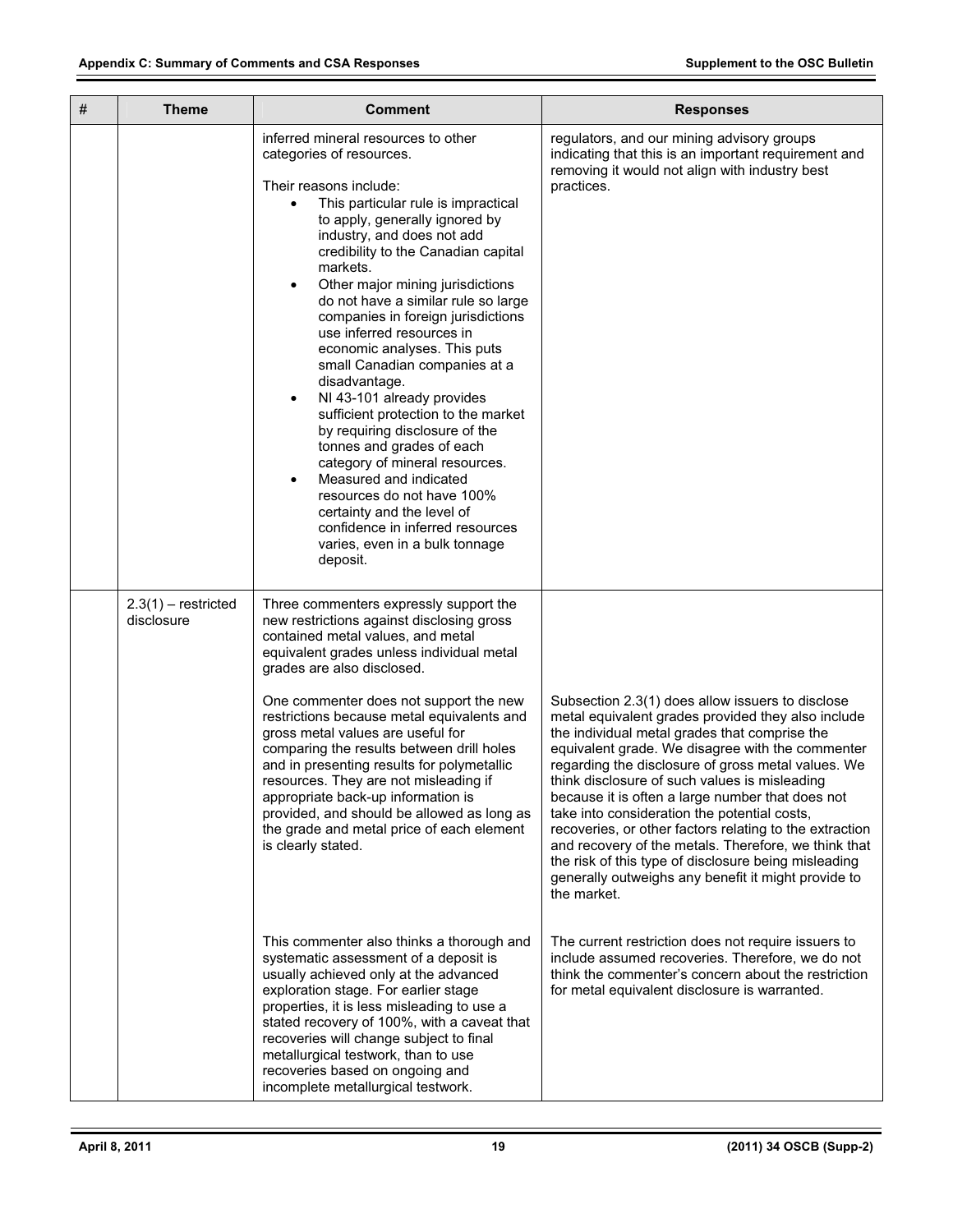| # | <b>Theme</b>                      | <b>Comment</b>                                                                                                                                                                                                                                                                                                                                                                                                                                                                                                                               | <b>Responses</b>                                                                                                                                                                                                                                                                                                                                                                                                                                                                                                                                                    |
|---|-----------------------------------|----------------------------------------------------------------------------------------------------------------------------------------------------------------------------------------------------------------------------------------------------------------------------------------------------------------------------------------------------------------------------------------------------------------------------------------------------------------------------------------------------------------------------------------------|---------------------------------------------------------------------------------------------------------------------------------------------------------------------------------------------------------------------------------------------------------------------------------------------------------------------------------------------------------------------------------------------------------------------------------------------------------------------------------------------------------------------------------------------------------------------|
|   |                                   | Paragraph (c) - gross contained metal<br>Other commenters said the following about<br>paragraph (c):<br>It is unclear if the restriction is<br>$\bullet$<br>against disclosing metal value or<br>contained metal value. The<br>commenter suggests removing<br>the word "contained".<br>It is confusing when read with<br>$\bullet$<br>paragraph (d).<br>The language should be clearer<br>$\bullet$<br>that it captures only gross<br>contained metal or mineral value<br>and not total pounds, ounces, or<br>karats contained in a deposit. | For greater clarity, we have removed the word<br>"contained". We have also added guidance in the<br>Companion Policy to explain what we mean by<br>gross metal or mineral value.                                                                                                                                                                                                                                                                                                                                                                                    |
|   |                                   | Clarify whether the restriction<br>$\bullet$<br>applies to the quantity (in weight)<br>of contained metal or minerals, or<br>the value (in currency) of the<br>contained metal or minerals. If the<br>restriction is against disclosing the<br>amount of contained metal or<br>minerals, this would conflict with<br>standard practice for international<br>issuers to disclose a deposit's<br>contained metal or minerals.                                                                                                                  | Our intention is to restrict the disclosure of gross<br>monetary value, not the quantity, of metals or<br>minerals, the latter of which is permitted under<br>paragraph 2.2(d) of the Instrument. For greater<br>clarity, we have slightly revised the wording of this<br>paragraph.                                                                                                                                                                                                                                                                                |
|   |                                   | Paragraph (d) - metal equivalent grade<br>Four commenters recommend expanding<br>paragraph (d) to require disclosure of other<br>relevant factors such as commodity price,<br>plant recovery, and smelter payment<br>assumptions, to align this paragraph with<br>CIM Best Practice Guidelines or Item 19(m)<br>of current Form 43-101F1.                                                                                                                                                                                                    | Because subsection 2.3(1) imposes restrictions that<br>apply to all disclosure, we think it is appropriate to<br>include only the minimum requirements we think<br>are necessary to prevent misleading disclosure, this<br>being the individual metal grades. The requirement<br>in the technical report applies only to mineral<br>resource and mineral reserve estimates (Items<br>14(c) and 15(c) of the Form). We think it is<br>appropriate to require this additional disclosure in<br>the technical report because it is a detailed,<br>supporting document. |
|   |                                   | One commenter thinks an issuer should be<br>able to rely on the exemption in section 3.5<br>of the Instrument if this information was<br>previously disclosed.                                                                                                                                                                                                                                                                                                                                                                               | We have not adopted this suggestion. We think the<br>disclosure of metal or mineral equivalent grades<br>has the potential to be misleading without the<br>context provided by the additional detail.                                                                                                                                                                                                                                                                                                                                                               |
|   |                                   | A commenter asks whether paragraph (d)<br>will apply to disclosure made prior to<br>implementation of the new Instrument. It<br>would be helpful to have a "grandfather<br>provision" for old technical reports, or a<br>transitional time period.                                                                                                                                                                                                                                                                                           | Item 19(m) of the current technical report form<br>requires this disclosure so this provision does not<br>impose a new requirement for technical reports.<br>Rather, it is a clarification that conforms the<br>Instrument to the Form and our current practical<br>guidance.                                                                                                                                                                                                                                                                                       |
|   | $2.3(2) -$<br>exploration targets | A commenter expressly supports the<br>proposed changes to this section.<br>Another commenter supports the proposed<br>changes but thinks the section should                                                                                                                                                                                                                                                                                                                                                                                  | In subsection 2.3(6) of the Companion Policy, we<br>indicate that we interpret the "equal prominence"                                                                                                                                                                                                                                                                                                                                                                                                                                                               |
|   |                                   | require the cautionary language to be<br>proximate to the disclosure, as well as of                                                                                                                                                                                                                                                                                                                                                                                                                                                          | requirement to include proximity.                                                                                                                                                                                                                                                                                                                                                                                                                                                                                                                                   |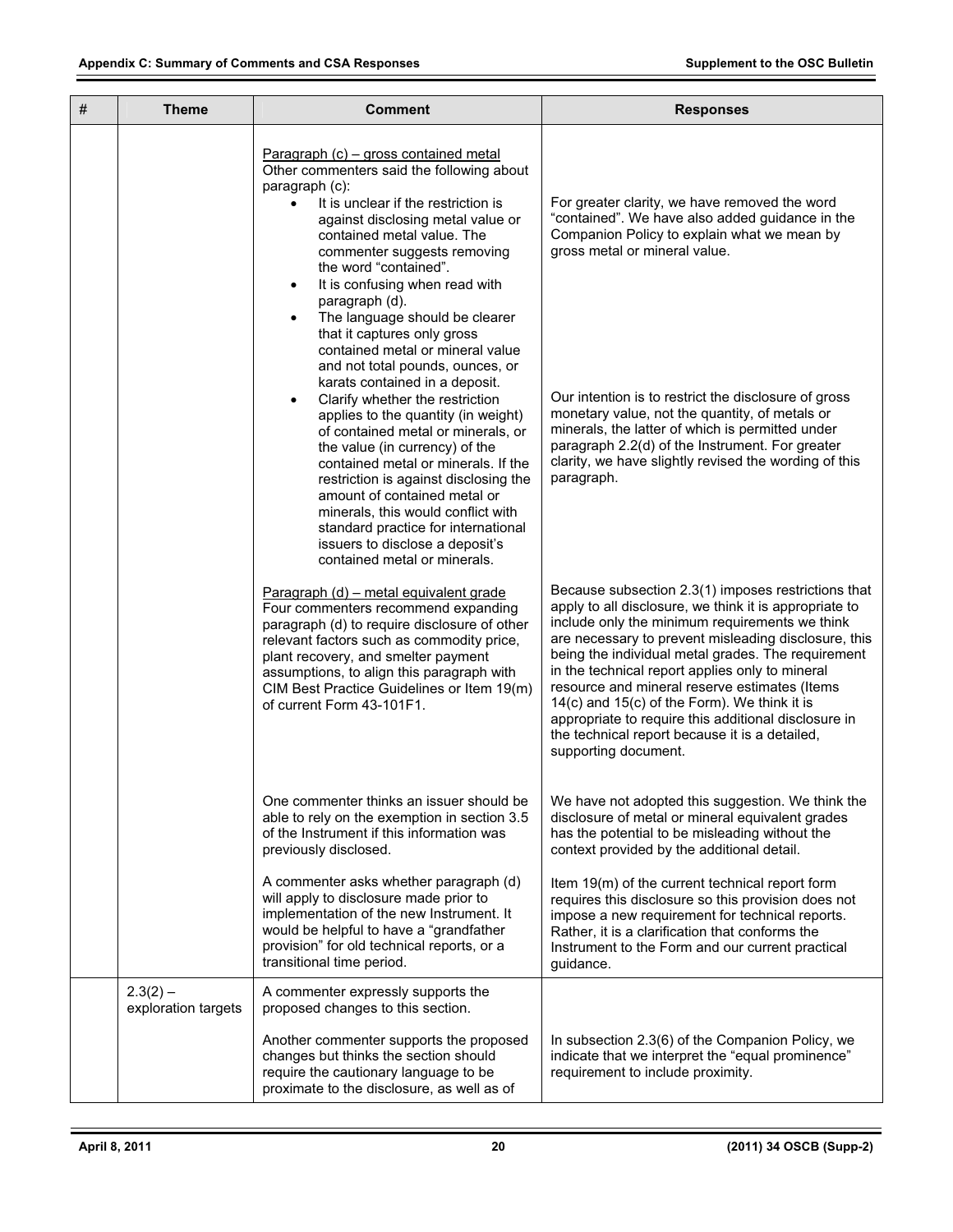| $\#$ | <b>Theme</b>                                                       | <b>Comment</b>                                                                                                                                                                                                                                                                                                                                                                                                                                                                                                                                                                                                                                                                                                                                                                                                                                                                                                                                                                                                                                                                                                                                                                                              | <b>Responses</b>                                                                                                                                                                                                                                                                                                                                                                                                                                                                                                                                                                                                                                                                                                                                                                                                                                                                                                                                                                                    |
|------|--------------------------------------------------------------------|-------------------------------------------------------------------------------------------------------------------------------------------------------------------------------------------------------------------------------------------------------------------------------------------------------------------------------------------------------------------------------------------------------------------------------------------------------------------------------------------------------------------------------------------------------------------------------------------------------------------------------------------------------------------------------------------------------------------------------------------------------------------------------------------------------------------------------------------------------------------------------------------------------------------------------------------------------------------------------------------------------------------------------------------------------------------------------------------------------------------------------------------------------------------------------------------------------------|-----------------------------------------------------------------------------------------------------------------------------------------------------------------------------------------------------------------------------------------------------------------------------------------------------------------------------------------------------------------------------------------------------------------------------------------------------------------------------------------------------------------------------------------------------------------------------------------------------------------------------------------------------------------------------------------------------------------------------------------------------------------------------------------------------------------------------------------------------------------------------------------------------------------------------------------------------------------------------------------------------|
|      |                                                                    | "equal prominence".                                                                                                                                                                                                                                                                                                                                                                                                                                                                                                                                                                                                                                                                                                                                                                                                                                                                                                                                                                                                                                                                                                                                                                                         |                                                                                                                                                                                                                                                                                                                                                                                                                                                                                                                                                                                                                                                                                                                                                                                                                                                                                                                                                                                                     |
|      | $2.3(3)$ - disclosure<br>of preliminary<br>economic<br>assessments | Two commenters expressly support the<br>fact that NI 43-101 allows preliminary<br>assessments to include inferred resources.<br>One commenter expressly supports the<br>proposed changes to this section and the<br>definition of "preliminary economic<br>assessment" as they will allow issuers to<br>disclose the full potential of their assets<br>within reasonable parameters and with<br>appropriate cautionary language.<br>A commenter thinks it is unclear why an<br>issuer would compile a preliminary<br>economic assessment on "the results of<br>any pre-feasibility or feasibility study"<br>referred to in paragraph (c). If the intention<br>is to provide for economic analyses of the<br>potential viability of inferred resources, this<br>should be explicitly stated.                                                                                                                                                                                                                                                                                                                                                                                                                 | We understand there are situations where an issuer<br>might want to prepare a preliminary economic<br>assessment after completion of a pre-feasibility or<br>feasibility study. In these situations, paragraph (c)<br>requires the issuer to disclose the impact of the<br>preliminary economic assessment on the results of<br>the pre-feasibility or feasibility study. We have<br>provided guidance on paragraph (c), which we have<br>now moved to subsection 2.3(4) of the Companion<br>Policy.                                                                                                                                                                                                                                                                                                                                                                                                                                                                                                |
|      | 2.4 - historical<br>estimates                                      | A commenter says the proposed changes<br>appear to allow use of a "historical<br>estimate" in an economic analysis, and<br>suggests adding a prohibition against this.<br>A commenter thinks "using the original<br>terminology" is potentially confusing - does<br>it mean the terminology in a technical<br>report prepared under the previous<br>Instrument, or the terminology in the<br>document containing the historical<br>estimate? The commenter suggests<br>deleting the phrase.<br>A commenter recommends that CSA delete<br>paragraph (f) as it could result in<br>misleading statements. Historical estimates<br>frequently do not have sufficient<br>documentation for an issuer to assess what<br>needs to be done to upgrade or verify the<br>estimate. Issuers would have to predict<br>what success they will have with additional<br>drilling, etc., which could give the historical<br>estimate unwarranted credibility.<br>Alternatively, compliance with paragraph (f)<br>should be necessary only if the information<br>is known to a reasonable level of<br>confidence. The commenter also requests<br>additional guidance on what is expected to<br>comply with this requirement. | The Instrument already contains this prohibition in<br>paragraph 2.3(1)(b).<br>Although we made a drafting change in the new<br>Instrument, the meaning of this requirement has not<br>changed. Therefore, the terminology used in the<br>technical report should be the same as the<br>terminology of the historical estimate. We have not<br>removed this requirement because we think it could<br>be misleading to convert historical categories to<br>equivalent current resource categories without<br>verifying the estimate meets current definitions.<br>We do not share the commenter's concern. The<br>presence or lack of documentation will be an<br>important factor in determining what the issuer will<br>need to do to verify or upgrade the historical<br>estimate. We do not see this as an impediment to<br>the issuer complying with paragraph (f). We think<br>the qualified person is in the best position to<br>determine what additional work is necessary in<br>each case. |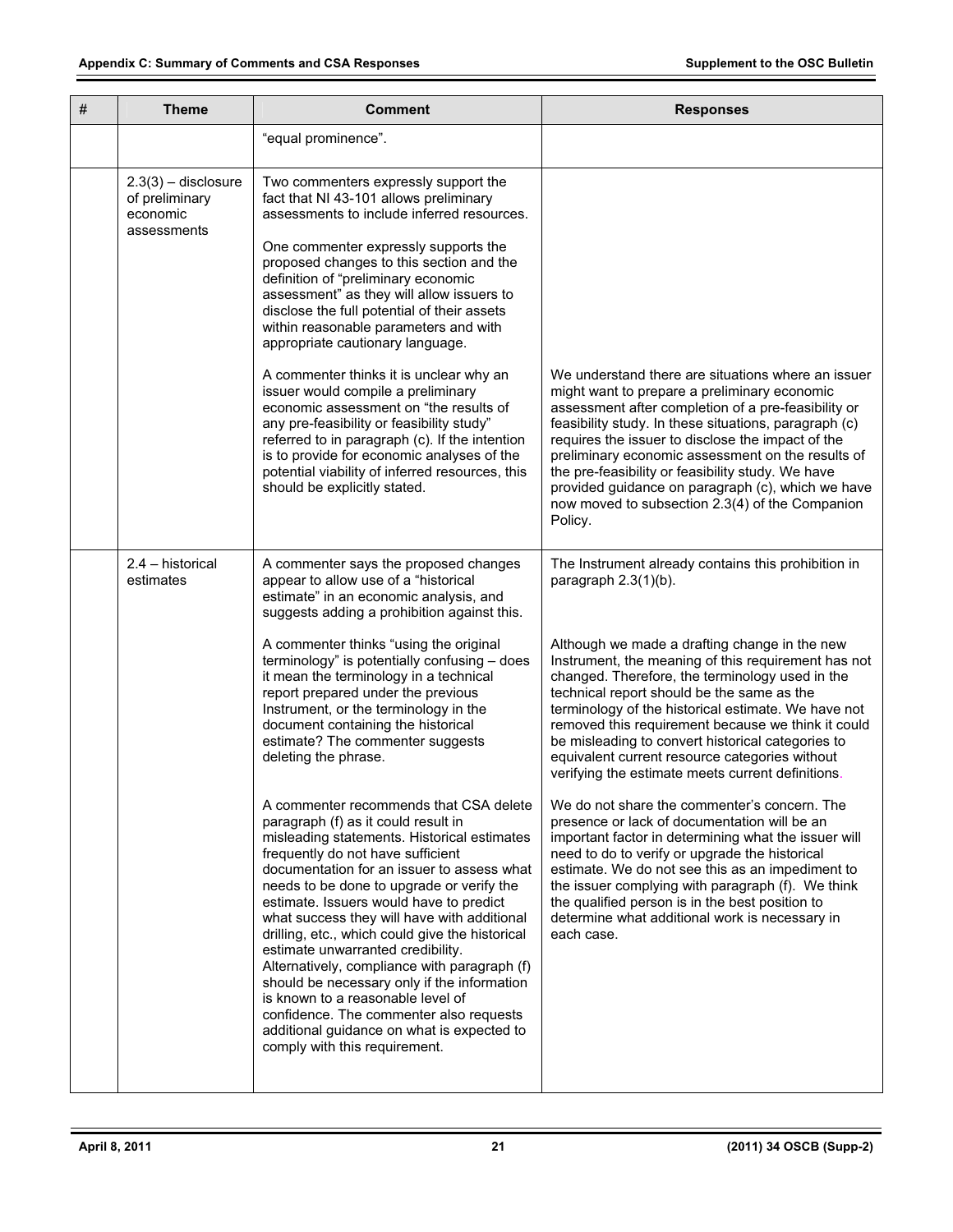| $\#$ | <b>Theme</b>                        | <b>Comment</b>                                                                                                                                                                                                                                                                                                                                                                                                                                                                                                                                                                                                                                                                                                         | <b>Responses</b>                                                                                                                                                                                                                                                                                                                                                                                                                                                                                                                 |
|------|-------------------------------------|------------------------------------------------------------------------------------------------------------------------------------------------------------------------------------------------------------------------------------------------------------------------------------------------------------------------------------------------------------------------------------------------------------------------------------------------------------------------------------------------------------------------------------------------------------------------------------------------------------------------------------------------------------------------------------------------------------------------|----------------------------------------------------------------------------------------------------------------------------------------------------------------------------------------------------------------------------------------------------------------------------------------------------------------------------------------------------------------------------------------------------------------------------------------------------------------------------------------------------------------------------------|
| 3.   |                                     | Part 3 Additional Requirements for Written Disclosure                                                                                                                                                                                                                                                                                                                                                                                                                                                                                                                                                                                                                                                                  |                                                                                                                                                                                                                                                                                                                                                                                                                                                                                                                                  |
|      | $3.1 - name of$<br>qualified person | Three commenters expressly support new<br>paragraph (b) which would allow an issuer<br>to name the qualified person who approved<br>the disclosure.                                                                                                                                                                                                                                                                                                                                                                                                                                                                                                                                                                    |                                                                                                                                                                                                                                                                                                                                                                                                                                                                                                                                  |
|      |                                     | A commenter generally supports the<br>proposed streamlining, but has concerns<br>about the potential coercion of qualified<br>persons employed by consulting firms to<br>approve disclosure when the original<br>qualified person is not available. The<br>commenter proposes that new paragraph<br>(b) apply only to qualified persons<br>employed by the issuer.                                                                                                                                                                                                                                                                                                                                                     | The purpose of paragraph (b) is to provide issuers<br>with more flexibility so they can rely on a qualified<br>person who has current knowledge of the project,<br>as an alternative to naming the qualified person<br>who prepared the original information. In most<br>cases, we expect the qualified person approving the<br>disclosure would be an employee of the issuer. In<br>other cases we expect the issuer would have to<br>contract for the services on terms and conditions<br>that are acceptable to both parties. |
|      | $3.2 - data$<br>verification        | A commenter would welcome guidelines for<br>the acceptance/rejection of legacy data.<br>Many projects include data collected and<br>analyzed using procedures standard for the<br>time and use of the data depends entirely<br>on the qualified person's opinion.<br>Sometimes this data is used to declare<br>indicated (or better) mineral resources.                                                                                                                                                                                                                                                                                                                                                                | The qualified person is the expert and is in the best<br>position to determine the reliability and suitability of<br>legacy data for the purpose used. We do not think it<br>is appropriate for the securities regulatory<br>authorities to provide guidance on industry best<br>practices.                                                                                                                                                                                                                                      |
|      |                                     | A commenter thinks this requirement is too<br>broad because it captures any written<br>disclosure of scientific or technical<br>information about a mineral project on a<br>property material to the issuer. For<br>example, if an issuer discloses in its interim<br>MD&A quarterly mine production from a<br>material property, a production forecast for<br>that mine or reserve or resource estimates,<br>the requirement applies. The commenter<br>believes the requirement should be limited<br>to disclosure of material scientific and<br>technical information relating to exploration<br>and drilling.                                                                                                       | This provision is in the current Instrument and we<br>are not aware of any problems with its practical<br>application. Therefore, we have not made any<br>changes.                                                                                                                                                                                                                                                                                                                                                               |
|      | $3.3$ – exploration<br>information  | Subsection $(1)$ – disclosure of exploration<br>information<br>A commenter is concerned about the<br>amount of information that is required given<br>the broad definition of "exploration<br>information" in the Instrument. This<br>definition could include brief statements<br>that broadly indicate the type of results<br>from ordinary course ongoing exploration<br>activities at a producing property. For<br>summary disclosure of this nature, the<br>requirements are excessive relative to the<br>importance of the information. The<br>commenter recommends reducing these<br>requirements where drill hole data is not<br>provided or the disclosure relates to<br>exploration activities on a producing | This provision is in the current Instrument and we<br>are not aware of any problems with its practical<br>application. Therefore, we have not made any<br>changes.                                                                                                                                                                                                                                                                                                                                                               |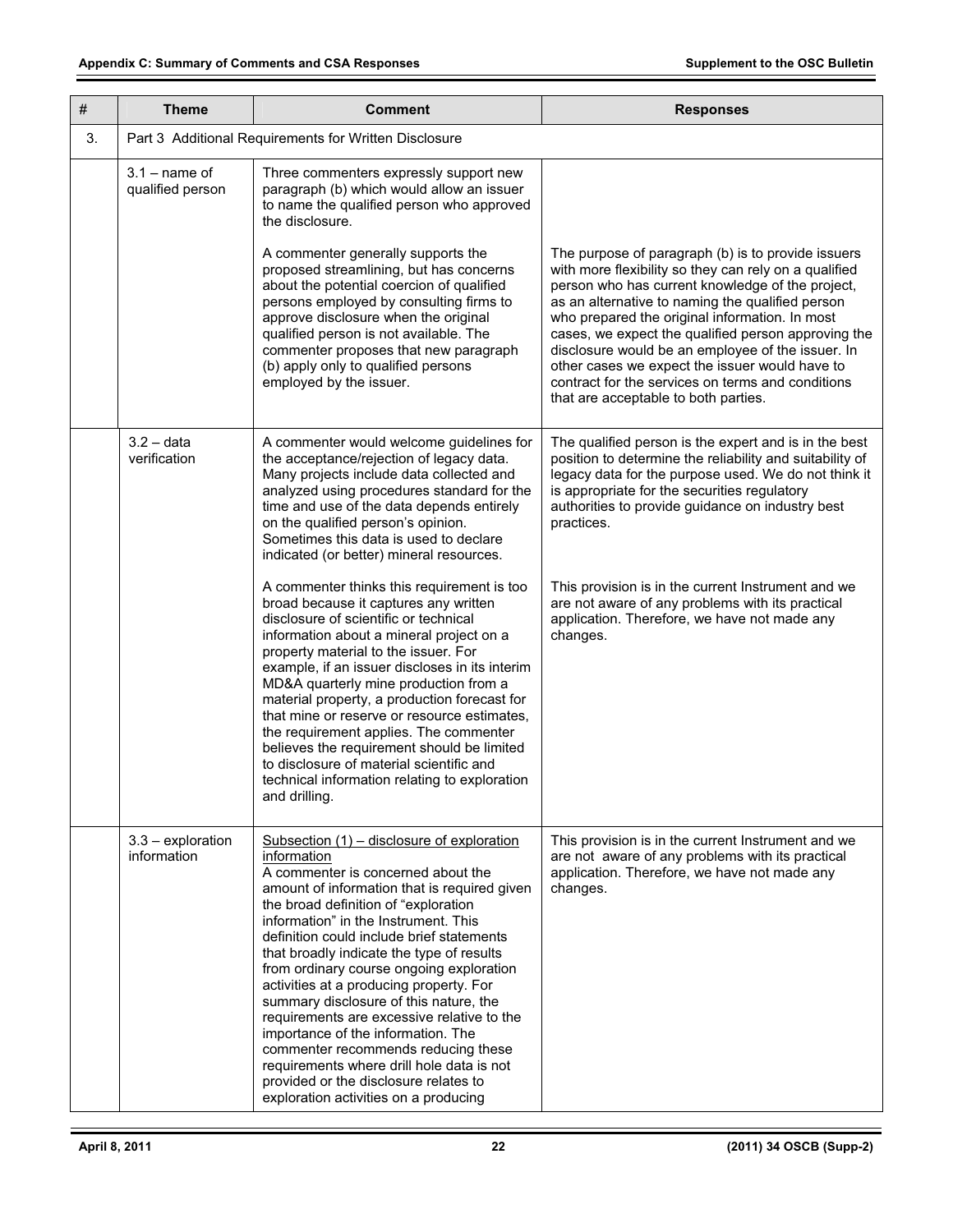| # | <b>Theme</b>                                            | <b>Comment</b>                                                                                                                                                                                                                                                                                                                                                                                                                                                                                                 | <b>Responses</b>                                                                                                                                                                                                                                                                                                                                                                                                                                                                                                                                                                                                                                                                     |
|---|---------------------------------------------------------|----------------------------------------------------------------------------------------------------------------------------------------------------------------------------------------------------------------------------------------------------------------------------------------------------------------------------------------------------------------------------------------------------------------------------------------------------------------------------------------------------------------|--------------------------------------------------------------------------------------------------------------------------------------------------------------------------------------------------------------------------------------------------------------------------------------------------------------------------------------------------------------------------------------------------------------------------------------------------------------------------------------------------------------------------------------------------------------------------------------------------------------------------------------------------------------------------------------|
|   |                                                         | property. Section 3.5 does not provide<br>enough of an accommodation.                                                                                                                                                                                                                                                                                                                                                                                                                                          |                                                                                                                                                                                                                                                                                                                                                                                                                                                                                                                                                                                                                                                                                      |
|   |                                                         | Paragraph $(2)(a)$ – location and type of<br>samples<br>A commenter suggests also requiring<br>disclosure of the number of samples.                                                                                                                                                                                                                                                                                                                                                                            | We do not think the number of samples is critical<br>information that needs to be disclosed in every<br>case.                                                                                                                                                                                                                                                                                                                                                                                                                                                                                                                                                                        |
|   |                                                         | Paragraph (2)(b) - location, azimuth, and<br>dip of drill holes<br>A commenter thinks this paragraph<br>requires a company to provide too much<br>detail, which can result in unwanted<br>complications. For example, analysts<br>sometimes use the details incorrectly and<br>issue misleading information. It should be<br>sufficient for the company to provide an<br>interpretation of the results disclosed.<br>There is also strategic value in not<br>providing too much information to<br>competitors. | This requirement is consistent with the existing<br>requirement to disclose sample locations<br>recognizing that azimuth, dip, and depth are<br>important in locating the intersections in 3-D space.<br>We think this provides important information for<br>investors to assess the relative location and<br>potential continuity of mineralization between drill<br>holes. We have slightly revised the drafting to clarify<br>that the information required is only with respect to<br>the results being disclosed. We also think that<br>disclosure of such third party interpretations by or<br>on behalf of an issuer would likely be misleading<br>and contrary to NI 43-101. |
|   | $3.4$ – mineral<br>resources and<br>mineral reserves    | Paragraph $(c)$ – key assumptions<br>A commenter proposes modifications to<br>require disclosure of the commodity price<br>and exchange rate used, as these are the<br>most important assumptions for mineral<br>resource and mineral reserve estimates,<br>and comment on the estimate's sensitivity<br>to these assumptions.                                                                                                                                                                                 | As these are key assumptions, we think discussion<br>of these factors is already required and it is not<br>necessary to add further detail.                                                                                                                                                                                                                                                                                                                                                                                                                                                                                                                                          |
|   |                                                         | Paragraph (d) - risk factors<br>A commenter suggests retaining the words<br>"title, taxation, socio-political or other<br>relevant issues' in the text.                                                                                                                                                                                                                                                                                                                                                        | If these risks could materially affect the potential<br>development of the mineral resources or reserves,<br>we think they are already caught by the words<br>"other risks"                                                                                                                                                                                                                                                                                                                                                                                                                                                                                                          |
|   |                                                         | Paragraph (e) - cautionary language<br>A commenter suggests that CSA provide<br>guidance on the meaning of "equally<br>prominent" including confirmation that<br>tabular or graphic disclosure may be<br>accompanied by footnoted narrative<br>disclosure in satisfaction of this<br>requirement.                                                                                                                                                                                                              | We have already provided guidance on this topic in<br>subsection 2.3(6) of the Companion Policy.                                                                                                                                                                                                                                                                                                                                                                                                                                                                                                                                                                                     |
|   |                                                         | New proposal<br>A commenter notes that disclosed resource<br>and reserve estimates often change<br>significantly with no explanation and<br>proposes adding a requirement that an<br>issuer must reconcile current with<br>previously disclosed estimates and<br>comment on contributing factors.                                                                                                                                                                                                              | We do not think it is necessary to impose this<br>requirement because the supporting technical<br>report will include a summary of all new information.<br>Issuers are already required to disclose material<br>exploration information so we think the market<br>should know on what new information the revised<br>estimate is based.                                                                                                                                                                                                                                                                                                                                              |
|   | $3.5$ – exception for<br>previously filed<br>disclosure | A commenter notes that the common<br>interpretation of this section is that it refers<br>to disclosure previously filed by the issuer<br>itself. Because the proposed amendments,<br>in particular new subsection 4.2(7),                                                                                                                                                                                                                                                                                      | We have made this change for greater clarity.                                                                                                                                                                                                                                                                                                                                                                                                                                                                                                                                                                                                                                        |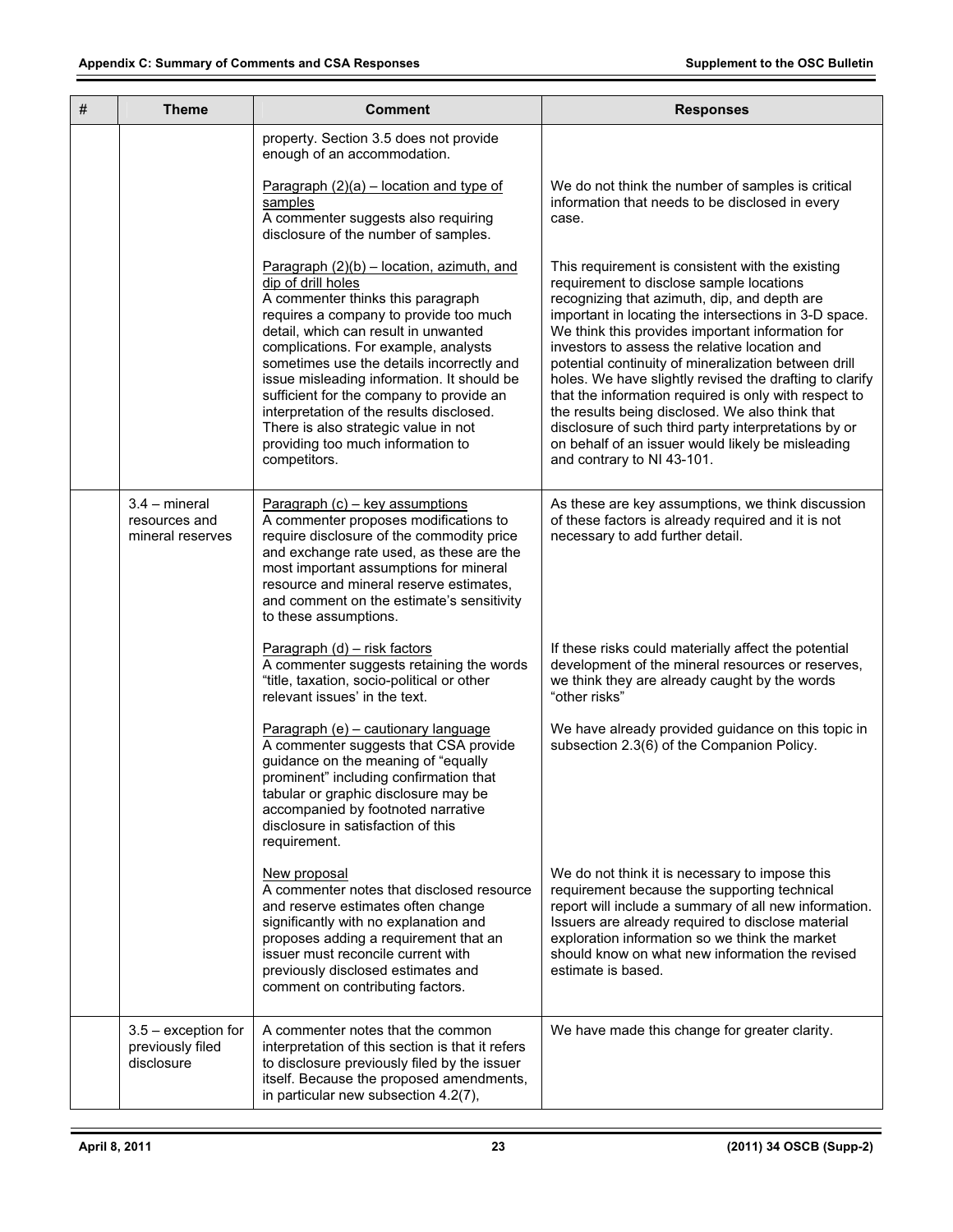| $\#$ | <b>Theme</b>                                                            | <b>Comment</b>                                                                                                                                                                                                                                                                                                                                                                                                                                                                                                                                                                                                                                                                                                                              | <b>Responses</b>                                                                                                                                                                                                                                                                                                                                                                                                                                                                    |
|------|-------------------------------------------------------------------------|---------------------------------------------------------------------------------------------------------------------------------------------------------------------------------------------------------------------------------------------------------------------------------------------------------------------------------------------------------------------------------------------------------------------------------------------------------------------------------------------------------------------------------------------------------------------------------------------------------------------------------------------------------------------------------------------------------------------------------------------|-------------------------------------------------------------------------------------------------------------------------------------------------------------------------------------------------------------------------------------------------------------------------------------------------------------------------------------------------------------------------------------------------------------------------------------------------------------------------------------|
|      |                                                                         | sometimes contemplate referring to the<br>disclosure of another issuer, section 3.5<br>needs clarification.<br>A commenter thinks this exception should<br>extend to paragraph (b) of section 3.4, as                                                                                                                                                                                                                                                                                                                                                                                                                                                                                                                                       | We think it would be confusing and potentially<br>misleading if an issuer were allowed to refer to                                                                                                                                                                                                                                                                                                                                                                                  |
|      |                                                                         | well as paragraphs (a), (c), and (d). It can<br>be costly to include tables in news releases<br>and other documents disclosing the<br>quantity and grade of each category of<br>mineral resources and mineral reserves.<br>Cross-referenced documents are readily<br>available in electronic format.                                                                                                                                                                                                                                                                                                                                                                                                                                        | previous documents for the quantity and grade of<br>each category of mineral resource or reserve. It<br>would also likely be in breach of section 2.2 of the<br>Instrument. We do not think this requirement<br>imposes a significant burden on issuers.                                                                                                                                                                                                                            |
| 4.   |                                                                         | Part 4 Obligation to File a Technical Report                                                                                                                                                                                                                                                                                                                                                                                                                                                                                                                                                                                                                                                                                                |                                                                                                                                                                                                                                                                                                                                                                                                                                                                                     |
|      | General comment<br>- foreign issuers                                    | A commenter thinks the requirements in<br>Part 4 are too broad because a foreign<br>issuer that becomes a reporting issuer is<br>required to file technical reports even if the<br>number of Canadian shareholders is very<br>few. CSA should consider including a de<br>minimis Canadian shareholder exemption<br>for foreign issuers with respect to the filing<br>of technical reports.                                                                                                                                                                                                                                                                                                                                                  | We considered including a de minimis exemption as<br>part of the 2005 amendment process but decided<br>not to because this situation occurs infrequently.<br>We think that these situations are best dealt with<br>case by case through the discretionary relief<br>process.                                                                                                                                                                                                        |
|      |                                                                         | The commenter also asks CSA to consider<br>adding, in paragraphs 4.2(1)(c) [information<br>circular], (d) [offering memorandum], (e)<br>[rights offering circular], (g) [valuation] and<br>(h) [Short Form Offering Document], a de<br>minimis Canadian shareholder exemption<br>for foreign issuers, or an exemption for<br>designated foreign issuers under NI 71-<br>102, as these provisions are unclear and<br>costly for foreign issuers to comply with.                                                                                                                                                                                                                                                                              | See our response to the comment above. Also, de<br>minimis is generally interpreted to mean a 2%<br>threshold, while designated foreign issuers under NI<br>71-102 can have up to 10% of their securities held<br>by Canadian residents. The question of whether we<br>should provide an exemption for designated foreign<br>issuers was specifically considered, and rejected,<br>when we adopted NI 71-102. We do not think the<br>policy reasons for this decision have changed. |
|      | General comment<br>- removal of<br>certain technical<br>report triggers | A commenter asks CSA to consider, in<br>addition to the short form prospectus<br>trigger, removing the triggers in paragraphs<br>4.2(1)(c) [information circular], (d) [offering<br>memorandum], (e) [rights offering circular],<br>and (i) [takeover bid circular], for an issuer<br>that is short form eligible. The commenter<br>notes that, as with a short form prospectus,<br>the need to obtain technical reports can<br>affect the ability of mining issuers to<br>complete capital market transactions. Also,<br>the technical disclosure in the issuer's<br>annual information form is incorporated by<br>reference into these documents and a<br>qualified person is required to approve any<br>subsequent technical disclosure. | We have not adopted these suggestions. These<br>other documents do not provide the same degree of<br>investor protection with respect to statutory liability<br>or consents of experts, as a prospectus.                                                                                                                                                                                                                                                                            |
|      |                                                                         | Another commenter asks CSA to consider<br>removing the triggers in paragraphs<br>4.2(1)(c) [information circular] and (i)<br>[takeover bid circular] because, if shares                                                                                                                                                                                                                                                                                                                                                                                                                                                                                                                                                                     | See our response to the comment above. In the<br>case of an issuer that is not short form eligible, the<br>issuer will not have a current annual information<br>form that is supported by a technical report. We                                                                                                                                                                                                                                                                    |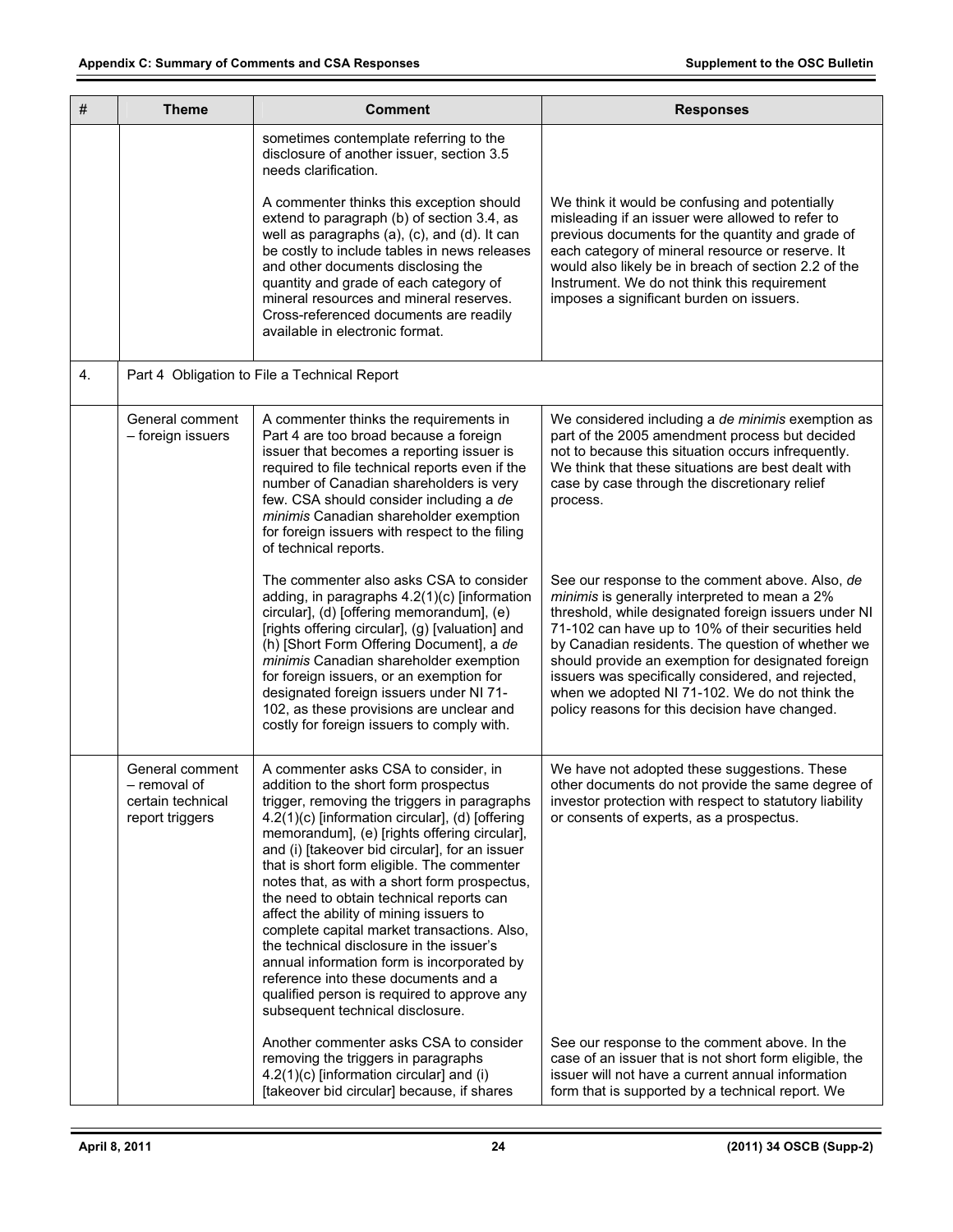| $\#$ | <b>Theme</b>                                                                                          | <b>Comment</b>                                                                                                                                                                                                                                                                                                                                                                                                                                                                                                                                                                                                                                                                                                                                             | <b>Responses</b>                                                                                                                                                                                                                                                                                                                                                                                                                                                                                                                                                                                     |
|------|-------------------------------------------------------------------------------------------------------|------------------------------------------------------------------------------------------------------------------------------------------------------------------------------------------------------------------------------------------------------------------------------------------------------------------------------------------------------------------------------------------------------------------------------------------------------------------------------------------------------------------------------------------------------------------------------------------------------------------------------------------------------------------------------------------------------------------------------------------------------------|------------------------------------------------------------------------------------------------------------------------------------------------------------------------------------------------------------------------------------------------------------------------------------------------------------------------------------------------------------------------------------------------------------------------------------------------------------------------------------------------------------------------------------------------------------------------------------------------------|
|      |                                                                                                       | can be issued under a short form<br>prospectus without requiring a technical<br>report, the same should apply to<br>information circulars and takeover bid<br>circulars. Further, issuers might choose to<br>structure their transactions using cash<br>raised through a short form prospectus<br>offering rather than as a share exchange<br>transaction; the technical report<br>requirement should not drive transaction<br>structures.                                                                                                                                                                                                                                                                                                                 | also think there are many factors influencing how<br>an issuer chooses to structure a transaction.                                                                                                                                                                                                                                                                                                                                                                                                                                                                                                   |
|      | $4.2(1) -$<br>introductory<br>language                                                                | A commenter thinks the current wording<br>could mean an issuer must file a technical<br>report even if the scientific and technical<br>information relates to a non-material<br>property and suggests a drafting change to<br>prevent this possible interpretation.                                                                                                                                                                                                                                                                                                                                                                                                                                                                                        | While we have not experienced any problems with<br>how issuers are interpreting this, for greater clarity<br>we have made the suggested drafting change.                                                                                                                                                                                                                                                                                                                                                                                                                                             |
|      | $4.2(1)(f) - annual$<br>information form                                                              | A commenter questions the proposed<br>removal of the qualifying language that the<br>scientific and technical information must be<br>material and not contained in a previously<br>filed technical report and is concerned that<br>this change will force a company with even<br>slightly active projects to file technical<br>reports every year.                                                                                                                                                                                                                                                                                                                                                                                                         | We have not removed this exemption for annual<br>information forms. We have moved it to subsection<br>4.2(8) and it now applies to all technical report<br>triggers.                                                                                                                                                                                                                                                                                                                                                                                                                                 |
|      | $4.2(1)(g) -$<br>valuation required<br>to be prepared<br>and filed under<br>securities<br>legislation | A commenter suggests that CSA should<br>require or recommend that all valuation of<br>mineral properties should be prepared in<br>accordance with CIMVal Standards and<br>Guidelines.                                                                                                                                                                                                                                                                                                                                                                                                                                                                                                                                                                      | We do not think this change is necessary. It is<br>sufficient that technical reports supporting<br>valuations be prepared by a qualified person and<br>we do not think it is appropriate for the securities<br>regulatory authorities to impose or endorse specific<br>valuation methodologies.                                                                                                                                                                                                                                                                                                      |
|      | $4.2(1)(i) -$<br>takeover bid<br>circular                                                             | A commenter proposes permitting a time<br>delay for the filing of a technical report by a<br>reporting issuer, similar to the delay<br>provided for directors' circulars in<br>paragraph 4.2(5)(a). Reporting issuers will<br>have previously disclosed relevant<br>scientific and technical information about<br>their properties and (as with a short form<br>prospectus) any updated information in the<br>bid circular would be supported by a<br>qualified person. The requirement to file the<br>technical report concurrently with the bid<br>circular affects the ability of the bidder to<br>act in a timely fashion and creates a<br>disadvantage for reporting issuers in the<br>mining industry as compared to issuers in<br>other industries. | The Instrument permits more time for the filing of a<br>technical report to support disclosure in a directors'<br>circular because the offeree often has little or no<br>control over the timing of the bid. In contrast, the<br>offeror generally can control the timing and is in a<br>better position to organize its affairs for purposes of<br>making the bid. We are not convinced that, in this<br>case, the burden imposed by the requirement<br>generally outweighs the benefit to the market of<br>having the technical report available at the same<br>time as the takeover bid circular. |
|      | $4.2(1)(j) - any$<br>written disclosure                                                               | Three commenters expressly support the<br>proposed expansion of this trigger to apply<br>to all first-time written disclosure.                                                                                                                                                                                                                                                                                                                                                                                                                                                                                                                                                                                                                             |                                                                                                                                                                                                                                                                                                                                                                                                                                                                                                                                                                                                      |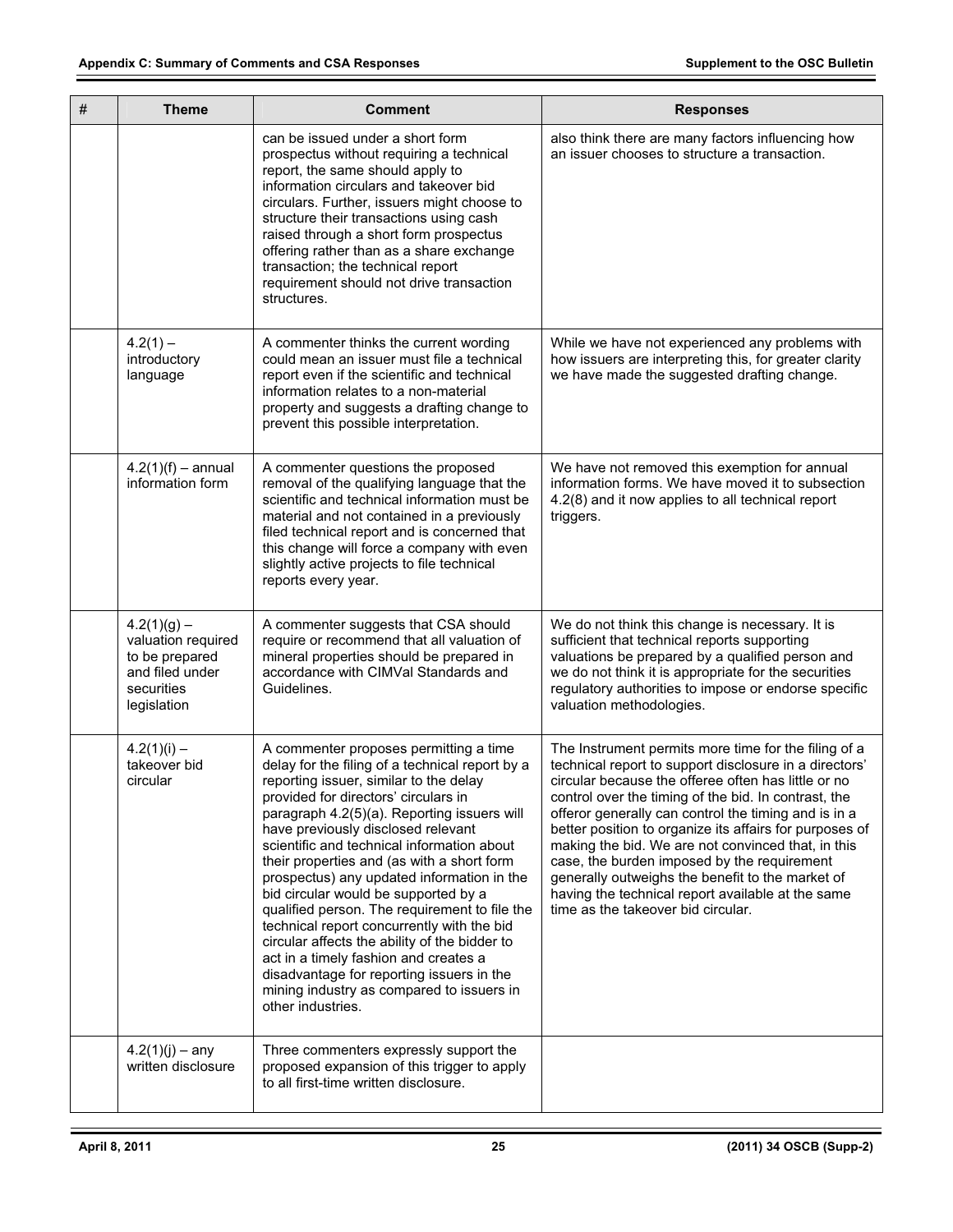| # | <b>Theme</b>                                      | <b>Comment</b>                                                                                                                                                                                                                                                                                                                            | <b>Responses</b>                                                                                                                                                                                                                                                                                                                                                                                                                                                                                                                          |
|---|---------------------------------------------------|-------------------------------------------------------------------------------------------------------------------------------------------------------------------------------------------------------------------------------------------------------------------------------------------------------------------------------------------|-------------------------------------------------------------------------------------------------------------------------------------------------------------------------------------------------------------------------------------------------------------------------------------------------------------------------------------------------------------------------------------------------------------------------------------------------------------------------------------------------------------------------------------------|
|   |                                                   | A commenter suggests changing the words<br>"in respect of the affairs of the issuer" to "in<br>relation to the issuer" to more precisely<br>invoke the definition of "material change" in<br>the Ontario Securities Act.                                                                                                                  | We agree, and have made this change.                                                                                                                                                                                                                                                                                                                                                                                                                                                                                                      |
|   |                                                   | A commenter suggests that a summary of<br>the technical report be filed at the same<br>time as the news release disclosing mineral<br>resources or mineral reserves because<br>management prepares the news release,<br>rather than the independent qualified<br>person.                                                                  | We do not think this is necessary, as the Instrument<br>requires that the mineral resource or reserve<br>estimates be prepared or approved by a qualified<br>person, and the estimates will be supported by a full<br>technical report.                                                                                                                                                                                                                                                                                                   |
|   | $4.2(6) - 45$ -day<br>filing delay                | Two commenters think the 45 days should<br>be extended to 60 days as it is extremely<br>difficult to achieve the desired standard of<br>work required to file within 45 days,<br>especially when there are multiple reports.                                                                                                              | We think that 45 days is sufficient as this period is<br>intended to allow the technical reports to be<br>finalized, not prepared in their entirety. We<br>previously extended the filing deadline from 30 to<br>45 days and think that further extending the filing<br>deadline would present an unacceptable risk to the<br>market.                                                                                                                                                                                                     |
|   |                                                   | Another commenter thinks the 45-day<br>period should be extended to a uniform six-<br>month period as 45 days is inadequate in<br>most cases, particularly where reports have<br>to be prepared for multiple properties, and<br>the likelihood of boilerplate, formulaic<br>disclosure increases when filing periods<br>are unduly short. | We disagree. The six-month timeframe is only<br>appropriate where there is a current technical report<br>filed by another issuer, which reduces the risk of<br>unsupported or misleading disclosure. The<br>exemption permitting a six-month filing delay is also<br>subject to significant additional conditions.                                                                                                                                                                                                                        |
|   | $4.2(8)$ – current<br>technical report on<br>file | Eight commenters expressly support the<br>proposed elimination of the requirement to<br>provide updated consents and certificates<br>for a previously filed technical report.                                                                                                                                                             |                                                                                                                                                                                                                                                                                                                                                                                                                                                                                                                                           |
|   |                                                   | One commenter encourages CSA to work<br>closely with the SEC to harmonize<br>certificate and consent requirements for the<br>filing of continuous disclosure documents<br>to realize full benefits for cross-border<br>issuers.                                                                                                           |                                                                                                                                                                                                                                                                                                                                                                                                                                                                                                                                           |
|   |                                                   | A commenter notes that paragraph (a)<br>seems inconsistent with paragraph (b) as<br>the previously filed technical report would<br>not support the scientific or technical<br>information if that information has changed<br>in a non-material way since the filing of the<br>technical report.                                           | We think paragraph (a) must be read in conjunction<br>with paragraph (b). The wording of paragraph (a) is<br>consistent with the filing obligation in subsection<br>4.2(1), which is to file a technical report that<br>supports "scientific or technical information" in the<br>document. The issuer must have satisfied this basic<br>requirement to qualify to use the exemption in<br>subsection 4.2(8). However, paragraph (b)<br>acknowledges that only "material" new information<br>will trigger the filing of an updated report. |
|   |                                                   | Another commenter thinks the test in<br>paragraph (b) is wrong because it refers to<br>material information about the subject<br>property rather than information that is<br>material to the issuer as a whole. This                                                                                                                      | We disagree with the conclusion that NI 43-101<br>imposes a burden on issuers that is not<br>commensurate with the benefit to investors. NI 43-<br>101 applies to disclosure about mineral projects;<br>therefore, it is appropriate for materiality to apply to                                                                                                                                                                                                                                                                          |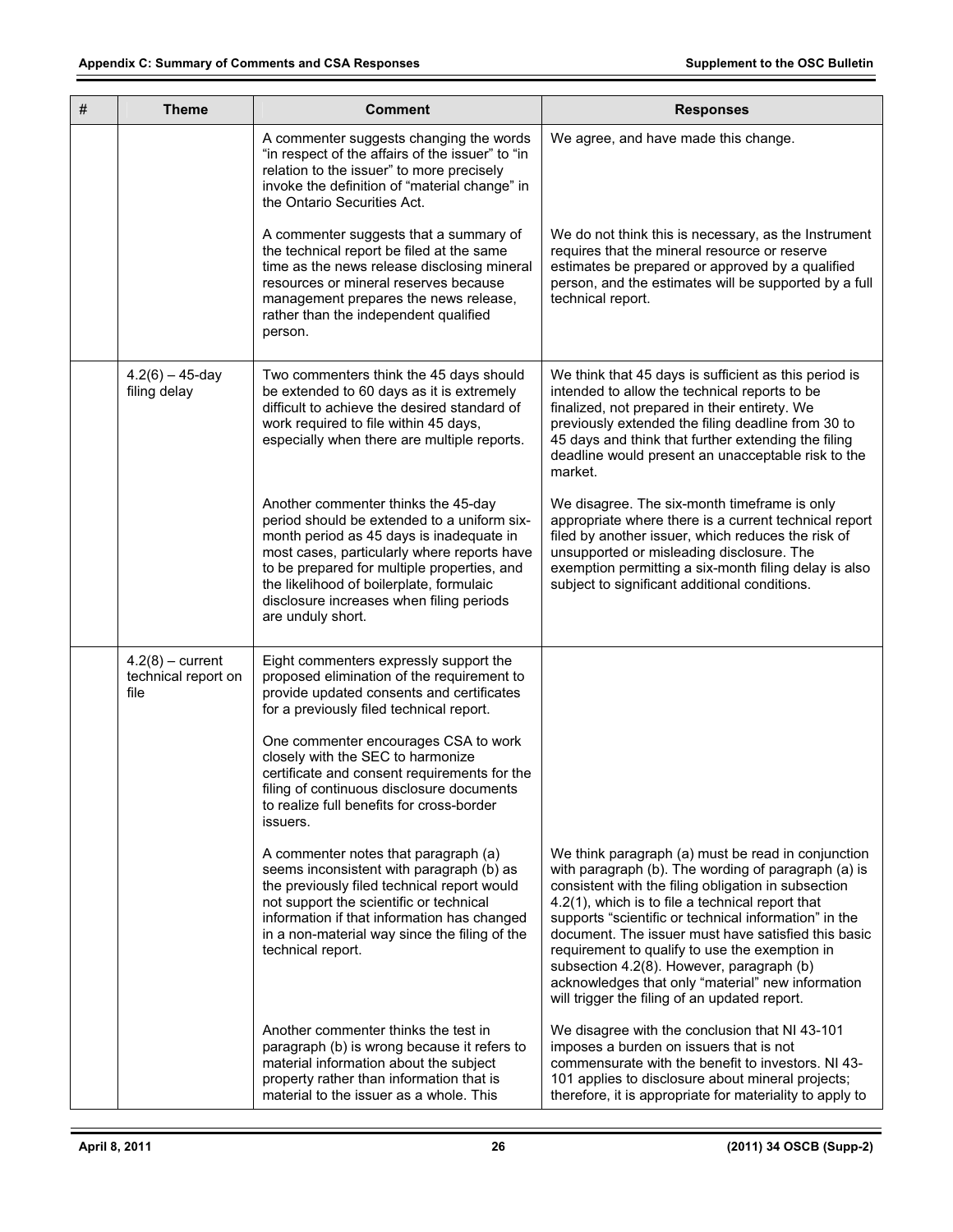| $\#$ | <b>Theme</b>                                                                 | <b>Comment</b>                                                                                                                                                                                                                                                                                                                                                                            | <b>Responses</b>                                                                                                                                                                                                                                                                                                                                                                                                                                                                                                                                                                                                      |
|------|------------------------------------------------------------------------------|-------------------------------------------------------------------------------------------------------------------------------------------------------------------------------------------------------------------------------------------------------------------------------------------------------------------------------------------------------------------------------------------|-----------------------------------------------------------------------------------------------------------------------------------------------------------------------------------------------------------------------------------------------------------------------------------------------------------------------------------------------------------------------------------------------------------------------------------------------------------------------------------------------------------------------------------------------------------------------------------------------------------------------|
|      |                                                                              | imposes a burden on issuers that is not<br>commensurate with the benefit to investors.<br>Paragraph (b) should be eliminated, or<br>alternatively the Instrument should retain<br>the safe harbour in the current Instrument<br>for annual information forms that repeat<br>information from a prior annual information<br>form that was supported by a technical<br>report.              | the mineral project, not the issuer. Also, we have<br>not removed the exemption for annual information<br>forms. It has been moved to subsection 4.2(8) and<br>now applies to all technical report triggers.                                                                                                                                                                                                                                                                                                                                                                                                          |
|      | $4.3$ – required<br>form of technical<br>report                              | A commenter notes that CSA is providing<br>the option to prepare a technical report in<br>French, and suggests requiring that all<br>supporting documentation under section<br>4.3 be provided in English to maintain the<br>consistency and transparency of<br>information given to the marketplace.                                                                                     | The option to prepare a technical report in French is<br>available under the current Instrument, although not<br>explicitly stated. We have provided guidance in the<br>Companion Policy explaining the purpose of this<br>new provision.                                                                                                                                                                                                                                                                                                                                                                             |
| 5.   | Part 5 Author of Technical Report                                            |                                                                                                                                                                                                                                                                                                                                                                                           |                                                                                                                                                                                                                                                                                                                                                                                                                                                                                                                                                                                                                       |
|      | 5.1 - prepared by<br>a qualified person                                      | Two commenters recommend specifying in<br>this section that at least one qualified<br>person must take responsibility for each<br>section or item of the technical report, as<br>indicated in subsection 5.1(5) of the<br>Companion Policy.                                                                                                                                               | We think this is already sufficiently clear as the<br>provision refers to "a technical report", which<br>includes all parts of the technical report.                                                                                                                                                                                                                                                                                                                                                                                                                                                                  |
|      |                                                                              | A commenter thinks the requirement in<br>section 5.1 should follow section 2.1 and<br>allow a technical report to be approved by<br>a qualified person, rather than prepared or<br>supervised by a qualified person. This<br>would permit greater flexibility in the<br>preparation of technical reports and<br>improve the timeliness of information<br>provided to the capital markets. | Although we think it is appropriate for a qualified<br>person to approve an issuer's general disclosure of<br>scientific and technical information, we do not agree<br>we should permit this with respect to the technical<br>report. The technical report is the detailed,<br>expertised document that supports the issuer's<br>disclosure. We think it is critical that the information<br>in the technical report be prepared by or under the<br>supervision of a qualified person as the qualified<br>person is the only person with the appropriate<br>qualifications to prepare and assess that<br>information. |
|      | $5.2$ – execution of<br>technical report                                     | A commenter expressly supports the<br>requirement to have a technical report<br>sealed by the qualified person.                                                                                                                                                                                                                                                                           |                                                                                                                                                                                                                                                                                                                                                                                                                                                                                                                                                                                                                       |
|      | $5.3(2)$ – issuer<br>whose securities<br>trade on a<br>specified<br>exchange | Three commenters expressly support the<br>proposed new exemption from the<br>independence requirement for a technical<br>report of a producing issuer whose<br>securities trade on a specified exchange.                                                                                                                                                                                  |                                                                                                                                                                                                                                                                                                                                                                                                                                                                                                                                                                                                                       |
|      | $5.3(3)$ - producing<br>issuer exemptions                                    | A commenter expressly supports the<br>expanded exemptions from the<br>independence requirement for a technical<br>report of a producing issuer.                                                                                                                                                                                                                                           |                                                                                                                                                                                                                                                                                                                                                                                                                                                                                                                                                                                                                       |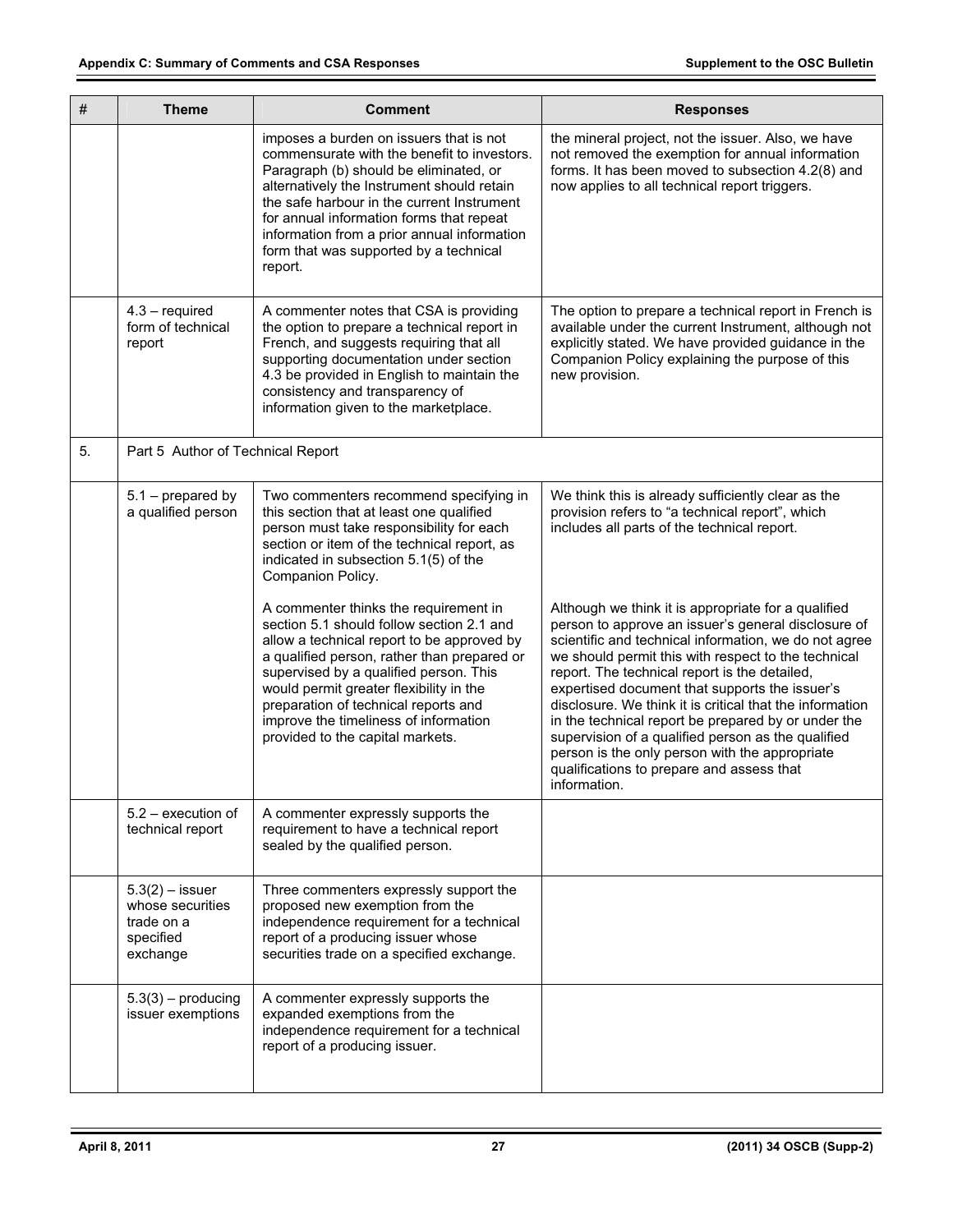| $\#$ | <b>Theme</b>                                           | <b>Comment</b>                                                                                                                                                                                                                                                                                                                                                                                                                                                                                                                                                                  | <b>Responses</b>                                                                                                                                                                                                                                                                    |
|------|--------------------------------------------------------|---------------------------------------------------------------------------------------------------------------------------------------------------------------------------------------------------------------------------------------------------------------------------------------------------------------------------------------------------------------------------------------------------------------------------------------------------------------------------------------------------------------------------------------------------------------------------------|-------------------------------------------------------------------------------------------------------------------------------------------------------------------------------------------------------------------------------------------------------------------------------------|
| 6.   | Part 6 Preparation of Technical Report                 |                                                                                                                                                                                                                                                                                                                                                                                                                                                                                                                                                                                 |                                                                                                                                                                                                                                                                                     |
|      | $6.2(3)(b)$ – current<br>personal<br>inspection        | A commenter questions the requirement for<br>an issuer relying on the site visit exemption<br>to re-file the technical report with updated<br>certificates and consents after completion<br>of the site visit. It would be equally useful to<br>have the issuer file a short report<br>confirming completion of the site visit and<br>the results.                                                                                                                                                                                                                              | We think it is appropriate that the technical report<br>be re-filed due to the importance of the site visit<br>requirement and its potential impact on the content<br>of the report and the assertions made by the<br>qualified person in their certificate and consent.            |
|      | 6.3 - maintenance<br>of records                        | A commenter thinks the required seven-<br>year retention period is a minimum, and<br>that drill core proving a deposit should be<br>kept until the deposit has been mined. Core<br>that is more than 30 years old is essential<br>for validation of history and often resource<br>and reserve estimates.                                                                                                                                                                                                                                                                        | Although there might be value in maintaining<br>records for longer than seven years, we do not think<br>it would be appropriate to mandate a longer<br>retention period in all cases.                                                                                               |
|      | 6.4 - limitation on<br>disclaimers                     | A commenter suggests replacing the words<br>"reliance by another party on" in paragraph<br>(a), with the words "assigns or attributes<br>responsibility to another party for".                                                                                                                                                                                                                                                                                                                                                                                                  | The purpose of this phrase is to prohibit a qualified<br>person from advising another party that they cannot<br>rely on the technical report (or part the qualified<br>person is responsible for). We have made a drafting<br>change to clarify this.                               |
| 7.   | Part 7 Use of Foreign Code                             |                                                                                                                                                                                                                                                                                                                                                                                                                                                                                                                                                                                 |                                                                                                                                                                                                                                                                                     |
|      | 7.1 - reconciliation<br>to CIM Definition<br>Standards | One commenter expressly supports<br>removing the requirement to reconcile<br>mineral resource and mineral reserves<br>prepared under an acceptable foreign<br>code, to the CIM Definition Standards. The<br>requirement is not beneficial for investors<br>and often difficult for issuers to implement.<br>Another commenter supports removing the<br>reconciliation requirement, but proposes<br>that mineral resource and mineral reserve<br>disclosure under an acceptable foreign<br>code should state with equal prominence<br>that such disclosure has not been prepared | While we think that in most cases categories under<br>CIM and an acceptable foreign code will be largely<br>consistent, we appreciate that there are some<br>differences. Therefore, we have reinstated this<br>requirement only for cases where there are material<br>differences. |
|      |                                                        | in accordance with CIM standards and<br>briefly summarize any material differences<br>between the mineral resource and mineral<br>reserve categories.                                                                                                                                                                                                                                                                                                                                                                                                                           |                                                                                                                                                                                                                                                                                     |
|      |                                                        | Four commenters do not support removing<br>the reconciliation requirement. Their<br>reasons include:<br>It could become problematic if a<br>$\bullet$<br>foreign code adopted definitions<br>that were less harmonized with<br>CIM.                                                                                                                                                                                                                                                                                                                                             | See our response to the comment above.                                                                                                                                                                                                                                              |
|      |                                                        | By agreement, CIM must notify<br>$\bullet$<br>CSA of any changes in the CIM<br>Definition Standards, while no                                                                                                                                                                                                                                                                                                                                                                                                                                                                   |                                                                                                                                                                                                                                                                                     |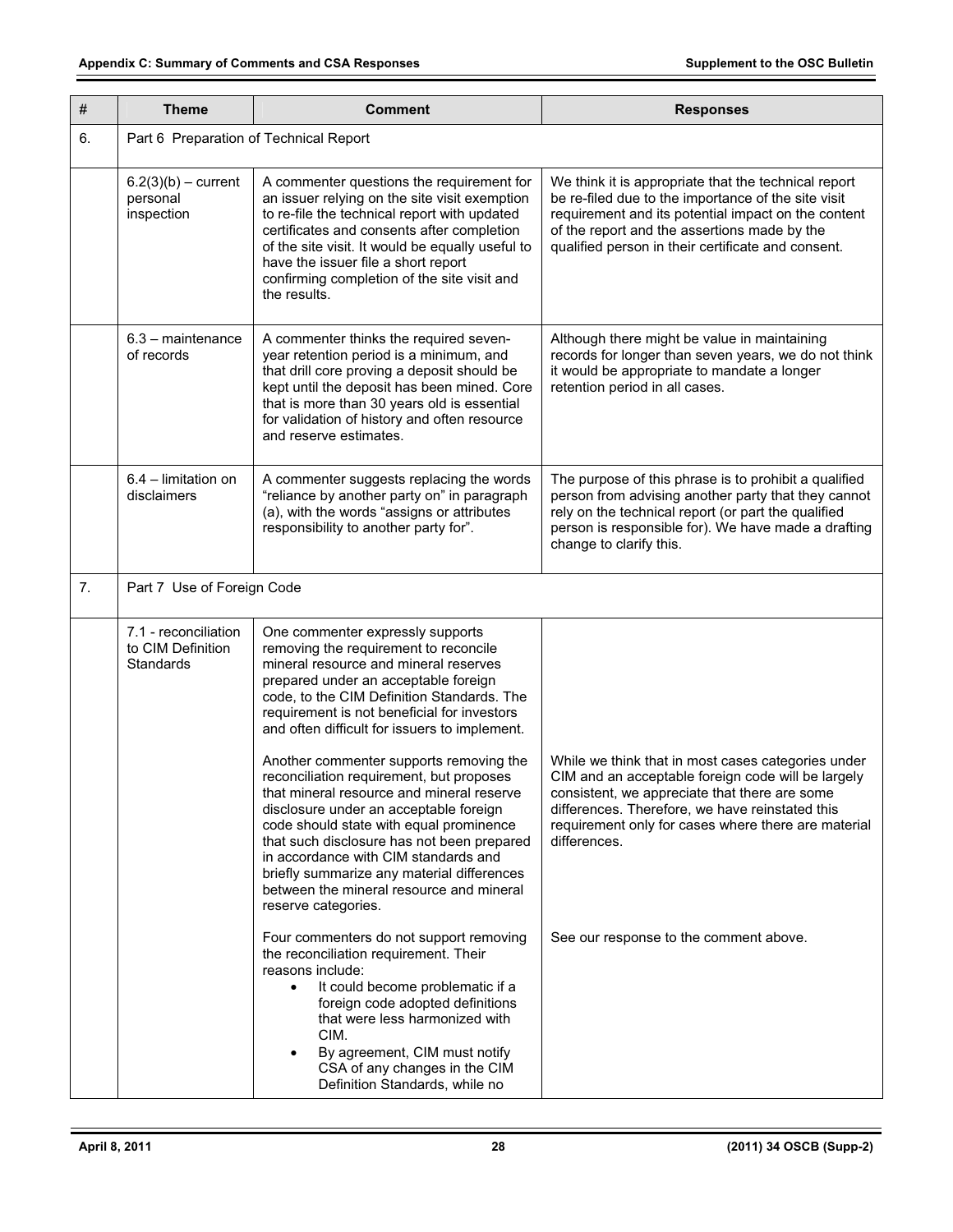| #  | <b>Theme</b>                                 | <b>Comment</b>                                                                                                                                                                                                                                                                                                 | <b>Responses</b>                                                                                                                                                                                                                                                                                                                                                                                                                                                                                                                                                                                                   |
|----|----------------------------------------------|----------------------------------------------------------------------------------------------------------------------------------------------------------------------------------------------------------------------------------------------------------------------------------------------------------------|--------------------------------------------------------------------------------------------------------------------------------------------------------------------------------------------------------------------------------------------------------------------------------------------------------------------------------------------------------------------------------------------------------------------------------------------------------------------------------------------------------------------------------------------------------------------------------------------------------------------|
|    |                                              | foreign jurisdiction has such an<br>obligation.<br>The reconciliation obligation is not<br>$\bullet$<br>a significant burden and gives<br>investors better information to<br>compare properties.                                                                                                               |                                                                                                                                                                                                                                                                                                                                                                                                                                                                                                                                                                                                                    |
|    | $7.1 - other$<br>comments                    | A commenter suggests extending the<br>permission to use a foreign code to a co-<br>owner of a property located in a foreign<br>jurisdiction where the partner is registered<br>in a foreign jurisdiction.                                                                                                      | We think this situation is already covered by<br>paragraph $7.1(1)$ (b).                                                                                                                                                                                                                                                                                                                                                                                                                                                                                                                                           |
|    |                                              | A commenter suggests mandating the<br>disclosure of which acceptable foreign<br>code is used to prepare the technical<br>report.                                                                                                                                                                               | We think this requirement is implicit in Items 14(b)<br>and 15(b) of the Form. These sections require the<br>issuer to comply with all the disclosure<br>requirements of the Instrument, including paragraph<br>2.2(a), which requires disclosure in accordance with<br>the CIM Definition Standards. If an issuer is<br>disclosing under an acceptable foreign code instead<br>of the CIM Definition Standards, it will have to<br>disclose the code it is using.                                                                                                                                                 |
| 8. |                                              | Part 8 Certificates and Consents of Qualified Persons for Technical Reports                                                                                                                                                                                                                                    |                                                                                                                                                                                                                                                                                                                                                                                                                                                                                                                                                                                                                    |
|    | $8.1$ - certificates of<br>qualified persons | A commenter notes this section does not<br>specify when a certificate should be dated.<br>They suggest the certificate should be<br>dated the date of filing the technical report<br>or within three days of filing.                                                                                           | We think it is implicit that the date of the certificate<br>is the date the qualified person signs the certificate,<br>since subsection 8.1(1) requires the certificate to be<br>dated and signed. We do not think the certificate<br>date should necessarily be tied to the filing date of<br>the technical report as filing is the responsibility of<br>the issuer. However, the issuer is encouraged to file<br>the technical report on a timely basis because the<br>technical report must contain all material scientific<br>and technical information about the property in<br>order to be a current report. |
|    |                                              | A commenter thinks that a qualified person<br>taking responsibility for resource or reserve<br>estimation should have to provide<br>additional details about their relevant<br>experience to support their suitability to do<br>mineral resource/reserve estimation, and<br>proposes adding a new requirement. | We think this disclosure is already required. Under<br>paragraph 8.1(2)(c), the qualified person must<br>provide a summary of their relevant experience and<br>certify that they are a qualified person for purposes<br>of the Instrument. Paragraph (c) of the definition of<br>"qualified person" requires the qualified person to<br>have "experience relevant to the subject matter of<br>the mineral project and the technical report".                                                                                                                                                                       |
|    |                                              | A commenter proposes specifying in this<br>section that at least one qualified person<br>must take responsibility in the certificates<br>for each section or item of a technical<br>report.                                                                                                                    | We think this is already covered by section 5.1 of<br>the Instrument, which requires "a technical report"<br>to be prepared by or under the supervision of one<br>or more qualified persons.                                                                                                                                                                                                                                                                                                                                                                                                                       |
|    | 8.3 - consents of<br>qualified persons       | Two commenters propose that the<br>exemption from the consent requirement in<br>subsection (2) should also apply to stand-<br>alone technical reports that an issuer files<br>voluntarily.                                                                                                                     | Reports in the form of a technical report that are<br>filed voluntarily are not "technical reports" as<br>defined in the Instrument and therefore do not have<br>any consent requirement. Subsection 4.2(12) of the<br>Companion Policy provides guidance on consents                                                                                                                                                                                                                                                                                                                                              |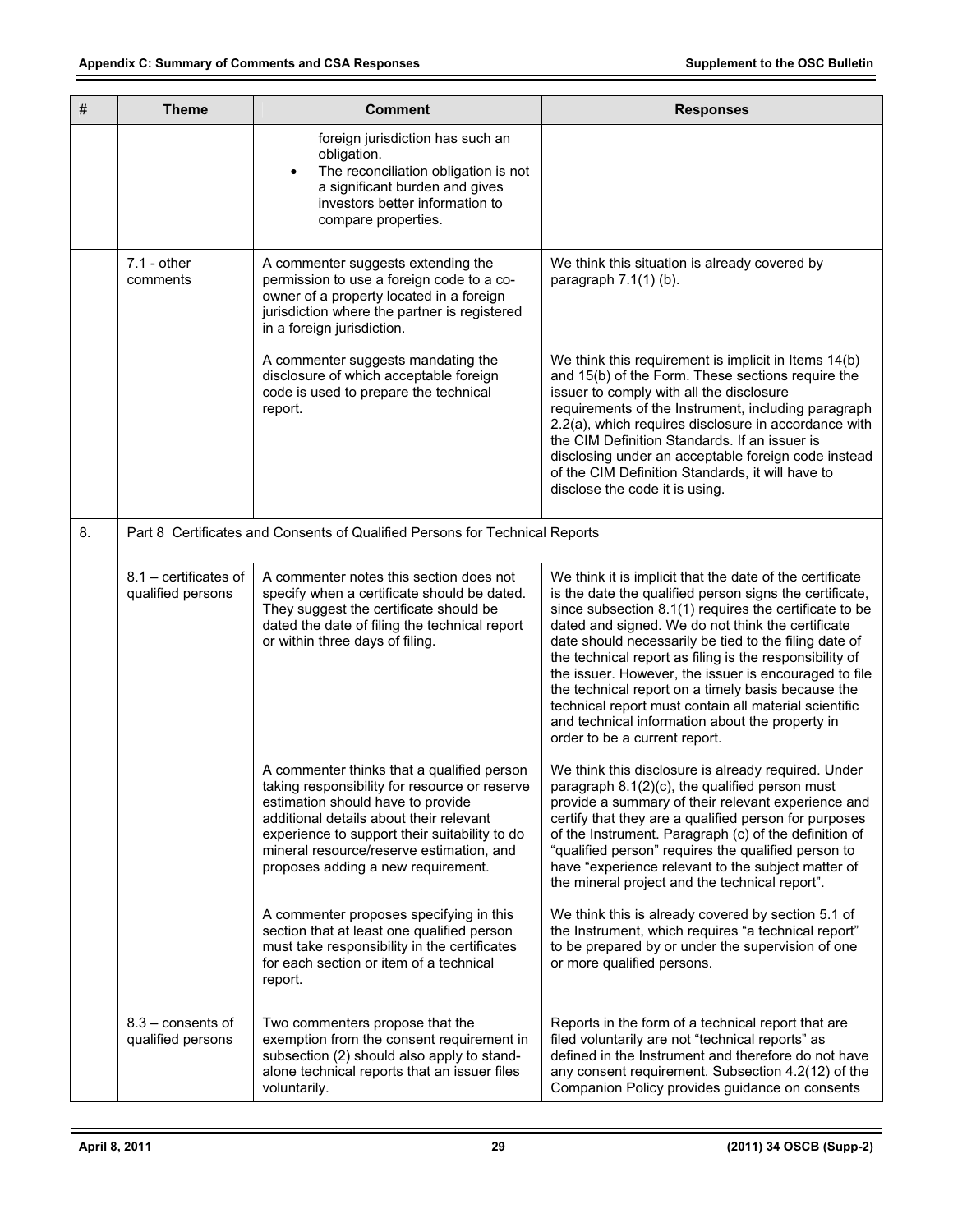| $\#$ | <b>Theme</b>                                      | <b>Comment</b>                                                                                                                                                                                                                                                                                                                                                                                                                                                                                                    | <b>Responses</b>                                                                                                                                                                                                                                                                                                                                                                                                                                                                                              |
|------|---------------------------------------------------|-------------------------------------------------------------------------------------------------------------------------------------------------------------------------------------------------------------------------------------------------------------------------------------------------------------------------------------------------------------------------------------------------------------------------------------------------------------------------------------------------------------------|---------------------------------------------------------------------------------------------------------------------------------------------------------------------------------------------------------------------------------------------------------------------------------------------------------------------------------------------------------------------------------------------------------------------------------------------------------------------------------------------------------------|
|      |                                                   |                                                                                                                                                                                                                                                                                                                                                                                                                                                                                                                   | included with voluntarily filed reports.                                                                                                                                                                                                                                                                                                                                                                                                                                                                      |
|      |                                                   | One of these commenters thinks the<br>updated consent required under subsection<br>(3) should only apply where the document<br>contains an extract from or summary of the<br>technical report. If the document only<br>contains mineral resources or reserves<br>supported by a technical report, the<br>requirement that the qualified person<br>approve the written disclosure obviates the<br>need for an additional consent, in both the<br>case of a new reporting issuer and a<br>voluntarily filed report. | The Instrument provides an option to name the<br>qualified person who approved the issuer's<br>disclosure of scientific and technical information,<br>but does not mandate approval in all<br>circumstances. Even if the qualified person has<br>approved the disclosure, we think it is important that<br>the qualified person provide a full written consent<br>for the first time disclosure of mineral resources or<br>reserves to verify they have reviewed the issuer's<br>disclosure of the estimates. |
|      |                                                   | A commenter supports the proposed<br>modifications of the consent requirements<br>in subsections (2) and (3), but raises a<br>question about secondary market liability.<br>Which qualified person is responsible for<br>the report at the time of investment?                                                                                                                                                                                                                                                    | We think that, in most cases, a qualified person will<br>be an expert as defined in securities legislation and<br>is responsible for the information in the technical<br>report as at the effective date of the report,<br>regardless of the time of investment. However,<br>whether secondary market liability applies in any<br>particular case is a question of law that can only be<br>determined on a case by case basis.                                                                                |
| 9.   | Part 9 Exemptions                                 |                                                                                                                                                                                                                                                                                                                                                                                                                                                                                                                   |                                                                                                                                                                                                                                                                                                                                                                                                                                                                                                               |
|      | $9.2(1) -$<br>exemptions for<br>royalty interests | Six commenters expressly support the<br>proposed new exemption for royalty<br>interest holders from the requirement to file<br>a technical report.                                                                                                                                                                                                                                                                                                                                                                |                                                                                                                                                                                                                                                                                                                                                                                                                                                                                                               |
|      |                                                   | Five commenters think the exemption<br>should extend to other types of carried<br>interests (for example, metals streaming<br>agreements, which are economically<br>similar to royalty interests but have different<br>legal and tax attributes).                                                                                                                                                                                                                                                                 | We agree that the exemption should extend to<br>metals streaming agreements. As is the case for a<br>royalty holder, the relevant information for a<br>purchaser under such an agreement is the<br>information provided by the operator. We have re-<br>inserted the words "or similar interest" into the<br>definition of "mineral project" and relevant<br>provisions of the Instrument. We have also provided<br>quidance on these exemptions in section 9.2 of the<br>Companion Policy.                   |
|      |                                                   | Two of these commenters also suggest<br>that the lead-in language specifically refer<br>to a project "on a property material to the<br>issuer".                                                                                                                                                                                                                                                                                                                                                                   | We do not think this change is necessary because<br>the requirement to file a technical report only<br>applies to material properties.                                                                                                                                                                                                                                                                                                                                                                        |
|      |                                                   | One of these commenters suggests that<br>references to the operator should also<br>include the owner.                                                                                                                                                                                                                                                                                                                                                                                                             | We agree, and have made this change.                                                                                                                                                                                                                                                                                                                                                                                                                                                                          |
|      |                                                   | Paragraph (c) - operator has disclosed<br>information<br>Three commenters recommend that<br>paragraph (c) be amended to recognize<br>that the "scientific or technical information"<br>disclosed by the operator of the property<br>might not be at the same level as would be<br>disclosed under Canadian securities law                                                                                                                                                                                         | We think it is important that the owner or operator<br>has disclosed the scientific and technical<br>information that is material to the royalty holder, and<br>therefore have made an amendment to this effect.<br>We have also amended subparagraph 9.2(1)(a)(i)<br>to include the requirement that the owner or<br>operator be a reporting issuer, as reporting issuers<br>are subject to more rigorous disclosure                                                                                         |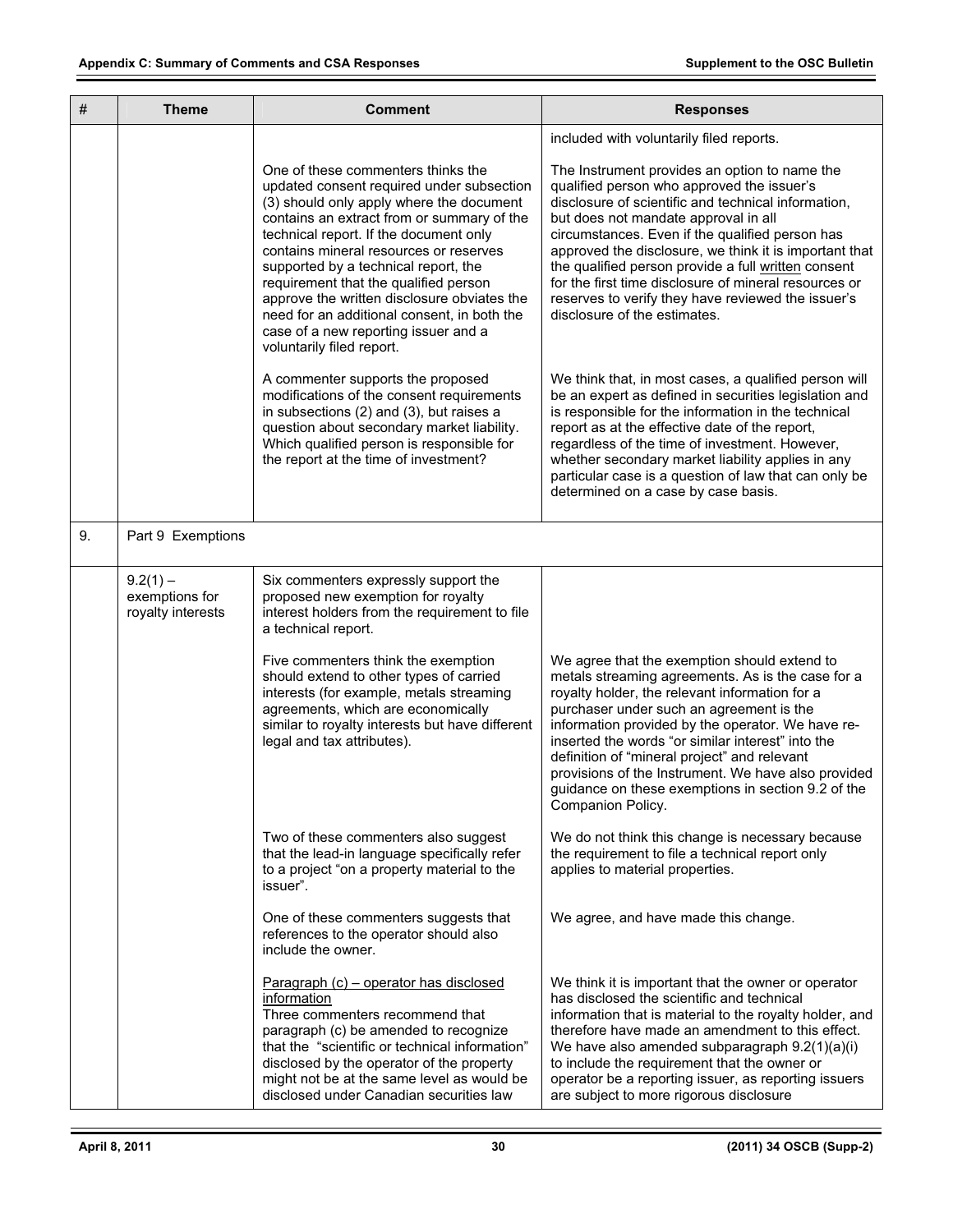| #  | <b>Theme</b>                                 | <b>Comment</b>                                                                                                                                                                                                                                                                                                                                                                                                                                                                                                                                                                                                                                                                                                                                                                                                                                                                                                                                                                                                                                                                                                                                                                                                                                                                                                                                                                                        | <b>Responses</b>                                                                                                                                                                                                                                                                                                                                                                                                                                                                                                                                                                                                                                                                                                                                                                                                                                                                                                                                                                                                                                                                                                                                                                                                                                                                                                                                                                                                                                                                                       |
|----|----------------------------------------------|-------------------------------------------------------------------------------------------------------------------------------------------------------------------------------------------------------------------------------------------------------------------------------------------------------------------------------------------------------------------------------------------------------------------------------------------------------------------------------------------------------------------------------------------------------------------------------------------------------------------------------------------------------------------------------------------------------------------------------------------------------------------------------------------------------------------------------------------------------------------------------------------------------------------------------------------------------------------------------------------------------------------------------------------------------------------------------------------------------------------------------------------------------------------------------------------------------------------------------------------------------------------------------------------------------------------------------------------------------------------------------------------------------|--------------------------------------------------------------------------------------------------------------------------------------------------------------------------------------------------------------------------------------------------------------------------------------------------------------------------------------------------------------------------------------------------------------------------------------------------------------------------------------------------------------------------------------------------------------------------------------------------------------------------------------------------------------------------------------------------------------------------------------------------------------------------------------------------------------------------------------------------------------------------------------------------------------------------------------------------------------------------------------------------------------------------------------------------------------------------------------------------------------------------------------------------------------------------------------------------------------------------------------------------------------------------------------------------------------------------------------------------------------------------------------------------------------------------------------------------------------------------------------------------------|
|    |                                              | given the potential difference in the<br>materiality of the information to the<br>operator, or the requirements of the<br>specified exchange. Two commenters<br>suggest qualifying "scientific or technical<br>information" with the word "material" or<br>replacing the phrase with "a preliminary<br>economic assessment, mineral resources,<br>or mineral reserves".                                                                                                                                                                                                                                                                                                                                                                                                                                                                                                                                                                                                                                                                                                                                                                                                                                                                                                                                                                                                                               | requirements.                                                                                                                                                                                                                                                                                                                                                                                                                                                                                                                                                                                                                                                                                                                                                                                                                                                                                                                                                                                                                                                                                                                                                                                                                                                                                                                                                                                                                                                                                          |
| 10 | Other general comments                       |                                                                                                                                                                                                                                                                                                                                                                                                                                                                                                                                                                                                                                                                                                                                                                                                                                                                                                                                                                                                                                                                                                                                                                                                                                                                                                                                                                                                       |                                                                                                                                                                                                                                                                                                                                                                                                                                                                                                                                                                                                                                                                                                                                                                                                                                                                                                                                                                                                                                                                                                                                                                                                                                                                                                                                                                                                                                                                                                        |
|    | Liability                                    | A commenter has concerns about the<br>potential liability of qualified persons and<br>issuers that they think NI 43-101 does not<br>adequately address.<br>It is unclear whether a qualified<br>$\bullet$<br>person is acting as an "expert"<br>when they prepare or supervise<br>the preparation of scientific and<br>technical information that forms<br>the basis for disclosure, or in the<br>proposed Instrument, approve the<br>disclosure. If the qualified person<br>is an expert, the consequence is<br>that the issuer is relieved of<br>liability for the disclosure. The<br>commenter does not think this is<br>the intention of NI 43-101 and<br>submits it is not an appropriate<br>result, particularly in the case of a<br>non-independent qualified person.<br>The proposed Instrument refers in<br>$\bullet$<br>various places to use of scientific<br>and technical disclosure of, or<br>technical reports filed by, other<br>issuers [for example, $4.2(7)$ , $5.3(4)$<br>and $9.2(1)(b)$ ]. In cases where an<br>issuer is entitled to extract from or<br>rely on the disclosure of a third<br>party, the issuer should have to<br>satisfy conditions equivalent to<br>those under paragraph 4.2(7)(b)<br>of the proposed Instrument. It<br>should also be clear that the third<br>party is not responsible to the<br>issuer or its investors for the use<br>of the information. | For a qualified person to be subject to the civil<br>liability provisions in securities legislation relating to<br>experts, all the conditions in the relevant legislation<br>would have to be met, including the provision of an<br>expert consent. Therefore, we do not think a<br>qualified person would be potentially subject to civil<br>liability in all capacities they act in under NI 43-101,<br>nor is that the intent of the Instrument. Whether<br>secondary market liability applies in any particular<br>case is a question of law that can only be<br>determined on a case by case basis.<br>We think the conditions to the exemption in<br>subsection 4.2(7) of the Instrument are appropriate<br>because the new owner obtains an extension of<br>time for filing its own technical report. However, we<br>do not think it is necessary to impose equivalent<br>conditions for the other exemptions mentioned.<br>Subsection 5.3(4) is an exemption from the<br>independence requirement only; a qualified person<br>must still take responsibility for the technical report<br>and provide the related consent and certificate. The<br>exemption for royalty holders in subsection 9.2(1) is<br>only an exemption from the requirement to file a<br>technical report. The royalty holder must still comply<br>with all other provisions of NI 43-101, including<br>naming a qualified person who is responsible for<br>the royalty holder's scientific and technical<br>disclosure. |
|    |                                              |                                                                                                                                                                                                                                                                                                                                                                                                                                                                                                                                                                                                                                                                                                                                                                                                                                                                                                                                                                                                                                                                                                                                                                                                                                                                                                                                                                                                       |                                                                                                                                                                                                                                                                                                                                                                                                                                                                                                                                                                                                                                                                                                                                                                                                                                                                                                                                                                                                                                                                                                                                                                                                                                                                                                                                                                                                                                                                                                        |
|    | C. PROPOSED FORM 43-101F1 (FORM)             |                                                                                                                                                                                                                                                                                                                                                                                                                                                                                                                                                                                                                                                                                                                                                                                                                                                                                                                                                                                                                                                                                                                                                                                                                                                                                                                                                                                                       |                                                                                                                                                                                                                                                                                                                                                                                                                                                                                                                                                                                                                                                                                                                                                                                                                                                                                                                                                                                                                                                                                                                                                                                                                                                                                                                                                                                                                                                                                                        |
| 1. | General<br>comments<br>regarding the<br>Form | 14 commenters express general support<br>for the proposed changes to the Form.                                                                                                                                                                                                                                                                                                                                                                                                                                                                                                                                                                                                                                                                                                                                                                                                                                                                                                                                                                                                                                                                                                                                                                                                                                                                                                                        |                                                                                                                                                                                                                                                                                                                                                                                                                                                                                                                                                                                                                                                                                                                                                                                                                                                                                                                                                                                                                                                                                                                                                                                                                                                                                                                                                                                                                                                                                                        |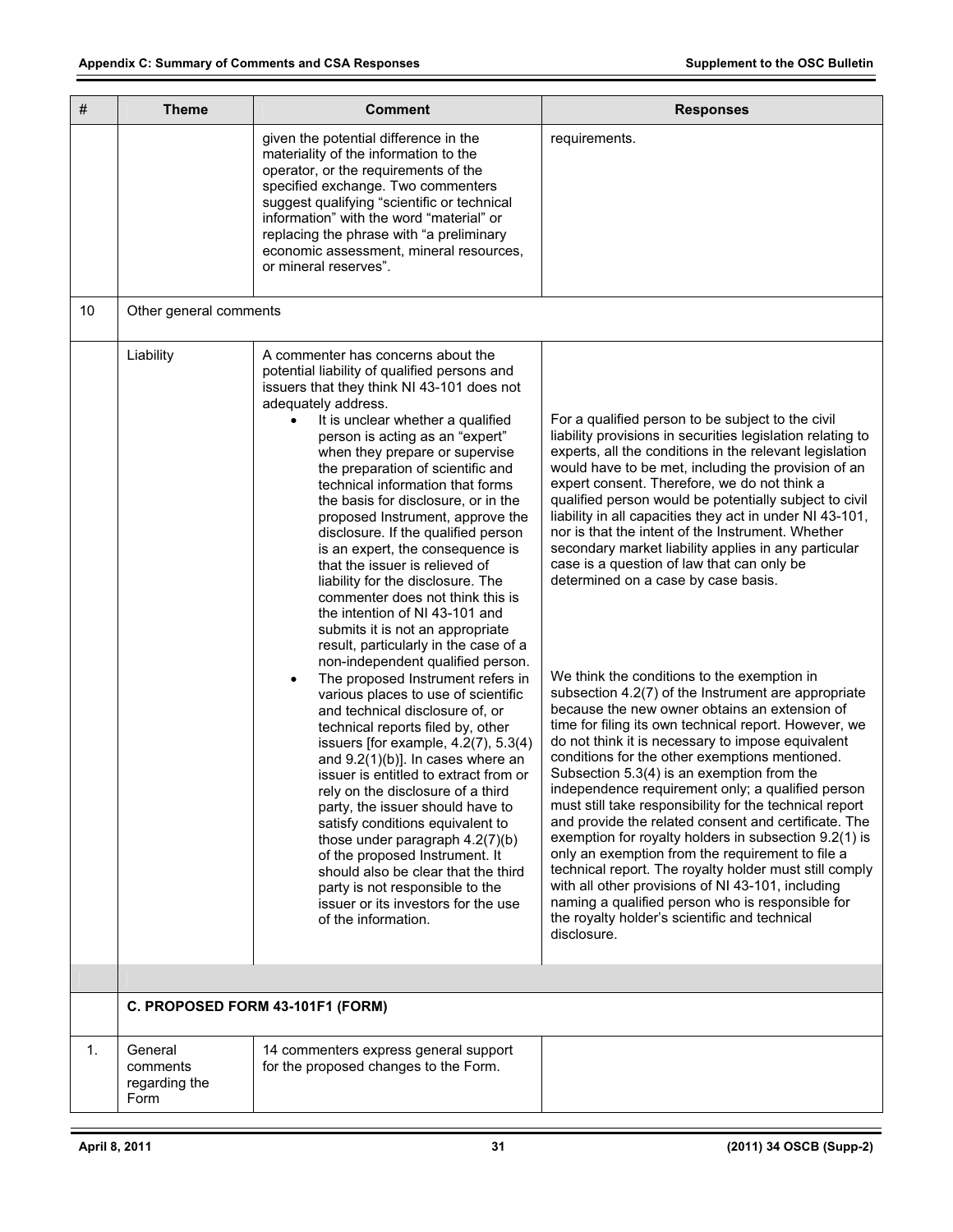| #  | <b>Theme</b>                         | <b>Comment</b>                                                                                                                                                                                                                                                                                                                                                                                                                                                                                                                                        | <b>Responses</b>                                                                                                                                                                                                                                                                                                                              |
|----|--------------------------------------|-------------------------------------------------------------------------------------------------------------------------------------------------------------------------------------------------------------------------------------------------------------------------------------------------------------------------------------------------------------------------------------------------------------------------------------------------------------------------------------------------------------------------------------------------------|-----------------------------------------------------------------------------------------------------------------------------------------------------------------------------------------------------------------------------------------------------------------------------------------------------------------------------------------------|
|    |                                      | Four of these commenters specifically<br>endorse the new format with expanded<br>items for operations and the greater<br>consistency with a pre-feasibility or<br>feasibility study. Another commenter thinks<br>the revised Form will address the current<br>problem of too much important information<br>being included under "Other Relevant Data<br>and Information".                                                                                                                                                                             |                                                                                                                                                                                                                                                                                                                                               |
|    |                                      | One commenter generally supports NI 43-<br>101 as industry best practice primarily<br>because of the emphasis placed on<br>verification of results. The commenter<br>encourages CSA to take the lead in<br>developing a global template for technical<br>reports, as Canada is the only jurisdiction<br>that identifies the technical report content.                                                                                                                                                                                                 |                                                                                                                                                                                                                                                                                                                                               |
|    |                                      | This commenter does however have the<br>following suggestions for improvement.<br>The form prescribes the ordering<br>$\bullet$<br>of items within the report and the<br>required order is sometimes<br>confusing. For example, property<br>history, a very comprehensive<br>section, precedes any discussion<br>of the geological setting, deposit<br>type, or mineralization of the<br>property.                                                                                                                                                    | The Form was developed and amended in<br>consultation with industry. While the headings are<br>prescribed, there is flexibility regarding where to<br>disclose information such as historical exploration<br>and drilling results that we think addresses the<br>commenter's concern.                                                         |
|    |                                      | The commenter questions the<br>$\bullet$<br>benefit of multiple technical<br>reports and proposes a simplified<br>shorter report format it has<br>developed for companies with<br>multiple properties that report on<br>foreign exchanges.                                                                                                                                                                                                                                                                                                            | We have not adopted this suggestion as the Form<br>currently allows issuers to include multiple<br>properties in a single report.                                                                                                                                                                                                             |
|    |                                      | There are some discrepancies<br>$\bullet$<br>between the Instrument and other<br>documents comprising NI 43-101.<br>In the case of any inconsistency,<br>the Instrument should take<br>precedence, and the governing<br>principles should always be<br>relevance and materiality. For<br>example, under section 3.5 of the<br>Instrument, no discussion of<br>socio-political risk is required<br>when updating exploration project<br>reports. However, this risk is<br>especially important in early-stage<br>projects because of their volatility. | We do not think this is a concern. Section 3.5 does<br>not apply to disclosure in technical reports because<br>the form and contents of the technical report are<br>prescribed by the Instrument. Therefore, the<br>technical report must include all the required<br>information even if the issuer has disclosed it in<br>another document. |
| 2. | Specific comments regarding the Form |                                                                                                                                                                                                                                                                                                                                                                                                                                                                                                                                                       |                                                                                                                                                                                                                                                                                                                                               |
|    | General<br>Instructions              | A commenter expressly supports the<br>General Instructions, but asks that CSA<br>consider additional instructions concerning<br>the requirements for cautionary language                                                                                                                                                                                                                                                                                                                                                                              | We do not think this is necessary. The requirement<br>in the Instrument that cautionary language be<br>disclosed with equal prominence applies to<br>technical reports. Subsection 2.3(6) of the                                                                                                                                              |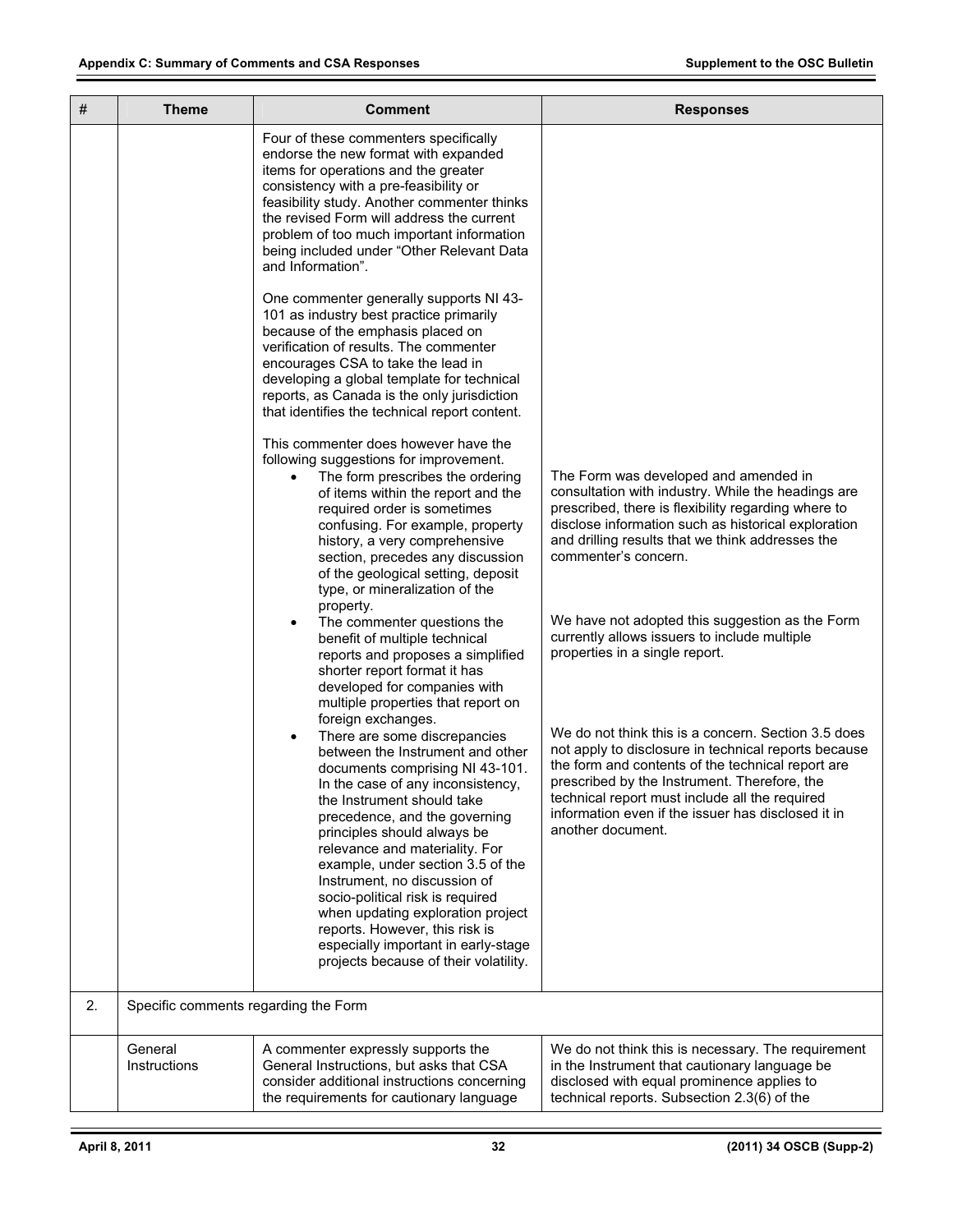| # | <b>Theme</b>                                                                        | <b>Comment</b>                                                                                                                                                                                                                                                                                                                                                                                                                                                                                                                                                                                                                                              | <b>Responses</b>                                                                                                                                                                                                                                                                                                                                                                                                                                                                                                                                                                               |
|---|-------------------------------------------------------------------------------------|-------------------------------------------------------------------------------------------------------------------------------------------------------------------------------------------------------------------------------------------------------------------------------------------------------------------------------------------------------------------------------------------------------------------------------------------------------------------------------------------------------------------------------------------------------------------------------------------------------------------------------------------------------------|------------------------------------------------------------------------------------------------------------------------------------------------------------------------------------------------------------------------------------------------------------------------------------------------------------------------------------------------------------------------------------------------------------------------------------------------------------------------------------------------------------------------------------------------------------------------------------------------|
|   |                                                                                     | to be prominently displayed and used<br>immediately after the relevant data,<br>interpretations or conclusions in the<br>technical report.                                                                                                                                                                                                                                                                                                                                                                                                                                                                                                                  | Companion Policy also provides guidance on how<br>we interpret equal prominence.                                                                                                                                                                                                                                                                                                                                                                                                                                                                                                               |
|   | General<br>instructions,<br>section $(3)$ –<br>intended audience                    | Two commenters do not agree that the<br>intended audience for a technical report is<br>the investing public and their advisors.<br>These commenters think a technical report<br>is an expert report primarily aimed at<br>regulators and analysts, the true purpose of<br>which is to confirm and verify the issuer's<br>scientific and technical disclosure.                                                                                                                                                                                                                                                                                               | We disagree. Technical reports are filed in the<br>public domain to support disclosure of scientific and<br>technical information.                                                                                                                                                                                                                                                                                                                                                                                                                                                             |
|   |                                                                                     | These commenters also do not support the<br>plain language requirement because:<br>Technical reports, by their nature,<br>$\bullet$<br>and unlike other continuous<br>disclosure documents such as<br>news releases and annual<br>information forms, are difficult to<br>write using plain language.<br>The authors of technical reports<br>$\bullet$<br>are not trained to write in plain<br>language and re-writing by<br>professional writers can result in<br>incorrect disclosure.<br>Technical reports are usually time-<br>$\bullet$<br>sensitive and to write them in plain<br>language would require significant<br>additional time and resources. | We acknowledge that our use of the term "plain<br>language" may imply the need for specific language<br>training and expertise. This is not our intention. We<br>also acknowledge that scientific and technical<br>information does not always lend itself well to plain<br>language. However, we think that it is appropriate<br>for the authors of technical reports to use, where<br>possible, simplified language that is more likely to<br>be understood by the public. We have amended the<br>instruction to more clearly reflect this and to remove<br>the reference to plain language. |
|   | General<br>Instructions,<br>section $(5)$ –<br>previously filed<br>technical report | Three commenters expressly support the<br>proposal to allow a qualified person,<br>subject to certain conditions, to refer to<br>information in a previously filed technical<br>report.                                                                                                                                                                                                                                                                                                                                                                                                                                                                     |                                                                                                                                                                                                                                                                                                                                                                                                                                                                                                                                                                                                |
|   | General<br>Instructions,<br>section $(9)$ –<br>certificate of<br>qualified person   | A commenter suggests requiring the<br>certificate to be given equal prominence<br>with the Date and Signature Page, to<br>ensure the certificates are submitted.                                                                                                                                                                                                                                                                                                                                                                                                                                                                                            | We do not think this is necessary because the<br>Instrument already requires the issuer to file the<br>certificates with the technical report.                                                                                                                                                                                                                                                                                                                                                                                                                                                 |
|   | Illustrations                                                                       | A commenter proposes the following:<br>Consider requiring detailed maps<br>$\bullet$<br>to be shown relative to property<br>boundary (inset page).<br>Consider requiring the scale in bar<br>$\bullet$<br>form only as scales in grid form<br>can be confusing.<br>If UTM coordinates are used, the<br>$\bullet$<br>projection/ellipsoid and zone<br>should be disclosed.<br>All maps should be required to<br>contain grid co-ordinates using an<br>easily recognizable geographic<br>grid location system.                                                                                                                                                | While these suggestions might make sense in many<br>cases, we think imposing them as specific<br>requirements would be too prescriptive.                                                                                                                                                                                                                                                                                                                                                                                                                                                       |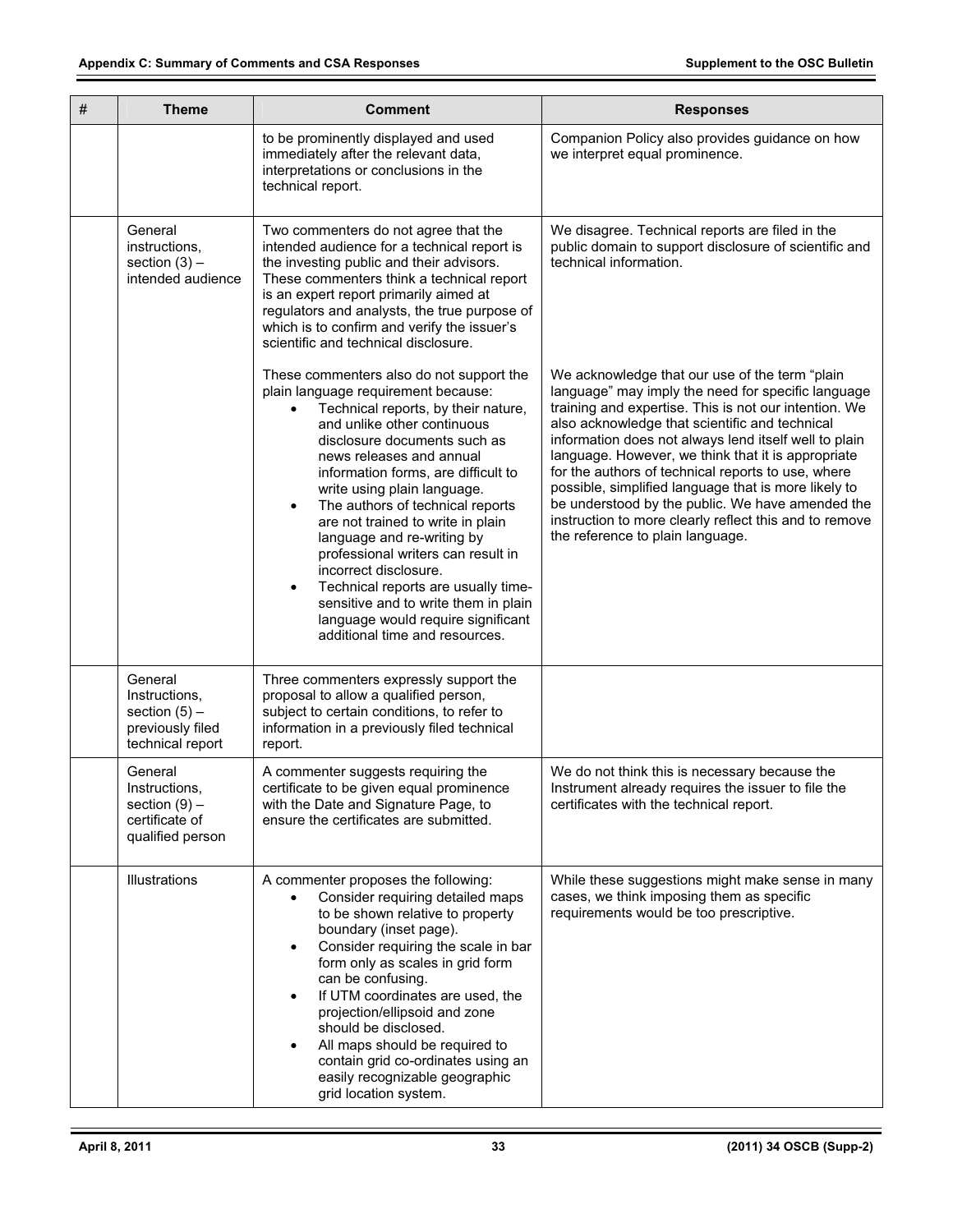| # | <b>Theme</b>                         | <b>Comment</b>                                                                                                                                                                                                                                                                                                                                                                         | <b>Responses</b>                                                                                                                                                                                                                                                                                                    |
|---|--------------------------------------|----------------------------------------------------------------------------------------------------------------------------------------------------------------------------------------------------------------------------------------------------------------------------------------------------------------------------------------------------------------------------------------|---------------------------------------------------------------------------------------------------------------------------------------------------------------------------------------------------------------------------------------------------------------------------------------------------------------------|
|   |                                      | Another commenter thinks the new<br>guidelines will decrease the amount of<br>information available to investors. The<br>qualified person should determine the<br>content of the illustrations.                                                                                                                                                                                        | The new requirements represent the minimum<br>requirements for illustrations. The qualified person<br>always has the discretion to provide more detail if<br>necessary.                                                                                                                                             |
|   | Item 2:<br>Introduction              | A commenter supports the amendments to<br>this Item, but thinks that if the site<br>inspection is more than two years old and<br>the issuer describes the property as<br>dormant, the qualified person should be<br>required to state what steps they took to<br>independently verify there has been no<br>additional work done on the property.                                       | We think this is best dealt with in guidance and<br>have amended subsection 6.2(1) of the Companion<br>Policy.                                                                                                                                                                                                      |
|   | Item 3: Reliance<br>on Other Experts | Six commenters expressly support the<br>proposed changes to this Item. Two<br>commenters specifically support the new<br>exemption for diamond valuation. One<br>commenter thinks the proposed changes<br>significantly clarify the Item.                                                                                                                                              |                                                                                                                                                                                                                                                                                                                     |
|   |                                      | Another commenter understands the<br>rationale for the proposed changes, but<br>thinks one must be careful to avoid<br>instances where nobody is ultimately<br>responsible for the information.                                                                                                                                                                                        | The qualified person has a duty to ensure that the<br>information they are relying on is prepared by an<br>expert with appropriate qualifications, and that it is<br>reasonable for the qualified person to rely on the<br>information. This should mitigate any concerns the<br>commenter might have in this area. |
|   |                                      | A commenter thinks the qualified person<br>should also be able to rely on another<br>expert or the issuer for Item 19 information,<br>market studies and contracts, but this is no<br>longer possible due to the removal of the<br>catchall language "other issues and factors<br>relevant to the technical report".                                                                   | We think we have addressed this concern with the<br>changes we have made to Item 19 (a).                                                                                                                                                                                                                            |
|   | Item 6: History                      | A commenter supports the amendments to<br>this item, but suggests reinforcing that this<br>section refers to historical work completed<br>on the issuer's property and not outside the<br>property.                                                                                                                                                                                    | We do not agree that this section should exclude<br>historical work on adjoining areas. However, we<br>recognize the importance of differentiating between<br>historical work done on and off the property and<br>have added an instruction to this effect.                                                         |
|   |                                      | $6(c)$ – historical estimates<br>A commenter suggests providing guidance<br>on what should be reported for historical<br>estimates. For example, a uranium deposit<br>in Utah has five estimates dating from the<br>1970s - should all be commented on or<br>just the latest? Consider an instruction<br>giving the QP the flexibility to include only<br>what they consider material. | We agree, and have amended this section to<br>require only the disclosure of significant historical<br>estimates.                                                                                                                                                                                                   |
|   | Item 9: Exploration                  | A commenter agrees with the merging of<br>current Item 14 (Sampling method and<br>approach) with the exploration and drilling<br>sections of the technical report.                                                                                                                                                                                                                     |                                                                                                                                                                                                                                                                                                                     |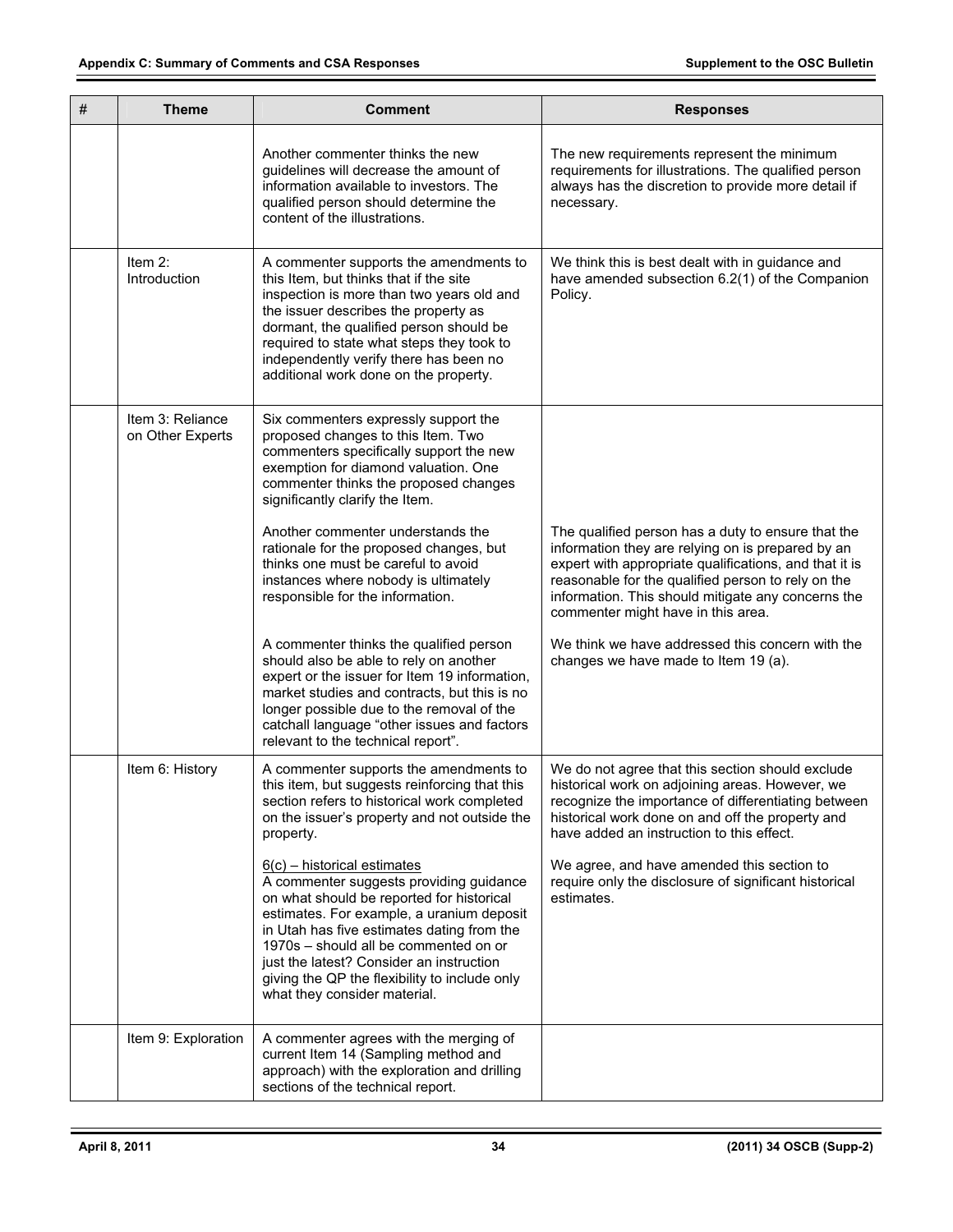| # | <b>Theme</b>      | <b>Comment</b>                                                                                                                                                                                                                                                                                                                                                                                                                                                                                                                                                                                                        | <b>Responses</b>                                                                                                                                                                                                                                                                               |
|---|-------------------|-----------------------------------------------------------------------------------------------------------------------------------------------------------------------------------------------------------------------------------------------------------------------------------------------------------------------------------------------------------------------------------------------------------------------------------------------------------------------------------------------------------------------------------------------------------------------------------------------------------------------|------------------------------------------------------------------------------------------------------------------------------------------------------------------------------------------------------------------------------------------------------------------------------------------------|
|   |                   | Paragraph (a) - procedures and<br>parameters<br>A commenter suggests clarifying that<br>paragraph (a) also applies to geophysical<br>surveys.                                                                                                                                                                                                                                                                                                                                                                                                                                                                         | We do not think this is necessary because<br>geophysical work is a survey and is included in the<br>definition of exploration information.                                                                                                                                                     |
|   |                   | Paragraphs (b) and $(c)$ – sampling methods<br>and information<br>A commenter suggests also requiring the<br>disclosure of measurement methods and<br>information, as well as sampling.                                                                                                                                                                                                                                                                                                                                                                                                                               | We think this is covered generally by the<br>requirement in paragraph (a) to disclose procedures<br>and parameters.                                                                                                                                                                            |
|   | Item 10: Drilling | A commenter generally supports the<br>amendments to this Item, but proposes<br>clarifying that this section refers to drilling<br>completed by the issuer.<br>$10(c)$ – property other than an advanced<br>property                                                                                                                                                                                                                                                                                                                                                                                                   | We disagree. In many cases, it makes sense to<br>disclose the results of previous and current drilling<br>together. However, we recognize the importance of<br>differentiating between the historical drilling and that<br>done by the issuer and have added an instruction to<br>this effect. |
|   |                   | A commenter suggests<br>restricting the comprehensive<br>drilling results disclosure to "early<br>stage exploration properties",<br>properties for which drilling is<br>proposed and/or mineral<br>resources have been reported but<br>no preliminary economic<br>assessment, pre-feasibility study<br>or feasibility study has been<br>completed, and those parts of<br>"advanced properties" which do<br>not yet contribute to a mineral<br>resource estimate<br>converting the instruction to this<br>$\bullet$<br>item, which is aimed at properties<br>with mineral resource estimates,<br>to a new item $10(d)$ | We have not made these changes. We think the<br>amendments to the definition of "advanced<br>property", and the removal of the definition of<br>"development property", are sufficient to clarify this<br>situation.                                                                           |
|   |                   | $10(c)(i) - dr$ ill holes<br>A commenter notes this section seems to<br>require a drill hole collar table and a table<br>of significant intercepts. The commenter<br>finds this vague and requests more specific<br>language. The commenter notes that in the<br>past a drill hole location map showing<br>traces of the holes was sufficient and asks<br>if this is still the case.                                                                                                                                                                                                                                  | We do not think we need to specify that the<br>information must be in table form. We do not think<br>that a drill hole location map ever was sufficient on<br>its own and it will not be in future.                                                                                            |
|   |                   | Instruction (1) to Item<br>Two commenters suggest applying this<br>Instruction to other pre-mineral resource<br>projects.                                                                                                                                                                                                                                                                                                                                                                                                                                                                                             | We think the current threshold is appropriate and<br>that it would be too difficult to determine where to<br>draw the line for projects that have not reached the<br>mineral resource stage.                                                                                                   |
|   |                   | One of the commenters also expresses<br>concern that this could lead to the<br>elimination of drill hole location maps and<br>proper cross sections in reports on<br>properties without resource estimates.                                                                                                                                                                                                                                                                                                                                                                                                           | We do not think this will happen because drilling will<br>usually be material information required to be<br>shown in an illustration.                                                                                                                                                          |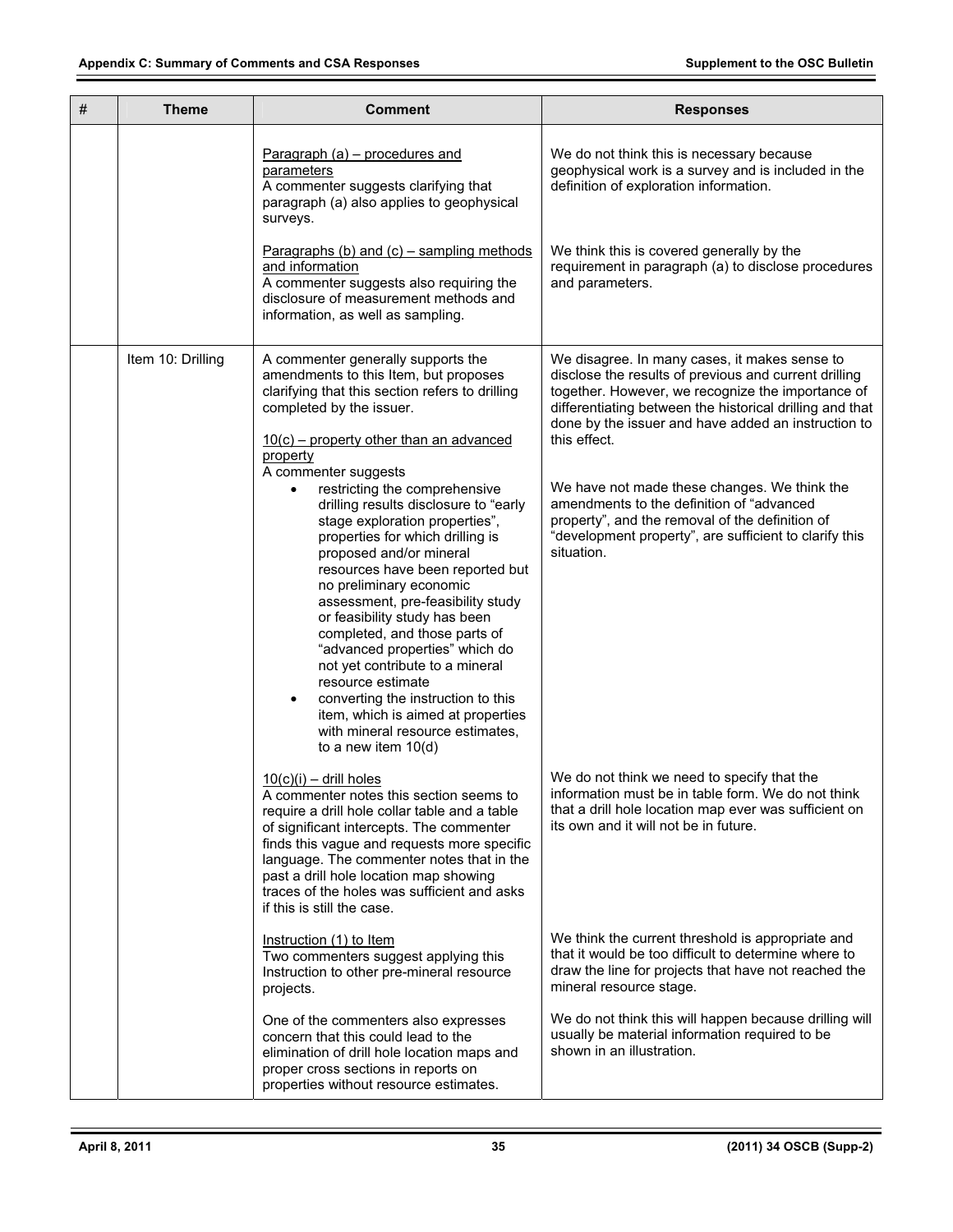| $\#$ | <b>Theme</b>                                                 | <b>Comment</b>                                                                                                                                                                                                                                                                                   | <b>Responses</b>                                                                                                                                                                                                                                                                                                                                               |
|------|--------------------------------------------------------------|--------------------------------------------------------------------------------------------------------------------------------------------------------------------------------------------------------------------------------------------------------------------------------------------------|----------------------------------------------------------------------------------------------------------------------------------------------------------------------------------------------------------------------------------------------------------------------------------------------------------------------------------------------------------------|
|      | Item 11: Sample<br>Preparation,<br>Analyses, and<br>Security | A commenter agrees with the proposed<br>amendments to this Item, but proposes<br>clarifying that it refers to sampling<br>completed by the issuer.                                                                                                                                               | We disagree. We think Item 11 should, and does,<br>apply to all analytical results included in the<br>technical report.                                                                                                                                                                                                                                        |
|      |                                                              | This commenter also suggests moving the<br>recommendations under paragraph (c) to<br>Item 26 Recommendations.                                                                                                                                                                                    | We do not think this change is necessary because<br>paragraph (c) relates specifically to QA/QC, and<br>might not be a recommendation in the overall<br>context of the report.                                                                                                                                                                                 |
|      |                                                              | Another commenter thinks "estimation<br>process" in paragraph (c) is inappropriate<br>and proposes replacing those words with<br>"data processing".                                                                                                                                              | We agree, and have made this change.                                                                                                                                                                                                                                                                                                                           |
|      | Item 12: Data<br>Verification                                | A commenter notes this Item omits any<br>mention of legacy data for which there are<br>no assay certificates or QA-QC data. They<br>would like to see an instruction or some<br>guidance on what is generally acceptable.                                                                        | We think it is the responsibility of the qualified<br>person to determine how to deal with this situation<br>in accordance with industry best practices.                                                                                                                                                                                                       |
|      |                                                              | Another commenter suggests that where<br>data is derived from an earlier technical<br>report the new qualified person should<br>comment on the adequacy of the data.                                                                                                                             | We think this is already required because the<br>qualified person must describe the steps taken to<br>verify all data being reported. We have amended<br>the wording to make this clearer.                                                                                                                                                                     |
|      | Item 13: Mineral<br>Processing and<br>Metallurgical          | A commenter expressly supports the<br>greater specificity in this Item.                                                                                                                                                                                                                          |                                                                                                                                                                                                                                                                                                                                                                |
|      | Testing                                                      | The same commenter notes:<br>Where should the qualified person<br>$\bullet$<br>present process engineer data<br>verification, site/lab visit<br>information, especially with the<br>advanced mineral project?                                                                                    | We do not think we need to specify where to<br>disclose this information as long as it is included in<br>the technical report to the extent required.                                                                                                                                                                                                          |
|      |                                                              | As representative samples are<br>key in process plant design, this<br>discussion should be placed<br>ahead of the test results<br>discussion.                                                                                                                                                    | We do not think this change is necessary. The<br>Form sets out the information that must be<br>included, not the order in which it must be<br>presented.                                                                                                                                                                                                       |
|      |                                                              | A commenter recommends combining this<br>Item with Item 17 Recovery Methods, as<br>both Items seem to cover the same topics.                                                                                                                                                                     | We have not made this change. While there may be<br>some overlap between these two items, Item 13<br>applies to preliminary metallurgical and process<br>testing done at an exploration stage, while Item 17<br>applies to the more detailed plant and process<br>design required for advanced stage projects.                                                 |
|      |                                                              | Another commenter thinks the new titles of<br>Items 13 and 17 will not resolve the<br>existing confusion over where to include<br>recovery information. The commenter<br>suggests re-naming this Item as<br>"Metallurgical Sampling and Testwork" and<br>Item 17 as "Mineral Processing Design". | We do not think this change is necessary. To the<br>extent there are overlapping requirements, the<br>disclosure of information under one item will satisfy<br>the requirement to disclose it under the other. We<br>think that changing the title of Item 13 could be<br>confusing as people might think the basic<br>requirements of this item have changed. |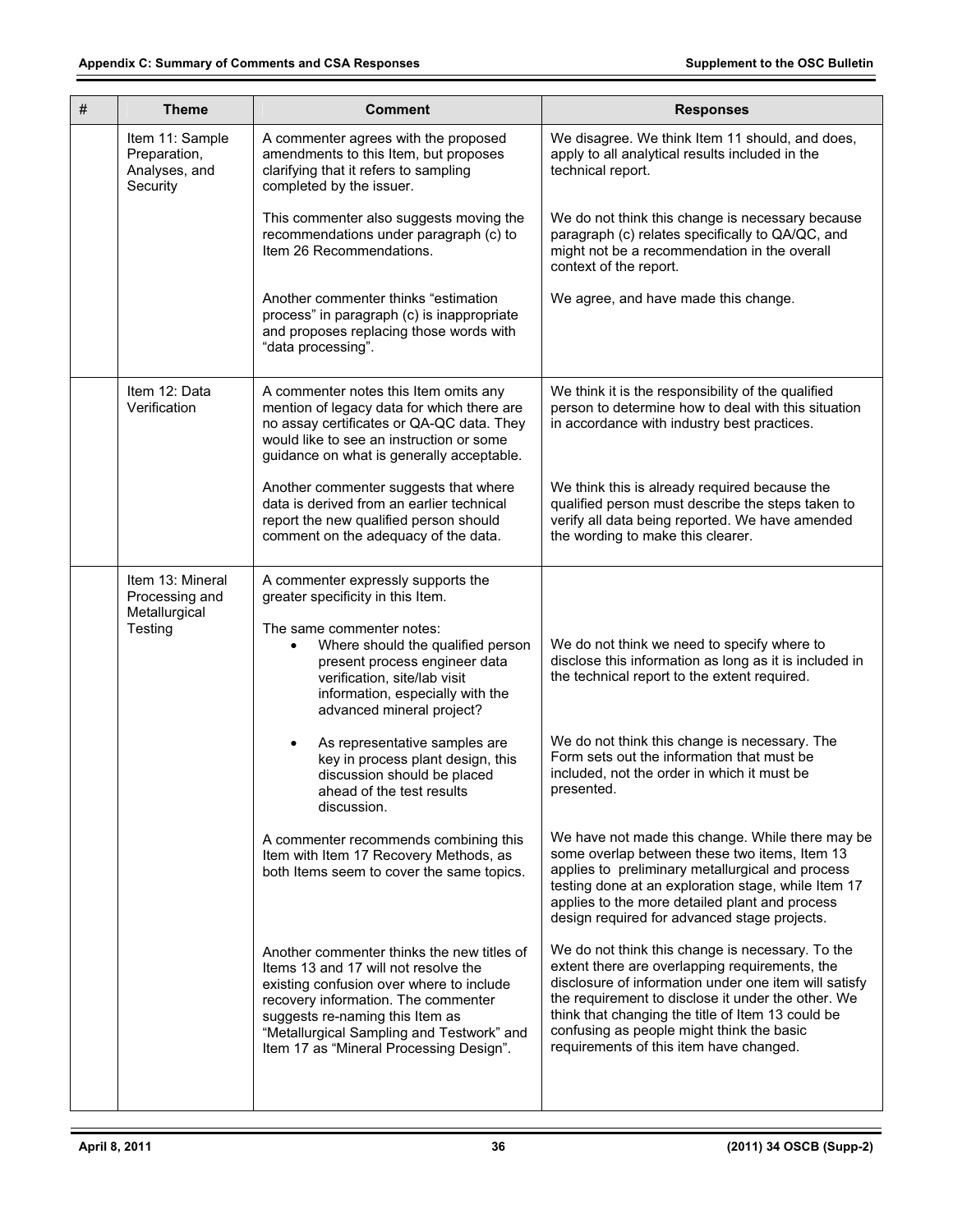| # | <b>Theme</b>                                     | <b>Comment</b>                                                                                                                                                                                                                                                                                                                                                                                                           | <b>Responses</b>                                                                                                                                                                                                                                                                                                                                                                                                                                                                                                                                                                                           |
|---|--------------------------------------------------|--------------------------------------------------------------------------------------------------------------------------------------------------------------------------------------------------------------------------------------------------------------------------------------------------------------------------------------------------------------------------------------------------------------------------|------------------------------------------------------------------------------------------------------------------------------------------------------------------------------------------------------------------------------------------------------------------------------------------------------------------------------------------------------------------------------------------------------------------------------------------------------------------------------------------------------------------------------------------------------------------------------------------------------------|
|   |                                                  | $13(a)$ – summary of test results<br>A commenter suggests this should require<br>testwork facilities to be named and reports<br>to be referenced.                                                                                                                                                                                                                                                                        | We think this is already covered by the requirement<br>in Item 11 to name the analytical or testing<br>laboratory.                                                                                                                                                                                                                                                                                                                                                                                                                                                                                         |
|   |                                                  | This commenter also proposes adding a<br>new section (e) that would require the<br>qualified person to opine on the impact on<br>variables that should be modeled and<br>incorporated in mine production plans and<br>mill feed qualities in any resultant cash flow<br>model.                                                                                                                                           | We think this requirement would be too prescriptive<br>and that this level of detail may not be necessary in<br>all cases. We think the qualified person is best able<br>to determine the materiality of this information in the<br>context of the specific mineral project.                                                                                                                                                                                                                                                                                                                               |
|   |                                                  | $13(d)$ – deleterious elements<br>A commenter asks:<br>Is it possible to clearly explain<br>$\bullet$<br>what the processing factors are?<br>Should we include by-product<br>$\bullet$<br>elements? These elements can be<br>concentrated in the final product<br>and are usually priced                                                                                                                                 | It is up to the qualified person, who is the expert, to<br>determine what processing factors are important to<br>a particular mineral project and whether a particular<br>element is deleterious.                                                                                                                                                                                                                                                                                                                                                                                                          |
|   | Item 14: Mineral<br>Resource<br><b>Estimates</b> | A commenter thinks this Item should also<br>require the QP to disclose basic<br>$\bullet$<br>cost, recovery and revenue<br>assumptions used to derive the<br>base case cut-off grade<br>encourage the QP to comment on<br>$\bullet$<br>the sensitivity to cut-off grade<br>in the case of jointly-owned<br>$\bullet$<br>properties, state whether or not<br>the mineral resource estimate is<br>on an attributable basis | We have not made these changes. We do not think<br>that the "reasonable prospects of economic<br>extraction" test necessarily requires a supporting<br>economic analysis. Most technical reports already<br>include tables showing cut-off grade sensitivity and<br>we do not think it is necessary to mandate this in all<br>cases. Since the technical report applies to the<br>property as a whole, it should include the whole<br>resource estimate. The report must also disclose<br>the issuer's interest, so we do not think it is<br>necessary to report the estimate on an attributable<br>basis. |
|   |                                                  | A commenter asks CSA to consider<br>retaining the current requirement, in this<br>Item as well as Items 15 through 22, to<br>name the qualified person responsible for<br>the resource estimate.                                                                                                                                                                                                                         | We think this is already required under section 3.1<br>of the Instrument and in the certificate of qualified<br>person filed with the technical report.                                                                                                                                                                                                                                                                                                                                                                                                                                                    |
|   |                                                  | Paragraph (b) - disclosure requirements in<br><b>Instrument</b><br>A commenter thinks CSA should clarify that<br>section 3.5 of the Instrument does not<br>apply to the technical report.                                                                                                                                                                                                                                | We do not think this is necessary because the form<br>and content of the technical report are prescribed<br>by the Instrument.                                                                                                                                                                                                                                                                                                                                                                                                                                                                             |
|   |                                                  | Instructions<br>A commenter expressly supports the new<br>Instructions to this Item.                                                                                                                                                                                                                                                                                                                                     |                                                                                                                                                                                                                                                                                                                                                                                                                                                                                                                                                                                                            |
|   |                                                  | Two commenters suggest revising the<br>second line of Instruction (2) to clarify that it<br>refers to the mineral resources reported for<br>each of the cut-off grade scenarios.                                                                                                                                                                                                                                         | We have made this change for greater clarity.                                                                                                                                                                                                                                                                                                                                                                                                                                                                                                                                                              |
|   |                                                  | A commenter proposes changing "reported<br>under" in Instruction (2) to "resulting from",<br>to avoid potential confusion.                                                                                                                                                                                                                                                                                               | We have made this change for greater clarity.                                                                                                                                                                                                                                                                                                                                                                                                                                                                                                                                                              |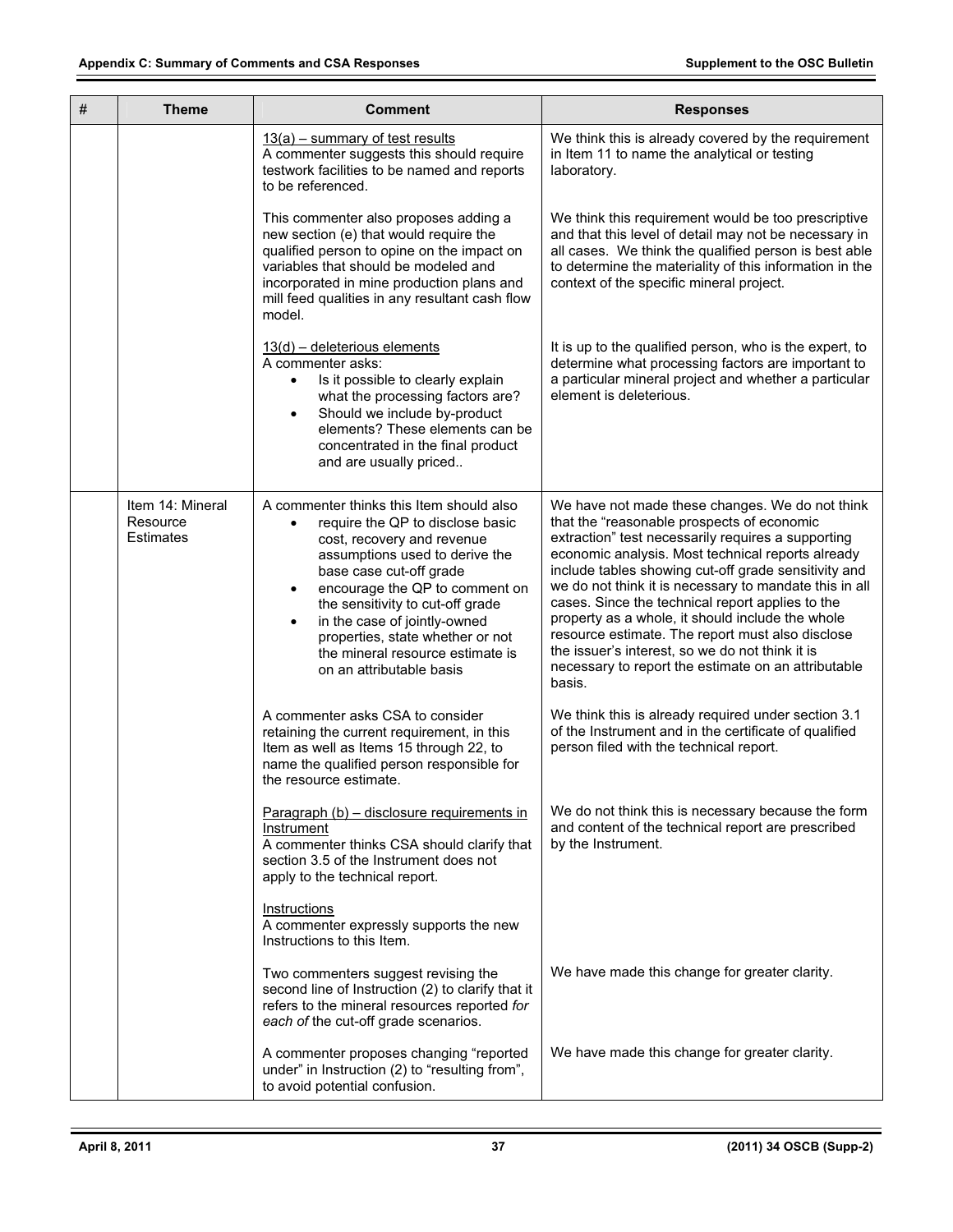| # | <b>Theme</b>                                 | <b>Comment</b>                                                                                                                                                                                                                                                                                                                                                                                                                                                                                                                                                      | <b>Responses</b>                                                                                                                                                                                                                                     |
|---|----------------------------------------------|---------------------------------------------------------------------------------------------------------------------------------------------------------------------------------------------------------------------------------------------------------------------------------------------------------------------------------------------------------------------------------------------------------------------------------------------------------------------------------------------------------------------------------------------------------------------|------------------------------------------------------------------------------------------------------------------------------------------------------------------------------------------------------------------------------------------------------|
|   |                                              | A commenter observes that the test of<br>"reasonable prospect of economic<br>extraction" seems equivalent to the<br>requirement in the JORC definition.                                                                                                                                                                                                                                                                                                                                                                                                             |                                                                                                                                                                                                                                                      |
|   | Item 15: Mineral<br><b>Reserve Estimates</b> | A commenter thinks this Item should also<br>require in (d) more explicit<br>$\bullet$<br>discussion around mining<br>selectivity, dilution, losses and<br>extraction factors<br>require the QP to disclose<br>$\bullet$<br>revenue assumptions used in<br>deriving the cut-off grade<br>in the case of jointly-owned<br>$\bullet$<br>properties, state whether on not<br>the mineral reserve estimate is on<br>an attributable basis                                                                                                                                | We have not made these changes because we feel<br>they would be too prescriptive and generally are<br>covered by the current requirements of Items 15<br>and 16. See also our response to the comment<br>regarding attributable basis under Item 14. |
|   |                                              | A commenter suggests including this Item<br>in Item 22 because most of the information<br>in Items 16-22 is used to support<br>conversion of mineral resources to mineral<br>reserves.                                                                                                                                                                                                                                                                                                                                                                              | We have not made this change. We developed the<br>structure of the current Form in consultation with<br>industry. We think that the content is more<br>important than specifying the order of presentation.                                          |
|   |                                              | Paragraph (a) - key assumptions,<br>parameters, and methods<br>A commenter suggests removing "used in<br>the preliminary feasibility or feasibility<br>study" because these words are not<br>necessary for the regulatory objective and<br>imply a requirement to update the studies,<br>which is not consistent with industry<br>practice and would impose a new, onerous<br>regulatory burden. The assumptions,<br>parameters, and methods used for the<br>initial reserve estimate will evolve over<br>time, especially for mines with an extended<br>mine life. | We agree with the commenters and we have made<br>this change.                                                                                                                                                                                        |
|   |                                              | Another commenter agrees, and notes that<br>the disclosure obligation should apply to<br>the key assumptions, parameters, and<br>methods used in current reserve estimates.<br>The inclusion of the words "used in the pre-<br>feasibility or feasibility study" ties the<br>disclosure obligation to specific historical<br>reports that might no longer be current.                                                                                                                                                                                               |                                                                                                                                                                                                                                                      |
|   | Item 16: Mining<br>Methods                   | $16(c)$ – requirements for stripping,<br>underground development, and backfilling<br>A commenter suggests adding specific<br>reference to waste dumps and stockpiles.                                                                                                                                                                                                                                                                                                                                                                                               | We think this is covered under Item 18 Project<br>Infrastructure, but have added a specific reference<br>to stockpiles in Item 18.                                                                                                                   |
|   | Item 17: Recovery<br>Methods                 | A commenter suggests using "Mineral<br>Processing Methods" or "Processing<br>Methods" as the title for this Item.                                                                                                                                                                                                                                                                                                                                                                                                                                                   | We do not think these changes are necessary. See<br>our responses to the comments under Item 13<br>above.                                                                                                                                            |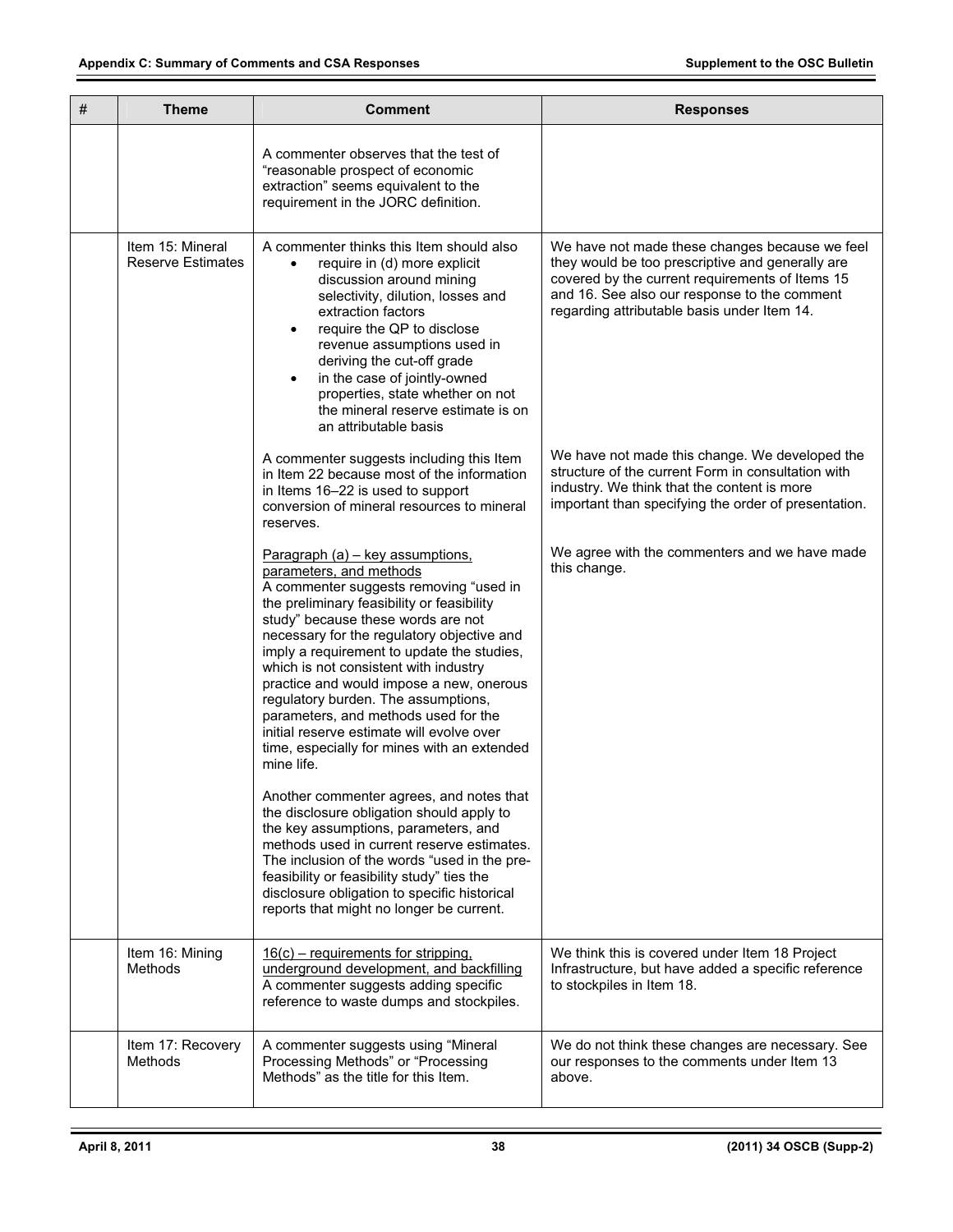| $\#$ | <b>Theme</b>                                | <b>Comment</b>                                                                                                                                                                                                                                                                                                                                                                                                                                                                                                                                                                                                                                                                                             | <b>Responses</b>                                                                                                                                                                                                                                                                                                                                                                                                                                                                                                                                                                                                                                                                       |
|------|---------------------------------------------|------------------------------------------------------------------------------------------------------------------------------------------------------------------------------------------------------------------------------------------------------------------------------------------------------------------------------------------------------------------------------------------------------------------------------------------------------------------------------------------------------------------------------------------------------------------------------------------------------------------------------------------------------------------------------------------------------------|----------------------------------------------------------------------------------------------------------------------------------------------------------------------------------------------------------------------------------------------------------------------------------------------------------------------------------------------------------------------------------------------------------------------------------------------------------------------------------------------------------------------------------------------------------------------------------------------------------------------------------------------------------------------------------------|
|      |                                             | A commenter that proposed re-naming<br>Item 13 also suggests re-naming this Item<br>as "Mineral Processing Design".                                                                                                                                                                                                                                                                                                                                                                                                                                                                                                                                                                                        |                                                                                                                                                                                                                                                                                                                                                                                                                                                                                                                                                                                                                                                                                        |
|      | Item 18:<br>Infrastructure                  | A commenter suggests adding specific<br>reference to "water" in the last line.                                                                                                                                                                                                                                                                                                                                                                                                                                                                                                                                                                                                                             | We think this is already covered under Item 17 (c)                                                                                                                                                                                                                                                                                                                                                                                                                                                                                                                                                                                                                                     |
|      |                                             | A commenter thinks the title for this Item is<br>very general and it might be confused with<br>Item 5. The commenter suggests using the<br>title "Planned Infrastructure" or another<br>more specific title.                                                                                                                                                                                                                                                                                                                                                                                                                                                                                               | We agree and have changed the title to Project<br>Infrastructure so that it will also cover existing mine<br>infrastructure.                                                                                                                                                                                                                                                                                                                                                                                                                                                                                                                                                           |
|      | Item 19: Market<br>Studies and<br>Contracts | A commenter thinks this Item could cause<br>significant economic and competitive<br>prejudice to many of Canada's mining<br>producers as it would require disclosure of<br>commercially sensitive pricing information<br>that, to date, has remained confidential. It<br>could be especially damaging in<br>international commodities markets where a<br>material portion of global sales are<br>controlled by a limited number of<br>producers. The commenter recommends<br>that this disclosure not be required from<br>producing issuers. The value of this<br>disclosure to investors is marginal as<br>investors already have access to sales<br>information in the financial statements and<br>MD&A. | We reconsidered our proposed requirements in light<br>of the strong concerns expressed by the<br>commenters about the disclosure of proprietary and<br>confidential information. We have adopted the<br>approach suggested by some of the commenters,<br>that the technical report confirm the qualified person<br>has reviewed the relevant information and that the<br>information supports the assumptions in the<br>technical report. We have also added a requirement<br>for the qualified person to discuss the nature of the<br>studies or analyses done (but not the specific<br>results) so the reader has some idea of the level of<br>work that has been done in this area. |
|      |                                             | $19(a)$ – summary of marketing information<br>Six commenters oppose this section as it<br>would require the disclosure of confidential<br>or proprietary information that would<br>provide existing producers with significant<br>unfair competitive advantages over<br>emerging producers, place mining issuers<br>in a disadvantageous position compared to<br>issuers in other industries and, with respect<br>to certain restricted commodities, raise<br>significant competition law concerns.                                                                                                                                                                                                        | See our response to the comment above.                                                                                                                                                                                                                                                                                                                                                                                                                                                                                                                                                                                                                                                 |
|      |                                             | Some of these commenters recommend<br>instead that the qualified person be<br>required to confirm there is a market entry<br>strategy and the strategy supports the<br>assumptions in the technical report.                                                                                                                                                                                                                                                                                                                                                                                                                                                                                                |                                                                                                                                                                                                                                                                                                                                                                                                                                                                                                                                                                                                                                                                                        |
|      |                                             | One commenter notes that currently the<br>qualified person reviews relevant marketing<br>studies and simply states that proper<br>marketing studies have been completed<br>that are adequate to support the<br>resource/reserve declarations.                                                                                                                                                                                                                                                                                                                                                                                                                                                              |                                                                                                                                                                                                                                                                                                                                                                                                                                                                                                                                                                                                                                                                                        |
|      |                                             | This commenter also notes that product<br>specifications are sometimes very tightly<br>controlled and known only to the producer                                                                                                                                                                                                                                                                                                                                                                                                                                                                                                                                                                           |                                                                                                                                                                                                                                                                                                                                                                                                                                                                                                                                                                                                                                                                                        |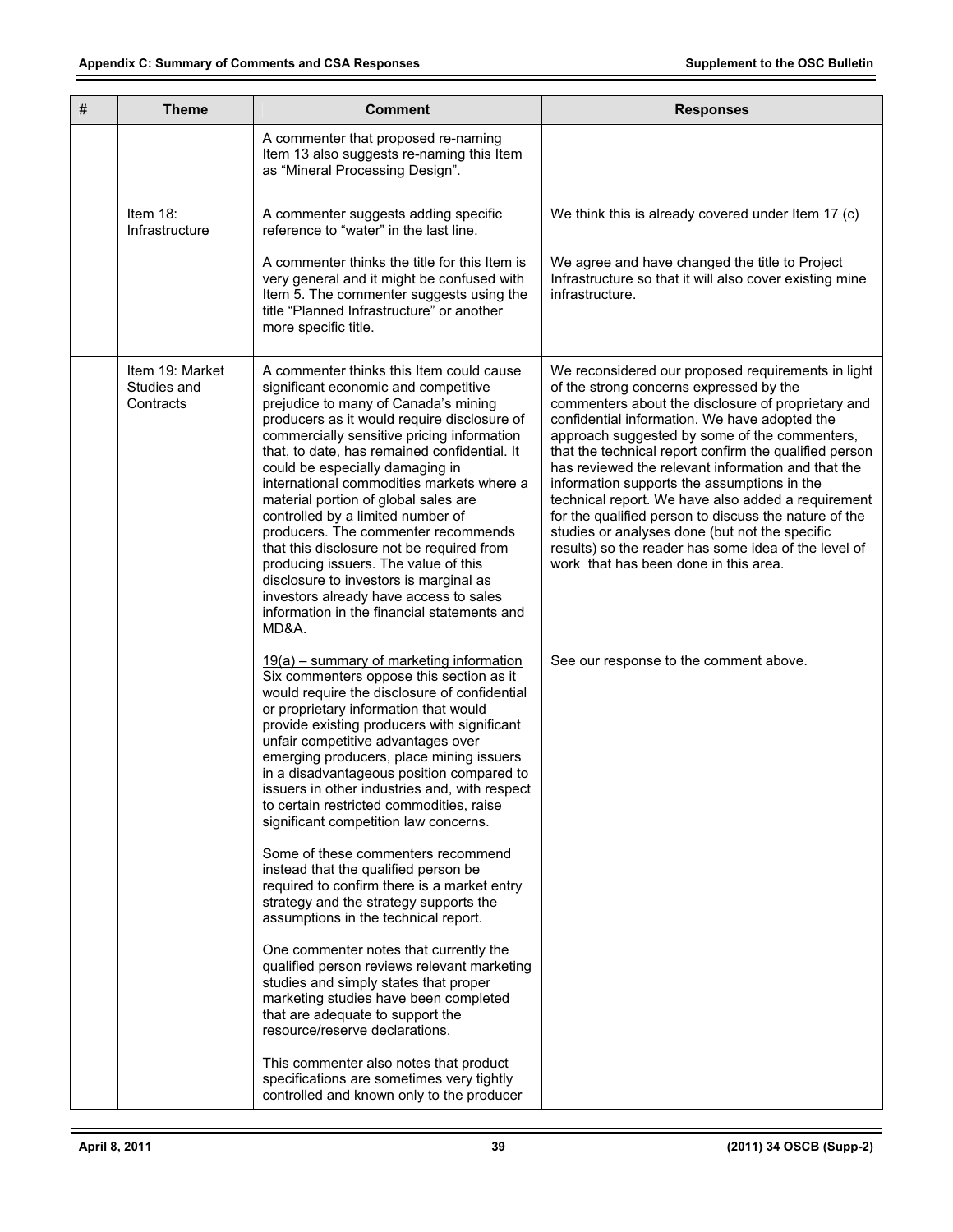| $\#$ | <b>Theme</b>                                                                             | <b>Comment</b>                                                                                                                                                                                                                                                                                                                                                                                 | <b>Responses</b>                                                                                                                                                                                                                                                                                                                                          |
|------|------------------------------------------------------------------------------------------|------------------------------------------------------------------------------------------------------------------------------------------------------------------------------------------------------------------------------------------------------------------------------------------------------------------------------------------------------------------------------------------------|-----------------------------------------------------------------------------------------------------------------------------------------------------------------------------------------------------------------------------------------------------------------------------------------------------------------------------------------------------------|
|      |                                                                                          | and the consumer. Public disclosure of<br>these specifications could harm the issuer.                                                                                                                                                                                                                                                                                                          |                                                                                                                                                                                                                                                                                                                                                           |
|      |                                                                                          | Another commenter thinks the results will<br>be beneficial if this Item will require more<br>rigorous market research to support the<br>commodity pricing assumptions and allow<br>more discretion in commodity pricing, for<br>example to use forecast rather than market<br>prices.                                                                                                          | We think that the level and adequacy of market<br>research is best determined by the qualified person<br>and should not be mandated by the Form.                                                                                                                                                                                                          |
|      | Item $20$ :<br>Environmental<br>Studies, Permitting<br>and Social or<br>Community Impact | A commenter thinks that waste disposal<br>should be included with the mining method<br>(Item 16) and tailings considerations should<br>be included with recovery methods (Item<br>17).                                                                                                                                                                                                         | We have not made these changes. We think<br>Instruction (4) allows the qualified person flexibility<br>to decide where to present information in the<br>context of the specific report and situation.                                                                                                                                                     |
|      |                                                                                          | This commenter also questions whether<br>most qualified persons or regulatory staff<br>have the appropriate background to assess<br>social impact, as it is a complex subject. If<br>social impact is included, it should be in a<br>separate section and the content should be<br>factual, for example, describing data<br>collection and the progress on<br>socioeconomic planning.          | We disagree with this comment. We think this<br>information is largely factual, important for<br>advanced properties, and related to the permitting<br>process. To the extent that this information is legal,<br>political or environmental, Item 3 might apply.                                                                                          |
|      | Item 21: Capital<br>and Operating<br>Costs                                               | A commenter recommends separating<br>capital costs and operating costs into two<br>sections. Typically, different qualified<br>persons estimate these costs; the change<br>would also make a technical report more<br>consistent with a pre-feasibility or feasibility<br>study.                                                                                                               | We have not made this change. Instruction (4)<br>allows the qualified person to use sub-headings to<br>separate these costs if they think it is necessary.                                                                                                                                                                                                |
|      | Item 22: Economic<br>Analysis                                                            | $22(c)$ – discussion of NPV<br>A commenter suggests this should require<br>disclosure of whether NPV, etc. are pre- or<br>post-tax, pre- or post-finance and, in the<br>case of jointly owned properties, whether or<br>not the economic analysis is on an<br>attributable basis.                                                                                                              | We think this would be too prescriptive and might<br>not be necessary in all cases. If tax or financing<br>would have a significant effect on the economic<br>analysis, we think they would be principal<br>assumptions that should be disclosed under Item<br>22(a). See also our response to the comment<br>regarding attributable basis under Item 14. |
|      |                                                                                          | A commenter thinks the discussion of<br>payback will depend heavily on the<br>standing of the issuer and the investment<br>climate at the time of reporting. As a result,<br>the qualified person will need to provide<br>more details of how discount rates are<br>actually calculated, as opposed to taking<br>an industry norm and applying this to<br>similar discounted cash flow models. | We agree that this additional information might be<br>necessary in some cases, but think the level of<br>detail should be left to the qualified person to<br>determine.                                                                                                                                                                                   |
|      |                                                                                          | Instruction 1<br>Two commenters expressly support this<br>new instruction, which relieves producing<br>issuers from the requirement to include an<br>economic analysis for properties currently                                                                                                                                                                                                |                                                                                                                                                                                                                                                                                                                                                           |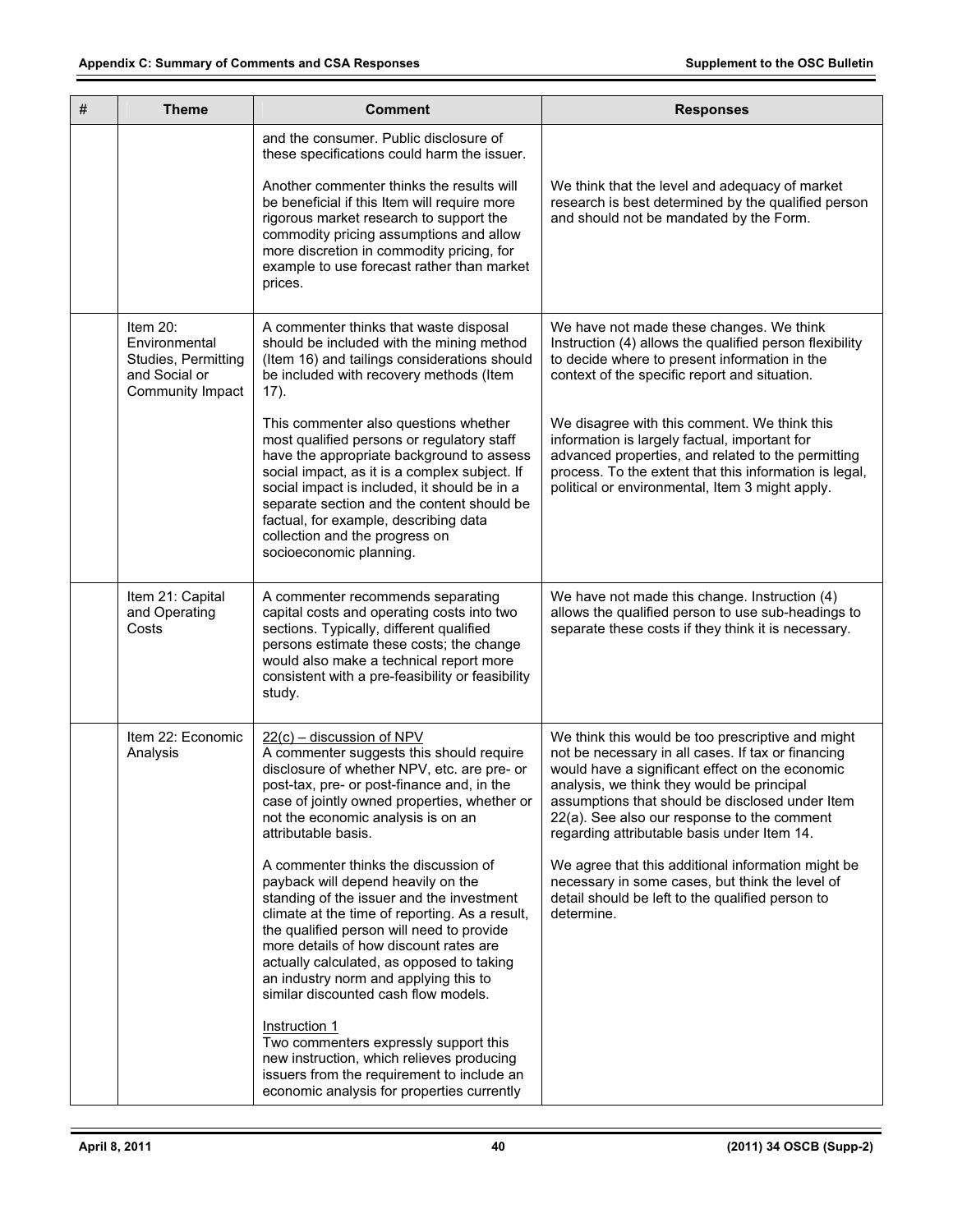| # | <b>Theme</b>                    | <b>Comment</b>                                                                                                                                                                                                                                                                                                                                                                                                                                                                                                                                                                                                                                                                                                                                                                                                                                                                                                                                                                                                                                                                                                                                                                          | <b>Responses</b>                                                                                                                                                                                                                                                                                                                                                                                                                                                                                                                                                                                                                                                                                                            |
|---|---------------------------------|-----------------------------------------------------------------------------------------------------------------------------------------------------------------------------------------------------------------------------------------------------------------------------------------------------------------------------------------------------------------------------------------------------------------------------------------------------------------------------------------------------------------------------------------------------------------------------------------------------------------------------------------------------------------------------------------------------------------------------------------------------------------------------------------------------------------------------------------------------------------------------------------------------------------------------------------------------------------------------------------------------------------------------------------------------------------------------------------------------------------------------------------------------------------------------------------|-----------------------------------------------------------------------------------------------------------------------------------------------------------------------------------------------------------------------------------------------------------------------------------------------------------------------------------------------------------------------------------------------------------------------------------------------------------------------------------------------------------------------------------------------------------------------------------------------------------------------------------------------------------------------------------------------------------------------------|
|   |                                 | in production.                                                                                                                                                                                                                                                                                                                                                                                                                                                                                                                                                                                                                                                                                                                                                                                                                                                                                                                                                                                                                                                                                                                                                                          |                                                                                                                                                                                                                                                                                                                                                                                                                                                                                                                                                                                                                                                                                                                             |
|   |                                 | A commenter observes that, because this<br>instruction is relevant only for producing<br>issuers, Item 22 will continue to be<br>problematic for non-producing issuers.<br>They cite an example where disclosure of<br>cash flow information by a junior partner in<br>a joint venture created problems for the<br>operator when the government in the<br>foreign jurisdiction used the information to<br>extract payments from the operator. They<br>also question how a non-operating partner<br>in a joint venture can obtain this information<br>when the operator refuses to provide it.<br>The commenter recommends re-wording<br>this instruction or making additional<br>exemptions available as cash flow<br>information is not relevant for an operating<br>mine if the actual operating costs, cut-off<br>grades, and reserves are available.<br>One commenter does not support allowing<br>producing issuers to exclude economic<br>analyses for producing or material<br>expansion properties, as they are important<br>information for investors. Under the<br>Instrument, producing issuers already have<br>cost and information advantages over<br>exploration issuers. | We think that this situation is best dealt with on a<br>case by case basis through the discretionary relief<br>process.<br>We removed this requirement for producing issuers<br>because of industry concerns that this information<br>on an individual project level provided too much<br>detail that could put producing issuers at a<br>competitive disadvantage with foreign producing<br>issuers, unions, governments, and other entities.<br>Producing issuers have a demonstrated production<br>track record and must report economic information<br>on an aggregated basis in their financial disclosure.<br>Therefore, we do not think this information is<br>necessary for producing issuers at the project level. |
|   | Item 23: Adjacent<br>Properties | A commenter suggests moving this Item to<br>follow or be part of Item 4 Property<br>Description and Location, and cross-<br>referencing it where necessary in other<br>items.<br>Another commenter suggests moving this<br>item forward as it applies to both<br>exploration and development properties.                                                                                                                                                                                                                                                                                                                                                                                                                                                                                                                                                                                                                                                                                                                                                                                                                                                                                | We moved this Item to its current location because<br>of industry concerns that it was located too close to<br>disclosure of the issuer's exploration results and<br>might be confusing to the reader. Since this<br>requirement already applies to both exploration and<br>advanced properties, we do not think it is necessary<br>to move it again.                                                                                                                                                                                                                                                                                                                                                                       |
|   |                                 | A commenter thinks the real purpose of this<br>Item is to ensure the assay data are from<br>the subject property, except in very limited<br>cases. The qualified person should be<br>required to state that samples and assays<br>used to define the mineral resources were<br>taken entirely from the subject property or,<br>if some were taken from an adjacent<br>property, to discuss the nature, amount,<br>credibility, and importance of those<br>samples and assays.                                                                                                                                                                                                                                                                                                                                                                                                                                                                                                                                                                                                                                                                                                           | We disagree that the purpose of this Item is to<br>ensure that assay data is only from the subject<br>property. We think it should be up to the qualified<br>person to determine if data from adjacent properties<br>is relevant and appropriate to include in the<br>resource estimation. However, Item 23(d) requires<br>the qualified person to differentiate information from<br>adjacent properties.                                                                                                                                                                                                                                                                                                                   |
|   |                                 | A commenter suggests requiring an issuer<br>to disclose 43-101-compliant resources on<br>an adjacent property and to provide full                                                                                                                                                                                                                                                                                                                                                                                                                                                                                                                                                                                                                                                                                                                                                                                                                                                                                                                                                                                                                                                       | If resources on an adjacent property are material<br>information concerning the subject property, we<br>expect that the qualified person would include this                                                                                                                                                                                                                                                                                                                                                                                                                                                                                                                                                                 |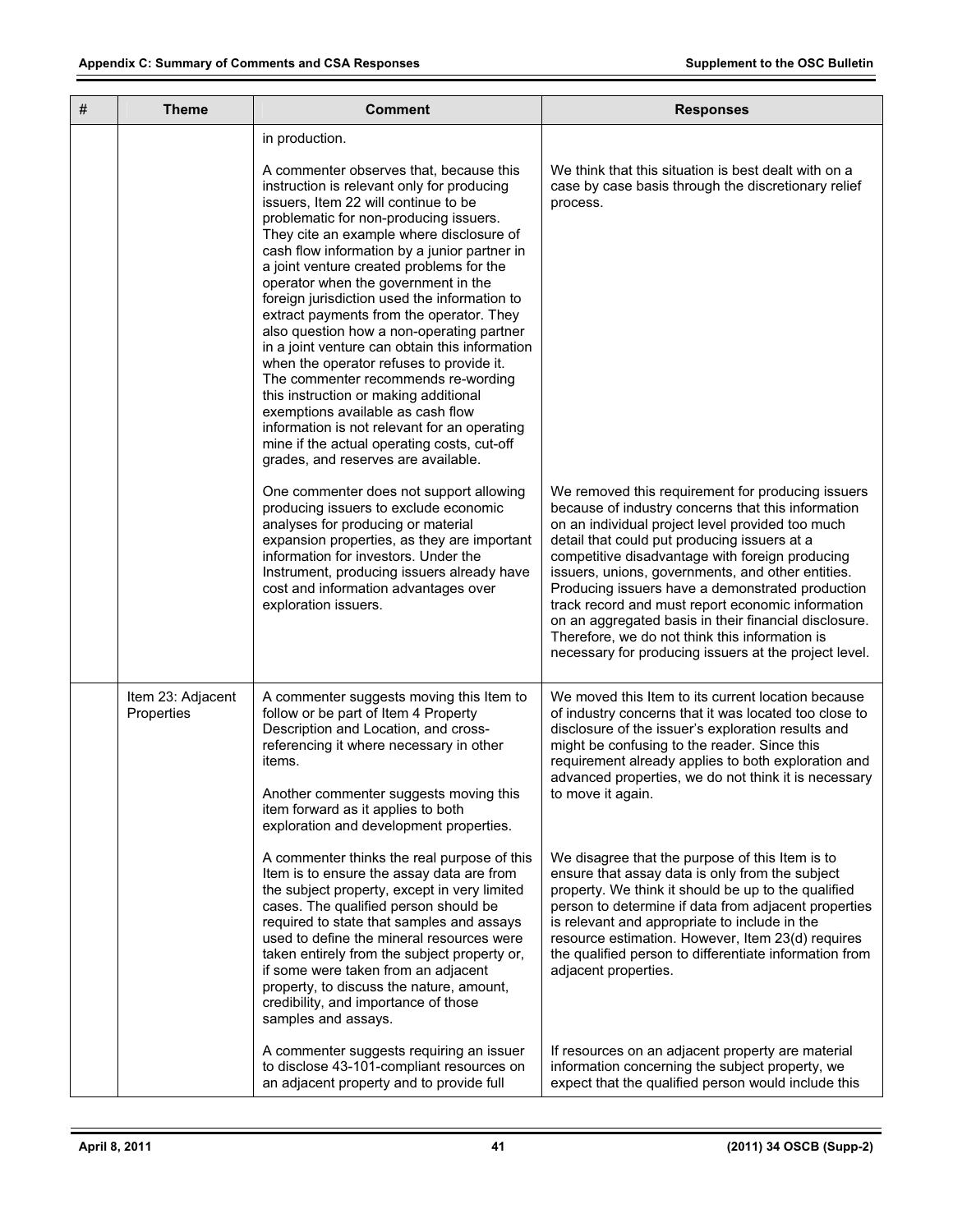| $\#$ | <b>Theme</b>                                       | <b>Comment</b>                                                                                                                                                                                                                                                                                                                                                                                                        | <b>Responses</b>                                                                                                                                                                                                                                                                                                                                                  |
|------|----------------------------------------------------|-----------------------------------------------------------------------------------------------------------------------------------------------------------------------------------------------------------------------------------------------------------------------------------------------------------------------------------------------------------------------------------------------------------------------|-------------------------------------------------------------------------------------------------------------------------------------------------------------------------------------------------------------------------------------------------------------------------------------------------------------------------------------------------------------------|
|      |                                                    | details of the report on SEDAR, instead of<br>the company website, so the information<br>remains available even if the company<br>dissolves or sells the property.                                                                                                                                                                                                                                                    | information in their technical report and a reference<br>to the technical report for the adjacent property<br>under Item 27 References. In general, we do not<br>think it would be appropriate to require an issuer to<br>disclose information about another issuer's<br>property.                                                                                |
|      |                                                    | $23(e)$ – historical estimates<br>Two commenters note that this requirement<br>does not exclude paragraph (f) of section<br>2.4 of the Instrument, which requires the<br>qualified person to comment on the work<br>needed to upgrade or verify the historical<br>estimate. It would be difficult or impossible<br>for the qualified person to comply with this<br>requirement in respect of an adjacent<br>property. | We agree with the commenters. In reconsidering<br>this provision, we concluded that only paragraph<br>2.4(a) of the Instrument was relevant for adjacent<br>properties. We have amended this Item<br>accordingly.                                                                                                                                                 |
|      |                                                    | One of these commenters also suggests<br>carving out paragraph (g) of section 2.4 of<br>the Instrument as the issuer would not be<br>treating the historical estimate on an<br>adjacent property as current resources or<br>reserves of the issuer.                                                                                                                                                                   |                                                                                                                                                                                                                                                                                                                                                                   |
|      | Item 24: Other<br>Relevant Data and<br>Information | A commenter asks that CSA add an<br>instruction discussing the nature of data<br>that should be included here.                                                                                                                                                                                                                                                                                                        | This is a general, catch-all provision and we think it<br>is up to the qualified person to determine what, if<br>any, additional information should be included here.                                                                                                                                                                                             |
|      | Item 25:<br>Interpretation and<br>Conclusions      | Two commenters recommend creating a<br>new item "Project Risks", to separate out<br>the requirement to discuss risks and<br>uncertainties and their reasonably<br>foreseeable impact. In Item 25 the qualified<br>person summarizes their major<br>conclusions, which could appear<br>unbalanced or unduly negative as a result<br>of the detailed risk discussion.                                                   | We do not think it is necessary to make this<br>change. We think the Form allows a qualified<br>person to discuss risks and uncertainties in a<br>separate section if they prefer that approach. Also,<br>Item 25 does not required a detailed risk discussion<br>so we do not think this will necessarily result in<br>unbalanced or unduly negative disclosure. |
|      |                                                    | Another commenter notes that risk<br>discussion is in at least four different<br>sections of the proposed Form and<br>recommends that this Item include<br>discussion of all risk factors so the reader<br>will have a comprehensive view.                                                                                                                                                                            | We have not adopted this suggestion. We think that<br>integrating the discussion of specific risk factors<br>with the relevant topic results in clearer disclosure.                                                                                                                                                                                               |
|      | Item 26:<br>Recommendations                        | A commenter thinks this section should<br>focus on what needs to be done to address<br>gaps in data. Qualified persons are<br>sometimes required to establish or revise a<br>budget to meet corporate capabilities rather<br>than the recommended work program. A<br>budget should be required only for a<br>technical report that supports a new listing.                                                            | We have not made this change. We think the<br>budget is important information as in most cases<br>the issuer is raising money for work on the property<br>and investors should know how much money is<br>needed to progress the project to the next stage or<br>decision point.                                                                                   |
|      |                                                    | Instruction<br>One commenter says the new instruction to<br>this Item is a welcome change.                                                                                                                                                                                                                                                                                                                            |                                                                                                                                                                                                                                                                                                                                                                   |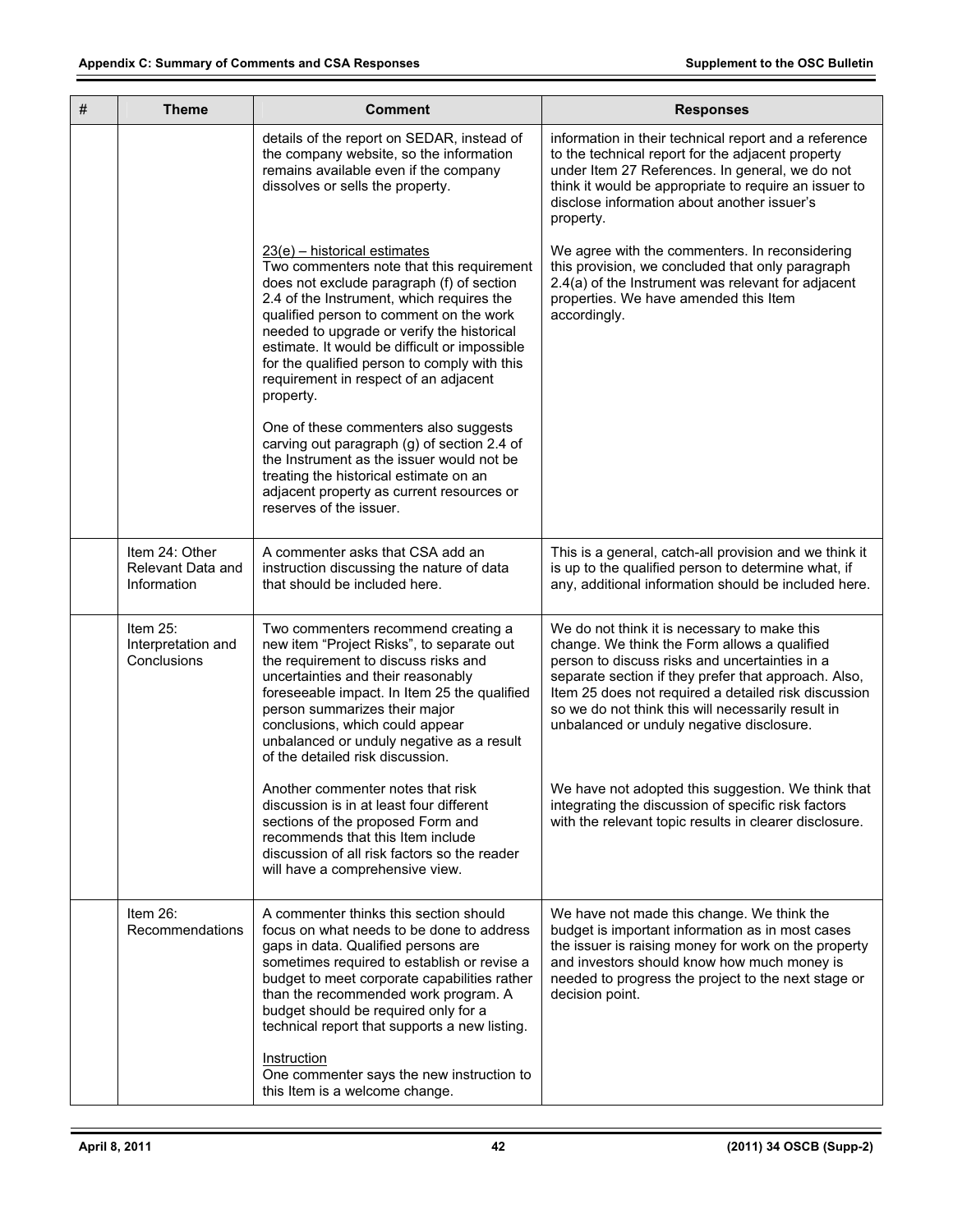| #              | <b>Theme</b>                                                                        | <b>Comment</b>                                                                                                                                                                                                                                                                                      | <b>Responses</b>                                                                                                                                                         |
|----------------|-------------------------------------------------------------------------------------|-----------------------------------------------------------------------------------------------------------------------------------------------------------------------------------------------------------------------------------------------------------------------------------------------------|--------------------------------------------------------------------------------------------------------------------------------------------------------------------------|
|                |                                                                                     |                                                                                                                                                                                                                                                                                                     |                                                                                                                                                                          |
|                | D. PROPOSED COMPANION POLICY 43-101CP (COMPANION POLICY)                            |                                                                                                                                                                                                                                                                                                     |                                                                                                                                                                          |
| 1 <sub>1</sub> | General<br>comments<br>regarding the<br><b>Companion Policy</b>                     | Two commenters expressly support the<br>proposed changes and additions to the<br>Companion Policy.                                                                                                                                                                                                  |                                                                                                                                                                          |
| 2.             |                                                                                     | Specific comments regarding the Companion Policy                                                                                                                                                                                                                                                    |                                                                                                                                                                          |
|                | General Guidance,<br>paragraph (1)                                                  | A commenter suggests that CSA consider<br>adding "brines" to the list of substances<br>that NI 43-101 does not apply to, as the<br>question comes up on a regular basis.                                                                                                                            | We have not made this change. We think the<br>Instrument is suitable for reporting results for brine<br>projects and do not want to discourage issuers from<br>using it. |
|                | General Guidance,<br>paragraph 5(i) -<br>several non-<br>material properties        | A commenter suggests, for clarification,<br>including the word "geological" before "area<br>or region".                                                                                                                                                                                             | We do not think it is necessary to make this<br>distinction because geography can also be<br>important in determining collective materiality.                            |
|                | General Guidance,<br>section $6-$<br><b>Industry Best</b><br>Practice<br>Guidelines | Two commenters propose eliminating or re-<br>wording paragraph (d), the specific<br>guideline on rock hosted diamonds, as this<br>is an addendum to Estimation of Mineral<br>Resources and Mineral Reserves, Best<br>Practice Guidelines, in paragraph (c).                                         | We have made this change.                                                                                                                                                |
|                |                                                                                     | A commenter does not support listing the<br>various best practice guidelines, as these<br>will change from time to time; alternatively,<br>consider including a catchall provision.                                                                                                                 | We think it is useful to list the current best practice<br>guidelines and have already included a catchall<br>provision "as amended and supplemented".                   |
|                |                                                                                     | Another commenter suggests providing a<br>link to a current list of industry best practice<br>guidelines to facilitate updating.                                                                                                                                                                    | The Companion Policy includes a link to the CIM<br>website. Some CSA jurisdictions also provide direct<br>links to the specific guidelines on their websites.            |
|                | $1.1(1)$ – Definition<br>of "acceptable<br>foreign code"                            | A commenter who proposes adding the<br>SME Code to the definition of "acceptable<br>foreign code" in the Instrument says it<br>should also be included here.                                                                                                                                        | See our response to this issue in section B.1 above<br>under - Definition of "acceptable foreign code".                                                                  |
|                |                                                                                     | A commenter recommends that the<br>Companion Policy include a summary of<br>the process undertaken to assess the<br>various codes, including the criteria<br>applied.                                                                                                                               | While we are not proposing any formal process, we<br>have provided some general guidance on our<br>expectations for submissions.                                         |
|                | $1.1(4)$ – Definition<br>of "preliminary<br>economic<br>assessment"                 | A commenter observes that by equating a<br>preliminary economic assessment with a<br>scoping study, industry's use of the term<br>"scoping study" has been severely<br>restricted. They recommend removing the<br>reference to "scoping study" as scoping<br>studies have a much broader range than | We have amended the guidance to indicate that the<br>two terms might not be completely analogous.                                                                        |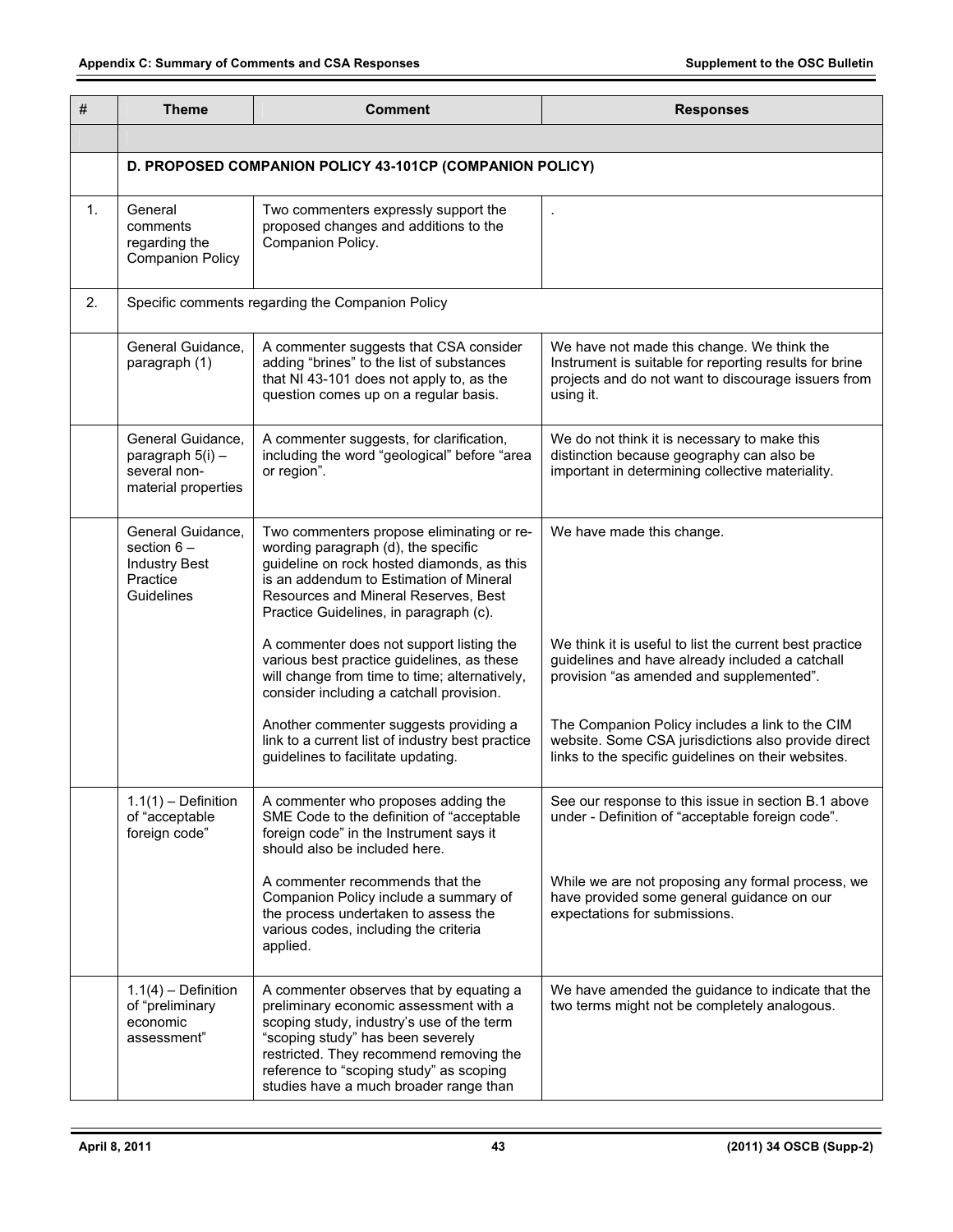| $\#$ | <b>Theme</b>                                                                                      | <b>Comment</b>                                                                                                                                                                                                                                                                                                                                                                                                                                                                                                                                                                                                                                                                         | <b>Responses</b>                                                                                                                                                                                                                                                                                                                                                                                                                                                                                                                                                                                                                                                                                                        |
|------|---------------------------------------------------------------------------------------------------|----------------------------------------------------------------------------------------------------------------------------------------------------------------------------------------------------------------------------------------------------------------------------------------------------------------------------------------------------------------------------------------------------------------------------------------------------------------------------------------------------------------------------------------------------------------------------------------------------------------------------------------------------------------------------------------|-------------------------------------------------------------------------------------------------------------------------------------------------------------------------------------------------------------------------------------------------------------------------------------------------------------------------------------------------------------------------------------------------------------------------------------------------------------------------------------------------------------------------------------------------------------------------------------------------------------------------------------------------------------------------------------------------------------------------|
|      |                                                                                                   | preliminary economic assessments as<br>defined.                                                                                                                                                                                                                                                                                                                                                                                                                                                                                                                                                                                                                                        |                                                                                                                                                                                                                                                                                                                                                                                                                                                                                                                                                                                                                                                                                                                         |
|      | $1.1(5)$ and $(7)$ -<br>Definitions of<br>"professional<br>association" and<br>"qualified person" | Three commenters that are Canadian<br>professional associations acknowledge the<br>new guidance concerning Canadian<br>registration requirements for geoscientists,<br>but think that the Instrument should require<br>registration with a Canadian professional<br>association.                                                                                                                                                                                                                                                                                                                                                                                                       | See our response to this issue in section B.1 above<br>under - Definition of "professional association".                                                                                                                                                                                                                                                                                                                                                                                                                                                                                                                                                                                                                |
|      |                                                                                                   | A commenter thinks several of the<br>professional associations in Appendix A to<br>the Companion Policy have broad<br>categories of registration that do not meet<br>the new tests in the definition of "qualified<br>person", for example, SACNASP.                                                                                                                                                                                                                                                                                                                                                                                                                                   | The membership designation of SACNASP<br>Professional Natural Scientist satisfies the criterion<br>in subparagraph (e)(ii)(A) of the definition of<br>"qualified person" If a SACNASP Professional<br>Natural Scientist also meets the tests under<br>paragraphs (a), (b), (c) and (d) of the definition of<br>'qualified person", they would be a "qualified<br>person" for purposes of the Instrument                                                                                                                                                                                                                                                                                                                 |
|      |                                                                                                   | Another commenter raises certain<br>concerns about the foreign professional<br>associations listed in Appendix A.<br>Unlike Canadian professional<br>$\bullet$<br>associations that are established<br>under law, some of the foreign<br>associations are industry groups<br>with no legal status. Their ability to<br>mete out discipline is not clear,<br>which puts investors at risk.<br>Canadian-based experts are<br>$\bullet$<br>subject to civil liability whereas<br>foreign experts might not be. This<br>is a disadvantage for Canadian<br>experts and puts issuers at risk as<br>damages not collectible from<br>foreign professionals might be<br>transferred to issuers. | Most foreign jurisdictions do not have statutory<br>registration requirements and imposing such<br>requirements would severely limit the pool of<br>qualified persons available to issuers operating in<br>these jurisdictions. As regards discipline, one of the<br>requirements of a professional association is that it<br>has and applies disciplinary powers.<br>See our response to the issue of civil liability in<br>section B.10 above, under - Other general<br>comments. We think imposing a requirement that a<br>Canadian issuer must always use a Canadian<br>qualified person, regardless of the location of the<br>issuer's property, would impose a burden<br>disproportionate to the risk identified. |
|      |                                                                                                   | This commenter also recommends that the<br>Companion Policy should:<br>include a summary of the process<br>used to assess the different<br>associations, including the criteria<br>applied, with the characteristics of<br>each association presented as a<br>matrix so market participants can<br>compare them; and<br>state that the associations in<br>$\bullet$<br>Appendix A are the only ones<br>recognized for purposes of the<br>Instrument and describe how<br>other associations can apply to<br>become recognized.                                                                                                                                                          | See our response to this issue in section B.1 above,<br>under - Definition of "professional association".<br>While we are not proposing any formal process, we<br>have provided some general guidance on our<br>expectations for submissions from issuers<br>regarding adding new associations to Appendix A.                                                                                                                                                                                                                                                                                                                                                                                                           |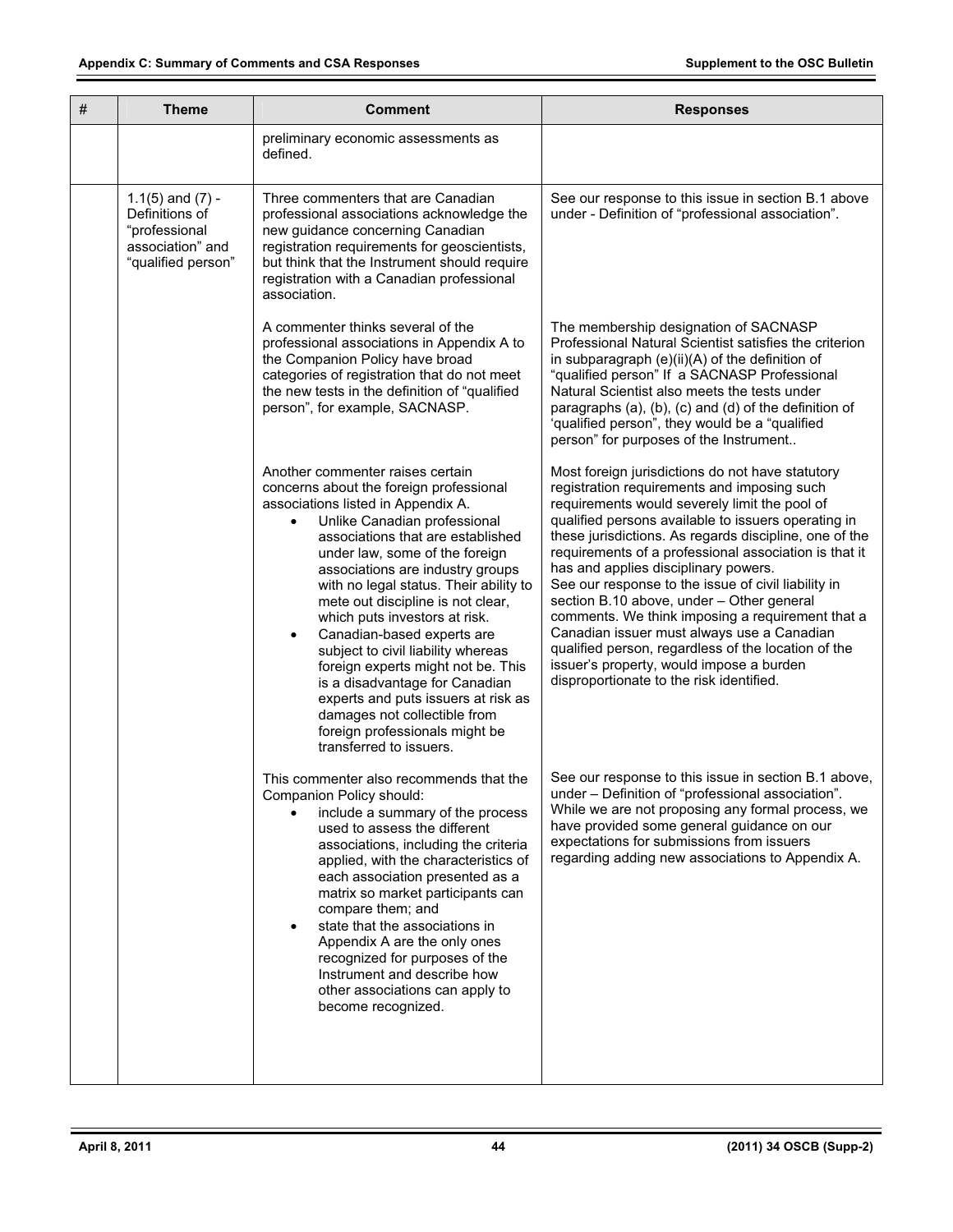| # | <b>Theme</b>                                                                 | <b>Comment</b>                                                                                                                                                                                                                                                                                                                                                                                                 | <b>Responses</b>                                                                                                                                                                                                                                                                                                                                                |
|---|------------------------------------------------------------------------------|----------------------------------------------------------------------------------------------------------------------------------------------------------------------------------------------------------------------------------------------------------------------------------------------------------------------------------------------------------------------------------------------------------------|-----------------------------------------------------------------------------------------------------------------------------------------------------------------------------------------------------------------------------------------------------------------------------------------------------------------------------------------------------------------|
|   | 1.1(8) - Definition<br>of "technical<br>report"                              | A commenter notes that the Instrument, the<br>Form, and the Companion Policy generally<br>require the issuer to determine materiality,<br>but this guidance says the qualified person<br>determines materiality for the technical<br>report. The commenter suggests replacing<br>materiality with relevance or some other<br>appropriate term to avoid confusion.                                              | We have not made this change. While the issuer is<br>responsible for determining materiality regarding its<br>disclosure and affairs, we think the qualified person<br>is in a better position to determine the materiality of<br>information that needs to be included in the<br>technical report.                                                             |
|   | $2.1(3) -$ use of<br>plain language                                          | Two commenters that commented on<br>General Instruction (3), plain language, in<br>Form 43-101F1 have the same comments<br>regarding this guidance.                                                                                                                                                                                                                                                            | Because this guidance applies to an issuer's<br>disclosure generally, we think the references to<br>plain language are appropriate. The guidance<br>recognizes that the technical report does not always<br>lend itself well to plain language.                                                                                                                 |
|   | $2.2 -$ use of GSC<br>Paper 88-21                                            | A commenter expressly supports the<br>guidance in this section.                                                                                                                                                                                                                                                                                                                                                |                                                                                                                                                                                                                                                                                                                                                                 |
|   | $2.3(1)$ – economic<br>analysis                                              | A commenter finds this guidance<br>inconsistent with the section in the<br>Instrument because the section in the<br>Instrument only restricts the use of inferred<br>resources in an economic analysis and<br>does not mention a preliminary economic<br>analysis.                                                                                                                                             | We do not share this concern. However, we have<br>removed the references to preliminary economic<br>assessment, pre-feasibility study, and feasibility<br>study for greater clarity.                                                                                                                                                                            |
|   | $2.3(3) -$<br>exceptions                                                     | A commenter thinks the current wording<br>allows the use of inferred resources in an<br>economic analysis, and that the reference<br>to "economic analysis" should be to<br>"preliminary economic analysis".                                                                                                                                                                                                   | We do not think this differentiation is required<br>because a preliminary economic assessment<br>includes an economic analysis.                                                                                                                                                                                                                                 |
|   | $4.2(1) -$<br>information<br>circular trigger                                | A commenter finds it unclear what would<br>trigger the technical reports after<br>completion of the transaction. Subsection<br>1.1(8) of the proposed Companion Policy<br>clarifies that a technical report does not<br>meet the definition unless there is a trigger<br>for it to be filed.                                                                                                                   | We do not share the commenter's concern because<br>the technical report will have been filed by the other<br>party to the transaction in satisfaction of a technical<br>report trigger. The purpose of subparagraph<br>$4.2(1)(c)(iii)$ is to ensure the technical report is<br>available on the SEDAR profile of the issuer<br>resulting from the transaction. |
|   | $4.2(4)$ – property<br>acquisitions - 45-<br>day filing<br>requirement       | A commenter has concerns about this<br>guidance and questions how a property not<br>yet owned can be material to an issuer.<br>Letters of intent are often non-binding and<br>do not proceed to a definitive transaction.<br>Forcing an issuer to prepare a technical<br>report at this stage adds another cost to<br>property acquisitions, which will discourage<br>otherwise beneficial property transfers. | We disagree with the commenter. Due to the nature<br>of option agreements, properties frequently become<br>material at the letter of intent stage. It could be<br>many years, if ever, before there is a formal<br>agreement or vesting of an interest.                                                                                                         |
|   | $4.2(5)$ – property<br>acquisitions-<br>other alternatives<br>for disclosure | A commenter recommends clarifying at the<br>end of the second paragraph that historical<br>estimates cannot be added to current<br>mineral resources or mineral reserves.                                                                                                                                                                                                                                      | We already provide this guidance in subsection<br>2.4(5) of the Companion Policy.                                                                                                                                                                                                                                                                               |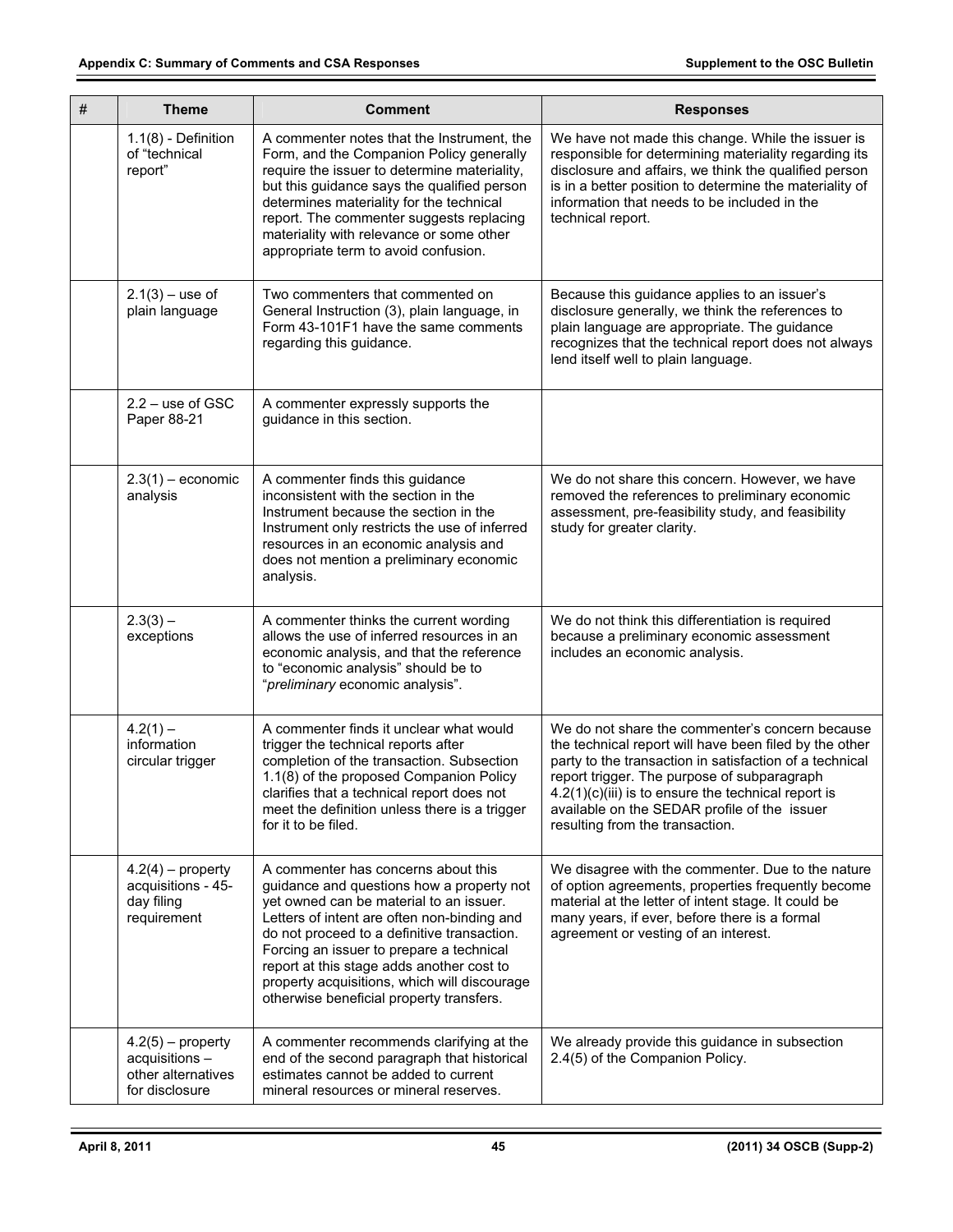| $\#$ | <b>Theme</b>                                                             | <b>Comment</b>                                                                                                                                                                                                                                                                                                                                                                                                                                                | <b>Responses</b>                                                                                                                                                                                                                                                                                          |
|------|--------------------------------------------------------------------------|---------------------------------------------------------------------------------------------------------------------------------------------------------------------------------------------------------------------------------------------------------------------------------------------------------------------------------------------------------------------------------------------------------------------------------------------------------------|-----------------------------------------------------------------------------------------------------------------------------------------------------------------------------------------------------------------------------------------------------------------------------------------------------------|
|      | $4.2(6)$ – production<br>decision                                        | A commenter does not think this guidance<br>is appropriate in all circumstances. In the<br>case of sophisticated mining companies<br>with significant internal expertise that are<br>able to self-finance the development of a<br>mine, the costs of completing a<br>comprehensive feasibility study might<br>outweigh the benefits. The proposed<br>supplementary disclosure suggests that a<br>production decision made by such an<br>issuer is less sound. | The guidance refers to the increased risk of putting<br>a project into production without a feasibility study.<br>We think this statement is accurate and does not<br>reflect on the soundness of management's<br>decision.                                                                               |
|      | $4.2(7)$ – shelf life<br>of technical<br>reports                         | Two commenters find this guidance<br>generally useful, but think it implies the<br>issuer should file a new technical report.<br>The commenters suggest modifying the<br>guidance to clarify that because economic<br>information in a technical report has<br>become outdated does not, in itself, trigger<br>the requirement to file a new technical<br>report.                                                                                             | We have made this change for greater clarity.                                                                                                                                                                                                                                                             |
|      | $4.2(9) -$<br>preliminary<br>economic<br>assessments                     | A commenter recommends adding<br>reference in the first sentence to a Life of<br>Mine plan of a developed mine, as a Life of<br>Mine plan of a developed mine can be<br>used to establish mineral reserves.<br>This commenter also proposes adding a<br>reference to "pre-feasibility study" in the<br>second sentence.                                                                                                                                       | We have not made this change because "Life of<br>Mine Plan" is not a term defined or used in the<br>Instrument. We have also moved this guidance to<br>subsection 2.3(4) of the Companion Policy because<br>it relates to disclosure of preliminary economic<br>assessments.<br>We have made this change. |
|      | $4.2(12)$ - technical<br>reports not<br>required under the<br>Instrument | A commenter thinks the second paragraph<br>of this guidance contradicts the first<br>paragraph of subsection 1.1(8) of the<br>guidance.                                                                                                                                                                                                                                                                                                                       | We have replaced references to "technical report" in<br>this section with the more generic "report" to<br>differentiate more clearly between technical reports<br>and those reports that are prepared in the form of a<br>technical report but are not filed due to a<br>requirement of the Instrument.   |
|      | $4.2(13) -$<br>preliminary short<br>form prospectus                      | A commenter recommends adding<br>guidance in the second paragraph<br>encouraging issuers to consult with<br>qualified persons who authored previously<br>filed technical reports before referring to<br>those reports in the final prospectus and<br>well in advance of the time when their<br>expert consents will be required under NI<br>44-101. Sometimes these technical reports<br>are years old and have been superseded<br>by more recent reports.    | Since the most recent technical report must include<br>a summary of all material information about the<br>property, there should be no need for the issuer to<br>reference previous technical reports in<br>prospectuses.                                                                                 |
|      | $5.1(5) -$<br>responsibility for<br>all items of<br>technical report     | A commenter supports the requirements<br>referred to in this guidance but thinks they<br>are not in fact included in section 5.2 and<br>Part 8 of the Instrument.                                                                                                                                                                                                                                                                                             | We agree these requirements are not expressly<br>included in section 5.2 and Part 8 of the Instrument.<br>We think these requirements are implicit in section<br>5.1 of the Instrument, which requires "a technical                                                                                       |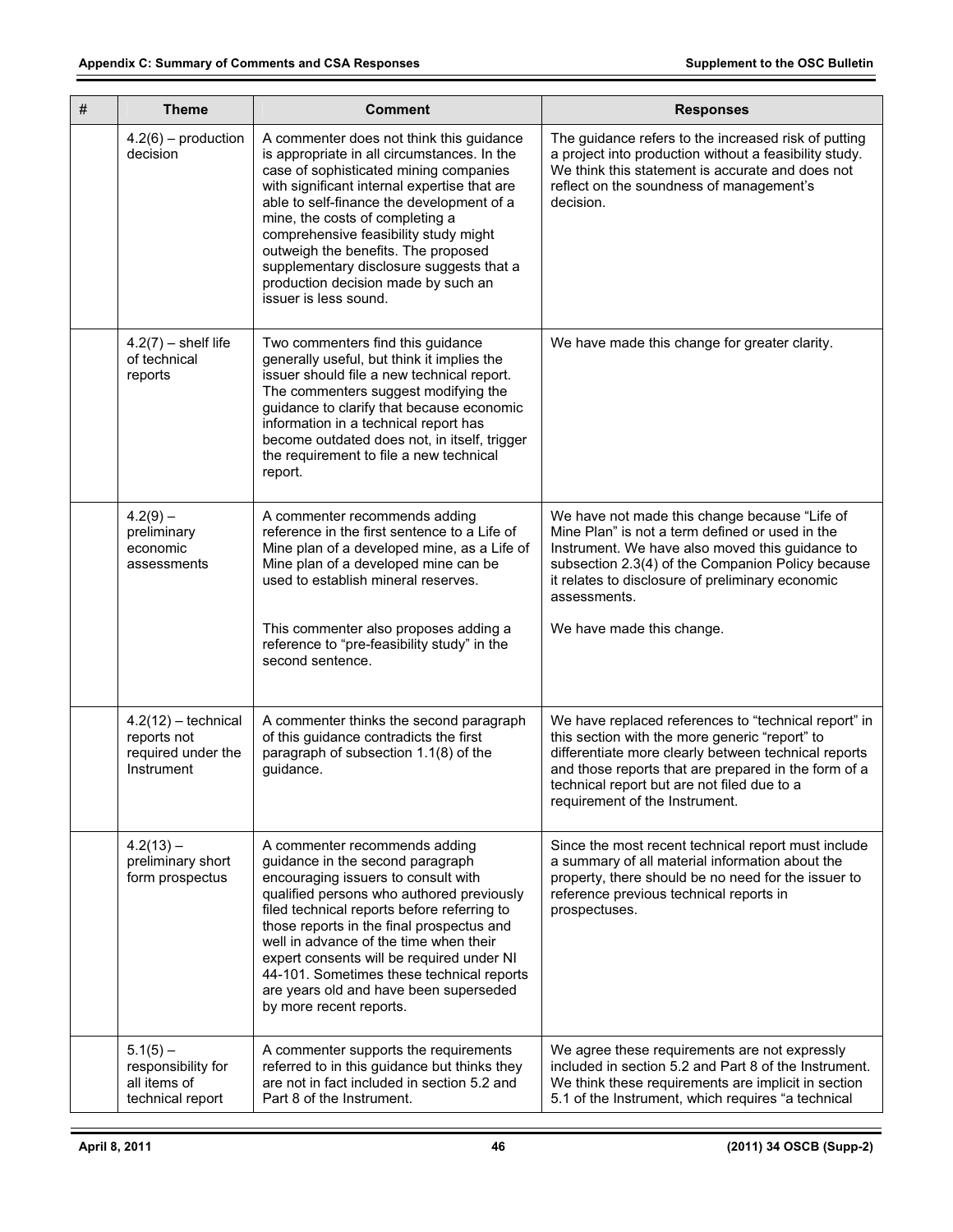| #  | <b>Theme</b>                                                                                              | <b>Comment</b>                                                                                                                                                                                                                                                                                                                                                                                                                                                                           | <b>Responses</b>                                                                                                                                                                                                                                                             |
|----|-----------------------------------------------------------------------------------------------------------|------------------------------------------------------------------------------------------------------------------------------------------------------------------------------------------------------------------------------------------------------------------------------------------------------------------------------------------------------------------------------------------------------------------------------------------------------------------------------------------|------------------------------------------------------------------------------------------------------------------------------------------------------------------------------------------------------------------------------------------------------------------------------|
|    |                                                                                                           |                                                                                                                                                                                                                                                                                                                                                                                                                                                                                          | report" to be prepared by or under the supervision<br>of one or more qualified persons. We have<br>amended the guidance to clarify this.                                                                                                                                     |
|    | $6.1(1)$ – summary<br>of material<br>information                                                          | A commenter that commented on General<br>Instruction (3), intended audience, in Form<br>43-101F1 makes the same comments<br>regarding this guidance.                                                                                                                                                                                                                                                                                                                                     | See our response to the comment on General<br>Instruction (3)                                                                                                                                                                                                                |
|    | $6.2(3)$ – current<br>personal<br>inspection                                                              | A commenter recommends changing this<br>guidance to clarify that it is the qualified<br>persons responsible for the technical<br>report, rather than the issuer, who should<br>determine the need for more than one<br>personal inspection of the property.                                                                                                                                                                                                                              | We have made this change.                                                                                                                                                                                                                                                    |
|    | $7.1 -$ use of<br>foreign code                                                                            | A commenter that does not support<br>elimination of the reconciliation requirement<br>from section 7.1 of the Instrument proposes<br>corresponding modifications to the<br>guidance.                                                                                                                                                                                                                                                                                                     | We have amended the Instrument to include a<br>reconciliation requirement only where there is a<br>material difference. We do not think additional<br>guidance is required.                                                                                                  |
|    | $8.3(1)$ – consent of<br>experts                                                                          | A commenter notes the reference to "the<br>consent of qualified person required under<br>the Instrument"; however, if the technical<br>report is still current or the short form<br>prospectus trigger is removed, no consent<br>would be required under the Instrument.                                                                                                                                                                                                                 | We have amended the wording to include this<br>possibility.                                                                                                                                                                                                                  |
|    |                                                                                                           |                                                                                                                                                                                                                                                                                                                                                                                                                                                                                          |                                                                                                                                                                                                                                                                              |
|    |                                                                                                           | E. PROPOSED CONSEQUENTIAL AMENDMENTS                                                                                                                                                                                                                                                                                                                                                                                                                                                     |                                                                                                                                                                                                                                                                              |
| 1. | Amendment to<br>National<br>Instrument 44-101<br>Short Form<br>Prospectus<br>Distributions (NI<br>44-101) | 12 commenters expressly support the<br>proposed amendment to NI 44-101. One<br>commenter cites an example where several<br>qualified persons within a firm were<br>involved in a project and subsequently left<br>or changed employment. Another<br>commenter thinks this amendment<br>balances investor protection and the<br>potential costs and delay involved in<br>obtaining consents from individual qualified<br>persons.                                                         | We thank the commenters for their support.                                                                                                                                                                                                                                   |
|    |                                                                                                           | A commenter supports the proposed<br>amendment but does not think it goes far<br>enough, as it is still costly and burdensome<br>to seek the consent of the firm that<br>employed the qualified person. The<br>commenter proposes a carve-out from the<br>expert consent provisions under NI 44-101<br>if there is a current technical report on file<br>and, in support, refers to proposed<br>subsection 4.2(8) of the Instrument, which<br>will eliminate the need to provide updated | We have not made this change. The expert consent<br>provisions under the prospectus rules, unlike the<br>consents under NI 43-101, apply specifically to the<br>disclosure in the prospectus. They also apply to all<br>experts, not just qualified persons under NI 43-101. |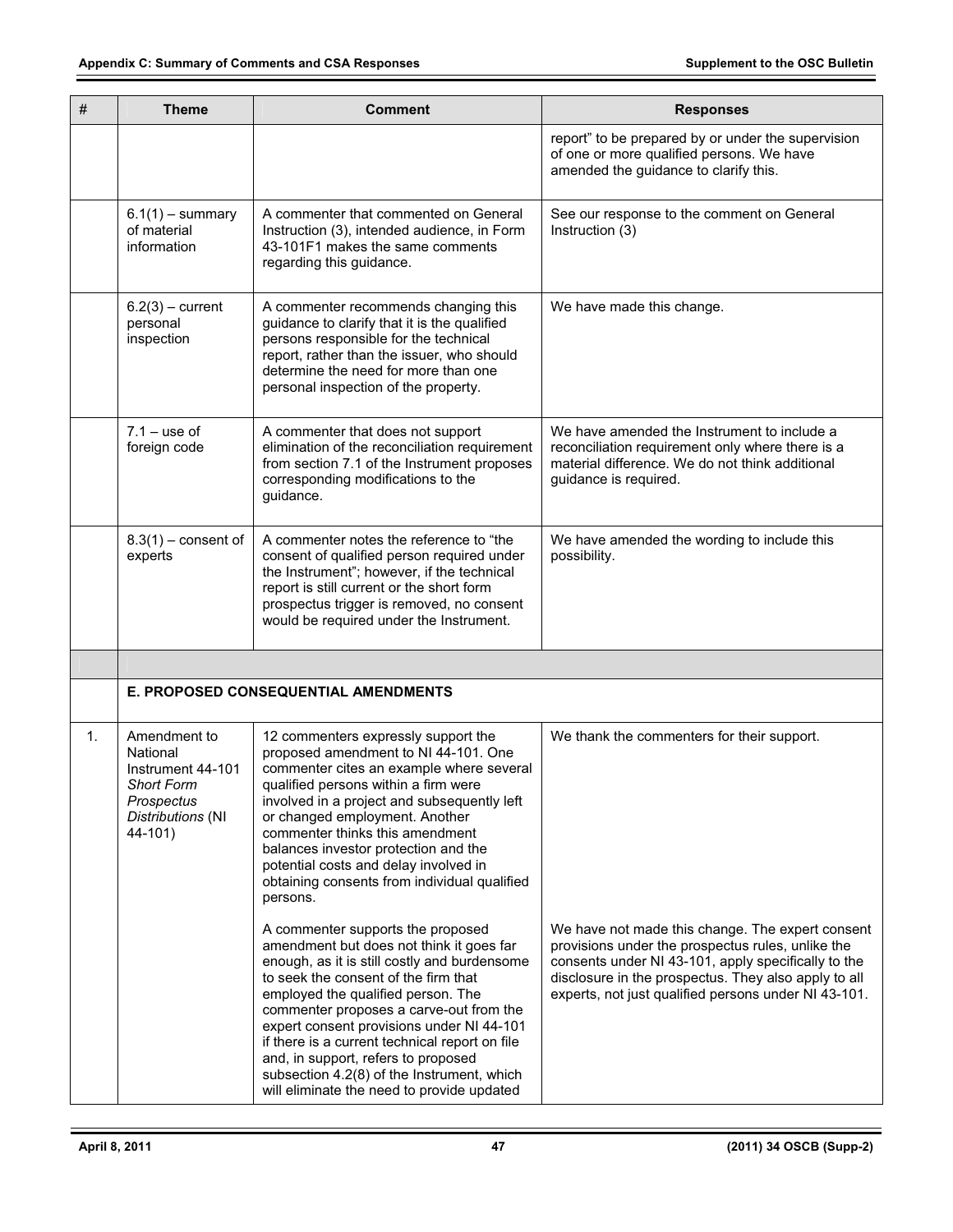| $\#$ | <b>Theme</b> | <b>Comment</b>                                                                                                                                                                                                                                                                                                                                                                                                                                                                                                                                                                                                                                                                                                                                                                                                                                                                                                                                                                                                                                | <b>Responses</b>                                                                                                                                                                                                                                                                             |
|------|--------------|-----------------------------------------------------------------------------------------------------------------------------------------------------------------------------------------------------------------------------------------------------------------------------------------------------------------------------------------------------------------------------------------------------------------------------------------------------------------------------------------------------------------------------------------------------------------------------------------------------------------------------------------------------------------------------------------------------------------------------------------------------------------------------------------------------------------------------------------------------------------------------------------------------------------------------------------------------------------------------------------------------------------------------------------------|----------------------------------------------------------------------------------------------------------------------------------------------------------------------------------------------------------------------------------------------------------------------------------------------|
|      |              | consents and certificates under the<br>Instrument where there is a current<br>technical report.                                                                                                                                                                                                                                                                                                                                                                                                                                                                                                                                                                                                                                                                                                                                                                                                                                                                                                                                               |                                                                                                                                                                                                                                                                                              |
|      |              | A commenter asks CSA to consider<br>providing a similar exemption with respect<br>to disclosure in other documents such as<br>takeover bid circulars, information circulars,<br>and rights offering circulars, provided the<br>disclosure is not first-time disclosure of the<br>technical information.                                                                                                                                                                                                                                                                                                                                                                                                                                                                                                                                                                                                                                                                                                                                       | We have not adopted these suggestions. We have<br>not received any indications from market<br>participants that they experience difficulty obtaining<br>expert consents in connection with these other<br>documents.                                                                         |
|      |              | Two commenters recommend extending<br>the proposed exemption to allow issuers, in<br>the same circumstances, to consent to the<br>use of internally prepared technical reports.<br>Issuers face the same logistical challenges<br>where an employee whose consent is<br>required is working in a remote location or<br>has left the issuer's employment.                                                                                                                                                                                                                                                                                                                                                                                                                                                                                                                                                                                                                                                                                      | We do not think it would be appropriate to allow the<br>issuer to provide an expert consent with respect to<br>its own disclosure. The purpose of the expert<br>consent is to provide additional assurance to that<br>provided by the issuer in its prospectus certificate.                  |
|      |              | One commenter supports the proposed<br>amendment, but does not think qualified<br>persons should ever be required to provide<br>consents to support any disclosure<br>documents after the filing of the technical<br>report. Often qualified persons are asked to<br>provide their consent on the basis of draft<br>documents which might change before they<br>are filed. If a consent is required, the<br>qualified person should be allowed a<br>certain period, say 20 days, to prepare the<br>consent after the final document has been<br>filed.                                                                                                                                                                                                                                                                                                                                                                                                                                                                                        | See our response to the comment above regarding<br>expert consents under the prospectus rules. The<br>purpose of the consent is to validate the disclosure<br>in the filed document so it would not be appropriate<br>to allow the consent to be filed at a later time than<br>the document. |
|      |              | Another commenter finds it anomalous to<br>require a consent from the author of a<br>technical report for a short form prospectus<br>when no consent is required for the same<br>information included in the annual<br>information form incorporated by reference<br>into the short form prospectus. In particular,<br>under the proposed amendments to section<br>3.1 of the Instrument, an issuer could rely<br>on its own internal qualified person to<br>approve the technical disclosure in its<br>annual information form, without obtaining<br>the consent of the qualified person who<br>authored the supporting technical report.<br>There is potential for greater recourse by a<br>new investor relying on the prospectus than<br>for an existing investor relying on the same<br>disclosure in the AIF. The commenter<br>proposes a further amendment to the<br>prospectus expert consent provisions that<br>would exempt any qualified person named<br>in a document solely for the purpose of<br>describing a technical report. | See our response to the comment above regarding<br>expert consents under the prospectus rules.                                                                                                                                                                                               |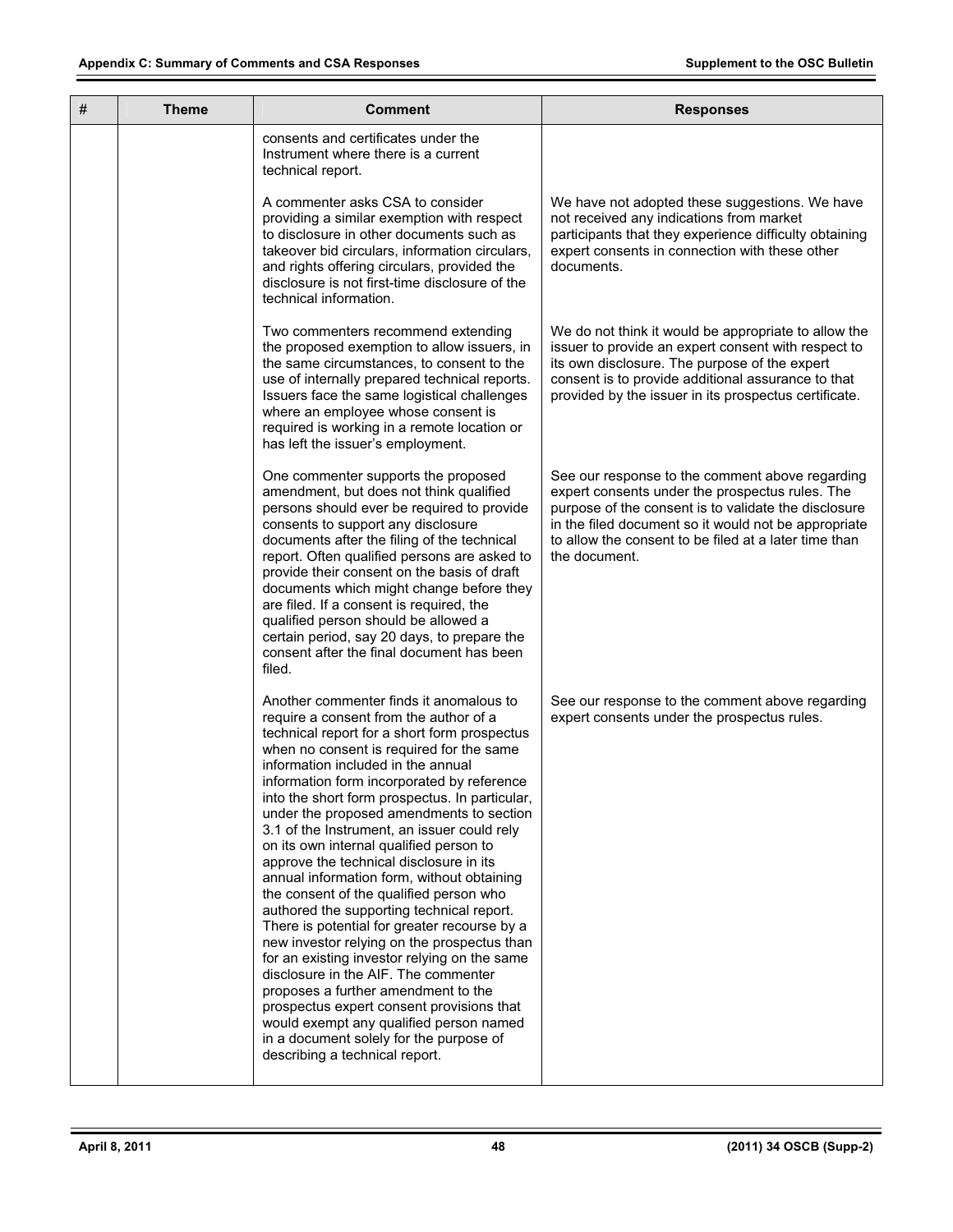| $\#$ | <b>Theme</b>                                                                                                                                                                                                                        | <b>Comment</b>                                                                                                                                                                                                                                                                                                                                                                                                                                                                                                                                                                                                                                                                                                                                                                                                                                                                                                                                                                                                                                                                                                                     | <b>Responses</b>                                                                                                                                                                                                                                                                                                                                              |
|------|-------------------------------------------------------------------------------------------------------------------------------------------------------------------------------------------------------------------------------------|------------------------------------------------------------------------------------------------------------------------------------------------------------------------------------------------------------------------------------------------------------------------------------------------------------------------------------------------------------------------------------------------------------------------------------------------------------------------------------------------------------------------------------------------------------------------------------------------------------------------------------------------------------------------------------------------------------------------------------------------------------------------------------------------------------------------------------------------------------------------------------------------------------------------------------------------------------------------------------------------------------------------------------------------------------------------------------------------------------------------------------|---------------------------------------------------------------------------------------------------------------------------------------------------------------------------------------------------------------------------------------------------------------------------------------------------------------------------------------------------------------|
| 2.   | Amendment to<br>Form 51-102F1<br>Management's<br>Discussion and<br>Analysis (MD&A)                                                                                                                                                  | A commenter expressly supports the<br>proposed amendment.<br>A commenter supports the proposed<br>amendment but feels the requirement<br>should go further. A company that makes a<br>production decision without a technical<br>report should be obligated to provide basic<br>information such as capital cost,<br>contingencies, operating costs per tonne<br>and per unit of metal produced.                                                                                                                                                                                                                                                                                                                                                                                                                                                                                                                                                                                                                                                                                                                                   | We do not think it is necessary to mandate this<br>additional disclosure in the MD&A form. Although a<br>production decision is not itself a technical report<br>trigger, in most cases an issuer will have done an<br>economic analysis that includes this information,<br>the disclosure of which would have triggered the<br>filing of a technical report. |
|      |                                                                                                                                                                                                                                     |                                                                                                                                                                                                                                                                                                                                                                                                                                                                                                                                                                                                                                                                                                                                                                                                                                                                                                                                                                                                                                                                                                                                    |                                                                                                                                                                                                                                                                                                                                                               |
|      |                                                                                                                                                                                                                                     |                                                                                                                                                                                                                                                                                                                                                                                                                                                                                                                                                                                                                                                                                                                                                                                                                                                                                                                                                                                                                                                                                                                                    | F. SPECIFIC QUESTIONS - SHORT FORM PROSPECTUS TRIGGER - PARAGRAPH 4.2(1)(b) OF INSTRUMENT                                                                                                                                                                                                                                                                     |
| 1.   | Do you rely on<br>technical reports<br>when making or<br>advising on<br>investment<br>decisions in a<br>short form<br>prospectus<br>offering?                                                                                       | Six commenters say they rarely rely, or<br>their experience suggests that investors or<br>advisors rarely rely, on technical reports to<br>make an investment decision.<br>Some of these commenters indicate they<br>rely more on the information disclosed in<br>the prospectus, the protections inherent in<br>the short form system such as the<br>prospectus disclosure standard or the<br>underwriters' discharge of their due<br>diligence obligations, or the approval of<br>technical information or expert consent<br>from the qualified person.<br>Three commenters say they do, or<br>understand that investors and advisors do,<br>rely on technical reports when making an<br>investment decision.<br>One commenter thinks that technical<br>reports, along with other disclosure such as<br>news releases and annual information<br>forms, provide key information that<br>influences investment decisions. However,<br>the commenter thinks it is sufficient to rely<br>on the certification or consent by the<br>qualified person that the information in the<br>short form prospectus is complete and<br>current. | We thank the commenters for their feedback on<br>these issues.                                                                                                                                                                                                                                                                                                |
|      | If yes, please<br>explain how the<br>content of a<br>technical report, or<br>the certification of<br>a technical report<br>by a qualified<br>person, could<br>influence your<br>investment<br>decisions or your<br>recommendations. | One commenter thinks the information in<br>the technical report represents the most<br>up-to-date assessment of a property and is<br>an integral part of the investment decision<br>process. Another commenter thinks the<br>content of technical reports is important in<br>financial modeling and formulating views<br>on valuation, and technical reports can play<br>a primary role in investment decisions<br>concerning smaller-scale, lesser-known<br>issuers.                                                                                                                                                                                                                                                                                                                                                                                                                                                                                                                                                                                                                                                              |                                                                                                                                                                                                                                                                                                                                                               |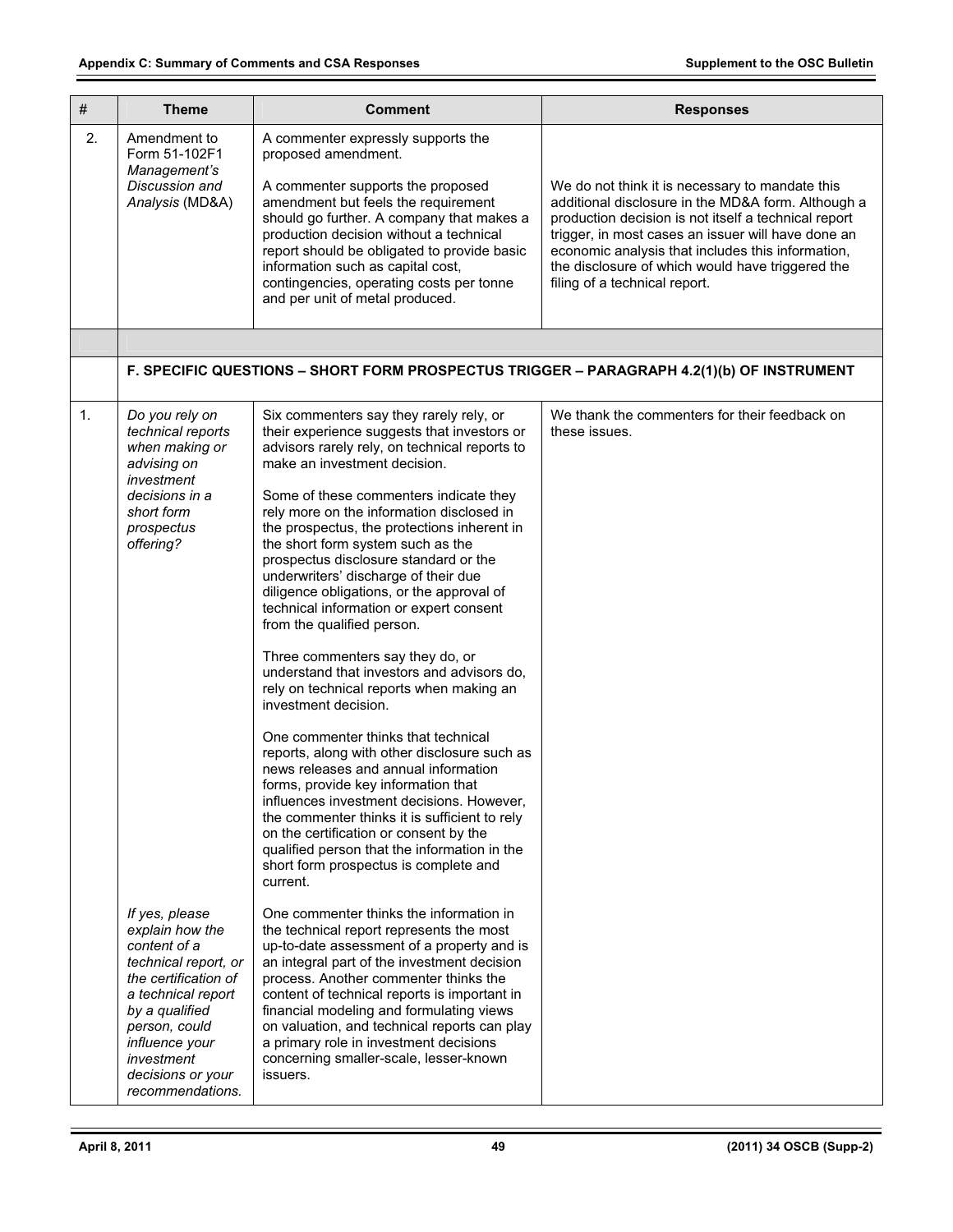| #  | <b>Theme</b>                                                                                                                      | <b>Comment</b>                                                                                                                                                                                                                                                                                                                                                                                                                                                                                                                                                                                                                                                                                                                                                                                                                                                                                                                                                                                                                                                                                                                                                                                                                                                                                                                                                                                                                                                                                                                                                                                                                                                                                                                                                                                                                                                                                                                                                                              | <b>Responses</b>                                                                                                                                                                                                                                                                                                                                                                                                                                                                                                                                                                                                                                                                                                                                                                                                                                                                                                                                                                                                                                                                                                                                                                                                                                                                                                                                                                                                                                                                                                                                                                                                                                                                                                                                                                                                                                                                                                        |
|----|-----------------------------------------------------------------------------------------------------------------------------------|---------------------------------------------------------------------------------------------------------------------------------------------------------------------------------------------------------------------------------------------------------------------------------------------------------------------------------------------------------------------------------------------------------------------------------------------------------------------------------------------------------------------------------------------------------------------------------------------------------------------------------------------------------------------------------------------------------------------------------------------------------------------------------------------------------------------------------------------------------------------------------------------------------------------------------------------------------------------------------------------------------------------------------------------------------------------------------------------------------------------------------------------------------------------------------------------------------------------------------------------------------------------------------------------------------------------------------------------------------------------------------------------------------------------------------------------------------------------------------------------------------------------------------------------------------------------------------------------------------------------------------------------------------------------------------------------------------------------------------------------------------------------------------------------------------------------------------------------------------------------------------------------------------------------------------------------------------------------------------------------|-------------------------------------------------------------------------------------------------------------------------------------------------------------------------------------------------------------------------------------------------------------------------------------------------------------------------------------------------------------------------------------------------------------------------------------------------------------------------------------------------------------------------------------------------------------------------------------------------------------------------------------------------------------------------------------------------------------------------------------------------------------------------------------------------------------------------------------------------------------------------------------------------------------------------------------------------------------------------------------------------------------------------------------------------------------------------------------------------------------------------------------------------------------------------------------------------------------------------------------------------------------------------------------------------------------------------------------------------------------------------------------------------------------------------------------------------------------------------------------------------------------------------------------------------------------------------------------------------------------------------------------------------------------------------------------------------------------------------------------------------------------------------------------------------------------------------------------------------------------------------------------------------------------------------|
|    |                                                                                                                                   | One commenter thinks an independent<br>qualified person should certify the technical<br>report and its influence would depend on<br>the reputation of the qualified person.                                                                                                                                                                                                                                                                                                                                                                                                                                                                                                                                                                                                                                                                                                                                                                                                                                                                                                                                                                                                                                                                                                                                                                                                                                                                                                                                                                                                                                                                                                                                                                                                                                                                                                                                                                                                                 |                                                                                                                                                                                                                                                                                                                                                                                                                                                                                                                                                                                                                                                                                                                                                                                                                                                                                                                                                                                                                                                                                                                                                                                                                                                                                                                                                                                                                                                                                                                                                                                                                                                                                                                                                                                                                                                                                                                         |
| 2. | Do you think we<br>should keep, or<br>eliminate, the<br>short form<br>prospectus<br>trigger? Please<br>explain your<br>reasoning. | 17 commenters support eliminating the<br>short form prospectus trigger in all three<br>cases outlined in the Notice and Request<br>for Comment.<br>Their reasons include:<br>Removing the trigger is consistent<br>$\bullet$<br>with the policy objectives of the<br>short form prospectus system.<br>Financing windows, especially for<br>$\bullet$<br>exploration and development<br>companies, are generally short<br>and provide limited opportunities<br>to raise required funds. The time<br>required to prepare or update<br>technical reports can be<br>significant and cause companies<br>to lose financing opportunities.<br>The trigger can be very costly,<br>$\bullet$<br>especially where multiple<br>technical reports are required or<br>delays in preparing or updating<br>the reports increase the<br>company's financing costs.<br>Although the "buy side" may<br>$\bullet$<br>attribute some value to having<br>access to a technical report, they<br>also welcome the opportunity for<br>issuers to complete financings on<br>a timely basis with considerably<br>less cost and disruption.<br>A technical report is of little benefit<br>$\bullet$<br>in many short form offerings<br>because they are completed on a<br>"bought deal" basis or through an<br>overnight marketed offering,<br>where there is insufficient time to<br>review a technical report.<br>Investors are sufficiently protected<br>$\bullet$<br>because the prospectus must<br>disclose all material facts, there is<br>a reasonably current technical<br>report on file, a qualified person is<br>named in the prospectus who is<br>responsible for new information<br>about the property, and<br>underwriters and issuers must<br>undertake due diligence regarding<br>information in the prospectus.<br>As the proposed guidance in the<br>$\bullet$<br>Companion Policy suggests,<br>appropriate cautionary language<br>in the prospectus would alert<br>investors to any risk associated | We thank the commenters for their thoughtful<br>responses to questions 2 and 3. Many persuasive<br>arguments were presented on both sides of the<br>issue.<br>After due consideration of all the comments<br>received and the various options identified in the<br>Notice and Request for Comment, as well as the<br>results of the issuer costs survey we conducted, we<br>have decided to<br>eliminate the short form prospectus trigger<br>$\bullet$<br>in Cases 1 and 2 as described in the table<br>in the Notice and Request for Comment;<br>and<br>keep the short form prospectus trigger in<br>$\bullet$<br>Case 3 as described in the table in the<br>Notice and Request for Comment.<br>Some of the factors influencing our decision are:<br>Removing the trigger is a substantive<br>change to the Instrument and it is difficult<br>to anticipate all the possible ramifications.<br>Some commenters representing the buy<br>side raised various investor protection<br>concerns and questions, primarily with<br>respect to Case 3.<br>Case 3 represents an acceleration of a<br>technical report filing that would already be<br>required under other provisions of the<br>Instrument.<br>We have decided to adopt the new<br>exemption for a property acquisition with a<br>current technical report. In these<br>circumstances, if we did not keep the short<br>form prospectus trigger in Case 3, there<br>would be a six-month delay before the<br>issuer filed its own technical report. Some<br>commenters expressed concerns about<br>this scenario.<br>The results of the issuer cost survey we<br>conducted confirmed that there are<br>significant costs associated with technical<br>reports and that the technical report<br>requirement for a short form prospectus<br>can result in lost financing opportunities.<br>These results are consistent with many of<br>the comments we received. |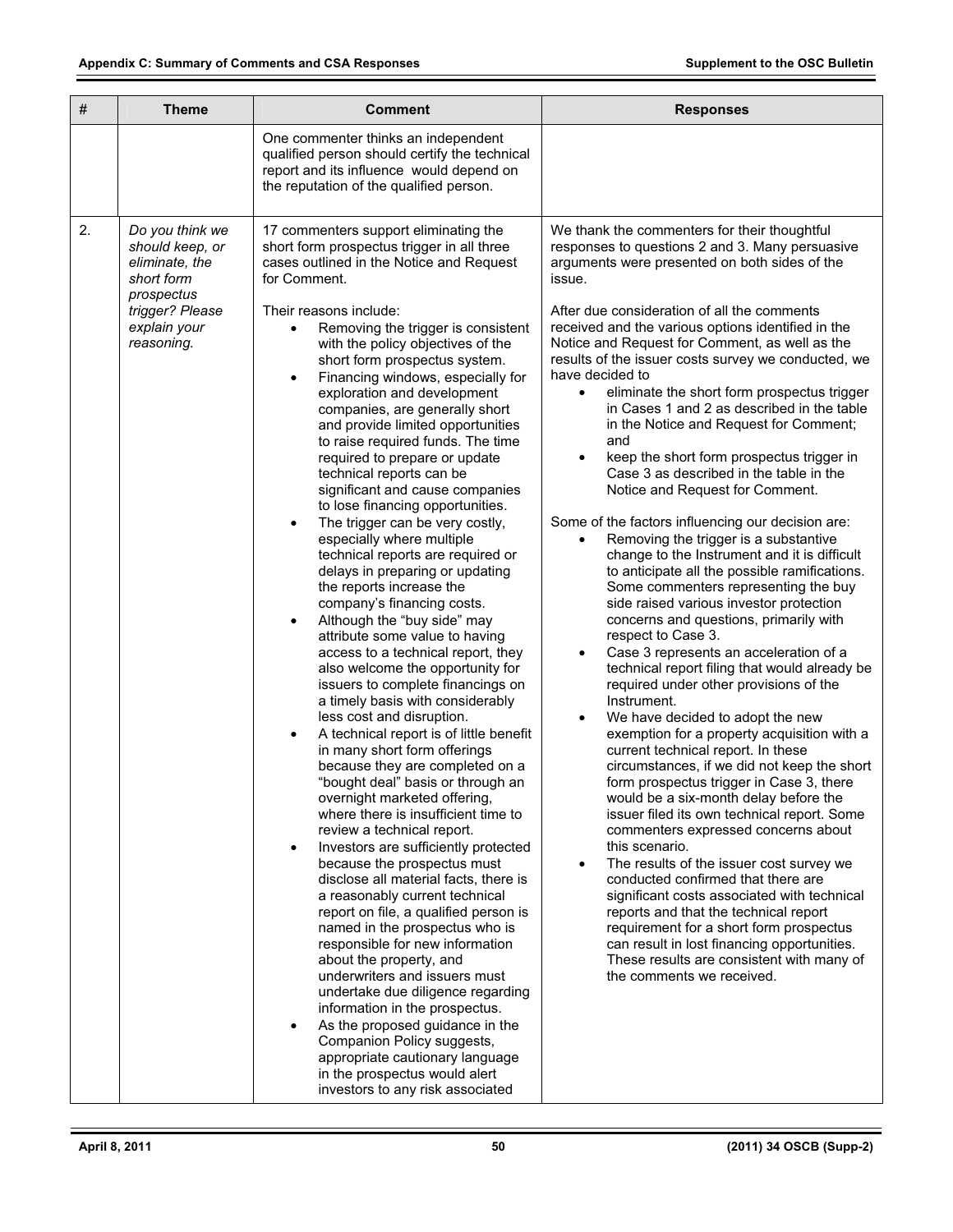| # | <b>Theme</b> | <b>Comment</b>                                                                                                                                                                                                                                                                                                                                                                                                                                                                                                                                                                                                                                                                                                                                                                                                                                                                                                                                                                                                                                                                                                                                                                                                                                                                                                                                                                                                                                                                                                            | <b>Responses</b> |
|---|--------------|---------------------------------------------------------------------------------------------------------------------------------------------------------------------------------------------------------------------------------------------------------------------------------------------------------------------------------------------------------------------------------------------------------------------------------------------------------------------------------------------------------------------------------------------------------------------------------------------------------------------------------------------------------------------------------------------------------------------------------------------------------------------------------------------------------------------------------------------------------------------------------------------------------------------------------------------------------------------------------------------------------------------------------------------------------------------------------------------------------------------------------------------------------------------------------------------------------------------------------------------------------------------------------------------------------------------------------------------------------------------------------------------------------------------------------------------------------------------------------------------------------------------------|------------------|
|   |              | with the potential for information in<br>a subsequently filed technical<br>report to vary from information in<br>the prospectus.<br>If the trigger is removed, industry<br>$\bullet$<br>will develop practices that will<br>reduce any potential risk to<br>acceptable levels.<br>In Case 3, the most problematic,<br>$\bullet$<br>an issuer at significant risk would<br>likely prefer a private placement to<br>a prospectus that might require<br>amendment and raise rescission<br>rights, so the practical risk is<br>minimized.<br>Eliminating the trigger would<br>٠<br>address some asymmetries<br>between the primary and<br>secondary markets. Investors in<br>both markets should be treated<br>equally.<br>Currently issuers might do a<br>private placement rather than a<br>short form prospectus to avoid the<br>time and costs of having to<br>prepare a technical report.<br>Existing investors can suffer<br>increased dilution as a result.<br>One commenter notes the short form<br>prospectus trigger has caused some<br>issuers to undertake special warrant<br>transactions rather than bought deals<br>because IIROC has granted exemptions<br>allowing short form eligible issuers to use<br>special warrants where the unavailability of<br>a technical report precludes the use of a<br>short form prospectus. This has had the<br>unfortunate consequence of undermining<br>the short form prospectus pre-marketing<br>rules, as these rules do not apply to special<br>warrant transactions. |                  |
|   |              | One commenter thinks CSA should keep<br>the short form prospectus trigger in all<br>three cases because:<br>The costs associated with this<br>$\bullet$<br>trigger are marginal compared to<br>all the costs of a short form<br>prospectus.<br>Eliminating the trigger would not<br>generate benefits that outweigh<br>the risks, particularly given the low<br>ratio of short form prospectus<br>financings to other types of<br>financings.<br>Another commenter thinks CSA should                                                                                                                                                                                                                                                                                                                                                                                                                                                                                                                                                                                                                                                                                                                                                                                                                                                                                                                                                                                                                                      |                  |
|   |              | keep the trigger, but proposes using a<br>shorter form of technical report, or                                                                                                                                                                                                                                                                                                                                                                                                                                                                                                                                                                                                                                                                                                                                                                                                                                                                                                                                                                                                                                                                                                                                                                                                                                                                                                                                                                                                                                            |                  |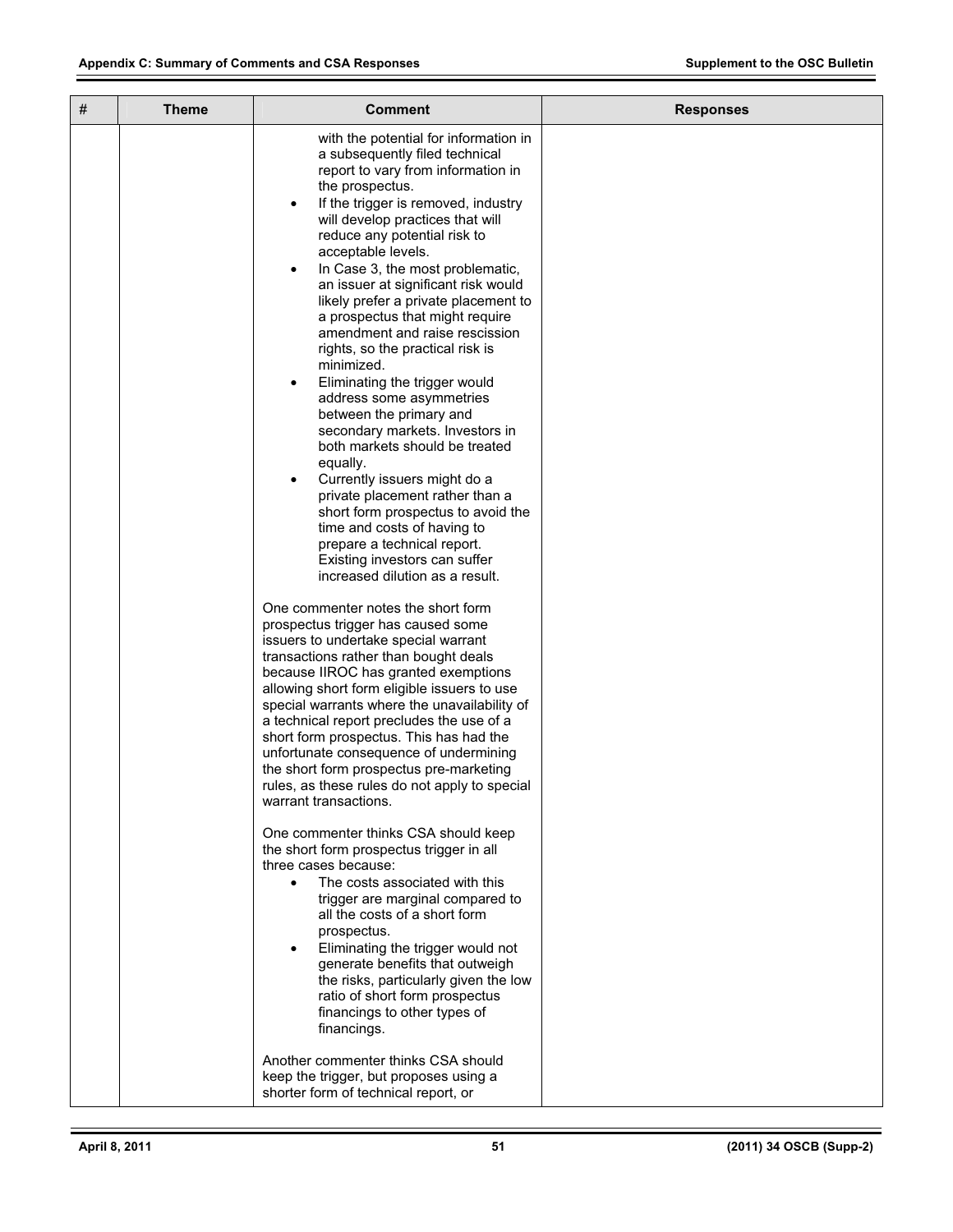| #  | <b>Theme</b>                                                                                                                           | <b>Comment</b>                                                                                                                                                                                                                                                                                                                                                                                                                                                                                                                                                                                                                                                                                                                                                                                                                                                                                                                                                                                                                                                                                                                                                                                                                                                                                                                                                                                                                                                                                                                                                                                                                                                                                                                                                                                                                                                                                                                                                    | <b>Responses</b>                                |
|----|----------------------------------------------------------------------------------------------------------------------------------------|-------------------------------------------------------------------------------------------------------------------------------------------------------------------------------------------------------------------------------------------------------------------------------------------------------------------------------------------------------------------------------------------------------------------------------------------------------------------------------------------------------------------------------------------------------------------------------------------------------------------------------------------------------------------------------------------------------------------------------------------------------------------------------------------------------------------------------------------------------------------------------------------------------------------------------------------------------------------------------------------------------------------------------------------------------------------------------------------------------------------------------------------------------------------------------------------------------------------------------------------------------------------------------------------------------------------------------------------------------------------------------------------------------------------------------------------------------------------------------------------------------------------------------------------------------------------------------------------------------------------------------------------------------------------------------------------------------------------------------------------------------------------------------------------------------------------------------------------------------------------------------------------------------------------------------------------------------------------|-------------------------------------------------|
|    |                                                                                                                                        | summary, similar to that endorsed by<br>various foreign exchanges. These short<br>form reports provide information that is<br>useful to investors and are approved by the<br>equivalent of a qualified person, but are not<br>as costly for issuers.                                                                                                                                                                                                                                                                                                                                                                                                                                                                                                                                                                                                                                                                                                                                                                                                                                                                                                                                                                                                                                                                                                                                                                                                                                                                                                                                                                                                                                                                                                                                                                                                                                                                                                              |                                                 |
| 3. | Please discuss<br>how your answers<br>to questions 1 and<br>2 might change in<br>each of the three<br>cases described in<br>the table. | Three commenters support eliminating the<br>short form prospectus trigger in Cases 1<br>and 2 described in the table, but keeping it<br>in Case 3.<br>Their reasons include:<br>In Case 3 the technical report is<br>$\bullet$<br>key to deciding the economic<br>viability and potential value of a<br>project and company.<br>The issuer will have to file a<br>technical report anyway. If the<br>information is both material and<br>previously unreported it seems the<br>technical report would be in the<br>investor's interest prior to filing the<br>short form prospectus.<br>The proposed six-month filing<br>$\bullet$<br>delay confers a significant benefit<br>on issuers, but in the case of a<br>short form offering, if the trigger is<br>eliminated, the timing gap<br>between the offering and the filing<br>of the new technical report could<br>be detrimental to investors.<br>One of these commenters suggests that, if<br>CSA removes the trigger in Case 3, CSA<br>consider implementing a form of escrow<br>arrangement so issuers do not miss<br>financing windows but investors still have<br>the benefit of the most current information.<br>One commenter shares the views of other<br>commenters regarding eliminating the<br>trigger in Case 1 and keeping it in Case 3,<br>but does not wholly support eliminating the<br>trigger in Case 2. The commenter thinks<br>that, although the technical report would<br>not necessarily provide incremental<br>information relevant to the investment<br>decision, a technical report is still<br>considered valuable to investors,<br>particularly in the context of a short form<br>offering where the time for making a<br>decision is limited. It may be appropriate to<br>develop an exemption to accommodate this<br>specific situation.<br>One commenter supports eliminating the<br>trigger in Cases 1 and 3, but keeping it in<br>Case 2, provided the technical report would | See our response to the comments on question 2. |
|    |                                                                                                                                        |                                                                                                                                                                                                                                                                                                                                                                                                                                                                                                                                                                                                                                                                                                                                                                                                                                                                                                                                                                                                                                                                                                                                                                                                                                                                                                                                                                                                                                                                                                                                                                                                                                                                                                                                                                                                                                                                                                                                                                   |                                                 |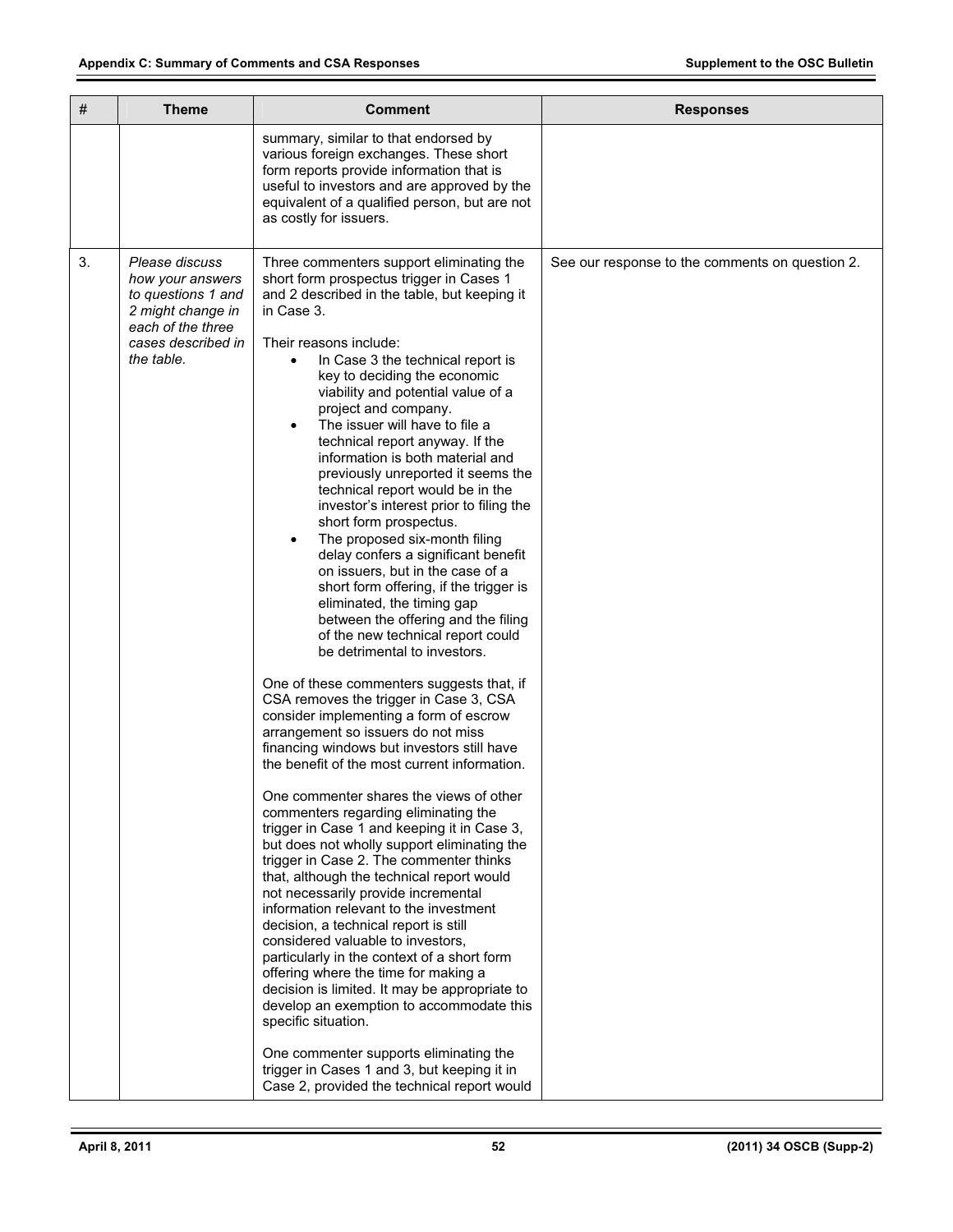| #  | <b>Theme</b>                                                                                                                                                                          | <b>Comment</b>                                                                                                                                                                                                                                                                                                                                                                                                                                                                                                                                                                                                                                                                                               | <b>Responses</b>                                                                                                                              |
|----|---------------------------------------------------------------------------------------------------------------------------------------------------------------------------------------|--------------------------------------------------------------------------------------------------------------------------------------------------------------------------------------------------------------------------------------------------------------------------------------------------------------------------------------------------------------------------------------------------------------------------------------------------------------------------------------------------------------------------------------------------------------------------------------------------------------------------------------------------------------------------------------------------------------|-----------------------------------------------------------------------------------------------------------------------------------------------|
|    |                                                                                                                                                                                       | only have to be filed within six months of<br>closing the prospectus financing, rather<br>than with the prospectus.                                                                                                                                                                                                                                                                                                                                                                                                                                                                                                                                                                                          |                                                                                                                                               |
| 4. | If we decide to<br>eliminate the short<br>form prospectus<br>trigger, is the<br>proposed<br>quidance in<br>subsection 4.2(13)<br>of the Amended<br><b>Companion Policy</b><br>useful? | 13 commenters find the proposed guidance<br>useful.                                                                                                                                                                                                                                                                                                                                                                                                                                                                                                                                                                                                                                                          |                                                                                                                                               |
|    | Do you have any<br>suggestions<br>concerning this<br>guidance?                                                                                                                        | A commenter that is a law firm would<br>welcome specific guidance on how to<br>remedy a situation where a technical report<br>that contains information inconsistent with<br>the prospectus is filed after the final short<br>form prospectus.                                                                                                                                                                                                                                                                                                                                                                                                                                                               | As we have decided to keep the short form<br>prospectus trigger in Case 3, we have replaced the<br>proposed guidance in the Companion Policy. |
|    |                                                                                                                                                                                       | A commenter notes the last sentence of the<br>second paragraph says the qualified<br>person "could be required to provide an<br>expert consent" under NI 44-101, while the<br>Notice and Request for Comment says the<br>qualified person "would likely be<br>considered an expert  and so would be<br>required to provide an expert consent". If<br>CSA's view is that an expert consent would<br>likely be required, the guidance should be<br>more definitive.                                                                                                                                                                                                                                            | See our response to the comment above.                                                                                                        |
|    |                                                                                                                                                                                       |                                                                                                                                                                                                                                                                                                                                                                                                                                                                                                                                                                                                                                                                                                              |                                                                                                                                               |
|    |                                                                                                                                                                                       | <b>REPORT - SUBSECTION 4.2(7) OF INSTRUMENT</b>                                                                                                                                                                                                                                                                                                                                                                                                                                                                                                                                                                                                                                                              | G. SPECIFIC QUESTIONS - NEW EXEMPTION FOR PROPERTY ACQUISITION WITH CURRENT TECHNICAL                                                         |
| 1. | Question $#5 - Is$<br>the proposed new<br>exemption relating<br>to an acquired<br>property helpful?                                                                                   | 14 commenters expressly support the<br>proposed new exemption and think it will<br>be helpful.<br>One of these commenters notes it will allow<br>an issuer to prepare a technical report<br>within a more reasonable timeframe and<br>provides a useful alternative to disclosing<br>the estimate as a historical estimate or<br>having the existing technical report re-<br>addressed to it. Another commenter thinks<br>it will provide new owners sufficient time to<br>prepare a technical report that reflects their<br>strategies and plans for developing a new<br>property, without the time and expense<br>required to file effectively what is an interim<br>report of little value to the market. | We thank the commenters for their support. We<br>have decided to keep the proposed exemption in<br>the Instrument.                            |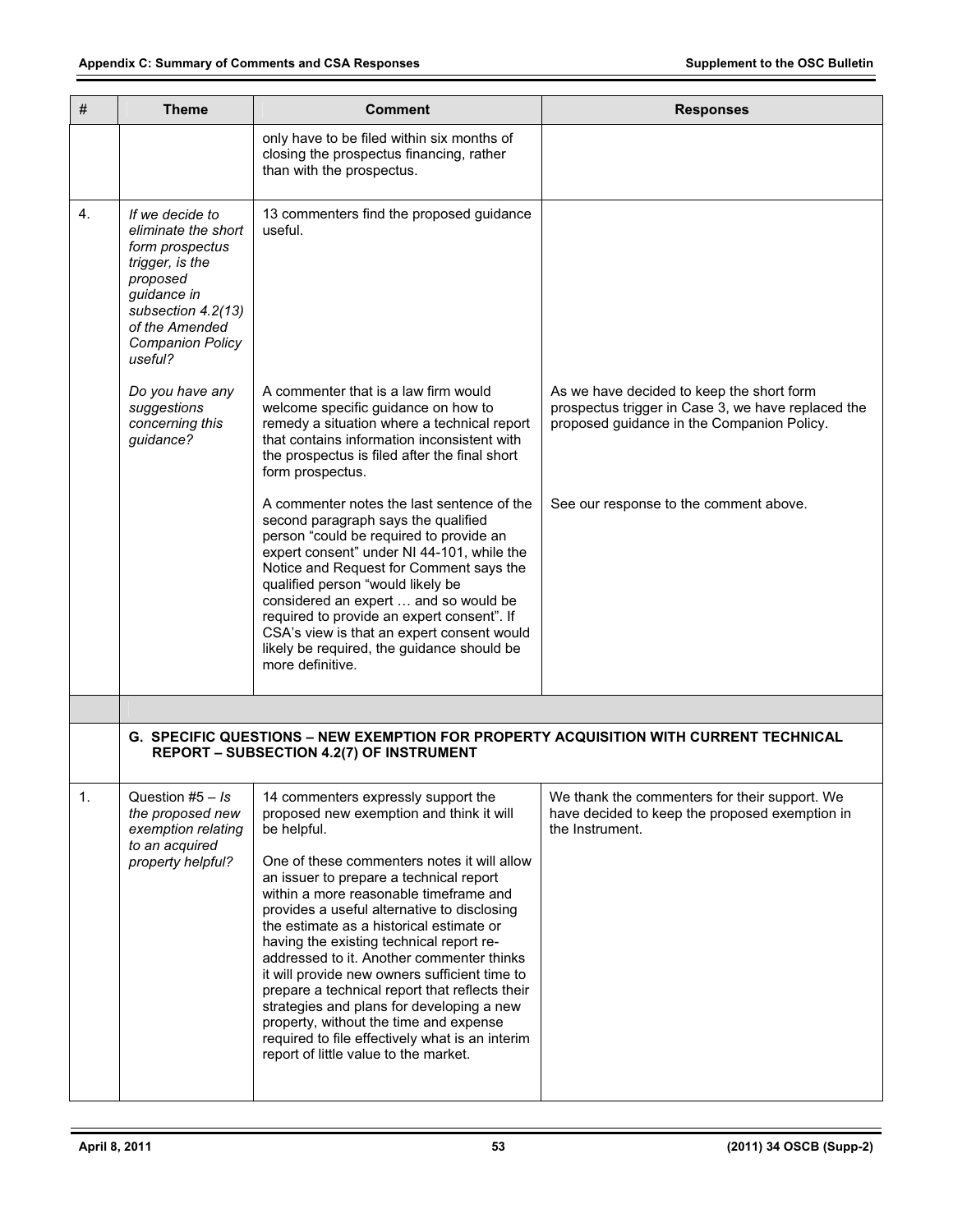| # | <b>Theme</b> | <b>Comment</b>                                                                                                                                                                                                                                                                                                                                                                                                                                                                                                                                                                                                                                                                                                                                                                                                                                                                                                                                                                                             | <b>Responses</b>                                                                                                                                                                                                                                                                                                                                                                                                                                                                                                                                                                                                                          |
|---|--------------|------------------------------------------------------------------------------------------------------------------------------------------------------------------------------------------------------------------------------------------------------------------------------------------------------------------------------------------------------------------------------------------------------------------------------------------------------------------------------------------------------------------------------------------------------------------------------------------------------------------------------------------------------------------------------------------------------------------------------------------------------------------------------------------------------------------------------------------------------------------------------------------------------------------------------------------------------------------------------------------------------------|-------------------------------------------------------------------------------------------------------------------------------------------------------------------------------------------------------------------------------------------------------------------------------------------------------------------------------------------------------------------------------------------------------------------------------------------------------------------------------------------------------------------------------------------------------------------------------------------------------------------------------------------|
|   |              | A commenter that is an exchange does not<br>support the proposed new exemption. Its<br>reasons include:<br>The proposed exemption conflicts<br>$\bullet$<br>with the revised definition of<br>"historical estimate". If the issuer<br>has not yet verified the estimate<br>as current, it is a "historical<br>estimate" by definition and the<br>issuer should disclose it as such.<br>The commenter has concerns<br>$\bullet$<br>about the qualifications and<br>suitability of an internal qualified<br>person who signs off on the<br>current resource for purposes of<br>the news release, particularly in<br>cases where the property will be<br>"flipped" within six months such<br>that the issuer will have no<br>obligation to file the technical<br>report.<br>In practice, many venture issuers<br>$\bullet$<br>will not benefit from the new<br>exemption because exchange<br>rules require the filing of technical<br>reports in conjunction with the<br>review of a variety of transactions. | We do not agree that the new exemption conflicts<br>with the revised definition of "historical estimate".<br>The new exemption provides the issuer with another<br>alternative for disclosing a material property<br>acquisition in circumstances where the issuer<br>believes the estimate to be current. In such<br>circumstances, it could be misleading for the issuer<br>to disclose the estimate as a "historical estimate".<br>With respect to a potential sale of the property, once<br>the requirement to file a technical report has been<br>triggered under the Instrument, the issuer remains<br>subject to that requirement. |
|   |              | Proposed modifications<br>One commenter proposes that the new<br>exemption should also be available where<br>the previous owner is a producing issuer<br>whose securities trade on a specified<br>exchange and that has disclosed mineral<br>resources and mineral reserves under an<br>acceptable foreign code. This exemption<br>would then align with the proposed new<br>exemption for royalty interest holders in<br>subsection 9.2(1).                                                                                                                                                                                                                                                                                                                                                                                                                                                                                                                                                               | We have not adopted this suggestion. The new<br>exemption for royalty holders is from the obligation<br>to file a technical report, which we think is<br>appropriate given the unique nature of a royalty<br>interest. Where an issuer has acquired a new<br>material property we think the issuer should be<br>required to file a technical report to support its<br>disclosure and it would not be appropriate to allow<br>the issuer to rely on information from another<br>source that is less than what would be required<br>under a technical report.                                                                               |
|   |              | Another commenter questions why the new<br>owner should have to file a technical report<br>within six months (particularly if there is no<br>new scientific or technical information)<br>rather than rely on the existing technical<br>report triggers to determine when the new<br>report is required.                                                                                                                                                                                                                                                                                                                                                                                                                                                                                                                                                                                                                                                                                                    | This exemption applies in cases where the new<br>owner is disclosing significant new scientific and<br>technical information that is a material change for<br>the issuer and that must be supported, in all other<br>cases, by a technical report filed by the issuer.<br>Given the importance of the information to the<br>issuer and its investors, we do not think it would be<br>appropriate to allow the issuer to rely indefinitely on<br>a technical report filed by a previous owner.                                                                                                                                             |
|   |              | One commenter thinks the proposed<br>exemption is practical in theory, but<br>questions whether additional minimum<br>standards are needed to ensure the prior<br>report is reasonably current before it can<br>be relied upon, as it is not always in the<br>seller's interest to update a technical<br>report.                                                                                                                                                                                                                                                                                                                                                                                                                                                                                                                                                                                                                                                                                           | We think the conditions that currently apply to this<br>exemption provide sufficient protection for investors.<br>However, as this is a substantive new provision, we<br>will monitor its application.                                                                                                                                                                                                                                                                                                                                                                                                                                    |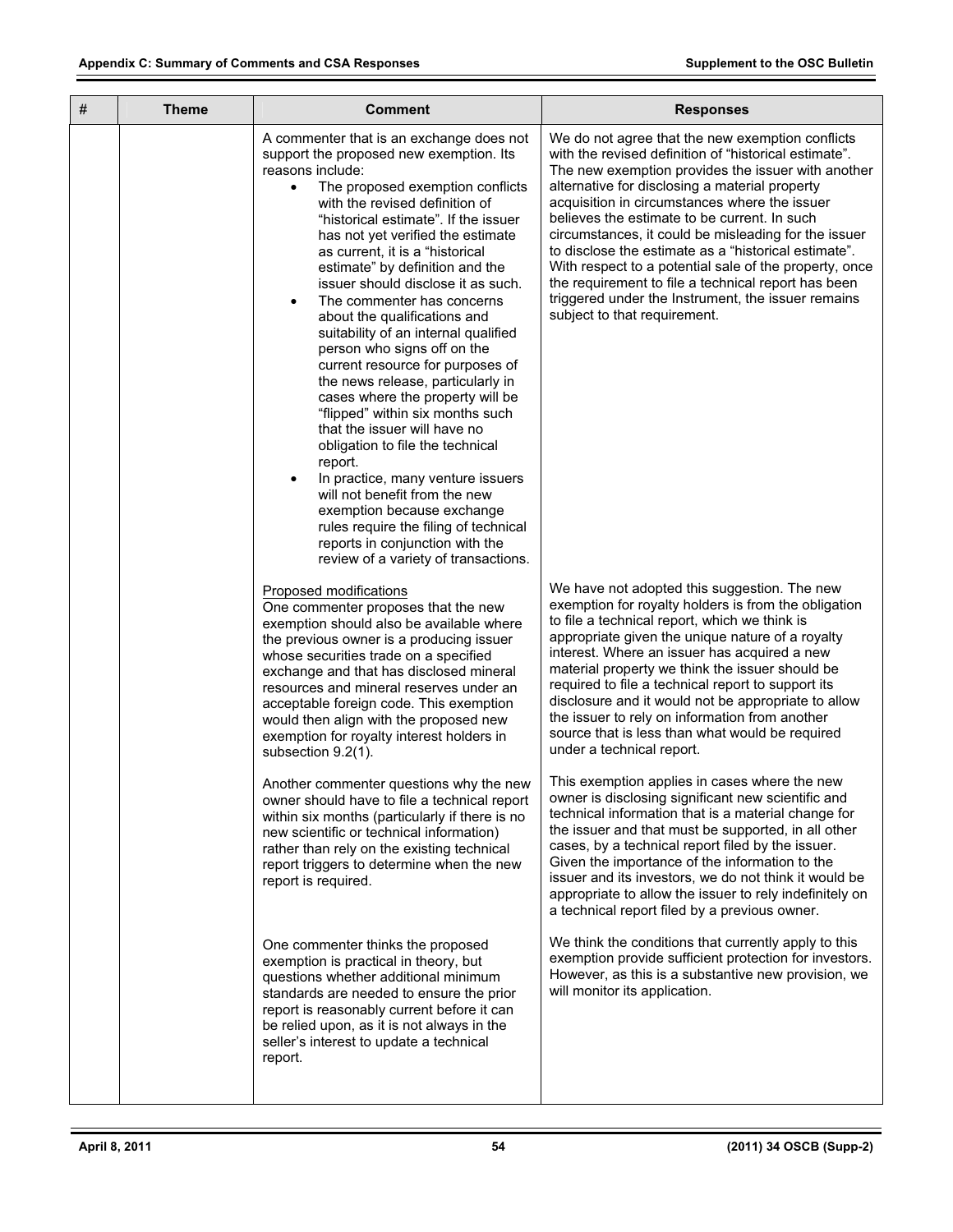| #  | <b>Theme</b>                                                                                                              | <b>Comment</b>                                                                                                                                                                                                                                                                                                                                                   | <b>Responses</b>                                                                                                                                                                                                                                                                                          |
|----|---------------------------------------------------------------------------------------------------------------------------|------------------------------------------------------------------------------------------------------------------------------------------------------------------------------------------------------------------------------------------------------------------------------------------------------------------------------------------------------------------|-----------------------------------------------------------------------------------------------------------------------------------------------------------------------------------------------------------------------------------------------------------------------------------------------------------|
|    | Is it reasonable to<br>expect that<br>issuers will use<br>the new<br>exemption in light<br>of the attached<br>conditions? | One commenter suggests an independent<br>qualified person should review the previous<br>owner's technical report and the results of<br>the review be filed on SEDAR.<br>The six commenters who responded to this<br>specific question all think it is reasonable to<br>expect that issuers will use the new<br>exemption in light of the attached<br>conditions. | See our response to the comment above.                                                                                                                                                                                                                                                                    |
|    |                                                                                                                           |                                                                                                                                                                                                                                                                                                                                                                  |                                                                                                                                                                                                                                                                                                           |
|    | <b>INSTRUMENT</b>                                                                                                         |                                                                                                                                                                                                                                                                                                                                                                  | H. SPECIFIC QUESTIONS - EXISTING EXEMPTION FROM SITE VISIT REQUIREMENT - SUBSECTION 6.2(2) OF                                                                                                                                                                                                             |
| 1. | Question $#6 - Do$<br>market<br>participants use<br>this exemption?                                                       | Eight commenters say that market<br>participants do not use or rarely use this<br>exemption.<br>Three commenters believe that market<br>participants do use the exemption.                                                                                                                                                                                       |                                                                                                                                                                                                                                                                                                           |
|    | Should we keep it<br>in the Amended<br>Instrument?                                                                        | The 12 commenters who responded to this<br>specific question all think CSA should keep<br>this exemption in the Amended Instrument.                                                                                                                                                                                                                              | We have decided to keep this exemption in the<br>Instrument.                                                                                                                                                                                                                                              |
|    |                                                                                                                           | One commenter suggests clarifying in<br>paragraph 6.2(3)(b) that a second technical<br>report with certificates and consents is<br>required.                                                                                                                                                                                                                     | We think this is implicit, as subsection 6.2(2)<br>requires the technical report initially filed to explain<br>why a site visit was not completed and the intended<br>timeframe for completion.                                                                                                           |
|    |                                                                                                                           |                                                                                                                                                                                                                                                                                                                                                                  |                                                                                                                                                                                                                                                                                                           |
|    |                                                                                                                           | <b>I. GENERAL COMMENTS NOT SPECIFICALLY RELATED TO PROPOSALS</b>                                                                                                                                                                                                                                                                                                 |                                                                                                                                                                                                                                                                                                           |
| 1. | <b>Disclosure</b><br>requirements                                                                                         | A commenter thinks disclosure<br>requirements for private placements are<br>not rigorous enough and for prospectus<br>offerings are too rigorous. The disparity is<br>not appropriate given the large number of<br>private placements compared to<br>prospectus offerings.                                                                                       | We acknowledge the comment, but it is beyond the<br>mandate of this committee.                                                                                                                                                                                                                            |
| 2. | Technical report<br>review                                                                                                | A commenter does not think CSA should<br>have unlimited flexibility in determining<br>when to review a technical report, but<br>should be subject to a deadline (say 90<br>days) beyond which a report cannot be<br>rejected.                                                                                                                                    | The securities regulatory authorities carry out<br>targeted reviews of technical reports as part of their<br>continuous disclosure review program. However,<br>ultimately it is the responsibility of the issuer to<br>ensure its technical report is in compliance<br>irrespective of regulatory review. |
|    |                                                                                                                           |                                                                                                                                                                                                                                                                                                                                                                  |                                                                                                                                                                                                                                                                                                           |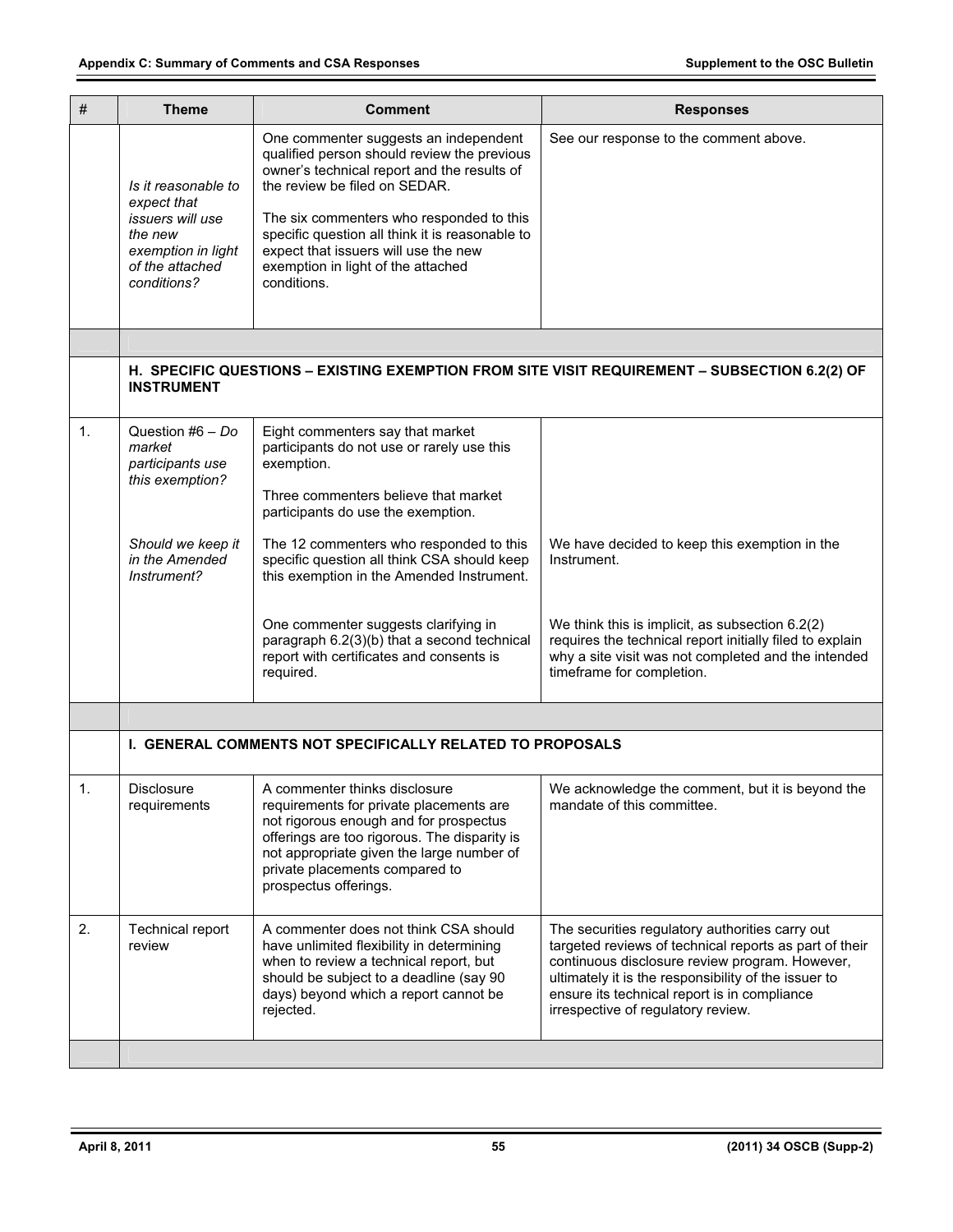# **APPENDIX D**

# **AMENDMENTS TO NATIONAL INSTRUMENT 44-101** *SHORT FORM PROSPECTUS DISTRIBUTIONS*

1. National Instrument 44-101 *Short Form Prospectus Distributions* is amended by this Instrument.

### 2. *Part 4 is amended by adding the following section:*

*"***4.2.1 Alternative Consent** – (1) Despite subparagraph 4.2(a)(vii), if the expert whose consent is required is a "qualified person" as defined in NI 43-101, the issuer is not required to file the consent of the qualified person if

- (a) the qualified person's consent is required in connection with a technical report that was not required to be filed with the preliminary short form prospectus,
- (b) the qualified person was employed by a person or company at the date of signing the technical report,
- (c) the principal business of the person or company is providing engineering or geoscientific services, and
- (d) the issuer files the consent of the person or company.

(2) A consent filed under subsection (1) must be signed by an individual who is an authorized signatory of the person or company and who falls within paragraphs (a), (b), (d) and (e) of the definition of "qualified person" in NI 43-101.*"*

3. This Instrument comes into force on June 30, 2011.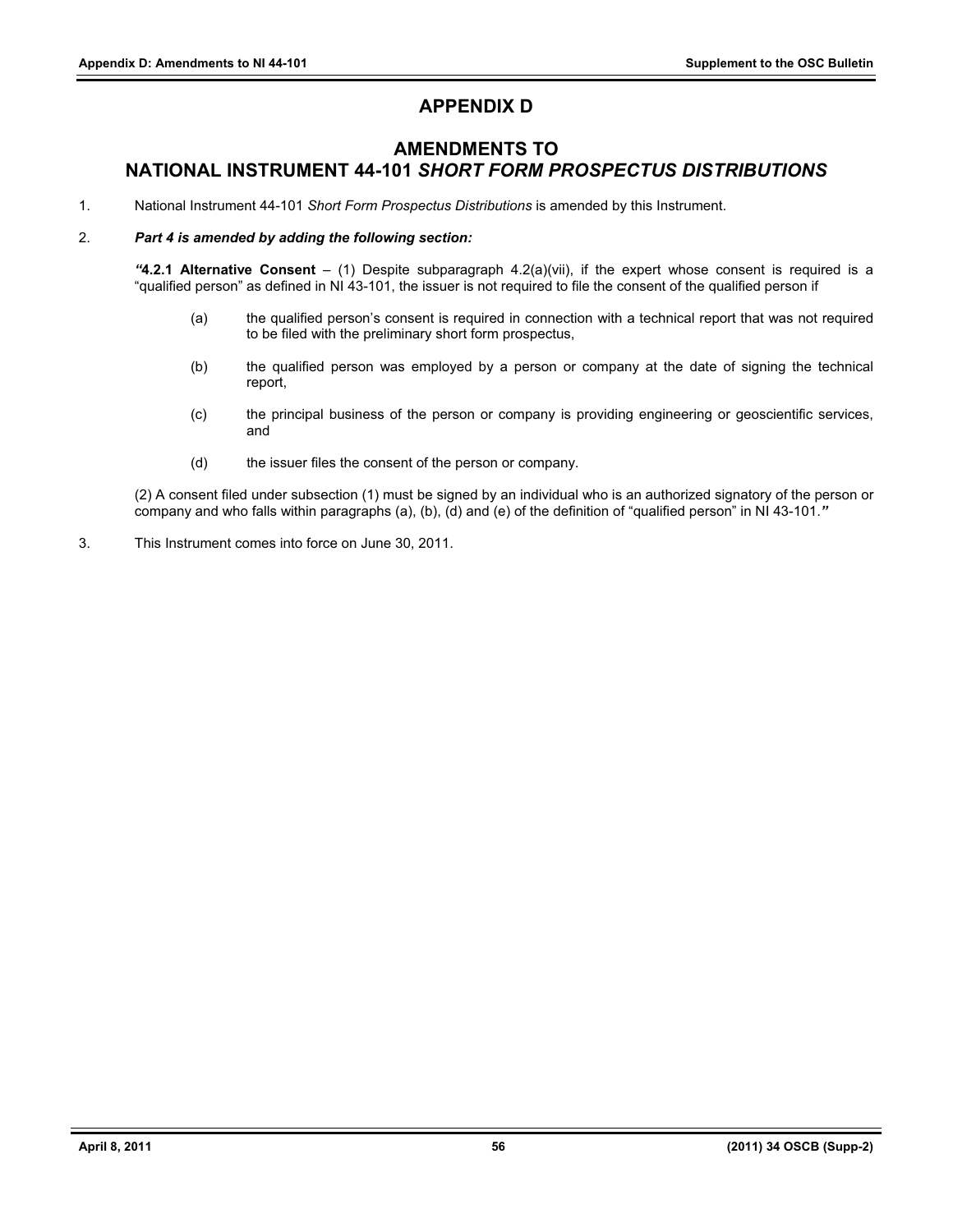# **APPENDIX E**

# **AMENDMENTS TO FORM 51-102F1 MANAGEMENT'S DISCUSSION AND ANALYSIS AND FORM 51-102F2 ANNUAL INFORMATION FORM**

- 1. Form 51-102F1 *Management's Discussion and Analysis* and Form 51-102F2 *Annual Information Form* are amended by this Instrument.
- 2. *Form 51-102F1 is amended by repealing paragraph (e) of section 1.4 and substituting the following:* 
	- *"*(e) for resource issuers with producing mines or mines under development, identify any milestone, including, without limitation, mine expansion plans, productivity improvements, plans to develop a new deposit, or production decisions, and whether the milestone is based on a technical report filed under National Instrument 43-101 *Standards of Disclosure for Mineral Projects*;*"*
- 3. *Form 51-102F2 is amended by repealing Instruction (i) to Item 16 Interests of Experts.*
- 4. This Instrument comes into force on June 30, 2011.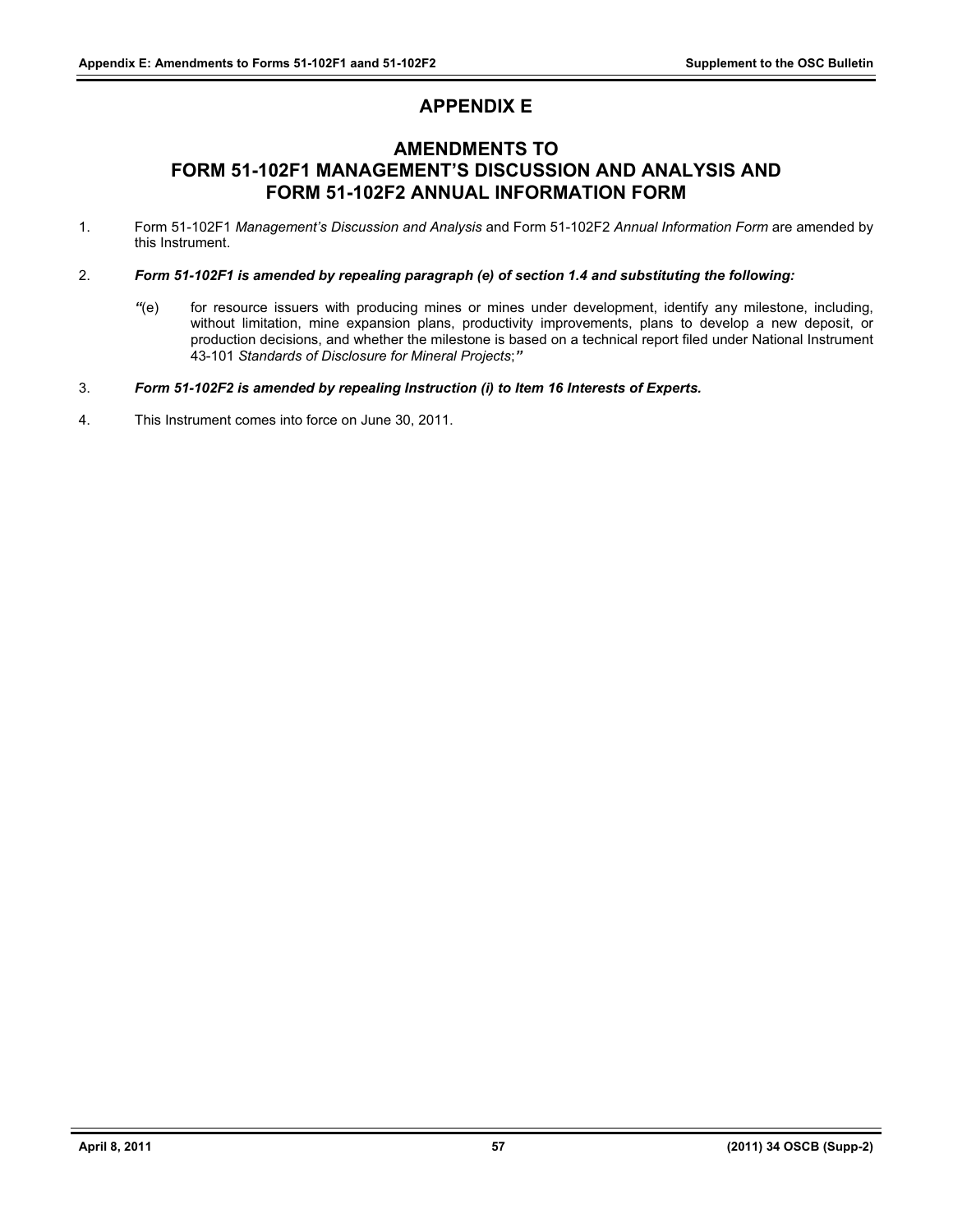# **APPENDIX F**

# **AMENDMENTS TO NATIONAL INSTRUMENT 45-106** *PROSPECTUS AND REGISTRATION EXEMPTIONS*

- 1. National Instrument 45-106 *Prospectus and Registration Exemptions* is amended by this Instrument.
- 2. *Section 2.9 is amended by repealing subsection (18).*
- 3. This Instrument comes into force on June 30, 2011.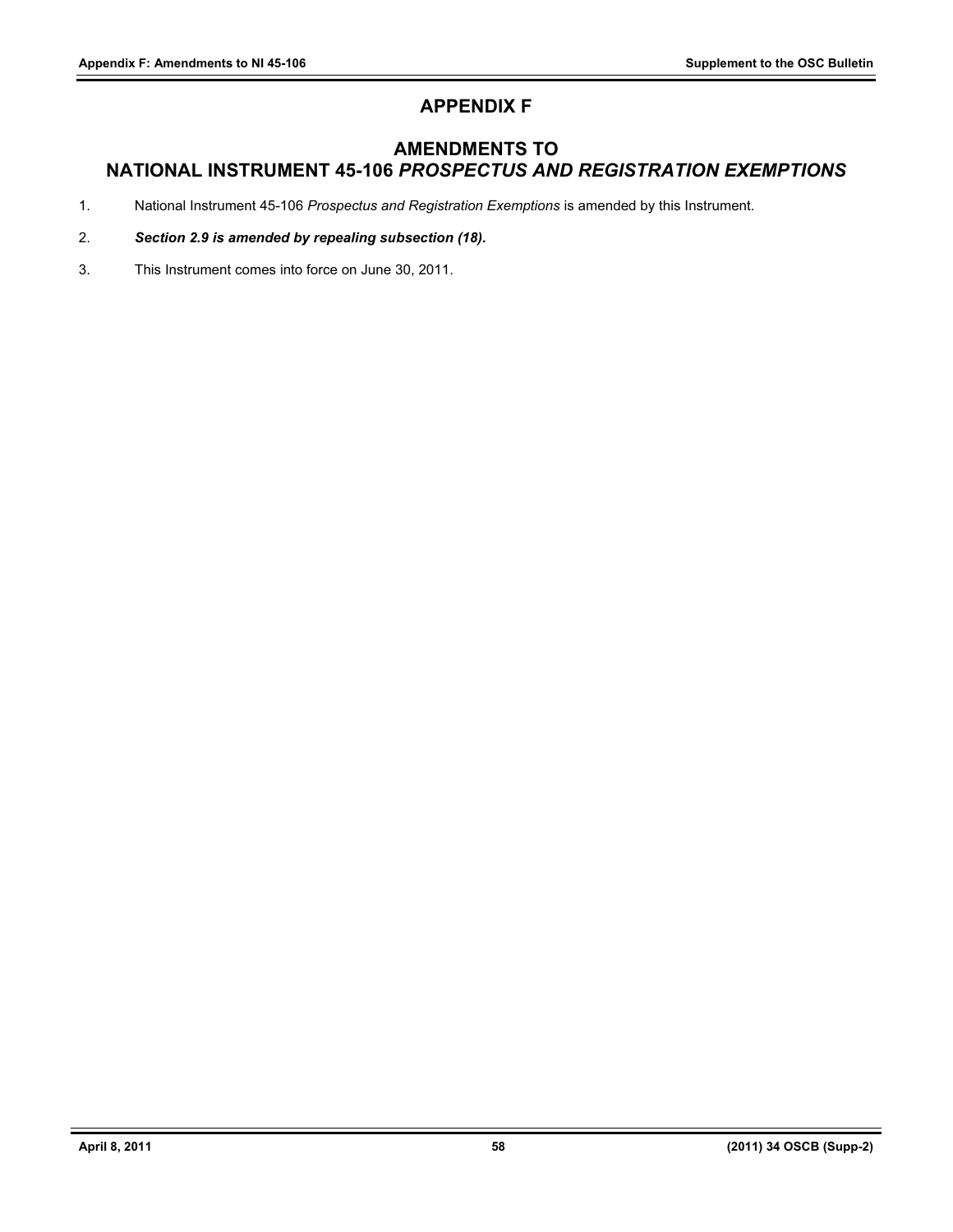# **APPENDIX G**

# **AMENDMENTS TO NATIONAL INSTRUMENT 45-101** *RIGHTS OFFERINGS*

- 1. National Instrument 45-101 *Rights Offerings* is amended by this Instrument.
- 2. *Subsection 3.1(1) is amended by repealing item 4 and substituting the following:* 
	- "4. A copy of the technical reports, certificates, and consents required under National Instrument 43-101 *Standards of Disclosure for Mineral Projects*."
- 3. This Instrument comes into force on June 30, 2011.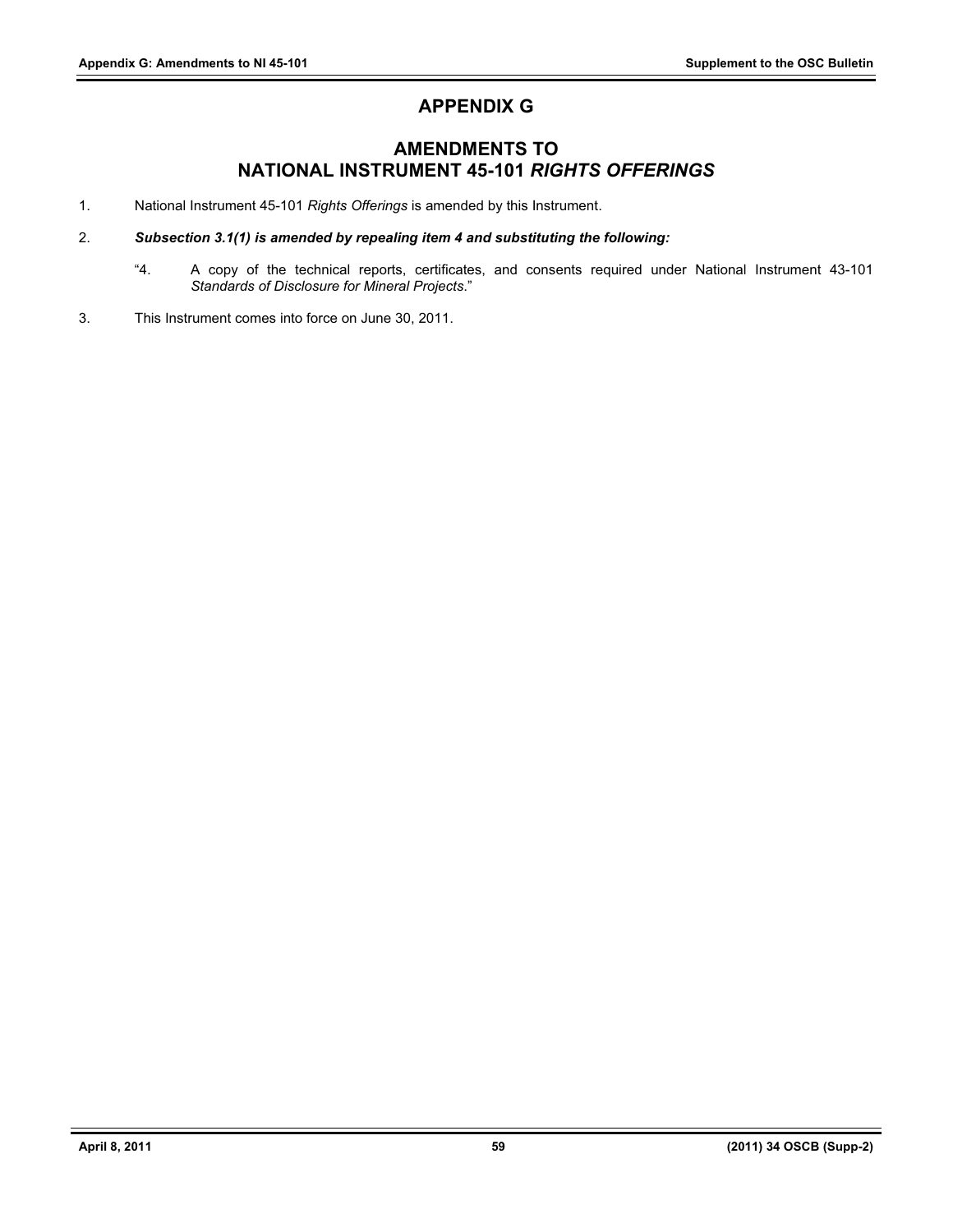# **APPENDIX H**

# **LOCAL INFORMATION**

# **Notice of Commission approval**

On March 15, 2011 the Ontario Securities Commission (the **Commission**) approved the New Instrument, the New Form and the Consequential Amendments (collectively, the **New Instruments**) pursuant to section 143 of the *Securities Act* (Ontario) (the **Act**). Also on that day, the Commission adopted the New Companion Policy pursuant to section 143.8 of the Act.

The New Instruments and the New Companion Policy have an effective date of June 30, 2011.

# **Delivery to the Minister**

The New Instruments together with related materials were delivered to the Minister of Finance on April 7, 2011. The Minister may approve or reject the New Instruments or return them for further consideration. If the Minister approves the New Instruments or does not take any further action by June 6, 2011, the New Instruments will come into force on June 30, 2011. The New Policy will come into force on June 30, 2011.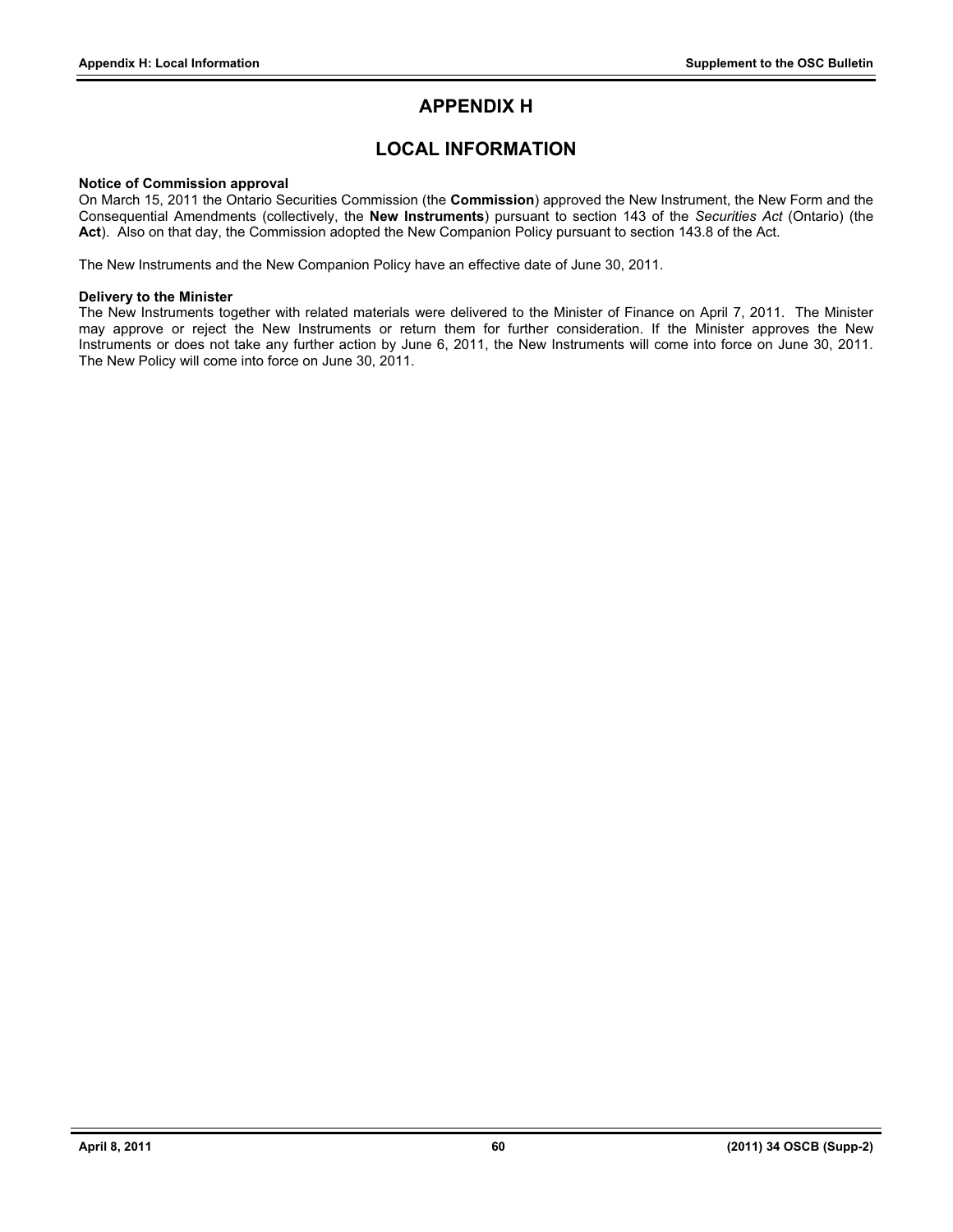# **NATIONAL INSTRUMENT 43-101**  *STANDARDS OF DISCLOSURE FOR MINERAL PROJECTS*

# **Table of Contents**

# **PART TITLE**

# PART 1 DEFINITIONS AND INTERPRETATION

- 1.1 Definitions
- 1.2 Mineral Resource<br>1.3 Mineral Reserve
- **Mineral Reserve**
- 1.4 Mining Studies<br>1.5 Independence
- **Independence**

## PART 2 REQUIREMENTS APPLICABLE TO ALL DISCLOSURE

- 2.1 Requirements Applicable to All Disclosure<br>2.2 All Disclosure of Mineral Resources or Min
- 2.2 All Disclosure of Mineral Resources or Mineral Reserves<br>2.3 Restricted Disclosure
- 2.3 Restricted Disclosure<br>2.4 Disclosure of Historica
- 2.4 Disclosure of Historical Estimates

# PART 3 ADDITIONAL REQUIREMENTS FOR WRITTEN DISCLOSURE<br>3.1 Written Disclosure to Include Name of Qualified Person

- 3.1 Written Disclosure to Include Name of Qualified Person
- Written Disclosure to Include Data Verification
- 3.3 Requirements Applicable to Written Disclosure of Exploration Information
- 3.4 Requirements Applicable to Written Disclosure of Mineral Resources and Mineral Reserves
- Exception for Written Disclosure Already Filed

## PART 4 OBLIGATION TO FILE A TECHNICAL REPORT

- 4.1 Obligation to File a Technical Report Upon Becoming a Reporting Issuer
- 4.2 Obligation to File a Technical Report in Connection with Certain Written Disclosure About Mineral Projects on Material Properties
- 4.3 Required Form of Technical Report

# PART 5 AUTHOR OF TECHNICAL REPORT

- 5.1 Prepared by a Qualified Person<br>5.2 Execution of Technical Report
- 5.2 Execution of Technical Report<br>5.3 Independent Technical Report
- 5.3 Independent Technical Report

## PART 6 PREPARATION OF TECHNICAL REPORT

- 
- 6.1 The Technical Report<br>6.2 Current Personal Inspe 6.2 Current Personal Inspection<br>6.3 Maintenance of Records
- 6.3 Maintenance of Records<br>6.4 I imitation on Disclaimers
- **Limitation on Disclaimers**

# PART 7 USE OF FOREIGN CODE<br>7.1 Use of Foreign Code

- Use of Foreign Code
- PART 8 CERTIFICATES AND CONSENTS OF QUALIFIED PERSONS FOR TECHNICAL REPORTS
	- 8.1 Certificates of Qualified Persons<br>8.2 Addressed to Issuer
	- 8.2 Addressed to Issuer<br>8.3 Consents of Qualifie
	- 8.3 Consents of Qualified Persons

## PART 9 EXEMPTIONS

- 9.1 Authority to Grant Exemptions<br>9.2 Exemptions for Royalty or Sim
- 9.2 Exemptions for Royalty or Similar Interests<br>9.3 Exemption for Certain Types of Filings
- Exemption for Certain Types of Filings
- PART 10 EFFECTIVE DATE AND REPEAL
	- 10.1 Effective Date
	- 10.2 Repeal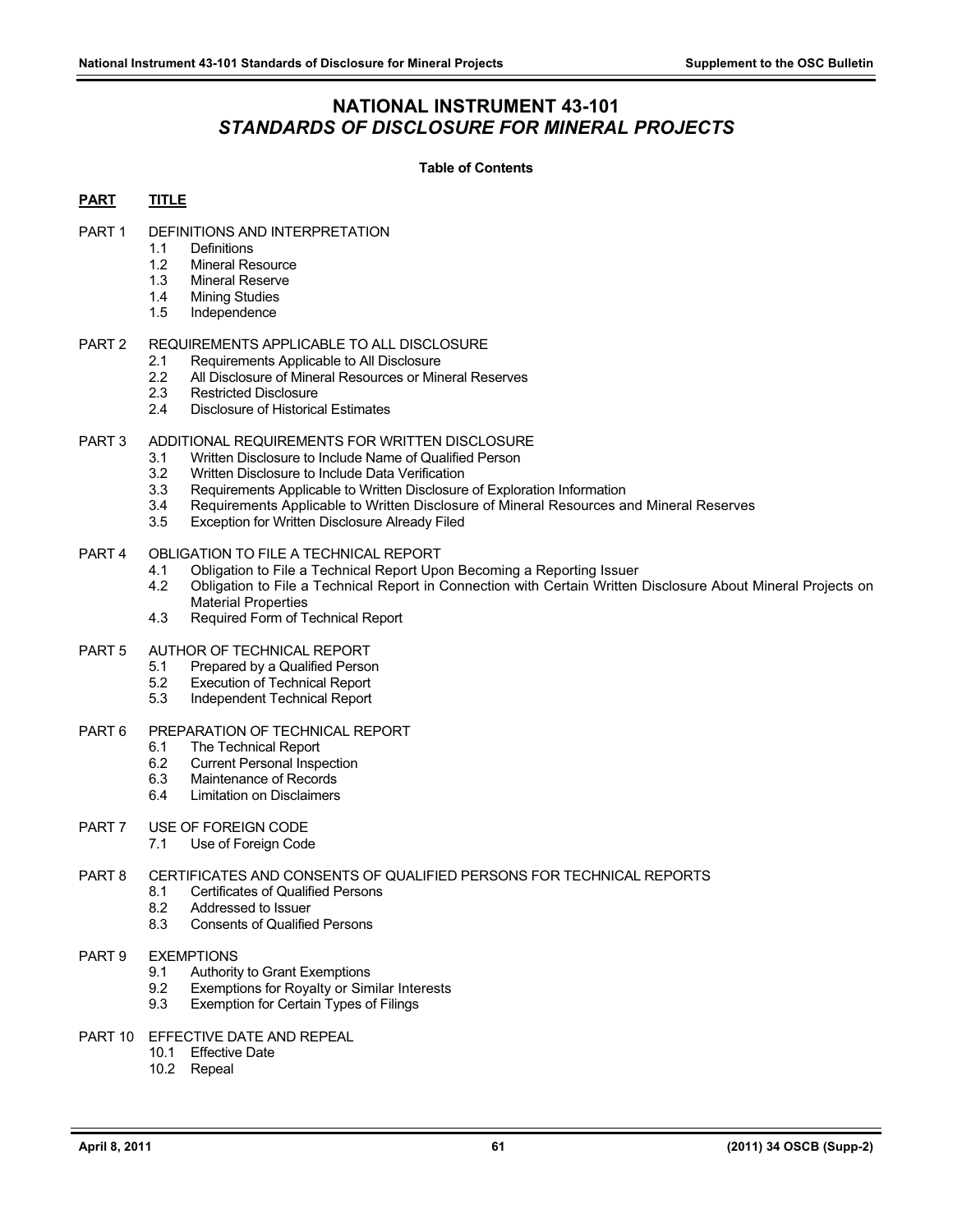# **NATIONAL INSTRUMENT 43-101**  *STANDARDS OF DISCLOSURE FOR MINERAL PROJECTS*

## **PART 1 DEFINITIONS AND INTERPRETATION**

#### **1.1 Definitions** – In this Instrument

"acceptable foreign code" means the JORC Code, the PERC Code, the SAMREC Code, SEC Industry Guide 7, the Certification Code, or any other code, generally accepted in a foreign jurisdiction, that defines mineral resources and mineral reserves in a manner that is consistent with mineral resource and mineral reserve definitions and categories set out in sections 1.2 and 1.3;

"adjacent property" means a property

- (a) in which the issuer does not have an interest:
- (b) that has a boundary reasonably proximate to the property being reported on; and
- (c) that has geological characteristics similar to those of the property being reported on;

"advanced property" means a property that has

- (a) mineral reserves, or
- (b) mineral resources the potential economic viability of which is supported by a preliminary economic assessment, a pre-feasibility study or a feasibility study;

"Certification Code" means the Certification Code for Exploration Prospects, Mineral Resources and Ore Reserves prepared by the Mineral Resources Committee of the Institution of Mining Engineers of Chile, as amended;

"data verification" means the process of confirming that data has been generated with proper procedures, has been accurately transcribed from the original source and is suitable to be used;

"disclosure" means any oral statement or written disclosure made by or on behalf of an issuer and intended to be, or reasonably likely to be, made available to the public in a jurisdiction of Canada, whether or not filed under securities legislation, but does not include written disclosure that is made available to the public only by reason of having been filed with a government or agency of government pursuant to a requirement of law other than securities legislation;

"early stage exploration property" means a property for which the technical report being filed has

- (a) no current mineral resources or mineral reserves defined; and
- (b) no drilling or trenching proposed;

"effective date" means, with reference to a technical report, the date of the most recent scientific or technical information included in the technical report;

"exploration information" means geological, geophysical, geochemical, sampling, drilling, trenching, analytical testing, assaying, mineralogical, metallurgical, and other similar information concerning a particular property that is derived from activities undertaken to locate, investigate, define, or delineate a mineral prospect or mineral deposit;

"historical estimate" means an estimate of the quantity, grade, or metal or mineral content of a deposit that an issuer has not verified as a current mineral resource or mineral reserve, and which was prepared before the issuer acquiring, or entering into an agreement to acquire, an interest in the property that contains the deposit;

"JORC Code" means the Australasian Code for Reporting of Exploration Results, Mineral Resources and Ore Reserves prepared by the Joint Ore Reserves Committee of the Australasian Institute of Mining and Metallurgy, Australian Institute of Geoscientists and Minerals Council of Australia, as amended;

"mineral project" means any exploration, development or production activity, including a royalty or similar interest in these activities, in respect of diamonds, natural solid inorganic material, or natural solid fossilized organic material including base and precious metals, coal, and industrial minerals;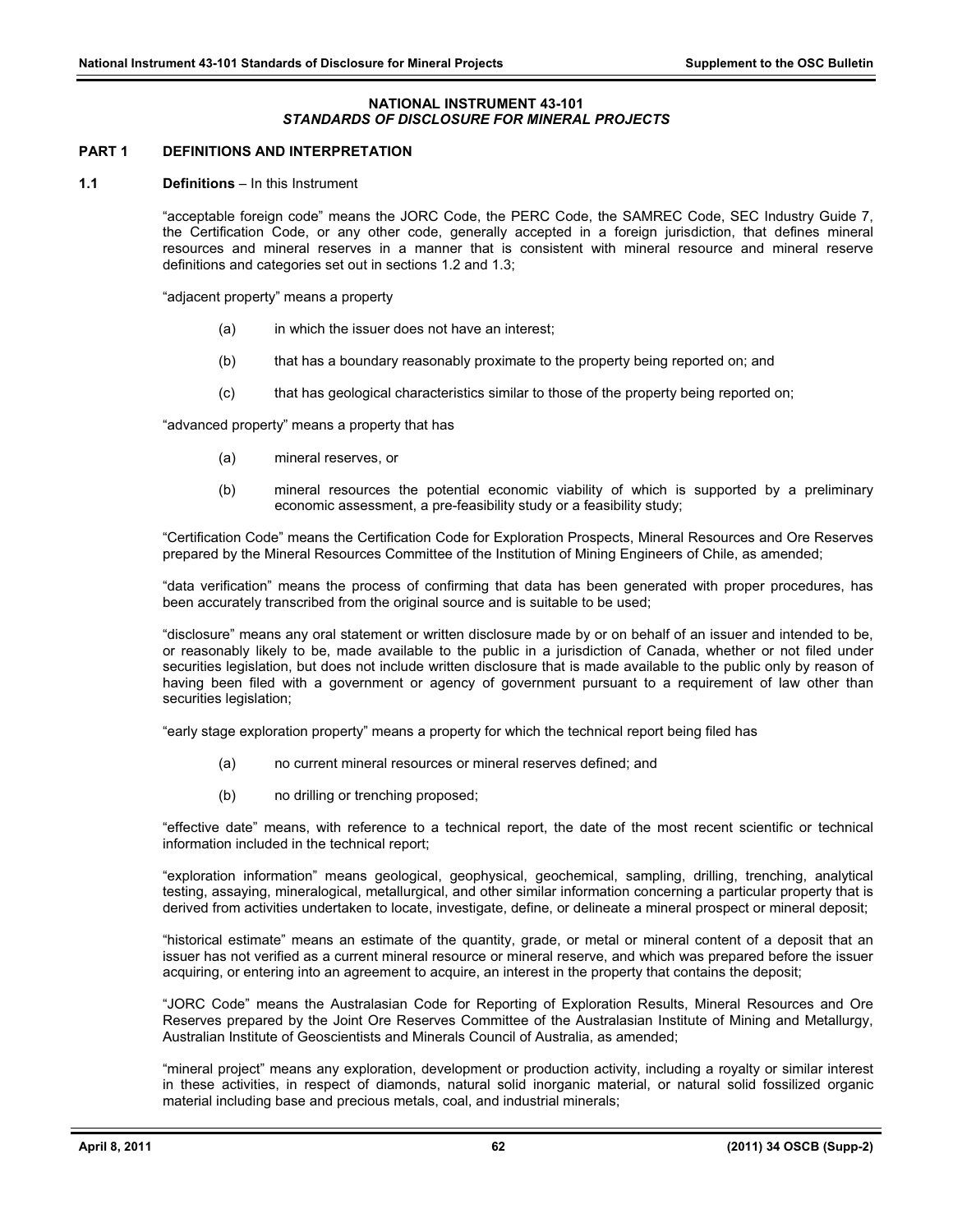"PERC Code" means the Pan-European Code for Reporting of Exploration Results, Mineral Resources and Reserves prepared by the Pan-European Reserves and Resources Reporting Committee, as amended;

"preliminary economic assessment" means a study, other than a pre-feasibility or feasibility study, that includes an economic analysis of the potential viability of mineral resources;

"producing issuer" means an issuer with annual audited financial statements that disclose

- (a) gross revenue, derived from mining operations, of at least \$30 million Canadian for the issuer's most recently completed financial year; and
- (b) gross revenue, derived from mining operations, of at least \$90 million Canadian in the aggregate for the issuer's three most recently completed financial years;

"professional association" means a self-regulatory organization of engineers, geoscientists or both engineers and geoscientists that

- (a) is
	- (i) given authority or recognition by statute in a jurisdiction of Canada, or
	- (ii) a foreign association that is generally accepted within the international mining community as a reputable professional association;
- (b) admits individuals on the basis of their academic qualifications, experience, and ethical fitness;
- (c) requires compliance with the professional standards of competence and ethics established by the organization;
- (d) requires or encourages continuing professional development; and
- (e) has and applies disciplinary powers, including the power to suspend or expel a member regardless of where the member practises or resides;

"qualified person" means an individual who

- (a) is an engineer or geoscientist with a university degree, or equivalent accreditation, in an area of geoscience, or engineering, relating to mineral exploration or mining;
- (b) has at least five years of experience in mineral exploration, mine development or operation, or mineral project assessment, or any combination of these, that is relevant to his or her professional degree or area of practice;
- (c) has experience relevant to the subject matter of the mineral project and the technical report;
- (d) is in good standing with a professional association; and
- (e) in the case of a professional association in a foreign jurisdiction, has a membership designation that
	- (i) requires attainment of a position of responsibility in their profession that requires the exercise of independent judgment; and
	- (ii) requires
		- A. a favourable confidential peer evaluation of the individual's character, professional judgement, experience, and ethical fitness; or
		- B. a recommendation for membership by at least two peers, and demonstrated prominence or expertise in the field of mineral exploration or mining;

"quantity" means either tonnage or volume, depending on which term is the standard in the mining industry for the type of mineral;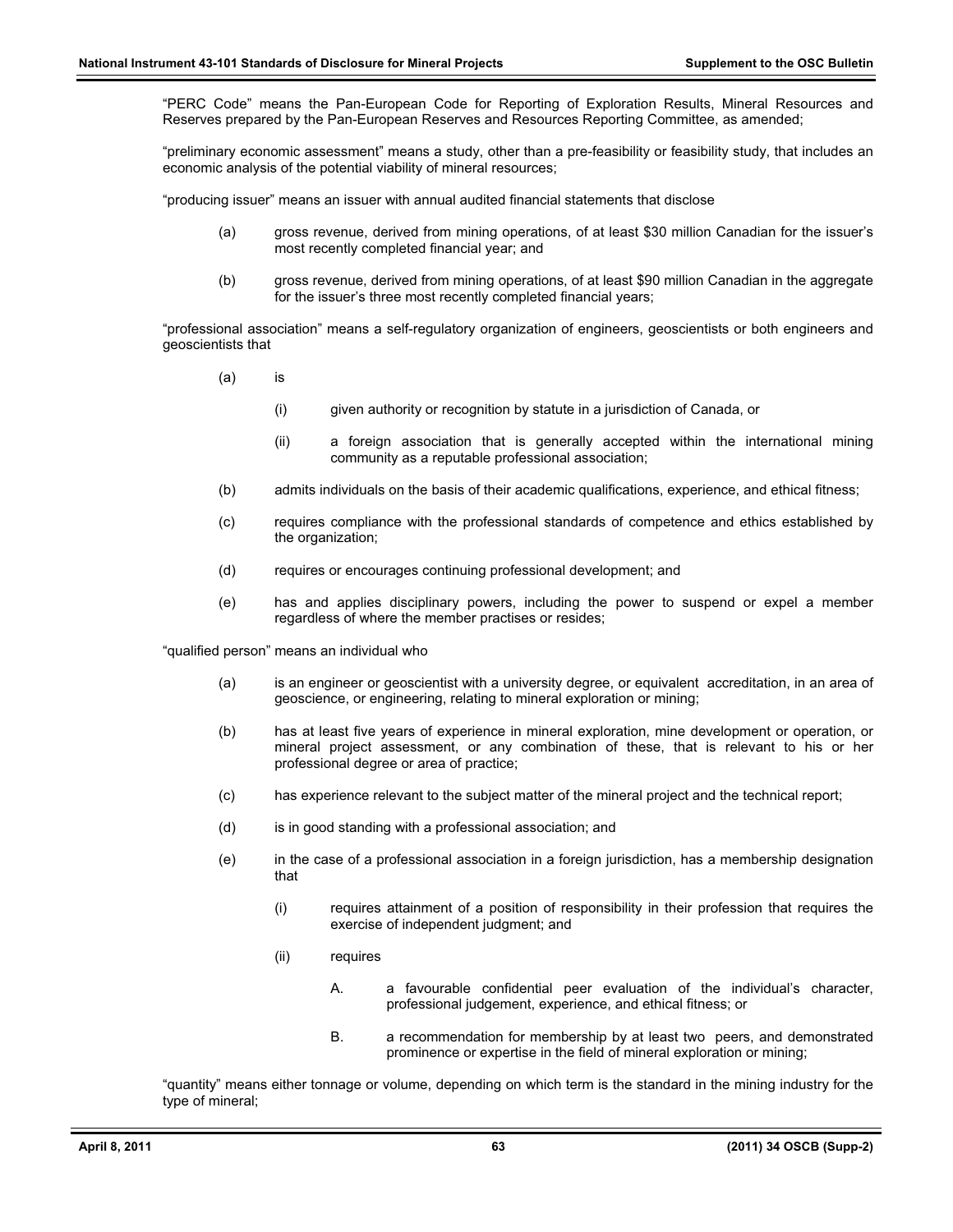"SAMREC Code" means the South African Code for the Reporting of Exploration Results, Mineral Resources and Mineral Reserves prepared by the South African Mineral Resource Committee (SAMREC) under the Joint Auspices of the Southern African Institute of Mining and Metallurgy and the Geological Society of South Africa, as amended;

"SEC Industry Guide 7" means the mining industry guide entitled "Description of Property by Issuers Engaged or to be Engaged in Significant Mining Operations" contained in the Securities Act Industry Guides published by the United States Securities and Exchange Commission, as amended;

"specified exchange" means the Australian Stock Exchange, the Johannesburg Stock Exchange, the London Stock Exchange Main Market, the Nasdaq Stock Market, the New York Stock Exchange, or the Hong Kong Stock Exchange;

"technical report" means a report prepared and filed in accordance with this Instrument and Form 43-101F1 Technical Report that includes, in summary form, all material scientific and technical information in respect of the subject property as of the effective date of the technical report; and

"written disclosure" includes any writing, picture, map, or other printed representation whether produced, stored or disseminated on paper or electronically, including websites.

- **1.2 Mineral Resource** In this Instrument, the terms "mineral resource", "inferred mineral resource", "indicated mineral resource" and "measured mineral resource" have the meanings ascribed to those terms by the Canadian Institute of Mining, Metallurgy and Petroleum, as the CIM Definition Standards on Mineral Resources and Mineral Reserves adopted by CIM Council, as amended.
- **1.3 Mineral Reserve** In this Instrument, the terms "mineral reserve", "probable mineral reserve" and "proven mineral reserve" have the meanings ascribed to those terms by the Canadian Institute of Mining, Metallurgy and Petroleum, as the CIM Definition Standards on Mineral Resources and Mineral Reserves adopted by CIM Council, as amended.
- **1.4 Mining Studies**  In this Instrument, the terms "preliminary feasibility study", "pre-feasibility study" and "feasibility study" have the meanings ascribed to those terms by the Canadian Institute of Mining, Metallurgy and Petroleum, as the CIM Definition Standards on Mineral Resources and Mineral Reserves adopted by CIM Council, as amended.
- **1.5 Independence** In this Instrument, a qualified person is independent of an issuer if there is no circumstance that, in the opinion of a reasonable person aware of all relevant facts, could interfere with the qualified person's judgment regarding the preparation of the technical report.

## **PART 2 REQUIREMENTS APPLICABLE TO ALL DISCLOSURE**

- **2.1 Requirements Applicable to All Disclosure** All disclosure of scientific or technical information made by an issuer, including disclosure of a mineral resource or mineral reserve, concerning a mineral project on a property material to the issuer must be
	- (a) based upon information prepared by or under the supervision of a qualified person; or
	- (b) approved by a qualified person.
- **2.2 All Disclosure of Mineral Resources or Mineral Reserves** An issuer must not disclose any information about a mineral resource or mineral reserve unless the disclosure
	- (a) uses only the applicable mineral resource and mineral reserve categories set out in sections 1.2 and 1.3;
	- (b) reports each category of mineral resources and mineral reserves separately, and states the extent, if any, to which mineral reserves are included in total mineral resources;
	- (c) does not add inferred mineral resources to the other categories of mineral resources; and
	- (d) states the grade or quality and the quantity for each category of the mineral resources and mineral reserves if the quantity of contained metal or mineral is included in the disclosure.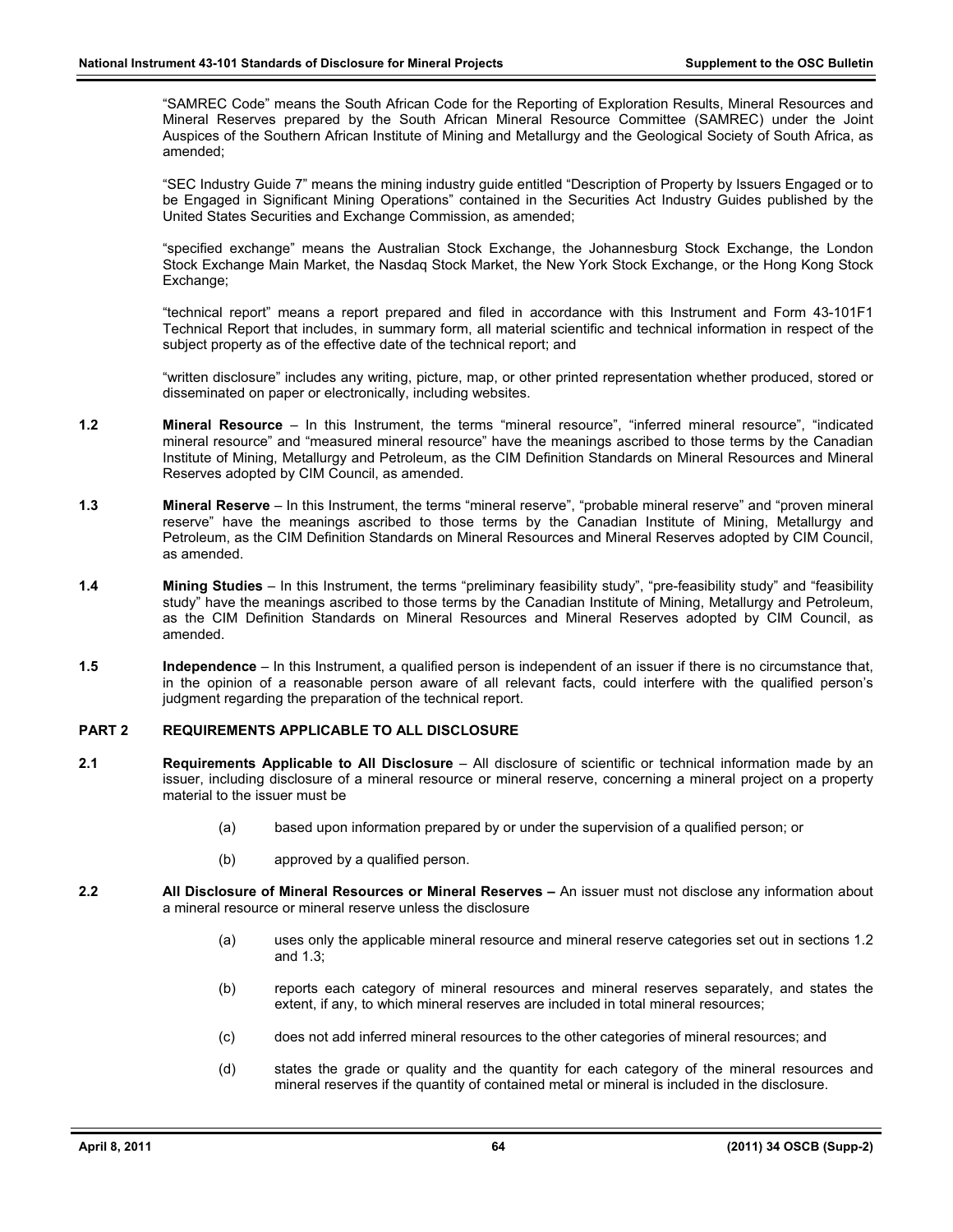#### **2.3 Restricted Disclosure**

- (1) An issuer must not disclose
	- (a) the quantity, grade, or metal or mineral content of a deposit that has not been categorized as an inferred mineral resource, an indicated mineral resource, a measured mineral resource, a probable mineral reserve, or a proven mineral reserve;
	- (b) the results of an economic analysis that includes or is based on inferred mineral resources or an estimate permitted under subsection 2.3(2) or section 2.4;
	- (c) the gross value of metal or mineral in a deposit or a sampled interval or drill intersection; or
	- (d) a metal or mineral equivalent grade for a multiple commodity deposit, sampled interval, or drill intersection, unless it also discloses the grade of each metal or mineral used to establish the metal or mineral equivalent grade.
- (2) Despite paragraph (1)(a), an issuer may disclose in writing the potential quantity and grade, expressed as ranges, of a target for further exploration if the disclosure
	- (a) states with equal prominence that the potential quantity and grade is conceptual in nature, that there has been insufficient exploration to define a mineral resource and that it is uncertain if further exploration will result in the target being delineated as a mineral resource; and
	- (b) states the basis on which the disclosed potential quantity and grade has been determined.
- (3) Despite paragraph (1)(b), an issuer may disclose the results of a preliminary economic assessment that includes or is based on inferred mineral resources if the disclosure
	- (a) states with equal prominence that the preliminary economic assessment is preliminary in nature, that it includes inferred mineral resources that are considered too speculative geologically to have the economic considerations applied to them that would enable them to be categorized as mineral reserves, and there is no certainty that the preliminary economic assessment will be realized;
	- (b) states the basis for the preliminary economic assessment and any qualifications and assumptions made by the qualified person; and
	- (c) describes the impact of the preliminary economic assessment on the results of any pre-feasibility or feasibility study in respect of the subject property.
- (4) An issuer must not use the term preliminary feasibility study, pre-feasibility study or feasibility study when referring to a study unless the study satisfies the criteria set out in the definition of the applicable term in section 1.4.
- **2.4 Disclosure of Historical Estimates –** Despite section 2.2, an issuer may disclose an historical estimate, using the original terminology, if the disclosure
	- (a) identifies the source and date of the historical estimate, including any existing technical report;
	- (b) comments on the relevance and reliability of the historical estimate;
	- (c) to the extent known, provides the key assumptions, parameters, and methods used to prepare the historical estimate;
	- (d) states whether the historical estimate uses categories other than the ones set out in sections 1.2 and 1.3 and, if so, includes an explanation of the differences;
	- (e) includes any more recent estimates or data available to the issuer;
	- (f) comments on what work needs to be done to upgrade or verify the historical estimate as current mineral resources or mineral reserves; and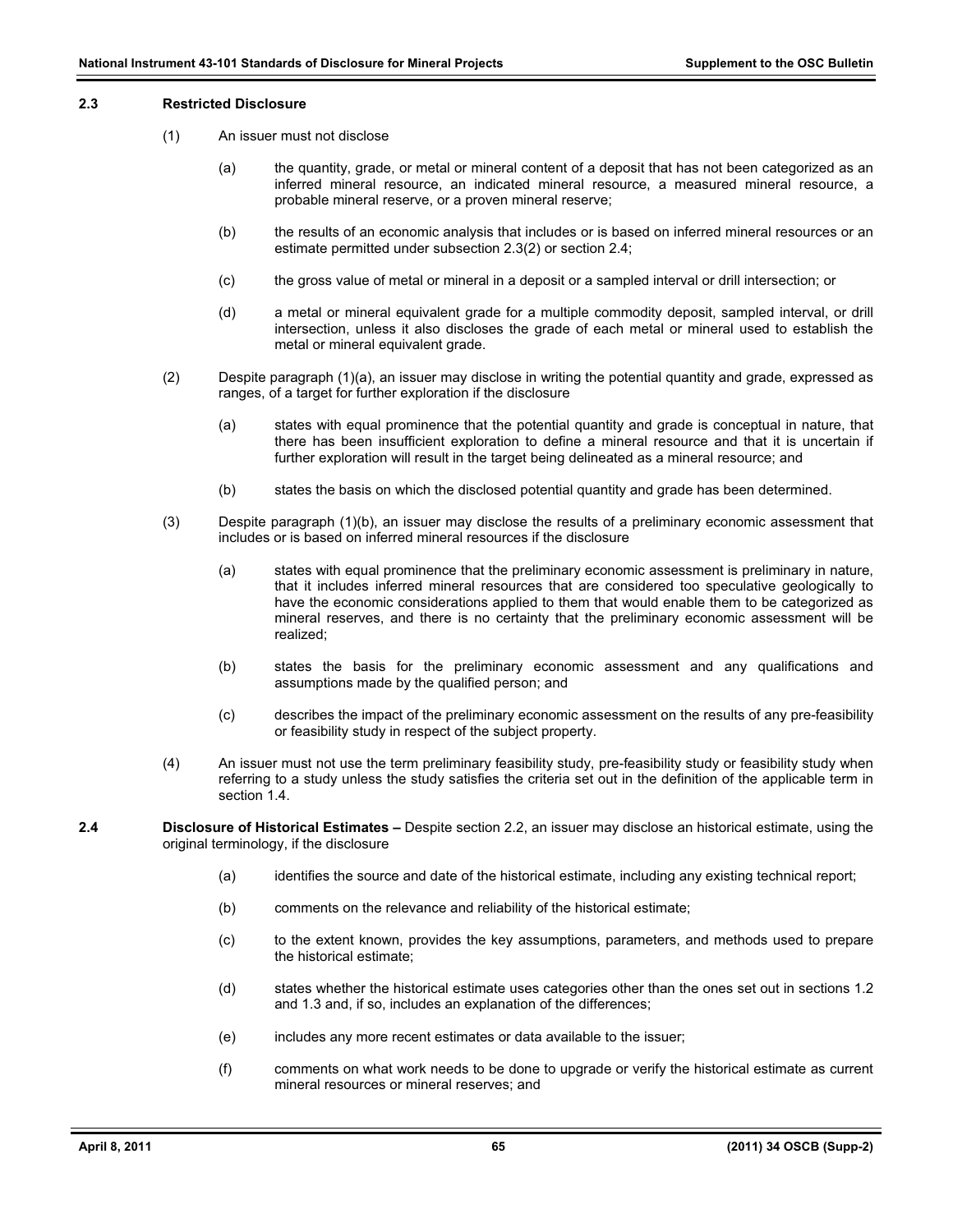- (g) states with equal prominence that
	- (i) a qualified person has not done sufficient work to classify the historical estimate as current mineral resources or mineral reserves; and
	- (ii) the issuer is not treating the historical estimate as current mineral resources or mineral reserves.

# **PART 3 ADDITIONAL REQUIREMENTS FOR WRITTEN DISCLOSURE**

- **3.1 Written Disclosure to Include Name of Qualified Person** If an issuer discloses in writing scientific or technical information about a mineral project on a property material to the issuer, the issuer must include in the written disclosure the name and the relationship to the issuer of the qualified person who
	- (a) prepared or supervised the preparation of the information that forms the basis for the written disclosure; or
	- (b) approved the written disclosure.
- **3.2 Written Disclosure to Include Data Verification** If an issuer discloses in writing scientific or technical information about a mineral project on a property material to the issuer, the issuer must include in the written disclosure
	- (a) a statement whether a qualified person has verified the data disclosed, including sampling, analytical, and test data underlying the information or opinions contained in the written disclosure;
	- (b) a description of how the data was verified and any limitations on the verification process; and
	- (c) an explanation of any failure to verify the data.

#### **3.3 Requirements Applicable to Written Disclosure of Exploration Information**

- (1) If an issuer discloses in writing exploration information about a mineral project on a property material to the issuer, the issuer must include in the written disclosure a summary of
	- (a) the material results of surveys and investigations regarding the property;
	- (b) the interpretation of the exploration information; and
	- (c) the quality assurance program and quality control measures applied during the execution of the work being reported on.
- (2) If an issuer discloses in writing sample, analytical or testing results on a property material to the issuer, the issuer must include in the written disclosure, with respect to the results being disclosed,
	- (a) the location and type of the samples;
	- (b) the location, azimuth, and dip of the drill holes and the depth of the sample intervals;
	- (c) a summary of the relevant analytical values, widths, and to the extent known, the true widths of the mineralized zone;
	- (d) the results of any significantly higher grade intervals within a lower grade intersection;
	- (e) any drilling, sampling, recovery, or other factors that could materially affect the accuracy or reliability of the data referred to in this subsection; and
	- (f) a summary description of the type of analytical or testing procedures utilized, sample size, the name and location of each analytical or testing laboratory used, and any relationship of the laboratory to the issuer.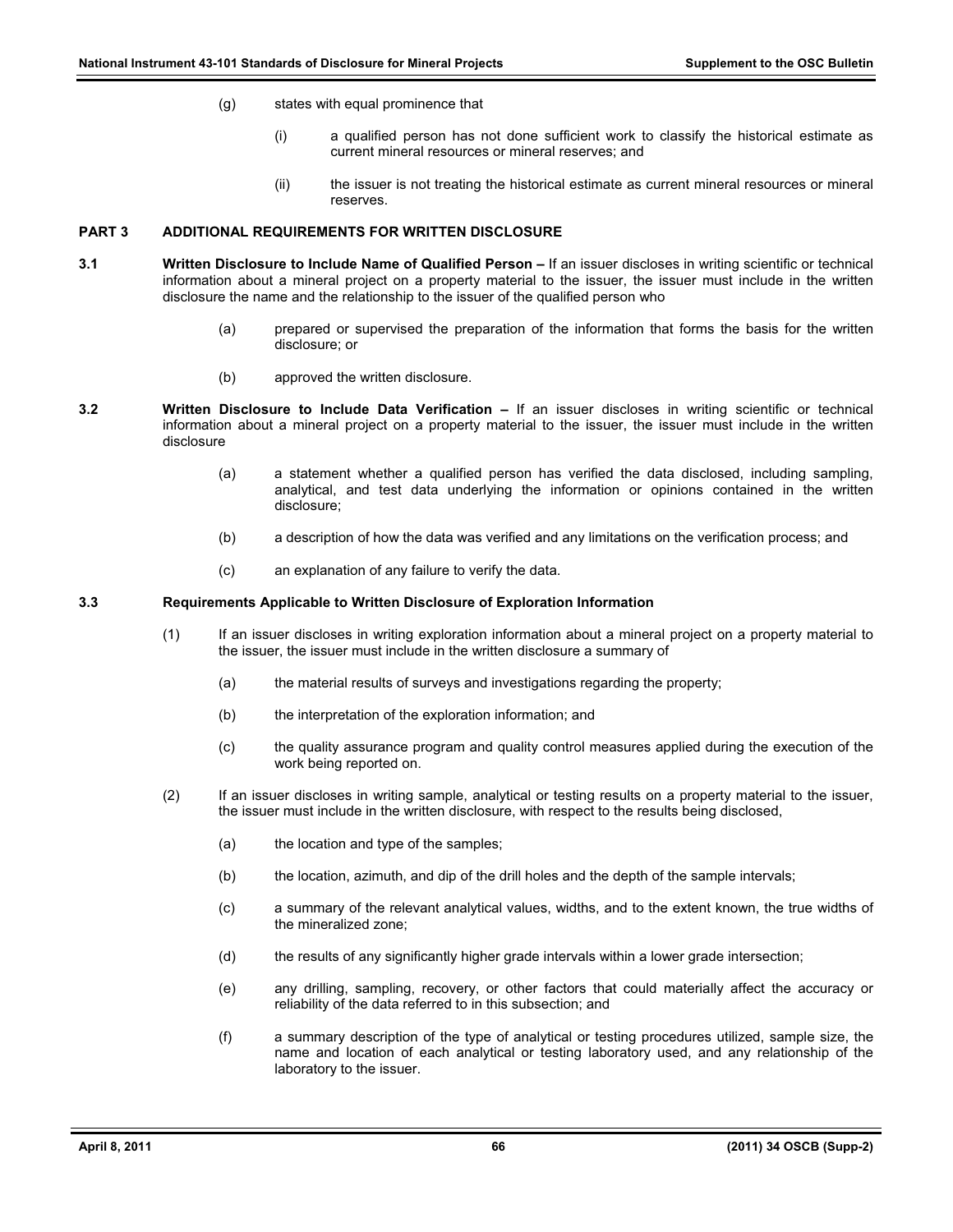- **3.4 Requirements Applicable to Written Disclosure of Mineral Resources and Mineral Reserves** If an issuer discloses in writing mineral resources or mineral reserves on a property material to the issuer, the issuer must include in the written disclosure
	- (a) the effective date of each estimate of mineral resources and mineral reserves;
	- (b) the quantity and grade or quality of each category of mineral resources and mineral reserves;
	- (c) the key assumptions, parameters, and methods used to estimate the mineral resources and mineral reserves;
	- (d) the identification of any known legal, political, environmental, or other risks that could materially affect the potential development of the mineral resources or mineral reserves; and
	- (e) if the disclosure includes the results of an economic analysis of mineral resources, an equally prominent statement that mineral resources that are not mineral reserves do not have demonstrated economic viability.
- **3.5 Exception for Written Disclosure Already Filed** Sections 3.2 and 3.3 and paragraphs (a), (c) and (d) of section 3.4 do not apply if the issuer includes in the written disclosure a reference to the title and date of a document previously filed by the issuer that complies with those requirements.

# **PART 4 OBLIGATION TO FILE A TECHNICAL REPORT**

## **4.1 Obligation to File a Technical Report Upon Becoming a Reporting Issuer**

- (1) Upon becoming a reporting issuer in a jurisdiction of Canada an issuer must file in that jurisdiction a technical report for each mineral property material to the issuer.
- (2) Subsection (1) does not apply if the issuer is a reporting issuer in a jurisdiction of Canada and subsequently becomes a reporting issuer in another jurisdiction of Canada.
- (3) Subsection (1) does not apply if
	- (a) the issuer previously filed a technical report for the property;
	- (b) at the date the issuer becomes a reporting issuer, there is no new material scientific or technical information concerning the subject property not included in the previously filed technical report; and
	- (c) the previously filed technical report meets any independence requirements under section 5.3.

# **4.2 Obligation to File a Technical Report in Connection with Certain Written Disclosure about Mineral Projects on Material Properties**

- (1) An issuer must file a technical report to support scientific or technical information that relates to a mineral project on a property material to the issuer, or in the case of paragraph (c), the resulting issuer, if the information is contained in any of the following documents filed or made available to the public in a jurisdiction of Canada:
	- (a) a preliminary prospectus, other than a preliminary short form prospectus filed in accordance with National Instrument 44-101 *Short Form Prospectus Distributions*;
	- (b) a preliminary short form prospectus filed in accordance with National Instrument 44-101 *Short Form Prospectus Distributions* that discloses for the first time
		- (i) mineral resources, mineral reserves or the results of a preliminary economic assessment on the property that constitute a material change in relation to the issuer; or
		- (ii) a change in mineral resources, mineral reserves or the results of a preliminary economic assessment from the most recently filed technical report if the change constitutes a material change in relation to the issuer;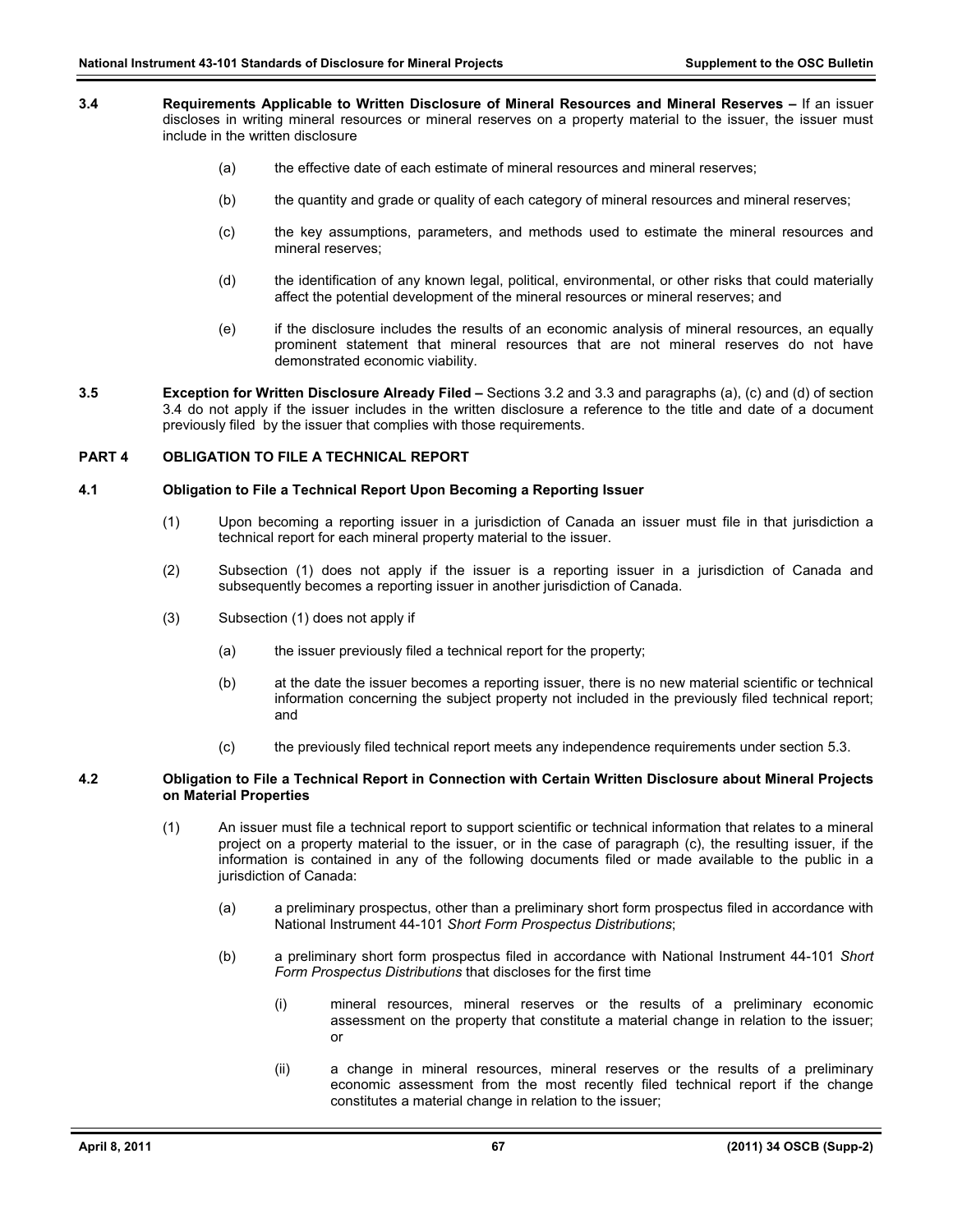- (c) an information or proxy circular concerning a direct or indirect acquisition of a mineral property where the issuer or resulting issuer issues securities as consideration;
- (d) an offering memorandum, other than an offering memorandum delivered solely to accredited investors as defined under securities legislation;
- (e) for a reporting issuer, a rights offering circular;
- (f) an annual information form;
- (g) a valuation required to be prepared and filed under securities legislation;
- (h) an offering document that complies with and is filed in accordance with Policy 4.6 *Public Offering by Short Form Offering Document* and Exchange Form 4H – *Short Form Offering Document,* of the TSX Venture Exchange, as amended;
- (i) a take-over bid circular that discloses mineral resources, mineral reserves or the results of a preliminary economic assessment on the property if securities of the offeror are being offered in exchange on the take-over bid; and
- (j) any written disclosure made by or on behalf of an issuer, other than in a document described in paragraphs (a) to (i), that discloses for the first time
	- (i) mineral resources, mineral reserves or the results of a preliminary economic assessment on the property that constitute a material change in relation to the issuer; or
	- (ii) a change in mineral resources, mineral reserves or the results of a preliminary economic assessment from the most recently filed technical report if the change constitutes a material change in relation to the issuer.
- (2) Subsection (1) does not apply for disclosure of an historical estimate in a document referred to in paragraph (1)(j) if the disclosure is made in accordance with subsection 2.4.
- (3) If a technical report is filed under paragraph (1)(a) or (b), and new material scientific or technical information concerning the subject property becomes available before the filing of the final version of the prospectus or short form prospectus, the issuer must file an updated technical report or an addendum to the technical report with the final version of the prospectus or short form prospectus.
- (4) The issuer must file the technical report referred to in subsection (1) not later than the time it files or makes available to the public the document listed in subsection (1) that the technical report supports.
- (5) Despite subsection (4), an issuer must
	- (a) file a technical report supporting disclosure under paragraph (1)(j) not later than
		- (i) if the disclosure is also contained in a preliminary short form prospectus, the earlier of 45 days after the date of the disclosure and the date of filing the preliminary short form prospectus;
		- (ii) if the disclosure is also contained in a directors' circular, the earlier of 45 days after the date of the disclosure and 3 business days before expiry of the take-over bid; and
		- (iii) in all other cases, 45 days after the date of the disclosure;
	- (b) issue a news release at the time it files the technical report disclosing the filing of the technical report and reconciling any material differences in the mineral resources, mineral reserves or results of a preliminary economic assessment, between the technical report and the issuer's disclosure under paragraph (1)(j).
- (6) Despite subsection (4), if a property referred to in an annual information form first becomes material to the issuer less than 30 days before the filing deadline for the annual information form, the issuer must file the technical report within 45 days of the date that the property first became material to the issuer.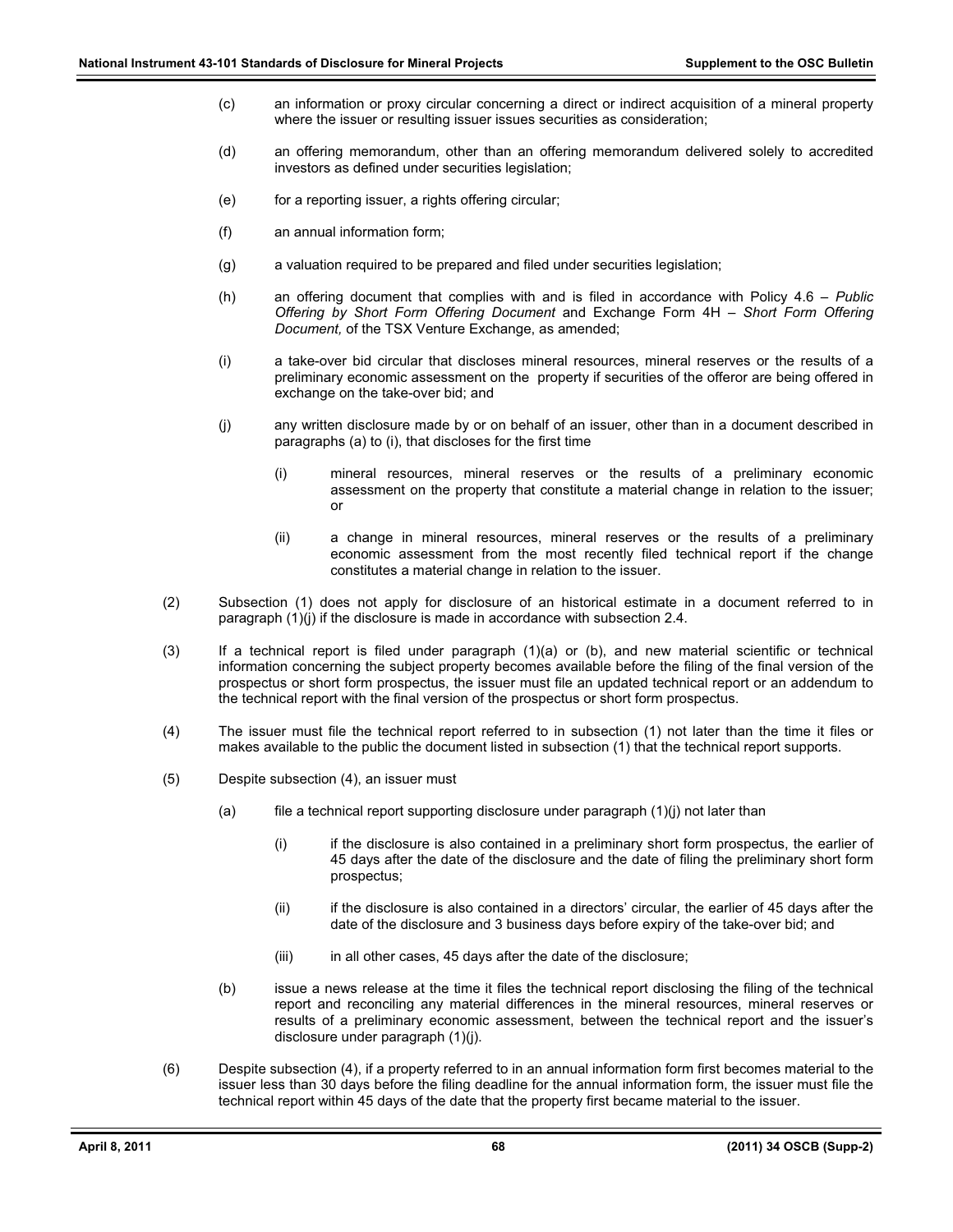- (7) Despite subsection (4) and paragraph (5)(a), an issuer is not required to file a technical report within 45 days to support disclosure under subparagraph (1)(j)(i), if
	- (a) the mineral resources, mineral reserves or results of a preliminary economic assessment
		- (i) were prepared by or on behalf of another issuer who holds or previously held an interest in the property;
		- (ii) were disclosed by the other issuer in a document listed in subsection (1); and
		- (iii) are supported by a technical report filed by the other issuer;
	- (b) the issuer, in its disclosure under subparagraph  $(1)(j)(i)$ ,
		- (i) identifies the title and effective date of the previous technical report and the name of the other issuer that filed it;
		- (ii) names the qualified person who reviewed the technical report on behalf of the issuer; and
		- (iii) states with equal prominence that, to the best of the issuer's knowledge, information, and belief, there is no new material scientific or technical information that would make the disclosure of the mineral resources, mineral reserves or results of a preliminary economic assessment inaccurate or misleading; and
	- (c) the issuer files a technical report supporting its disclosure of the mineral resources, mineral reserves or results of a preliminary economic assessment;
		- (i) if the disclosure is also contained in a preliminary short form prospectus, by the earlier of 180 days after the date of the disclosure and the date of filing the short form prospectus; and
		- (ii) in all other cases, within 180 days after the date of the disclosure.
- (8) Subsection (1) does not apply if
	- (a) the issuer previously filed a technical report that supports the scientific or technical information in the document;
	- (b) at the date of filing the document, there is no new material scientific or technical information concerning the subject property not included in the previously filed technical report; and
	- (c) the previously filed technical report meets any independence requirements under section 5.3.
- **4.3 Required Form of Technical Report** A technical report that is required to be filed under this Part must be prepared
	- (a) in English or French; and
	- (b) in accordance with Form 43-101F1.

#### **PART 5 AUTHOR OF TECHNICAL REPORT**

- **5.1 Prepared by a Qualified Person** A technical report must be prepared by or under the supervision of one or more qualified persons.
- **5.2 Execution of Technical Report** A technical report must be dated, signed and, if the qualified person has a seal, sealed by
	- (a) each qualified person who is responsible for preparing or supervising the preparation of all or part of the report; or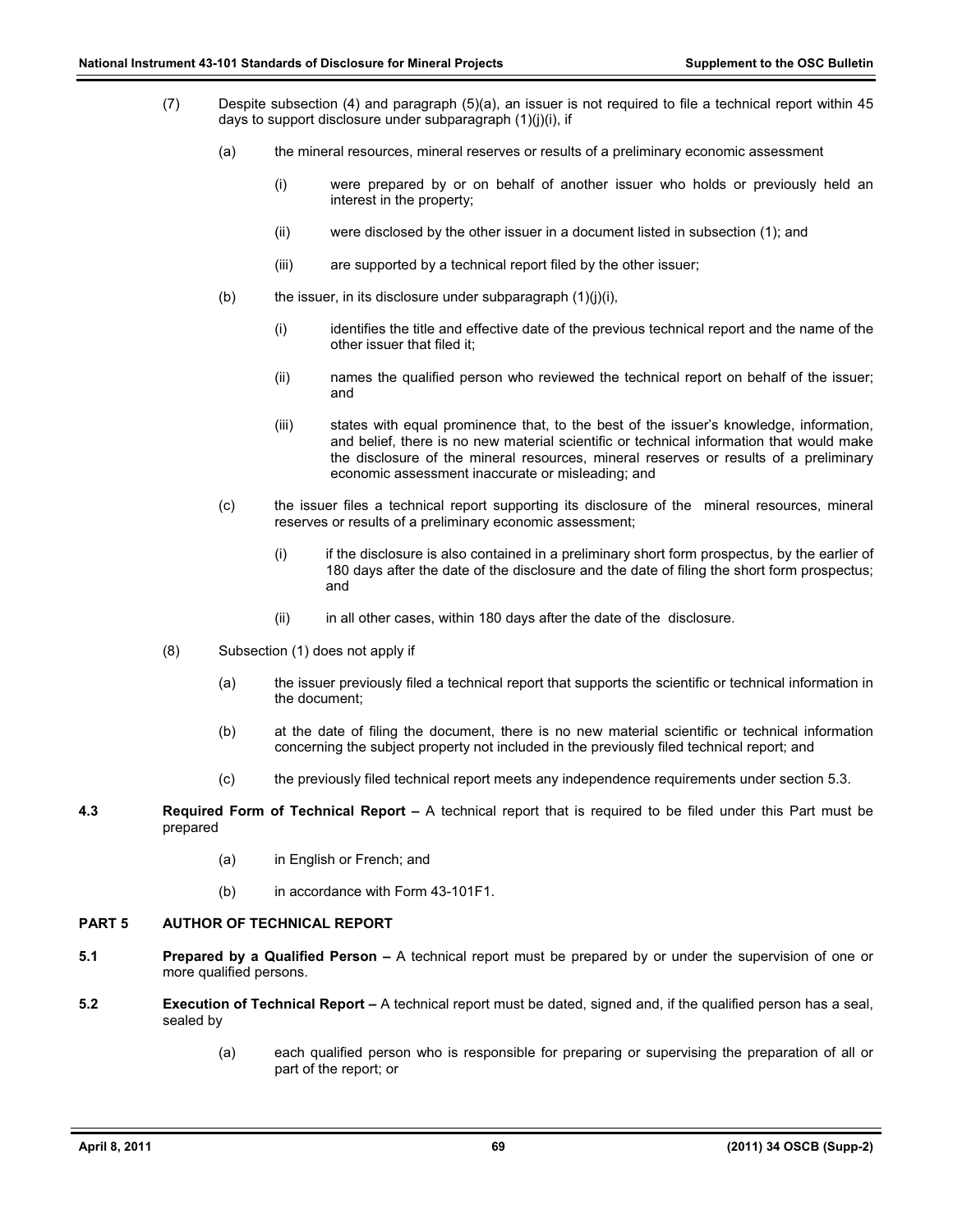(b) a person or company whose principal business is providing engineering or geoscientific services if each qualified person responsible for preparing or supervising the preparation of all or part of the report is an employee, officer, or director of that person or company.

#### **5.3 Independent Technical Report**

- (1) A technical report required under any of the following provisions of this Instrument must be prepared by or under the supervision of one or more qualified persons that are, at the effective and filing dates of the technical report, all independent of the issuer:
	- (a) section 4.1;
	- (b) paragraphs (a) and (g) of subsection 4.2(1); or
	- $(c)$  paragraphs  $(b)$ ,  $(c)$ ,  $(d)$ ,  $(e)$ ,  $(f)$ ,  $(h)$ ,  $(i)$  and  $(i)$  of subsection 4.2(1), if the document discloses
		- (i) for the first time mineral resources, mineral reserves or the results of a preliminary economic assessment on a property material to the issuer, or
		- (ii) a 100 percent or greater change in the total mineral resources or total mineral reserves on a property material to the issuer, since the issuer's most recently filed independent technical report in respect of the property.
- (2) Despite subsection (1), a technical report required to be filed by a producing issuer under paragraph (1)(a) is not required to be prepared by or under the supervision of an independent qualified person if the securities of the issuer trade on a specified exchange.
- (3) Despite subsection (1), a technical report required to be filed by a producing issuer under paragraph (1)(b) or (c) is not required to be prepared by or under the supervision of an independent qualified person.
- (4) Despite subsection (1), a technical report required to be filed by an issuer concerning a property which is or will be the subject of a joint venture with a producing issuer is not required to be prepared by or under the supervision of an independent qualified person, if the qualified person preparing or supervising the preparation of the report relies on scientific and technical information prepared by or under the supervision of a qualified person that is an employee or consultant of the producing issuer.

#### **PART 6 PREPARATION OF TECHNICAL REPORT**

**6.1 The Technical Report –** A technical report must be based on all available data relevant to the disclosure that it supports.

# **6.2 Current Personal Inspection**

- (1) Before an issuer files a technical report, the issuer must have at least one qualified person who is responsible for preparing or supervising the preparation of all or part of the technical report complete a current inspection on the property that is the subject of the technical report.
- (2) Subsection (1) does not apply to an issuer provided that
	- (a) the property that is the subject of the technical report is an early stage exploration property;
	- (b) seasonal weather conditions prevent a qualified person from accessing any part of the property or obtaining beneficial information from it; and
	- (c) the issuer discloses in the technical report, and in the disclosure that the technical report supports, that a personal inspection by a qualified person was not conducted, the reasons why, and the intended time frame to complete the personal inspection.
- (3) If an issuer relies on subsection (2), the issuer must
	- (a) as soon as practical, have at least one qualified person who is responsible for preparing or supervising the preparation of all or part of the technical report complete a current inspection on the property that is the subject of the technical report; and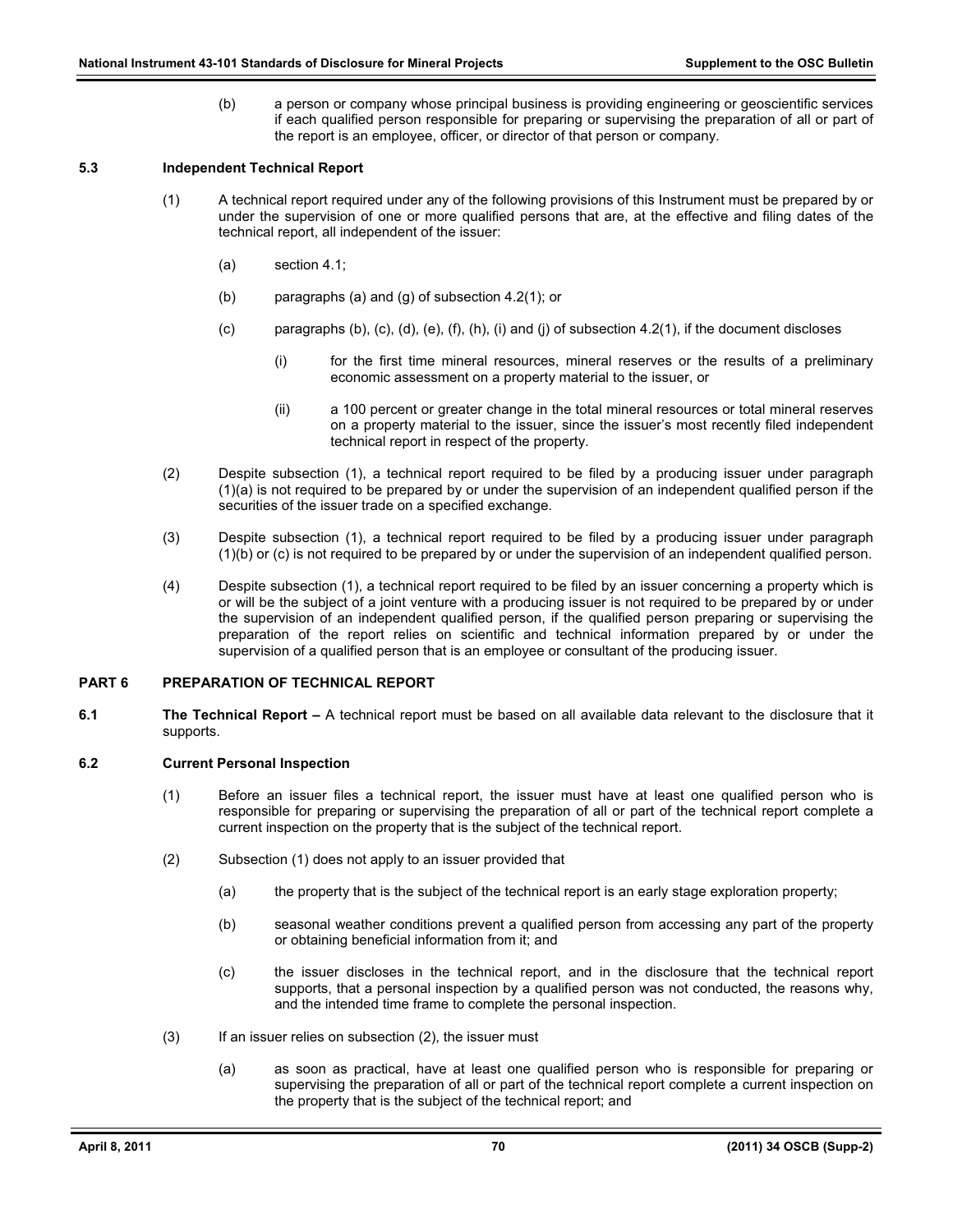- (b) promptly file a technical report and the certificates and consents required under Part 8 of this Instrument.
- **6.3 Maintenance of Records** An issuer must keep for 7 years copies of assay and other analytical certificates, drill logs, and other information referenced in the technical report or used as a basis for the technical report.

#### **6.4 Limitation on Disclaimers**

- (1) An issuer must not file a technical report that contains a disclaimer by any qualified person responsible for preparing or supervising the preparation of all or part of the report that
	- (a) disclaims responsibility for, or limits reliance by another party on, any information in the part of the report the qualified person prepared or supervised the preparation of; or
	- (b) limits the use or publication of the report in a manner that interferes with the issuer's obligation to reproduce the report by filing it on SEDAR.
- (2) Despite subsection (1), an issuer may file a technical report that includes a disclaimer in accordance with Item 3 of Form 43-101F1.

#### **PART 7 USE OF FOREIGN CODE**

#### **7.1 Use of Foreign Code**

- (1) Despite section 2.2, an issuer may make disclosure and file a technical report that uses the mineral resource and mineral reserve categories of an acceptable foreign code, if the issuer
	- (a) is incorporated or organized in a foreign jurisdiction; or
	- (b) is incorporated or organized under the laws of Canada or a jurisdiction of Canada, for its properties located in a foreign jurisdiction.
- (2) If an issuer relies on subsection (1), the issuer must include in the technical report a reconciliation of any material differences between the mineral resource and mineral reserve categories used and the categories set out in sections 1.2 and 1.3.

#### **PART 8 CERTIFICATES AND CONSENTS OF QUALIFIED PERSONS FOR TECHNICAL REPORTS**

#### **8.1 Certificates of Qualified Persons**

- (1) An issuer must, when filing a technical report, file a certificate that is dated, signed, and if the signatory has a seal, sealed, of each qualified person responsible for preparing or supervising the preparation of all or part of the technical report.
- (2) A certificate under subsection (1) must state
	- (a) the name, address, and occupation of the qualified person;
	- (b) the title and effective date of the technical report to which the certificate applies;
	- (c) the qualified person's qualifications, including a brief summary of relevant experience, the name of all professional associations to which the qualified person belongs, and that the qualified person is a "qualified person" for purposes of this Instrument;
	- (d) the date and duration of the qualified person's most recent personal inspection of each property, if applicable;
	- (e) the item or items of the technical report for which the qualified person is responsible;
	- (f) whether the qualified person is independent of the issuer as described in section 1.5;
	- (g) what prior involvement, if any, the qualified person has had with the property that is the subject of the technical report;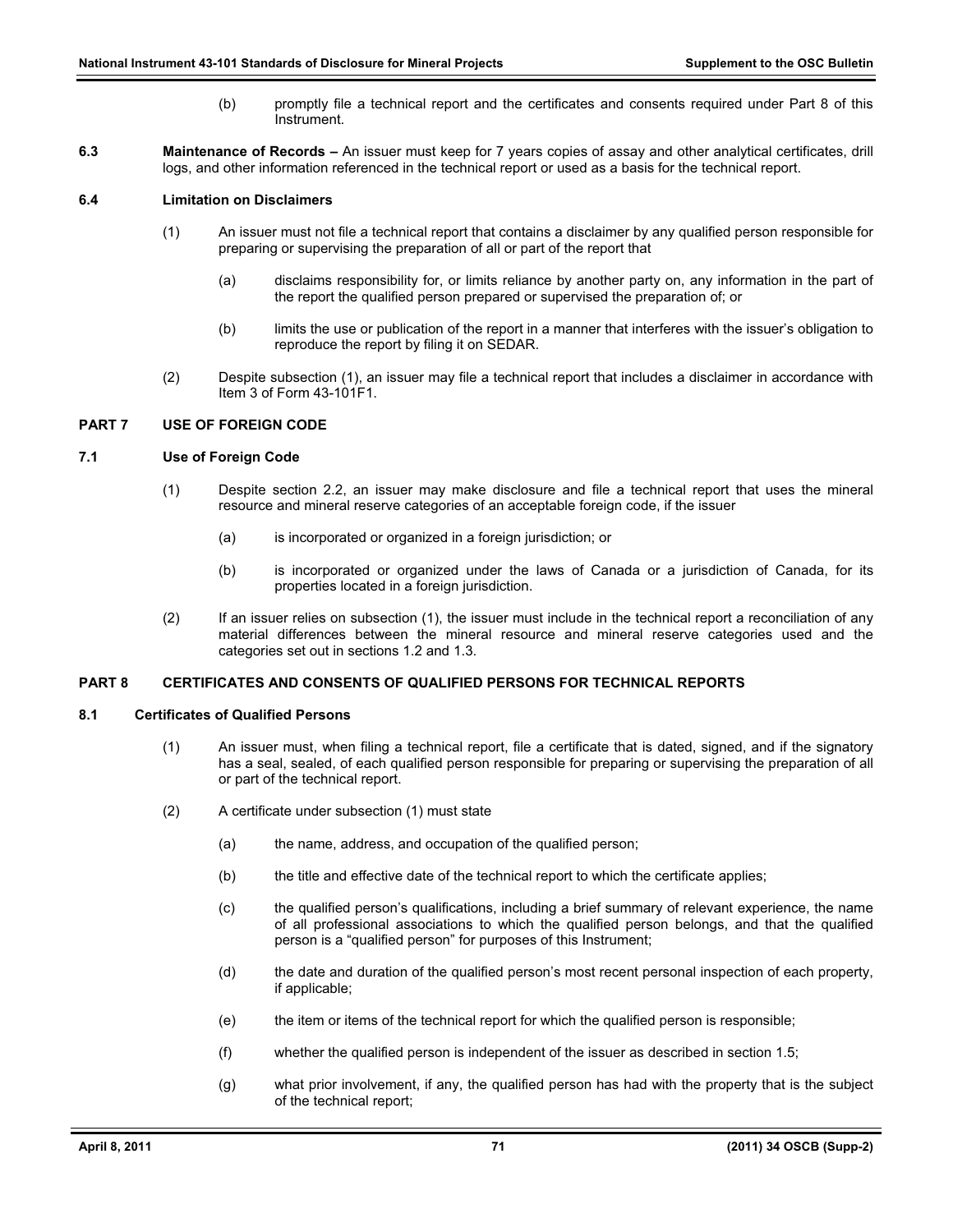- (h) that the qualified person has read this Instrument and the technical report, or part that the qualified person is responsible for, has been prepared in compliance with this Instrument; and
- (i) that, at the effective date of the technical report, to the best of the qualified person's knowledge, information, and belief, the technical report, or part that the qualified person is responsible for, contains all scientific and technical information that is required to be disclosed to make the technical report not misleading.
- **8.2 Addressed to Issuer** All technical reports must be addressed to the issuer.

#### **8.3 Consents of Qualified Persons**

- (1) An issuer must, when filing a technical report, file a statement of each qualified person responsible for preparing or supervising the preparation of all or part of the technical report, dated, and signed by the qualified person
	- (a) consenting to the public filing of the technical report;
	- (b) identifying the document that the technical report supports;
	- (c) consenting to the use of extracts from, or a summary of, the technical report in the document; and
	- (d) confirming that the qualified person has read the document and that it fairly and accurately represents the information in the technical report or part that the qualified person is responsible for.
- (2) Paragraphs (1)(b), (c) and (d) do not apply to a consent filed with a technical report filed under section 4.1.
- (3) If an issuer relies on subsection (2), the issuer must file an updated consent that includes paragraphs (1)(b), (c) and (d) for the first subsequent use of the technical report to support disclosure in a document filed under subsection 4.2(1).

# **PART 9 EXEMPTIONS**

#### **9.1 Authority to Grant Exemptions**

- (1) The regulator or the securities regulatory authority may, on application, grant an exemption from this Instrument, in whole or in part, subject to such conditions or restrictions as may be imposed in the exemption in response to an application.
- (2) Despite subsection (1), in Ontario, only the regulator may grant such an exemption.
- (3) Except in Ontario, an exemption referred to in subsection (1) is granted under the statute referred to in Appendix B to National Instrument 14-101 *Definitions* opposite the name of the local jurisdiction.

#### **9.2 Exemptions for Royalty or Similar Interests**

- (1) An issuer whose interest in a mineral project is only a royalty or similar interest is not required to file a technical report to support disclosure in a document under subsection 4.2(1) if
	- (a) the operator or owner of the mineral project is
		- (i) a reporting issuer in a jurisdiction of Canada, or
		- (ii) a producing issuer whose securities trade on a specified exchange and that discloses mineral resources and mineral reserves under an acceptable foreign code;
	- (b) the issuer identifies in its document under subsection 4.2(1) the source of the scientific and technical information; and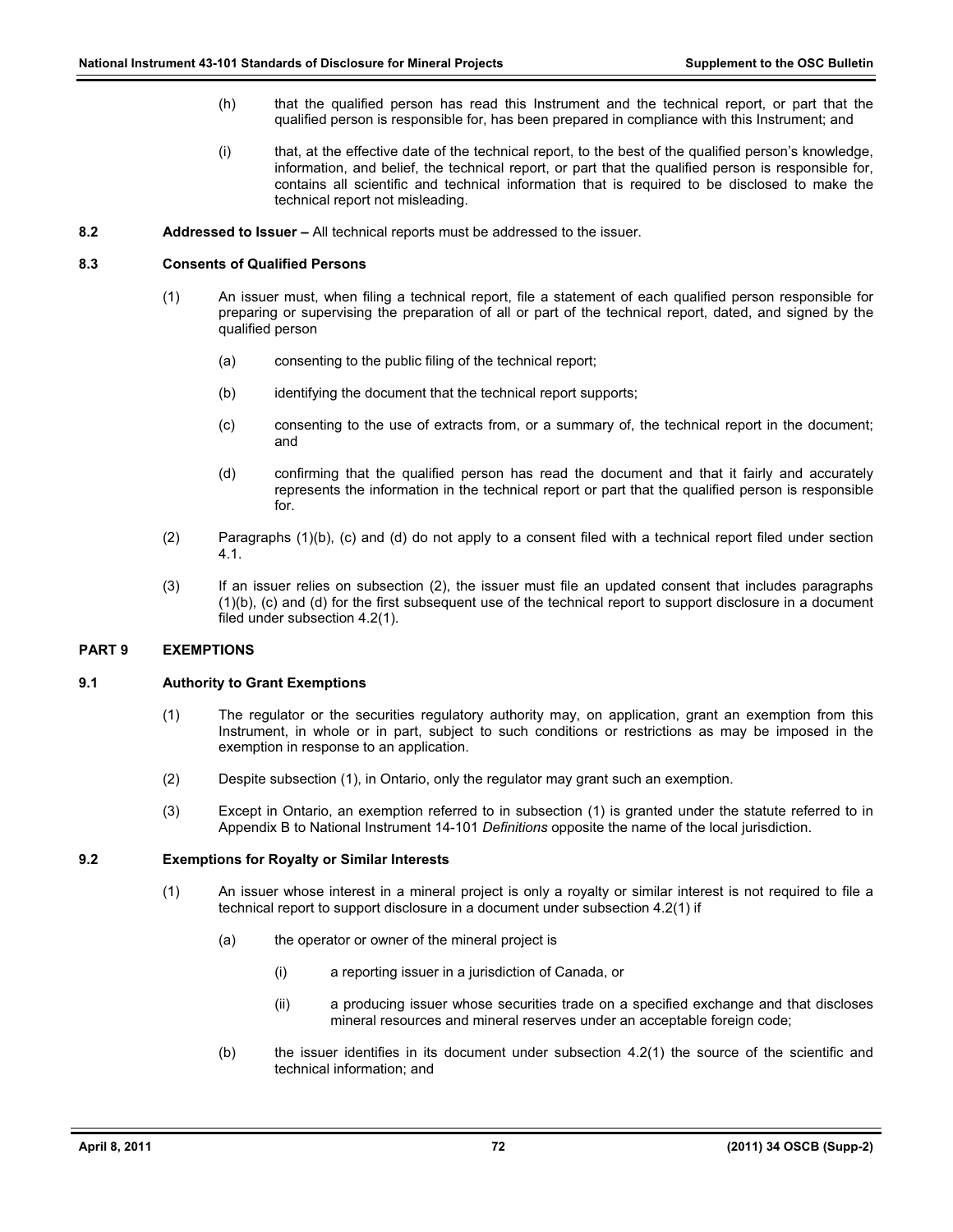- (c) the operator or owner of the mineral project has disclosed the scientific and technical information that is material to the issuer.
- (2) An issuer whose interest in a mineral project is only a royalty or similar interest and that does not qualify to use the exemption in subsection (1) is not required to
	- (a) comply with section 6.2; and
	- (b) complete those items under Form 43-101F1 that require data verification, inspection of documents, or personal inspection of the property to complete those items.
- (3) Paragraphs (2)(a) and (b) only apply if the issuer
	- (a) has requested but has not received access to the necessary data from the operator or owner and is not able to obtain the necessary information from the public domain;
	- (b) under Item 3 of Form 43-101F1, states the issuer has requested but has not received access to the necessary data from the operator or owner and is not able to obtain the necessary information from the public domain and describes the content referred to under each item of Form 43-101F1 that the issuer did not complete; and
	- (c) includes in all scientific and technical disclosure a statement that the issuer has an exemption from completing certain items under Form 43-101F1 in the technical report required to be filed and includes a reference to the title and effective date of that technical report.
- **9.3 Exemption for Certain Types of Filings** This Instrument does not apply if the only reason an issuer files written disclosure of scientific or technical information is to comply with the requirement under securities legislation to file a copy of a record or disclosure material that was filed with a securities commission, exchange, or regulatory authority in another jurisdiction.

#### **PART 10 EFFECTIVE DATE AND REPEAL**

- **10.1 Effective Date** This Instrument comes into force on June 30, 2011.
- **10.2 Repeal** National Instrument 43-101 *Standards of Disclosure for Mineral Projects,* which came into force on December 30, 2005, is repealed.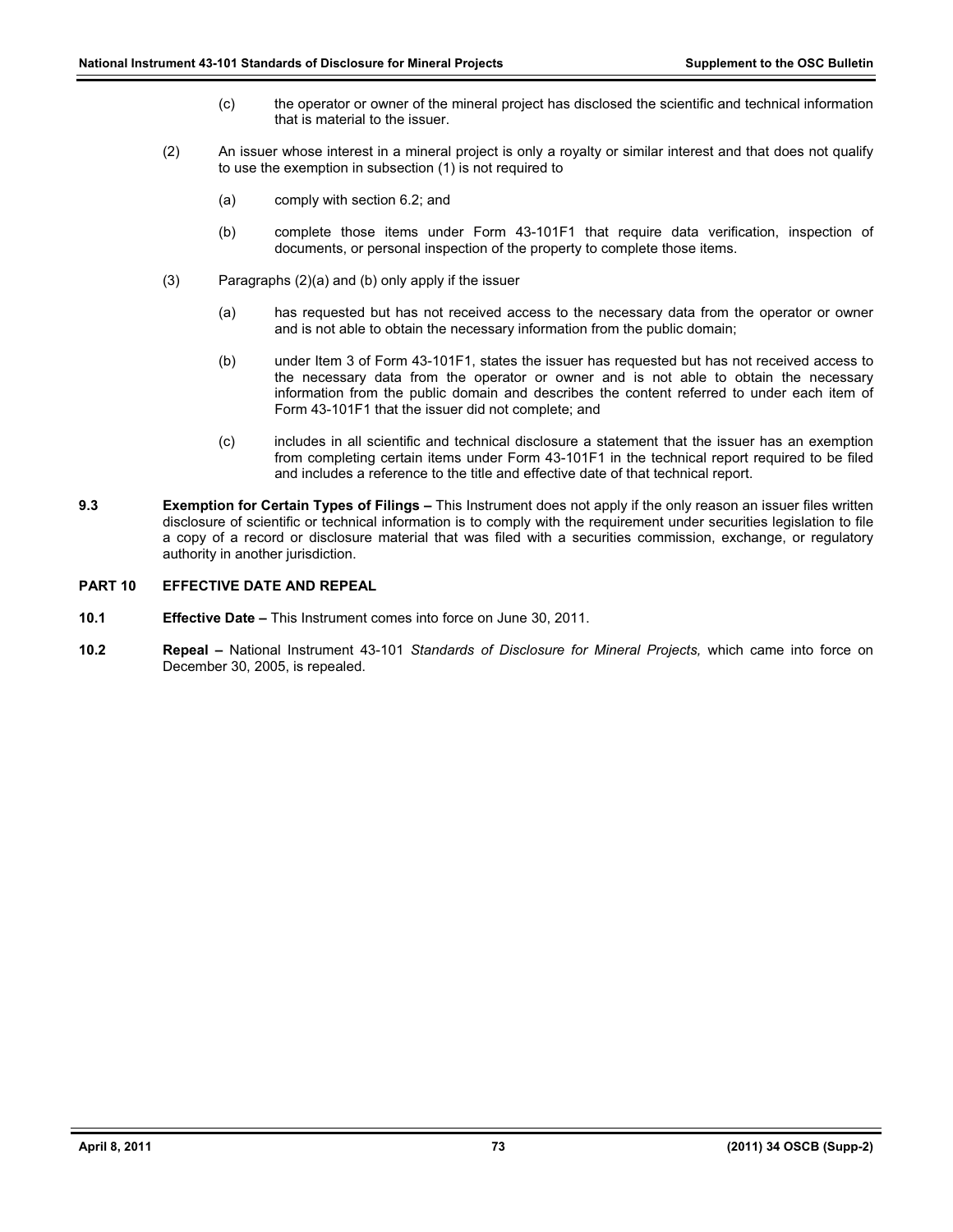This page intentionally left blank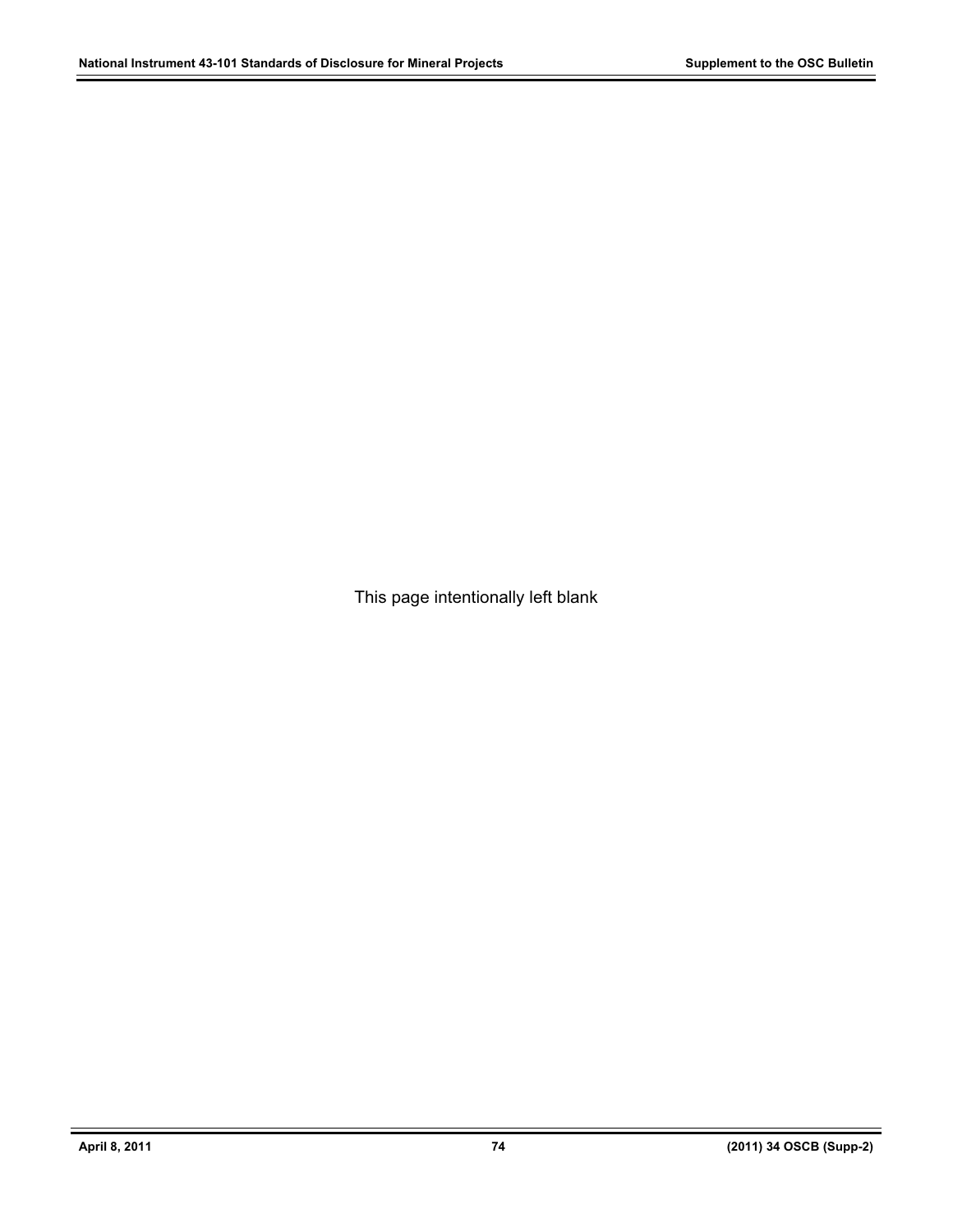# **FORM 43-101F1**  *TECHNICAL REPORT*

**Table of Contents** 

**TITLE**

CONTENTS OF THE TECHNICAL REPORT

 Title Page Date and Signature Page Table of Contents Illustrations

- Item 1: Summary<br>Item 2: Introduction
- Item 2: Introduction<br>Item 3: Reliance on
- Item 3: Reliance on Other Experts<br>Item 4: Property Description and L
- Item 4: Property Description and Location<br>Item 5: Accessibility. Climate. Local Resou
- Item 5: Accessibility, Climate, Local Resources, Infrastructure and Physiography
- Item 6: History<br>Item 7: Geolog
- Item 7: Geological Setting and Mineralization<br>Item 8: Deposit Types
- Deposit Types
- Item 9: Exploration<br>Item 10: Drilling
- Item  $10:$  Item  $11:$
- Item 11: Sample Preparation, Analyses and Security<br>Item 12: Data Verification
- Item 12: Data Verification<br>Item 13: Mineral Processi
- Item 13: Mineral Processing and Metallurgical Testing<br>Item 14: Mineral Resource Estimates
- Item 14: Mineral Resource Estimates<br>Item 15: Mineral Reserve Estimates
- Item 15: Mineral Reserve Estimates<br>Item 16: Mining Methods
- Item 16: Mining Methods<br>Item 17: Recovery Metho
- Item 17: Recovery Methods<br>Item 18: Project Infrastructu
- Item 18: Project Infrastructure<br>Item 19: Market Studies and C
- Item 19: Market Studies and Contracts<br>Item 20: Environmental Studies. Permi
- Environmental Studies, Permitting and Social or Community Impact
- Item 21: Capital and Operating Costs
- Item 22: Economic Analysis
- Item 23: Adjacent Properties<br>Item 24: Other Relevant Data
- Item 24: Other Relevant Data and Information<br>Item 25: Interpretation and Conclusions
- Item 25: Interpretation and Conclusions<br>Item 26: Recommendations
- Item 26: Recommendations<br>Item 27: References
- References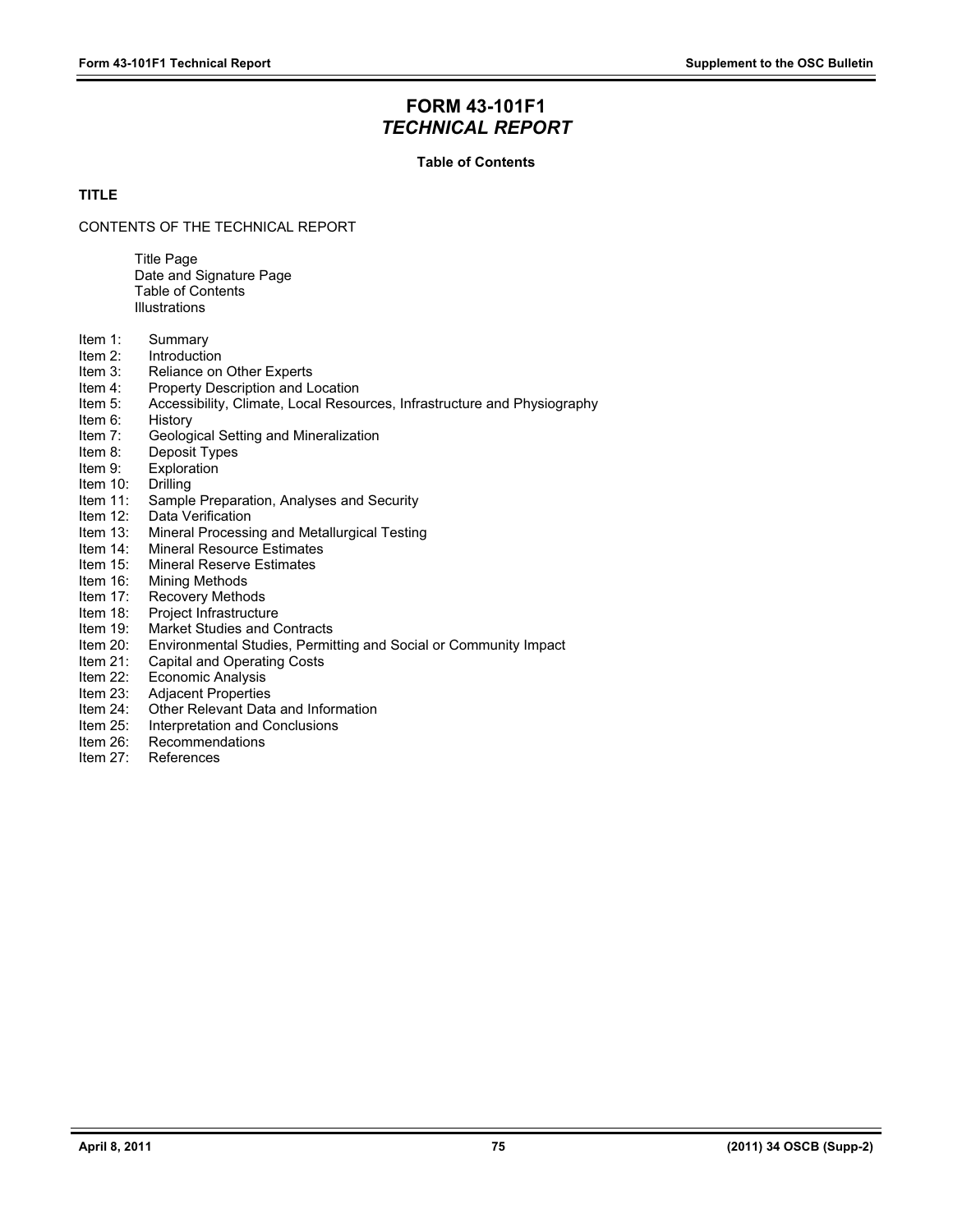# **FORM 43-101F1**  *TECHNICAL REPORT*

#### *INSTRUCTIONS:*

- *(1) The objective of the technical report is to provide a summary of material scientific and technical information concerning mineral exploration, development, and production activities on a mineral property that is material to an issuer. This Form sets out the requirements for the preparation and content of a technical report.*
- *(2) Terms used in this Form that are defined or interpreted in National Instrument 43-101 Standards of Disclosure*  for Mineral Projects (the "Instrument") will have that definition or interpretation. In addition, a general definition *instrument has been adopted as National Instrument 14-101 Definitions that contains definitions of certain terms used in more than one national instrument. Readers of this Form should review both these national instruments for defined terms.*
- *(3) The qualified person preparing the technical report should keep in mind that the intended audience is the investing public and their advisors who, in most cases, will not be mining experts. Therefore, to the extent possible, technical reports should be simplified and understandable to a reasonable investor. However, the technical report should include sufficient context and cautionary language to allow a reasonable investor to understand the nature, importance, and limitations of the data, interpretations, and conclusions summarized in the technical report.*
- *(4) The qualified person preparing the technical report must use all of the headings of Items 1 to 14 and 23 to 27 in this Form and provide the information specified under each heading. For advanced properties, the qualified person must also use the headings of Items 15 to 22 and include the information required under each of these*  headings. The qualified person may create sub-headings. Disclosure included under one heading is not *required to be repeated under another heading.*
- *(5) The qualified person preparing the technical report may refer to information in a technical report previously*  filed by the issuer for the subject property if the information is still current and the technical report identifies the *title, date and author of the previously filed technical report. However, the qualified person must still summarize or quote the referenced information in the current technical report and may not disclaim responsibility for the referenced information. Except as permitted by subsection 4.2(3) of the Instrument, an issuer may not update or revise a previously filed technical report by filing an addendum.*
- *(6) While the Form mandates the headings and general format of the technical report, the qualified person preparing the technical report is responsible for determining the level of detail required under each Item based on the qualified person's assessment of the relevance and significance of the information.*
- *(7) The technical report may only contain disclaimers that are in accordance with section 6.4 of the Instrument and Item 3 of this Form.*
- *(8) Since a technical report is a summary document the inclusion and filing of comprehensive appendices is not generally necessary to comply with the requirements of the Form.*
- *(9) The Instrument requires certificates and consents of qualified persons, prepared in accordance with sections 8.1 and 8.3 respectively, to be filed at the same time as the technical report. The Instrument does not*  specifically require the issuer to file the certificate of qualified person as a separate document. It is generally *acceptable for the qualified person to include the certificate in the technical report and to use the certificate as the date and signature page.*

#### **CONTENTS OF THE TECHNICAL REPORT**

**Title Page –** Include a title page setting out the title of the technical report, the general location of the mineral project, the name and professional designation of each qualified person, and the effective date of the technical report.

**Date and Signature Page** – The technical report must have a signature page, at either the beginning or end of the technical report, signed in accordance with section 5.2 of the Instrument. The effective date of the technical report and date of signing must be on the signature page.

**Table of Contents –** Provide a table of contents listing the contents of the technical report, including figures and tables.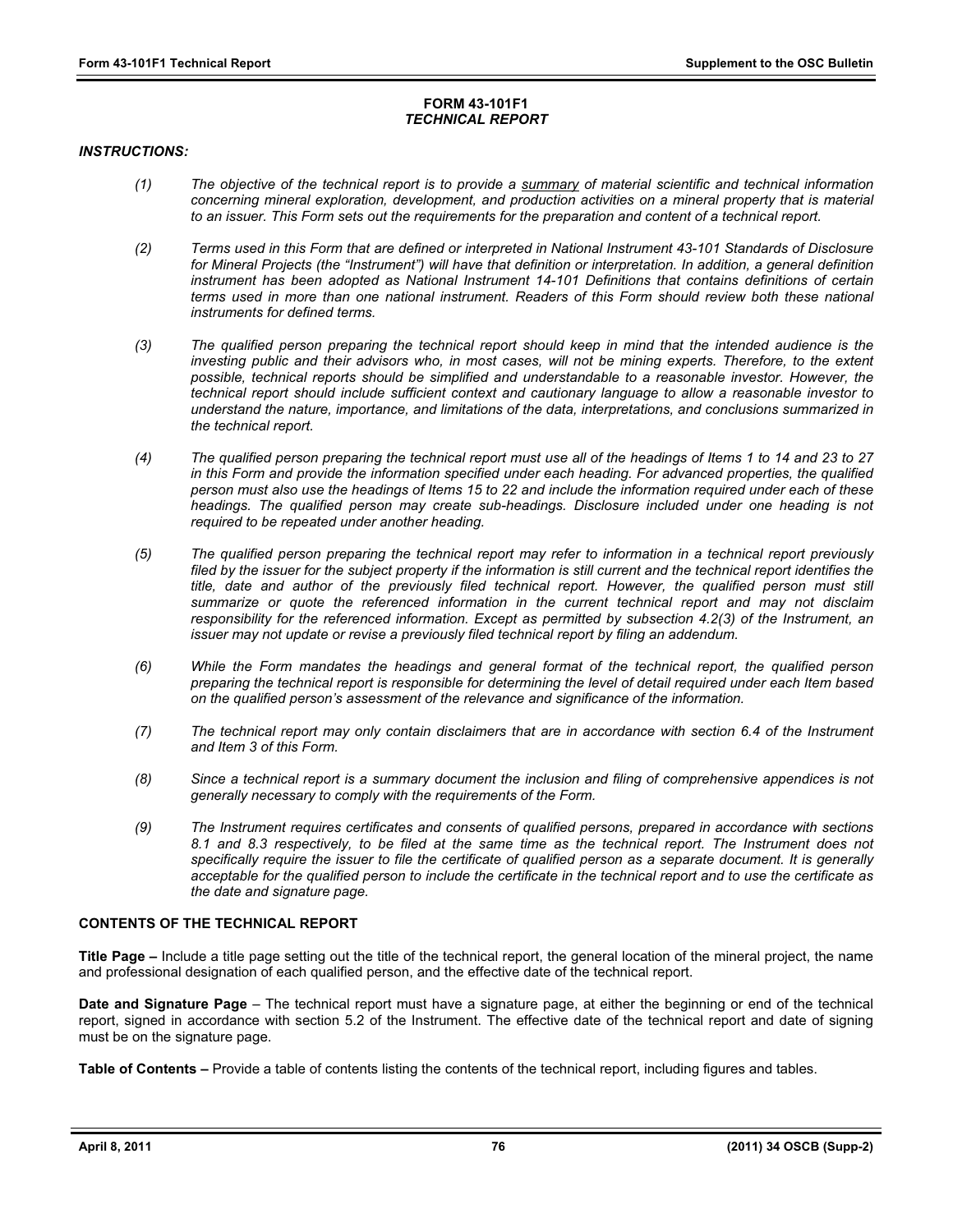**Illustrations –** Technical reports must be illustrated by legible maps, plans and sections, all prepared at an appropriate scale to distinguish important features. Maps must be dated and include a legend, author or information source, a scale in bar or grid form, and an arrow indicating north. All technical reports must be accompanied by a location or index map and a compilation map outlining the general geology of the property. In addition, all technical reports must include more detailed maps showing all important features described in the text, relative to the property boundaries, including but not limited to

- (a) for exploration projects, areas of previous or historical exploration, and the location of known mineralization, geochemical or geophysical anomalies, drilling, and mineral deposits;
- (b) for advanced properties other than properties under development or in production, the location and surficial outline of mineral resources, mineral reserves, and, to the extent known, areas for potential access and infrastructure; and
- (c) for properties under development or in production, the location of pit limits or underground development, plant sites, tailings storage areas, waste disposal areas, and all other significant infrastructure features.

If information is used from other sources in preparing maps, drawings, or diagrams, disclose the source of the information. If adjacent or nearby properties have an important bearing on the potential of the subject property, the location of the properties and any relevant mineralized structures discussed in the report must be shown in relationship to the subject property.

*INSTRUCTION: Summarize and simplify the illustrations so that they are legible and suitable for electronic filing. For ease of reference, consider inserting the illustration in the text of the report in relative proximity to the text they illustrate.* 

#### **Requirements for All Technical Reports**

- **Item 1: Summary**  Briefly summarize important information in the technical report, including property description and ownership, geology and mineralization, the status of exploration, development and operations, mineral resource and mineral reserve estimates, and the qualified person's conclusions and recommendations.
- **Item 2:** Introduction Include a description of
	- (a) the issuer for whom the technical report is prepared;
	- (b) the terms of reference and purpose for which the technical report was prepared;
	- (c) the sources of information and data contained in the technical report or used in its preparation, with citations if applicable; and
	- (d) the details of the personal inspection on the property by each qualified person or, if applicable, the reason why a personal inspection has not been completed.
- **Item 3: Reliance on Other Experts** A qualified person who prepares or supervises the preparation of all or part of a technical report may include a limited disclaimer of responsibility if:
	- (a) The qualified person is relying on a report, opinion, or statement of another expert who is not a qualified person, or on information provided by the issuer, concerning legal, political, environmental, or tax matters relevant to the technical report, and the qualified person identifies
		- (i) the source of the information relied upon, including the date, title, and author of any report, opinion, or statement;
		- (ii) the extent of reliance; and
		- (iii) the portions of the technical report to which the disclaimer applies.
	- (b) The qualified person is relying on a report, opinion, or statement of another expert who is not a qualified person, concerning diamond or other gemstone valuations, or the pricing of commodities for which pricing is not publicly available, and the qualified person discloses
		- (i) the date, title, and author of the report, opinion, or statement;
		- (ii) the qualifications of the other expert and why it is reasonable for the qualified person to rely on the other expert;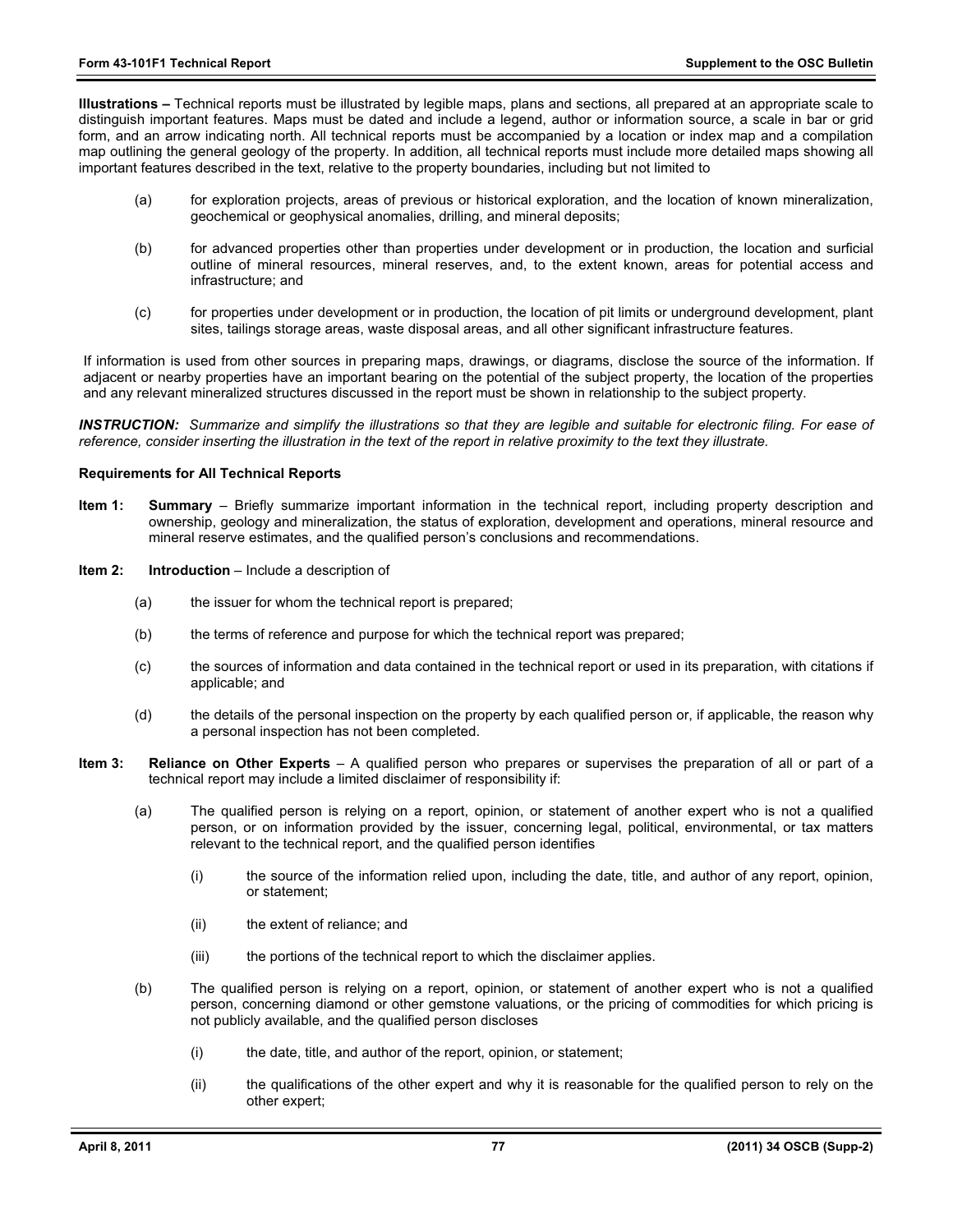- (iii) any significant risks associated with the valuation or pricing; and
- (iv) any steps the qualified person took to verify the information provided.

#### **Item 4: Property Description and Location** – To the extent applicable, describe

- (a) the area of the property in hectares or other appropriate units;
- (b) the location, reported by an easily recognizable geographic and grid location system;
- (c) the type of mineral tenure (claim, license, lease, etc.) and the identifying name or number of each;
- (d) the nature and extent of the issuer's title to, or interest in, the property including surface rights, legal access, the obligations that must be met to retain the property, and the expiration date of claims, licences, or other property tenure rights;
- (e) to the extent known, the terms of any royalties, back-in rights, payments, or other agreements and encumbrances to which the property is subject;
- (f) To the extent known, all environmental liabilities to which the property is subject;
- (g) to the extent known, the permits that must be acquired to conduct the work proposed for the property, and if the permits have been obtained; and
- (h) to the extent known, any other significant factors and risks that may affect access, title, or the right or ability to perform work on the property.

#### **Item 5: Accessibility, Climate, Local Resources, Infrastructure and Physiography** – Describe

- (a) topography, elevation, and vegetation;
- (b) the means of access to the property;
- (c) the proximity of the property to a population centre, and the nature of transport;
- (d) to the extent relevant to the mineral project, the climate and the length of the operating season; and
- (e) to the extent relevant to the mineral project, the sufficiency of surface rights for mining operations, the availability and sources of power, water, mining personnel, potential tailings storage areas, potential waste disposal areas, heap leach pad areas, and potential processing plant sites.
- **Item 6:** History To the extent known, describe
	- (a) the prior ownership of the property and ownership changes;
	- (b) the type, amount, quantity, and general results of exploration and development work undertaken by any previous owners or operators;
	- (c) any significant historical mineral resource and mineral reserve estimates in accordance with section 2.4 of the Instrument; and
	- (d) any production from the property.

*INSTRUCTION: If the technical report includes work that was conducted outside the current property boundaries, clearly distinguish this work from the work conducted on the property that is the subject of the technical report.* 

#### **Item 7: Geological Setting and Mineralization** – Describe

- (a) the regional, local, and property geology; and
- (b) the significant mineralized zones encountered on the property, including a summary of the surrounding rock types, relevant geological controls, and the length, width, depth, and continuity of the mineralization, together with a description of the type, character, and distribution of the mineralization.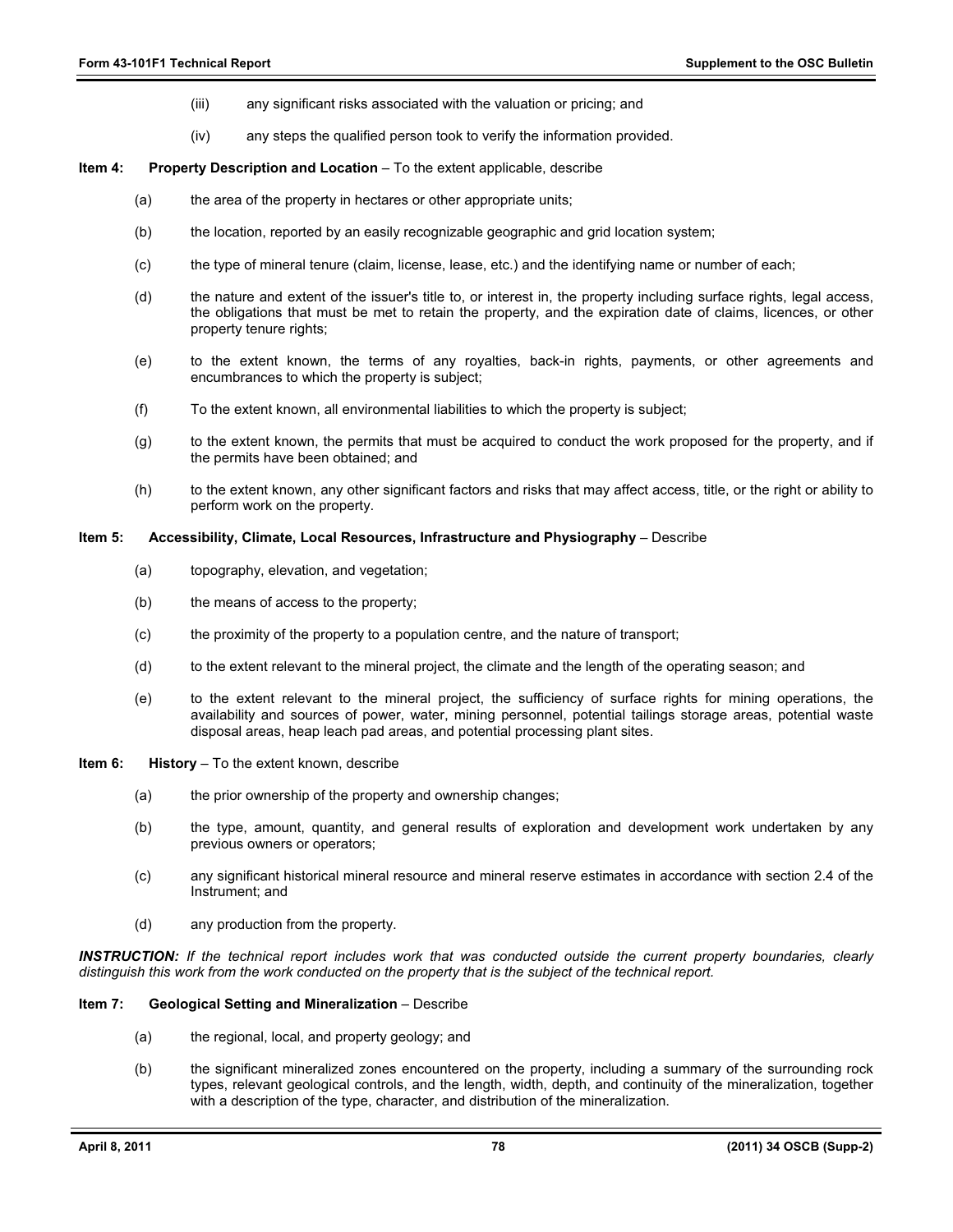- **Item 8: Deposit Types** Describe the mineral deposit type(s) being investigated or being explored for and the geological model or concepts being applied in the investigation and on the basis of which the exploration program is planned.
- **Item 9: Exploration**  Briefly describe the nature and extent of all relevant exploration work other than drilling, conducted by or on behalf of, the issuer, including
	- (a) the procedures and parameters relating to the surveys and investigations;
	- (b) the sampling methods and sample quality, including whether the samples are representative, and any factors that may have resulted in sample biases;
	- (c) relevant information of location, number, type, nature, and spacing or density of samples collected, and the size of the area covered; and
	- (d) the significant results and interpretation of the exploration information.

*INSTRUCTION: If exploration results from previous operators are included, clearly identify the work conducted by or on behalf of the issuer.* 

- **Item 10: Drilling** Describe
	- (a) the type and extent of drilling including the procedures followed and a summary and interpretation of all relevant results;
	- (b) any drilling, sampling, or recovery factors that could materially impact the accuracy and reliability of the results;
	- (c) for a property other than an advanced property
		- (i) the location, azimuth, and dip of any drill hole, and the depth of the relevant sample intervals;
		- (ii) the relationship between the sample length and the true thickness of the mineralization, if known, and if the orientation of the mineralization is unknown, state this; and
		- (iii) the results of any significantly higher grade intervals within a lower grade intersection.

#### *INSTRUCTIONS:*

- *(1) For properties with mineral resource estimates, the qualified person may meet the requirements under Item 10 (c) by providing a drill plan and representative examples of drill sections through the mineral deposit.*
- *(2) If drill results from previous operators are included, clearly identify the results of drilling conducted by or on behalf of the issuer.*

### **Item 11: Sample Preparation, Analyses, and Security - Describe**

- (a) sample preparation methods and quality control measures employed before dispatch of samples to an analytical or testing laboratory, the method or process of sample splitting and reduction, and the security measures taken to ensure the validity and integrity of samples taken;
- (b) relevant information regarding sample preparation, assaying and analytical procedures used, the name and location of the analytical or testing laboratories, the relationship of the laboratory to the issuer, and whether the laboratories are certified by any standards association and the particulars of any certification;
- (c) a summary of the nature, extent, and results of quality control procedures employed and quality assurance actions taken or recommended to provide adequate confidence in the data collection and processing; and
- (d) the author's opinion on the adequacy of sample preparation, security, and analytical procedures.
- **Item 12: Data Verification** Describe the steps taken by the qualified person to verify the data in the technical report, including
	- (a) the data verification procedures applied by the qualified person;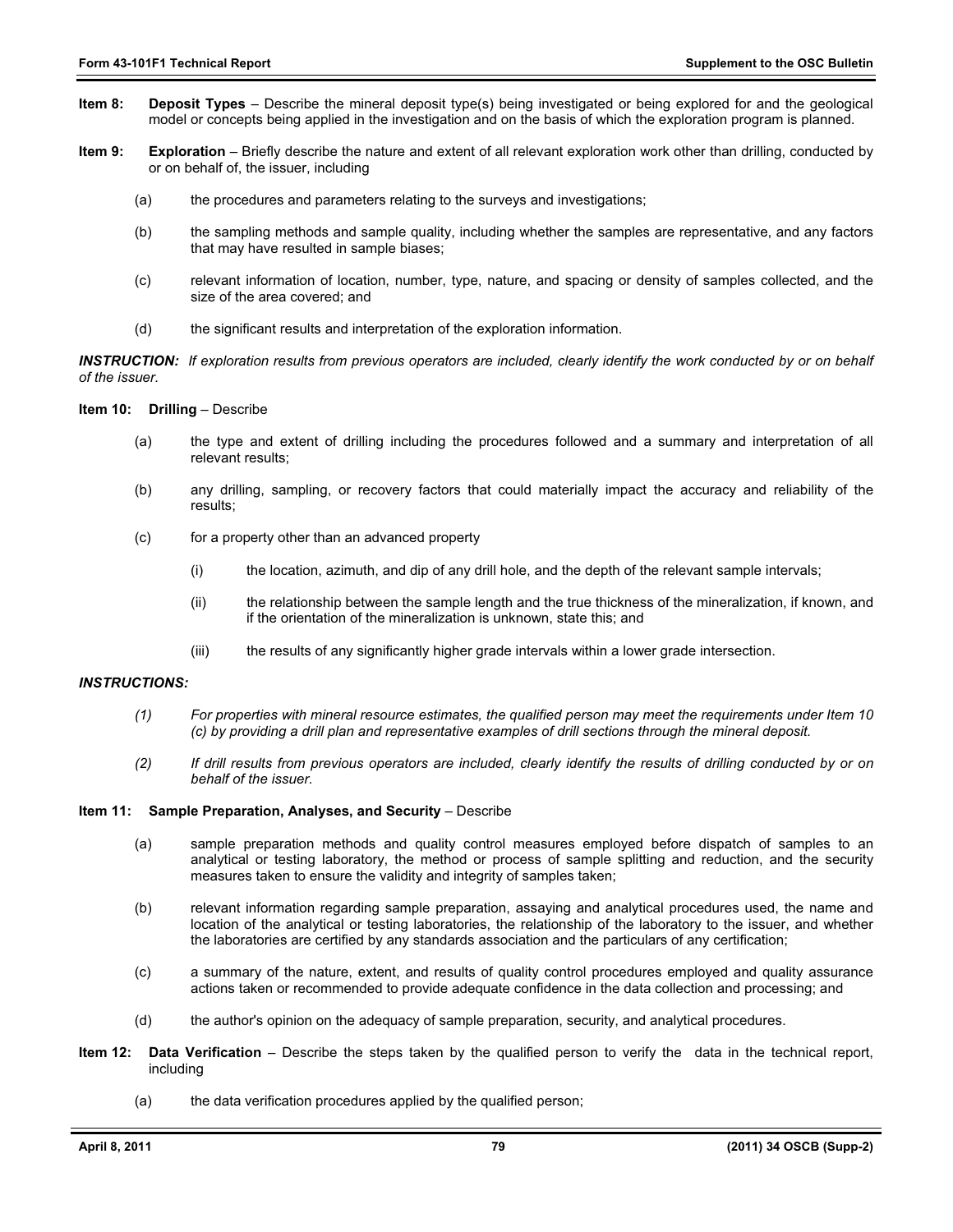- (b) any limitations on or failure to conduct such verification, and the reasons for any such limitations or failure; and
- (c) the qualified person's opinion on the adequacy of the data for the purposes used in the technical report.
- **Item 13: Mineral Processing and Metallurgical Testing** If mineral processing or metallurgical testing analyses have been carried out, discuss
	- (a) the nature and extent of the testing and analytical procedures, and provide a summary of the relevant results;
	- (b) the basis for any assumptions or predictions regarding recovery estimates;
	- (c) to the extent known, the degree to which the test samples are representative of the various types and styles of mineralization and the mineral deposit as a whole; and
	- (d) to the extent known, any processing factors or deleterious elements that could have a significant effect on potential economic extraction.

**Item 14: Mineral Resource Estimates** – A technical report disclosing mineral resources must

- (a) provide sufficient discussion of the key assumptions, parameters, and methods used to estimate the mineral resources, for a reasonably informed reader to understand the basis for the estimate and how it was generated;
- (b) comply with all disclosure requirements for mineral resources set out in the Instrument, including sections 2.2, 2.3, and 3.4;
- (c) when the grade for a multiple commodity mineral resource is reported as metal or mineral equivalent, report the individual grade of each metal or mineral and the metal prices, recoveries, and any other relevant conversion factors used to estimate the metal or mineral equivalent grade; and
- (d) include a general discussion on the extent to which the mineral resource estimates could be materially affected by any known environmental, permitting, legal, title, taxation, socio-economic, marketing, political, or other relevant factors.

#### *INSTRUCTIONS:*

- *(1) A statement of quantity and grade or quality is an estimate and should be rounded to reflect the fact that it is an approximation.*
- *(2) Where multiple cut-off grade scenarios are presented, the qualified person must identify and highlight the*  base case, or preferred scenario. All estimates resulting from each of the cut-off grade scenarios must meet *the test of reasonable prospect of economic extraction.*

#### **Additional Requirements for Advanced Property Technical Reports**

- **Item 15: Mineral Reserve Estimates** A technical report disclosing mineral reserves must
	- (a) provide sufficient discussion and detail of the key assumptions, parameters, and methods used for a reasonably informed reader to understand how the qualified person converted the mineral resources to mineral reserves;
	- (b) comply with all disclosure requirements for mineral reserves set out in the Instrument, including sections 2.2, 2.3, and 3.4;
	- (c) when the grade for a multiple commodity mineral reserve is reported as metal or mineral equivalent, report the individual grade of each metal or mineral and the metal prices, recoveries, and any other relevant conversion factors used to estimate the metal or mineral equivalent grade; and
	- (d) discuss the extent to which the mineral reserve estimates could be materially affected by mining, metallurgical, infrastructure, permitting, and other relevant factors.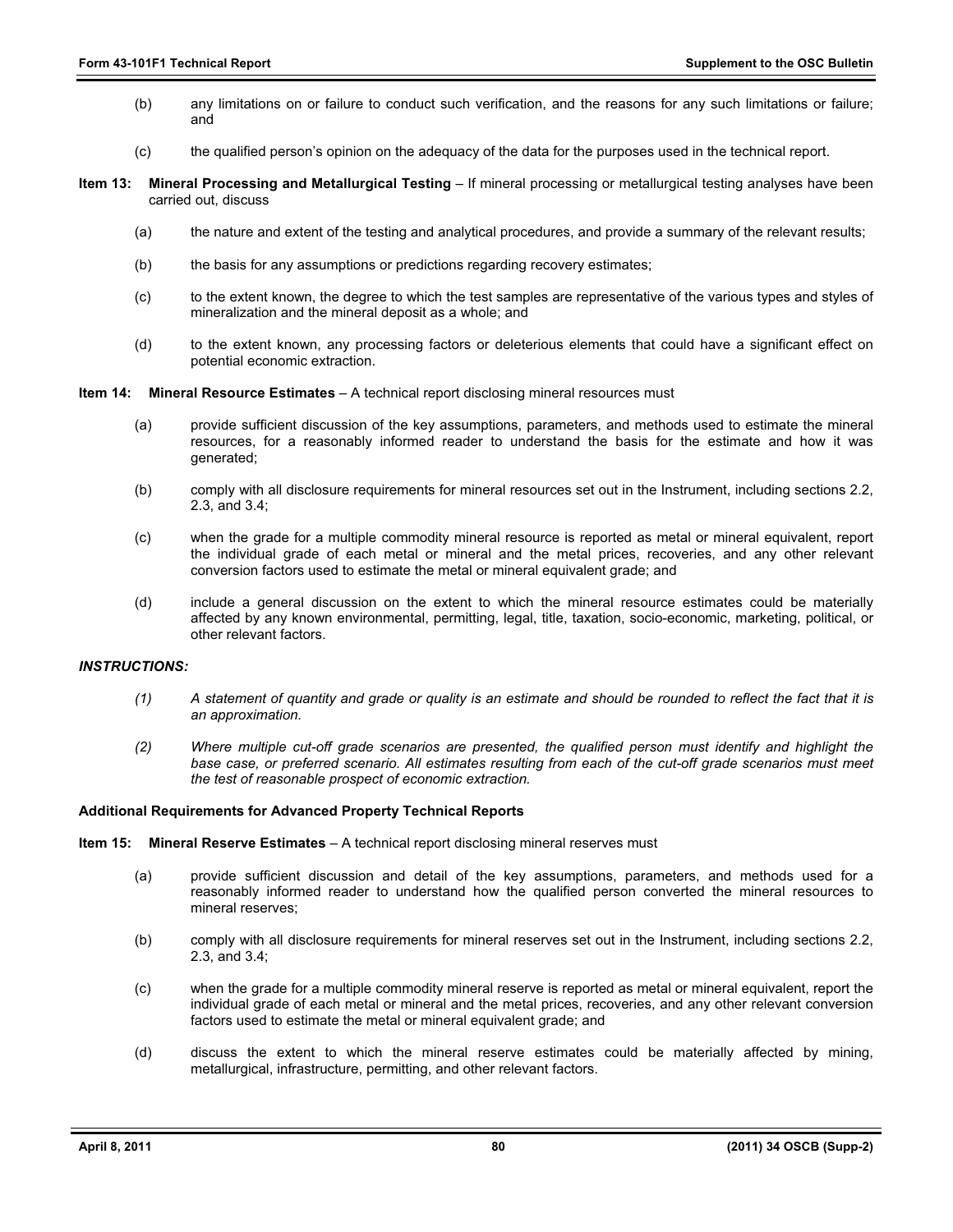- **Item 16: Mining Methods**  Discuss the current or proposed mining methods and provide a summary of the relevant information used to establish the amenability or potential amenability of the mineral resources or mineral reserves to the proposed mining methods. Consider and, where relevant, include
	- (a) geotechnical, hydrological, and other parameters relevant to mine or pit designs and plans;
	- (b) production rates, expected mine life, mining unit dimensions, and mining dilution factors used;
	- (c) requirements for stripping, underground development, and backfilling; and
	- (d) required mining fleet and machinery.

*INSTRUCTION: Preliminary economic assessments, pre-feasibility studies, and feasibility studies generally analyse and assess the same geological, engineering, and economic factors with increasing detail and precision. Therefore, the criteria for Items 16 to 22 can be used as a framework for reporting the results of all three studies.* 

- **Item 17: Recovery Methods**  Discuss reasonably available information on test or operating results relating to the recoverability of the valuable component or commodity and amenability of the mineralization to the proposed processing methods. Consider and, where relevant, include
	- (a) a description or flow sheet of any current or proposed process plant;
	- (b) plant design, equipment characteristics and specifications, as applicable; and
	- (c) current or projected requirements for energy, water, and process materials.
- **Item 18: Project Infrastructure**  Provide a summary of infrastructure and logistic requirements for the project, which could include roads, rail, port facilities, dams, dumps, stockpiles, leach pads, tailings disposal, power, and pipelines, as applicable.

#### **Item 19: Market Studies and Contracts**

- (a) Provide a summary of reasonably available information concerning markets for the issuer's production, including the nature and material terms of any agency relationships. Discuss the nature of any studies or analyses completed by the issuer, including any relevant market studies, commodity price projections, product valuations, market entry strategies, or product specification requirements. Confirm that the qualified person has reviewed these studies and analyses and that the results support the assumptions in the technical report.
- (b) Identify any contracts material to the issuer that are required for property development, including mining, concentrating, smelting, refining, transportation, handling, sales and hedging, and forward sales contracts or arrangements. State which contracts are in place and which are still under negotiation. For contracts that are in place, discuss whether the terms, rates or charges are within industry norms.
- **Item 20 : Environmental Studies, Permitting, and Social or Community Impact** Discuss reasonably available information on environmental, permitting, and social or community factors related to the project. Consider and, where relevant, include
	- (a) a summary of the results of any environmental studies and a discussion of any known environmental issues that could materially impact the issuer's ability to extract the mineral resources or mineral reserves;
	- (b) requirements and plans for waste and tailings disposal, site monitoring, and water management both during operations and post mine closure;
	- (c) project permitting requirements, the status of any permit applications, and any known requirements to post performance or reclamation bonds;
	- (d) a discussion of any potential social or community related requirements and plans for the project and the status of any negotiations or agreements with local communities; and
	- (e) a discussion of mine closure (remediation and reclamation) requirements and costs.
- **Item 21: Capital and Operating Costs**  Provide a summary of capital and operating cost estimates, with the major components set out in tabular form. Explain and justify the basis for the cost estimates.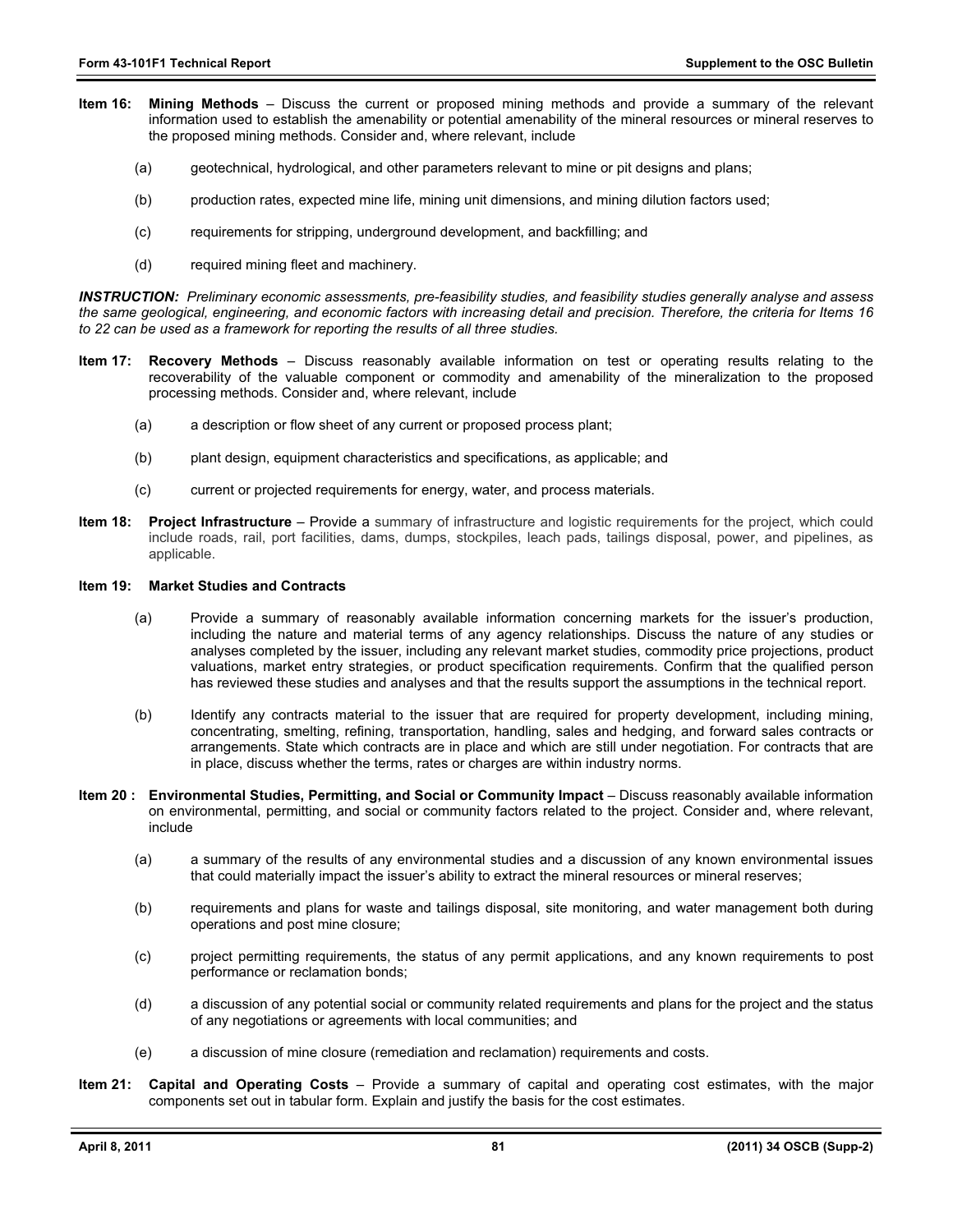**Item 22:** Economic Analysis – Provide an economic analysis for the project that includes

- (a) a clear statement of and justification for the principal assumptions;
- (b) cash flow forecasts on an annual basis using mineral reserves or mineral resources and an annual production schedule for the life of project;
- (c) a discussion of net present value (NPV), internal rate of return (IRR), and payback period of capital with imputed or actual interest;
- (d) a summary of the taxes, royalties, and other government levies or interests applicable to the mineral project or to production, and to revenue or income from the mineral project; and
- (e) sensitivity or other analysis using variants in commodity price, grade, capital and operating costs, or other significant parameters, as appropriate, and discuss the impact of the results.

#### *INSTRUCTIONS:*

- *(1) Producing issuers may exclude the information required under Item 22 for technical reports on properties currently in production unless the technical report includes a material expansion of current production.*
- *(2) The economic analysis in technical reports must comply with paragraphs 2.3(1)(b) and (c), subsections 2.3(3) and (4), and paragraph 3.4(e), of the Instrument, including any required cautionary language.*

#### **Requirements for All Technical Reports**

**Item 23: Adjacent Properties** – A technical report may include relevant information concerning an adjacent property if

- (a) such information was publicly disclosed by the owner or operator of the adjacent property;
- (b) the source of the information is identified;
- (c) the technical report states that its qualified person has been unable to verify the information and that the information is not necessarily indicative of the mineralization on the property that is the subject of the technical report;
- (d) the technical report clearly distinguishes between the information from the adjacent property and the information from the property that is the subject of the technical report; and
- (e) any historical estimates of mineral resources or mineral reserves are disclosed in accordance with paragraph 2.4(a) of the Instrument.
- **Item 24: Other Relevant Data and Information** Include any additional information or explanation necessary to make the technical report understandable and not misleading.
- **Item 25: Interpretation and Conclusions** Summarize the relevant results and interpretations of the information and analysis being reported on. Discuss any significant risks and uncertainties that could reasonably be expected to affect the reliability or confidence in the exploration information, mineral resource or mineral reserve estimates, or projected economic outcomes. Discuss any reasonably foreseeable impacts of these risks and uncertainties to the project's potential economic viability or continued viability. A technical report concerning exploration information must include the conclusions of the qualified person.
- **Item 26: Recommendations** Provide particulars of recommended work programs and a breakdown of costs for each phase. If successive phases of work are recommended, each phase must culminate in a decision point. The recommendations must not apply to more than two phases of work. The recommendations must state whether advancing to a subsequent phase is contingent on positive results in the previous phase.

*INSTRUCTION: In some specific cases, the qualified person may not be in a position to make meaningful recommendations for*  further work. Generally, these situations will be limited to properties under development or in production where material *exploration activities and engineering studies have largely concluded. In such cases, the qualified person should explain why they are not making further recommendations.* 

**Item 27: References** – Include a detailed list of all references cited in the technical report.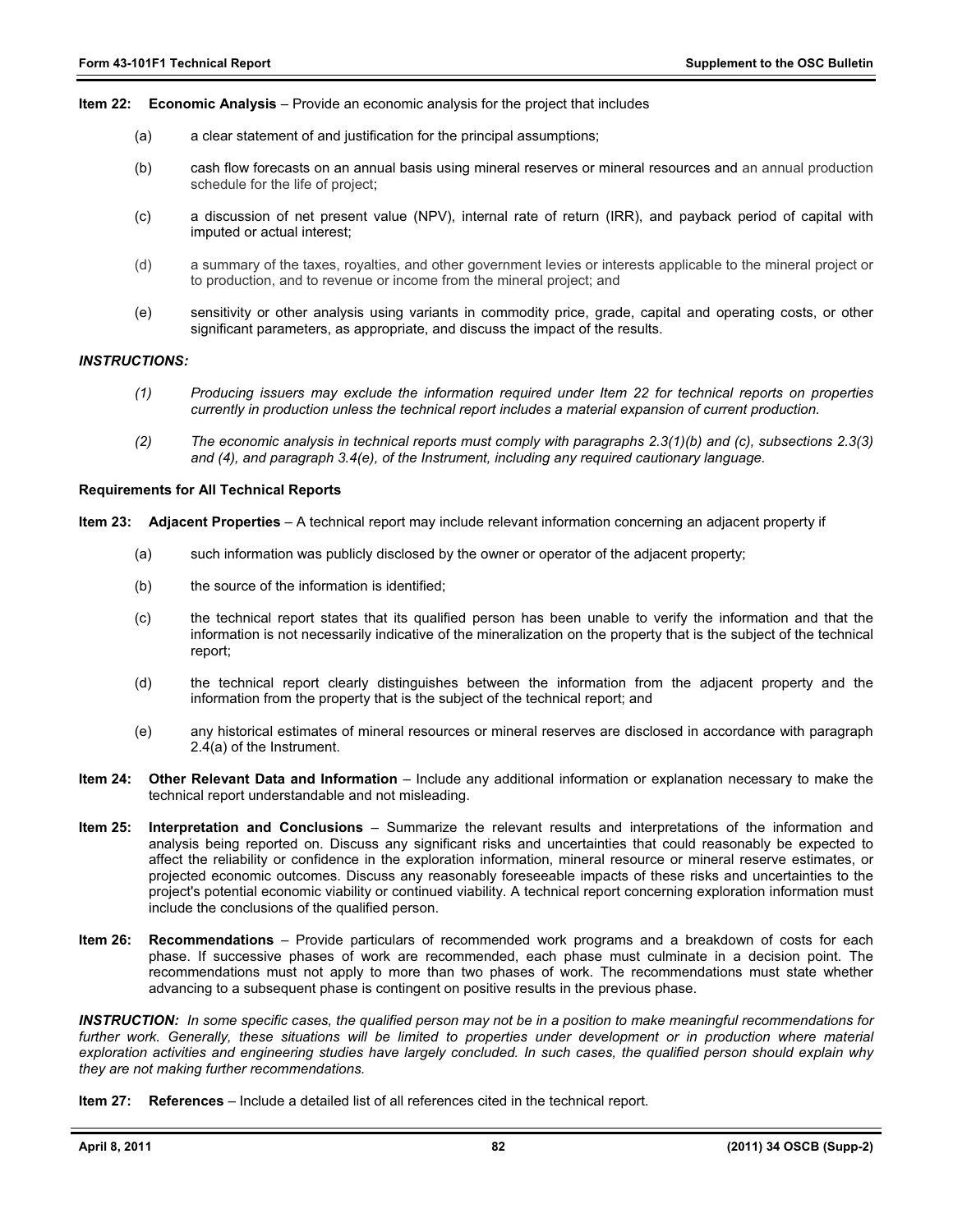# **Companion Policy 43-101CP to National Instrument 43-101** *Standards of Disclosure for Mineral Projects*

# **Table of Contents**

**PART TITLE** 

#### GENERAL GUIDANCE

# PART 1 DEFINITIONS AND INTERPRETATION<br>1.1 Definitions

- 1.1 Definitions<br>1.5 Independe
- **Independence**

# PART 2 REQUIREMENTS APPLICABLE TO ALL DISCLOSURE<br>2.1 Requirements Applicable to All Disclosure

- Requirements Applicable to All Disclosure
- 2.2 All Disclosure of Mineral Resources or Mineral Reserves
- 2.3 Restricted Disclosure
- 2.4 Disclosure of Historical Estimates

# PART 3 ADDITIONAL REQUIREMENTS FOR WRITTEN DISCLOSURE

- 3.3 Requirements Applicable to Written Disclosure of Exploration Information
- 3.5 Exception for Written Disclosure Already Filed
- PART 4 OBLIGATION TO FILE A TECHNICAL REPORT<br>4.2 Obligation to File a Technical Report in C
	- 4.2 Obligation to File a Technical Report in Connection with Certain Disclosure about Mineral Projects on Material **Properties**
	- 4.3 Required Form of Technical Report

# PART 5 AUTHOR OF TECHNICAL REPORT

- 5.1 Prepared by a Qualified Person
- 5.2 Execution of Technical Report
- 5.3 Independent Technical Report

# PART 6 PREPARATION OF TECHNICAL REPORT

- 6.1 The Technical Report<br>6.2 Current Personal Inspe
- 6.2 Current Personal Inspection<br>6.3 Maintenance of Records
- 6.3 Maintenance of Records<br>6.4 Limitation on Disclaimers
- **Limitation on Disclaimers**

#### PART 7 USE OF FOREIGN CODE

7.1 Use of Foreign Code

# PART 8 CERTIFICATES AND CONSENTS OF QUALIFIED PERSONS FOR TECHNICAL REPORTS

- 8.1 Certificates of Qualified Persons
- 8.2 Addressed to Issuer
- 8.3 Consents of Qualified Persons

# PART 9 EXEMPTIONS

9.2 Exemptions for Royalty or Similar Interests

# APPENDICES

Appendix A – Accepted Foreign Associations and Membership Designations Appendix B – Example of Consent of Qualified Person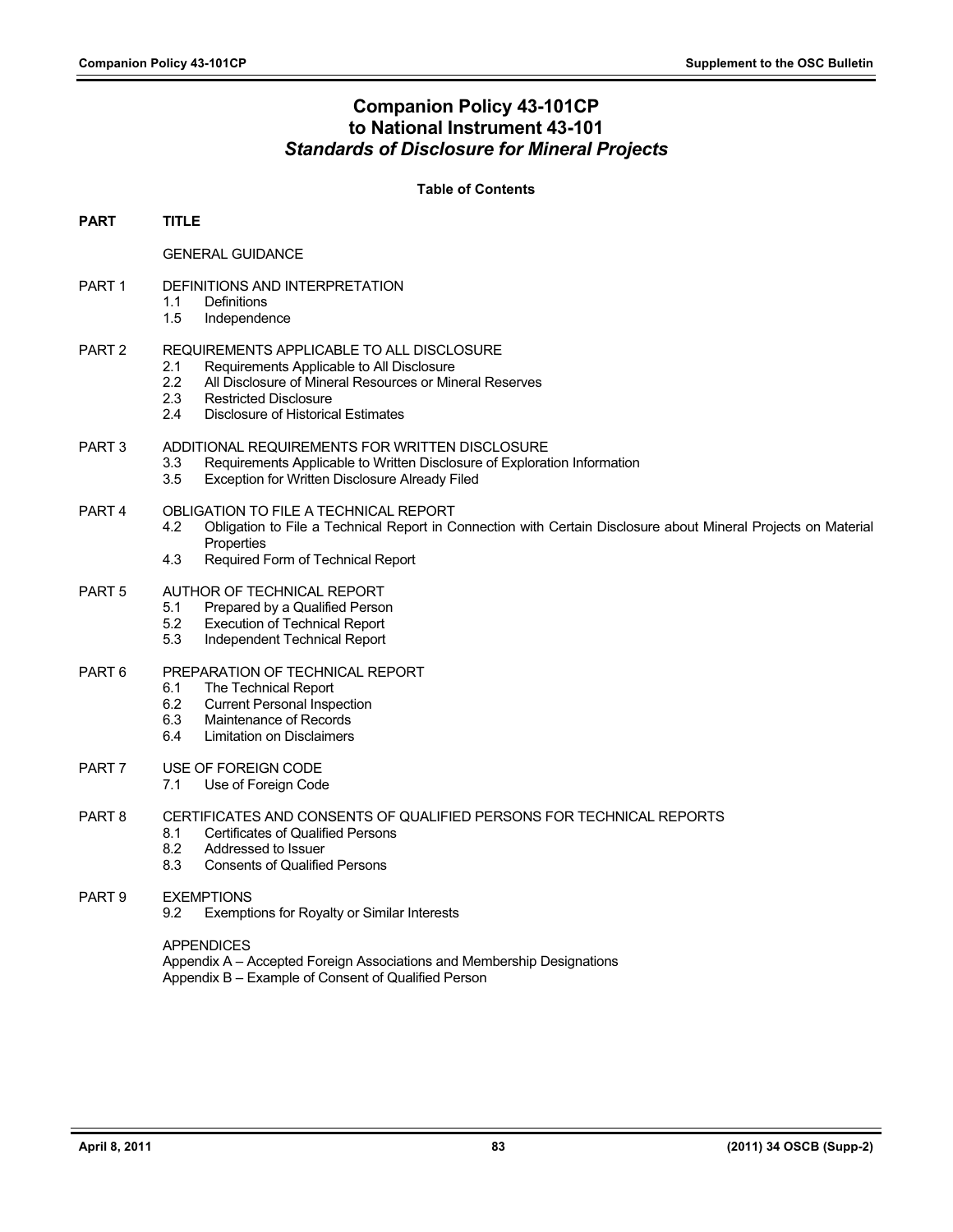#### **COMPANION POLICY 43-101CP TO NATIONAL INSTRUMENT 43-101**  *STANDARDS OF DISCLOSURE FOR MINERAL PROJECTS*

This companion policy (the "Policy") sets out the views of the Canadian securities regulatory authorities (the "securities regulatory authorities" or "we") as to how we interpret and apply certain provisions of National Instrument 43-101 and Form 43- 101F1 (the "Instrument").

### **GENERAL GUIDANCE**

- (1) **Application of the Instrument** The definition of "disclosure" in the Instrument includes oral and written disclosure. The Instrument establishes standards for disclosure of scientific and technical information regarding mineral projects and requires that the disclosure be based on a technical report or other information prepared by or under the supervision of a qualified person. The Instrument does not apply to disclosure concerning petroleum, natural gas, bituminous sands or shales, groundwater, coal bed methane, or other substances that do not fall within the meaning of the term "mineral project" in section 1.1 of the Instrument.
- (2) **Supplements Other Requirements** The Instrument supplements other continuous disclosure requirements of securities legislation that apply to reporting issuers in all business sectors.
- (3) **Forward-Looking Information** Part 4 of National Instrument 51-102 *Continuous Disclosure Obligations* (NI 51-102) sets out the requirements for disclosing forward-looking information. Frequently, scientific and technical information about a mineral project includes or is based on forward-looking information. A mining issuer must comply with the requirements of Part 4A of NI 51-102, including identifying forward-looking information, stating material factors and assumptions used, and providing the required cautions. Examples of forward-looking information include metal price assumptions, cash flow forecasts, projected capital and operating costs, metal or mineral recoveries, mine life and production rates, and other assumptions used in preliminary economic assessments, pre-feasibility studies, and feasibility studies.
- (4) **Materiality** An issuer should determine materiality in the context of the issuer's overall business and financial condition taking into account qualitative and quantitative factors, assessed in respect of the issuer as a whole**.**

In making materiality judgements, an issuer should consider a number of factors that cannot be captured in a simple bright-line standard or test, including the potential effect on both the market price and value of the issuer's securities in light of the current market activity. An assessment of materiality depends on the context. Information that is immaterial today could be material tomorrow; an item of information that is immaterial alone could be material if it is aggregated with other items.

- (5) **Property Material to the Issuer** An actively trading mining issuer, in most circumstances, will have at least one material property. We will generally assess an issuer's view of the materiality of a property based on the issuer's disclosure record, its deployment of resources, and other indicators. For example, we will likely conclude that a property is material if
	- (a) the issuer's disclosure record is focused on the property;
	- (b) the issuer's disclosure indicates or suggests the results are significant or important;
	- (c) the cumulative and projected acquisition costs or proposed exploration expenditures are significant compared to the issuer's other material properties; or
	- (d) the issuer is raising significant money or devoting significant resources to the exploration and development of the property.

In determining if a property is material, the issuer should consider how important or significant the property is to the issuer's overall business and in comparison to its other properties. For example

- (e) more advanced stage properties will, in most cases, be more material than earlier stage properties;
- (f) historical expenditures or book value might not be a good indicator of materiality for an inactive property if the issuer is focussing its resources on new properties;
- (g) a small interest in a sizeable property might, in the circumstances, not be material to the issuer;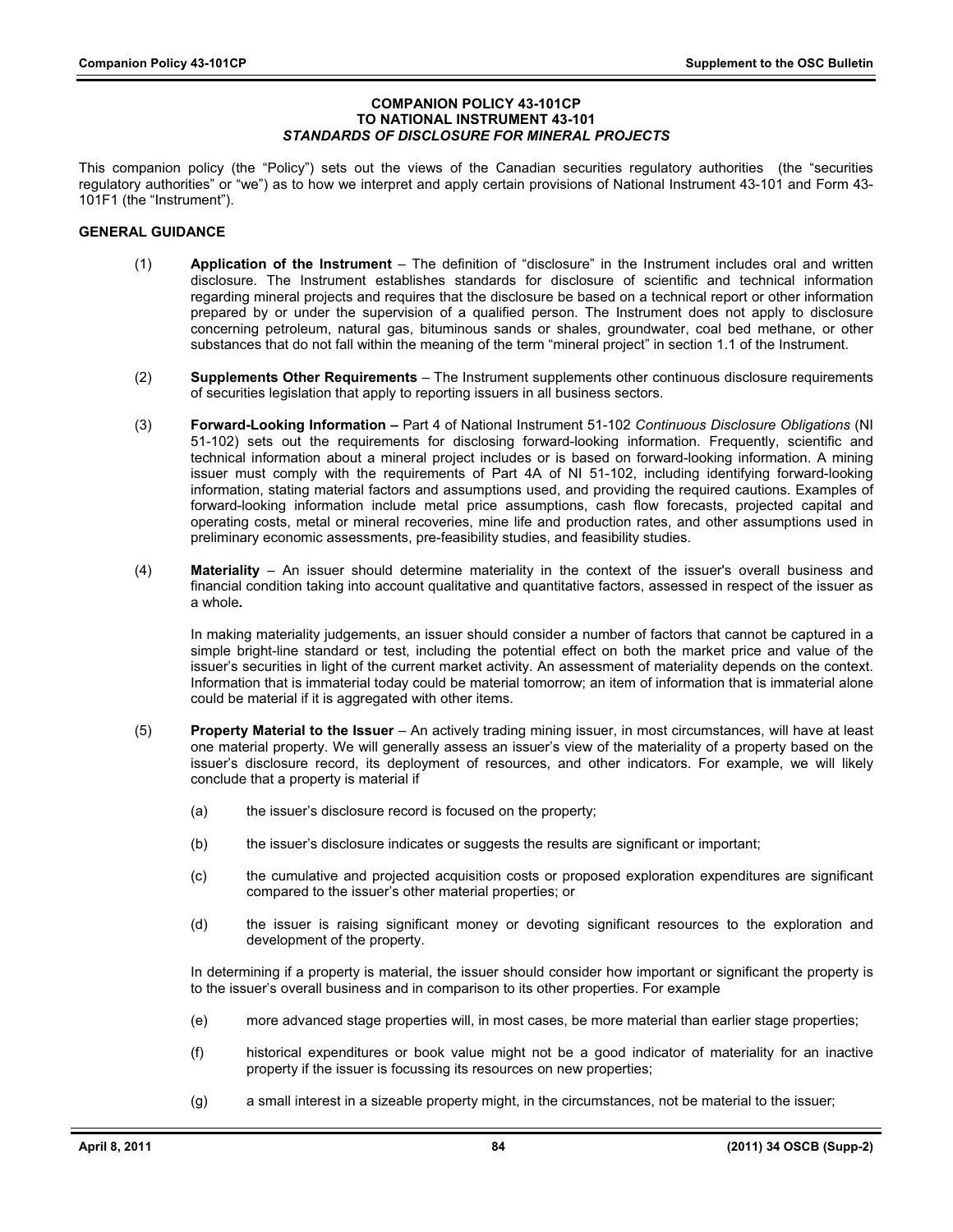- (h) a royalty or similar interest in an advanced property could be material to the issuer in comparison to its active projects; or
- (i) several non-material properties in an area or region, when taken as a whole, could be material to the issuer.
- (6) **Industry Best Practices Guidelines**  While the Instrument sets standards for disclosure of scientific and technical information about a mineral project, the standards and methodologies for collecting, analysing, and verifying this information are the responsibility of the qualified person. The Canadian Institute of Mining, Metallurgy and Petroleum ("CIM") has published and adopted several industry best practice guidelines to assist qualified persons and other industry practitioners. These guidelines, as amended and supplemented, are posted on www.cim.org, and include
	- (a) Exploration Best Practice Guidelines adopted August 20, 2000;
	- (b) Guidelines for Reporting of Diamond Exploration Results adopted March 9, 2003; and
	- (c) Estimation of Mineral Resources and Mineral Reserves Best Practice Guidelines adopted November 23, 2003, and related commodity- specific appendices.

The Instrument does not specifically require the qualified person to follow the CIM best practices guidelines. However, we think that a qualified person, acting in compliance with the professional standards of competence and ethics established by their professional association, will generally use procedures and methodologies that are consistent with industry standard practices, as established by CIM or similar organizations in other jurisdictions. Issuers that disclose scientific and technical information that does not conform to industry standard practices could be making misleading disclosure, which is an offence under securities legislation.

- (7) **Objective Standard of Reasonableness** Where a determination about the definitions or application of a requirement in the Instrument turns on reasonableness, the test is objective, not subjective. It is not sufficient for an officer of an issuer or a qualified person to determine that they personally believe the matter under consideration. The individual must form an opinion as to what a reasonable person would believe in the circumstances.
- (8) **Improper Use of Terms in the French Language**  For an issuer preparing its disclosure using the French language, the words "gisement" and "gîte" have different meanings and using them interchangeably or in the wrong context may be misleading. The word "gisement" means a mineral deposit that is a continuous, welldefined mass of material containing a sufficient volume of mineralized material that can be or has been mined legally and economically. The word "gîte" means a mineral deposit that is a continuous, defined mass of material, containing a volume of mineralized material that has had no demonstration of economic viability.

#### **PART 1 DEFINITIONS AND INTERPRETATION**

## **1.1 Definitions**

(1) **"acceptable foreign code" –** The definition of "acceptable foreign code" in the Instrument lists five internationally recognized foreign codes that govern the estimation and disclosure of mineral resources and mineral reserves. The JORC Code, PERC Code, SAMREC Code, and Certification Code use mineral resource and mineral reserve definitions and categories that are substantially the same as the CIM definitions mandated in the Instrument. These codes also use mineral resource and mineral reserve categories that are based on or consistent with the International Reporting Template, published by the Committee for Mineral Reserves International Reporting Standards ("the CRIRSCO Template"), as amended.

We think other foreign codes will generally meet the test in the definition if they

- (a) have been adopted or recognized by appropriate government authorities or professional organizations in the foreign jurisdiction; and
- (b) use mineral resource and mineral reserve categories that are based on the CRIRSCO Template, and are substantially the same as the CIM definitions mandated in the Instrument, the JORC Code, the PERC Code, the SAMREC Code, and the Certification Code, as amended and supplemented.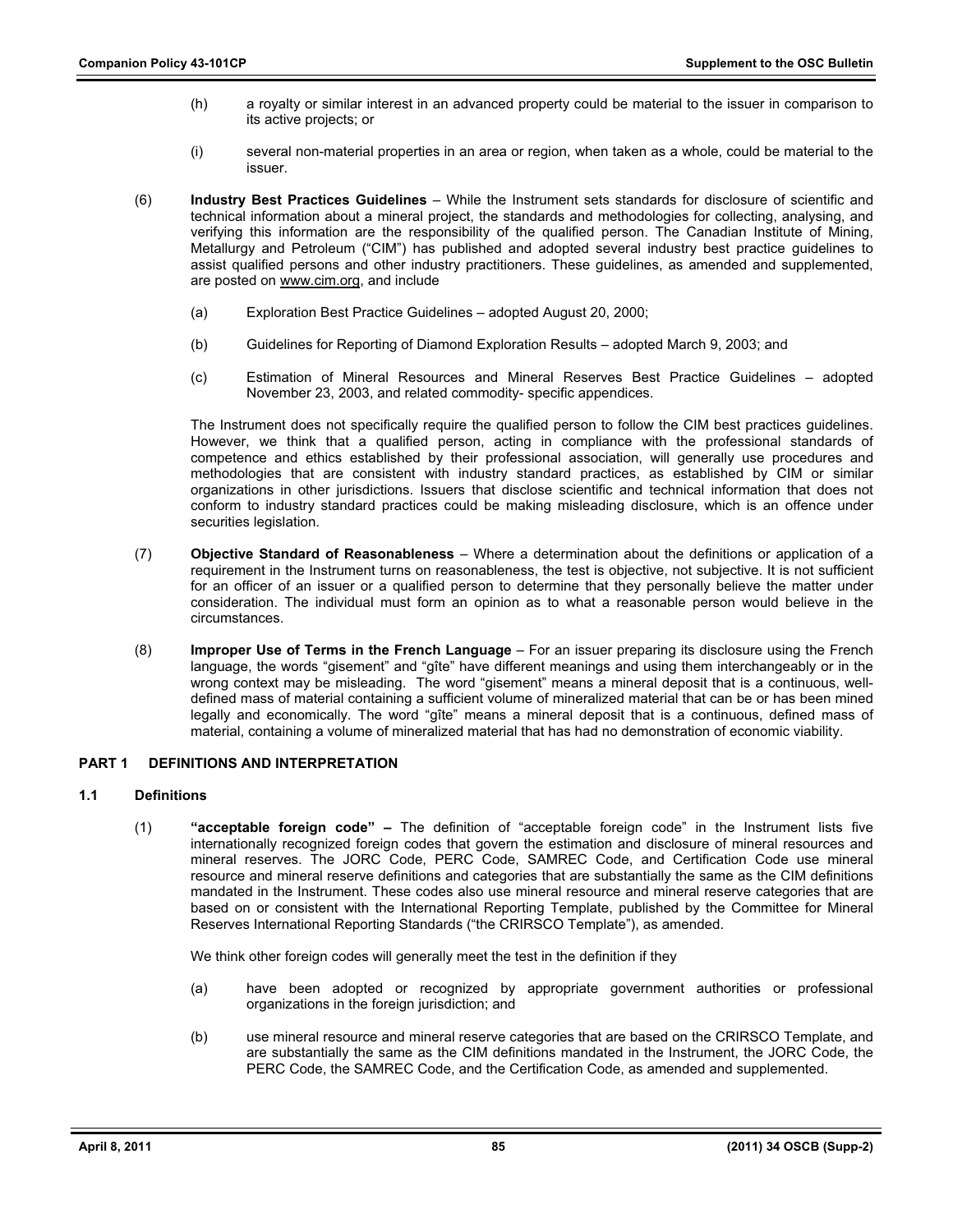We will publish CSA Staff Notices periodically listing the codes that CSA members' staff think satisfy the definition of "acceptable foreign code". We will also consider submissions from market participants regarding the proposed addition of foreign codes to the list. Submissions should explain the basis for concluding that the proposed foreign code meets the test in the definition and include appropriate supporting documentation.

- (2) **"effective date"**  This is the cut-off date for the scientific and technical information included in the technical report. Under section 8.1 of the Instrument, the qualified person must provide their certificate as at the effective date of the technical report and specify this date in their certificate. The effective date can precede the date of signing the technical report but if there is too long a period between these dates, the issuer is exposed to the risk that new material information could become available and the technical report would then not be current.
- (3) **"mineral project" –** The definition of "mineral project" in the Instrument includes a royalty or similar interest. Scientific and technical disclosure regarding all types of royalty interests in a mineral project is subject to the Instrument.
- (4) **"preliminary economic assessment" –** The term "preliminary economic assessment", which can include a study commonly referred to as a scoping study, is defined in the Instrument. A preliminary economic assessment might be based on measured, indicated, or inferred mineral resources, or a combination of any of these. We consider these types of economic analyses to include disclosure of forecast mine production rates that might contain capital costs to develop and sustain the mining operation, operating costs, and projected cash flows.
- (5) **"professional association"** Paragraph (a)(ii) of the definition of "professional association" in the Instrument includes a test for determining what constitutes an acceptable foreign association. In assessing whether we think a foreign professional association meets this test, we will consider the reputation of the association and whether it is substantially similar to a professional association in a jurisdiction of Canada.

Appendix A to the Policy provides a list of the foreign associations that we think meet all the tests in the definition as of the effective date of the Instrument. We will publish updates to the list periodically. An issuer that wishes to rely on a qualified person that is a member of a professional association not included in Appendix A but which the issuer believes meets the tests in the Instrument, may make submissions to have the association added to Appendix A. Submissions should include appropriate supporting documentation. The issuer should allow sufficient time for its submissions to be considered before naming the qualified person in connection with its disclosure or filing any technical report signed by the qualified person.

The listing of a professional association on Appendix A is only for purposes of the Instrument and does not supersede or alter local requirements where geoscience or engineering is a regulated profession.

- (6) **definitions that include "property" –** The Instrument defines two different types of properties (early stage exploration, advanced) and requires a technical report to summarize material information about the subject property. We consider a property, in the context of the Instrument, to include multiple mineral claims or other documents of title that are contiguous or in such close proximity that any underlying mineral deposits would likely be developed using common infrastructure.
- (7) **"qualified person"** The definition of "qualified person" in the Instrument does not include engineering and geoscience technicians, engineers and geoscientists in training, and equivalent designations that restrict the individual's scope of practice or require the individual to practise under the supervision of another professional engineer, professional geoscientist, or equivalent**.**

Paragraph (d) of the definition requires a qualified person to be "in good standing with a professional association". We interpret this to include satisfying any related registration, licensing, or similar requirements. Canadian provincial and territorial legislation requires a qualified person to be registered if practising in a jurisdiction of Canada. It is the responsibility of the qualified person, in compliance with their professional association's code of ethics, to comply with laws requiring licensure of geoscientists and engineers.

Paragraph (e) of the definition includes a test for what constitutes an acceptable membership designation in a foreign professional association. Appendix A to the Policy provides a list of the membership designations that we think meet this test as of the effective date of the Instrument. We will update the list periodically. In assessing whether we think a membership designation meets the test, we will consider whether it is substantially similar to a membership designation in a professional association in a jurisdiction of Canada.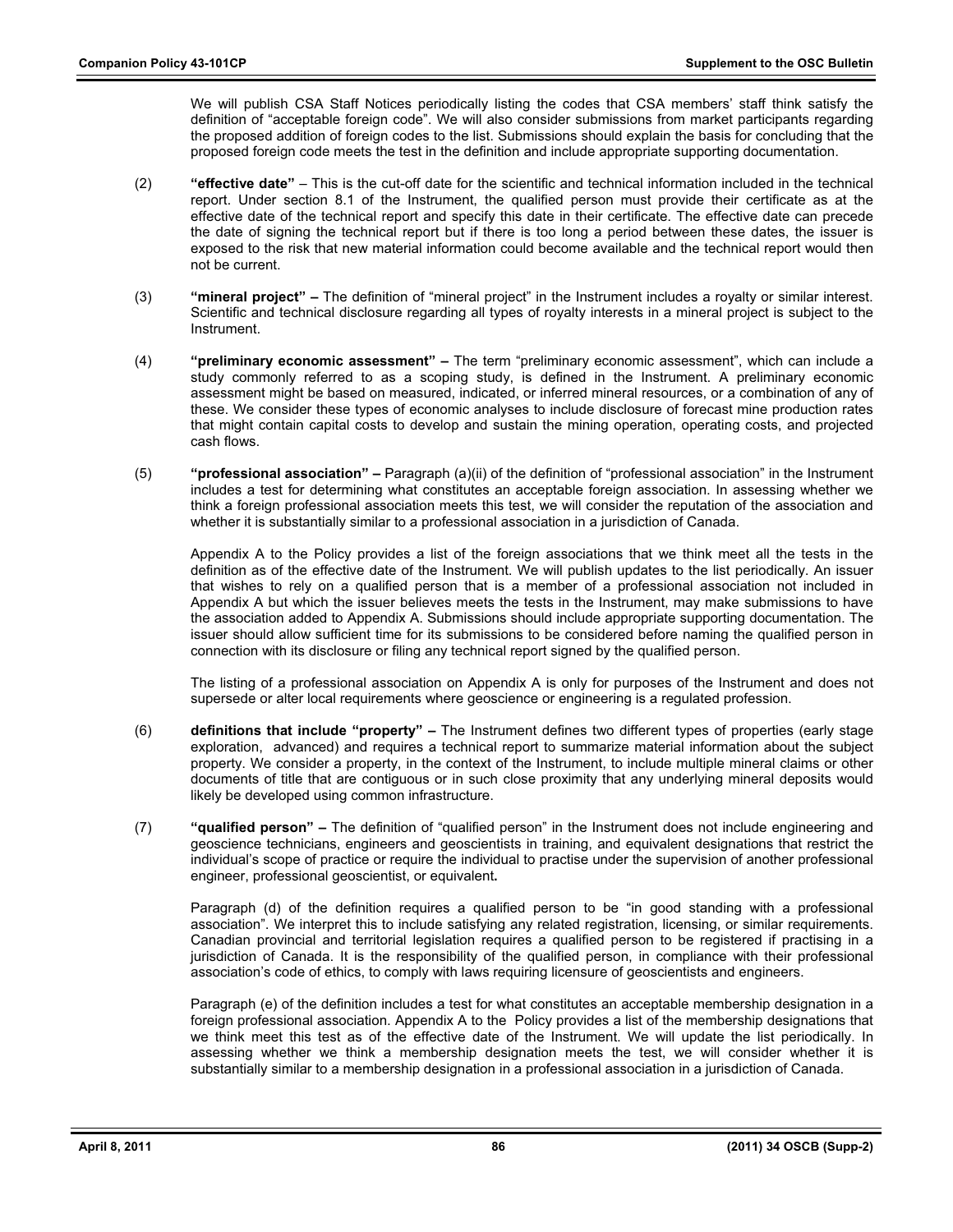Subparagraph (e)(ii)(B) includes the concept of "demonstrated expertise in the field of mineral exploration or mining". We generally interpret this to mean having at least five years of professional experience and satisfying an additional entrance requirement relating to level of responsibility. Some examples of such a requirement are:

- (a) at least three years in a position of responsibility where the person was depended on for significant participation and decision-making;
- (b) experience of a responsible nature and involving the exercise of independent judgment in at least three of those years;
- (c) at least five years in a position of major responsibility, or a senior technical position of responsibility.
- (8) **"technical report" –** A report may constitute a "technical report" as defined in the Instrument, even if prepared considerably before the date the technical report is required to be filed, provided the information in the technical report remains accurate and complete as at the required filing date. However, a report that an issuer files that is not required under the Instrument will not be considered a technical report until the Instrument requires the issuer to file it and the issuer has filed the required certificates and consents of qualified persons.

The definition requires the technical report to include a summary of all material information about the subject property. The qualified person is responsible for preparing the technical report. Therefore, it is the qualified person, not the issuer, who has the responsibility of determining the materiality of the scientific or technical information to be included in the technical report.

#### **1.5 Independence**

(1) **Guidance on Independence –** Section 1.5 of the Instrument provides the test an issuer and a qualified person must apply to determine whether a qualified person is independent of the issuer. When an independent qualified person is required, an issuer must always apply the test in section 1.5 to confirm that the requirement is met.

Applying this test, the following are examples of when we would consider that a qualified person is not independent. These examples are not a complete list of non-independence situations.

We consider a qualified person is not independent when the qualified person

- (a) is an employee, insider, or director of the issuer;
- (b) is an employee, insider, or director of a related party of the issuer;
- $(c)$  is a partner of any person or company in paragraph  $(a)$  or  $(b)$ ;
- (d) holds or expects to hold securities, either directly or indirectly, of the issuer or a related party of the issuer;
- (e) holds or expects to hold securities, either directly or indirectly, in another issuer that has a direct or indirect interest in the property that is the subject of the technical report or in an adjacent property;
- (f) is an employee, insider, or director of another issuer that has a direct or indirect interest in the property that is the subject of the technical report or in an adjacent property;
- (g) has or expects to have, directly or indirectly, an ownership, royalty, or other interest in the property that is the subject of the technical report or an adjacent property; or
- (h) has received the majority of their income, either directly or indirectly, in the three years preceding the date of the technical report from the issuer or a related party of the issuer.

For the purposes of (d) above, a related party of the issuer means an affiliate, associate, subsidiary, or control person of the issuer as those terms are defined in securities legislation.

(2) **Independence Not Compromised –** In some cases, it might be reasonable to consider the qualified person's independence is not compromised even though the qualified person holds an interest in the issuer's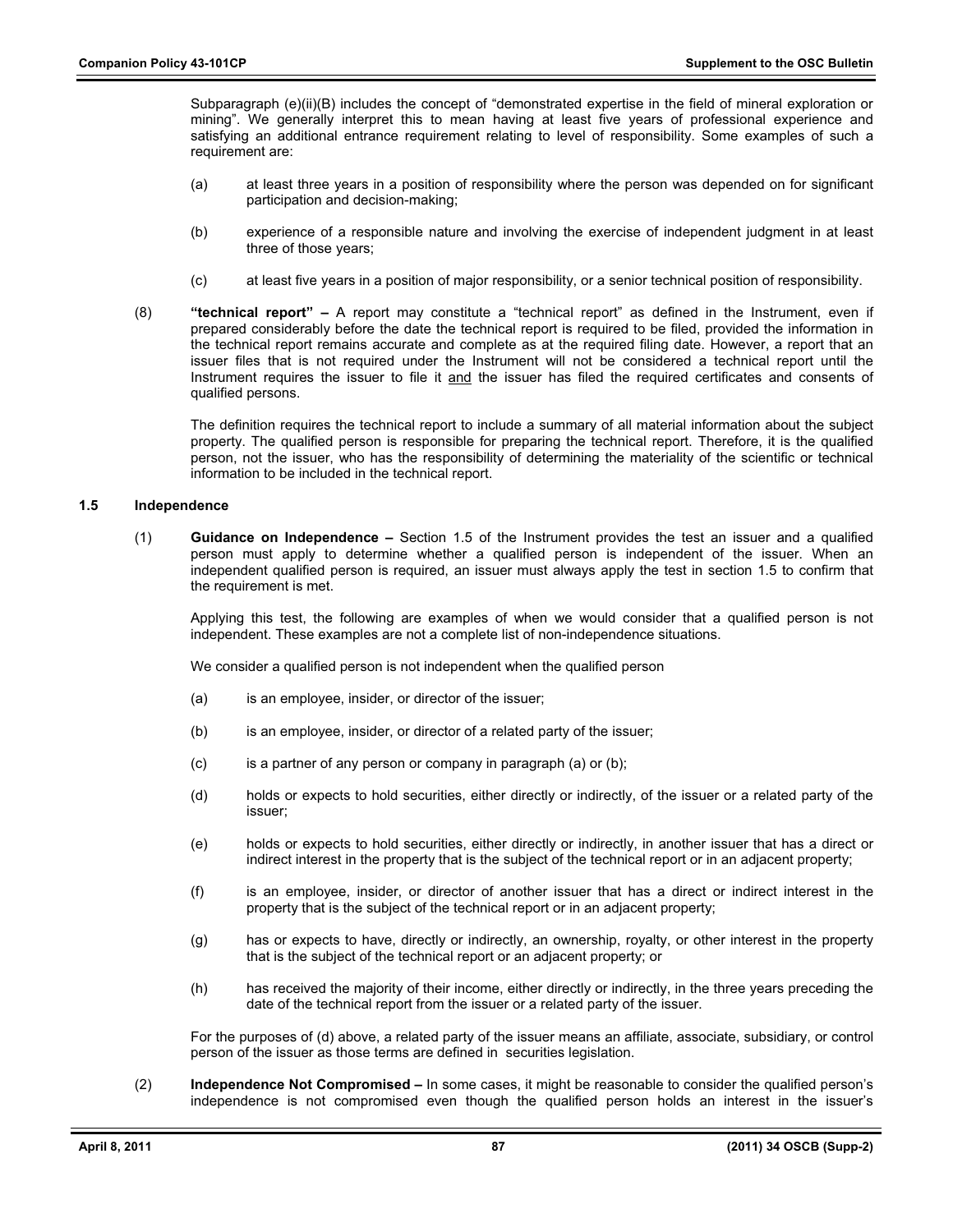securities, the securities of another issuer with an interest in the subject property, or in an adjacent property. The issuer needs to determine whether a reasonable person would consider such interest would interfere with the qualified person's judgement regarding the preparation of the technical report.

# **PART 2 REQUIREMENTS APPLICABLE TO ALL DISCLOSURE**

#### **2.1 Requirements Applicable to All Disclosure**

(1) **Disclosure is the Responsibility of the Issuer –** Primary responsibility for public disclosure remains with the issuer and its directors and officers. The qualified person is responsible for preparing or supervising the preparation of the technical report and providing scientific and technical advice in accordance with applicable professional standards. The proper use, by or on behalf of the issuer, of the technical report and other scientific and technical information provided by the qualified person is the responsibility of the issuer and its directors and officers.

The onus is on the issuer and its directors and officers and, in the case of a document filed with a securities regulatory authority, each signatory to the document, to ensure that disclosure in the document is consistent with the related technical report or advice. An issuer should consider having the qualified person review disclosure that summarizes or restates the technical report or the technical advice or opinion to ensure that the disclosure is accurate.

(2) **Material Information not yet Confirmed by a Qualified Person** – Securities legislation requires an issuer to disclose material facts and to make timely disclosure of material changes. We recognize that there can be circumstances in which an issuer expects that certain information concerning a mineral project may be material notwithstanding the fact that a qualified person has not prepared or supervised the preparation of the information. In this situation, the issuer may file a confidential material change report concerning this information while a qualified person reviews the information. Once a qualified person has confirmed the information, the issuer can issue a news release and the basis of confidentiality will end.

During the period of confidentiality, persons in a special relationship to the issuer are prohibited from tipping or trading until the information is disclosed to the public. National Policy 51-201 *Disclosure Standards* provides further guidance about materiality and timely disclosure obligations.

- (3) **Use of Plain Language** An issuer should apply plain language principles when preparing disclosure regarding mineral projects on its material properties, keeping in mind that the investing public are often not mining experts. An issuer should present written disclosure in an easy to read format using clear and unambiguous language and, wherever possible, should present data in table format. This includes information in the technical report, to the extent possible. We recognize that the technical report does not always lend itself well to plain language and therefore the issuer might want to consult the responsible qualified person when restating the data and conclusions from a technical report in its public disclosure.
- **2.2 All Disclosure of Mineral Resources or Mineral Reserves Use of GSC Paper 88-21** A qualified person estimating mineral resources or mineral reserves for coal may follow the guidelines of Paper 88-21 of the Geological Survey of Canada: A Standardized Coal Resource/Reserve Reporting System for Canada, as amended ("Paper 88-21"). However, for all disclosure of mineral resources or mineral reserves for coal, section 2.2 of the Instrument requires an issuer to use the equivalent mineral resource or mineral reserve categories set out in the CIM Definition Standards and not the categories set out in Paper 88-21.

#### **2.3 Restricted Disclosure**

(1) **Economic Analysis –** Subject to subsection 2.3(3) of the Instrument, paragraph 2.3(1)(b) of the Instrument prohibits the disclosure of the results of an economic analysis that includes or is based on inferred mineral resources, an historical estimate, or an exploration target.

CIM considers the confidence in inferred mineral resources is insufficient to allow the meaningful application of technical and economic parameters or to enable an evaluation of economic viability worthy of public disclosure. The Instrument extends this prohibition to exploration targets because such targets are conceptual and have even less confidence than inferred mineral resources. The Instrument also extends the prohibition to historical estimates because they have not been demonstrated or verified to the standards required for mineral resources or mineral reserves and, therefore, cannot be used in an economic analysis suitable for public disclosure.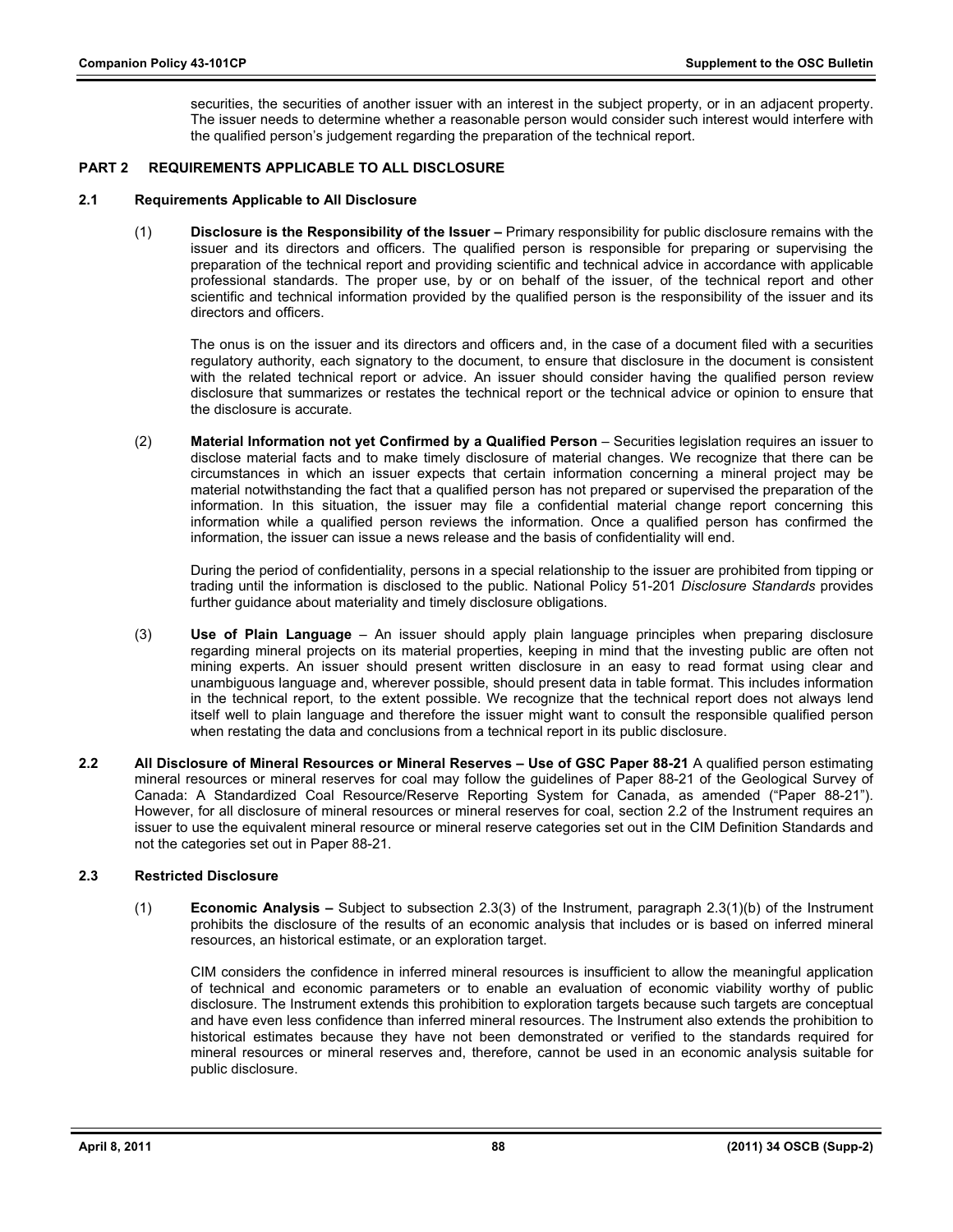- (2) **Use of Term "Ore"** We consider the use of the word "ore" in the context of mineral resource estimates to be potentially misleading because "ore" implies technical feasibility and economic viability that should only be attributed to mineral reserves.
- (3) **Exceptions** The Instrument permits an issuer to disclose the results of an economic analysis that uses inferred mineral resources, provided the issuer complies with the requirements of subsection 2.3(3). The issuer must also include the cautionary statement under paragraph 3.4(e) of the Instrument, which applies to disclosure of all economic analyses of mineral resources, to further alert investors to the limitations of the information. The exception under subsection 2.3(3) does not allow an issuer to disclose the results of an economic analysis using an exploration target or an historical estimate.
- (4) **Impact of Preliminary Economic Assessment on Previous Feasibility or Pre- Feasibility Studies** An issuer may disclose the results of a preliminary economic assessment that includes inferred mineral resources, after it has completed a feasibility study or pre-feasibility study that establishes mineral reserves, if the disclosure complies with subsection 2.3(3) of the Instrument. Under paragraph 2.3(3)(c), the issuer must discuss the impact of the preliminary economic assessment on the mineral reserves and feasibility study or pre-feasibility study. This means considering and disclosing whether the existing mineral reserves and feasibility study or pre-feasibility study are still current and valid in light of the key assumptions and parameters used in the preliminary economic assessment.

For example, if the preliminary economic assessment considers the potential economic viability of developing a satellite deposit in conjunction with the main development project, then the existing mineral reserves, feasibility study, and production scenario could still be current. However, if the preliminary economic assessment significantly modifies the key variables in the feasibility study, including metal prices, mine plan, and costs, the feasibility study and mineral reserves might no longer be current.

- (5) **Gross Value of Metal or Mineral**  We interpret gross metal value or gross mineral value to include any representation of the potential monetary value of the metal or mineral in the ground that does not take into consideration the costs, recoveries, and other relevant factors associated with the extraction and recovery of the metal or mineral. We think this type of disclosure is misleading because it overstates the potential value of the mineral deposit.
- (6) **Cautionary Language and Explanations** The requirements of subsections 2.3(2), 2.3(3), and 3.4(e) of the Instrument mean the issuer must include the required cautionary statements and explanations each time it makes the disclosure permitted by these exceptions. These subsections also require the cautionary statements to have equal prominence with the rest of the disclosure. We interpret this to mean equal size type and proximate location. The issuer should consider including the cautionary language and explanations in the same paragraph as, or immediately following, the disclosure permitted by these exceptions.

# **2.4 Disclosure of Historical Estimates**

- (1) **Required Disclosure** An issuer may disclose an estimate of resources or reserves made before it entered into an agreement to acquire an interest in the property, provided the issuer complies with the conditions set out in section 2.4 of the Instrument. Under this requirement, the issuer must provide the required disclosure each time it discloses the historical estimate, until the issuer has verified the historical estimate as a current mineral resource or mineral reserve. The required cautionary statements must also have equal prominence (see the discussion in subsection 2.3(6) of the Policy).
- (2) **Source and Date** Under paragraph 2.4(a) of the Instrument, the issuer must disclose the source and date of the historical estimate. This means the original source and date of the estimate, not third party documents, databases or other sources, including government databases, which may also report the historical estimate.
- (3) **Suitability for Public Disclosure** Under paragraph 2.4(b) of the Instrument, an issuer that discloses an historical estimate must comment on its relevance and reliability. In determining whether to disclose an historical estimate, an issuer should consider whether the historical estimate is suitable for public disclosure.
- (4) **Historical Estimate Categories –** Under paragraph 2.4(d) of the Instrument, an issuer must explain any differences between the categories used in the historical estimate and those set out in sections 1.2 and 1.3 of the Instrument. If the historical estimate was prepared using an acceptable foreign code, the issuer may satisfy this requirement by identifying the acceptable foreign code.
- (5) **Technical Report Trigger** The disclosure of an historical estimate will not trigger the requirement to file a technical report under paragraph 4.2(1)(j) of the Instrument if the issuer discloses the historical estimate in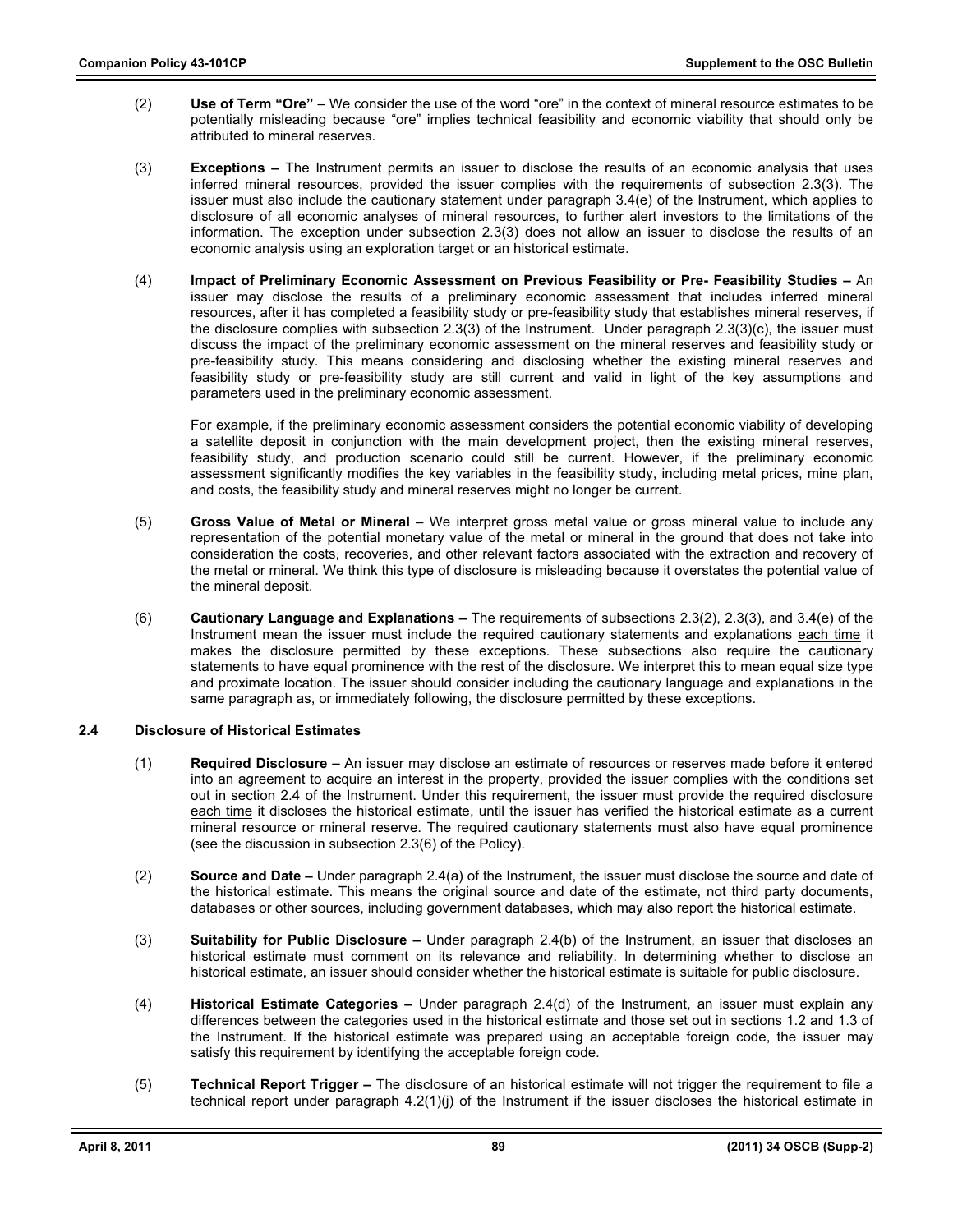accordance with section 2.4 of the Instrument, including the cautionary statements required under paragraph  $2.4(q)$ .

An issuer could trigger the filing of a technical report under paragraph 4.2(1)(j) if it discloses the historical estimate in a manner that suggests or treats the historical estimate as a current mineral resource or mineral reserve. We will consider an issuer is treating the historical estimate as a current mineral resource or mineral reserve in its disclosure if, for example, it

- (a) uses the historical estimate in an economic analysis or as the basis for a production decision;
- (b) states it will be adding on or building on the historical estimate; or
- (c) adds the historical estimate to current mineral resource or mineral reserve estimates.

# **PART 3 ADDITIONAL REQUIREMENTS FOR WRITTEN DISCLOSURE**

- **3.3 Requirements Applicable to Written Disclosure of Exploration Information Adjacent Property Information** It is an offence under securities legislation to make misleading disclosure. An issuer may disclose in writing scientific and technical information about an adjacent property. However, in order for the disclosure not to be misleading, the issuer should clearly distinguish between the information from the adjacent property and its own property and not state or imply the issuer will obtain similar information from its own property.
- **3.5 Exception for Written Disclosure Already Filed** Section 3.5 of the Instrument provides that the disclosure requirements of sections 3.2 and 3.3 and paragraphs 3.4(a), (c) and (d) of the Instrument may be satisfied by referring to a previously filed document that includes the required disclosure. However, the disclosure as a whole must be factual, complete, and balanced and not present or omit information in a manner that is misleading.

# **PART 4 OBLIGATION TO FILE A TECHNICAL REPORT**

- **4.2 Obligation to File a Technical Report in Connection with Certain Written Disclosure about Mineral Projects on Material Properties** 
	- (1) **Information Circular Trigger (4.2(1)(c))** 
		- (a) The requirement for "prospectus-level disclosure" in an information circular does not make this document a "prospectus" such that the prospectus trigger applies. The information circular is a separate trigger that applies only in certain situations specified in the Instrument.
		- (b) Paragraph 4.2(1)(c) of the Instrument requires the issuer to file technical reports for properties that will be material to the resulting issuer. Often the resulting issuer is not the issuer filing the information circular. In determining if it must file a technical report on a particular property, the issuer should consider if the property will be material to the resulting issuer after the completion of the proposed transaction.
		- (c) Our view is that the issuer filing the information circular does not need to file a technical report on its SEDAR profile if
			- (i) the other party to the transaction has filed the technical report;
			- (ii) the information circular refers to the other party's SEDAR profile; and
			- (iii) on completion of the transaction, technical reports for all material properties are filed on the resulting issuer's SEDAR profile or the SEDAR profile of a wholly-owned subsidiary.
	- (2) **Take-Over Bid Circular Trigger (4.2(1)(i))** For purposes of the take-over bid circular, the issuer referred to in the introductory language of subsection 4.2(1) of the Instrument and the offeror referred to in paragraph (i) of this subsection are the same entity. Since the offeror is the issuer that files the circular, the technical report trigger applies to properties that are material to the offeror.
	- (3) **First Time Disclosure Trigger (4.2(1)(j)(i))** In most cases, we think that first time disclosure of mineral resources, mineral reserves, or the results of a preliminary economic assessment, on a property material to the issuer will constitute a material change in the affairs of the issuer.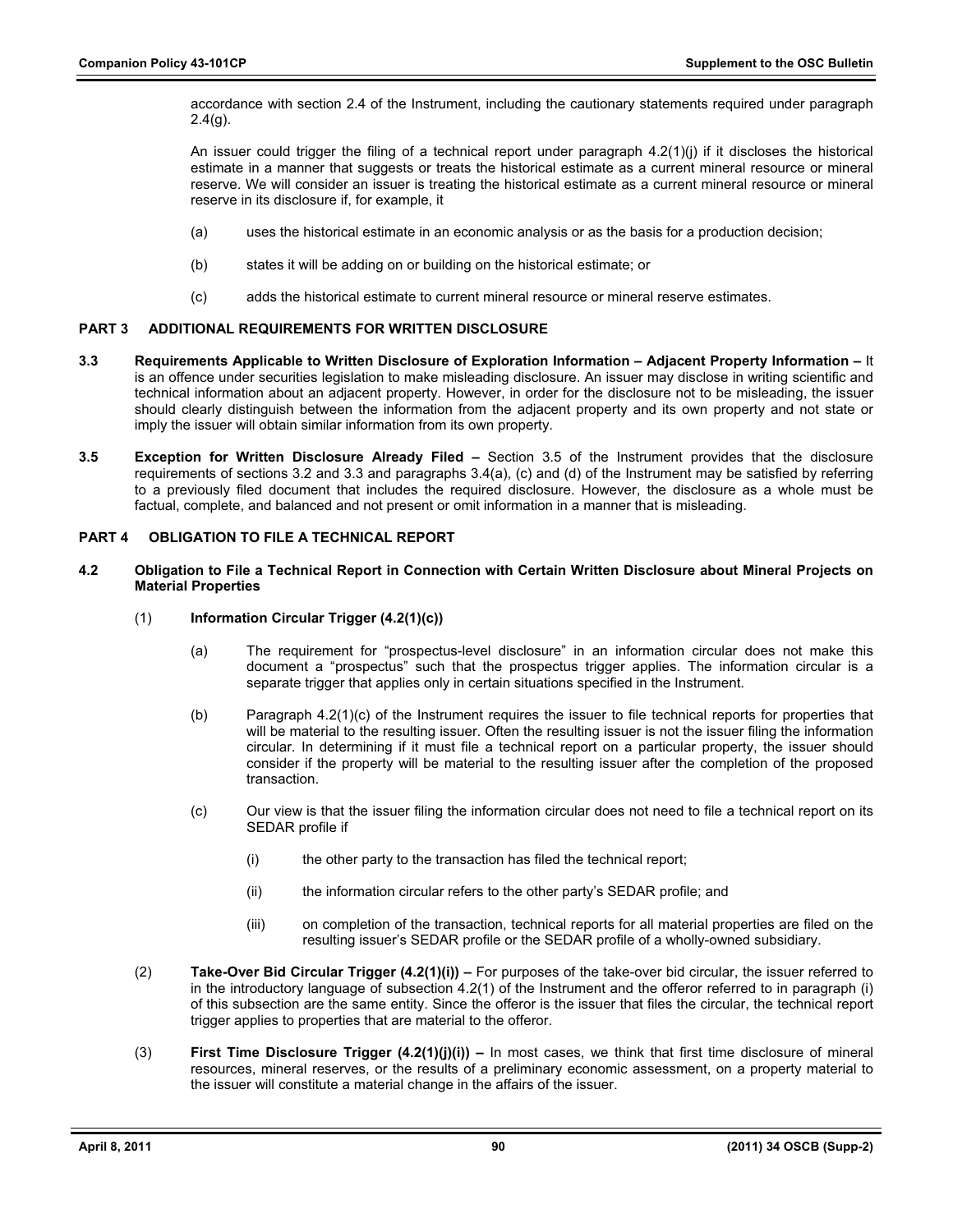- (4) **Property Acquisitions 45-Day Filing Requirement** Subsection 4.2(5) of the Instrument requires an issuer in certain cases to file a technical report within 45 days to support first time disclosure of mineral resources, mineral reserves, or the results of a preliminary economic assessment, on a property material to the issuer. Property materiality is not contingent on the issuer having acquired an actual interest in the property or having formal agreements in place. In many cases, the property will become material at the letter of intent stage, even if subject to conditions such as the approval of a third party or completion of a due diligence review. In such cases, the 45-day period will begin to run from the time the issuer first discloses the mineral resources, mineral reserves, or results of a preliminary economic assessment.
- (5) **Property Acquisitions Other Alternatives for Disclosure of Previous Estimates** If an issuer options or agrees to buy a property material to the issuer, any previous estimates of mineral resources or mineral reserves on the property will be in many cases material information that the issuer must disclose.

The issuer has a number of options available for disclosing the previous estimate without triggering a technical report within 45 days. If the previous estimate is not well-documented, the issuer may choose to disclose this information as an exploration target, in compliance with subsection 2.3(2) of the Instrument. Alternatively, the issuer may be able to disclose the previous estimate as an historical estimate, in compliance with section 2.4 of the Instrument. Both these options require the issuer to include certain cautionary language and prohibit the issuer from using the previous estimates in an economic analysis.

In circumstances where the previous estimate is supported by a technical report prepared for another issuer, the issuer may be able to disclose the previous estimate as a mineral resource or mineral reserve, in compliance with subsection 4.2(7) of the Instrument. In this case, the issuer will still be required to file a technical report. However, it will have up to 180 days to do so.

(6) **Production Decision –** The Instrument does not require an issuer to file a technical report to support a production decision because the decision to put a mineral project into production is the responsibility of the issuer, based on information provided by qualified persons. The development of a mining operation typically involves large capital expenditures and a high degree of risk and uncertainty. To reduce this risk and uncertainty, the issuer typically makes its production decision based on a comprehensive feasibility study of established mineral reserves.

We recognize that there might be situations where the issuer decides to put a mineral project into production without first establishing mineral reserves supported by a technical report and completing a feasibility study. Historically, such projects have a much higher risk of economic or technical failure. To avoid making misleading disclosure, the issuer should disclose that it is not basing its production decision on a feasibility study of mineral reserves demonstrating economic and technical viability and should provide adequate disclosure of the increased uncertainty and the specific economic and technical risks of failure associated with its production decision.

Under paragraph 1.4(e) of Form 51-102F1, an issuer must also disclose in its MD&A whether a production decision or other significant development is based on a technical report.

- (7) **Shelf Life of Technical Reports** Economic analyses in technical reports are based on commodity prices, costs, sales, revenue, and other assumptions and projections that can change significantly over short periods of time. As a result, economic information in a technical report can quickly become outdated. Continued reference to outdated technical reports or economic projections without appropriate context and cautionary language could result in misleading disclosure. Where an issuer has triggered the requirement to file a technical report under subsection 4.2(1), it should consider the current validity of economic assumptions in its existing technical report to determine if the technical report is still current. An issuer might be able to extend the life of a technical report by having a qualified person include appropriate sensitivity analyses of the key economic variables.
- (8) **Technical Reports Must be Current and Complete**  A "technical report" as defined in the Instrument must include in summary form all material scientific and technical information about the property. Any time an issuer is required to file a technical report, that report must be complete and current. There should only be one current technical report on a property at any point in time. When an issuer files a new technical report, it will replace any previously filed technical report as the current technical report on that property. This means the new technical report must include any material information documented in a previously filed technical report, to the extent that this information is still current and relevant.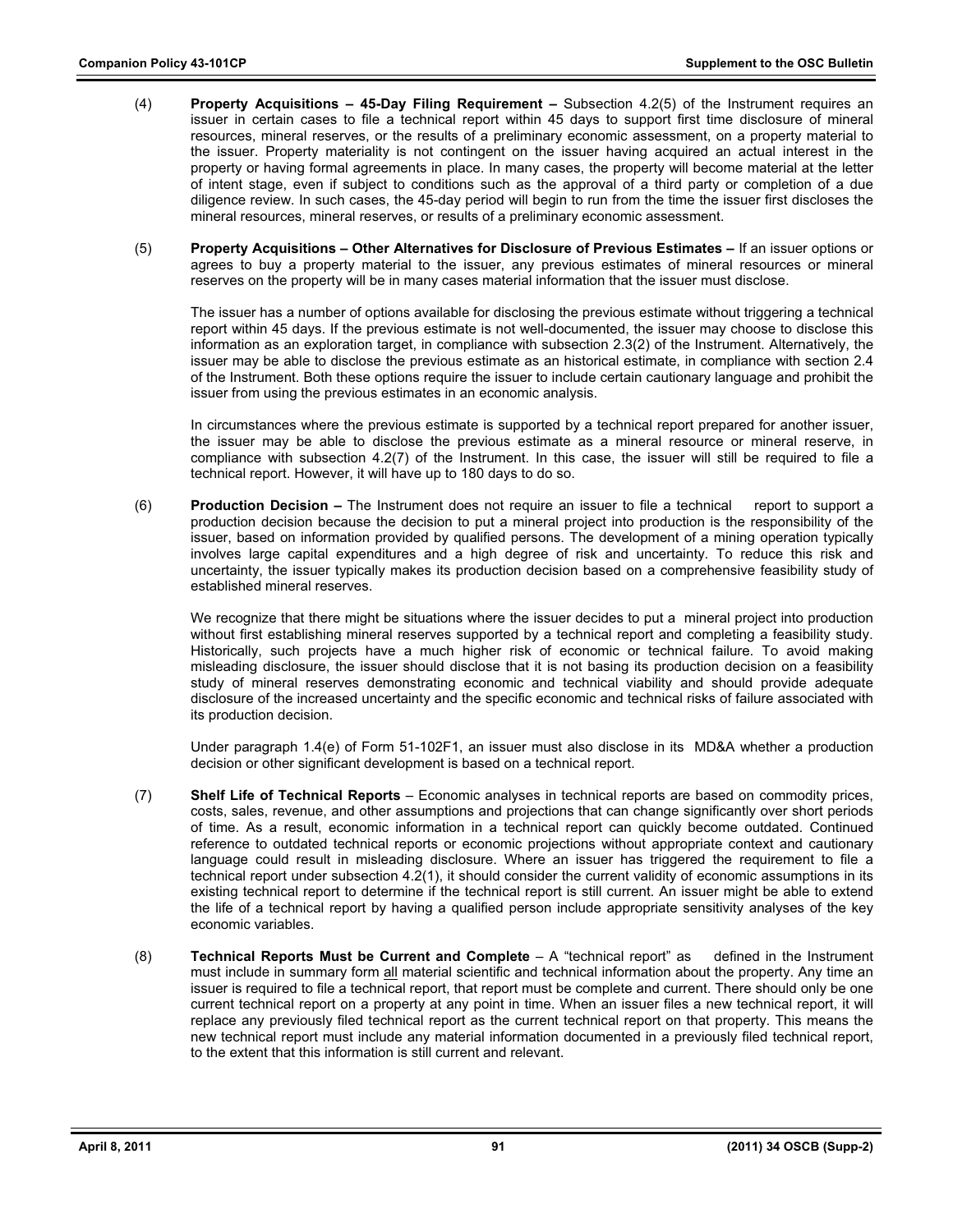If an issuer gets a new qualified person to update a previously filed technical report prepared by a different qualified person, the new qualified person must take responsibility for the entire technical report, including any information referenced or summarized from a previous technical report.

- (9) **Limited Provision for Addendums** The only exception to the requirement to file a complete technical report is under subsection 4.2(3) of the Instrument. An issuer may file an addendum if it is for a technical report that it originally filed with a preliminary short form prospectus or preliminary long form prospectus and new material scientific or technical information becomes available before the issuance of the final receipt.
- (10) **Exception from Requirement to File Technical Report if Information Included in a Previously Filed Technical Report** – Subsection 4.2(8) of the Instrument provides an exemption from the technical report filing requirement if the disclosure document does not contain any new material scientific or technical information about a property that is the subject of a previously filed technical report.

In our view, a change to mineral resources or reserves due to mining depletion from a producing property generally will not constitute new material scientific or technical information as the change should be reasonably predictable based on an issuer's continuous disclosure record.

- (11) **Filing on SEDAR** If an issuer is required under National Instrument 13-101 *System for Electronic Document Analysis and Retrieval (SEDAR)* to be an electronic filer, then all technical reports must be prepared so that the issuer can file them on SEDAR. Figures required in the technical report must be included in the technical report filed on SEDAR and therefore should be prepared in electronic format.
- (12) **Reports Not Required by the Instrument** The securities regulatory authorities in most Canadian jurisdictions require an issuer to file, if not already filed with them, any record or disclosure material that the issuer files with any other securities regulator, including geological reports filed with stock exchanges. In other cases, an issuer might wish to file voluntarily a report in the form of a technical report. The Instrument does not prohibit an issuer from filing such reports in these situations. However, any document purporting to be a technical report must comply with the Instrument.

When an issuer files a report in the form of a technical report that is not required to be filed by the Instrument, the issuer is not required to file a consent of qualified person that complies with subsection 8.3(1) of the Instrument. The issuer should consider filing a cover letter with the report explaining why the issuer is filing the report and indicating that it is not filing the report as a requirement of the Instrument. Alternatively, the issuer should consider filing a modified consent with the report that provides the same information.

(13) **Preliminary Short Form Prospectus –** Under paragraph 4.2(1)(b) of the Instrument, an issuer must file a technical report with a preliminary short form prospectus if the prospectus discloses for the first time mineral resources, mineral reserves, or the results of a preliminary economic assessment that constitute a material change in relation to the issuer, or a change in this information, if the change constitutes a material change in relation to the issuer.

If this information is not disclosed for the first time in the preliminary short form prospectus itself, but is repeated or incorporated by reference into the preliminary short form prospectus, the technical report must still be filed at the same time as the preliminary short form prospectus. Subsections 4.2(5) and (7) of the Instrument, in certain limited circumstances, permit the delayed filing of a technical report. For example, an issuer normally has 45 days, or in some cases 180 days, to file a technical report supporting the first time disclosure of a mineral resource. However, if a preliminary short form prospectus that includes the prescribed disclosure is filed during the period of the delay, subparagraphs  $4.2(5)(a)(i)$  and  $4.2(7)(c)(i)$  require the technical report to be filed on the date of filing the preliminary short form prospectus.

- (14) **Triggers with Thresholds** The technical report triggers in paragraphs 4.2(1)(b), (i) and (j) only apply if the relevant disclosure meets certain thresholds. In these cases, the technical report filing requirement is triggered only for the material property or properties that meet the thresholds.
- (15) **Triggers with Permitted Filing Delays** Subsections 4.2(5), (6) and (7) allow technical reports in certain circumstances to be filed later than the disclosure documents they support. In these cases, once the requirement to file the technical report has been triggered, the issuer remains subject to the requirement irrespective of subsequent developments relating to the property, including, for example, the sale or abandonment of the property.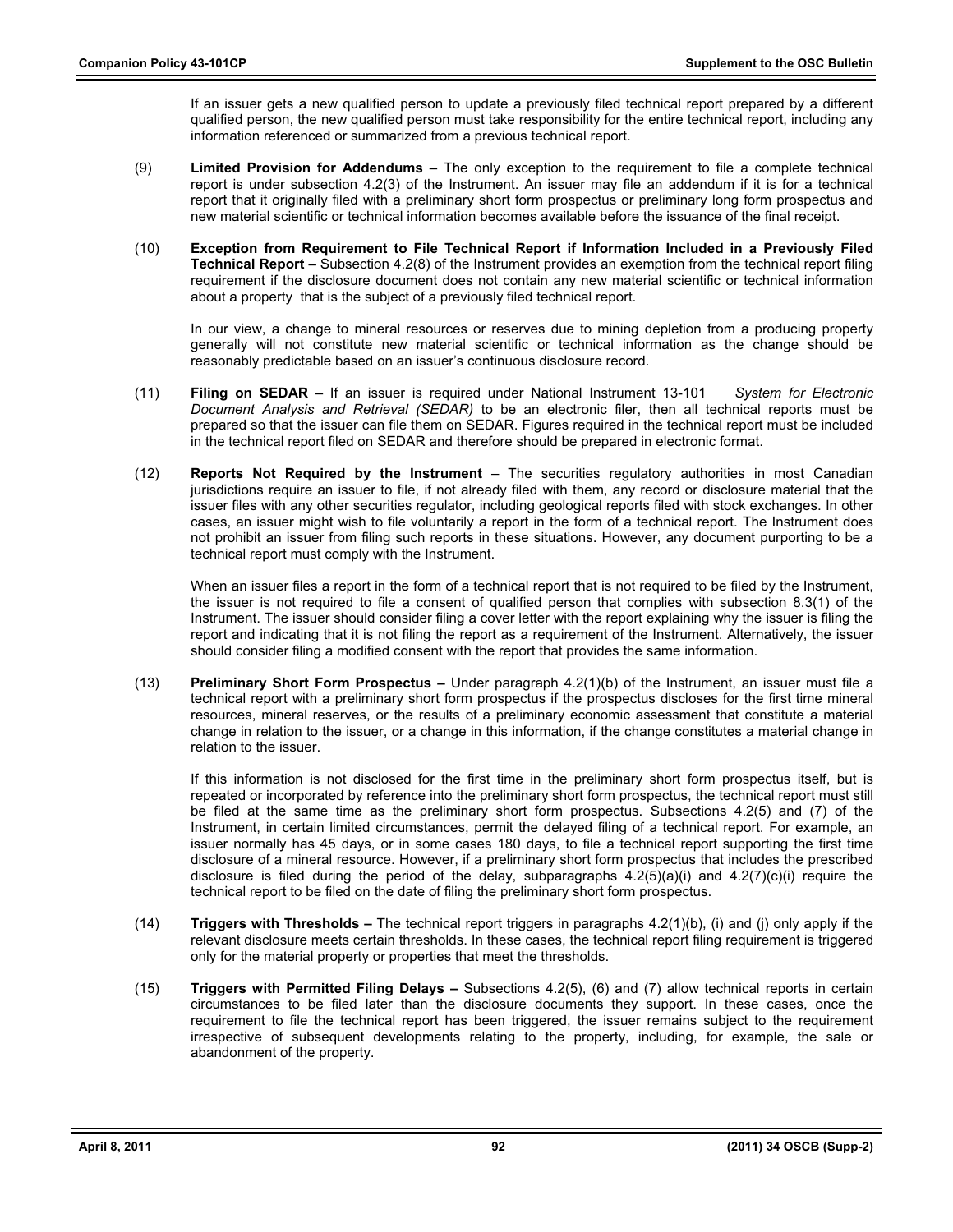## **4.3 Required Form of Technical Report**

- (1) **Review** Disclosure and technical reports filed under the Instrument may be subject to review by the securities regulatory authorities. If an issuer that is required to file a technical report under the Instrument files a technical report that does not meet the requirements of the Instrument, the issuer has not complied with securities legislation. This includes filing certificates and consents that do not comply with subsections 8.1(2) and 8.3(1) of the Instrument.
- (2) **Filing Other Scientific and Technical Reports** An issuer might have other reports or documents containing scientific or technical information, prepared by or under the supervision of a qualified person, which are not in the form of a technical report. We consider that filing such information on SEDAR as a technical report could be misleading. An issuer wishing to provide public access to these documents should consider posting them on its website.
- (3) **Preparation in English or French**  Section 4.3 of the Instrument requires a technical report to be prepared in English or French. Reports prepared in a different language and translated into English or French are not acceptable due to the highly technical nature of the disclosure and the difficulties of ensuring accurate and reliable translations.

# **PART 5 AUTHOR OF THE TECHNICAL REPORT**

# **5.1 Prepared by a Qualified Person**

- (1) **Selection of Qualified Person** It is the responsibility of the issuer and its directors and officers to retain a qualified person who meets the criteria listed under the definition of qualified person in the Instrument, including having the relevant experience and competence for the subject matter of the technical report.
- (2) **Assistance of Non-Qualified Persons** A person who is not a qualified person may work on a project. If a qualified person relies on the work of a non-qualified person to prepare a technical report or to provide information or advice to the issuer, the qualified person must take responsibility for that work, information, or advice. The qualified person must take whatever steps are appropriate, in their professional judgement, to ensure that the work, information, or advice that they rely on is sound.
- (3) **Exemption from Qualified Person Requirement –** The securities regulatory authorities will rarely grant requests for exemption from the requirement that the qualified person belong to a professional association.
- (4) **More than One Qualified Person** Section 5.1 of the Instrument provides that one or more qualified persons must prepare or supervise the preparation of a technical report. Some technical reports, particularly for advanced properties, could require the involvement of several qualified persons with different areas of expertise. In that case, each qualified person taking responsibility for a part of the technical report must sign the technical report and provide a certificate and consent under Part 8 of the Instrument.

However, section 5.2 and Part 8 of the Instrument allow qualified persons who supervised the preparation of all or part of the technical report to take overall responsibility for the work conducted under their supervision by other qualified persons. While supervising qualified persons do not need to be experts in all aspects of the work they supervise, they should be sufficiently knowledgeable about the subject matter to understand the information and opinions for which they are accepting responsibility. Where there are supervising qualified persons, only the supervising qualified persons must sign the technical report and provide their certificates and consents.

- (5) **A Qualified Person Must Be Responsible for All Items of Technical Report** Section 5.1 of the Instrument requires a technical report to be prepared by or under the supervision of one or more qualified persons. By implication, this means that at least one qualified person must take responsibility for each section or item of the technical report, including any information incorporated from previously filed technical reports. If the qualified person, in response to a particular item, refers to the equivalent item in a previously filed technical report, the qualified person is implicitly saying that the information is still reliable and current and there have been no material changes. This would normally involve the qualified person doing a certain amount of background work and validation.
- (6) **Previous Mineral Resources or Mineral Reserves** When a technical report includes a mineral resource or mineral reserve estimate prepared by another qualified person for a previously filed technical report, under section 5.2 and Part 8 of the Instrument, one of the qualified persons preparing the new technical report must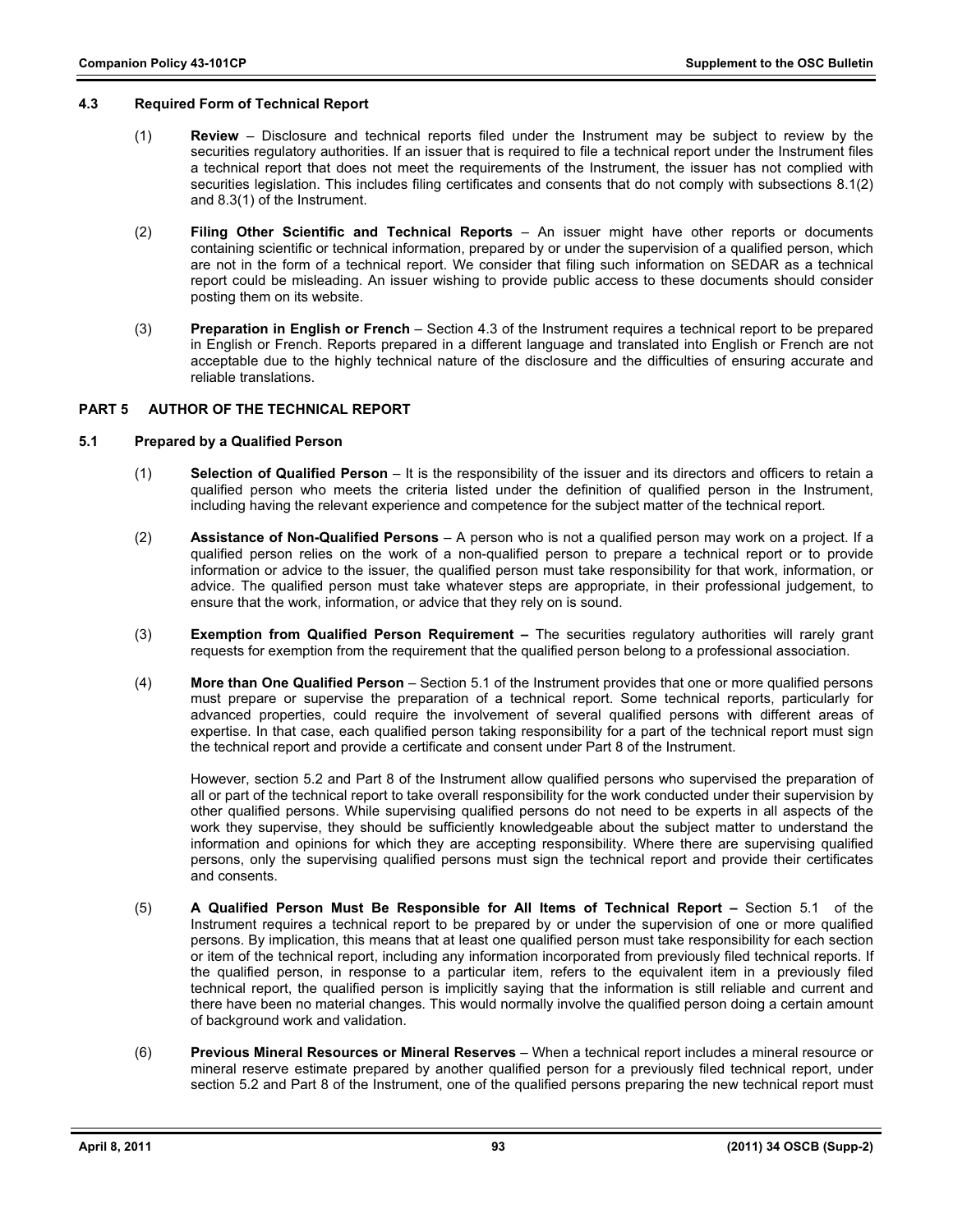take responsibility for those estimates. In doing this, that qualified person should make whatever investigations are necessary to reasonably rely on the estimates.

**5.2 Execution of Technical Report** – Section 5.2 and subsection 8.1(1) of the Instrument require the qualified person to date, sign, and if the qualified person has a seal, seal the technical report and certificate. Section 8.3 of the Instrument requires the qualified person to date and sign the consent. If a person's name appears in an electronic document with (signed by) or (sealed) next to the person's name or there is a similar indication in the document, the securities regulatory authorities will consider that the person has signed and sealed the document. Although not required, the qualified person may sign or seal maps and drawings in the same manner.

# **5.3 Independent Technical Report**

- (1) **Independent Qualified Persons** Subsection 5.3(1) of the Instrument requires that one or more independent qualified persons prepare or supervise the preparation of the independent technical report. This subsection does not preclude non-independent qualified persons from co-authoring or assisting in the preparation of the technical report. However, to meet the independence requirement, the independent qualified persons must assume overall responsibility for all items of the technical report.
- (2) **Hundred Percent or Greater Change** Subparagraph 5.3(1)(c)(ii) of the Instrument requires the issuer to file an independent technical report to support its disclosure of a 100 percent or greater change in total mineral resources or total mineral reserves. We interpret this to mean a 100 percent or greater change in either the total tonnage or volume, or total contained metal or mineral content, of the mineral resource or mineral reserve. We also interpret the 100 percent or greater change to apply to mineral resources and mineral reserves separately. Therefore, a 100 percent or greater change in mineral resources on a material property will require the issuer to file an independent technical report regardless of any changes to mineral reserves, and vice versa.
- (3) **Objectivity of Author** We could question the objectivity of the author based on our review of a technical report. In order to preserve the requirement for independence of the qualified person, we could ask the issuer to provide further information, additional disclosure, or the opinion or involvement of another qualified person to address concerns about possible bias or partiality on the part of the author of a technical report.

# **PART 6 PREPARATION OF TECHNICAL REPORT**

**6.1 The Technical Report – Summary of Material Information** – Section 1.1 of the Instrument defines a technical report as a report that provides a summary of all material scientific and technical information about a property. Instruction (1) to Form 43-101F1 includes similar language. The target audience for technical reports are members of the investing public, many of whom have limited geological and mining expertise. To avoid misleading disclosure, technical reports must provide sufficient detail for a reasonably knowledgeable person to understand the nature and significance of the results, interpretation, conclusions, and recommendations presented in the technical report. However, we do not think that technical reports need to be a repository of all technical data and information about a property or include extensive geostatistical analysis, charts, data tables, assay certificate, drill logs, appendices, and other supporting technical information.

In addition, SEDAR might not be able to accommodate large technical report files. An issuer could have difficulty filing, and more importantly, the public could have difficulty accessing and downloading, large technical reports. An issuer should consider limiting the size of its technical reports to facilitate filing and public access to the reports.

# **6.2 Current Personal Inspection**

- (1) **Meaning** The current personal inspection referred to in subsection 6.2(1) of the Instrument is the most recent personal inspection of the property, provided there is no new material scientific or technical information about the property since that personal inspection. A personal inspection may constitute a current personal inspection even if the qualified person conducted the personal inspection considerably before the filing date of the technical report, if there is no new material scientific or technical information about the property at the filing date. However, since the qualified person is certifying that the technical report contains all material information about the property, the qualified person should consider taking the necessary steps to verify independently that there has been no material work done on the property since their last site visit.
- (2) **Importance of Personal Inspection** We consider current personal inspections under section 6.2 of the Instrument to be particularly important because they enable qualified persons to become familiar with conditions on the property. Qualified persons can observe the geology and mineralization, verify the work done and, on that basis, design or review and recommend to the issuer an appropriate exploration or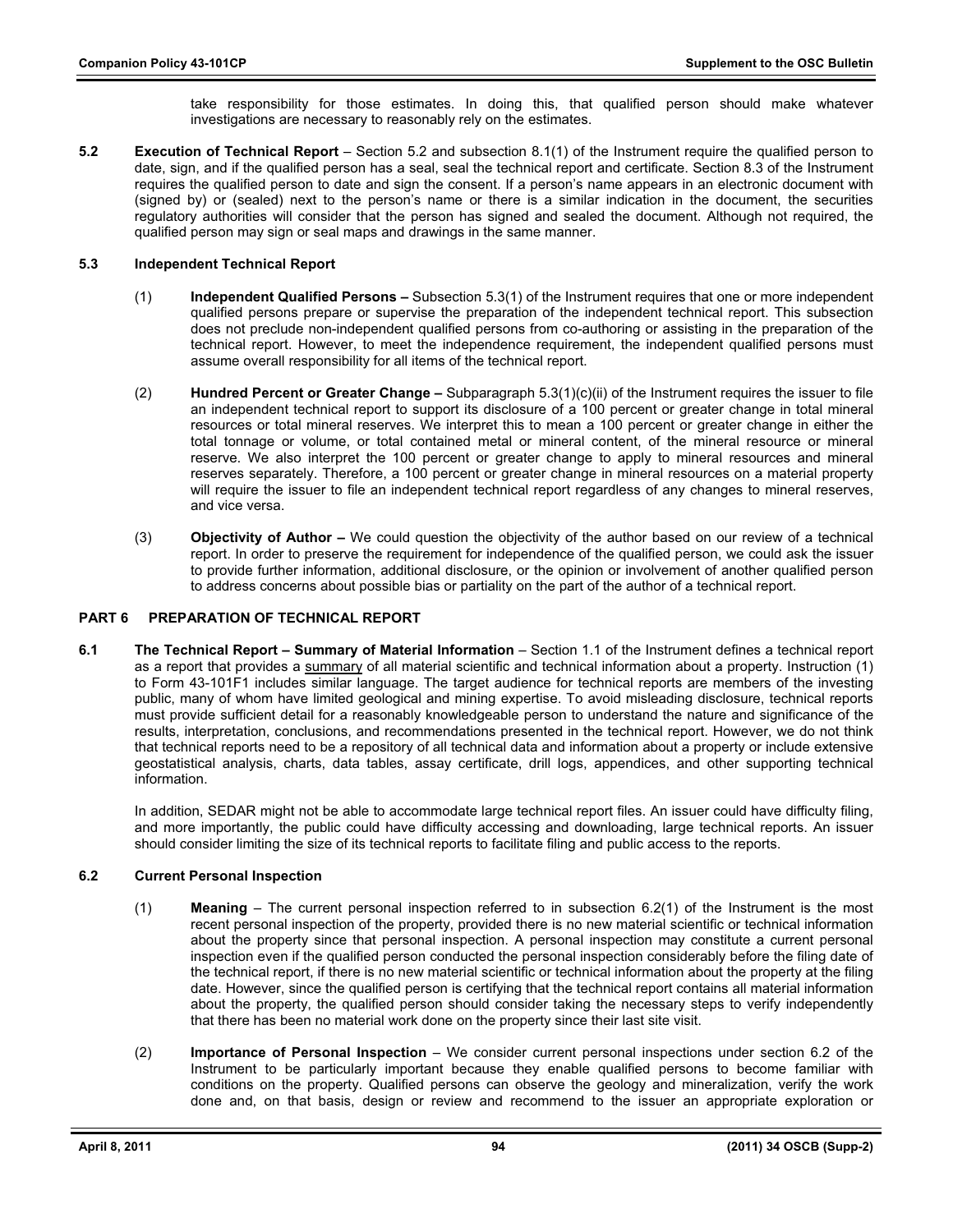development program. A current personal inspection is required even for properties with poor exposure. In such cases, it could be relevant for a qualified person to observe the depth and type of the overburden and cultural effects that could interfere with the results of the geophysics.

It is the responsibility of the issuer to arrange its affairs so that a qualified person can carry out a current personal inspection. A qualified person, or where required, an independent qualified person, must visit the site and cannot delegate the personal inspection requirement.

- (3) **More than One Qualified Person** Subsection 6.2(1) of the Instrument requires at least one qualified person who is responsible for preparing or supervising the preparation of the technical report to inspect the property. This is the minimum standard for a current personal inspection. There could be cases in advanced mineral projects where the qualified persons consider it necessary for more than one qualified person to conduct current personal inspections of the property, taking into account the nature of the work on the property and the different expertise required to prepare the technical report.
- **6.3 Maintenance of Records**  Section 6.3 of the Instrument requires an issuer to keep copies of underlying or supporting exploration information for at least 7 years. In our view, the issuer could satisfy this requirement by keeping records in any accessible format, not necessarily in hard copies.
- **6.4 Limitation on Disclaimers** Paragraph 6.4(1)(a) of the Instrument prohibits certain disclaimers in technical reports.

These disclaimers are also potentially misleading disclosure because, in certain circumstances, securities legislation provides investors with a statutory right of action against a qualified person for a misrepresentation in disclosure that is based upon the qualified person's technical report. That right of action exists despite any disclaimer to the contrary that appears in the technical report. The securities regulatory authorities will generally require the issuer to have its qualified person remove any blanket disclaimers in a technical report that the issuer uses to support its public offering document.

Item 3 of Form 43-101F1 permits a qualified person to insert a limited disclaimer of responsibility in certain specified circumstances.

# **PART 7 USE OF FOREIGN CODE**

**7.1 Use of Foreign Code – Use of Foreign Codes other than Acceptable Foreign Codes –** Section 2.2 and Part 7 of the Instrument require an issuer to disclose mineral resources or mineral reserves using either the CIM Definition Standards or an "acceptable foreign code" as defined in the Instrument. If an issuer wishes to announce an acquisition or proposed acquisition of a property that contains estimates of quantity and grade that are not in accordance with the CIM Definition Standards or an acceptable foreign code, the issuer might be able to disclose the estimate as an historical estimate, in compliance with section 2.4 of the Instrument. However, it might be more appropriate for the issuer to disclose the estimate as an exploration target, in compliance with subsection 2.3(2) of the Instrument, if the supporting information for the estimate is not well-documented or if the estimate is not comparable to a category in the CIM Definition Standards or an acceptable foreign code.

# **PART 8 CERTIFICATES AND CONSENTS OF QUALIFIED PERSONS FOR TECHNICAL REPORTS**

# **8.1 Certificates of Qualified Persons**

- (1) **Certificates Apply to the Entire Technical Report** Section 8.1 of the Instrument requires certificates that apply to the entire technical report, including any sections that refer to information in a previously filed technical report. At least one qualified person must take responsibility for each Item required by Form 43- 101F1.
- (2) **Deficient Certificates** Certificates must include all the statements required by subsection 8.1(2) of the Instrument. An issuer that files certificates with required statements that are missing or altered to change the intended meaning has not complied with the Instrument.
- **8.2 Addressed to Issuer** We consider that the technical report is addressed to the issuer if the issuer's name appears on the title page as the party for which the qualified person prepared the technical report. We also consider that the technical report is addressed to the issuer filing the technical report if it is addressed to an issuer that is or will become a wholly-owned subsidiary of the issuer filing the technical report.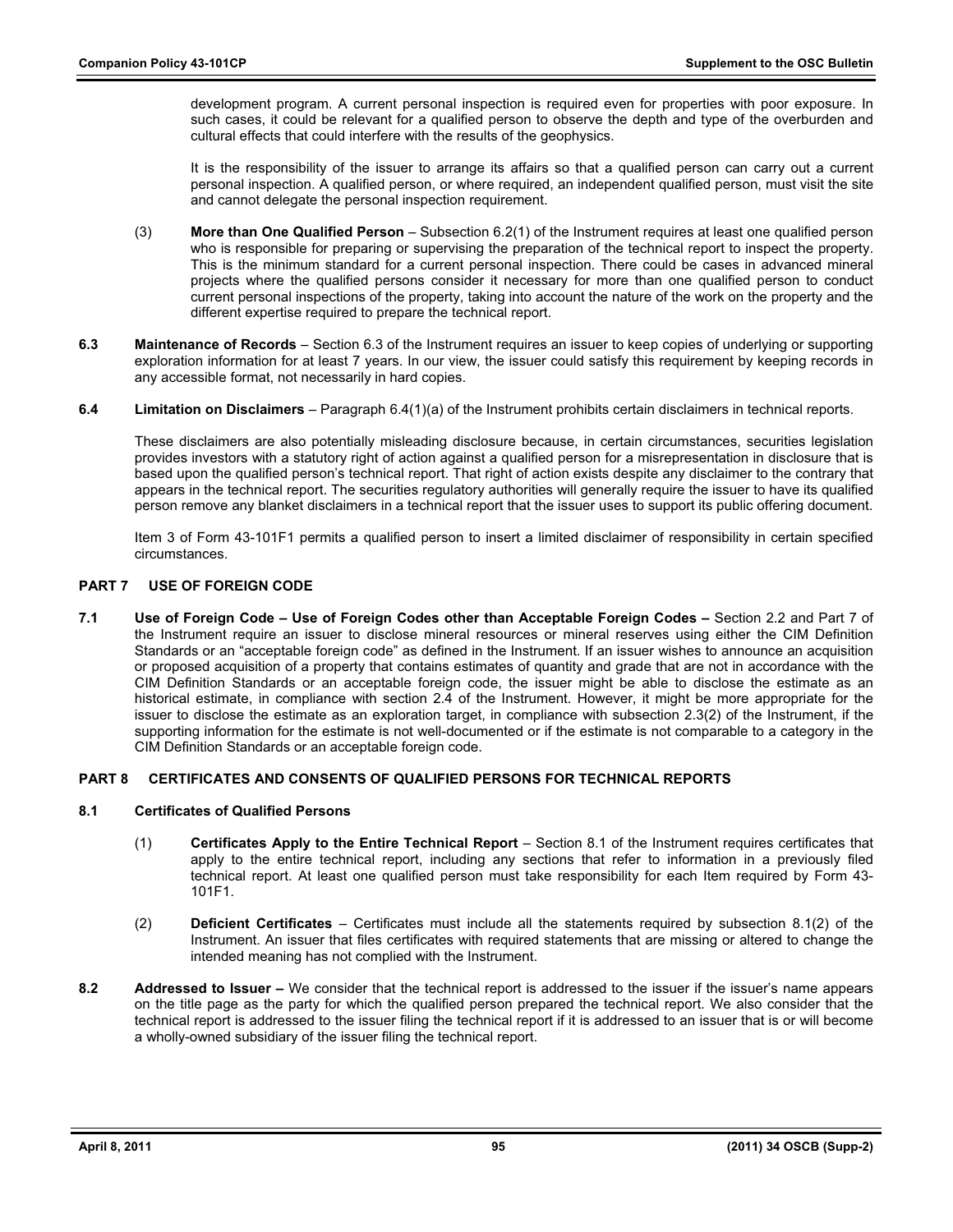#### **8.3 Consents of Qualified Persons**

- (1) **Consent of Experts** If the technical report supports disclosure in a prospectus, the qualified person will likely have to provide an expert consent under the prospectus rules (section 8.1 of National Instrument 41-101 *General Prospectus Requirements* and section 4.1 of National Instrument 44-101 *Short Form Prospectus Distributions*), in addition to any consent of qualified person required under the Instrument.
- (2) **Deficient Consents** Consents must include all the statements required by subsection 8.3(1) of the Instrument. An issuer that files consents with required statements that are missing or altered to change the intended meaning has not complied with the Instrument. Appendix B to the Policy provides an example of an acceptable consent of a qualified person.
- (3) **Modified Consents under Subsection 8.3(2**) Subsection 8.3(1) of the Instrument requires the qualified person to identify and read the disclosure that the technical report supports and certify that the disclosure accurately represents the information in the technical report. We recognize that an issuer can become a reporting issuer in a jurisdiction of Canada without the requirement to file a disclosure document listed in subsection 4.2(1) of the Instrument. In these cases, the issuer has the option of filing a modified consent under subsection 8.3(2) of the Instrument that excludes the statements in paragraphs 8.3(1)(b), (c) and (d).
- (4) **Filing of Full Consent Required** If an issuer files a modified consent under subsection 8.3(2) of the Instrument, it must still file a full consent the next time it files a disclosure document that would normally trigger the filing of a technical report under subsection 4.2(1) of the Instrument. This requirement is set out in subsection 8.3(3) of the Instrument.
- (5) **Filing of Consent for Technical Reports Not Required by the Instrument** Where an issuer files a technical report voluntarily or as a requirement of a Canadian stock exchange, and the filing is not also required under the Instrument, the report is not a "technical report" subject to the consent requirements under subsection 8.3(1) of the Instrument. Therefore, when the issuer subsequently files a disclosure document that would normally trigger the filing of a technical report under subsection 4.2(1) of the Instrument, the issuer must file the consents of qualified persons in accordance with subsection 8.3(1).

If an issuer files a Filing Statement or other prospectus-level disclosure document with a Canadian stock exchange, and the filing is not also required under the Instrument, the issuer may choose or be required by the stock exchange to file a full consent that includes paragraphs 8.3(1)(b), (c) and (d) of the Instrument as they relate to the Filing Statement or other disclosure document.

#### **PART 9 EXEMPTIONS**

#### **9.2 Exemptions for Royalty or Similar Interests**

- (1) **Royalty or Similar Interest**  We consider a "royalty or similar interest" to include a gross overriding royalty, net smelter return, net profit interest, free carried interest, and a product tonnage royalty. We also consider a "royalty or similar interest" to include an interest in a revenue or commodity stream from a proposed or current mining operation, such as the right to purchase certain commodities produced from the operation.
- (2) **Limitation on Exemptions**  The term "royalty or similar interest" does not include a participating or carried interest. Therefore, these exemptions do not apply where the issuer also has a participating or carried interest in the property or the mining operation, either direct or indirect.
- (3) **Non-Reporting Subsidiaries Included** Properties indirectly owned by an owner or operator that is a reporting issuer in a jurisdiction of Canada, through a subsidiary that is not a reporting issuer, would satisfy the condition of subparagraph 9.2(1)(a)(i) of the Instrument.
- (4) **Consideration of Liability** Holders of royalty or similar interests relying on the exemption in subsection 9.2(1) of the Instrument should consider, in the absence of a technical report of the royalty holder, who will be liable under applicable securities legislation for any misrepresentations in the royalty holder's scientific or technical information.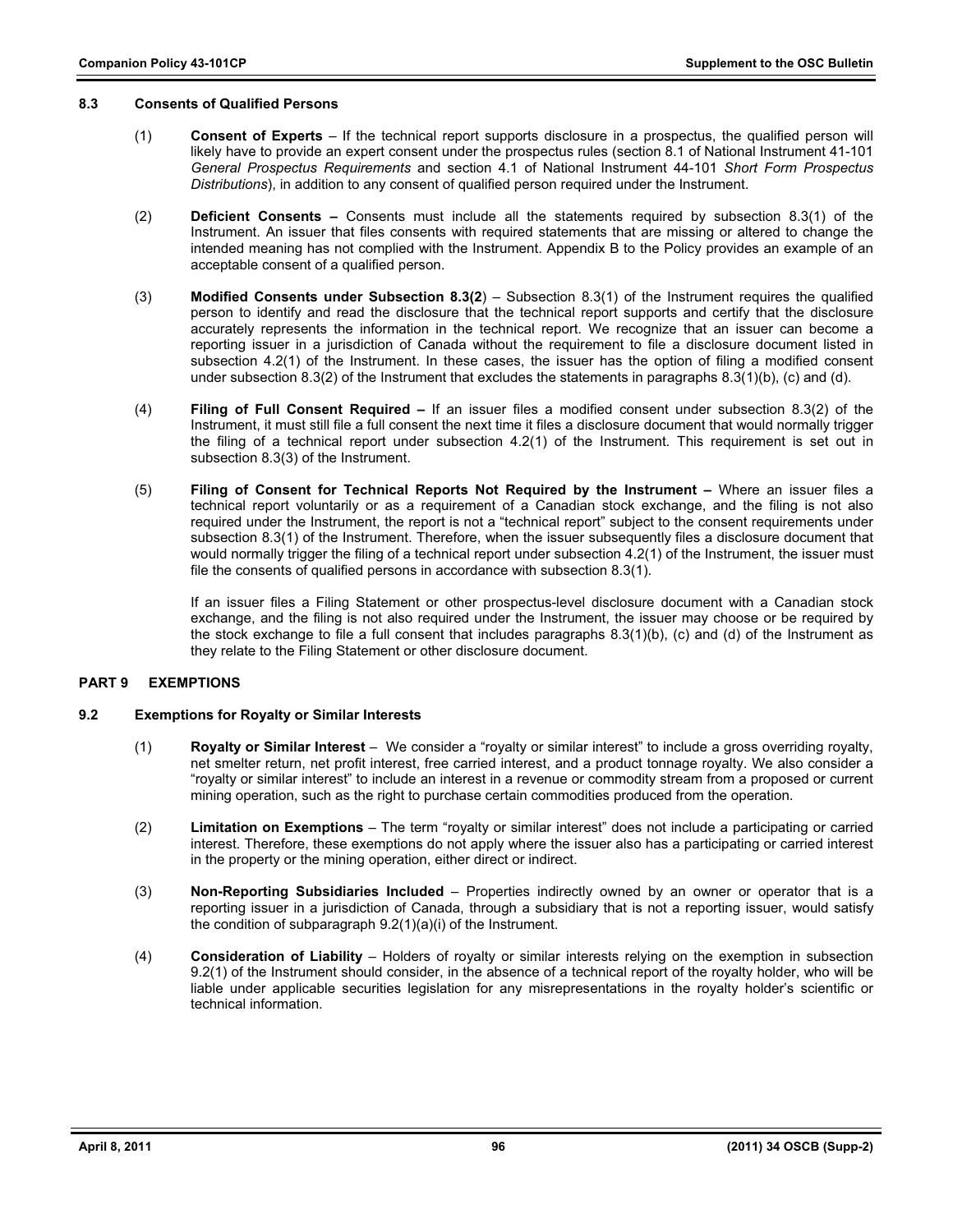| Appendix A                                                |
|-----------------------------------------------------------|
| Accepted Foreign Associations and Membership Designations |

| <b>Foreign Association</b>                                                                          | <b>Membership Designation</b>                                                                                          |
|-----------------------------------------------------------------------------------------------------|------------------------------------------------------------------------------------------------------------------------|
| American Institute of Professional Geologists (AIPG)                                                | Certified Professional Geologist (CPG)                                                                                 |
| The Society for Mining, Metallurgy and Exploration, Inc.<br>(SME)                                   | <b>Registered Member</b>                                                                                               |
| Mining and Metallurgical Society of America (MMSA)                                                  | Qualified Professional (QP)                                                                                            |
| Any state in the United States of America                                                           | Licensed or certified as a professional engineer                                                                       |
| European Federation of Geologists (EFG)                                                             | European Geologist (EurGeol)                                                                                           |
| Institute of Geologists of Ireland (IGI)                                                            | Professional Member (PGeo)                                                                                             |
| Institute of Materials, Minerals and Mining (IMMM)                                                  | Professional Member (MIMMM), Fellow (FIMMM), Chartered<br>Scientist (CSi MIMMM), or Chartered Engineer (CEng<br>MIMMM) |
| Geological Society of London (GSL)                                                                  | <b>Chartered Geologist (CGeol)</b>                                                                                     |
| Australasian Institute of Mining and Metallurgy (AusIMM)                                            | Fellow (FAusIMM) or Chartered Professional Member or<br>Fellow [MAusIMM (CP), FAusIMM (CP)]                            |
| Australian Institute of Geoscientists (AIG)                                                         | Member (MAIG), Fellow (FAIG) or Registered Professional<br>Geoscientist Member or Fellow (MAIG RPGeo, FAIG<br>RPGeo)   |
| Southern African Institute of Mining and Metallurgy<br>(SAIMM)                                      | Fellow (FSAIMM)                                                                                                        |
| South African Council for Natural Scientific Professions<br>(SACNASP)                               | Professional Natural Scientist (Pr.Sci.Nat.)                                                                           |
| Engineering Council of South Africa (ECSA)                                                          | Professional Engineer (Pr. Eng.) or Professional Certificated<br>Engineer (Pr.Cert.Eng.)                               |
| Comisión Calificadora de Competencias en Recursos y<br>Reservas Mineras (Chilean Mining Commission) | <b>Registered Member</b>                                                                                               |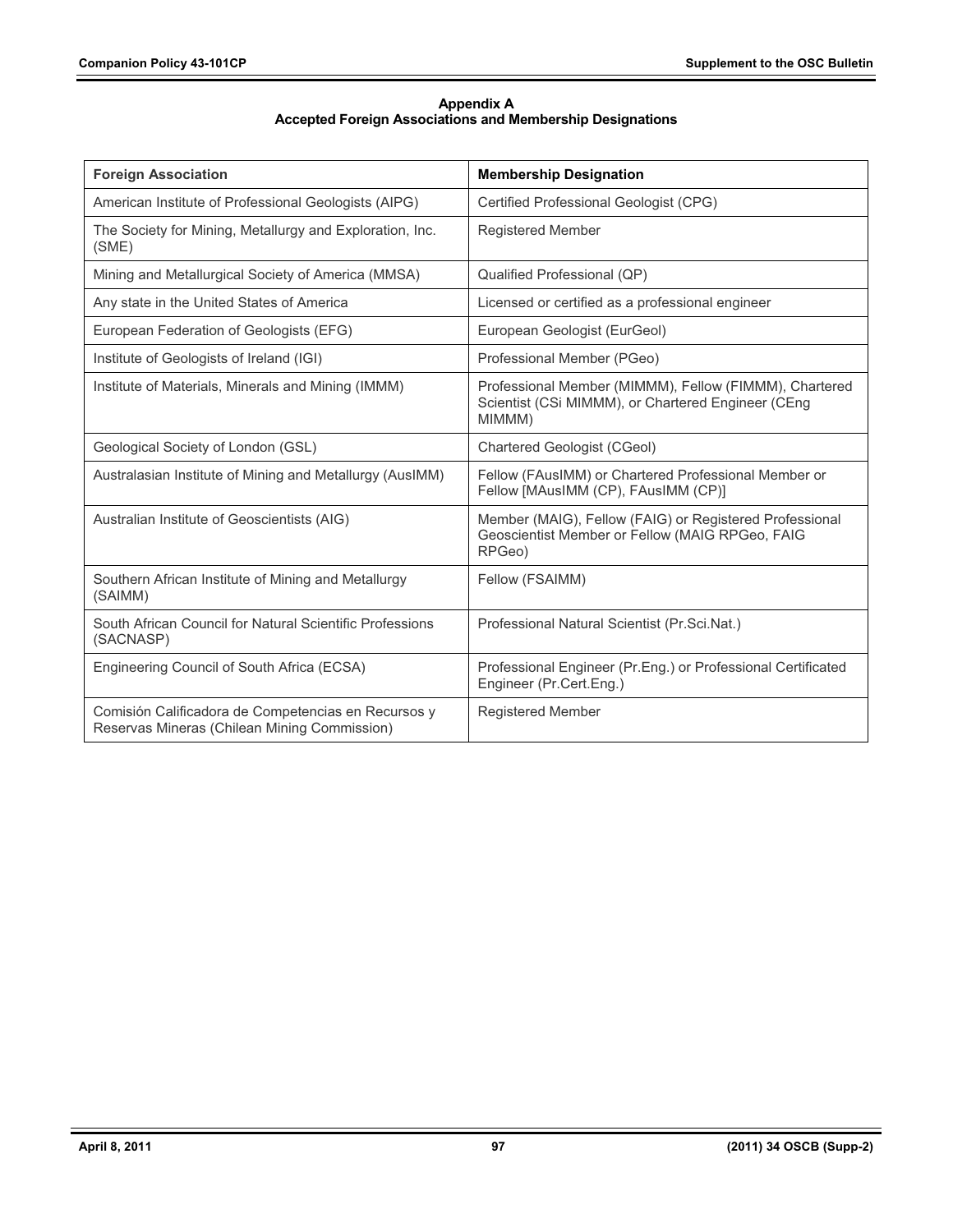#### **Appendix B Example of Consent of Qualified Person**

## [QP's Letterhead] or [Insert name of QP] [Insert name of QP's company] [Insert address of QP or QP's company]

# **CONSENT of QUALIFIED PERSON**

I, [name of QP], consent to the public filing of the technical report titled [insert title of report] and dated [insert date of report] (the "Technical Report") by [insert name of issuer filing the report].

I also consent to any extracts from or a summary of the Technical Report in the [insert date and type of disclosure document (i.e. news release, prospectus, AIF, etc.)] of [insert name of issuer making disclosure].

I certify that I have read [date and type of document (i.e. news release, prospectus, AIF, etc.) that the report supports] being filed by [insert name of issuer] and that it fairly and accurately represents the information in the sections of the technical report for which I am responsible.

Dated this [insert date].

[Seal or Stamp]

Signature of Qualified Person

 $\overline{\phantom{a}}$  , where  $\overline{\phantom{a}}$  , where  $\overline{\phantom{a}}$  , where  $\overline{\phantom{a}}$ Print name of Qualified Person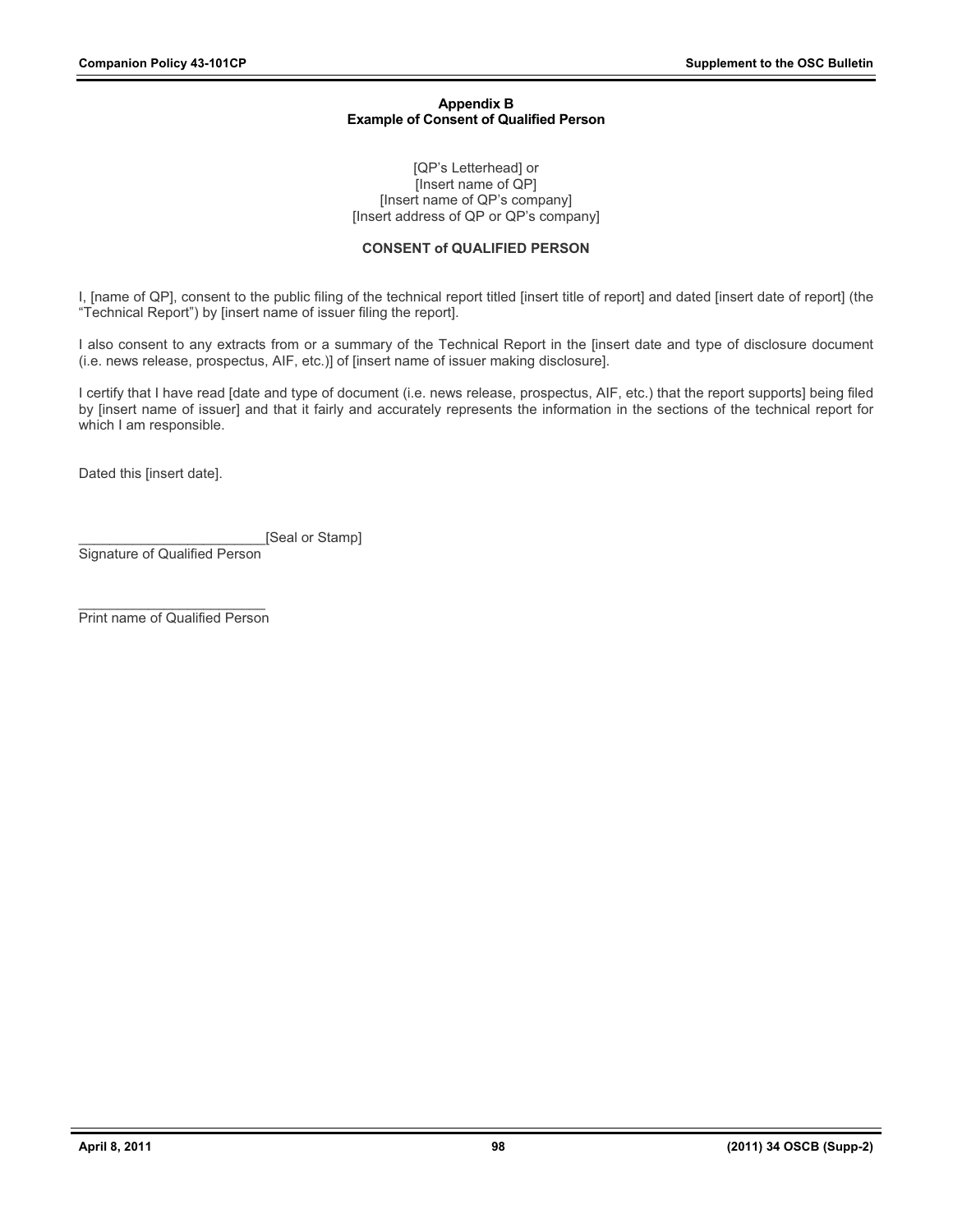# **NATIONAL INSTRUMENT 43-101**  *STANDARDS OF DISCLOSURE FOR MINERAL PROJECTS*  **(blacklined)**

# **Table of Contents**

# **PART TITLE**

# PART 1 DEFINITIONS AND INTERPRETATION

- 1.1 Definitions<br>1.2 Mineral Re
- Mineral Resource
- 1.3 Mineral Reserve
- 1.4 Mining Studies<br>1.5 Independence
- **Independence**

# PART 2 REQUIREMENTS APPLICABLE TO ALL DISCLOSURE

- 2.1 Requirements Applicable to All Disclosure
- 2.2 All Disclosure of Mineral Resources or Mineral Reserves
- 2.3 ProhibitedRestricted Disclosure<br>2.4 Disclosure of Historical Estimate
- Disclosure of Historical Estimates

# PART 3 ADDITIONAL REQUIREMENTS FOR WRITTEN DISCLOSURE<br>3.1 Written Disclosure to Include Name of Qualified Person

- 3.1 Written Disclosure to Include Name of Qualified Person<br>3.2 Written Disclosure to Include Data Verification
- 3.2 Written Disclosure to Include Data Verification
- 3.3 Requirements Applicable to Written Disclosure of Exploration Information<br>3.4 Requirements Applicable to Written Disclosure of Mineral Resources and
- 3.4 Requirements Applicable to Written Disclosure of Mineral Resources and Mineral Reserves<br>3.5 Exception for Written Disclosure Already Filed
- Exception for Written Disclosure Already Filed
- PART 4 OBLIGATION TO FILE A TECHNICAL REPORT<br>4.1 Obligation to File a Technical Report Upor
	- 4.1 Obligation to File a Technical Report Upon Becoming a Reporting Issuer
	- 4.2 Obligation to File a Technical Report in Connection with Certain Written Disclosure About Mineral Projects on Material Properties
	- 4.3 Required Form of Technical Report

# PART 5 AUTHOR OF TECHNICAL REPORT<br>5.1 Prepared by a Qualified Perso

- 5.1 Prepared by a Qualified Person<br>5.2 Execution of Technical Report
- **Execution of Technical Report**
- 5.3 Independent Technical Report

# PART 6 PREPARATION OF TECHNICAL REPORT

- 6.1 The Technical Report<br>6.2 Current Personal Inspe
- 6.2 Current Personal Inspection<br>6.3 Maintenance of Records
- Maintenance of Records
- 6.4 Limitation on Disclaimers

# PART 7 USE OF FOREIGN CODE

7.1 Use of Foreign Code

# PART 8 CERTIFICATES AND CONSENTS OF QUALIFIED PERSONS FOR TECHNICAL REPORTS

- 8.1 Certificates of Qualified Persons
- 8.2 Addressed to Issuer
- 8.3 Consents of Qualified Persons

# PART 9 EXEMPTIONS

- 9.1 Authority to Grant Exemptions<br>9.2 <del>Limited Exemption</del> Exemptions
- 9.2 Limited Exemption Exemptions for Royalty-Interests or Similar Interests<br>9.3 Exemption for Certain Types of Filings
- Exemption for Certain Types of Filings
- PART 10 EFFECTIVE DATE AND REPEAL
	- 10.1 Effective Date
	- 10.2 Repeal

#### Appendix A Recognized Foreign Associations and Designations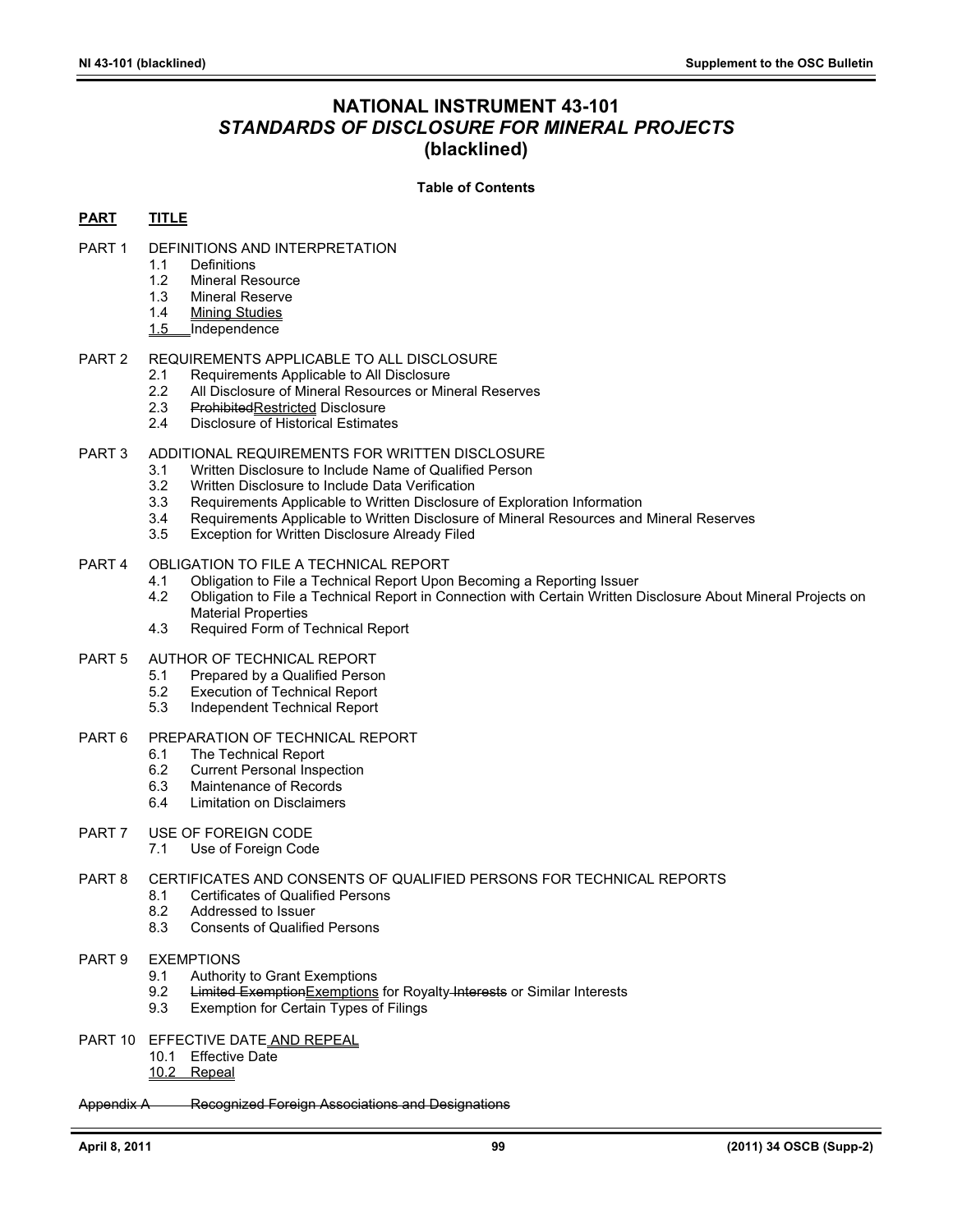# **NATIONAL INSTRUMENT 43-101**  *STANDARDS OF DISCLOSURE FOR MINERAL PROJECTS*

#### **PART 1 DEFINITIONS AND INTERPRETATION**

1.1 **Definitions -**– In this Instrument

"acceptable foreign code" means the JORC Code, the PERC Code, the SAMREC Code, SEC Industry Guide 7, the Certification Code, or any other code, generally accepted in a foreign jurisdiction, that defines mineral resources and mineral reserves in a manner that is consistent with mineral resource and mineral reserve definitions and categories set out in sections 1.2 and 1.3;

"adjacent property" means a property

(a) in which the issuer does not have an interest:

 $(b)$  that has a boundary reasonably proximate to the property being reported on; and

 $(c)$  that has geological characteristics similar to those of the property being reported on;

"advanced property" means a property that has

- (a) mineral reserves, or
- (b) mineral resources the potential economic viability of which is supported by a preliminary economic assessment, a pre-feasibility study or a feasibility study;

"Certification Code" means the Certification Code for Exploration Prospects, Mineral Resources and Ore Reserves prepared by the Mineral Resources Committee of the Institution of Mining Engineers of Chile, as amended;

"data verification" means the process of confirming that data has been generated with proper procedures, has been accurately transcribed from the original source and is suitable to be used;

#### "development property" means a property that is being prepared for mineral production and for which economic viability has been demonstrated by a feasibility study;

"disclosure" means any oral statement or written disclosure made by or on behalf of an issuer and intended to be, or reasonably likely to be, made available to the public in a jurisdiction of Canada, whether or not filed under securities legislation, but does not include written disclosure that is made available to the public only by reason of having been filed with a government or agency of government pursuant to a requirement of law other than securities legislation;

"early stage exploration property" means a property thatfor which the technical report being filed has

(a) no current mineral resources or mineral reserves defined; and

(b) no drilling or trenching proposed;

#### in a technical report being filed in a local jurisdiction;

"effective date" means, with reference to a technical report, the date of the most recent scientific or technical information included in the technical report;

"exploration information" means geological, geophysical, geochemical, sampling, drilling, trenching, analytical testing, assaying, mineralogical, metallurgical, and other similar information concerning a particular property that is derived from activities undertaken to locate, investigate, define, or delineate a mineral prospect or mineral deposit;

"feasibility study" means a comprehensive study of a mineral deposit in which all geological, engineering, legal, operating, economic, social, environmental and other relevant factors are considered in sufficient detail that it could reasonably serve as the basis for a final decision by a financial institution to finance the development of the deposit for mineral production;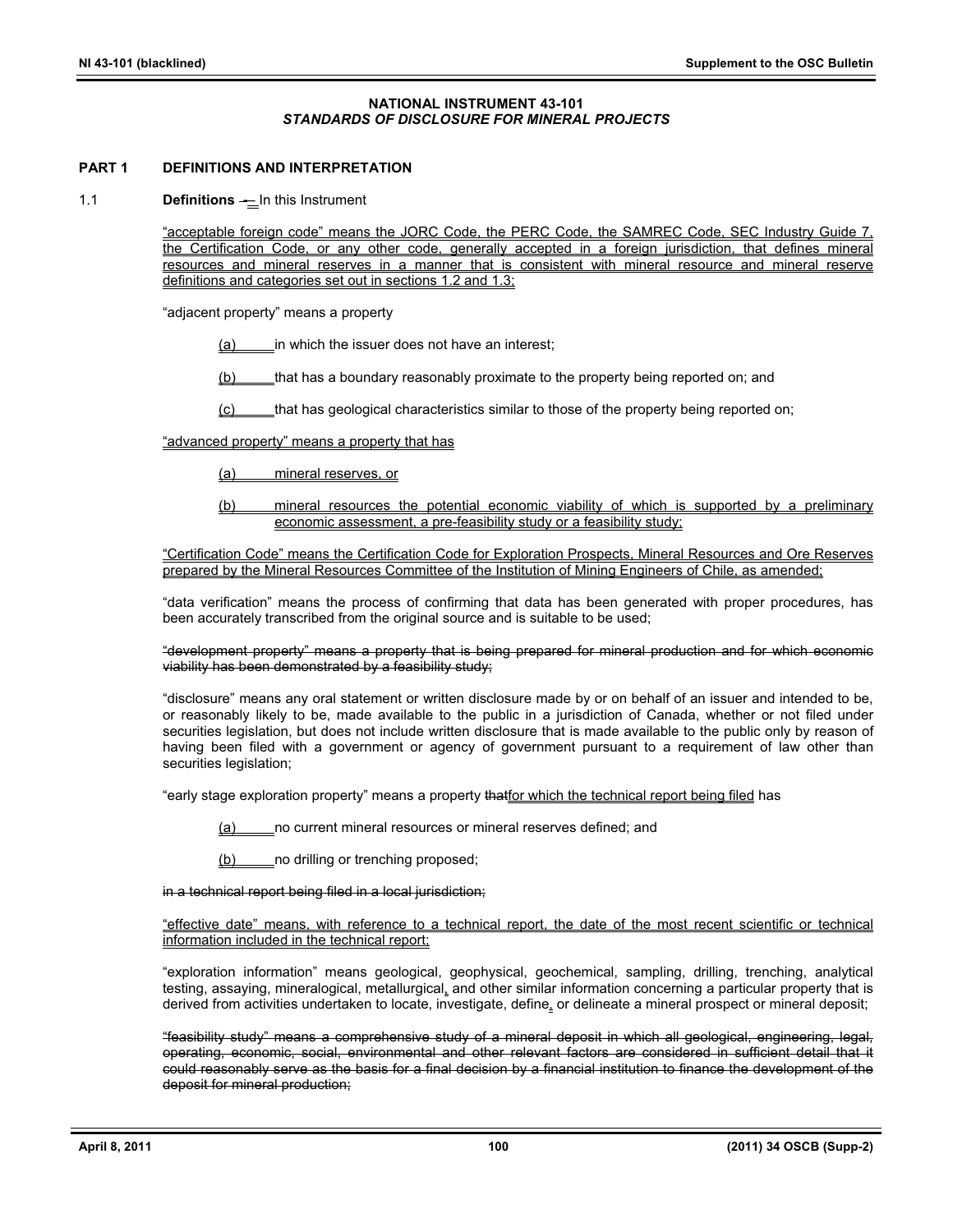"historical estimate" means an estimate of the quantity, grade, or metal or mineral content of a deposit that an issuer has not verified as a current mineral resource or mineral resources or mineral reservesreserve, and which was prepared prior to February 1, 2001before the issuer acquiring, or entering into an agreement to acquire, an interest in the property that contains the deposit;

"IMMM Reporting Code" means the classification system and definitions of mineral resources and mineral reserves approved by The Institution of Materials, Minerals, and Mining in the United Kingdom, as amended;

"JORC Code" means the Australasian Code for Reporting of Exploration Results, Mineral Resources and Ore Reserves prepared by the Joint Ore Reserves Committee of the Australasian Institute of Mining and Metallurgy, Australian Institute of Geoscientists and Minerals Council of Australia, as amended;

"mineral project" means any exploration, development or production activity, including a royalty interest-or similar interest in these activities, in respect of diamonds, natural solid inorganic material, or natural solid fossilized organic material including base and precious metals, coal, and industrial minerals;

#### "NI 44-101" means National Instrument 44-101 *Short Form Prospectus Distributions*;

"PERC Code" means the Pan-European Code for Reporting of Exploration Results, Mineral Resources and Reserves prepared by the Pan-European Reserves and Resources Reporting Committee, as amended;

"preliminary economic assessment" means a study, other than a pre-feasibility or feasibility study, that includes an economic analysis of the potential viability of mineral resources taken at an early stage of the project prior to the completion of a preliminary feasibility study;

"preliminary feasibility study" and "pre-feasibility study" each mean a comprehensive study of the viability of a mineral project that has advanced to a stage where the mining method, in the case of underground mining, or the pit configuration, in the case of an open pit, has been established and an effective method of mineral processing has been determined, and includes a financial analysis based on reasonable assumptions of technical, engineering, legal, operating, economic, social, and environmental factors and the evaluation of other relevant factors which are sufficient for a qualified person, acting reasonably, to determine if all or part of the mineral resource may be classified as a mineral reserve;

"producing issuer" means an issuer with annual audited financial statements that disclose

- (a) gross revenues, derived from mining operations, of at least \$30 million Canadian for the issuer's most recently completed financial year; and
- (b) gross revenues, derived from mining operations, of at least \$90 million Canadian in the aggregate for the issuer's three most recently completed financial years;

"professional association" means a self-regulatory organization of engineers, geoscientists or both engineers and geoscientists that

- (a) is
	- (i) given authority or recognition by statute in a jurisdiction of Canada, or
	- (ii) a foreign association listed in Appendix Athat is generally accepted within the international mining community as a reputable professional association;
- (b) admits individuals on the basis of their academic qualifications–and, experience, and ethical fitness;
- $(c)$  requires compliance with the professional standards of competence and ethics established by the organization; and
- (d) requires or encourages continuing professional development; and
- (e) has and applies disciplinary powers, including the power to suspend or expel a member regardless of where the member practises or resides;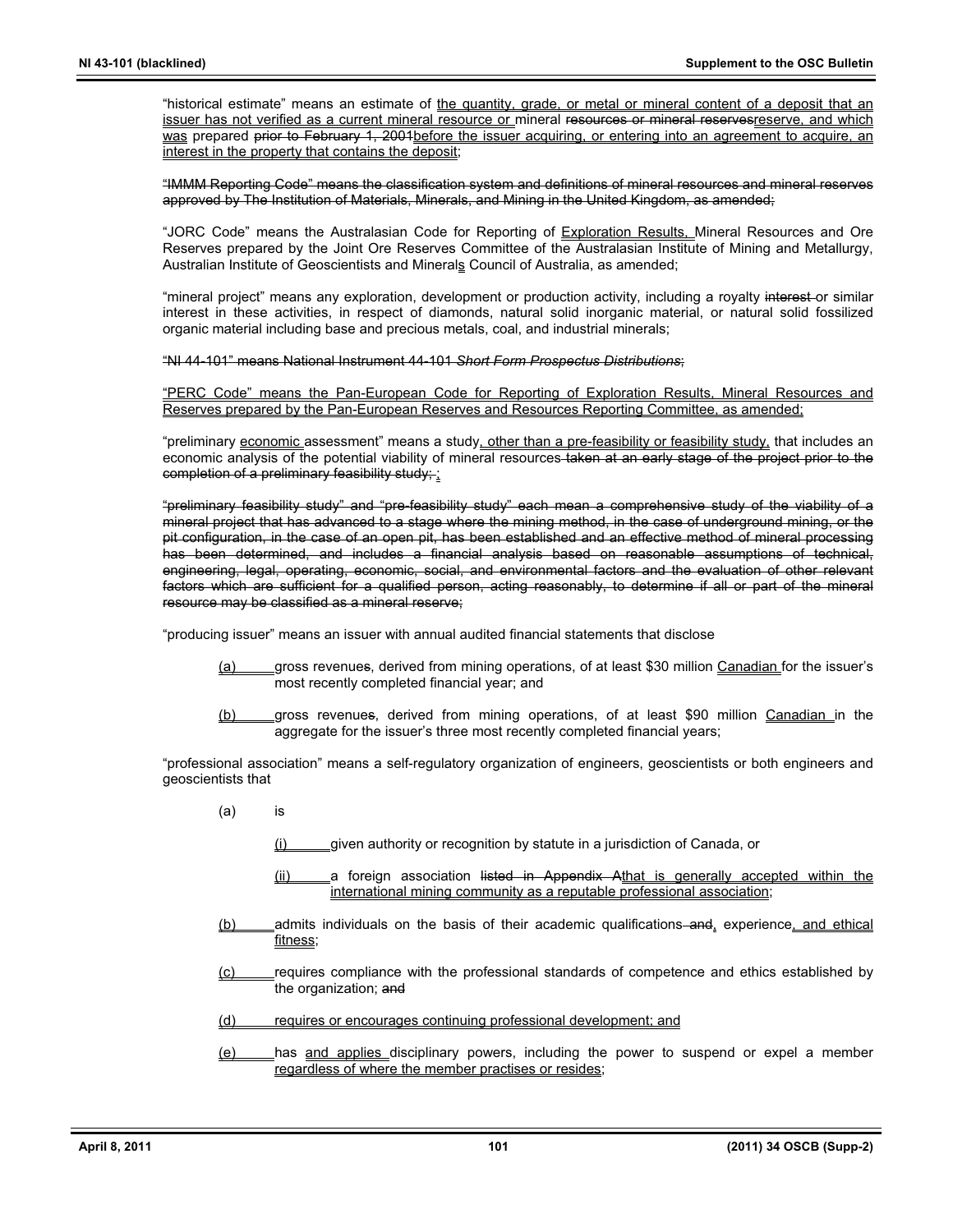"qualified person" means an individual who

- (a) is an engineer or geoscientist with a university degree, or equivalent accreditation, in an area of geoscience, or engineering, relating to mineral exploration or mining;
- (b) has at least five years of experience in mineral exploration, mine development or operation, or mineral project assessment, or any combination of these, that is relevant to his or her professional degree or area of practice;
- (c) has experience relevant to the subject matter of the mineral project and the technical report; and
- (d) is in good standing with a professional association and, in the case of a foreign association listed in Appendix A, has the corresponding designation in Appendix A; and
- (e) in the case of a professional association in a foreign jurisdiction, has a membership designation that
	- (i) requires attainment of a position of responsibility in their profession that requires the exercise of independent judgment; and
	- (ii) requires
		- A. a favourable confidential peer evaluation of the individual's character, professional judgement, experience, and ethical fitness; or
		- B. a recommendation for membership by at least two peers, and demonstrated prominence or expertise in the field of mineral exploration or mining;

"quantity" means either tonnage or volume, depending on which term is the standard in the mining industry for the type of mineral;

"SAMREC Code" means the South African Code for the Reporting of Exploration Results, Mineral Resources and Mineral Reserves prepared by the South African Mineral Resource Committee (SAMREC) under the Joint Auspices of the Southern African Institute of Mining and Metallurgy (SAIMM) and the Geological Society of South Africa, as amended;

"SEC Industry Guide 7" means the mining industry guide entitled "Description of Property by Issuers Engaged or to be Engaged in Significant Mining Operations" contained in the Securities Act Industry Guides published by the United States Securities and Exchange Commission, as amended;

"specified exchange" means the Australian Stock Exchange, the Johannesburg Stock Exchange, the London Stock Exchange Main Market, the Nasdaq Stock Market, the New York Stock Exchange, or the Hong Kong Stock Exchange;

"technical report" means a report prepared and filed in accordance with this Instrument and Form 43-101F1 Technical Report that does not omit anyincludes, in summary form, all material scientific and technical information in respect of the subject property as of the effective date of the filing of thetechnical report; and

"written disclosure" includes any writing, picture, map, or other printed representation whether produced, stored or disseminated on paper or electronically, including websites.

- **1.2 Mineral Resource** In this Instrument, the terms "mineral resource", "inferred mineral resource", "indicated mineral resource" and "measured mineral resource" have the meanings ascribed to those terms by the Canadian Institute of Mining, Metallurgy and Petroleum, as the CIM Definition Standards on Mineral Resources and Mineral Reserves adopted by CIM Council, as those definitions may be amended.
- **1.3 Mineral Reserve** In this Instrument, the terms "mineral reserve", "probable mineral reserve" and "proven mineral reserve" have the meanings ascribed to those terms by the Canadian Institute of Mining, Metallurgy and Petroleum, as the CIM Definition Standards on Mineral Resources and Mineral Reserves adopted by CIM Council, as those definitions may be amended.
- **1.4 Mining Studies**  In this Instrument, the terms "preliminary feasibility study", "pre-feasibility study" and "feasibility study" have the meanings ascribed to those terms by the Canadian Institute of Mining, Metallurgy and Petroleum,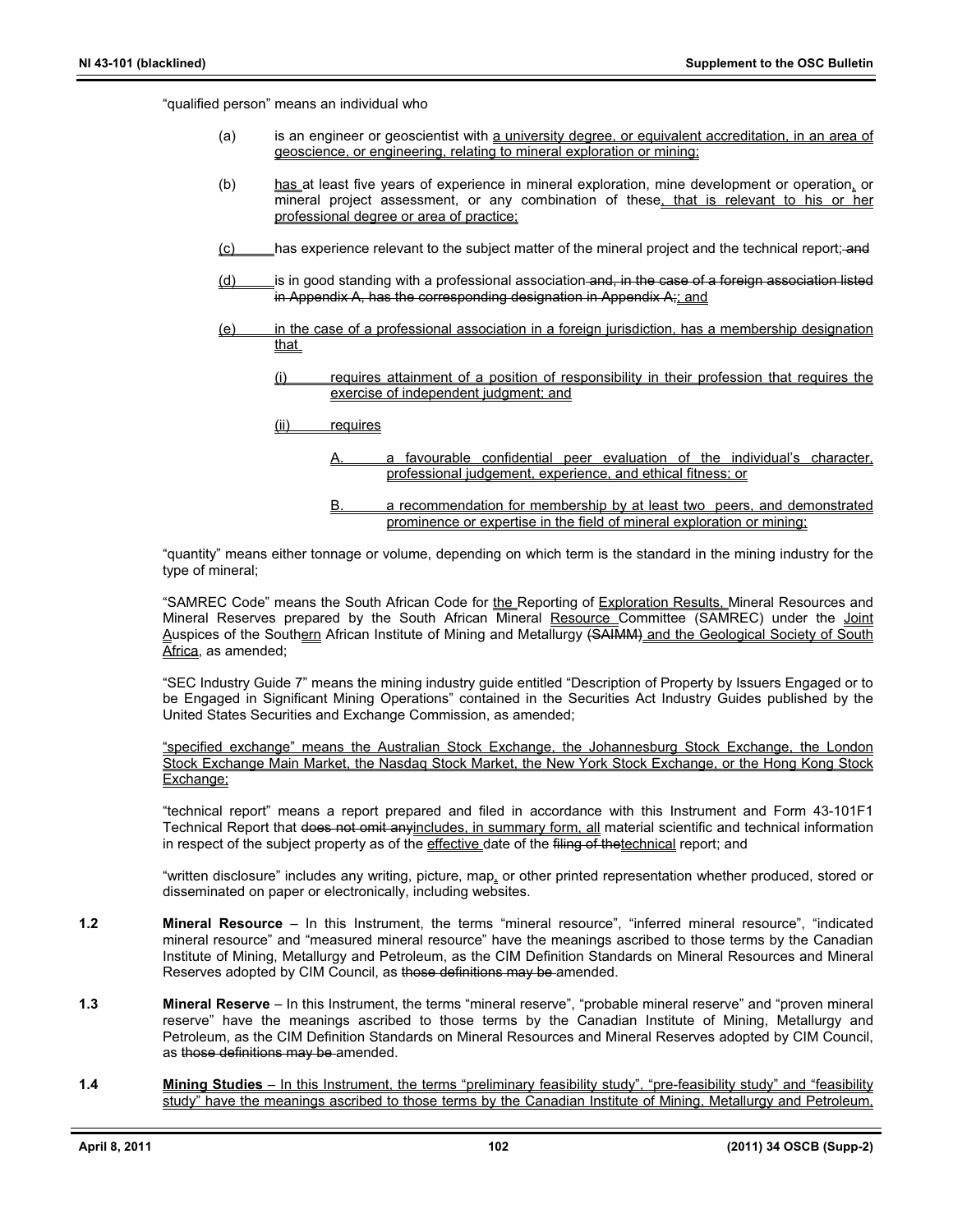as the CIM Definition Standards on Mineral Resources and Mineral Reserves adopted by CIM Council, as amended.

**1.5 Independence** – In this Instrument, a qualified person is independent of an issuer if there is no circumstance that could, in the opinion of a reasonable person aware of all relevant facts, could interfere with the qualified person's judgment regarding the preparation of the technical report.

#### **PART 2 REQUIREMENTS APPLICABLE TO ALL DISCLOSURE**

**2.1 Requirements Applicable to All Disclosure** – All disclosure of scientific or technical information made by an issuer, including disclosure of a mineral resource or mineral reserve, concerning a mineral project on a property material to the issuer must be

(a) based upon information prepared by or under the supervision of a qualified person; or

(b) approved by a qualified person.

- **2.2 All Disclosure of Mineral Resources or Mineral Reserves** An issuer must not disclose any information about a mineral resource or mineral reserve unless the disclosure
	- (a) uses only the applicable mineral resource and mineral reserve categories set out in sections 1.2 and 1.3;
	- $(b)$  reports each category of mineral resources and mineral reserves separately, and states the extent, if any, to which mineral reserves are included in total mineral resources;
	- (c) does not add inferred mineral resources to the other categories of mineral resources; and
	- (d) states the grade or quality and the quantity for each category of the mineral resources and mineral reserves if the quantity of contained metal or mineral is included in the disclosure.

#### **2.3 Restricted Disclosure**

(1) An issuer must not make any disclosure of thedisclose

- (a) the quantity, grade, or metal or mineral content of a deposit that has not been categorized as an inferred mineral resource, an indicated mineral resource, a measured mineral resource, a probable mineral reserve, or a proven mineral reserve; or
- (b) the results of an economic analysis that includes or is based on inferred mineral resources or an estimate permitted under subsection 2.3(2) or section 2.4;
- (c) the gross value of metal or mineral in a deposit or a sampled interval or drill intersection; or
- (d) a metal or mineral equivalent grade for a multiple commodity deposit, sampled interval, or drill intersection, unless it also discloses the grade of each metal or mineral used to establish the metal or mineral equivalent grade.
- (2) Despite paragraph (1)(a), an issuer may disclose in writing the potential quantity and grade, expressed as ranges, of a potential mineral deposit that is to be the target offor further exploration if the disclosure includes a statement
	- (a) states with equal prominence that the potential quantity and grade is conceptual in nature, that there has been insufficient exploration to define a mineral resource and that it is uncertain if further exploration will result in the target being delineated as a mineral resource; and
	- $(b)$  states the basis on which the disclosed potential quantity and grade has been determined.
- (3) Despite paragraph (1)(b), an issuer may disclose the results of a preliminary economic assessment that includes or is based on inferred mineral resources if the disclosure
	- (a) the results of the preliminary assessment are a material change or a material fact with respect to the issuer; and the disclosure includes a statement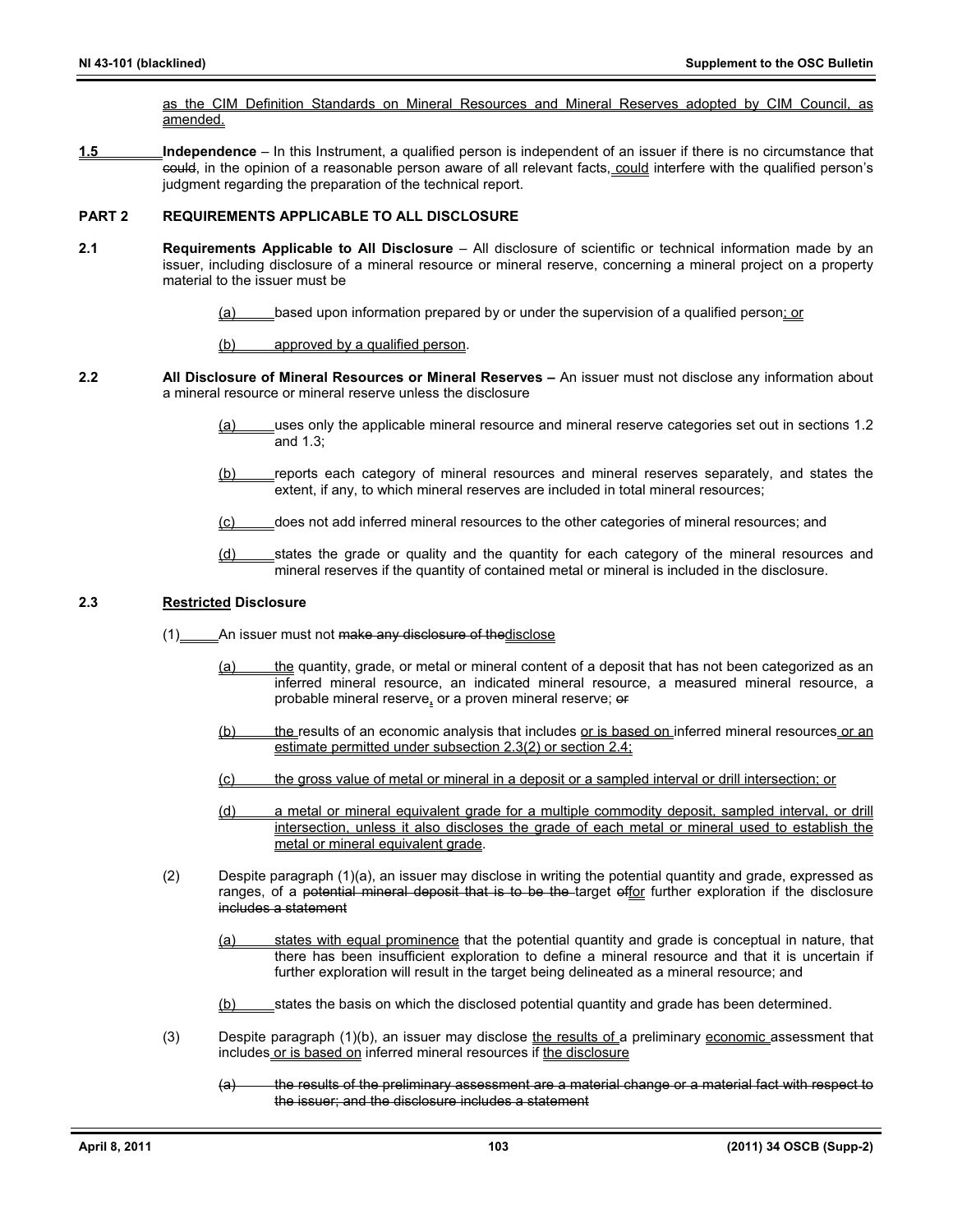- (a) states with equal prominence that the preliminary economic assessment is preliminary in nature, that it includes inferred mineral resources that are considered too speculative geologically to have the economic considerations applied to them that would enable them to be categorized as mineral reserves, and there is no certainty that the preliminary economic assessment will be realized; and
- (b) states the basis for the preliminary economic assessment and any qualifications and assumptions made by the qualified person.; and
- (c) describes the impact of the preliminary economic assessment on the results of any pre-feasibility or feasibility study in respect of the subject property.
- (4) An issuer must not use the term preliminary feasibility study, pre-feasibility study or feasibility study when referring to a study unless the study satisfies the criteria set out in the definition of the applicable term in section 4.4.1.4.
- **2.4 Disclosure of Historical Estimates** Despite section 2.2, an issuer may disclose an historical estimate, using the historicaloriginal terminology, if the disclosure
	- identifies the source and date of the historical estimate, including any existing technical report;
	- $(b)$  comments on the relevance and reliability of the historical estimate;
	- (c) to the extent known, provides the key assumptions, parameters, and methods used to prepare the historical estimate;
	- (d) states whether the historical estimate uses categories other than the ones set out in sections 1.2 and 1.3 and, if so, includes an explanation of the differences; and
	- (e) includes any more recent estimates or data available to the issuer;
	- (f) comments on what work needs to be done to upgrade or verify the historical estimate as current mineral resources or mineral reserves; and
	- (g) states with equal prominence that
		- (i) a qualified person has not done sufficient work to classify the historical estimate as current mineral resources or mineral reserves; and
		- (ii) the issuer is not treating the historical estimate as current mineral resources or mineral reserves.

# **PART 3 ADDITIONAL REQUIREMENTS FOR WRITTEN DISCLOSURE**

- **3.1** Written Disclosure to Include Name of Qualified Person\_If an issuer discloses in writing scientific or technical information about a mineral project on a property material to the issuer, the issuer must include in the written disclosure
	- $(a)$  the name; and
	- $(b)$  the relationship to the issuer

of the qualified person who

- (a) prepared or supervised the preparation of the information that forms the basis for the written disclosure; or
- (b) approved the written disclosure.
- **3.2** Written Disclosure to Include Data Verification Subject to section 3.5, if If an issuer discloses in writing scientific or technical information about a mineral project on a property material to the issuer, the issuer must include in the written disclosure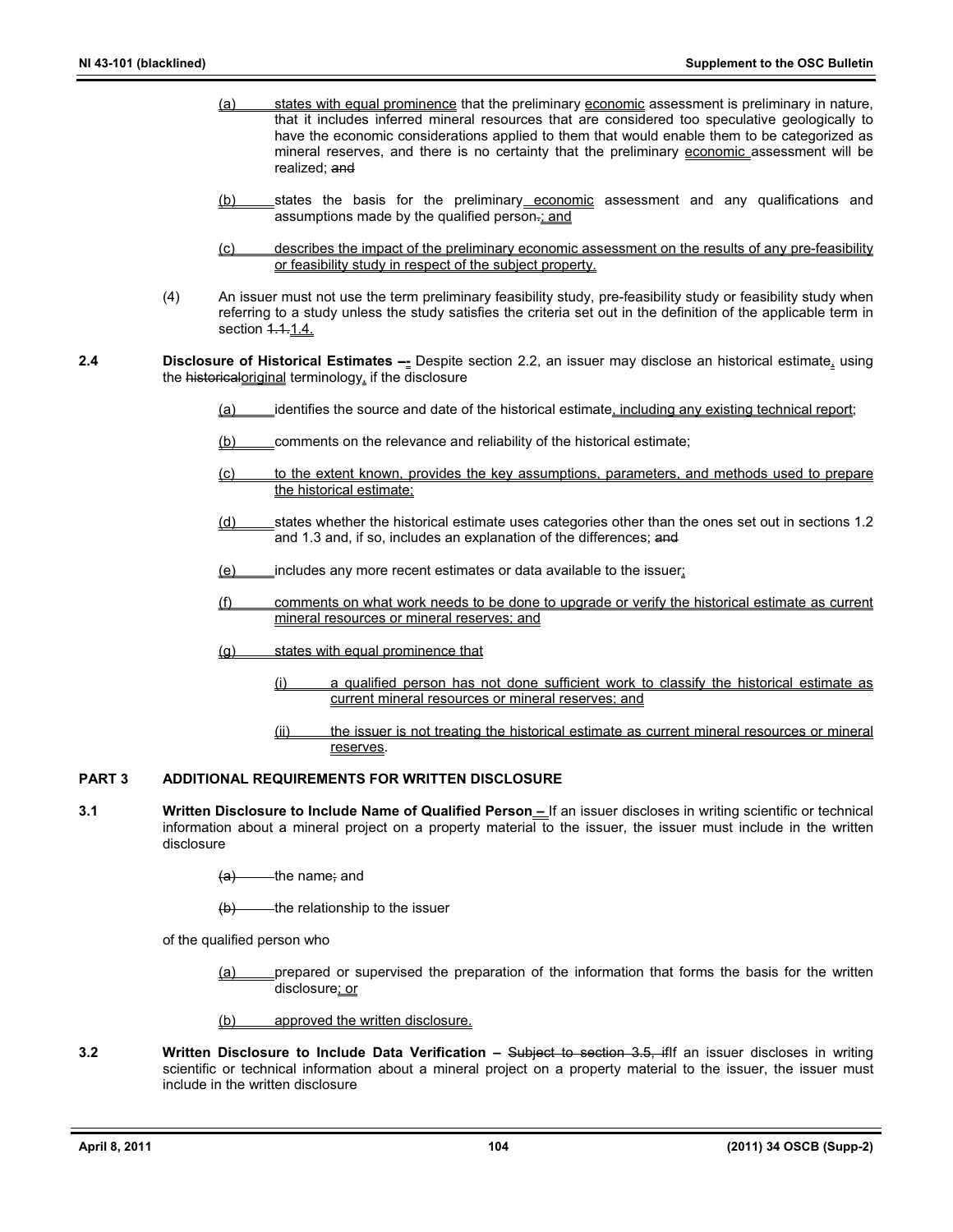- (a) a statement whether a qualified person has verified the data disclosed, including sampling, analytical, and test data underlying the information or opinions contained in the written disclosure;
- (b) a description of how the data was verified and any limitations on the verification process; and
- (c) an explanation of any failure to verify the data.

# **3.3 Requirements Applicable to Written Disclosure of Exploration Information**

- (1) Except as provided in section 3.5, if If an issuer discloses in writing exploration information about a mineral project on a property material to the issuer, the issuer must include in the written disclosure
- (a) the results, or a summary of a summary of
	- (a) the material results, of surveys and investigations regarding the property;
	- (b) a summary of the interpretation of the exploration information; and
	- (c) a description of the quality assurance program and quality control measures applied during the execution of the work being reported on.
- (2) Except as provided in section 3.5, if if an issuer discloses in writing sample, analytical or testtesting results on a property material to the issuer, the issuer must include in the written disclosure, with respect to the results being disclosed,
	- (a) a summary description of the geology, mineral occurrences ocation and nature of mineralization found;
	- (b) a summary description of rock types, geological controls and dimensions of mineralized zones, and the identification of any significantly higher grade intervals within a lower grade intersection;
	- (c) the location, number, type, nature and spacing or density of the samples collected and the location and dimensions of the area sampled;
	- (b) the location, azimuth, and dip of the drill holes and the depth of the sample intervals;
	- (c) a summary of the relevant analytical values, widths, and to the extent known, the true widths of the mineralized zone;
	- (d) the results of any significantly higher grade intervals within a lower grade intersection;
	- (e) any drilling, sampling, recovery, or other factors that could materially affect the accuracy or reliability of the data referred to in this subsection; and
	- $(e_1)$  a summary description of the type of analytical or testing procedures utilized, sample size, the name and location of each analytical or testing laboratory used, and any relationship of the laboratory to the issuer; and.
	- (f) a summary of the relevant analytical values, widths and, to the extent known to the issuer, the true widths of the mineralized zone.
- **3.4 Requirements Applicable to Written Disclosure of Mineral Resources and Mineral Reserves** If an issuer discloses in writing mineral resources or mineral reserves on a property material to the issuer, the issuer must include in the written disclosure
	- (a) the effective date of each estimate of mineral resources and mineral reserves;
	- (b) details of the quantity and grade or quality of each category of mineral resources and mineral reserves;
	- (c) details of the key assumptions, parameters, and methods used to estimate the mineral resources and mineral reserves;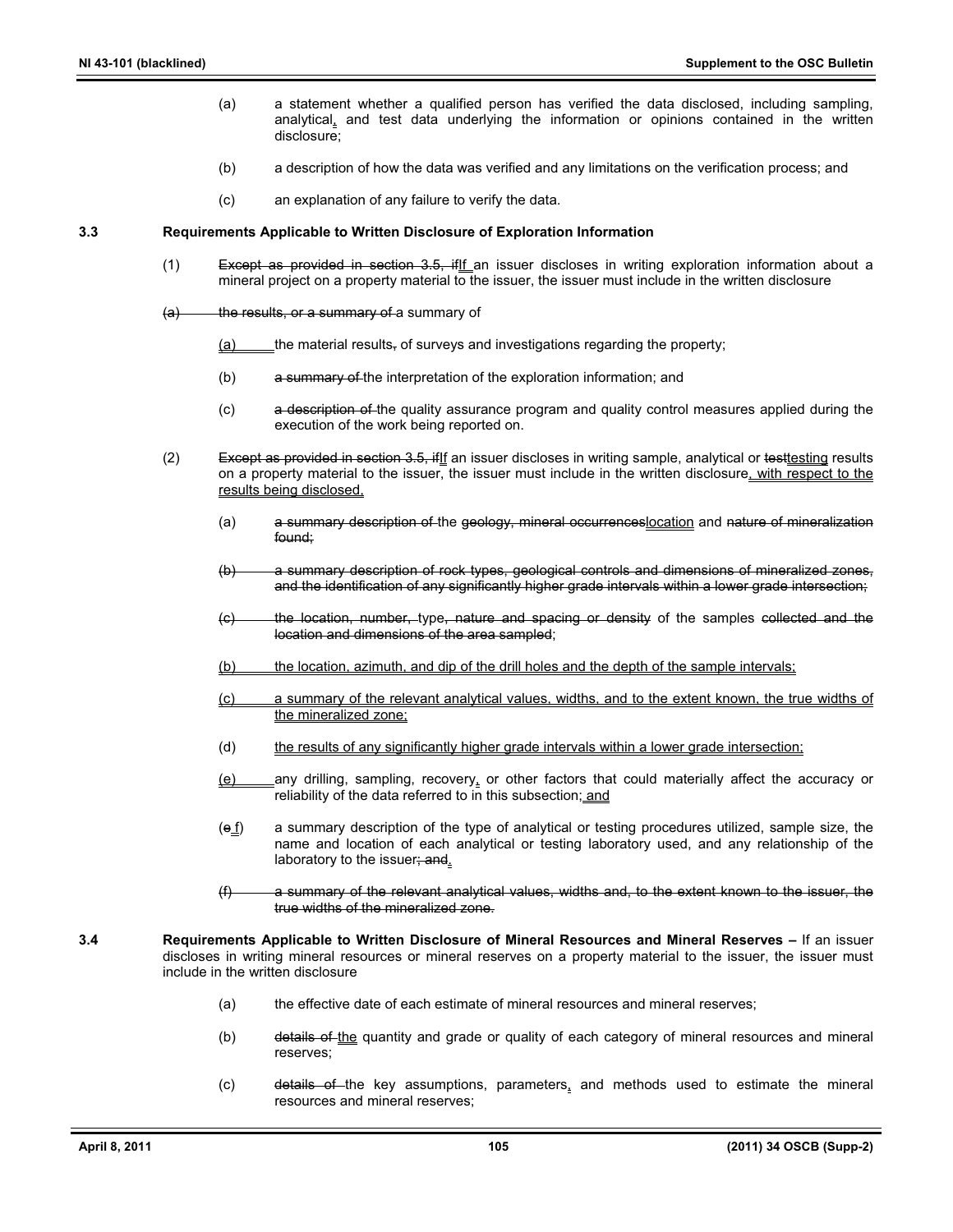- (d) a general discussion of the extent to which the estimate of mineral resources or mineral reserves may be materially affected by any known environmental, permitting, legal, title, taxation, sociopolitical, marketing, or other relevant issues(d) the identification of any known legal, political, environmental, or other risks that could materially affect the potential development of the mineral resources or mineral reserves; and
- (e) aif the disclosure includes the results of an economic analysis of mineral resources, an equally prominent statement that mineral resources that are not mineral reserves do not have demonstrated economic viability, if the results of an economic analysis of mineral resources are included in the disclosure.
- **3.5 Exception for Written Disclosure Already Filed** Sections 3.2 and 3.3 and paragraphs 3.4 (a), (c) and (d) of section 3.4 do not apply if the issuer includes in the written disclosure a reference to the title and date of a document previously filed document by the issuer that complies with those requirements.

# **PART 4 OBLIGATION TO FILE A TECHNICAL REPORT**

# **4.1 Obligation to File a Technical Report Upon Becoming a Reporting Issuer**

- (1) Upon becoming a reporting issuer in a jurisdiction of Canada an issuer must file in that jurisdiction a technical report for aeach mineral project on each property material to the issuer.
- (2) Subsection (1) does not apply if the issuer is a reporting issuer in a jurisdiction of Canada and subsequently becomes a reporting issuer in another jurisdiction of Canada.

# (3) Subsection (1) does not apply if

- (a) the issuer previously filed a technical report for the property;
- (b) at the date the issuer becomes a reporting issuer, there is no new material scientific or technical information concerning the subject property not included in the previously filed technical report; and
- (c) the previously filed technical report meets any independence requirements under section 5.3.

#### **4.2 Obligation to File a Technical Report in Connection with Certain Written Disclosure Aboutabout Mineral Projects on Material Properties**

- (1) An issuer must file a technical report to support scientific or technical information in any of the following documents filed or made available to the public in a jurisdiction of Canada describingthat relates to a mineral project on a property material to the issuer, or in the case of paragraph (c)-below, the resulting issuer, if the information is contained in any of the following documents filed or made available to the public in a jurisdiction of Canada:
	- (a) a preliminary prospectus, other than a preliminary short form prospectus filed in accordance with NINational Instrument 44-101 *Short Form Prospectus Distributions*;
	- (b) a preliminary short form prospectus filed in accordance with NHNational Instrument 44-101 that includes material scientific or technical information about a mineral project on a property material to the issuer but not contained in*Short Form Prospectus Distributions* that discloses for the first time
		- (i) an annual information form, prospectus, or material change report filed before February 1, 2001; or (i) mineral resources, mineral reserves or the results of a preliminary economic assessment on the property that constitute a material change in relation to the issuer; or
		- (ii) a previously change in mineral resources, mineral reserves or the results of a preliminary economic assessment from the most recently filed technical report if the change constitutes a material change in relation to the issuer;
	- (c) an information or proxy circular concerning a direct or indirect acquisition of a mineral property where the issuer or resulting issuer issues securities as consideration;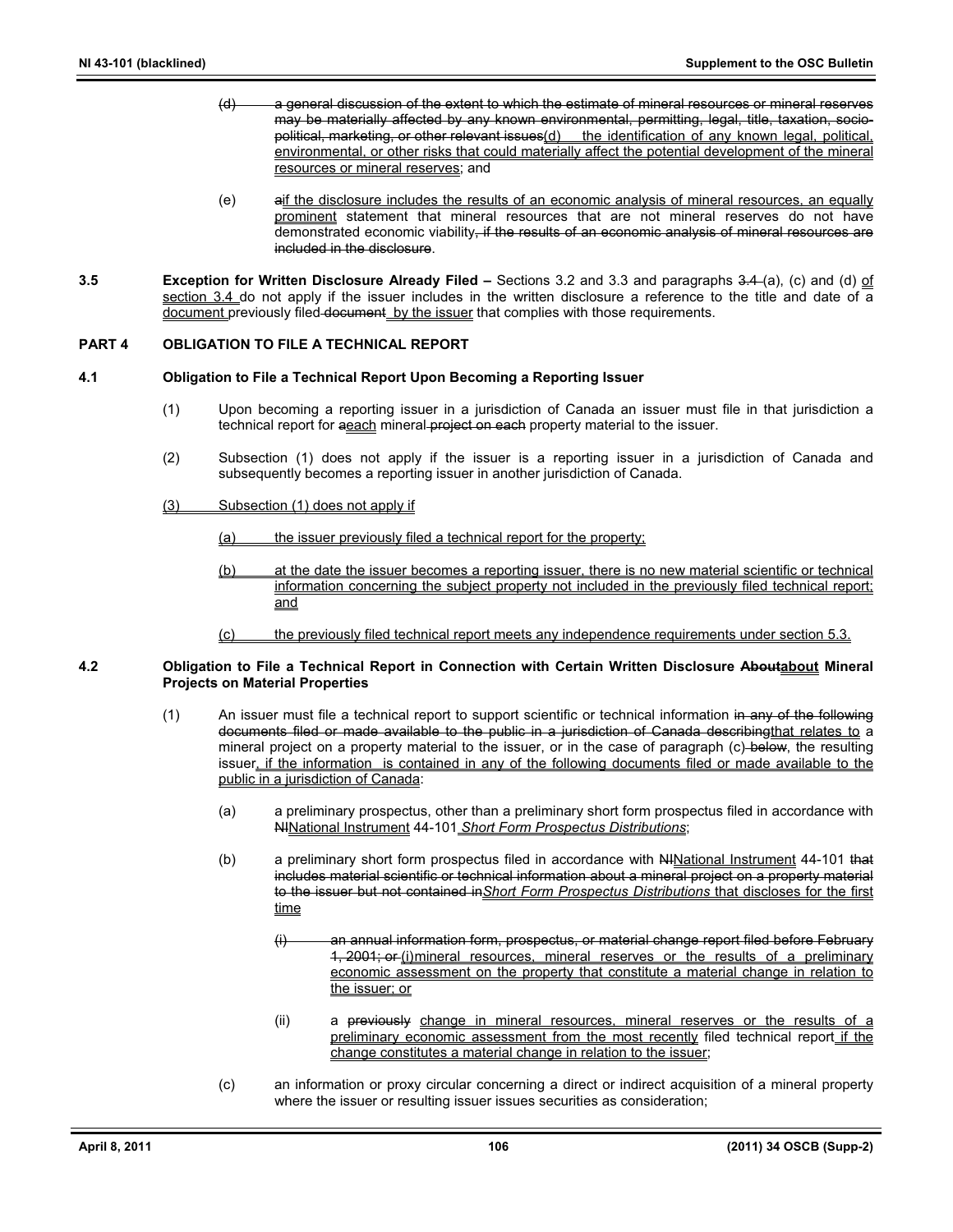- (d) an offering memorandum, other than an offering memorandum delivered solely to accredited investors as defined under securities legislation;
- (e) for a reporting issuer, a rights offering circular;
- (f) an annual information form that includes material scientific or technical information about a mineral project on a property material to the issuer but not contained in
	- annual information form, prospectus, or material change report filed before Februarv 1, 2001; or

(ii) a previously filed technical report;

- (g) a valuation required to be prepared and filed under securities legislation;
- (h) an offering document that complies with and is filed in accordance with Policy 4.6 *Public Offering by Short Form Offering Document* and Exchange Form 4H – *Short Form Offering Document,* of the TSX Venture Exchange policy;, as amended;
- (i) a take-over bid circular that discloses a preliminary assessment or mineral resources or, mineral reserves or the results of a preliminary economic assessment on a the property material to the offeror if securities of the offeror are being offered in exchange on the take-over bid; and
- $(i)$  a news release or directors' circular that contains  $(i)$  any written disclosure made by or on behalf of an issuer, other than in a document described in paragraphs (a) to (i), that discloses for the first time
	- (i) first time disclosure of a preliminary assessment or mineral resources or, mineral reserves or the results of a preliminary economic assessment on a-the property material to the issuer that constitutes a material change in respect of the affairs of relation to the issuer; or
	- (ii) a change in a preliminary assessment or in mineral resources  $\Theta$ , mineral reserves or the results of a preliminary economic assessment from the most recently filed technical report that constitutes a material if the change in respect of the affairs of the issuer constitutes a material change in relation to the issuer.
- (2) Subsection (1) does not apply for disclosure of an historical estimate in a document referred to in paragraph (1)(j) of that subsectionif the disclosure
- $(a)$  is made in accordance with subsection 2.4; and.
	- $(b)$  includes a statement that
		- (i) a qualified person has not done sufficient work to classify the historical estimate as current mineral resources or mineral reserves;
		- (ii) the issuer is not treating the historical estimate as current mineral resources or mineral reserves as defined in sections 1.2 and 1.3 of this Instrument; and
		- (iii) the historical estimate should not be relied upon.
- (3) If there has been a material change to the information in thetechnical report is filed under paragraph (a) or (b) of subsection (1)1)(a) or (b), and new material scientific or technical information concerning the subject property becomes available before the filing of the final version of athe prospectus or short form prospectus, the issuer must file an updated technical report or an addendum to the technical report with the final version of the prospectus or short form prospectus.
- $(4)$  Subject to subsections  $(5)$ ,  $(6)$ , and  $(7)$ ,  $(4)$  The issuer must file the technical report referred to in subsection (1) must be filed not later than the time it files or makes available to the public the document listed in subsection (1) that it the technical report supports is filed or made available to the public.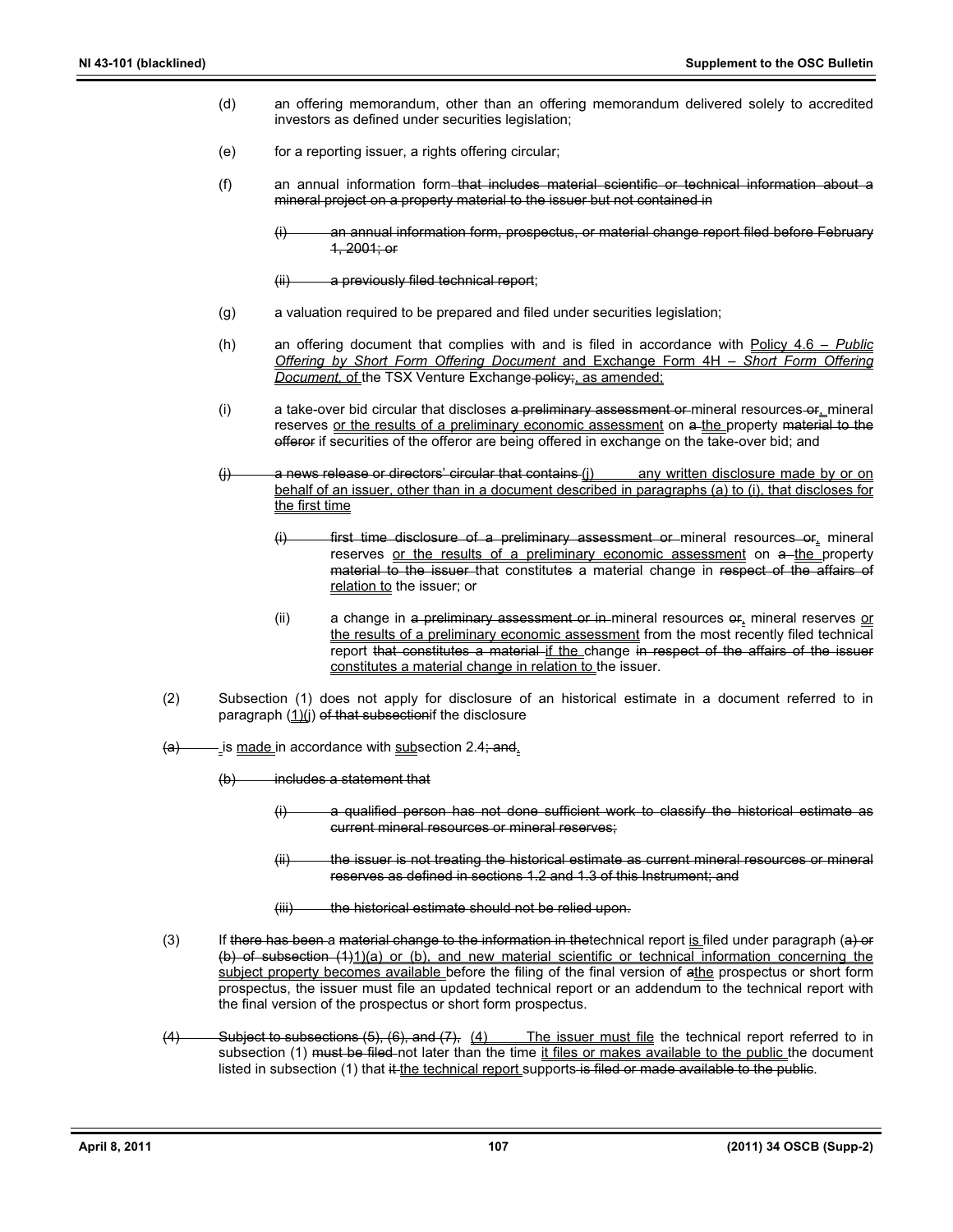- (5) Despite subsection (4), a technical report about mineral resources or mineral reserves that supports a news release must an issuer must
	- (a) be filed file a technical report supporting disclosure under paragraph  $(1)(i)$  not later than
		- (i) if the disclosure is also contained in a preliminary short form prospectus, the earlier of 45 days after the date of the disclosure and the date of filing the preliminary short form prospectus;
		- (ii) if the disclosure is also contained in a directors' circular, the earlier of 45 days after the date of the disclosure and 3 business days before expiry of the take-over bid; and
		- (iii) in all other cases, 45 days after the date of the disclosure;
	- $(b)$  issue a news release; at the time it files the technical report disclosing the filing of the technical report and
	- $(b)$  if there are reconciling any material differences in the mineral resources  $-$ er, mineral reserves or results of a preliminary economic assessment, between the technical report filed and the news release, be accompanied by a news release that reconciles those differencesand the issuer's disclosure under paragraph (1)(j).
- (6) Despite subsection (4), if a property referred to in an annual information form first becomes material to the issuer less than 30 days before the filing deadline for the annual information form, the issuer must file the technical report within 45 days of the date that the property first became material to the issuer.
- (7) Despite subsection (4), a technical report that supports a directors' circular must be filed not less than 3 business days prior to the expiry of the take-over bid.
- (7) Despite subsection (4) and paragraph (5)(a), an issuer is not required to file a technical report within 45 days to support disclosure under subparagraph (1)(j)(i), if
	- (a) the mineral resources, mineral reserves or results of a preliminary economic assessment
		- (i) were prepared by or on behalf of another issuer who holds or previously held an interest in the property;
		- (ii) were disclosed by the other issuer in a document listed in subsection (1); and
		- (iii) are supported by a technical report filed by the other issuer;
	- $(b)$  the issuer, in its disclosure under subparagraph  $(1)(i)(i)$ ,
		- (i) identifies the title and effective date of the previous technical report and the name of the other issuer that filed it;
		- (ii) names the qualified person who reviewed the technical report on behalf of the issuer; and
		- (iii) states with equal prominence that, to the best of the issuer's knowledge, information, and belief, there is no new material scientific or technical information that would make the disclosure of the mineral resources, mineral reserves or results of a preliminary economic assessment inaccurate or misleading; and
	- (c) the issuer files a technical report supporting its disclosure of the mineral resources, mineral reserves or results of a preliminary economic assessment;
		- (i) if the disclosure is also contained in a preliminary short form prospectus, by the earlier of 180 days after the date of the disclosure and the date of filing the short form prospectus; and
		- in all other cases, within 180 days after the date of the disclosure.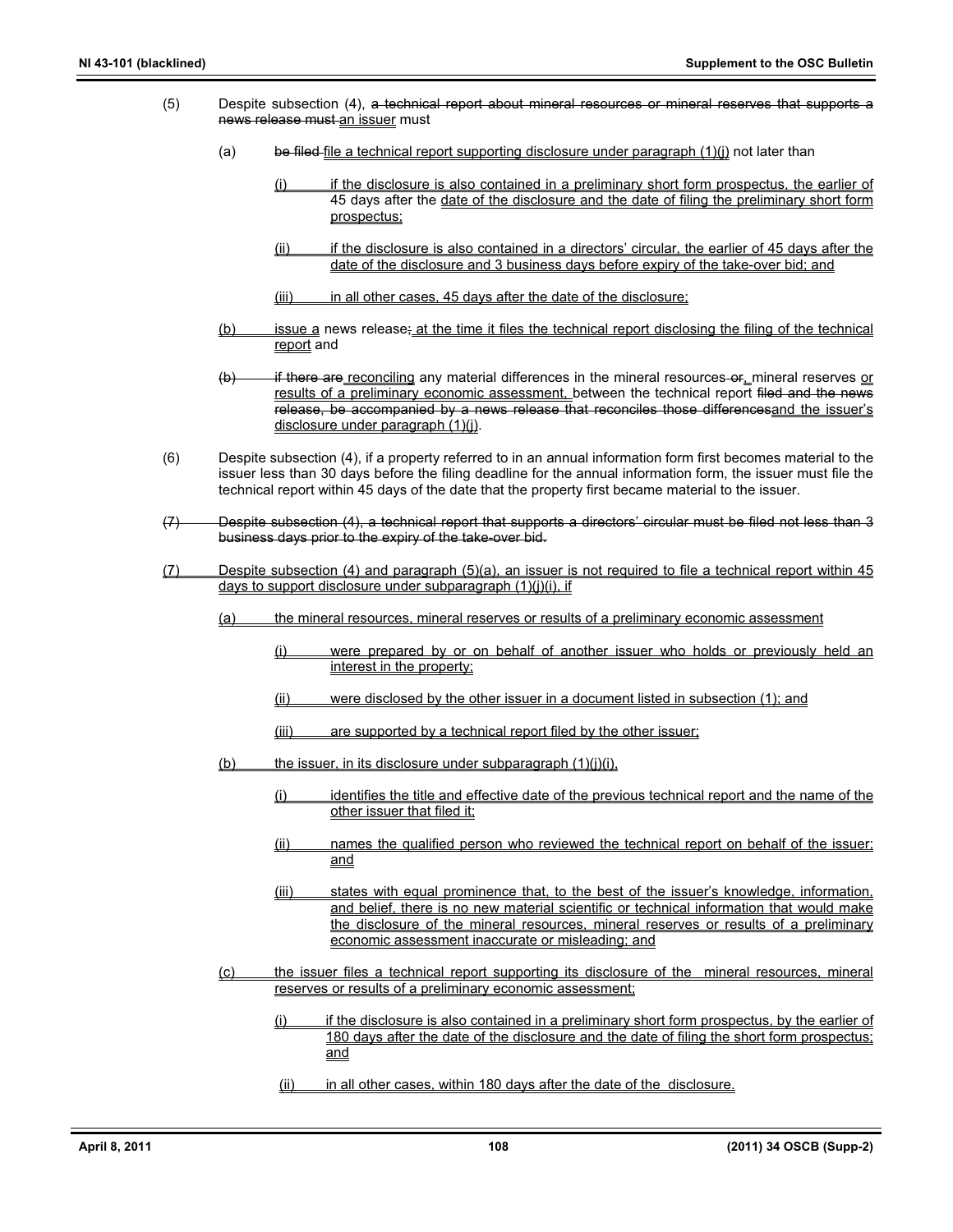- (8) Subsection (1) does not apply if
	- (a) the issuer has previously filed a technical report filed that supports the scientific or technical information contained in the disclosure and there has been no material change in the scientific and technical information concerning the property since the date of the filing of the technical report; and document;
	- (b) the issuer files an updated certificate in accordance with subsection 8.1 and consent in accordance with subsection 8.3 of each qualified person who has been responsible for preparing or supervising the preparation of each portion of the technical report.  $(b)$  at the date of filing the document, there is no new material scientific or technical information concerning the subject property not included in the previously filed technical report; and
	- (c) the previously filed technical report meets any independence requirements under section 5.3.
- **4.3 Required Form of Technical Report** A technical report that is required to be filed under this Part must be prepared

(a) in English or French; and

 $(b)$  in accordance with Form 43-101F1.

# **PART 5 AUTHOR OF TECHNICAL REPORT**

- **5.1 Prepared by a Qualified Person** A technical report must be prepared by or under the supervision of one or more qualified persons.
- **5.2 Execution of Technical Report** A technical report must be dated, signed and, if the qualified person has a seal, sealed by
	- (a) each qualified person who is responsible for preparing or supervising the preparation of all or part of the report; or
	- (b) a person or company whose principal business is providing engineering or geoscientific services if each qualified person responsible for preparing or supervising the preparation of all or part of the report is an employee, officer, or director of that person or company.

# **5.3 Independent Technical Report**

Subject to subsection (2), a

- (1) A technical report required under any of the following provisions of this Instrument must be prepared by or under the supervision of aone or more qualified personpersons that isare, at the dateeffective and filing dates of the technical report $\overline{t_7}$ , all independent of the issuer:
	- (a) section 4.1;
	- (b) paragraphs (a) and (g) of subsection 4.2(1); or
	- (c) paragraphs (b), (c), (d), (e), (f), (h), (i), $\frac{1}{2}$  and (j) of subsection 4.2(1)), if the document discloses
		- (i) for the first time a preliminary assessment or mineral resources  $\theta$ , mineral reserves or the results of a preliminary economic assessment on a property material to the issuer, or
		- (ii) a 100 percent or greater change, from in the most recently filed technical report prepared by a qualified person who is independent of the issuer, in total mineral resources or total mineral reserves on a property material to the issuer, since the issuer's most recently filed independent technical report in respect of the property.
- (2) Despite subsection (1), a technical report required to be filed by a producing issuer under paragraph (1)(a) is not required to be prepared by or under the supervision of an independent qualified person if the securities of the issuer trade on a specified exchange.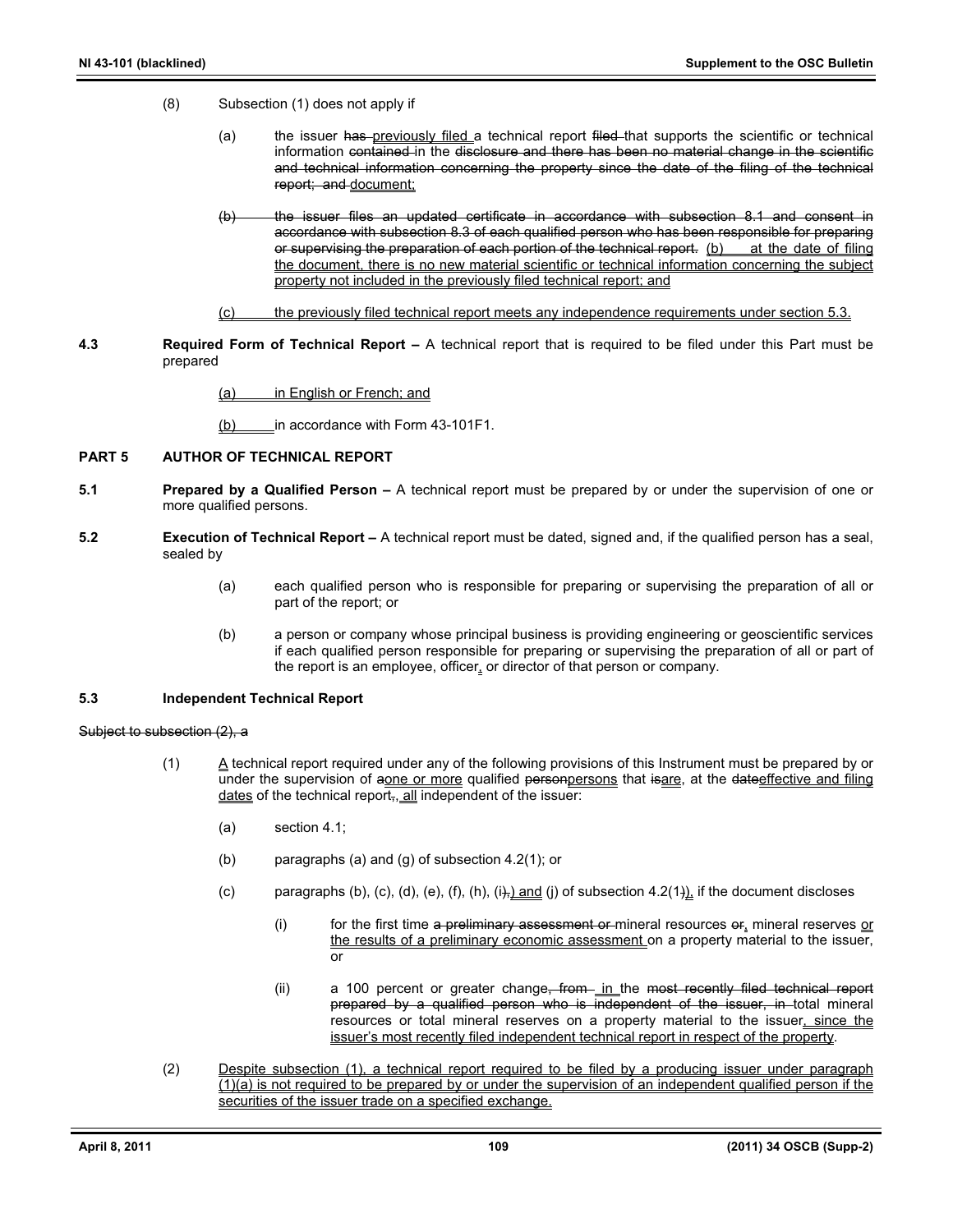- (3) Despite subsection (1), a technical report required to be filed by a producing issuer under paragraph (e) of subsection  $(11)(b)$  or  $(c)$  is not required to be prepared by or under the supervision of an independent qualified person.
- (4) Despite subsection (1), a technical report required to be filed by an issuer that is or has contracted to become a joint venture participant, concerning a property which is or will be the subject of the joint venture's activities,a joint venture with a producing issuer is not required to be prepared by or under the supervision of an independent qualified person, if the qualified person preparing or supervising the preparation of the report relies on scientific and technical information prepared by or under the supervision of a qualified person that is an employee or consultant of athe producing issuer-that is a participant in the joint venture.

# **PART 6 PREPARATION OF TECHNICAL REPORT**

**6.1 The Technical Report –** A technical report must be preparedbased on the basis of all available data relevant to the disclosure that it supports.

# **6.2 Current Personal Inspection**

## **Subject to subsections (2) and (3), before**

- (1) Before an issuer files a technical report, the issuer must have at least one qualified person who is responsible for preparing or supervising the preparation of all or part of the technical report complete a current inspection on the property that is the subject of the technical report.
- (2) Subsection (1) does not apply to an issuer provided that
	- (a) the property that is the subject of the technical report is an early stage exploration property;
	- (b) seasonal weather conditions prevent a qualified person from accessing any part of the property or obtaining beneficial information from it; and
	- (c) the issuer discloses in the technical report, and in the disclosure that the technical report supports, that a personal inspection by a qualified person was not conducted, the reasons why, and the intended time frame to complete the personal inspection.
- (3) If an issuer relies on subsection (2), the issuer must
	- (a) as soon as practical, have at least one qualified person who is responsible for preparing or supervising the preparation of all or part of the technical report complete a current inspection on the property that is the subject of the technical report; and
	- (b) promptly file a technical report and the certificates and consents required under Part 8 of this Instrument.
- **6.3 Maintenance of Records** An issuer must keep for 7 years copies of assay and other analytical certificates, drill logs, and other information referenced in the technical report or used as a basis for the technical report.

# **6.4 Limitation on Disclaimers –**

- (1) An issuer must not file a technical report that contains a disclaimer by any qualified person responsible for preparing or supervising the preparation of all or part of the report that
	- (a) disclaims responsibility for, or limits reliance on, that portionby another party on, any information in the part of the report the qualified person prepared or supervised the preparation of; or
	- $(b)$  limits the use or publication of the report in a manner that interferes with the issuer's obligation to reproduce the report by filing it on SEDAR.
- (2) Despite subsection (1), an issuer may file a technical report that includes a disclaimer in accordance with Item 3 of Form 43-101F1.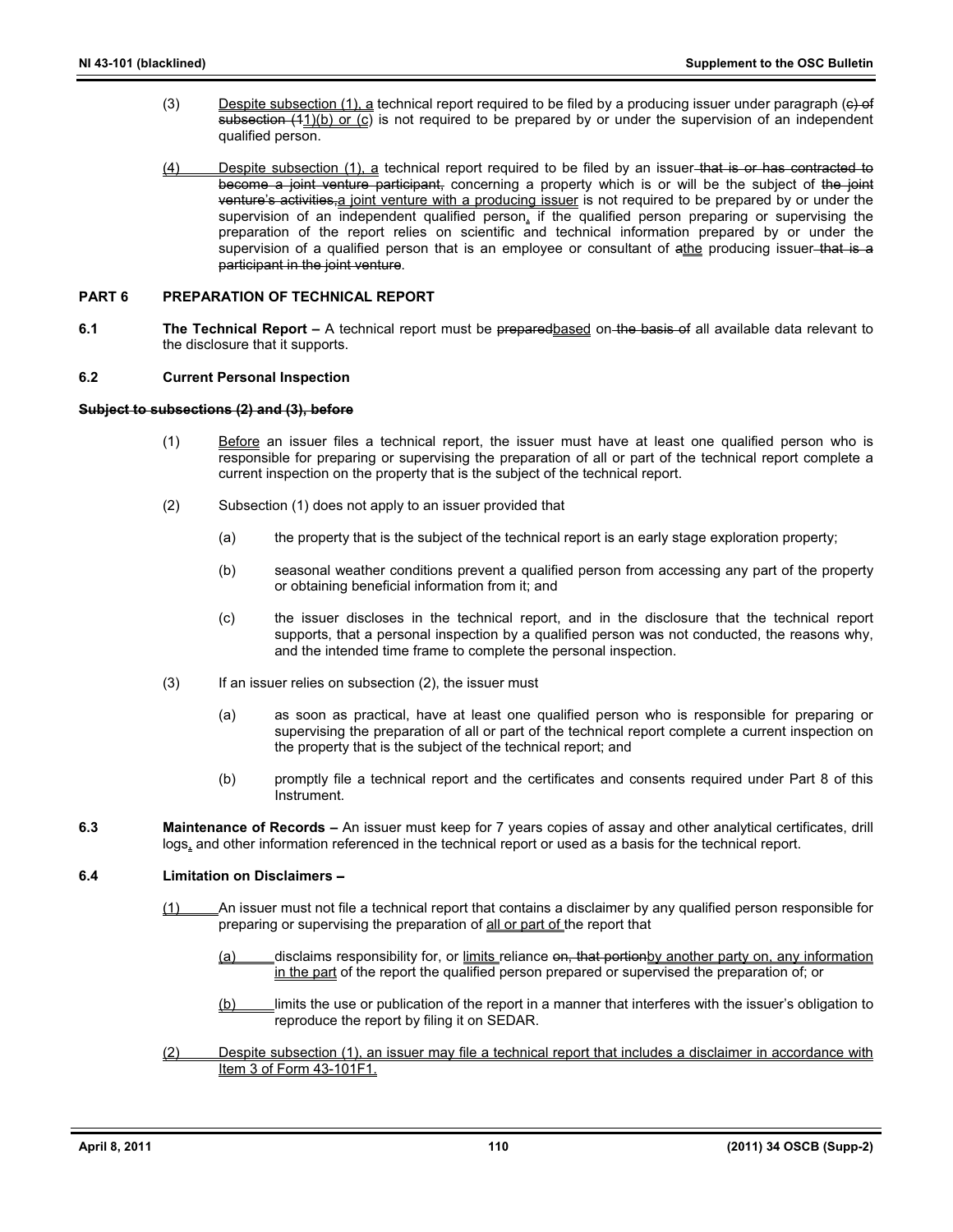# **PART 7 USE OF FOREIGN CODE**

- **7.1 Use of Foreign Code –** Despite section 2.2, an issuer that
	- (a) is incorporated or organized in a foreign jurisdiction; or
	- (b) is incorporated or organized under the laws of Canada or a jurisdiction of Canada, for its properties located in a foreign jurisdiction;
	- (1) Despite section 2.2, an issuer may make disclosure and file a technical report that utilizesuses the mineral resource and mineral reserve categories of the JORC Code, the SEC Industry Guide 7, the IMMM Reporting Code or the SAMREC Code ifan acceptable foreign code, if the issuer
		- (a) is incorporated or organized in a foreign jurisdiction; or
		- (b) is incorporated or organized under the laws of Canada or a jurisdiction of Canada, for its properties located in a foreign jurisdiction.
	- (2) If an issuer relies on subsection (1), the issuer must include in the technical report a reconciliation toof any material differences between the mineral resource and mineral reserve categories used and the categories set out in sections 1.2 and 1.3-is disclosed in the technical report.

# **PART 8 CERTIFICATES AND CONSENTS OF QUALIFIED PERSONS FOR TECHNICAL REPORTS**

#### **6.18.1 Certificates of Qualified Persons**

- (1) An issuer must, when filing a technical report, file a certificate that is dated, signed, and if the signatory has a seal, sealed, of each qualified person responsible for preparing or supervising the preparation of each portionall or part of the technical report–and the certificate must be dated, signed and, if the signatory has a seal, sealed.
- (2) A certificate under subsection (1) must state
	- (a) the name, address, and occupation of the qualified person;
	- (b) the title and effective date of the technical report to which the certificate applies;
	- (c) the qualified person's qualifications, including a brief summary of relevant experience, the name of all professional associations to which the qualified person belongs, and that the qualified person is a "qualified person" for purposes of this Instrument;
	- (d) the date and duration of the qualified person's most recent personal inspection of each property, if applicable;
	- (e) the item or items of the technical report for which the qualified person is responsible;
	- (f) whether the qualified person is independent of the issuer as described in section 1.45;
	- (g) what prior involvement, if any, the qualified person has had with the property that is the subject of the technical report;
	- (h) that the qualified person has read this Instrument and the technical report, or part that the qualified person is responsible for, has been prepared in compliance with this Instrument; and
	- (i) that, as ofat the effective date of the certificatetechnical report, to the best of the qualified person's knowledge, information, and belief, the technical report, or part that the qualified person is responsible for, contains all scientific and technical information that is required to be disclosed to make the technical report not misleading.
- **8.2 Addressed to Issuer** All technical reports must be addressed to the issuer.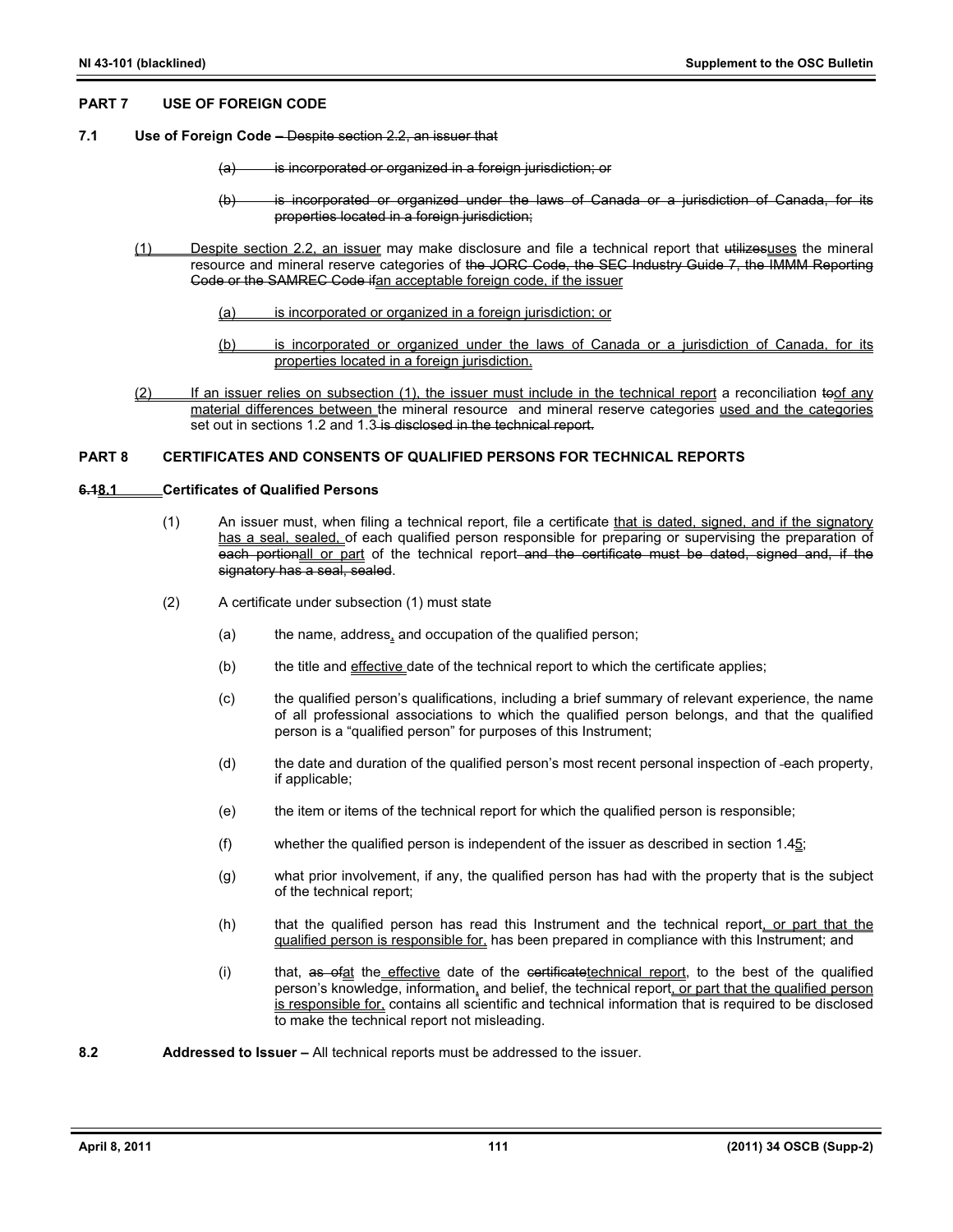## **8.3 Consents of Qualified Persons –**

- (1) An issuer must, when filing a technical report, file a statement of each qualified person responsible for preparing or supervising the preparation of each portionall or part of the technical report, addressed to the securities regulatory authority, dated, and signed by the qualified person
	- (a) consenting to the public filing of the technical report-and;
	- (b) identifying the document that the technical report supports;
	- (c) consenting to the use of extracts from, or a summary of, the technical report in the written disclosure being fileddocument; and
	- (d) confirming that the qualified person has read the written disclosure being fileddocument and that it fairly and accurately represents the information in the technical report or part that supports the disclosure. the qualified person is responsible for.
- (2) Paragraphs (1)(b), (c) and (d) do not apply to a consent filed with a technical report filed under section 4.1.
- (3) If an issuer relies on subsection (2), the issuer must file an updated consent that includes paragraphs (1)(b), (c) and (d) for the first subsequent use of the technical report to support disclosure in a document filed under subsection 4.2(1).

## **PART 9 EXEMPTIONS**

## **9.1 Authority to Grant Exemptions**

- (1) The regulator or the securities regulatory authority may, on application, grant an exemption from this Instrument, in whole or in part, subject to such conditions or restrictions as may be imposed in the exemption in response to an application.
- (2) Despite subsection (1), in Ontario, only the regulator may grant such an exemption.
- (3) Except in Ontario, an exemption referred to in subsection (1) is granted under the statute referred to in Appendix B ofto National Instrument 14-101 *Definitions* opposite the name of the local jurisdiction.

#### Limited Exemption

# **9.2 Exemptions for Royalty Interests or Similar Interests**

Subject to subsection (2), an issuer that has only a royalty interest or similar interest in a mineral project and is required to file a technical report in accordance with section 4.3 is not required to

- (1) An issuer whose interest in a mineral project is only a royalty or similar interest is not required to file a technical report to support disclosure in a document under subsection 4.2(1) if
	- (a) the operator or owner of the mineral project is
		- (i) a reporting issuer in a jurisdiction of Canada, or
		- (ii) a producing issuer whose securities trade on a specified exchange and that discloses mineral resources and mineral reserves under an acceptable foreign code;
	- (b) the issuer identifies in its document under subsection 4.2(1) the source of the scientific and technical information; and
	- (c) the operator or owner of the mineral project has disclosed the scientific and technical information that is material to the issuer.
- (2) An issuer whose interest in a mineral project is only a royalty or similar interest and that does not qualify to use the exemption in subsection (1) is not required to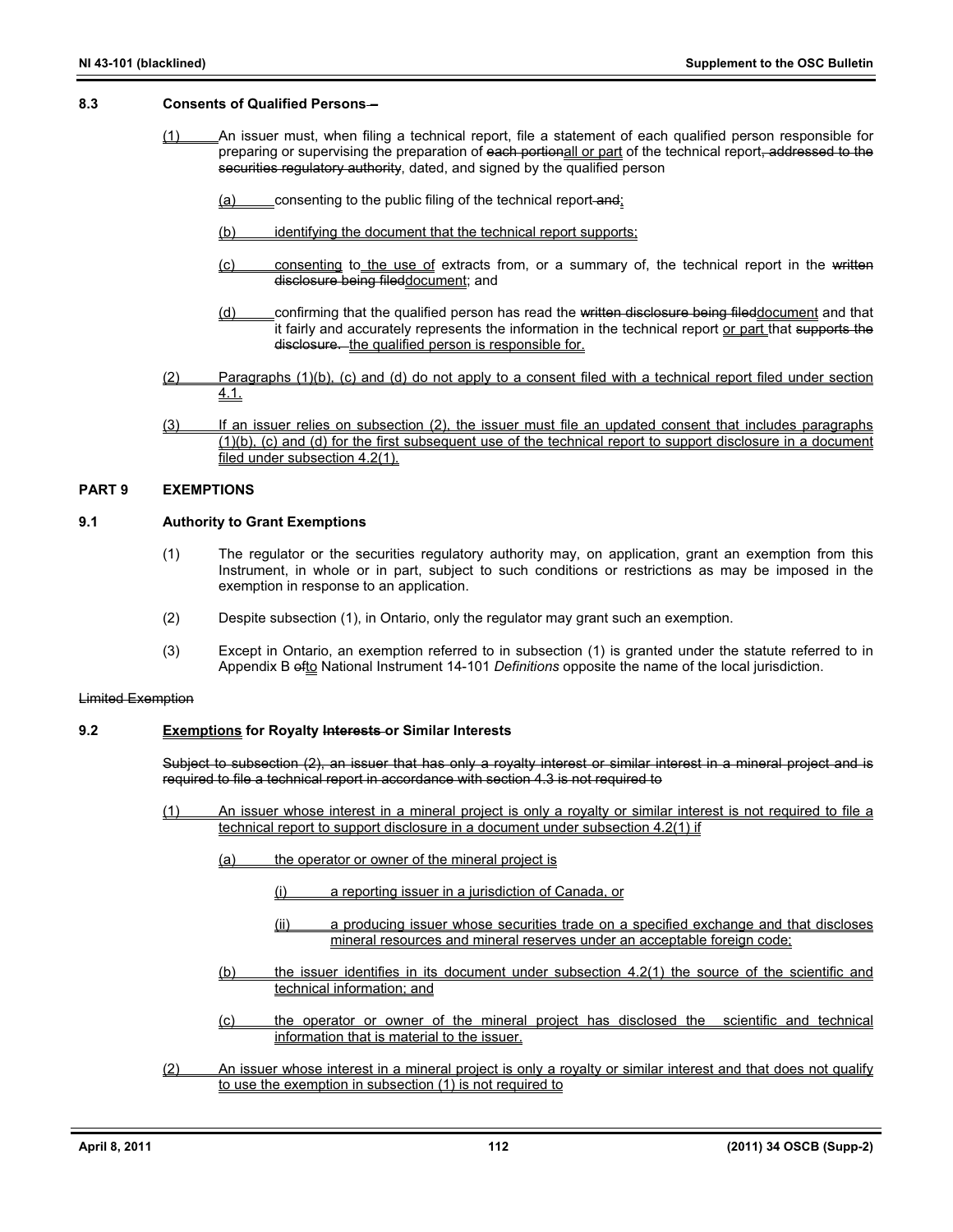- (a) comply with section 6.2; and
- (b) complete those items under Form 43-101F1 that require data verification, inspection of documents, or personal inspection of the property to complete those items.
- $(3)$  Paragraphs  $(42)(a)$  and (b) only apply if the issuer
	- (a) has requested but has not received access to the necessary data from the operating companyoperator or owner and is not able to obtain the necessary information from the public domain;
	- (b) under Item 3 of Form 43-101F1, states the issuer has requested but has not received access to the necessary data from the operating companyoperator or owner and is not able to obtain the necessary information from the public domain and describes the content referred to under each item of Form 43-101F1 that the issuer did not complete; and
	- (c) includes in all scientific and technical disclosure a statement that the issuer has an exemption from completing certain items under Form 43-101F1 in the technical report required to be filed and includes a reference to the title and effective date of that technical report.
- **9.3 Exemption for Certain Types of Filings** This Instrument does not apply if the only reason an issuer files written disclosure of scientific or technical information is to comply with the requirement under securities legislation to file a copy of a record or disclosure material that was filed with a securities commission, exchange, or regulatory authority in another jurisdiction.

# **PART 10 EFFECTIVE DATE AND REPEAL**

- **10.1 Effective Date** This Instrument comes into force on DecemberJune 30, 2005.2011.
- **10.2 Repeal** National Instrument 43-101 *Standards of Disclosure for Mineral Projects,* which came into force on December 30, 2005, is repealed.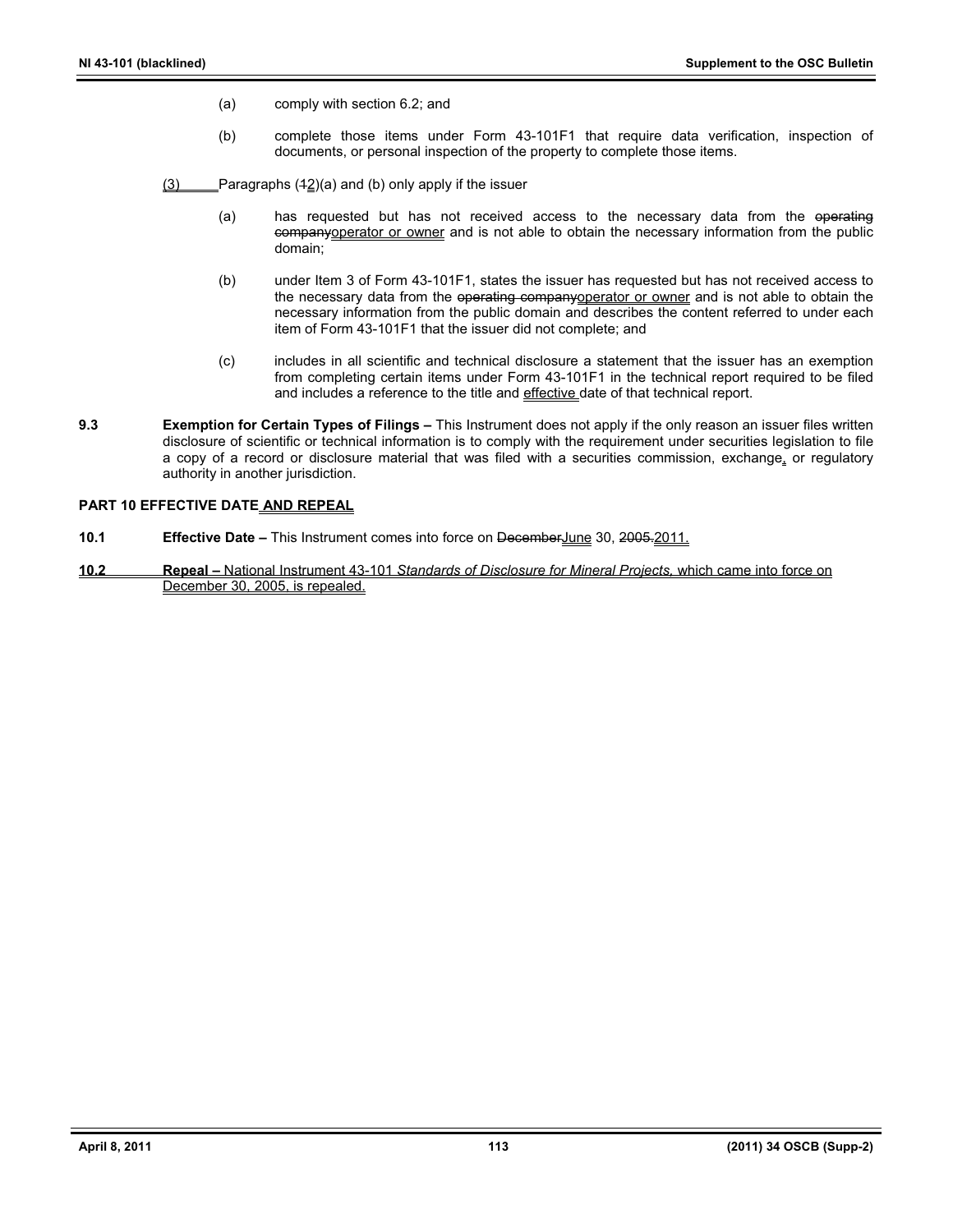# **Appendix A**

# **Recognized Foreign Associations and Designations**

| <b>Foreign Association</b>                                            | <b>Designation</b>                                                                                                                                                                                                                                                                                                                                    |
|-----------------------------------------------------------------------|-------------------------------------------------------------------------------------------------------------------------------------------------------------------------------------------------------------------------------------------------------------------------------------------------------------------------------------------------------|
|                                                                       |                                                                                                                                                                                                                                                                                                                                                       |
| American Institute of Professional Geologists (AIPG)                  | <b>Certified Professional Geologist</b>                                                                                                                                                                                                                                                                                                               |
| Any state in the United States of America                             | Licensed or certified as a professional engineer                                                                                                                                                                                                                                                                                                      |
| Mining and Metallurgical Society of America (MMSA)                    | Qualified Professional                                                                                                                                                                                                                                                                                                                                |
| European Federation of Geologists (EFG)                               | European Geologist                                                                                                                                                                                                                                                                                                                                    |
| Australasian Institute of Mining and Metallurgy (AusIMM)              | Fellow or member                                                                                                                                                                                                                                                                                                                                      |
| Institute of Materials, Minerals and Mining (IMMM)                    | <b>Fellow or professional member</b>                                                                                                                                                                                                                                                                                                                  |
| Australian Institute of Geoscientists (AIG)                           | Fellow or member                                                                                                                                                                                                                                                                                                                                      |
| South African Institute of Mining and Metallurgy (SAIMM)              | Fellow                                                                                                                                                                                                                                                                                                                                                |
| South African Council for Natural Scientific Professions<br>(SACNASP) | <b>Professional Natural Scientist</b>                                                                                                                                                                                                                                                                                                                 |
| Institute of Geologists of Ireland (IGI)                              | <b>Professional Member</b>                                                                                                                                                                                                                                                                                                                            |
| Geological Society of London (GSL)                                    | <b>Chartered Geologist</b>                                                                                                                                                                                                                                                                                                                            |
| National Association of State Boards of Geology (ASBOG)               | Licensed or certified in: Alabama, Arizona, Arkansas,<br>California, Delaware, Florida, Georgia, Idaho, Illinois,<br>Indiana, Kansas, Kentucky, Maine, Minnesota, Mississippi,<br>Missouri, Nebraska, New Hampshire, North Carolina,<br>Oregon, Pennsylvania, Puerto Rico, South Carolina, Texas,<br>Utah, Virginia, Washington, Wisconsin or Wyoming |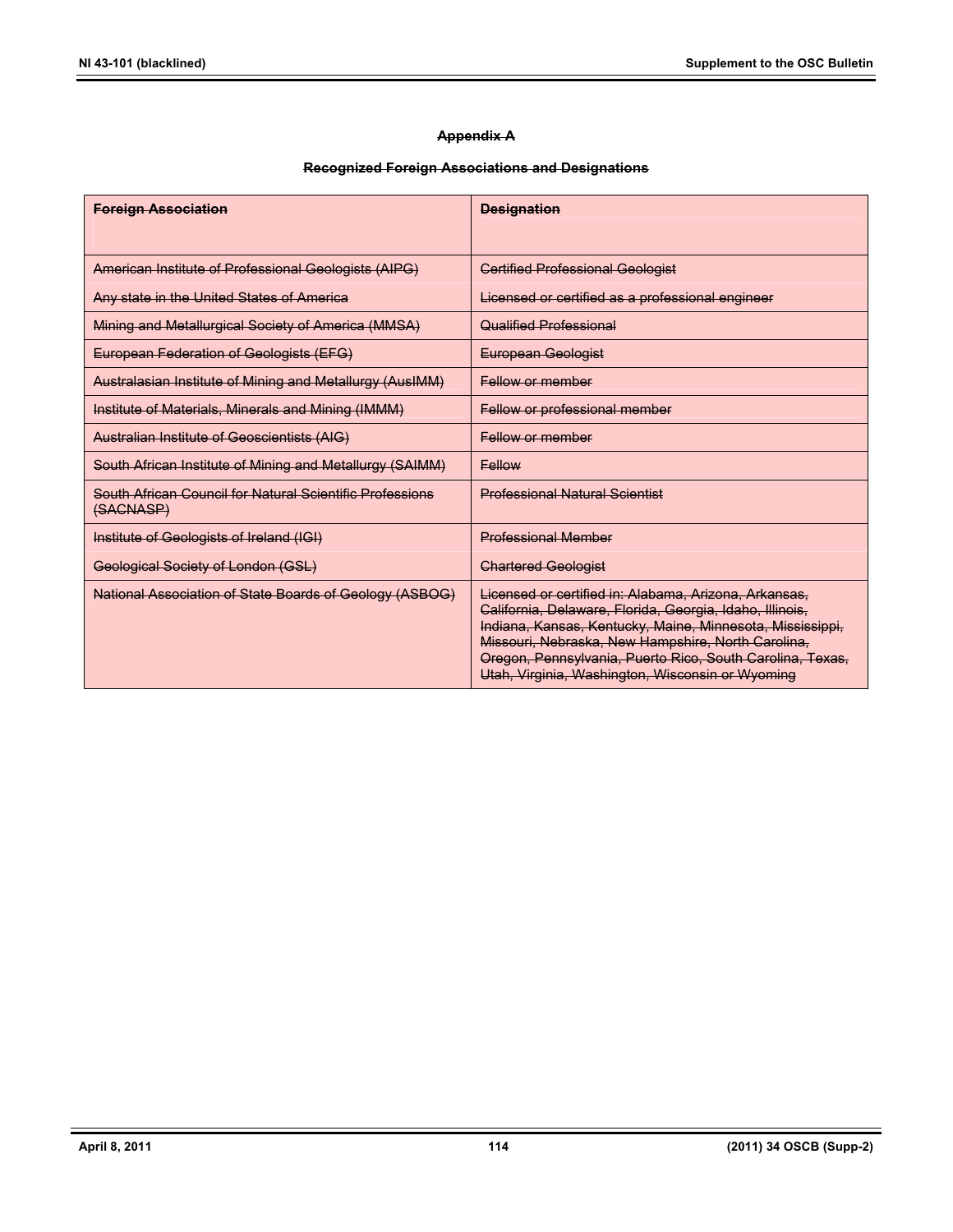# **FORM 43-101F1**  *TECHNICAL REPORT*  **(blacklined)**

# **Table of Contents**

# **TITLE**

CONTENTS OF THE TECHNICAL REPORT

| Item 1:                | <b>Title Page</b>                                                                                 |
|------------------------|---------------------------------------------------------------------------------------------------|
| Item $2$ :             | Table of Contents_<br>Date and Signature Page                                                     |
|                        | <b>Table of Contents</b>                                                                          |
|                        | Illustrations                                                                                     |
| Item $31$ :            | Summary                                                                                           |
| Item $42$ :            | Introduction                                                                                      |
| Item $53$ :            | Reliance on Other Experts                                                                         |
| Item $64$ :            | Property Description and Location                                                                 |
| Item $75$ :            | Accessibility, Climate, Local Resources, Infrastructure and Physiography                          |
| Item $86$ :            | History                                                                                           |
| Item 97:               | <b>Geological Setting</b>                                                                         |
| Item 10:               | Deposit Types                                                                                     |
| Item 11:               | and Mineralization                                                                                |
| Item 428:              | Deposit Types                                                                                     |
| <u>Item 9:</u>         | Exploration                                                                                       |
| Item $4310$ :          | Drilling                                                                                          |
|                        | Item 44: Sampling Method and Approach                                                             |
| <del>ltem 15</del> 11: | Sample Preparation, Analyses and Security                                                         |
| Item 4612:             | Data Verification                                                                                 |
| Item $17$ :            | <b>Adjacent Properties</b>                                                                        |
| <b>Item 1813:</b>      | Mineral Processing and Metallurgical Testing                                                      |
| Item $1914$ :          | Mineral Resource and Estimates                                                                    |
| Item $15$ :            | <b>Mineral Reserve Estimates</b>                                                                  |
| Item $20:$             | Other Relevant Data and Information                                                               |
| Item 21:               | Interpretation and Conclusions                                                                    |
| <u>Item 16:</u>        | <b>Mining Methods</b>                                                                             |
| Item 17:               | <b>Recovery Methods</b>                                                                           |
| Item 18:               | Project Infrastructure                                                                            |
| Item 19:               | <b>Market Studies and Contracts</b>                                                               |
| Item 20:               | Environmental Studies, Permitting and Social or Community Impact                                  |
| Item $21:$             | <b>Capital and Operating Costs</b>                                                                |
| Item $22$ :            | Recommendations Economic Analysis                                                                 |
| Item $23$ :            | References Adjacent Properties                                                                    |
| Item $24$ :            | Date Other Relevant Data and Signature Page Information                                           |
| Item $25$ :            | Additional Requirements for Technical Reports on Development Properties and Production Properties |
| Item 25:               | Interpretation and Conclusions                                                                    |
| Item $26$ :            | Illustrations-Recommendations                                                                     |

Item 27: References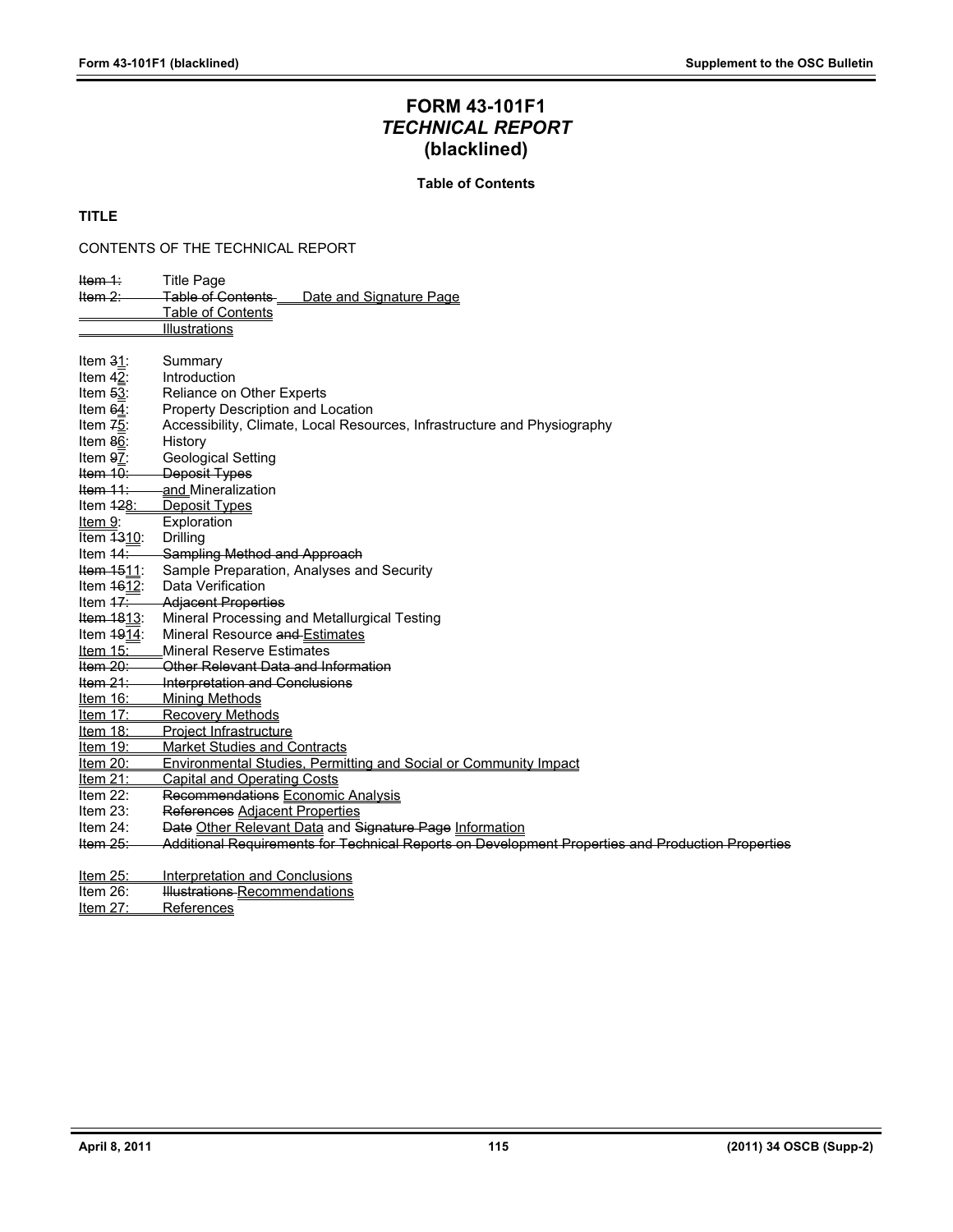# **FORM 43-101F1**  *TECHNICAL REPORT*

# *INSTRUCTIONS:*

- *(1) The objective of the technical report is to provide a summary of material scientific and technical information concerning mineral exploration, development, and production activities on a mineral property that is material to an issuer. This Form sets out specific the requirements for the preparation and contents of a technical report.*
- *(2) Terms used in this Form that are defined or interpreted in National Instrument 43-101 Standards of Disclosure*  for Mineral Projects (the "Instrument") will bearhave that definition or interpretation. In addition, a general *definition instrument has been adopted as National Instrument 14-101 Definitions that contains definitions of certain terms used in more than one national instrument. Readers of this Form should review both these national instruments for defined terms.*
- *(3) The qualified person preparing the technical report must use all of the headings of the items in this Form and may create sub headings. If unique or infrequently used technical terms are required, clear and concise*  explanations must be included should keep in mind that the intended audience is the investing public and their *advisors who, in most cases, will not be mining experts. Therefore, to the extent possible, technical reports should be simplified and understandable to a reasonable investor. However, the technical report should include sufficient context and cautionary language to allow a reasonable investor to understand the nature, importance, and limitations of the data, interpretations, and conclusions summarized in the technical report.*
- *(4) No disclosure need be given in respect of inapplicable items and, unless otherwise required by this Form, negative answers to items may be omitted (4) The qualified person preparing the technical report must use all of the headings of Items 1 to 14 and 23 to 27 in this Form and provide the information*  specified under each heading. For advanced properties, the qualified person must also use the headings of *Items 15 to 22 and include the information required under each of these headings. The qualified person may create sub-headings. Disclosure included under one heading is not required to be repeated under another heading.*
- *(5) The technical report is not required to include the information required in Items 6 through 11 of this Form to*  the extent that the required information has been previously filed in a technical report for the property being *reported on, the previous technical report is referred to in the technical report and there has not been any*  The qualified person preparing the technical report may refer to information in a technical report previously filed by the issuer for the subject property if the information is still *current and the technical report identifies the title, date and author of the previously filed technical report. However, the qualified person must still summarize or quote the referenced information in the current technical report and may not disclaim responsibility for the referenced information. Except as permitted by subsection 4.2(3) of the Instrument, an issuer may not update or revise a previously filed technical report by filing an addendum.*
- *(6) The technical report for development properties and production properties may summarize the information required in the items of this Form, except for Item 25, provided that the summary includes the material information necessary to understand the project at its current stage of development or production. (6) While the Form mandates the headings and general format of the technical report, the qualified person preparing the technical report is responsible for determining the level of detail required under each Item based on the qualified person's assessment of the relevance and significance of the information.*
- *(7) The technical report may only contain disclaimers that are in accordance with section 6.4 of the Instrument and Item 53 of this Form.*
- *(8) Since a technical report is a summary document the inclusion and filing of comprehensive appendices is not generally necessary to comply with the requirements of the Form.*
- *(9) The Instrument requires certificates and consents of qualified persons, prepared in accordance with sections 8.1 and 8.3 respectively, to be filed at the same time as the technical report. The Instrument does not*  specifically require the issuer to file the certificate of qualified person as a separate document. It is generally *acceptable for the qualified person to include the certificate in the technical report and to use the certificate as the date and signature page.*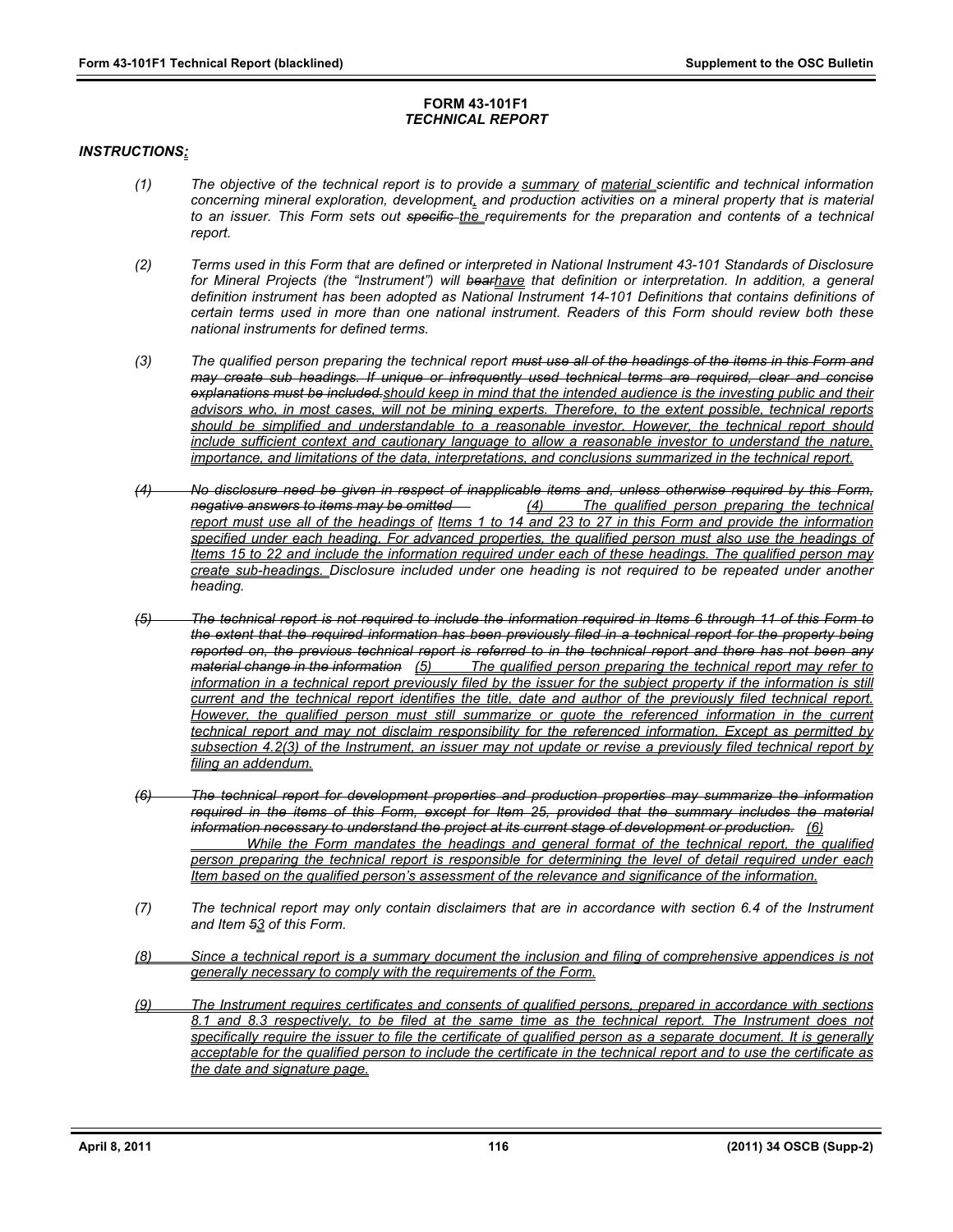# **CONTENTS OF THE TECHNICAL REPORT**

Title Page **–** Include a title page setting out the title of the technical report, the general location of the mineral project, the name and professional designation of each qualified person, and the effective date of the technical report.

Date and Signature Page – The technical report must have a signature page, at either the beginning or end of the technical report, signed in accordance with section 5.2 of the Instrument. The effective date of the technical report and date of signing must be on the signature page.

Table of Contents **–** Provide a table of contents listing the contents of the technical report, including figures and tables.

**Summary –** Provide a summary that briefly describes the property, its location,**Illustrations –** Technical reports must be illustrated by legible maps, plans and sections, all prepared at an appropriate scale to distinguish important features. Maps must be dated and include a legend, author or information source, a scale in bar or grid form, and an arrow indicating north. All technical reports must be accompanied by a location or index map and a compilation map outlining the general geology of the property. In addition, all technical reports must include more detailed maps showing all important features described in the text, relative to the property boundaries, including but not limited to

- (a) for exploration projects, areas of previous or historical exploration, and the location of known mineralization, geochemical or geophysical anomalies, drilling, and mineral deposits;
- (b) for advanced properties other than properties under development or in production, the location and surficial outline of mineral resources, mineral reserves, and, to the extent known, areas for potential access and infrastructure; and
- (c) for properties under development or in production, the location of pit limits or underground development, plant sites, tailings storage areas, waste disposal areas, and all other significant infrastructure features.

If information is used from other sources in preparing maps, drawings, or diagrams, disclose the source of the information. If adjacent or nearby properties have an important bearing on the potential of the subject property, the location of the properties and any relevant mineralized structures discussed in the report must be shown in relationship to the subject property.

*INSTRUCTION: Summarize and simplify the illustrations so that they are legible and suitable for electronic filing. For ease of reference, consider inserting the illustration in the text of the report in relative proximity to the text they illustrate.*

# **Requirements for All Technical Reports**

- **Item 3: Item 1:** Summary Briefly summarize important information in the technical report, including property description and ownership, geology and mineralization, the exploration concept, the status of exploration, development and operations, mineral resource and mineral reserve estimates, and the qualified person's conclusions and recommendations.
- **Item 4: Item 2: Introduction** Include a description of
	- (a) whothe issuer for whom the technical report is prepared for;
	- (b) the terms of reference and purpose for which the technical report was prepared;
	- (c) the sources of information and data contained in the technical report or used in its preparation, with citations if applicable; and
	- (d) the scopedetails of the personal inspection on the property by each qualified person–and author or, if applicable, the reason why a personal inspection has not been completed.
- **Item 3:** Reliance on Other Experts If aA qualified person preparing who prepares or supervising supervises the preparation of all or a portion part of the a technical report is relying on a report, opinion or statement of a legal or other expert, who is not a qualified person, for information concerning legal, environmental, political or other issues and factors relevant to the technical report, the qualified person may include a limited disclaimer of responsibility in which the qualified person identifies the report, opinion or statement relied upon, the maker of that report, opinion or statement, if: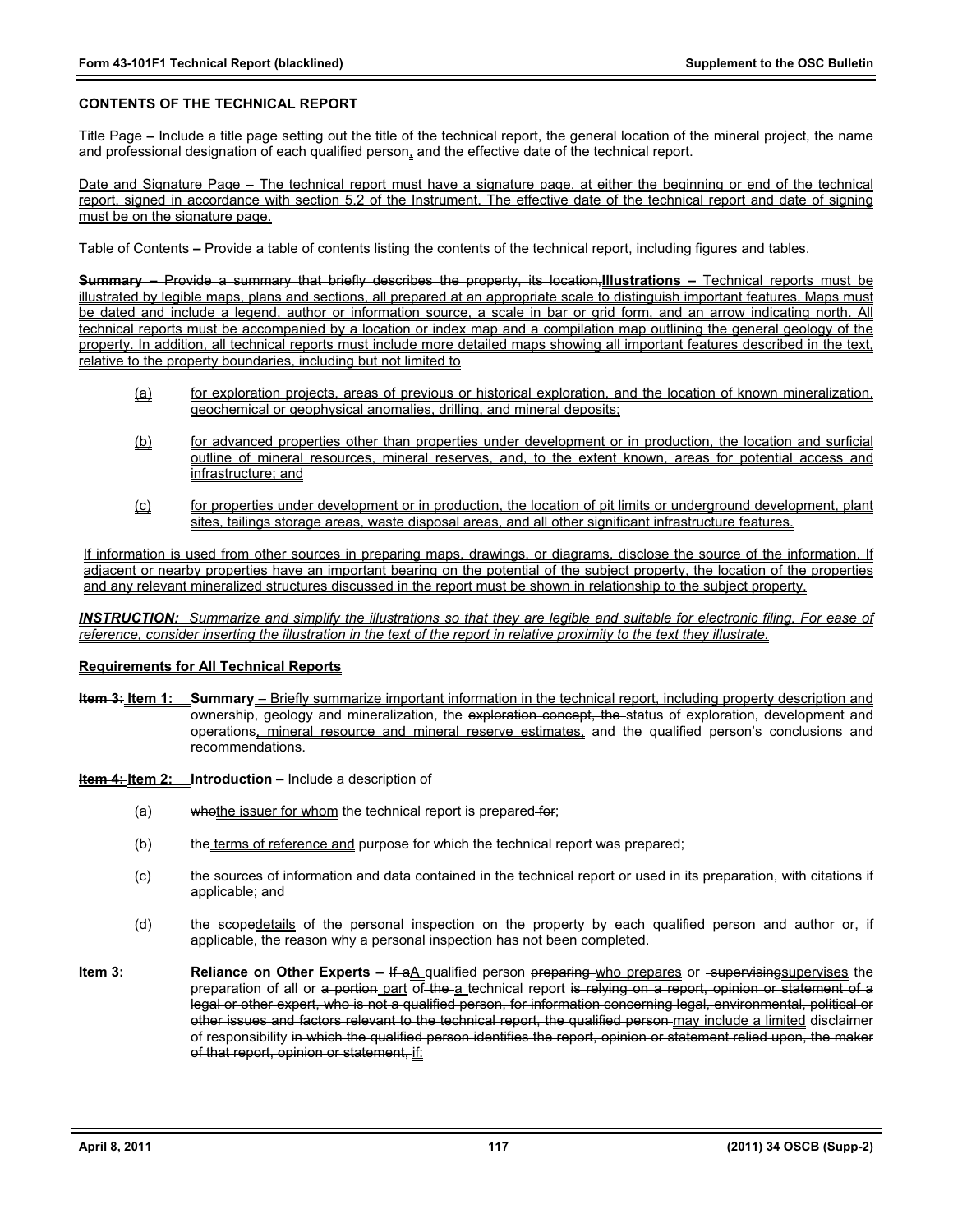- (a) The qualified person is relying on a report, opinion, or statement of another expert who is not a qualified person, or on information provided by the issuer, concerning legal, political, environmental, or tax matters relevant to the technical report, and the qualified person identifies
	- (i) the source of the information relied upon, including the date, title, and author of any report, opinion, or statement;
	- (ii) the extent of reliance; and
	- Item 5: (iii) the portions of the technical report to which the disclaimer applies.
- (b) The qualified person is relying on a report, opinion, or statement of another expert who is not a qualified person, concerning diamond or other gemstone valuations, or the pricing of commodities for which pricing is not publicly available, and the qualified person discloses
	- (i) the date, title, and author of the report, opinion, or statement;
	- (ii) the qualifications of the other expert and why it is reasonable for the qualified person to rely on the other expert;
	- (iii) any significant risks associated with the valuation or pricing; and
	- (iv) any steps the qualified person took to verify the information provided.

#### **Item 6: Item 4: Property Description and Location –** To the extent applicable, with respect to each property reported on, describe

- (a) the area of the property in hectares or other appropriate units;
- (b) the location, reported by an easily recognizable geographic and grid location system;
- (c) the type of mineral tenure (eg. claim, license, lease, etc.) and the identifying name or number of each;
- (d) the nature and extent of the issuer's title to, or interest in, the property T-including surface rights, legal access, the obligations that must be met to retain the property, and the expiration date of claims, licences, or other property tenure rights;
- (e) how the property boundaries were located;
- (f) the location of all known mineralized zones, mineral resources, mineral reserves and mine workings, existing tailing ponds, waste deposits and important natural features and improvements, relative to the outside property boundaries;
- $(g)(e)$  to the extent known, the terms of any royalties, back-in rights, payments, or other agreements and encumbrances to which the property is subject;
- (h)(f) to the extent known, all environmental liabilities to which the property is subject; and
- $(i)(g)$  to the extent known, the permits that must be acquired to conduct the work proposed for the property, and if the permits have been obtained.; and
- (h) to the extent known, any other significant factors and risks that may affect access, title, or the right or ability to perform work on the property.

## **Item 7: Item 5:** Accessibility, Climate, Local Resources, Infrastructure and Physiography – With respect to each property reported on, describeDescribe

- (a) topography, elevation, and vegetation;
- (b) the means of access to the property;
- (c) the proximity of the property to a population centre, and the nature of transport;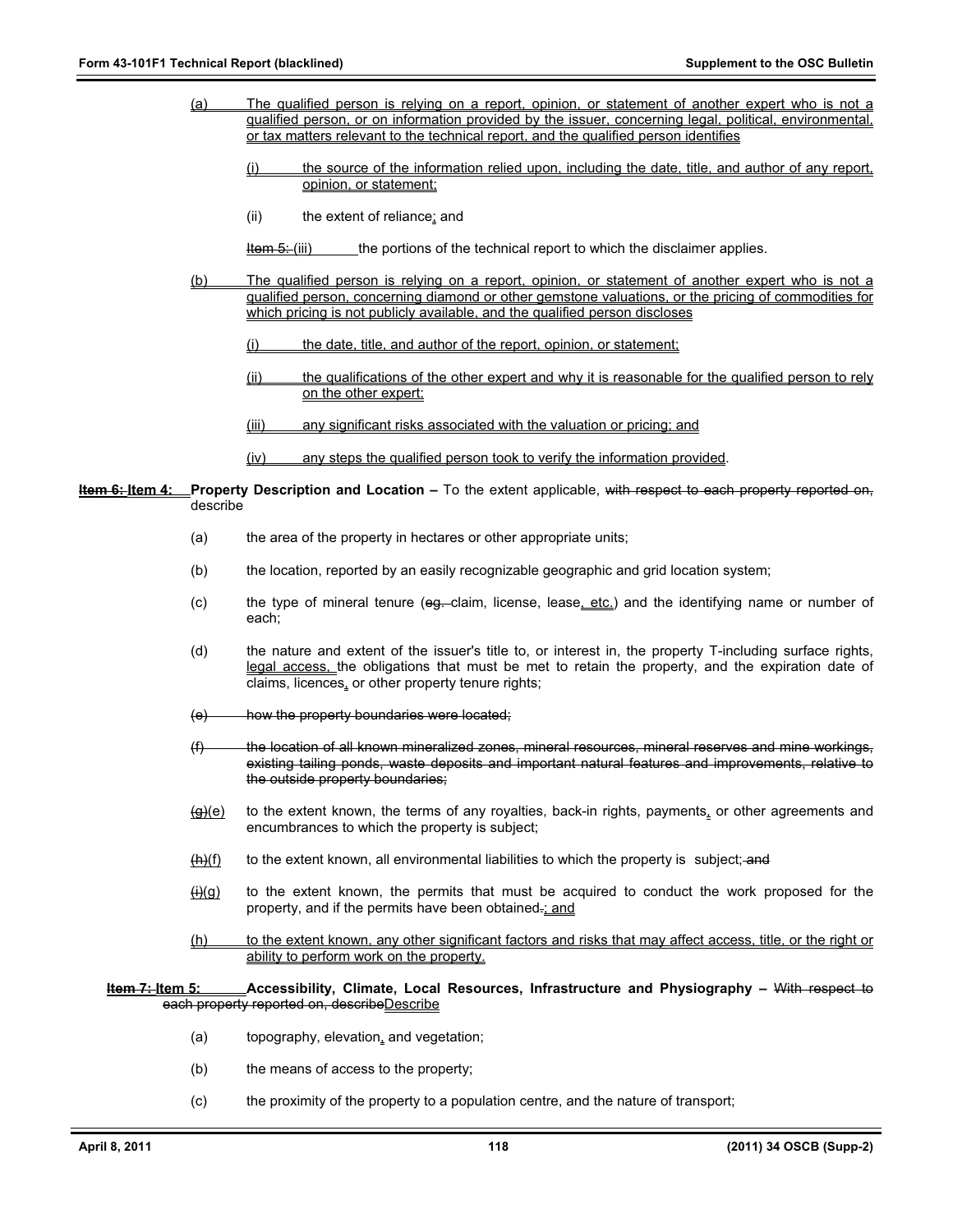- (d) to the extent relevant to the mineral project, the climate and the length of the operating season; and
- (e) to the extent relevant to the mineral project, the sufficiency of surface rights for mining operations, the availability and sources of power, water, mining personnel, potential tailings storage areas, potential waste disposal areas, heap leach pad areas, and potential processing plant sites.

**Item 8: Item 6:** History – To the extent known, with respect to each property reported on, describe

- (a) the prior ownership of the property and ownership changes;
- (b) the type, amount, quantity, and general results of exploration and development work undertaken by any previous owners or operators;
- (c) any significant historical mineral resource and mineral reserve estimates in accordance with section 2.4 of the Instrument, including the reliability of the historical estimates and whether the estimates are in accordance with the categories set out in sections 1.2 and 1.3 of the Instrument; and
- (d) any production from the property.

*INSTRUCTION: If the technical report includes work that was conducted outside the current property boundaries, clearly distinguish this work from the work conducted on the property that is the subject of the technical report.*

## **Item 7: Geological Setting –** Include a concise description of **and Mineralization –** Describe

**Item 9:(a)** the regional, local, and property geology-; and

(b) the significant mineralized zones encountered on the property, including a summary of the surrounding rock types, relevant geological controls, and the length, width, depth, and continuity of the mineralization, together with a description of the type, character, and distribution of the mineralization.

**Item 10: Item 8: Deposit Types –** Describe the mineral deposit type(s) being investigated or being explored for and the geological model or concepts being applied in the investigation and on the basis of which the exploration program is planned.

**Item 11: Mineralization –** Describe the mineralized zones encountered on the property, the surrounding rock types and relevant geological controls, detailing length, width, depth and continuity, together with a description of the type, character and distribution of the mineralization.

**Item 12: Item 9: Exploration –** Describe– Briefly describe the nature and extent of all relevant exploration work other than drilling, conducted by- or on behalf of, the issuer on each property being reported on, including

- (a) results of surveys and investigations, and the procedures and parameters relating to the surveys and investigations;
- (b) an interpretation of the exploration information; and
- (c) a statement as to whether the surveys and investigations have been carried out by the issuer or by a contractor and, if the latter, identifying the contractor.

*INSTRUCTION: If exploration results from previous operators are included, the qualified person or author must clearly identify the work conducted by, or on behalf of, the issuer.*

- **Item 13: Drilling** Describe the type and extent of drilling including the procedures followed and a summary and interpretation of all results. The relationship between the sample length and the true thickness of the mineralization must be stated, if known, and if the orientation of the mineralization is unknown, state this.
- **Item 14: Sampling Method and Approach –** Provide
	- (a) a brief description of sampling methods and relevant details of location, number, type, nature and spacing or density of samples collected, and the size of the area covered;
	- (b) a description of any drilling, sampling or recovery factors that could materially impact the accuracy and reliability of the results;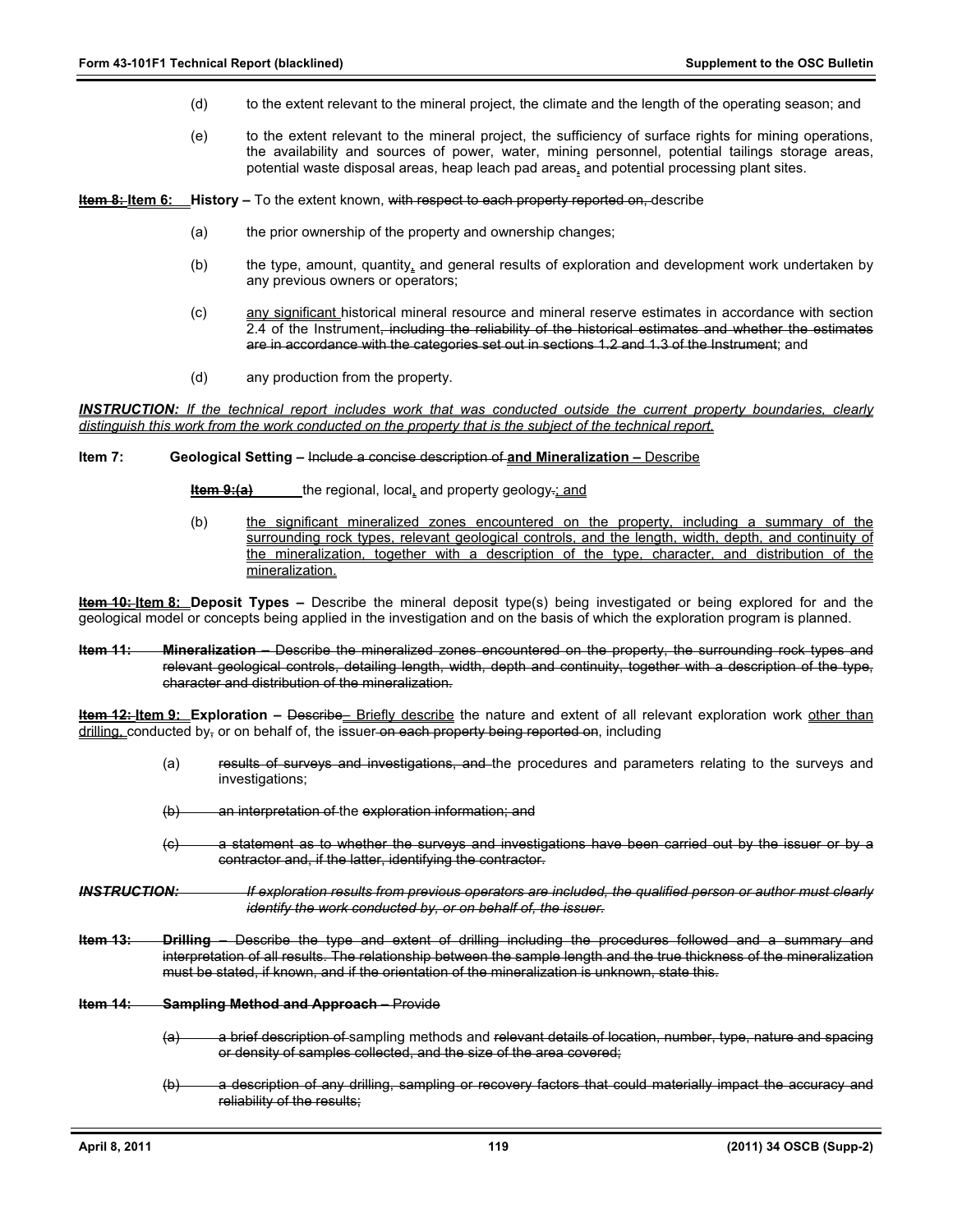- $(c)(b)$  a discussion of the sample quality, including whether the samples are representative, and any factors that may have resulted in sample biases;
- (c) a description of rock types, geological controls, widths of mineralized zones and other parameters used to establish the sampling interval and identificationrelevant information of location, number, type, nature, and spacing or density of samples collected, and the size of the area covered; and
- (d) the significant results and interpretation of the exploration information.

*INSTRUCTION: If exploration results from previous operators are included, clearly identify the work conducted by or on behalf of the issuer.*

Item 10: Drilling - Describe

- (a) the type and extent of drilling including the procedures followed and a summary and interpretation of all relevant results;
- (b) any drilling, sampling, or recovery factors that could materially impact the accuracy and reliability of the results;
- $(c)$  for a property other than an advanced property
	- (i) the location, azimuth, and dip of any drill hole, and the depth of the relevant sample intervals;
	- (ii) the relationship between the sample length and the true thickness of the mineralization, if known, and if the orientation of the mineralization is unknown, state this; and
	- (d)(iii) the results of any significantly higher grade intervals within a lower grade intersection; and.

(e) a summary of relevant samples or sample composites with values and estimated true widths

# *INSTRUCTIONS:*

- *(1) For properties with mineral resource estimates, the qualified person may meet the requirements under Item 10 (c) by providing a drill plan and representative examples of drill sections through the mineral deposit.*
- *(2) If drill results from previous operators are included, clearly identify the results of drilling conducted by or on behalf of the issuer.*

# **Item 11: Sample Preparation, Analyses, and Security -- Describe**

- **Item 15:** (a) sample preparation methods and quality control measures employed before dispatch of samples to an analytical or testing laboratory, the method or process of sample splitting and reduction, and the security measures taken to ensure the validity and integrity of samples taken. Include;
- (a) a statement whether any aspect of the sample preparation was conducted by an employee, officer, director or associate of the issuer;
- (b) detailsrelevant information regarding sample preparation, assaying and analytical procedures used, the name and location of the analytical or testing laboratories, the relationship of the laboratory to the issuer, and whether the laboratories are certified by any standards association and the particulars of any certification;
- (c) a summary of the nature and extent of all quality control measures employed and check assay and other check analytical and testing procedures utilized, including the results and corrective actions taken; and
- (c) a statement of a summary of the nature, extent, and results of quality control procedures employed and quality assurance actions taken or recommended to provide adequate confidence in the data collection and processing; and
- (d) the author's opinion on the adequacy of sample preparation, security, and analytical procedures.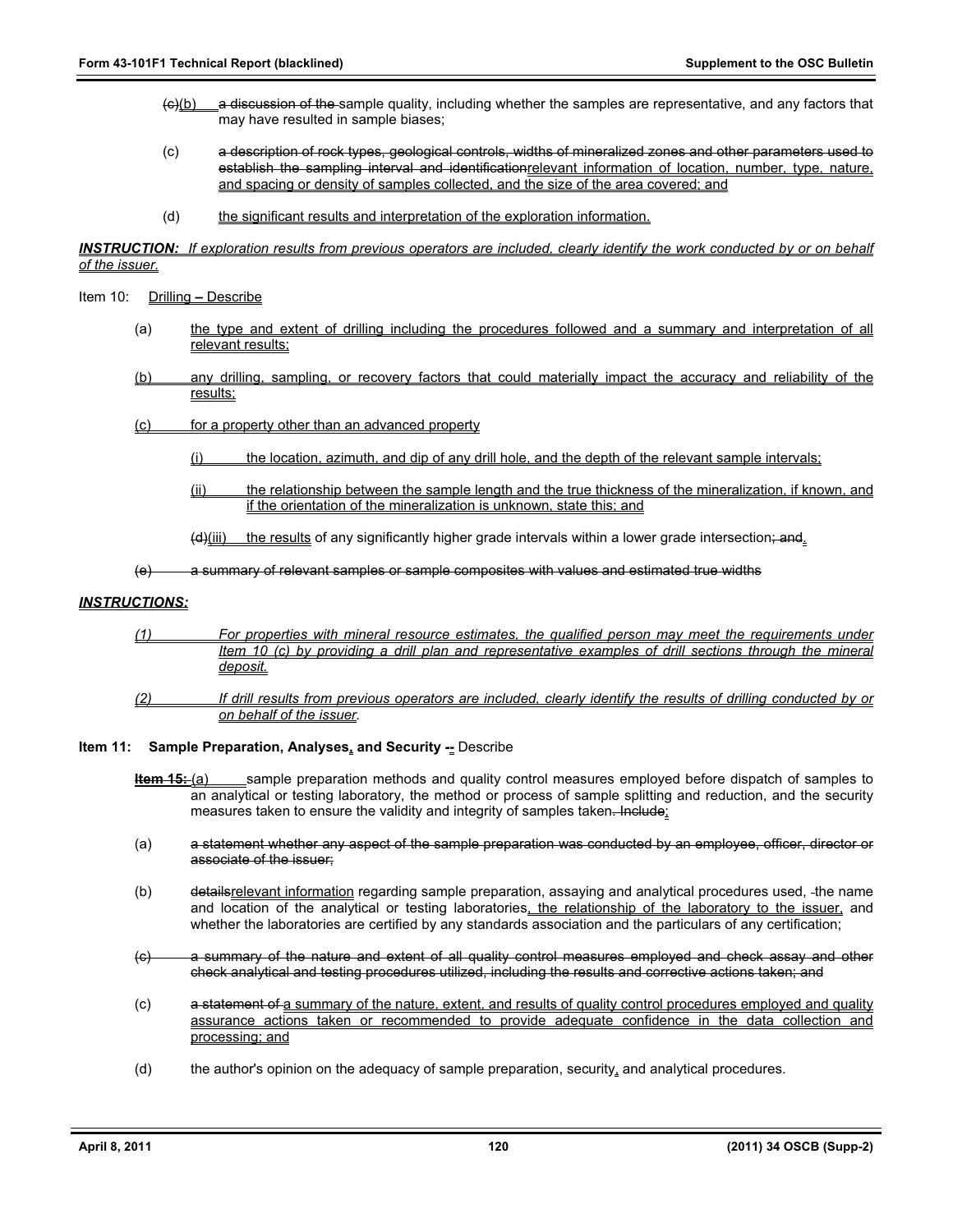- **Item 16:Item 12: Data Verification** Include Describe the steps taken by the qualified person to verify the data in the technical report, including
	- (a) a discussion of quality control measures and the data verification procedures applied by the qualified person;
	- (b) a statement as to whether the qualified person has verified the data referred to or relied upon;
	- $\epsilon$ ) a discussion of the nature of and any limitations on or failure to conduct such verification;, and
	- $(b)$   $(d)$  the reasons for any failure to verify the data.such limitations or failure; and
	- (c) the qualified person's opinion on the adequacy of the data for the purposes used in the technical report.
- **Item 13: Mineral Processing and Metallurgical Testing** If mineral processing or metallurgical testing analyses have been carried out, include the results of the testing, details of the testing and analytical procedures, and discuss whether the sample are representative discuss
	- (a) the nature and extent of the testing and analytical procedures, and provide a summary of the relevant results;
	- (b) the basis for any assumptions or predictions regarding recovery estimates;
	- (c) to the extent known, the degree to which the test samples are representative of the various types and styles of mineralization and the mineral deposit as a whole; and
	- (d) to the extent known, any processing factors or deleterious elements that could have a significant effect on potential economic extraction.
- **Item 14: Mineral Resource Estimates A technical report disclosing mineral resources must** 
	- (a) provide sufficient discussion of the key assumptions, parameters, and methods used to estimate the mineral resources, for a reasonably informed reader to understand the basis for the estimate and how it was generated;
	- (b) comply with all disclosure requirements for mineral resources set out in the Instrument, including sections 2.2, 2.3, and 3.4;
	- (c) when the grade for a multiple commodity mineral resource is reported as metal or mineral equivalent, report the individual grade of each metal or mineral and the metal prices, recoveries, and any other relevant conversion factors used to estimate the metal or mineral equivalent grade; and
	- (d) include a general discussion on the extent to which the mineral resource estimates could be materially affected by any known environmental, permitting, legal, title, taxation, socio-economic, marketing, political, or other relevant factors.

# *INSTRUCTIONS:*

- (1) *A statement of quantity and grade or quality is an estimate and should be rounded to reflect the fact that it is an approximation.*
- *(2) Where multiple cut-off grade scenarios are presented, the qualified person must identify and highlight the*  base case, or preferred scenario. All estimates resulting from each of the cut-off grade scenarios must meet *the test of reasonable prospect of economic extraction.*

# **Additional Requirements for Advanced Property Technical Reports**

- **Item 15: Mineral Reserve Estimates** A technical report disclosing mineral reserves must
	- (a) provide sufficient discussion and detail of the key assumptions, parameters, and methods used for a reasonably informed reader to understand how the qualified person converted the mineral resources to mineral reserves;
	- (b) comply with all disclosure requirements for mineral reserves set out in the Instrument, including sections 2.2, 2.3, and 3.4;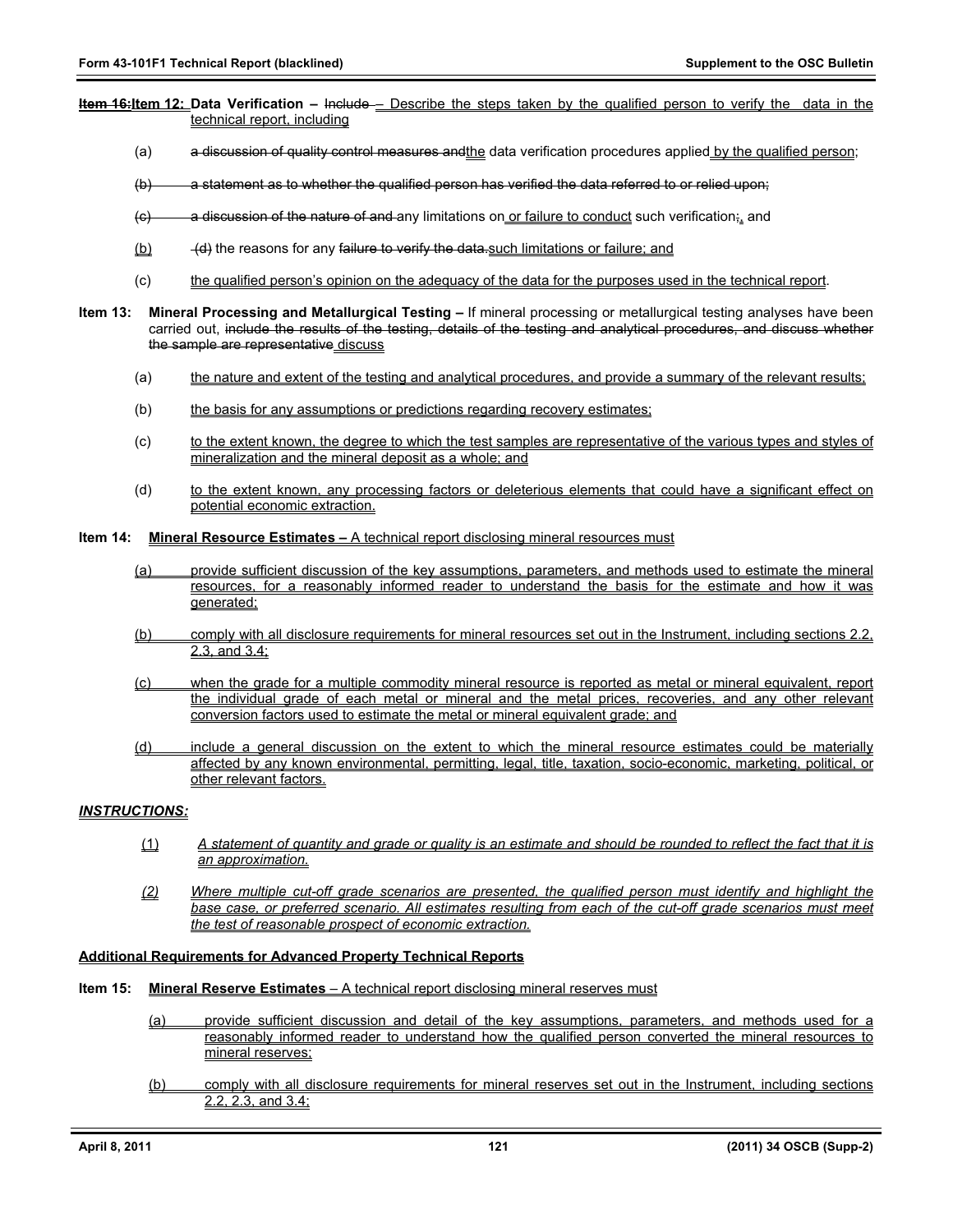- (c) when the grade for a multiple commodity mineral reserve is reported as metal or mineral equivalent, report the individual grade of each metal or mineral and the metal prices, recoveries, and any other relevant conversion factors used to estimate the metal or mineral equivalent grade; and
- (d) discuss the extent to which the mineral reserve estimates could be materially affected by mining, metallurgical, infrastructure, permitting, and other relevant factors.
- **Item 16: Mining Methods** Discuss the current or proposed mining methods and provide a summary of the relevant information used to establish the amenability or potential amenability of the mineral resources or mineral reserves to the proposed mining methods. Consider and, where relevant, include
	- (a) geotechnical, hydrological, and other parameters relevant to mine or pit designs and plans;
	- (b) production rates, expected mine life, mining unit dimensions, and mining dilution factors used;
	- (c) requirements for stripping, underground development, and backfilling; and
	- (d) required mining fleet and machinery.

*INSTRUCTION: Preliminary economic assessments, pre-feasibility studies, and feasibility studies generally analyse and assess the same geological, engineering, and economic factors with increasing detail and precision. Therefore, the criteria for Items 16 to 22 can be used as a framework for reporting the results of all three studies.* 

- **Item 17: Recovery Methods** Discuss reasonably available information on test or operating results relating to the recoverability of the valuable component or commodity and amenability of the mineralization to the proposed processing methods. Consider and, where relevant, include
	- (a) a description or flow sheet of any current or proposed process plant;
	- (b) plant design, equipment characteristics and specifications, as applicable; and
	- (c) current or projected requirements for energy, water, and process materials.
- **Item 18: Project Infrastructure**  Provide a summary of infrastructure and logistic requirements for the project, which could include roads, rail, port facilities, dams, dumps, stockpiles, leach pads, tailings disposal, power, and pipelines, as applicable.

# **Item 19: Market Studies and Contracts**

- (a) Provide a summary of reasonably available information concerning markets for the issuer's production, including the nature and material terms of any agency relationships. Discuss the nature of any studies or analyses completed by the issuer, including any relevant market studies, commodity price projections, product valuations, market entry strategies, or product specification requirements. Confirm that the qualified person has reviewed these studies and analyses and that the results support the assumptions in the technical report.
- (b) Identify any contracts material to the issuer that are required for property development, including mining, concentrating, smelting, refining, transportation, handling, sales and hedging, and forward sales contracts or arrangements. State which contracts are in place and which are still under negotiation. For contracts that are in place, discuss whether the terms, rates or charges are within industry norms.
- **Item 20: Environmental Studies, Permitting, and Social or Community Impact** Discuss reasonably available information on environmental, permitting, and social or community factors related to the project. Consider and, where relevant, include
	- (a) a summary of the results of any environmental studies and a discussion of any known environmental issues that could materially impact the issuer's ability to extract the mineral resources or mineral reserves;
	- (b) requirements and plans for waste and tailings disposal, site monitoring, and water management both during operations and post mine closure;
	- (c) project permitting requirements, the status of any permit applications, and any known requirements to post performance or reclamation bonds;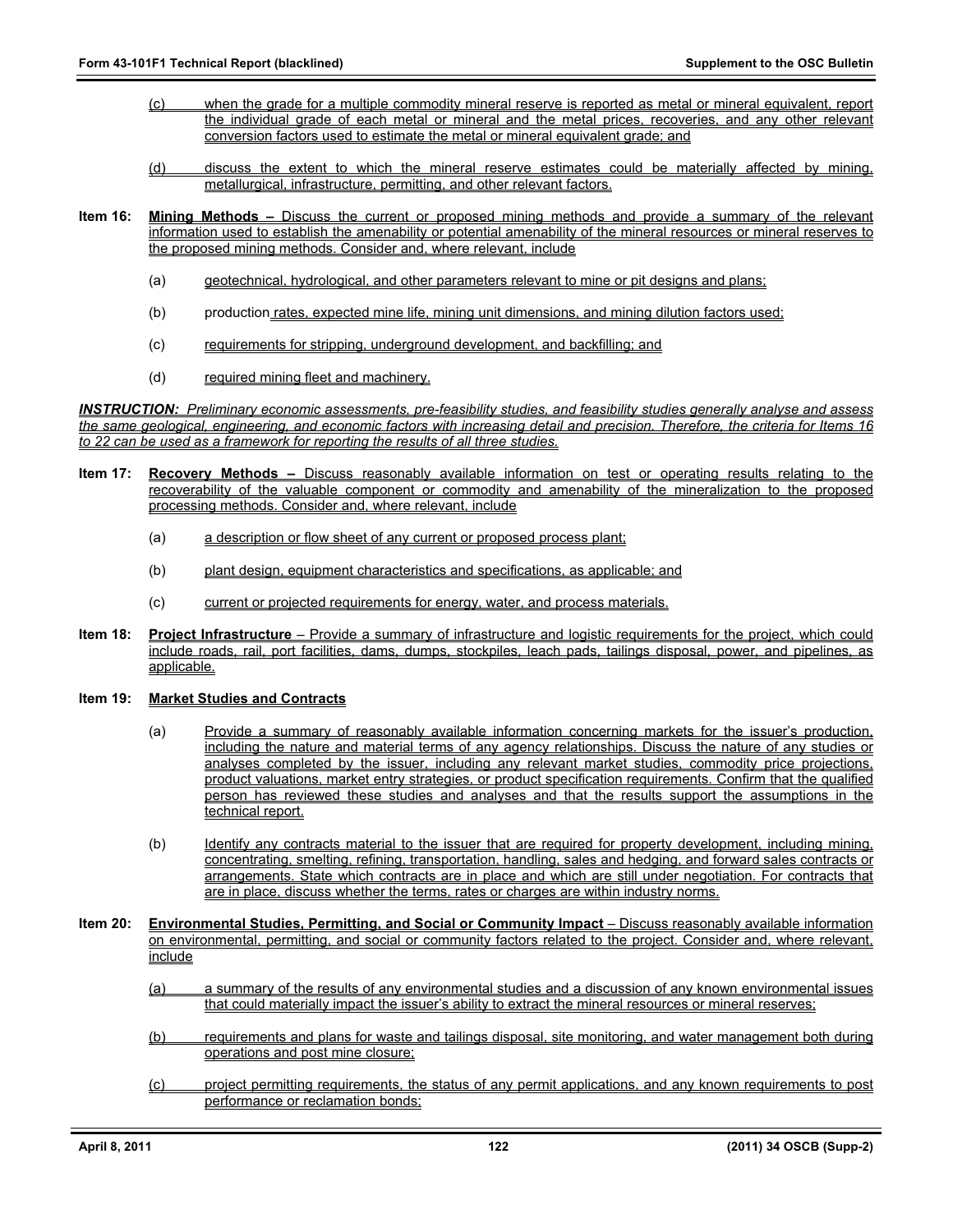- (d) a discussion of any potential social or community related requirements and plans for the project and the status of any negotiations or agreements with local communities; and
- (e) a discussion of mine closure (remediation and reclamation) requirements and costs.
- **Item 21: Capital and Operating Costs**  Provide a summary of capital and operating cost estimates, with the major components set out in tabular form. Explain and justify the basis for the cost estimates.
- **Item 22:** Economic Analysis Provide an economic analysis for the project that includes
	- (a) a clear statement of and justification for the principal assumptions;
	- (b) cash flow forecasts on an annual basis using mineral reserves or mineral resources and an annual production schedule for the life of project;
	- (c) a discussion of net present value (NPV), internal rate of return (IRR), and payback period of capital with imputed or actual interest;
	- (d) a summary of the taxes, royalties, and other government levies or interests applicable to the mineral project or to production, and to revenue or income from the mineral project; and
	- (e) sensitivity or other analysis using variants in commodity price, grade, capital and operating costs, or other significant parameters, as appropriate, and discuss the impact of the results.

## *INSTRUCTIONS:*

- *(1) Producing issuers may exclude the information required under Item 22 for technical reports on properties currently in production unless the technical report includes a material expansion of current production.*
- *(2) The economic analysis in technical reports must comply with paragraphs 2.3(1)(b) and (c), subsections 2.3(3) and (4), and paragraph 3.4(e), of the Instrument, including any required cautionary language.*

#### **Requirements for All Technical Reports**

**Item 17: Item 23: Adjacent Properties** – A technical report may include relevant information concerning an adjacent property if

- (a) such information was publicly disclosed by the owner or operator of the adjacent property;
- (b) the source of the information is identified:
- (c) the technical report states that its qualified person has been unable to verify the information and that the information is not necessarily indicative of the mineralization on the property that is the subject of the technical report;
- (d) the technical report clearly distinguishes between mineralization onthe information from the adjacent property and mineralization onthe information from the property being reported onthat is the subject of the technical report; and
- (e) if any historical estimates of mineral resources or mineral reserves are included in the technical report, they are disclosed in accordance with sectionparagraph  $2.4(a)$  of the Instrument.
- **Item 18: Mineral Processing and Metallurgical Testing –** If mineral processing or metallurgical testing analyses have been carried out, include the results of the testing, details of the testing and analytical procedures, and discuss whether the samples are representative.
- **Item 19: Mineral Resource and Mineral Reserve Estimates –** A technical report disclosing mineral resources or mineral reserves must
	- (a) use only the applicable mineral resource and mineral reserve categories set out in sections 1.2 and 1.3 of the Instrument;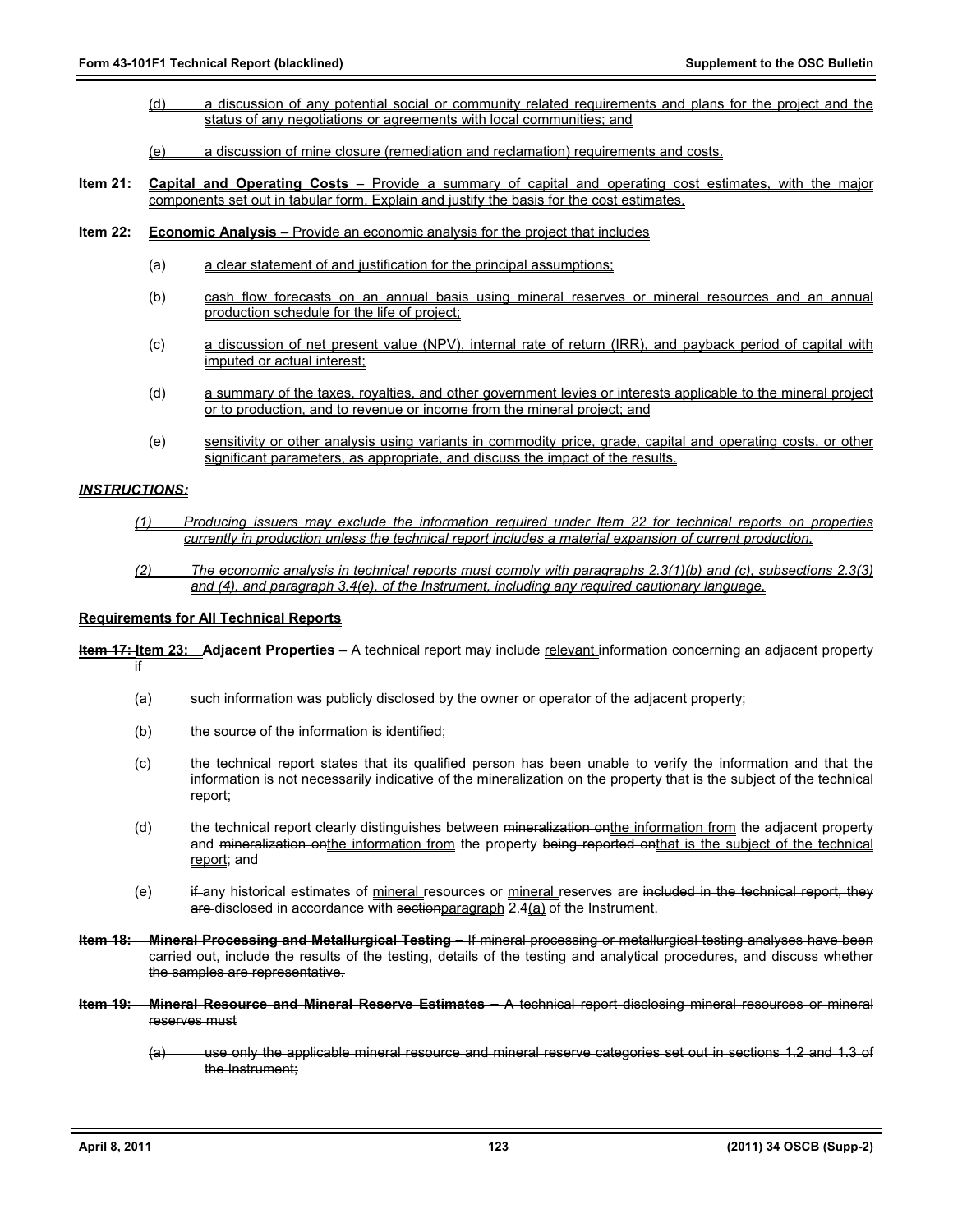- (b) report each category of mineral resources and mineral reserves separately and if both mineral resources and mineral reserves are disclosed, state the extent, if any, to which mineral reserves are included in total mineral resources;
- (c) not add inferred mineral resources to the other categories of mineral resources;
- (d) disclose the name, qualifications and relationship, if any, to the issuer of the qualified person who estimated mineral resources and mineral reserves;
- (e) include appropriate details of quantity and grade or quality for each category of mineral resources and mineral reserves;
- (f) include details of the key assumptions, parameters and methods used to estimate the mineral resources and mineral reserves;
- (g) include a general discussion on the extent to which the estimate of mineral resources and mineral reserves may be materially affected by any known environmental, permitting, legal, title, taxation, socio-economic, marketing, political or other relevant issues;
- (h) identify the extent to which the estimates of mineral resources and mineral reserves may be materially affected by mining, metallurgical, infrastructure and other relevant factors;
- (i) use only indicated mineral resources, measured mineral resources, probable mineral reserves and proven mineral reserves when referring to mineral resources or mineral reserves in an economic analysis that is used in a preliminary feasibility study or a feasibility study of a mineral project;
- (j) if inferred mineral resources are used in an economic analysis, state the required disclosure set out in subsection 2.3(3) of the Instrument;
- (k) when the results of an economic analysis of mineral resources are reported, state "mineral resources that are not mineral reserves do not have demonstrated economic viability";
- (l) state the grade or quality, quantity and category of the mineral resources and mineral reserves if the quantity of contained metal or mineral is reported; and
- (m) when the grade for a polymetallic mineral resource or mineral reserve is reported as metal equivalent, report the individual grade of each metal, and consider and report the recoveries, refinery costs and all other relevant conversion factors in addition to metal prices and the date and sources of such prices.

*INSTRUCTION: A statement of quantity and grade or quality is an estimate and should be rounded to reflect the fact that it is an approximation.*

**Item 20: Item 24: Other Relevant Data and Information –** Include any additional information or explanation necessary to make the technical report understandable and not misleading.

- **Item 21: Item 25: Interpretation and Conclusions** Summarize the relevant results and interpretations of all field surveys, analytical and testing data and other relevant the information. Discuss the adequacy of data density and the data reliability as well as any areas of uncertainty and analysis being reported on. Discuss any significant risks and uncertainties that could reasonably be expected to affect the reliability or confidence in the exploration information, mineral resource or mineral reserve estimates, or projected economic outcomes. Discuss any reasonably foreseeable impacts of these risks and uncertainties to the project's potential economic viability or continued viability. A technical report concerning exploration information must include the conclusions of the qualified person. The qualified person must discuss whether the completed project met its original objectives.
- **Item 22: Item 26: Recommendations** Provide particulars of the recommended work programs and a breakdown of costs for each phase. If successive phases of work are recommended, each phase must culminate in a decision point. The recommendations must not apply to more than two phases of work. The recommendations must state whether advancing to a subsequent phase is contingent on positive results in the previous phase.

*INSTRUCTION: In some specific cases, the qualified person may not be in a position to make meaningful recommendations for*  further work. Generally, these situations will be limited to properties under development or in production where material *exploration activities and engineering studies have largely concluded. In such cases, the qualified person should explain why they are not making further recommendations.*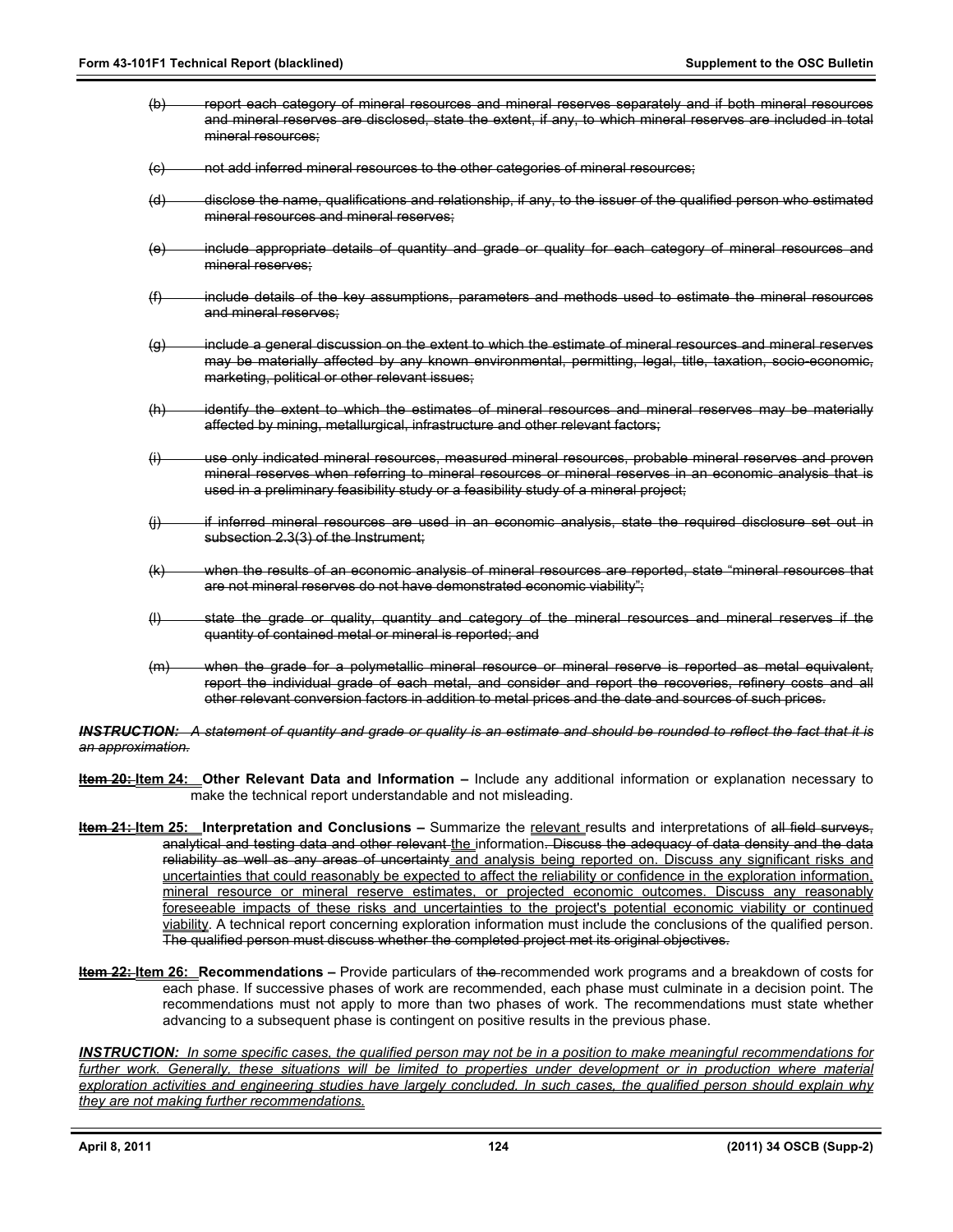**Item 23: Item 27: References –** Include a detailed list of all references cited in the technical report.

- **Item 24: Date and Signature Page** The technical report must have a signature page at the end, signed in accordance with section 5.2 of the Instrument. The effective date of the technical report and date of signing must be on the signature page.
- **Item 25: Additional Requirements for Technical Reports on Development Properties and Production Properties –** Technical reports on development properties and production properties must include
	- (a) Mining Operations information and assumptions concerning the mining method, metallurgical processes and production forecast;
	- (b) Recoverability information concerning all test and operating results relating to the recoverability of the valuable component or commodity and amenability of the mineralization to the proposed processing methods;
	- (c) Markets information concerning the markets for the issuer's production and the nature and material terms of any agency relationships;
	- (d) Contracts a discussion of whether the terms of mining, concentrating, smelting, refining, transportation, handling, sales and hedging and forward sales contracts or arrangements, rates or charges are within industry norms;
	- Environmental Considerations a discussion of bond posting, remediation and reclamation;
	- (f) Taxes a description of the nature and rates of taxes, royalties and other government levies or interests applicable to the mineral project or to production, and to revenues or income from the mineral project;
	- (g) Capital and Operating Cost Estimates capital and operating cost estimates, with the major components being set out in tabular form;
	- (h) Economic Analysis an economic analysis with cash flow forecasts on an annual basis using proven mineral reserves and probable mineral reserves only, and sensitivity analyses with variants in metal prices, grade, capital and operating costs;
	- (i) Payback a discussion of the payback period of capital with imputed or actual interest; and
	- $(i)$  Mine Life a discussion of the expected mine life and exploration potential.

#### **Item 26: Illustrations**

- (a) Technical reports must be illustrated by legible maps, plans and sections, which may be located in the appropriate part of the report. All technical reports must be accompanied by a location or index map and more detailed maps showing all important features described in the text. In addition, technical reports must include a compilation map outlining the general geology of the property and areas of historical exploration. The location of all known mineralization, anomalies, deposits, pit limits, plant sites, tailings storage areas, waste disposal areas and all other significant features must be shown relative to property boundaries. If information is used, from other sources, in preparing maps, drawings, or diagrams, disclose the source of the information.
- (b) If adjacent or nearby properties have an important bearing on the potential of the property under consideration, their location and any mineralized structures common to two or more such properties must be shown on the maps.
- (c) If the potential merit of a property is predicated on geophysical or geochemical results, maps showing the results of surveys and their interpretations must be included in the technical report.
- (d) Maps must include a scale in bar form and an arrow indicating north.

*INSTRUCTION: Illustrations should be sufficiently summarized and simplified so that they are not oversized and are suitable for electronic filing.*